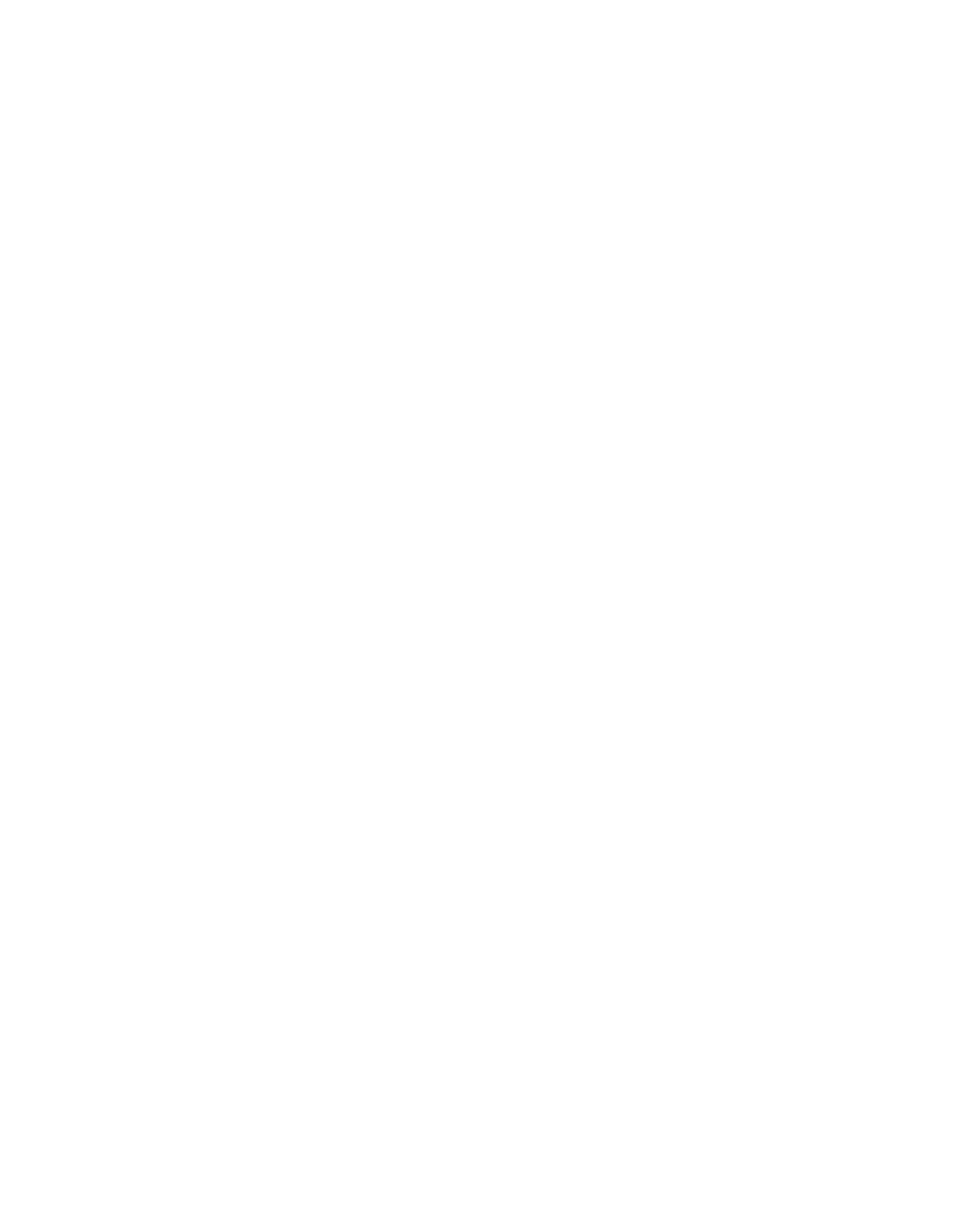# Glossary of Wildland Fire Terminology

Prepared by

# National Wildfire Coordinating Group Incident Operations Standards Working Team

October 2006

This publication is published electronically by NWCG on the NWCG Web site at http://www.nwcg.gov Sponsored for NWCG publication by the Incident Operations Standards Working Team, October 2006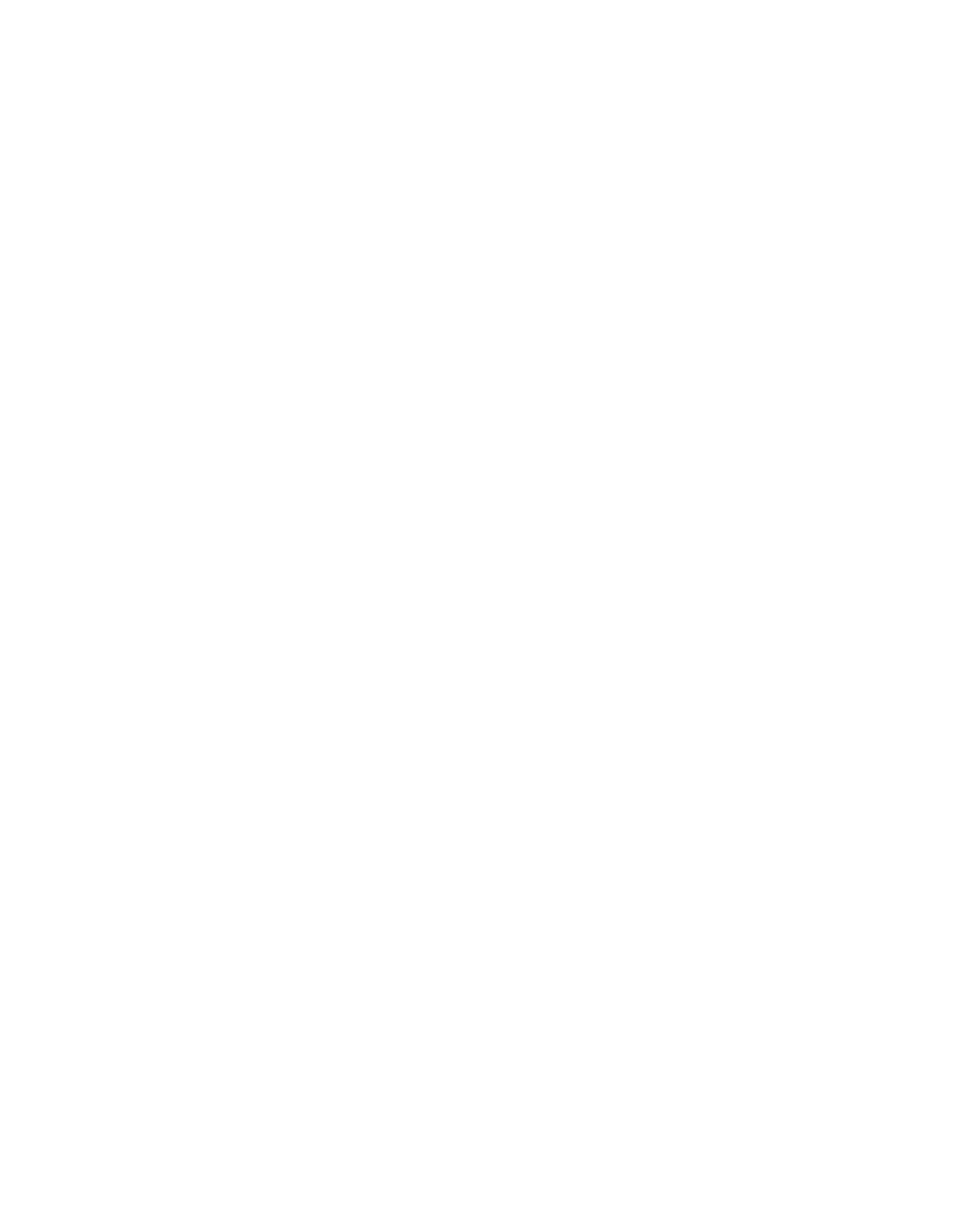## Preface

The *Glossary of Wildland Fire Terminology* provides a comprehensive listing of terms and definitions used by the National Wildfire Coordinating Group (NWCG) community. This document contains terms commonly used by NWCG in the areas of wildland fire and fire use and is not intended to list all terms used by NWCG members and users.

To ensure the information contained within the glossary is current and meeting user needs, a thorough review, covering a two-year period, was undertaken. Participants in this review included all NWCG Working Teams and the National Interagency Coordination Center.

Through the efforts of the NWCG Information Resources Management Program Management Office, the glossary entries are now presented in a standard format, allowing for improved definition cross-referencing and access. This glossary is available electronically. In this format, information contained will be current when the glossary is accessed.

The NWCG has approved this glossary for use by the NWCG and its Working Teams. The NWCG has directed that all NWCG document glossaries will be based upon the *Glossary of Wildland Fire Terminology* for the purpose of maintaining definition consistency and clarity among documents.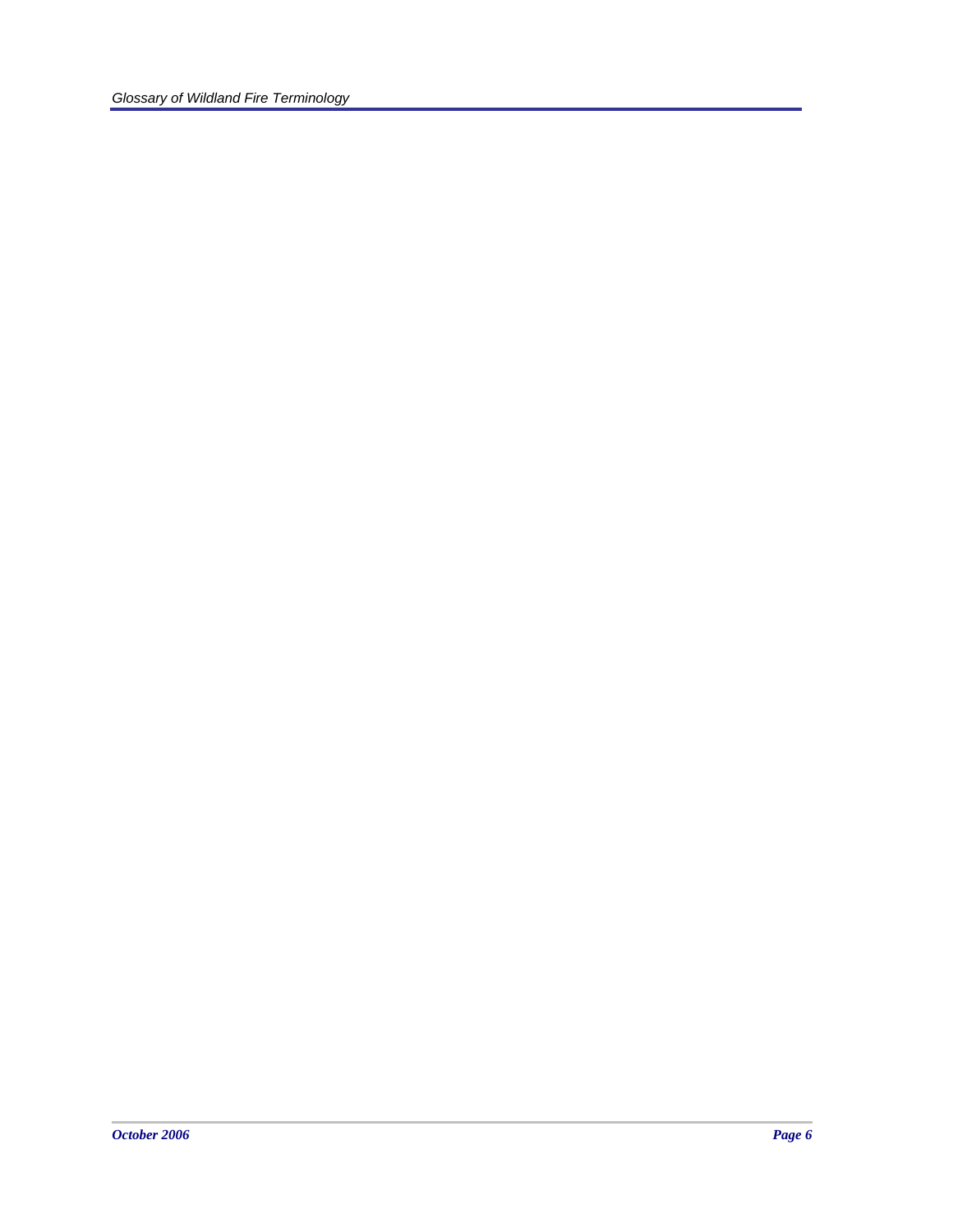# Contents

| Glossary of terms 21 |  |
|----------------------|--|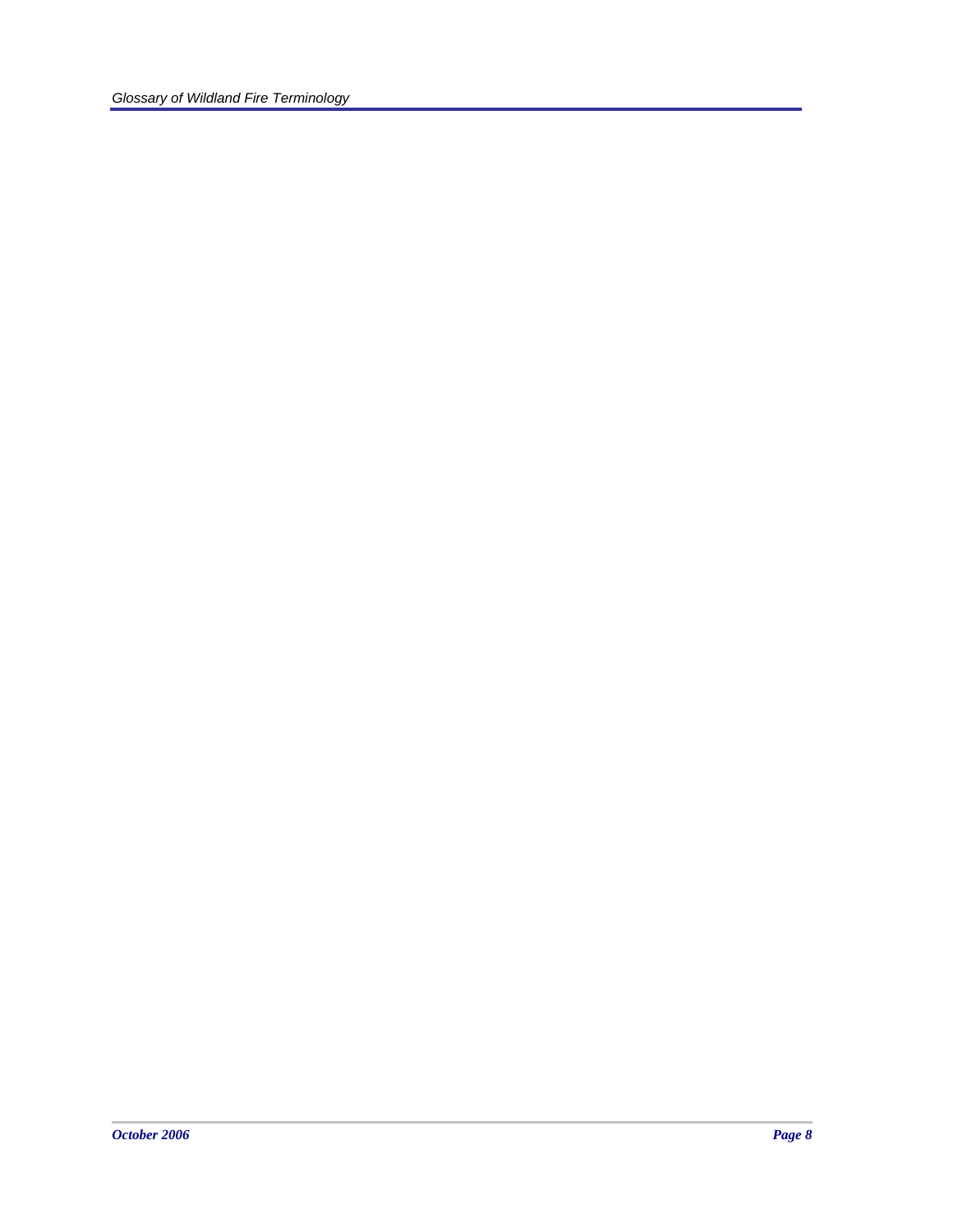# Introduction

## **Scope of the Glossary**

This glossary provides the wildland fire and fire use communities a single source document that covers wildland fire, prescribed fire, fire use and incident management terminology commonly used by the National Wildfire Coordinating Group (NWCG) and its Working Teams.

## **Objective of the Glossary**

This glossary will help to improve communication and provide consistency in terminology usage throughout those organizations with a mission of wildland fire or fire use management. It will also facilitate consistent use of glossary terms in publications, course development, and incident management activities.

The NWCG has approved this glossary for use by the NWCG and its Working Teams. The NWCG has directed that all NWCG document glossaries will be based upon the *Glossary of Wildland Fire Terminology* for the purpose of maintaining definition consistency and clarity among documents.

### **Maintenance of the Glossary**

Overall stewardship of the glossary is the responsibility of the Incident Operations Standards Working Team (IOSWT). As the Glossary Steward, one of the goals of the IOSWT in keeping the glossary current is to make changes as terms and definitions are submitted by glossary users and approved for glossary inclusion.

 A Glossary Change Board has been established to accept and review glossary changes and update the glossary on a regular and frequent basis.

To take full advantage of NWCG subject matter expertise, each glossary entry has been assigned to one or more Working Teams to serve as glossary custodians. Custodial responsibilities include maintaining definition currency and recommending the retirement of definitions that no longer meet NWCG needs.

This glossary is intended to be a dynamic document, updated on a regular cycle. Those wishing to submit wildland fire or fire use terminology for glossary inclusion or to recommend updating or removing existing glossary definitions may do so by sending a glossary entry change request to:

*NWCG Incident Operations Standards Working Team National Interagency Fire Center 3833 S. Development Avenue Boise, ID 83705* 

or by e-mailing the request to: NWCG\_Webmaster@nifc.blm.gov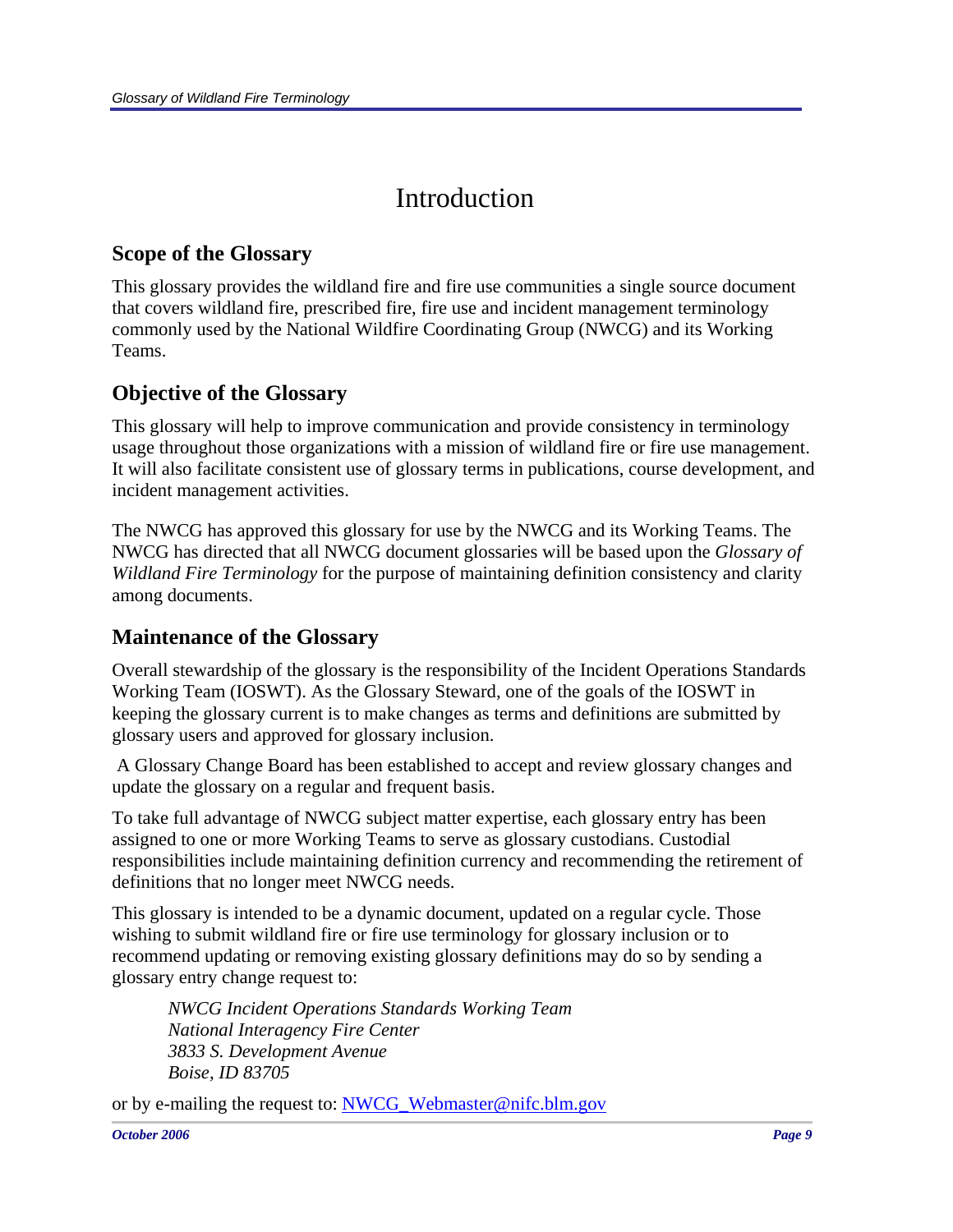When submitting a glossary change request, it is requested that the NWCG Entry Change Request format be used. An electronic copy of this format can be found with the glossary on the NWCG Web site at http://www.nwcg.gov. The Glossary Change Board will review glossary entry change requests before they are incorporated into the glossary.

### **Publication of the Glossary**

For those who wish to access the most up-to-date, browseable version of this glossary, it is available via the Internet at the NWCG Web site (http://www.nwcg.gov). An electronic version (in PDF format) of the glossary document is available for download or on CD. Instructions for downloading or requesting the CD can be found on the Web site.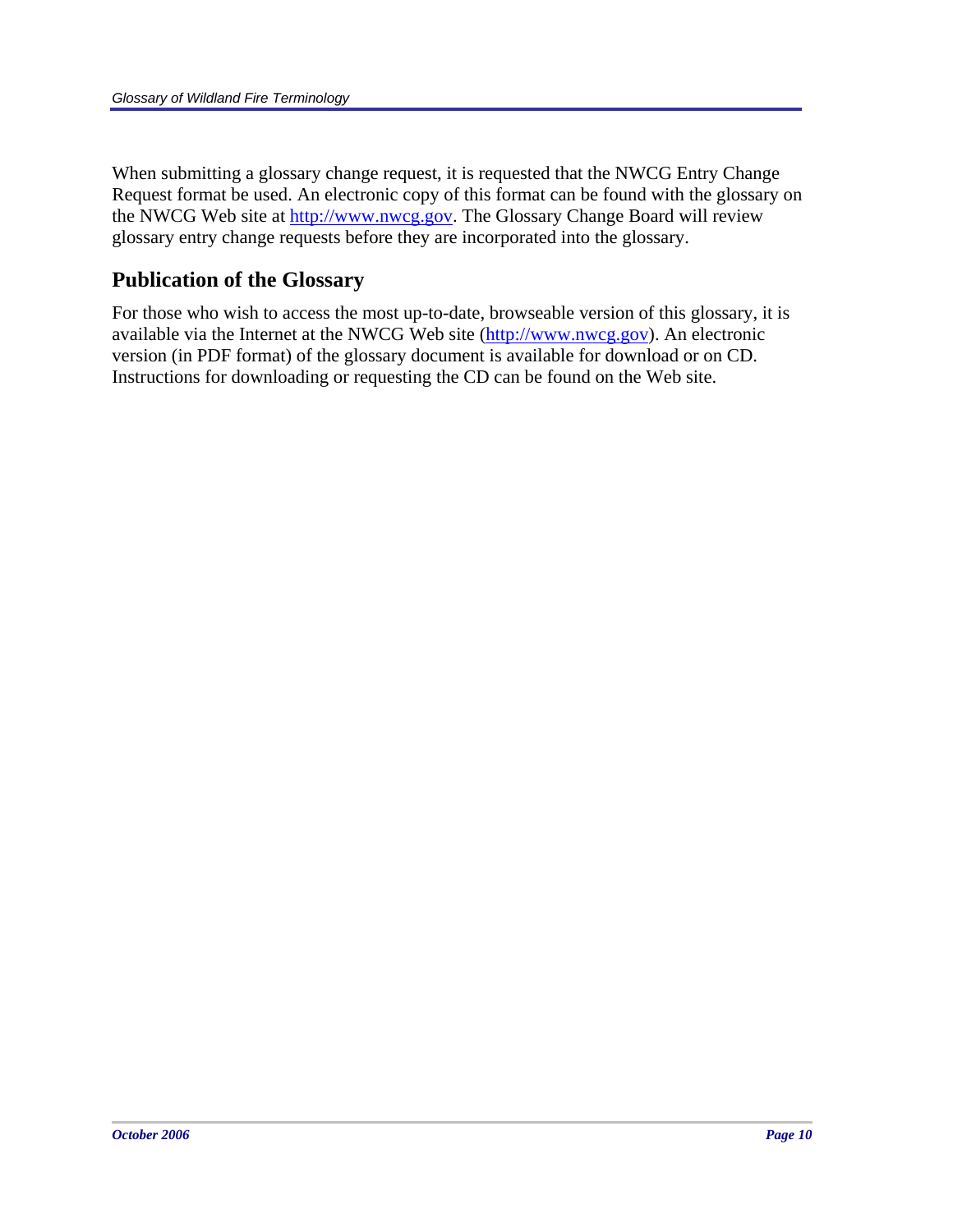# Reference Definitions

Some of the terms within this glossary will be followed by initials or will have references or comments at the end of the definition to help broaden the recognition and understanding of the term. An explanation of those references is as follows:

|           | Also called: means there is another term that may sometimes be in use, but is not defined in<br>this <i>glossary</i> .                                     |
|-----------|------------------------------------------------------------------------------------------------------------------------------------------------------------|
| Acronym:  | A name made up of the initial letters of a multi-word term or official title. An<br>acronym appears in parentheses following the term.                     |
| See:      | means there is another, preferred term that should be used instead. In such a case<br>only the preferred term is defined in this glossary.                 |
| See Also: | means there are one or more related terms that may also be of interest to the<br>glossary user. The related terms are also defined in this glossary.       |
| Synonym:  | means the term is synonymous with another. The terms have the same, or<br>essentially the same, definition and the terms are interchangeable in their use. |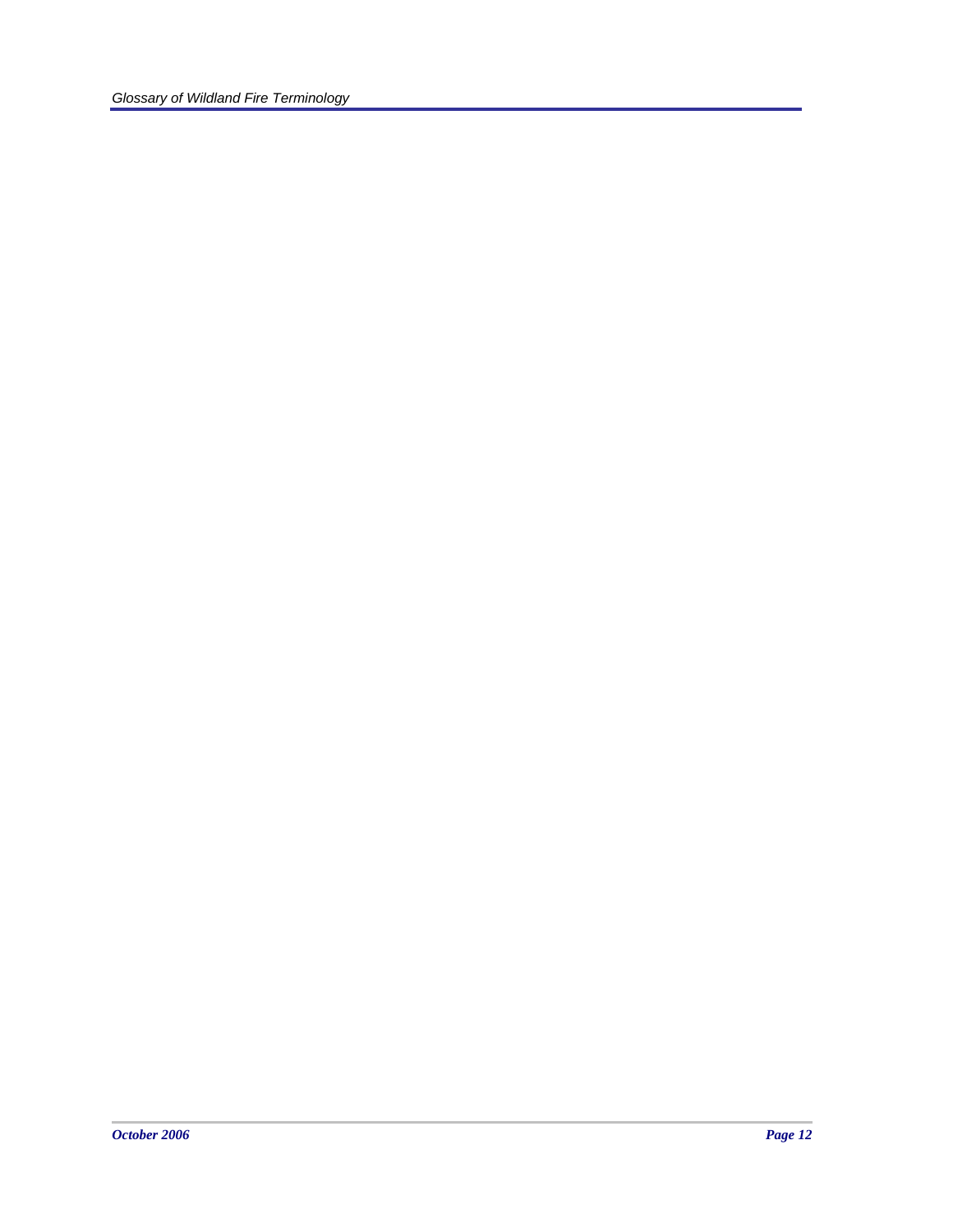## *Acronyms*

| 1,000-h TL<br>FM |      | see: One-thousand Hour Timelag Fuel Moisture              |
|------------------|------|-----------------------------------------------------------|
| 100-h TL<br>FM   | see: | One-hundred Hour Timelag Fuel Moisture                    |
| 10-h TL FM       | see: | Ten-hour Timelag Fuel Moisture                            |
| 1-h TL FM        | see: | One-hour Timelag Fuel Moisture                            |
| <b>AAR</b>       |      | see: After Action Review                                  |
| <b>ABRO</b>      |      | see: Aircraft Base Radio Operator                         |
| <b>ACAC</b>      |      | see: Area Command Aviation Coordinator                    |
| <b>ACDR</b>      |      | see: Area Commander                                       |
| <b>ACLC</b>      |      | see: Assistant Area Commander, Logistics                  |
| <b>ACPC</b>      |      | see: Assistant Area Commander, Plans                      |
| AD               | see: | <b>Administratively Determined</b>                        |
| <b>ADF</b>       |      | see: Automatic Direction Finder                           |
| ADO              |      | see: Assistant Disbursing Officer                         |
| AGL              |      | see: Above Ground Level                                   |
| AID              |      | see: Aerial Ignition Device                               |
| <b>AirNet</b>    |      | see: Aircraft Network                                     |
| <b>ALDS</b>      |      | see: Automatic Lightning Detection System                 |
| ALS              |      | see: Advanced Life Support                                |
| AMR              | see: | Appropriate Management Response                           |
| <b>AMRS</b>      |      | see: All Hazards Meteorological Response System           |
| <b>AOBD</b>      |      | see: Air Operations Branch Director                       |
| <b>AOP</b>       | see: | Annual Operating Plan (for Fire Weather)                  |
| APT              |      | see: Administrative Payment Team                          |
| <b>AREP</b>      | see: | <b>Agency Representative</b>                              |
| ASA              |      | see: Air Stagnation Advisory                              |
| <b>ASCADS</b>    |      | see: Automated Sorting Conversion and Distribution System |
| <b>ASGS</b>      | see: | Air Support Group Supervisor                              |
| <b>ATA</b>       |      | see: Actual Time of Arrival                               |
| <b>ATCO</b>      |      | see: Air Tanker/Fixed-Wing Coordinator                    |
| <b>ATD</b>       | see: | <b>Actual Time of Departure</b>                           |
| ATE              |      | see: Actual Time En Route                                 |
| <b>ATGS</b>      | see: | Air Tactical Group Supervisor                             |
| ATIM             |      | see: Aircraft Timekeeper                                  |
| <b>ATV</b>       |      | see: All Terrain Vehicle                                  |
| AWS              | see: | <b>Automatic Weather Station</b>                          |
| <b>BACM</b>      | see: | <b>Best Available Control Measures</b>                    |
| <b>BCMG</b>      | see: | <b>Base Manager</b>                                       |
|                  | see: | Camp Manager                                              |
| <b>BLEVE</b>     | see: | Boiling Liquid Expanding Vapor Explosion                  |
| <b>BLS</b>       | see: | <b>Basic Life Support</b>                                 |
| <b>Btu</b>       | see: | <b>British Thermal Unit</b>                               |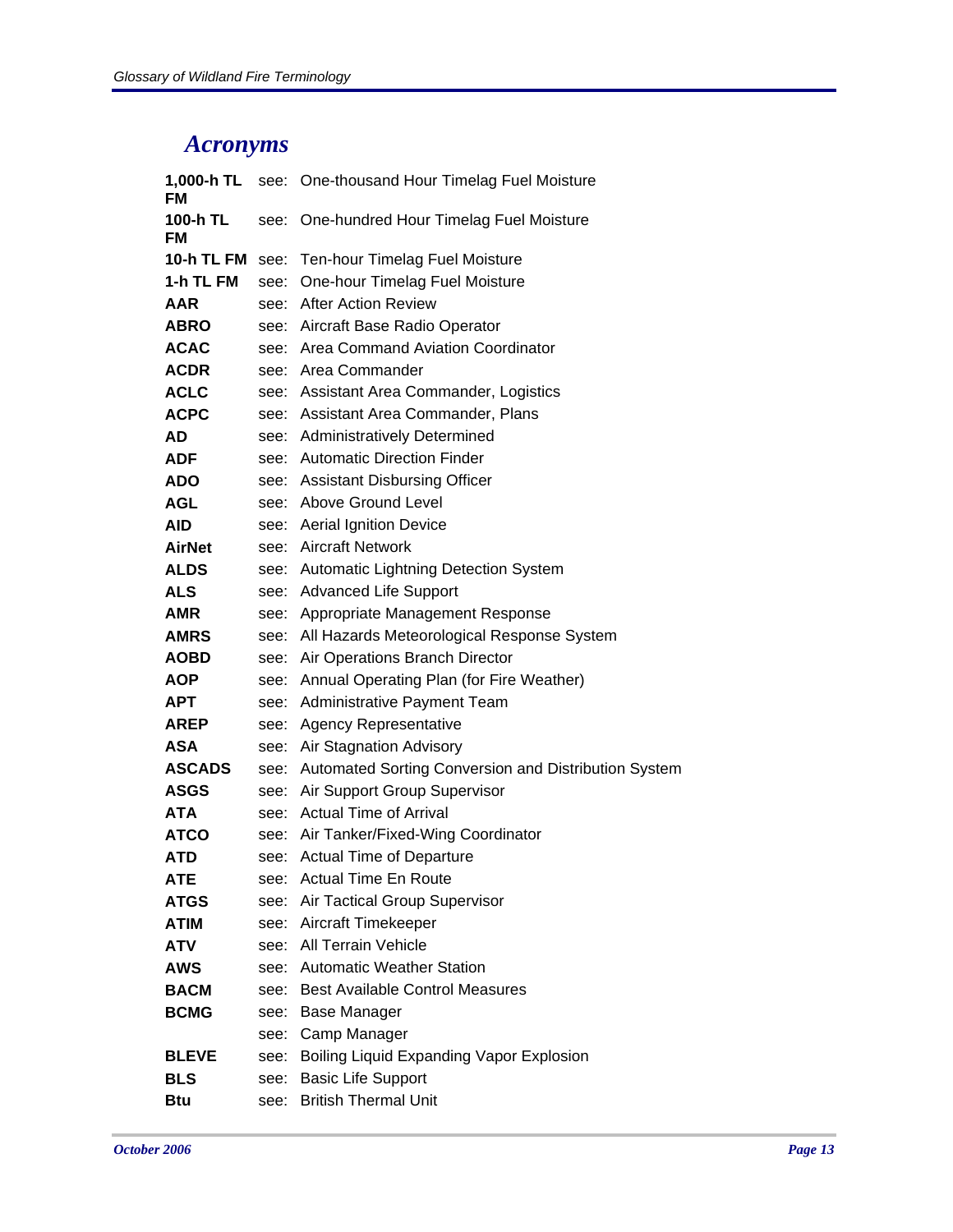| <b>BUI</b>      |      | see: Buildup Index                               |
|-----------------|------|--------------------------------------------------|
| <b>CAFS</b>     | see: | <b>Compressed Air Foam Systems</b>               |
| <b>CFP</b>      | see: | <b>Cooperative Fire Protection</b>               |
| <b>CISD</b>     | see: | <b>Critical Incident Stress Debriefing</b>       |
| <b>CLMS</b>     | see: | <b>Claims Specialist</b>                         |
| <b>CMSY</b>     | see: | <b>Commissary Manager</b>                        |
| CO              | see: | Carbon Monoxide                                  |
| CO <sub>2</sub> | see: | Carbon Dioxide                                   |
| <b>COML</b>     | see: | <b>Communications Unit Leader</b>                |
| <b>COMP</b>     | see: | <b>Compensation/Claims Unit Leader</b>           |
| <b>COMT</b>     | see: | <b>Incident Communications Technician</b>        |
| <b>COST</b>     | see: | Cost Unit Leader                                 |
| <b>CRWB</b>     |      | see: Crew Boss                                   |
| DA              |      | see: Departure from Average Greenness            |
| <b>DAID</b>     | see: | <b>Delayed Aerial Ignition Devices</b>           |
| <b>DE</b>       |      | see: Dry Episode                                 |
| <b>DECK</b>     | see: | <b>Deck Coordinator</b>                          |
| <b>DISE</b>     | see: | Distributed Incident Simulation Exercise         |
| <b>DIVS</b>     |      | see: Division/Group Supervisor                   |
| <b>DL</b>       | see: | <b>Distance Learning</b>                         |
|                 | see: | <b>Fuel Dryness Level</b>                        |
| <b>DME</b>      |      | see: Distance Measuring Equipment                |
| <b>DMOB</b>     | see: | Demobilization Unit Leader                       |
| <b>DOB</b>      |      | see: Depth of Burn                               |
| <b>DOCL</b>     | see: | Documentation Unit Leader                        |
| <b>DOZB</b>     | see: | Dozer Boss                                       |
| <b>DPRO</b>     |      | see: Display Processor                           |
| DZ              | see: | Drop Zone                                        |
| EFF             |      | see: Emergency Firefighter                       |
| <b>EFp</b>      |      | see: Emission Factor                             |
| <b>EFSA</b>     |      | see: Escaped Fire Situation Analysis             |
| <b>ELT</b>      |      | see: Emergency Locator Transmitter               |
| <b>EMC</b>      |      | see: Equilibrium Moisture Content                |
| <b>EMTB</b>     | see: | <b>Emergency Medical Technician - Basic</b>      |
| <b>EMTI</b>     | see: | Emergency Medical Technician - Intermediate      |
| <b>EMTP</b>     | see: | <b>Emergency Medical Technician - Paramedic</b>  |
| <b>EOC</b>      | see: | <b>Emergency Operations Center</b>               |
| <b>ERC</b>      | see: | <b>Energy Release Component</b>                  |
| <b>ETA</b>      | see: | <b>Estimated Time of Arrival</b>                 |
| <b>ETD</b>      | see: | <b>Estimated Time of Departure</b>               |
| <b>ETE</b>      | see: | <b>Estimated Time En Route</b>                   |
| <b>FACL</b>     | see: | <b>Facilities Unit Leader</b>                    |
| <b>FAR</b>      | see: | <b>Federal Aviation Regulation</b>               |
| <b>FDUL</b>     | see: | <b>Food Unit Leader</b>                          |
| <b>FIRES</b>    | see: | Fire Information Retrieval and Evaluation System |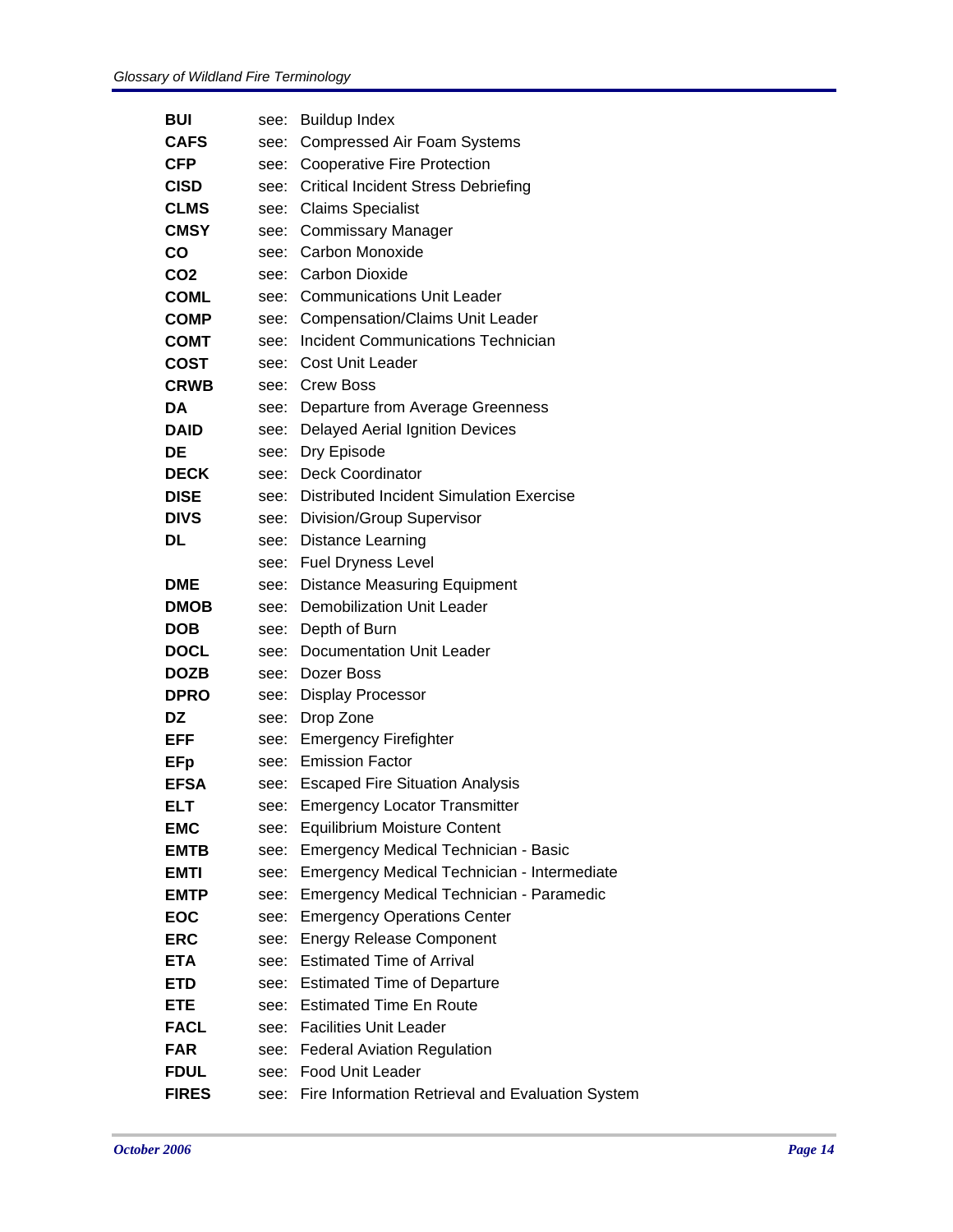| <b>FIRETIP</b>              | see: | Firefighting Technology Implementation Program           |
|-----------------------------|------|----------------------------------------------------------|
| FLE                         | see: | <b>Fireline Explosives</b>                               |
| FLI                         | see: | Fire Load Index                                          |
| <b>FLIR</b>                 | see: | <b>Forward Looking Infrared</b>                          |
| <b>FLPMA</b>                | see: | Federal Land Policy and Management Act                   |
| <b>FMP</b>                  | see: | Fire Management Plan                                     |
| <b>FMU</b>                  | see: | <b>Fire Management Unit</b>                              |
| <b>FOBS</b>                 | see: | <b>Field Observer</b>                                    |
| <b>FOFE</b>                 | see: | <b>First Order Fire Effects</b>                          |
| <b>FORPLAN</b>              | see: | Forest Planning Language and Simulator                   |
| <b>FPU</b>                  | see: | Fire Planning Unit                                       |
| <b>FRA</b>                  | see: | <b>Friction Reducing Agent</b>                           |
| FSC1 or<br>FSC <sub>2</sub> | see: | Finance/Administration Section Chief                     |
| <b>FWI</b>                  | see: | Fire Weather Index                                       |
| <b>FWIS</b>                 | see: | <b>Forestry Weather Information System</b>               |
| <b>GACC</b>                 | see: | Geographic Area Coordination Center                      |
| <b>GAWR</b>                 | see: | Gross Vehicle Axle Weight Rating                         |
| <b>GOES</b>                 | see: | <b>Geostationary Operational Environmental Satellite</b> |
| <b>GPM</b>                  | see: | <b>Gallons per Minute</b>                                |
| <b>GPS</b>                  | see: | <b>Global Positioning System</b>                         |
| <b>GSA</b>                  | see: | <b>General Services Administration</b>                   |
| <b>GSUL</b>                 | see: | <b>Ground Support Unit Leader</b>                        |
| <b>GTS</b>                  | see: | <b>Gum Thickened Sulphate</b>                            |
| <b>GVV</b>                  | see: | <b>Gross Vehicle Weight</b>                              |
| <b>GVWR</b>                 | see: | <b>Gross Vehicle Weight Rating</b>                       |
| <b>HCWN</b>                 | see: | Helicopter Manager                                       |
| HEB1 or<br>HEB2             | see: | Helibase Manager                                         |
| <b>HECM</b>                 | see: | <b>Helicopter Crewmember</b>                             |
| HELB                        | see: | <b>Helicopter Boss</b>                                   |
| <b>HERO</b>                 | see: | <b>Helibase Radio Operator</b>                           |
| <b>HESM</b>                 | see: | <b>Helispot Manager</b>                                  |
| <b>HIGE</b>                 | see: | Hovering in Ground Effect                                |
| <b>HLCO</b>                 | see: | <b>Helicopter Coordinator</b>                            |
| ΙA                          | see: | <b>Initial Attack</b>                                    |
| IAF                         | see: | <b>Initial Attack Fire</b>                               |
| <b>IAIC</b>                 | see: | Initial Attack Incident Commander                        |
| IAP                         | see: | Incident Action Plan                                     |
| IARR                        | see: | Interagency Resources Representative                     |
| IAS                         | see: | <b>Indicated Airspeed</b>                                |
| <b>IBA</b>                  | see: | <b>Incident Business Advisor</b>                         |
| <b>ICP</b>                  | see: | <b>Incident Command Post</b>                             |
| <b>ICS</b>                  | see: | Incident Command System                                  |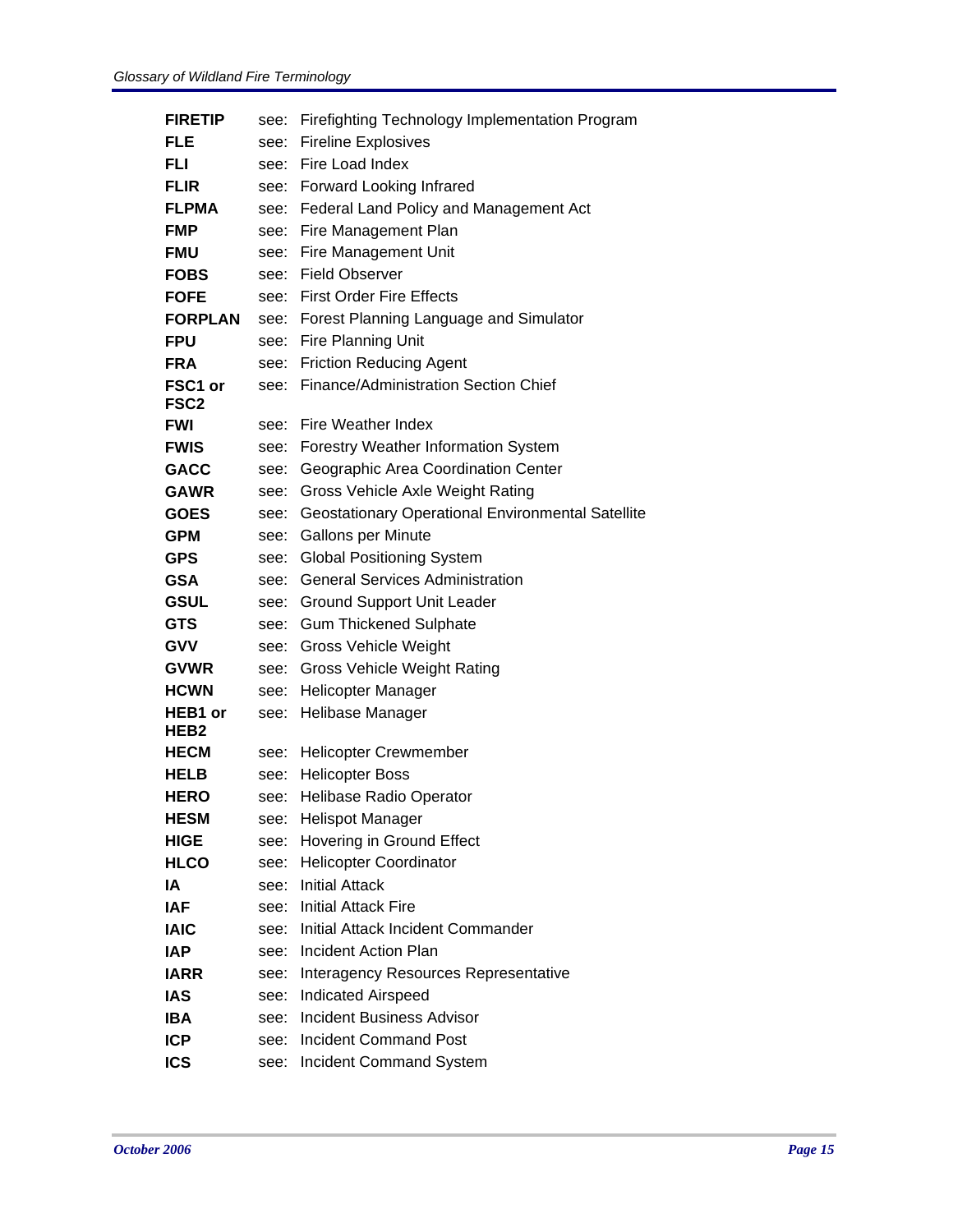|                             |      | ICT1, ICT2, see: Incident Commander                                    |
|-----------------------------|------|------------------------------------------------------------------------|
| ICT3, ICT4,<br>or ICT5      |      |                                                                        |
| ID                          | see: | Inside Diameter                                                        |
| <b>IFPL</b>                 |      | <b>Industrial Fire Precaution Level</b>                                |
|                             | see: |                                                                        |
| <b>IFR</b>                  |      | see: Instrument Flight Rules Conditions                                |
| <b>ILS</b>                  | see: | <b>Instrument Landing System</b>                                       |
| <b>IMET</b>                 |      | see: Incident Meteorologist                                            |
| IMI                         | see: | Interactive Multimedia Instruction                                     |
| <b>IMSA</b>                 | see: | Incident Medical Specialist Assistant                                  |
| <b>IMSM</b>                 |      | see: Incident Medical Specialist Manager                               |
| <b>IMST</b>                 | see: | Incident Medical Specialist Technician                                 |
| <b>INCM</b>                 | see: | <b>Incident Communications Manager</b>                                 |
| or IOF3                     |      | IOF1, IOF2, see: Information Officer                                   |
| <b>IPT</b>                  |      | see: Iron Pipe Thread                                                  |
| IR.                         | see: | Infrared                                                               |
|                             |      | see: Infrared Groundlink                                               |
| JIC                         |      | see: Joint Information Center                                          |
| JIS                         |      | see: Joint Information System                                          |
| KBDI                        |      | see: Keetch-Byram Drought Index                                        |
| <b>L/RMP</b>                |      | see: Land/Resource Management Plan                                     |
| LAL                         |      | see: Lightning Activity Level                                          |
| LC                          |      | see: Liquid Concentrate                                                |
| <b>LCES</b>                 |      | see: Lookout(s), Communication(s), Escape Route(s), and Safety Zone(s) |
| <b>LCMS</b>                 |      | see: Learning Content Management System                                |
| <b>LOFR</b>                 |      | see: Liaison Officer                                                   |
| <b>LR</b>                   |      | see: Lightning Risk                                                    |
| LSC1 or<br>LSC <sub>2</sub> |      | see: Logistics Section Chief                                           |
| <b>MAC</b>                  |      | see: Multi-Agency Coordination                                         |
| <b>MACS</b>                 |      | see: Multi-Agency Coordination System                                  |
| <b>MAFFS</b>                | see: | Modular Airborne Firefighting System                                   |
| <b>MEDL</b>                 | see: | <b>Medical Unit Leader</b>                                             |
| <b>MEL</b>                  |      | see: Most Efficient Level                                              |
| Micro-<br><b>REMS</b>       |      | see: Micro-Remote Environmental Monitoring System                      |
| MIST                        |      | see: Minimum Impact Suppression Techniques                             |
| <b>MMA</b>                  |      | see: Maximum Management Area                                           |
| <b>MOA</b>                  |      | see: Military Operations Area                                          |
| <b>MSL</b>                  | see: | Mean Sea Level                                                         |
| <b>NAAQS</b>                |      | see: National Ambient Air Quality Standards                            |
| <b>NARTC</b>                |      | see: National Advanced Resources Technology Center                     |
| <b>NASF</b>                 |      | see: National Association of State Foresters                           |
| <b>NDVI</b>                 |      | see: Normalized Difference Vegetation Index                            |
| <b>NESDIS</b>               | see: | National Environmental Satellite, Data and Information Service         |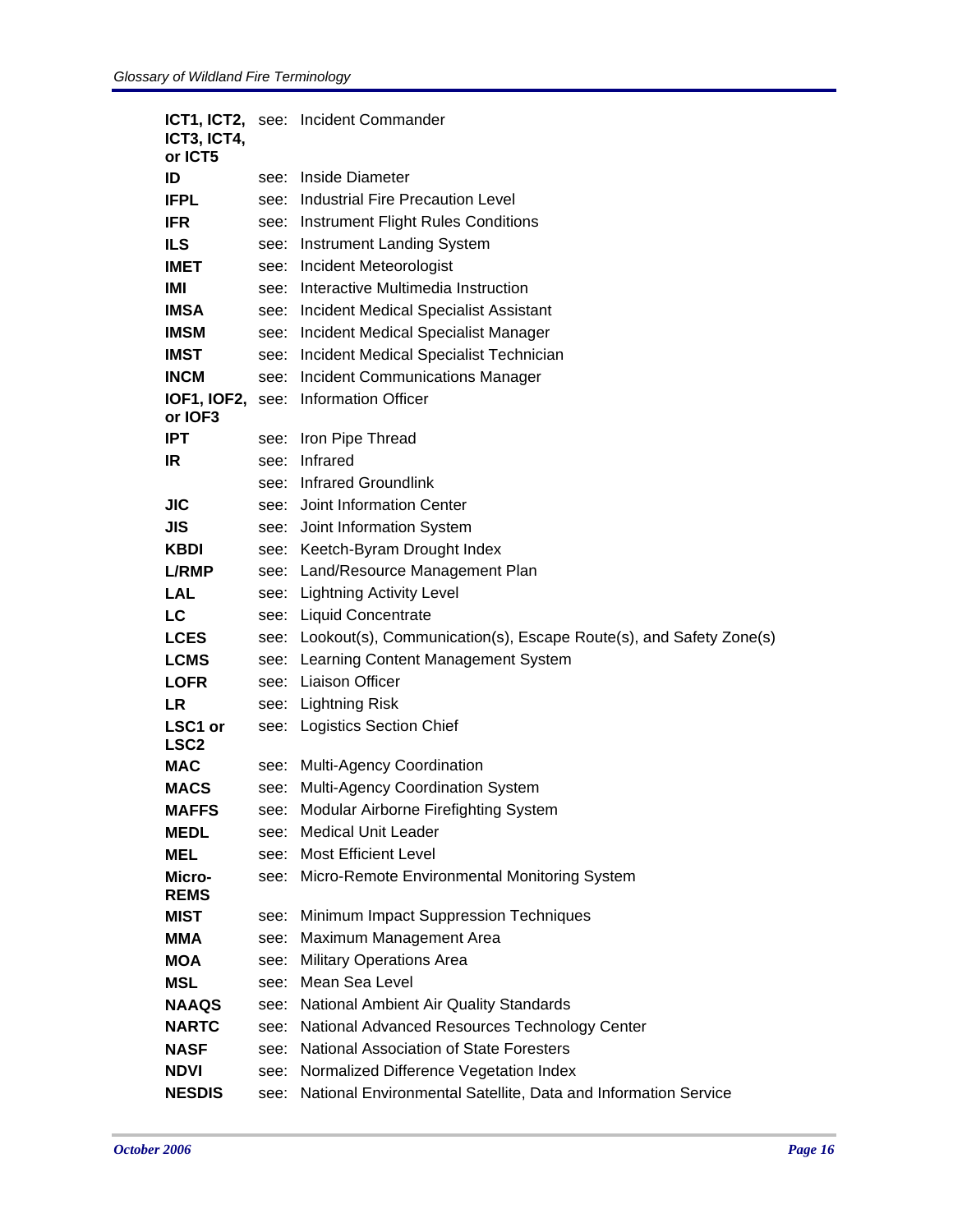| NFC                         | see: | <b>National Fire Codes</b>                                    |
|-----------------------------|------|---------------------------------------------------------------|
| <b>NFDRS</b>                | see: | National Fire Danger Rating System                            |
| <b>NFPA</b>                 |      | see: National Fire Protection Association                     |
|                             | see: | <b>National Fire Protection Association Standards</b>         |
| NΗ                          |      | see: National Standard Thread                                 |
| NICC                        |      | see: National Interagency Coordination Center                 |
| <b>NIFC</b>                 | see: | National Interagency Fire Center                              |
| <b>NIFMID</b>               |      | see: National Interagency Fire Management Integrated Database |
| <b>NIIMS</b>                | see: | National Interagency Incident Management System               |
| NO.                         | see: | Nitrogen Oxide                                                |
| NO2                         |      | see: Nitrogen Dioxide                                         |
| <b>NOTAM</b>                | see: | Notice to Airmen                                              |
| <b>NPSH</b>                 | see: | National Pipe Straight Hose Thread                            |
| NRL                         |      | see: National Resource Lands                                  |
| <b>NVC</b>                  | see: | Net Value Change                                              |
| <b>NWCG</b>                 |      | see: National Wildfire Coordinating Group                     |
| <b>OCC</b>                  | see: | <b>Operations Coordination Center</b>                         |
| OD.                         | see: | <b>Outside Diameter</b>                                       |
| ΟI                          |      | see: Occurrence Index                                         |
| <b>OPBD</b>                 |      | see: Operations Branch Director                               |
| <b>ORDM</b>                 | see: | <b>Ordering Manager</b>                                       |
| ORV                         |      | see: Off-road Vehicle                                         |
| OSC1 or<br>OSC <sub>2</sub> | see: | <b>Operations Section Chief</b>                               |
| PAL                         | see: | <b>Project Activity Level</b>                                 |
| PAR                         |      | see: Precision Approach Radar                                 |
| <b>PIBAL</b>                | see: | Pilot Balloon Operation                                       |
| <b>PM10</b>                 | see: | <b>PM10</b>                                                   |
| <b>PM2.5</b>                | see: | PM2.5                                                         |
| <b>PPE</b>                  | see: | Personal Protective Equipment                                 |
| <b>PROC</b>                 |      | see: Procurement Unit Leader                                  |
| PSC1 or<br><b>PSC2</b>      | see: | <b>Planning Section Chief</b>                                 |
| <b>PSD</b>                  | see: | <b>Plastic Sphere Dispenser</b>                               |
|                             | see: | Prevention of Significant Deterioration                       |
| PSI                         | see: | Pounds per Square Inch                                        |
| <b>RACM</b>                 | see: | Reasonably Available Control Measures                         |
| <b>RAWS</b>                 | see: | <b>Remote Automatic Weather Station</b>                       |
| <b>RCDM</b>                 | see: | Receiving and Distribution Manager                            |
| <b>RECON</b>                | see: | Reconnaissance                                                |
| <b>RESL</b>                 |      | see: Resources Unit Leader                                    |
| <b>RFD</b>                  | see: | <b>Rural Fire District</b>                                    |
| <b>RG</b>                   |      | see: Relative Greenness                                       |
| RH                          | see: | <b>Relative Humidity</b>                                      |
| RM                          | see: | <b>Risk Management</b>                                        |
| <b>ROSS</b>                 | see: | Resource Ordering and Status System                           |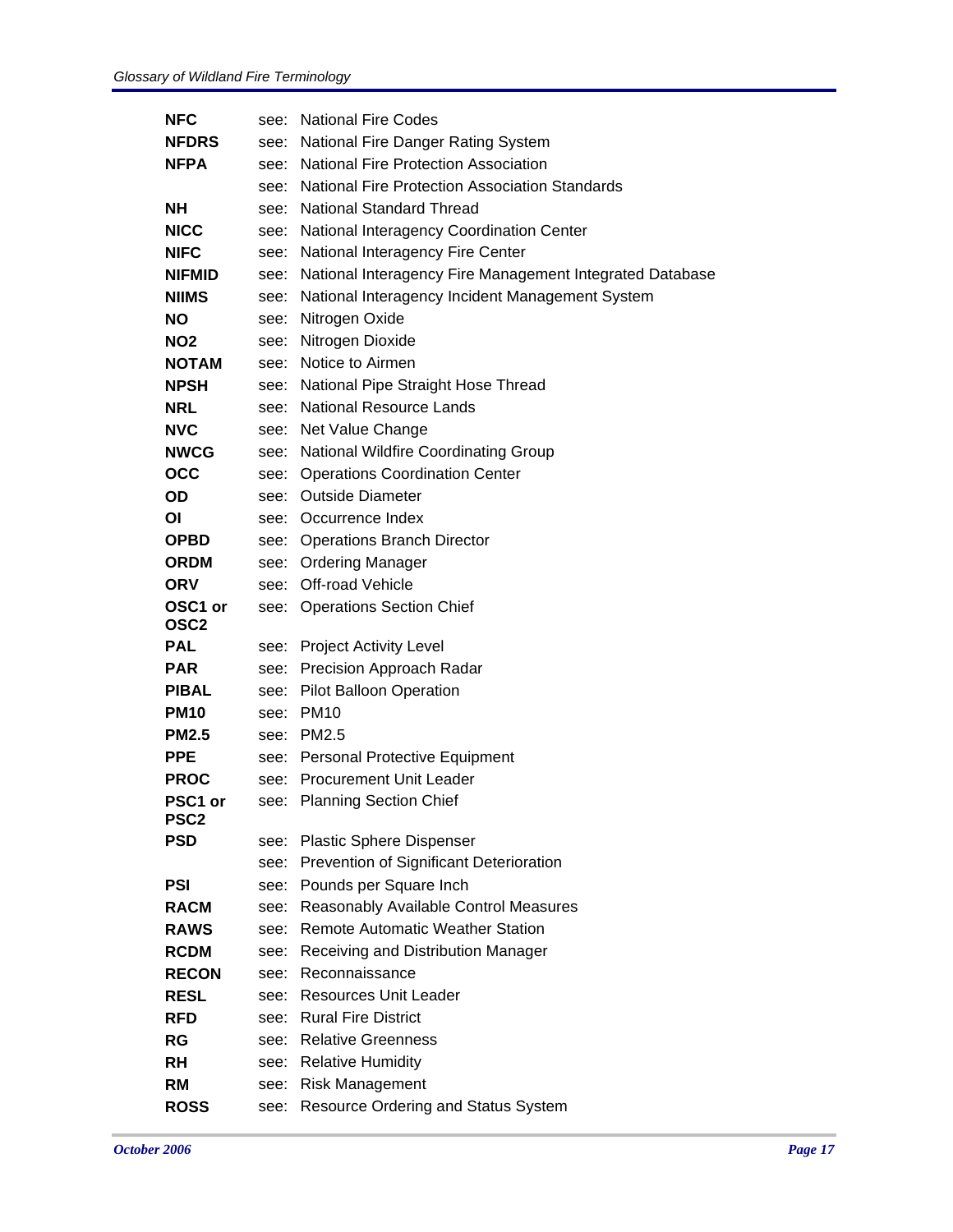| <b>SAFENET</b>                | see: | <b>SAFENET</b>                           |
|-------------------------------|------|------------------------------------------|
| SAIT                          | see: | Serious Accident Investigation Team      |
| <b>SCBA</b>                   | see: | Self-Contained Breathing Apparatus       |
| <b>SCKN</b>                   | see: | Status/Check-In Recorder                 |
| <b>SCO</b>                    | see: | Shareable Content Object                 |
| <b>SCORM</b>                  | see: | Shareable Content Object Re-usable Model |
| <b>SECM</b>                   | see: | <b>Security Manager</b>                  |
| <b>SHEF</b>                   | see: | Standard Hydrologic Exchange Format code |
| <b>SIG</b>                    | see: | <b>Special Interest Group</b>            |
| <b>SIMWYE</b>                 | see: | <b>Reversible Siamese</b>                |
| <b>SIP</b>                    | see: | State Implementation Plan                |
| SITL                          | see: | <b>Situation Unit Leader</b>             |
| <b>SOFE</b>                   | see: | <b>Second Order Fire Effects</b>         |
| <b>SPUL</b>                   | see: | <b>Supply Unit Leader</b>                |
| SSA                           | see: | Smoke-Sensitive Area                     |
| <b>STAM</b>                   | see: | <b>Staging Area Manager</b>              |
| <b>STCR</b>                   | see: | <b>Strike Team leader Crew</b>           |
| STCR,                         | see: | <b>Strike Team Leader</b>                |
| STDZ,                         |      |                                          |
| <b>STEN or</b><br><b>STPL</b> |      |                                          |
| <b>STDZ</b>                   | see: | Strike Team Leader Dozer                 |
| <b>STEN</b>                   | see: | <b>Strike Team Leader Engine</b>         |
| STPL                          | see: | <b>Strike Team Leader Tractor/Plow</b>   |
| <b>SUBD</b>                   | see: | <b>Support Branch Director</b>           |
| <b>SVBD</b>                   | see: | Service Branch Director                  |
| <b>TFLD</b>                   | see: | <b>Task Force Leader</b>                 |
| TFR                           | see: | <b>Temporary Flight Restriction</b>      |
| TIME                          | see: | <b>Time Unit Leader</b>                  |
| TL                            | see: | Timelag                                  |
| <b>TNSP</b>                   | see: | <b>Training Specialist</b>               |
| <b>TOLC</b>                   | see: | Take-off and Landing Coordinator         |
| TSP                           | see: | Total Suspended Particulate Matter       |
| UHF-FM                        | see: | <b>Ultra High Frequency</b>              |
| <b>VFD</b>                    | see: | Volunteer Fire Department                |
| <b>VFR</b>                    | see: | <b>Visual Flight Rules Conditions</b>    |
| VG                            | see: | <b>Visual Greenness</b>                  |
| <b>VHF-AM</b>                 | see: | Very High Frequency                      |
| <b>VOR</b>                    | see: | <b>VHF Omnidirectional Radio Range</b>   |
| <b>VRM</b>                    | see: | Visual Resource Management               |
| <b>WCT</b>                    | see: | <b>Work Capacity Test</b>                |
| <b>WEPS</b>                   | see: | Water Expansion Pumping System           |
| <b>WES</b>                    | see: | <b>Water Expansion System</b>            |
| <b>WFAS</b>                   | see: | Wildland Fire Assessment System          |
|                               |      |                                          |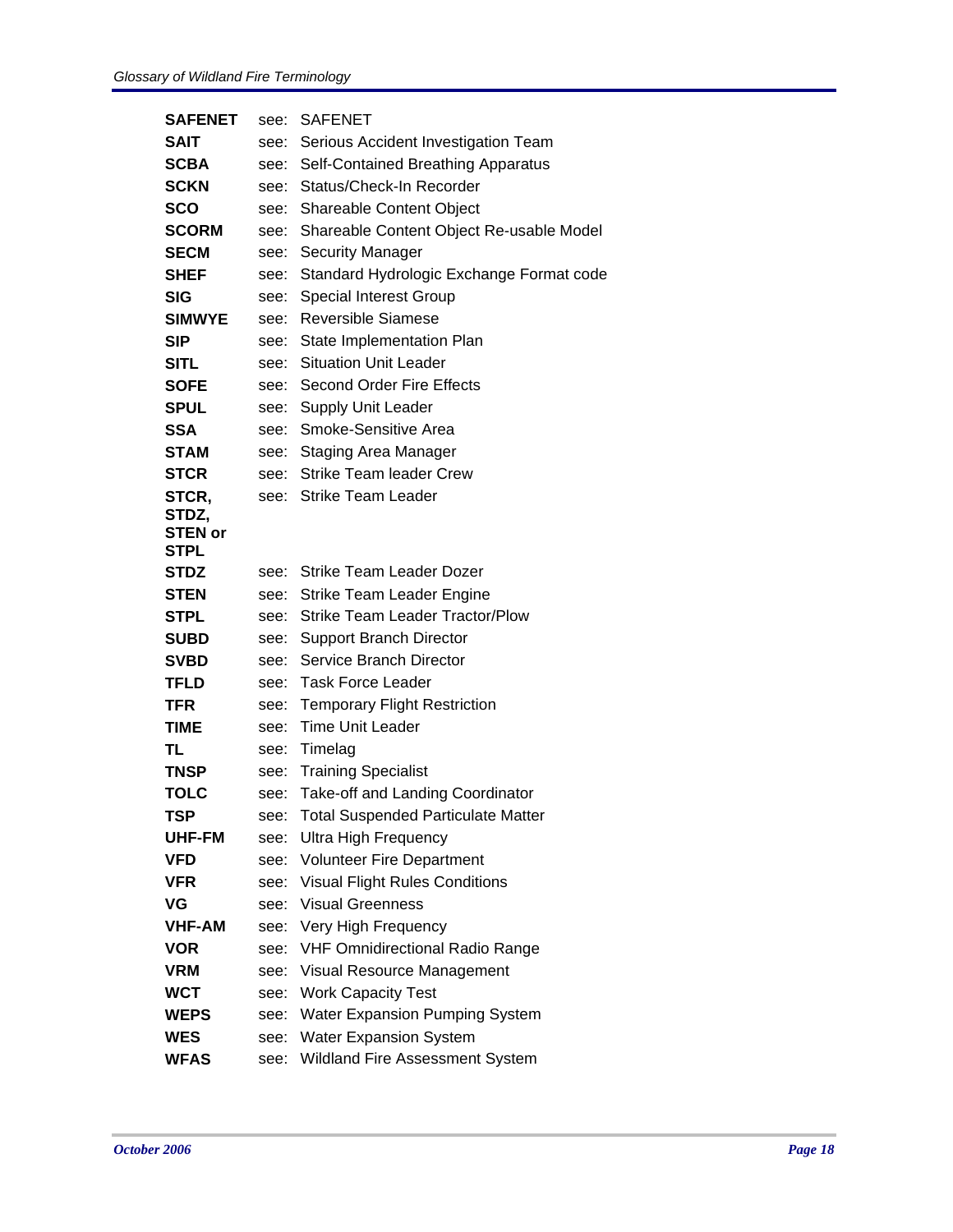| see: Wildland Fire Investigator            |
|--------------------------------------------|
| see: Wildland Fire Implementation Plan     |
| see: Wildland Fire Situation Analysis      |
| see: Weather Information Management System |
| see: Western Regional Climate Center       |
| see: Wildland Urban Interface              |
|                                            |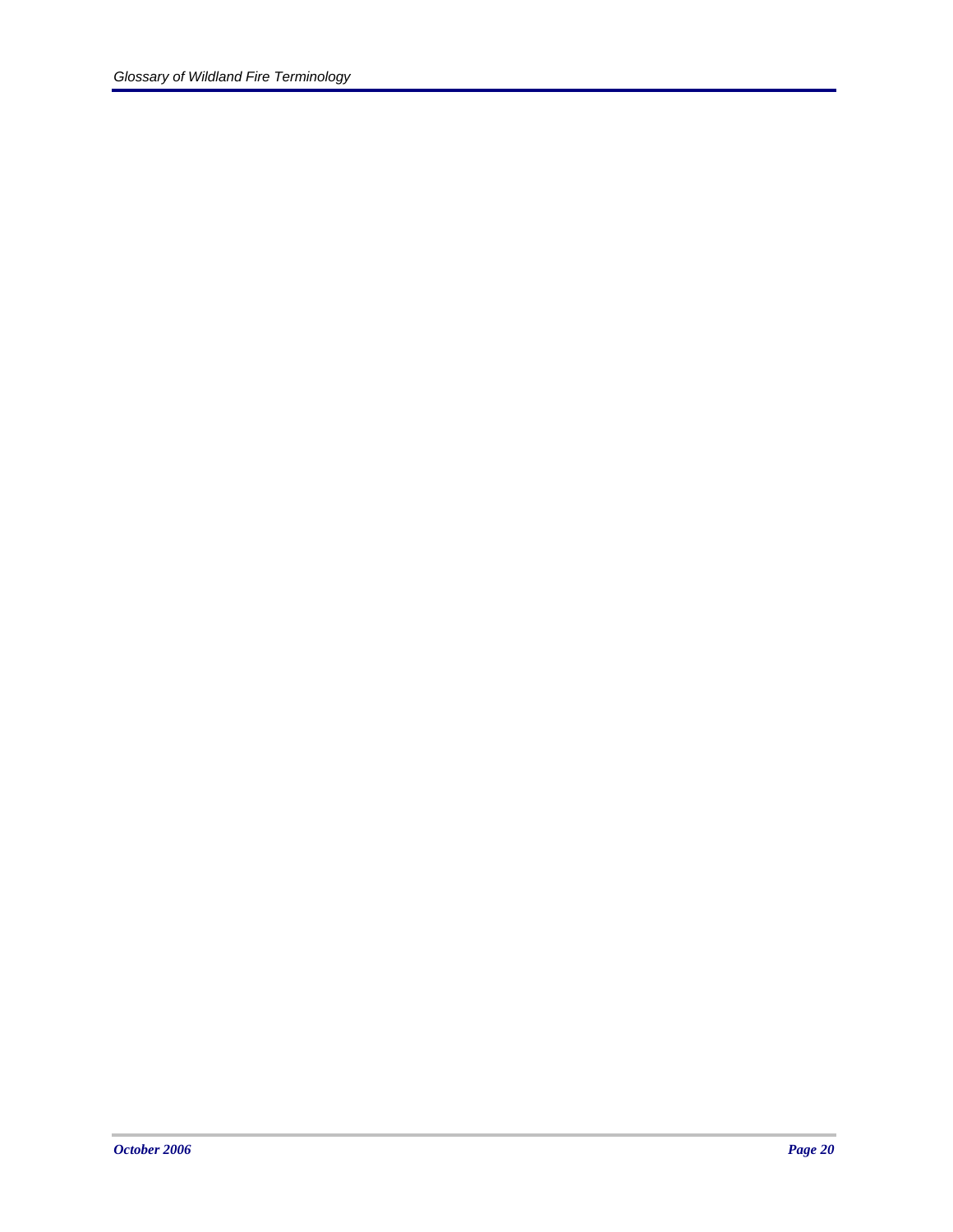*- 6 -*

#### **6 Minutes for Safety**

1 A daily safety briefing for wildland fire that focuses on high risk events found within a firefighter's scope of work that are performed on an infrequent basis.

*- A -*

#### **Abort**

1 To jettison a load of water or retardant from an aircraft, or terminate a preplanned aircraft maneuver.

#### **Abort Area**

1 A designated area where unused quantities of water or fire retardant may be jettisoned, usually to permit an air tanker to land with less than a full load.

#### **Above Ground Level (AGL)**

1 Term frequently used in aviation operations, usually in connection with a stated altitude.

#### **Absolute Humidity**

1 Total amount of water vapor in the air.

#### **Absorption**

1 Act of soaking up and retaining a gas in liquid or in a solid; also retention of radiant energy.

#### **Accelerant**

1 Material ( usually a flammable liquid) used to initiate or increase the spread of a fire.

#### **Acceptable Fire Risk**

1 The potential fire loss a community is willing to accept rather than provide resources to reduce such losses.

#### **Accessibility Burn**

1 The burning of understory prior to the sale of forest products to improve the efficiency of timber marking and harvesting.

*synonym:* Premarking Burn

#### **Action Plan**

1 Any tactical plan developed by any element of ICS in support of the incident action plan. *see also:* Incident Action Plan

#### **Active Crown Fire**

1 A fire in which a solid flame develops in the crowns of trees, but the surface and crown phases advance as a linked unit dependent on each other.

#### **Active Resources**

1 Resources checked in and assigned work tasks on an incident.

*synonym:* Assigned Resources *see also:* Allocated Resources Available Resources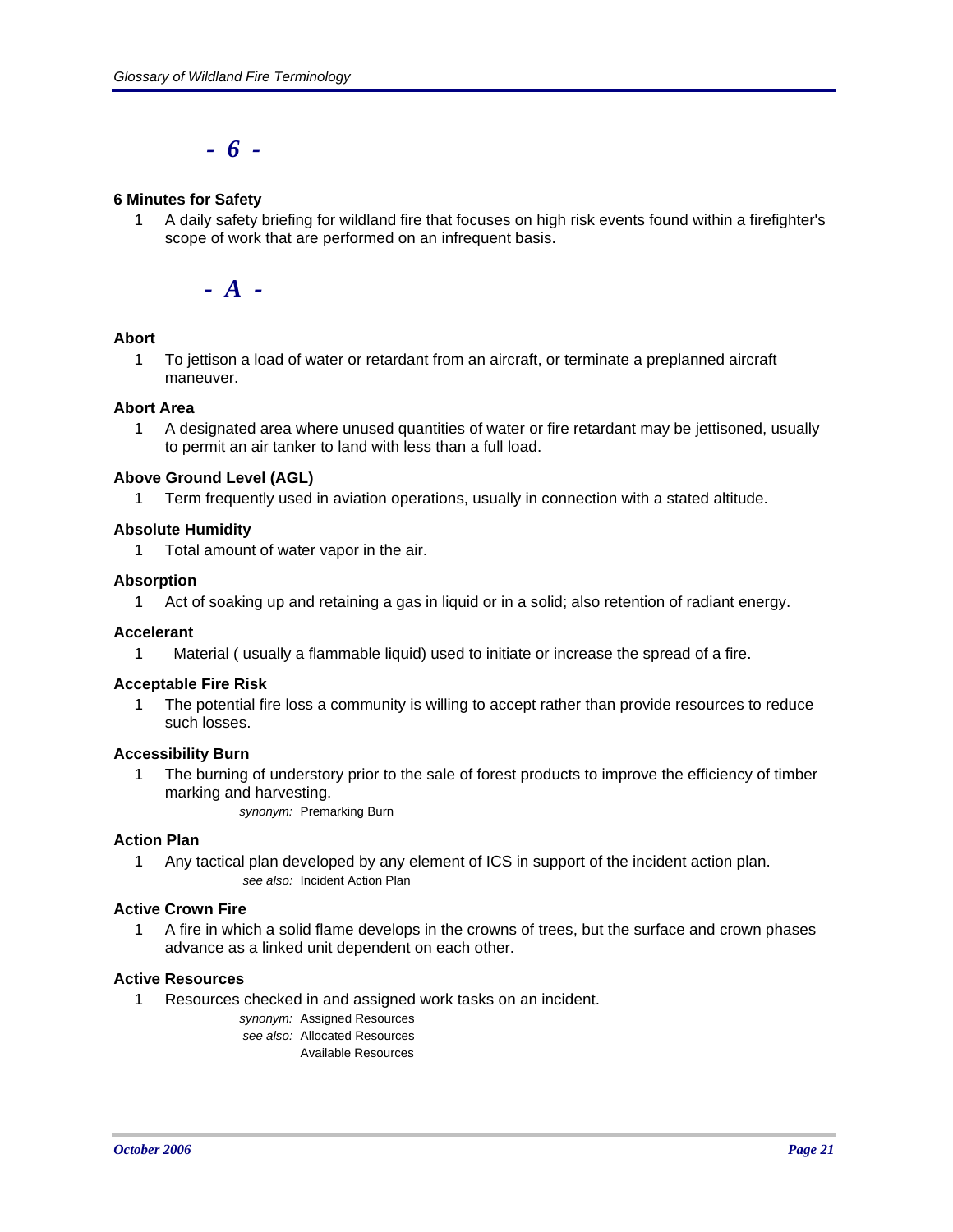#### **Activity Fuels**

1 Fuels resulting from, or altered by, forestry practices such as timber harvest or thinning, as opposed to naturally created fuels.

*see also:* Logging Debris Natural Fuels

#### **Actual Time En Route (ATE)**

1 Term used in flight planning/following to document actual time spent flying between points.

#### **Actual Time of Arrival (ATA)**

1 Term used in flight planning/following to document time of arrival at a point.

#### **Actual Time of Departure (ATD)**

1 Term used in flight planning/following to document time of departure from a point.

#### **Adapter**

1 A device for connecting hoses of the same size with non-matching hose threads, or connecting a threaded coupling to a quick-connect coupling. *see also:* Coupling

#### **Adiabatic Process**

1 Thermodynamic change of state in which no heat is added or subtracted from a system; compression always results in warming, expansion in cooling.

#### **Adjective Rating**

1 A public information description of the relative severity of the current fire danger situation.

#### **Administrative Payment Team (APT)**

1 A team that supports incident agencies by processing payments for resources. Resources may include emergency equipment, casuals, lcoal vendors for suppies, etc.

#### **Administratively Determined (AD)**

1 A person hired and compensated under the Pay Plan for Emergency Workers.

*synonym:* Casual

*see also:* Emergency Firefighter

#### **Admission**

1 Oral or written statement tending too link its maker to involvement in a particular crime.

#### **Advanced Life Support (ALS)**

1 Advanced life support skills performed by an EMS practitioner or service, e.g. intravenous fluids and drug administration.

#### **Advancing a Line**

1 Moving a hose lay toward a specified area from the point where the hose-carrying apparatus has stopped.

#### **Advancing Fire**

1 That portion of the fire with rapid fire spread with higher intensity which is normally burning with the wind and/or up slope. Also called: forward fire, or a run. *synonym:* Head Fire

#### **Advancing Front Combustion Stage**

1 The period of combustion when a fire is spreading, usually accompanied by flaming combustion that releases heat to sustain the convection column.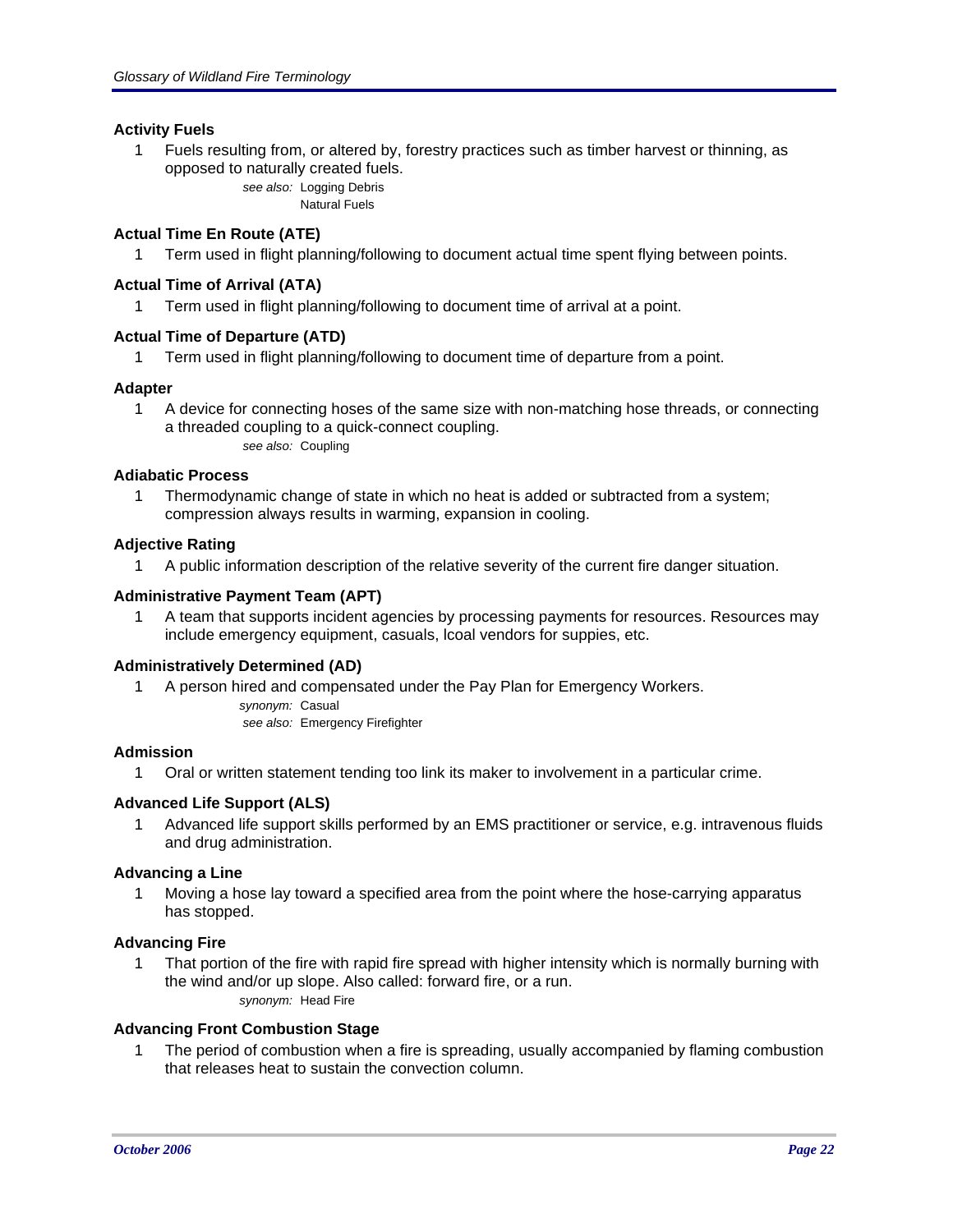#### **Advection**

1 The transfer of atmospheric properties by the horizontal movement of air, usually in reference to the transfer of warmer or cooler air, but may also refer to moisture.

#### **Adze Hoe**

1 A fire-trenching or digging tool having a sharp, tempered blade, which is useful for heavy grubbing, trenching, and light cutting.

#### **Aerial Detection**

1 A system for, or the act of discovering, locating, and reporting fires from aircraft.

#### **Aerial Fuels**

1 Standing and supported live and dead combustibles not in direct contact with the ground and consisting mainly of foliage, twigs, branches, stems, cones, bark, and vines. *see also:* Draped Fuels

#### **Aerial Ignition**

1 Ignition of fuels by dropping incendiary devices or materials from aircraft.

#### **Aerial Ignition Device (AID)**

1 Inclusive term applied to equipment designed to ignite wildland fuels from an aircraft.

*see also:* Delayed Aerial Ignition Devices Helitorch Ping-Pong Ball System Plastic Sphere Dispenser

#### **Aerial Observer**

1 A person specifically assigned to discover, locate, and report wildland fires from an aircraft and to observe and describe conditions at the fire scene.

#### **Aerial Photo Interpreter**

1 A person skilled in identification and measurements of natural and cultural features on aerial photographs.

#### **Aerial Reconnaissance**

1 Use of aircraft for detecting and observing fire behavior, values-at-risk, suppression activity, and other critical factors to facilitate command decisions on strategy and tactics needed for fire suppression.

#### **Affidavit**

1 A statement of declaration in writing and affirmed before an official with authority to administer an oath; a statement of declaration alleging fact to support the issuance of a search or arrest warrant.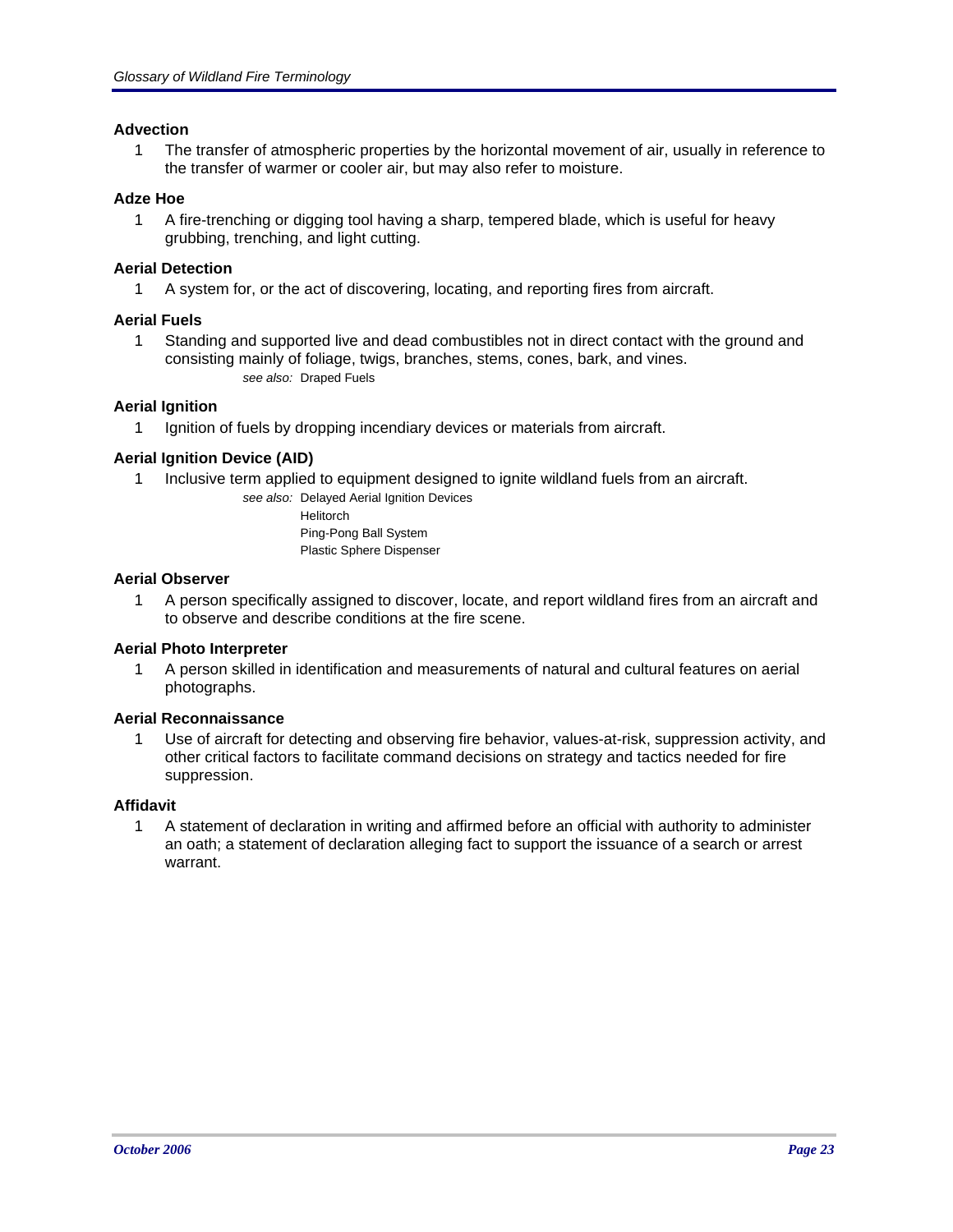#### **After Action Review (AAR)**

1 A professional discussion of an event, focused on performance standards, that enables Agency Administrators and firefighters to discover for themselves what happened, why it happened, and how to sustain strengths and improve on weaknesses. An After Action Review is a tool incident command personnel and units can use to get maximum benefit from every incident. It provides a daily review of the day's actions:

- Identify and discuss effective and non-effective performance. Candid insights into specific firefighter, leader, and unit strengths and weaknesses from various perspectives.

- Feedback and insight critical to actions that were not standard operating procedures, or those that presented safety problems.

- Lessons learned and how to apply them in the future.

#### **Agency**

1 An agency is a division of government with a specific function, or a non-governmental organization (e.g., private contractor, business, etc.) that offers a particular kind of assistance. In ICS, agencies are defined as jurisdictional (having statutory responsibility for incident mitigation), or assisting and/or cooperating (providing resources and/or assistance).

> *see also:* Assisting Agency Cooperating Agency Supporting Agency

#### **Agency Administrator**

Managing officer of an agency, division thereof, or jurisdiction having statutory responsibilitiy for incident mitigation and management. Examples: NPS Park Superintendent, BIA Agency Superintendent, USFS Forest Supervisor, BLM District Manager, FWS Refuge Manager, State Forest Officer, Fire Chief, Police Chief.

*see also:* Line Officer

#### **Agency Dispatch**

1 The agency or jurisdictional facility from which resources are allocated to incidents.

#### **Agency Dispatcher**

1 A person working within an agency organization who processes resources to and from incidents.

*see also:* Dispatcher

#### **Agency Representative (AREP)**

This ICS position serves as the point of contact for an assisting or cooperating agency which has been delegated authority to make decisions on matters affecting that agency's participation at the incident and reports to the Liaison Officer.

*see also:* Assisting Agency

Cooperating Agency

#### **Agency/Area Coordination Center**

1 A facility which serves as a central point for one or more agencies to use in processing information and resource requests. It may also serve as a dispatch center for one of the agencies.

#### **Air Ambulance**

1 A rotary wing aircraft configured, staffed and equipped to respond, care for and transport a patient(s) and approved/licensed by a state to do so. An air ambulance is sometimes referred to as a medevac.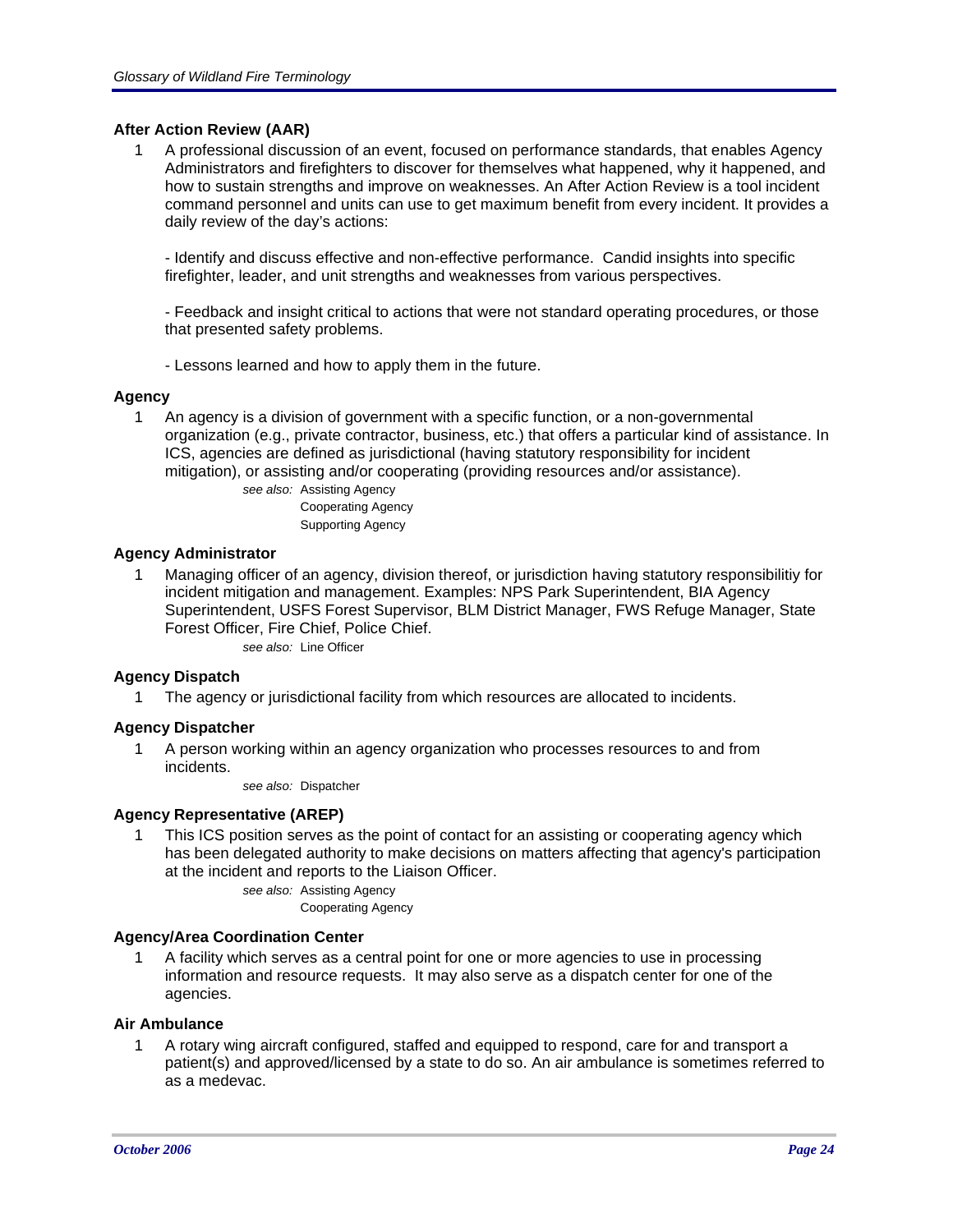#### **Air Attack**

1 The deployment of fixed-wing or rotary aircraft on a wildland fire, to drop retardant or extinguishing agents, shuttle and deploy crews and supplies, or perform aerial reconnaissance of the overall fire situation.

#### **Air Attack Base**

1 Permanent facility at which aircraft are stationed for use in air attack operations. *see also:* Reload Base

#### **Air Cargo**

1 All items for transport and delivery by aircraft.

#### **Air Contaminant**

1 An airborne dust, fume, gas, mist, odor, smoke, vapor, soot, pollen, carbon, acid or particulate matter or any combination thereof. *see also:* Air Pollution

#### **Air Guard**

1 A common VHF-FM frequency used by natural resource agency aircraft for emergency radio transmissions. Also called national air safety guard frequency.

#### **Air Mass**

1 An extensive body of air having the same properties of temperature and moisture in a horizontal plane.

#### **Air Operations Branch Director (AOBD)**

1 This ICS position is responsible for management of an incident's air operations and reports to the Operations Section Chief.

#### **Air Pack**

1 Portable air (not oxygen) tanks with regulators which allow firefighters to breathe while in toxic smoke conditions. Usually rated for 30 minutes of service. Used primarily on fires involving structures or hazardous materials.

*synonym:* Self-Contained Breathing Apparatus *see also:* Respirator

#### **Air Pollution**

1 The general term referring to the undesirable addition of substances (gases, liquids, or solid particles) to the atmosphere that are foreign to the natural atmosphere or are present in quantities exceeding natural concentrations.

*see also:* Air Contaminant

#### **Air Pollution Alert**

1 A statement issued by an Air Quality Regulatory Agency due to high measured concentrations of pollutants. The alert remains in effect until monitoring shows a decrease in pollutant levels. Should conditions worsen, air pollution warnings and emergencies may be issued. At each stage (alert, warning and emergency) additional emission restrictions are put into effect so as to not intensify the situation. Essentially, at the emergency level all industrial activities and auto usage stop.

#### **Air Quality**

1 The composition of air with respect to quantities of pollution therein; used most frequently in connection with "standards" of maximum acceptable pollutant concentrations. Used instead of "air pollution" when referring to programs.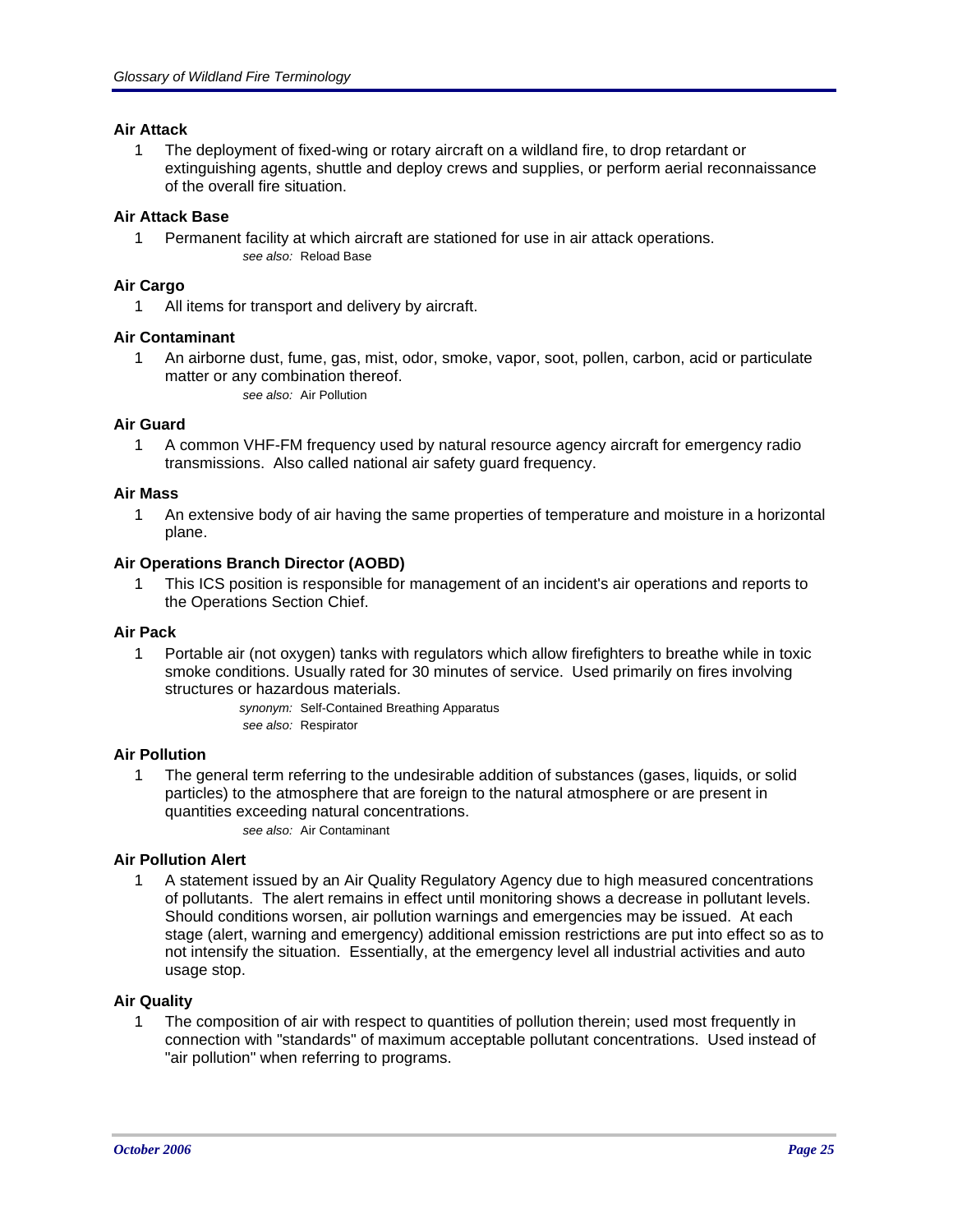#### **Air Quality Model**

1 Mathematical or quantitative representation or simulation of air quality processes; e.g., emission models, receptor models, or air quality dispersion models.

#### **Air Stagnation Advisory (ASA)**

1 A statement issued by a National Weather Service forecast office when atmospheric conditions are stable enough such that the potential exists for air pollutants to accumulate in a given area. The statement is initially issued when conditions are expected to last for at least 36 hours.

#### **Air Support Group Supervisor (ASGS)**

1 This ICS position is responsible for overseeing logistical support and management of helibase and helispot operations and temporary fixed-wing base(s) and reports to theAir Operations Branch Director. This position also maintains liaison with air tanker and fixed-wing bases supporting incident operations.

#### **Air Tactical Group Supervisor (ATGS)**

1 This ICS position is responsible for directing and coordinating airborne aircraft operations and management of an incident's airspace and reports to the Air Operations Branch Director.

#### **Air Tanker**

1 Fixed-wing aircraft certified by FAA as being capable of transport and delivery of fire retardant solutions.

#### **Air Tanker/Fixed-Wing Coordinator (ATCO)**

1 This ICS position is responsible for coordinating air tanker and fixed-wing operations over an incident and reports to the Air Tactical Group Supervisor.

#### **Aircraft Accident**

1 An unplanned event that does substantial damage or causes serious injuries when associated with the operation of applicable aircraft. Event occurs between the time engine(s) is (are) started or rotors turning for the purpose of commencing flight, until the aircraft comes to rest with engines and propellers or rotors stopped, the brakes set or wheel chocks in place, and all persons have disembarked.

#### **Aircraft Base Radio Operator (ABRO)**

1 This ICS position is responsible for maintaining base communications with assigned helicopters, helibases, helispots, air operations personnel, and project aviation manager, and reports to the Helibase Manager.

#### **Aircraft Data Card**

1 Card or documentation required to be on board the aircraft which approves use and indicates specific types of use.

#### **Aircraft Footprint**

1 That area on the surface of the earth, runway, or ramp that is covered by the tread of the aircraft tire while the aircraft is motionless. Also called wheel loading.

#### **Aircraft Ground Mishap**

1 An aircraft mishap in which there is no intent to fly. However, the power plants and/or rotors are in operation and damage is incurred requiring replacement or repair of rotors, propellers, wheels, tires, wing tips, flaps, etc., or injury is incurred requiring first-aid or medical attention.

#### **Aircraft Incident**

- 1 An unplanned event that results in damage which is less than serious aircraft incident criteria, or injuries not requiring medical attention.
	- *see also:* Serious Aircraft Incident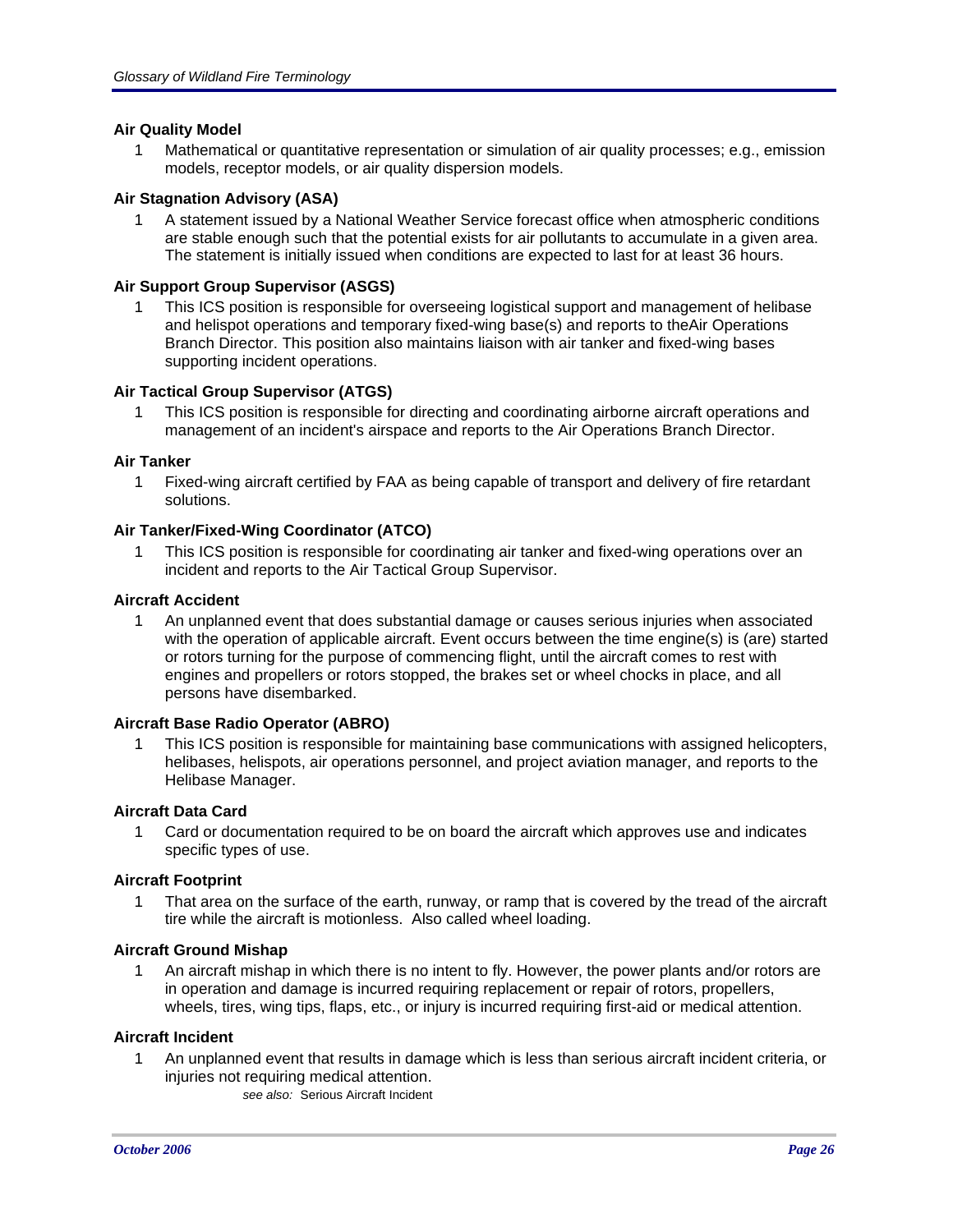#### **Aircraft Network (AirNet)**

1 Applies to radio frequencies primarily used for air operations.

#### **Aircraft Timekeeper (ATIM)**

1 This ICS position is responsible for keeping time and other information concerning helicopters assigned to a helibase and reports to the Helibase Manager.

#### **Alidade**

1 A sighting device used by lookouts to determine the horizontal bearing and sometimes the vertical angle of a fire from a lookout.

*synonym:* Osborne Firefinder *see also:* Firefinder Map

#### **All Hazard Incident**

1 An incident, natural or human-caused, that requires an organized response by a public, private, and/or governmental entity to protect life, public health and safety, values to be protected, and to minimize any disruption of governmental, social, and economic services. One or more kinds of incident (fire, flood, mass casuality, search, rescue, evacuation, etc.) may occur simultaneously as part of an all hazard incident response.

> *see also:* Incident Values To Be Protected

#### **All Hazards Meteorological Response System (AMRS)**

1 A mobile weather data collection and forecasting system consisting of two-way satellite communications and a laptop computer. Used by incident meteorologists on an incident.

> *see also:* Air Transportable Modular Unit Incident Meteorologist Micro-Remote Environmental Monitoring System

#### **All Terrain Vehicle (ATV)**

1 Any motorized vehicle designed for or capable of cross-country travel on or immediately over land, water, sand, snow, ice, marsh, swampland, or other terrain. *synonym:* Off-road Vehicle

#### **Alligatoring**

1 Char patterns formed on paint or burned wood remains, usually in the shape of blisters. *see also:* Depth of Char Indicators

#### **Allocated Resources**

1 Resources dispatched to an incident, that have not yet checked in.

*see also:* Active Resources

Assigned Resources Available Resources

## **Allowable Payload**

1 The amount of weight that is available for passengers and/or cargo. On the load calculation form it is the operating weight subtracted from the selected weight.

*see also:* Operating Weight

#### **Altimeter Setting**

1 The barometric pressure reading used to adjust a pressure altimeter for variations in existing atmospheric pressure or to the standard altimeter setting (29.92) inches.

#### **Ambient Air**

1 Air of the surrounding environment.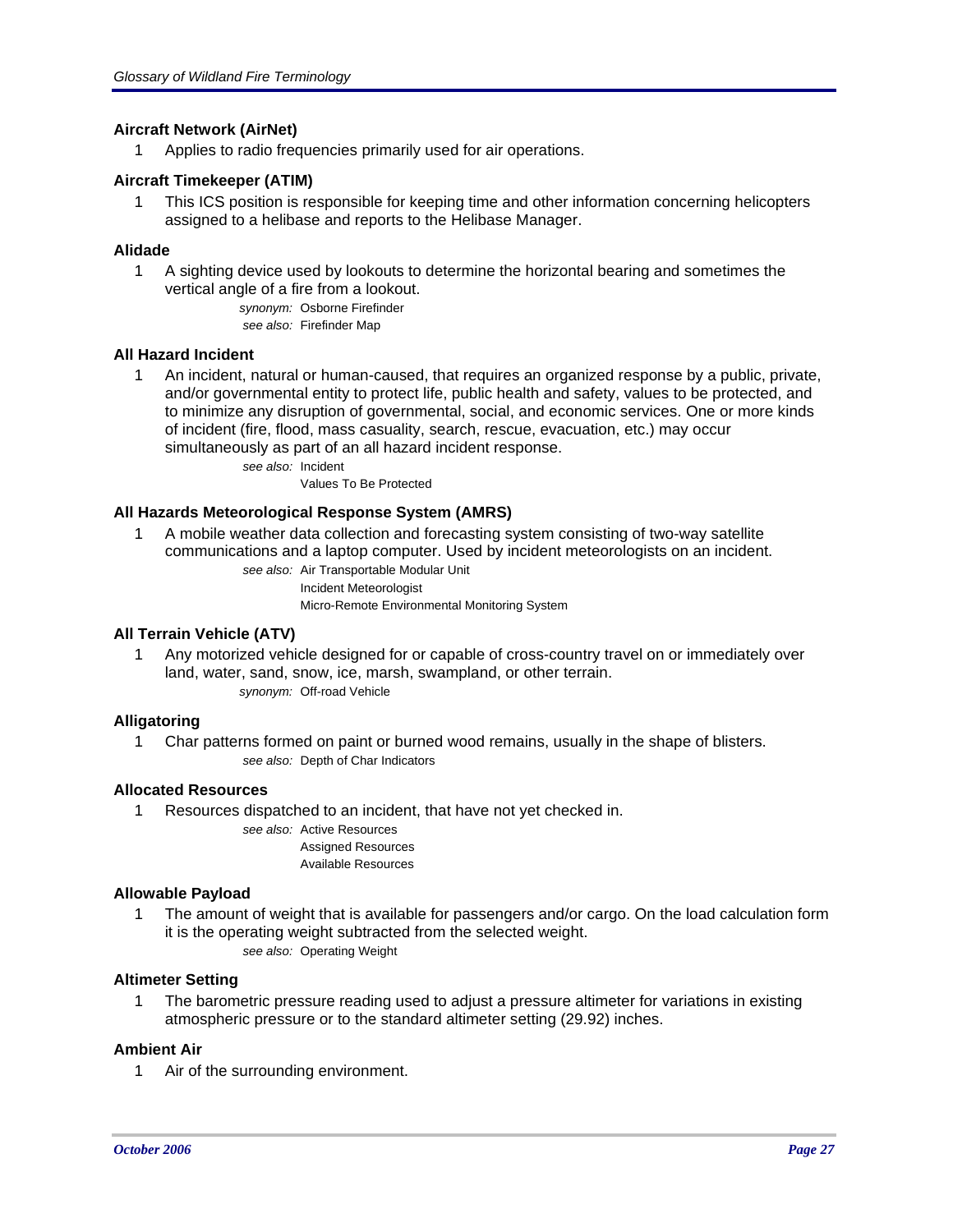#### **Ambulance**

1 A ground transport vehicle configured, equipped and staffed to respond, care for and transport a patient(s) and approved by a state to do. *see also:* Air Ambulance

#### **Anchor Point**

1 An advantageous location, usually a barrier to fire spread, from which to start constructing a fireline. The anchor point is used to minimize the chance of being flanked by the fire while the line is being constructed.

#### **Anemometer**

1 An instrument designed to measure wind speed.

#### **Angle of Char Indicators**

1 Standing fuels that are burned at an angle that indicates the direction of fire spread. Also called vertical char.

#### **Annual Operating Plan (for Fire Weather) (AOP)**

1 A procedural guide which describes fire meteorological services provided within the Geographic Area of responsibility, including the National Interagency Fire Center. The guide is based on the National Interagency Agreement and applicable Geographic Area Memorandum of Agreement.

#### **Annual Plant**

1 A plant that lives for one growing season, starting from a seed each year.

#### **Anticyclone**

1 An area of high atmospheric pressure with closed clockwise circulation. *see also:* Surface High

#### **Apparatus**

1 A motor-driven vehicle, or group of vehicles, designed and constructed for the purpose of fighting fires. May be of different types such as engines, water tenders, ladder trucks, etc.

#### **Appropriate Management Response (AMR)**

1 Any specific action suitable to meet Fire Management Unit (FMU) objectives. Typically, the AMR ranges across a spectrum of tactical options (from monitoring to intensive management actions). The AMR is developed by using Fire Management Unit strategies and objectives identified in the Fire Management Plan.

> *see also:* Fire Management Objective Fire Management Plan

#### **Approved**

1 In fire service terminology, that which is inspected and listed by recognized fire-testing agencies. The term as used in National Fire Protection Association standards means approval by the authority having jurisdiction, such as the fire chief, insurance inspection department, or other agency that enforces standards or regulations.

#### **Aramid**

1 The generic name for a high-strength, flame-resistant, synthetic fabric used in the shirts and jeans of firefighters. Nomex ®, a brand name for aramid fabric, is the term commonly used by firefighters.

*see also:* Nomex ®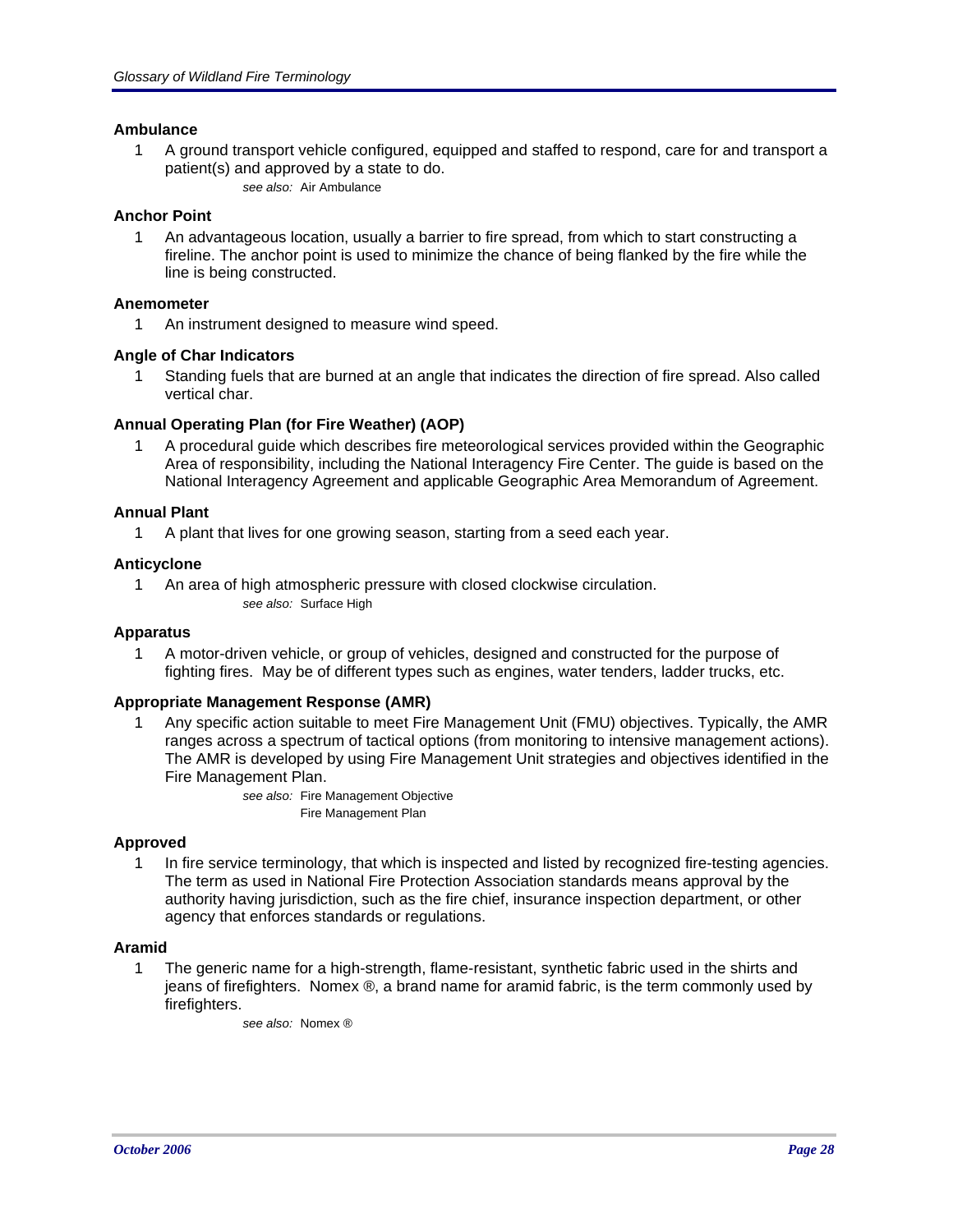#### **Area Command**

1 An organization established to: 1) oversee the management of multiple incidents that are each being handled by an incident management team (IMT) organization; or 2) to oversee the management of a very large incident that has multiple IMTs assigned to it. Area Command has the responsibility to set overall strategy and priorities, allocate critical resources based on priorities, ensure that incidents are properly managed, and that objectives are met and strategies followed.

#### **Area Command Aviation Coordinator (ACAC)**

1 The ICS position responsible for ensuring effective use of air resources and supplies among those incidents under Area Command management. Reports to the Area Commander. *see also:* Area Command

#### **Area Commander (ACDR)**

1 The ICS position responsible for the overall direction of incident management teams assigned to the same incident or incidents in close proximity managed under Area Command. Position responsibilities include ensuring that conflicts are resolved, compatible incident objectives are established, and strategies are selected for the use of critical resources among assigned incident management teams.

*see also:* Area Command

#### **Area Ignition**

1 Ignition of several individual fires throughout an area, either simultaneously or in rapid succession, and so spaced that they add to and influence the main body of the fire to produce a hot, fast-spreading fire condition. Also called simultaneous ignition.

#### **Area of Influence**

1 Delineated area surrounding a base which can be reached first by the ground or air attack units assigned to the base. Also called zone of influence.

#### **Area Source**

1 A source category of air pollution that generally extends over a large area. Prescribed burning, field burning, home heating, and open burning are examples of area sources.

#### **Armed**

1 A term used to indicate that the air tanker dropping mechanism is set to allow a programmed release of part or all of the load of fire retardant.

#### **Arrest**

1 The taking or keeping of a person in custody by legal authority, especially in response to a criminal charge.

#### **Arson**

1 At common law, the malicious and willful burning of another's dwelling, outhouse or parcel; by most modern statutes, the intentional and wrongful burning of someone else's, or one's own, property. Frequently requires proof of malicious or wrongful intent.

#### **Arson Fire**

1 A fire that is intentional and wrongfully set to burn one's own or someone else's property.

#### **Arson Task Force**

1 Group of individuals convened to analyze, investigate and solve arson problems in a particular region.

#### **Arsonist**

1 One who commits arson.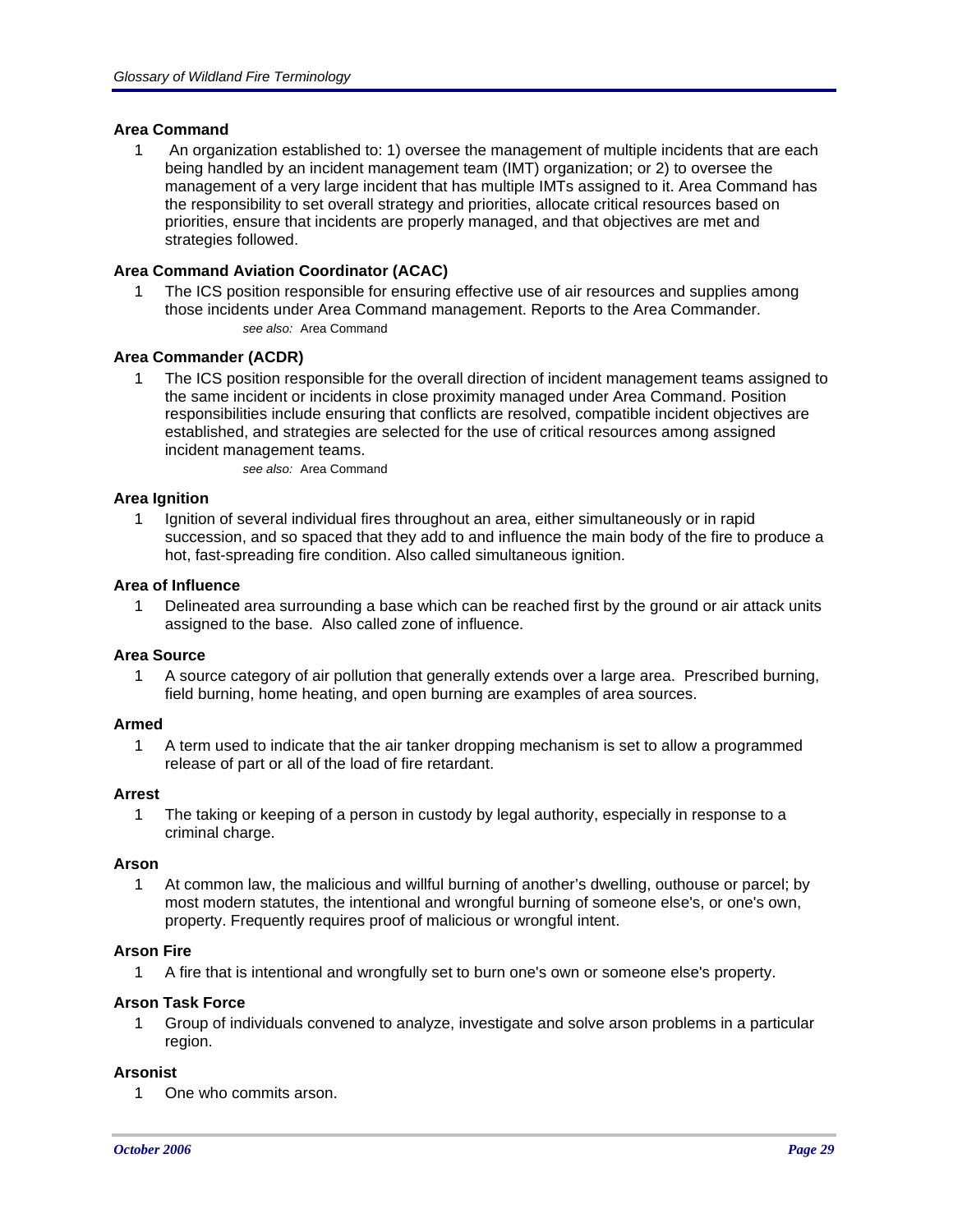#### **Ash Indicators**

1 White ash deposited on the origin side of objects.

#### **Aspect**

1 Cardinal direction toward which a slope faces. *see also:* Exposure

#### **Aspirate (Foam)**

1 To draw in gases (or other substances); nozzle aspirating systems draw air into the nozzle to mix with the foam solution.

#### **Assessment**

- 1 A fire weather fire danger product based on a thorough evaluation of all pertinent sources of meteorological, fire danger and resource information.
- 2 The evaluation and interpretation of measurements, intelligence, and other information to provide a basis for decision-making.

#### **Assigned Resources**

1 Resources checked in and assigned work tasks on an incident.

*synonym:* Active Resources *see also:* Allocated Resources Available Resources

#### **Assignments**

1 Tasks given to resources to perform within a given operational period, based upon tactical objectives in the incident action plan.

#### **Assistant**

1 Term used as a title for subordinates of the command staff positions. In some cases, assistants are also assigned to unit leader positions in the planning, logistics, and finance/administration sections. Qualifications, technical capability, and responsibility of assistants are normally less than those of the person holding the primary position.

#### **Assistant Area Commander, Logistics (ACLC)**

1 The ICS position responsible for providing facilities, services and materials at the Area Command level, and for ensuring effective use of critical resources and supplies among those incidents under Area Command management. Reports to the Area Commander. *see also:* Area Command

#### **Assistant Area Commander, Plans (ACPC)**

1 The ICS position responsible for collecting information from those incidents under Area Command management in order to assess, evaluate potential conflicts in establishing incident objectives, strategies, and prioritizing use of critical resources. Reports to the Area Commander. *see also:* Area Command

#### **Assistant Disbursing Officer (ADO)**

1 Person with authority to pay wildland fire suppression crews, transient labor, local residents, and vendors with US Treasury checks.

#### **Assisting Agency**

- 1 An agency directly contributing tactical or service resources to another agency.
	- *see also:* Agency

Agency Representative Cooperating Agency Supporting Agency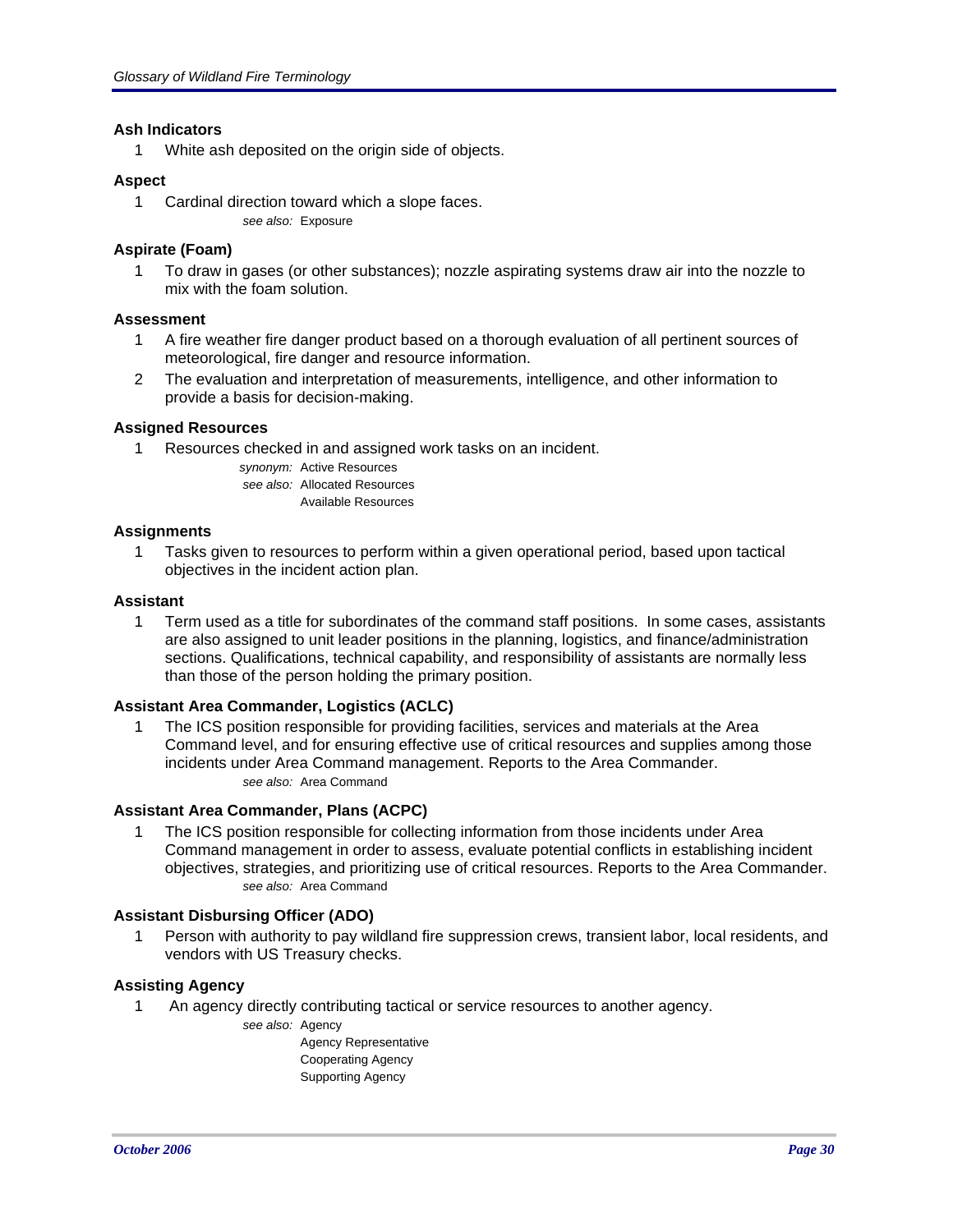#### **Assumption**

1 Acceptance of information as true without proof or demonstration. *see also:* False Assumption

#### **Atmometer**

1 An instrument that provides an approximate measure of evapotranspiration by measuring the water loss from an artificial evaporating surface.

#### **Atmospheric Inversion**

- 1 Departure from the usual increase or decrease with altitude of the value of an atmospheric property (in fire management usage, nearly always refers to an increase in temperature with increasing height).
- 2 The layer through which this departure occurs (also called inversion layer). The lowest altitude at which the departure is found is called the base of the inversion.

*see also:* Atmospheric Stability Inversion Stable Layer of Air

#### **Atmospheric Pressure**

1 The force exerted by the weight of the atmosphere, per unit area. *see also:* Barometric Pressure

#### **Atmospheric Stability**

1 The degree to which vertical motion in the atmosphere is enhanced or suppressed. Vertical motions and pollution dispersion are enhanced in an unstable atmosphere. Thunderstorms and active fire conditions are common in unstable atmospheric conditions. Stability suppresses vertical motion and limits pollution dispersion.

> *see also:* Atmospheric Inversion Inversion Stable Layer of Air

#### **Attack a Fire**

1 Limit the spread of fire by any appropriate means.

#### **Attack Line**

1 A line of hose, preconnected to the pump of a fire apparatus and ready for immediate use in attacking a fire. Contrasted to supply lines connecting a water supply with a pump or to feeder lines extended from a pump to various points around the perimeter of a fire.

#### **Attack Time**

1 The starting date, hour, and minute of the first suppression work on a fire.

#### **Attack Unit**

1 Single vehicle or aircraft and its associated personnel and material provided for the purpose of responding to and abating a fire or other emergency.

#### **Attack Unit Response**

1 The response of one attack unit to a fire or other emergency with no regard for the number of return trips to that same fire or emergency.

#### **Attainment Area**

1 An area considered to have air quality as good as, or better than, the National Ambient Air Quality Standards (NAAQS) as defined in the Clean Air Act. An area may be in attainment for one or more polutants but be in nonattainment for one or more other pollutants.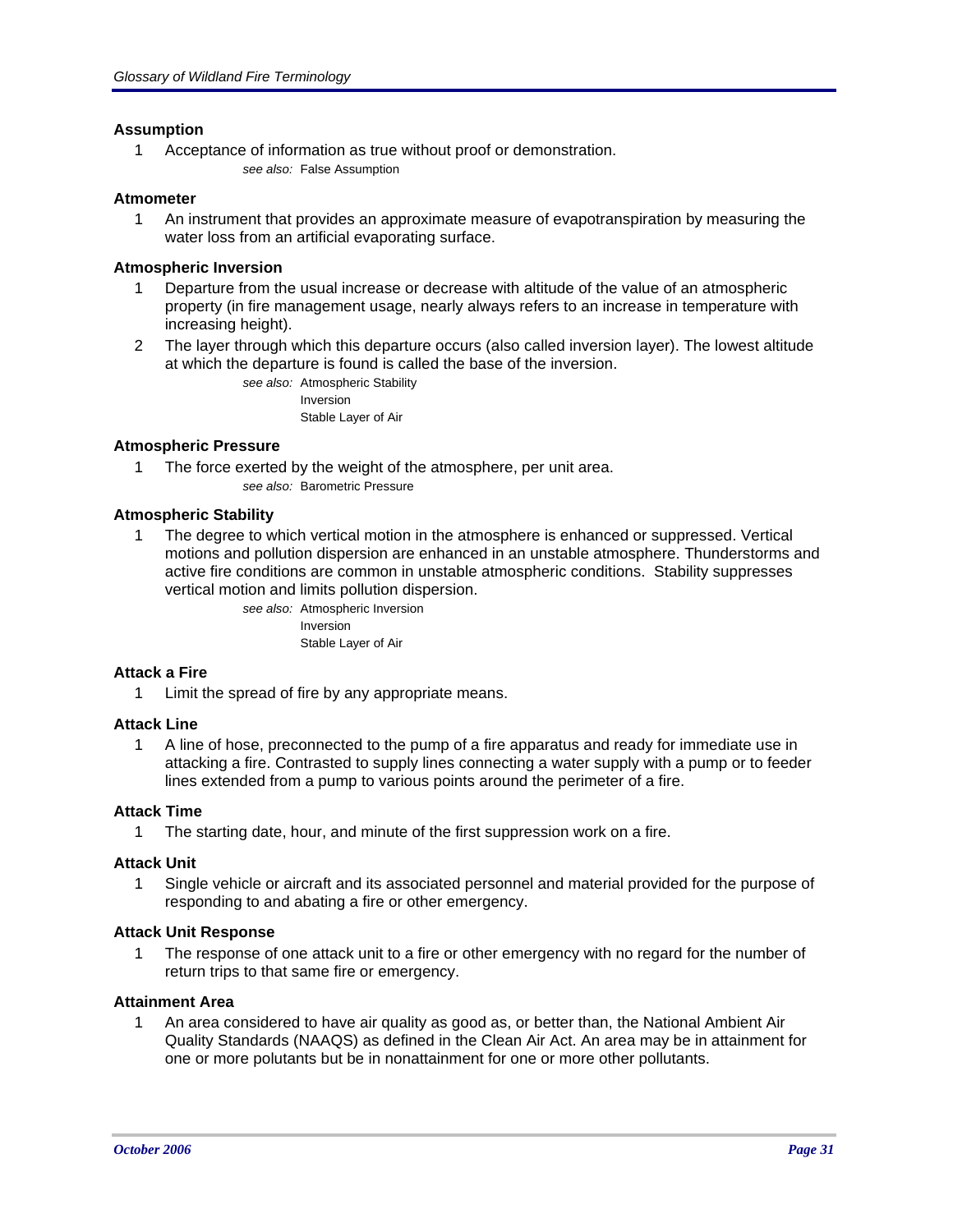#### **Automated Sorting Conversion and Distribution System (ASCADS)**

1 A BLM-administered, interagency system used as the interagency method of retrieving data from GOES satellites and forwarding to WIMS. It is used for metadata storage and maintenance documentation, and it produces a data watchdog.

> *see also:* Geostationary Operational Environmental Satellite Weather Information Management System

#### **Automatic Direction Finder (ADF)**

1 An aircraft radio navigational receiver operating in the low frequency bands.

#### **Automatic Lightning Detection System (ALDS)**

1 An electronic system that detects cloud-to-ground lightning strikes by their electrical discharges and plots their locations.

#### **Automatic Weather Station (AWS)**

1 A non-GOES telemetered weather station that provides hourly observations to a local database.

*see also:* Manual Weather Station

#### **Automatically Regulated**

1 A proportioning method or device that readily adjusts to changes in water flow and or pressure to maintain a desired mix ratio.

#### **Autorotation**

1 A helicopter flight condition in which the lifting rotor is driven entirely by action of air when the helicopter is in motion.

#### **Auxiliary Pump**

1 A secondary pump on an engine in addition to the main pump. Usually of small capacity.

#### **Available Fuel**

- 1 That portion of the total fuel that would actually burn under various environmental conditions.
- 2 Fuel available for use in a motor vehicle, aircraft, or other motorized equipment.

#### **Available Resources**

1 Resources assigned to an incident and available for assignment.

*see also:* Active Resources Allocated Resources Assigned Resources

#### **Average Annual Precipitation**

1 The expected amount of annual rainfall. Average annual precipitation is an important component to determining the Keech-Bryam Drought Index (KBDI).

#### **Average Relative Humidity**

1 Part of the National Fire Danger Rating System (NFDRS). The mathematical average of the maximum and minimum relative humidities measured at a fire weather station from one basic observation time to the next.

#### **Average Temperature**

1 The mathematical average of the maximum and minimum dry-bulb temperatures measured at a fire weather station from one basic observation time to the next.

#### **Avoidance**

1 A smoke emission control strategy that considers meteorological conditions when scheduling prescribed fires in order to avoid incursions into smoke sensitive areas.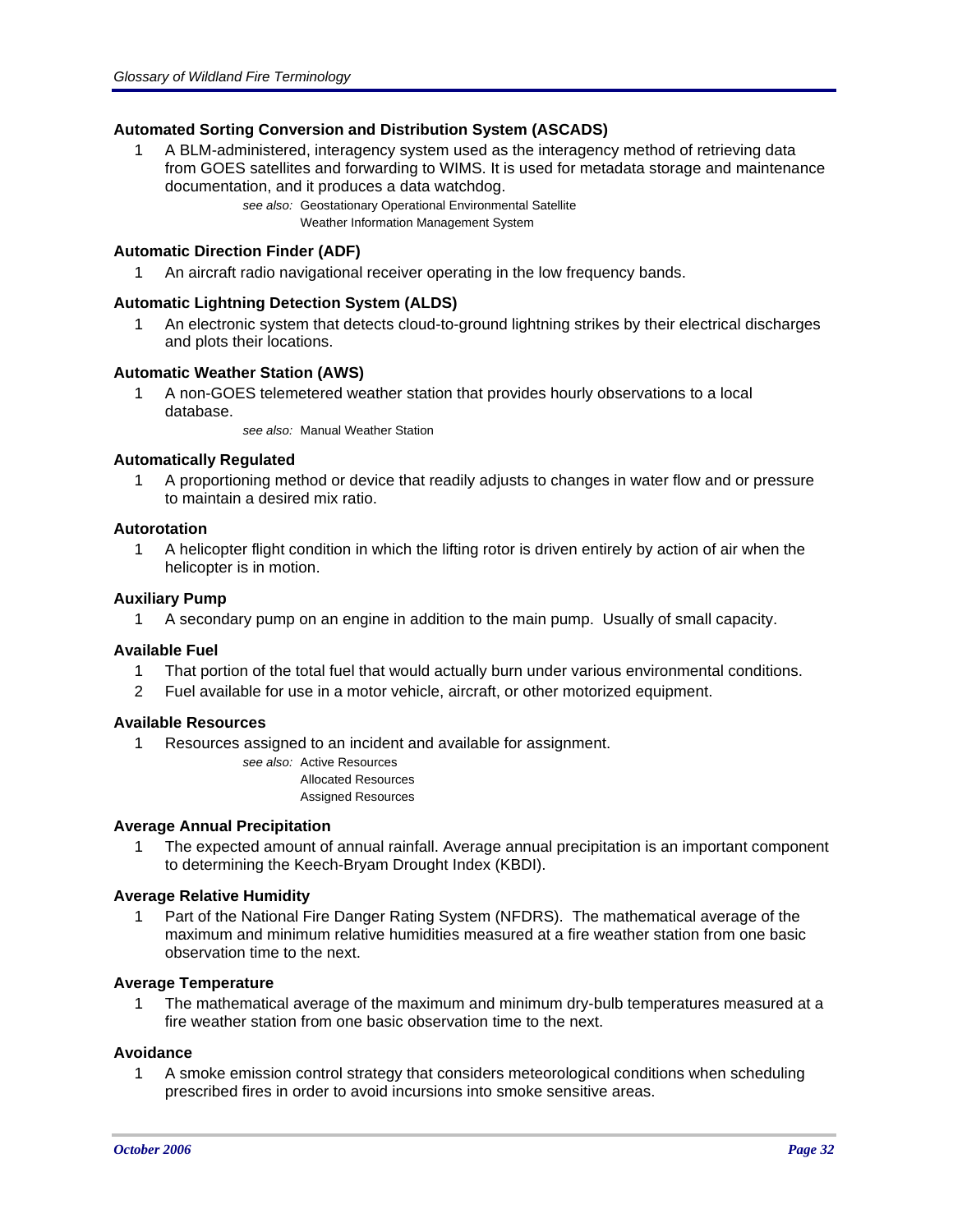#### **Awareness**

1 The continual process of collecting, analyzing, and disseminating intelligence, information, and knowledge to allow organizations and individuals to anticipate requirements and to react effectively and safely.

#### **Azimuth**

1 Horizontal angle or bearing of a point measured clockwise from true (astronomic) north.

#### **Azimuth Circle**

1 A circle graduated in 360 degrees in a clockwise direction from true (astronomic) north.

*- B -*

#### **Back Azimuth**

1 Angle or bearing 180 degrees opposite of azimuth.

#### **Backburn**

1 Used in some localities to specify fire set to spread against the wind in prescribed burning.

#### **Backdraft**

1 Instantaneous explosion or rapid burning of superheated gases that occurs when oxygen is introduced into an oxygen-depleted confined space. It may occur because of inadequate or improper ventilation procedures.

#### **Backfire**

1 A fire set along the inner edge of a fireline to consume the fuel in the path of a wildfire or change the direction of force of the fire's convection column.

*see also:* Burn Out

#### **Backfire Torch**

1 A flame generating device (e.g., a fount containing diesel oil or kerosene and a wick, or a backpack pump serving a flame-jet).

> *synonym:* Burning Torch *see also:* Drip Torch Flame Thrower

#### **Backfiring**

1 A tactic associated with indirect attack, intentionally setting fire to fuels inside the control line to slow, knock down, or contain a rapidly spreading fire. Backfiring provides a wide defense perimeter and may be further employed to change the force of the convection column. Backfiring makes possible a strategy of locating control lines at places where the fire can be fought on the firefighter's terms. Except for rare circumstance meeting specified criteria, backfiring is executed on a command decision made through line channels of authority.

#### **Background Level**

1 In air pollution control, the concentration of air pollutants in a definite area during a fixed period of time prior to the starting up, or the stoppage, of a source of emission under control. In toxic substances monitoring, the average presence in the environment, originally referring to naturallyoccurring phenomena.

#### **Backing Fire**

- 1 Fire spreading, or ignited to spread, into (against) the wind or downslope. A fire spreading on level ground in the absence of wind is a backing fire.
- 2 That portion of the fire with slower rates of fire spread and lower intensity normally moving into the wind and/or down slope. Also called: heel fire.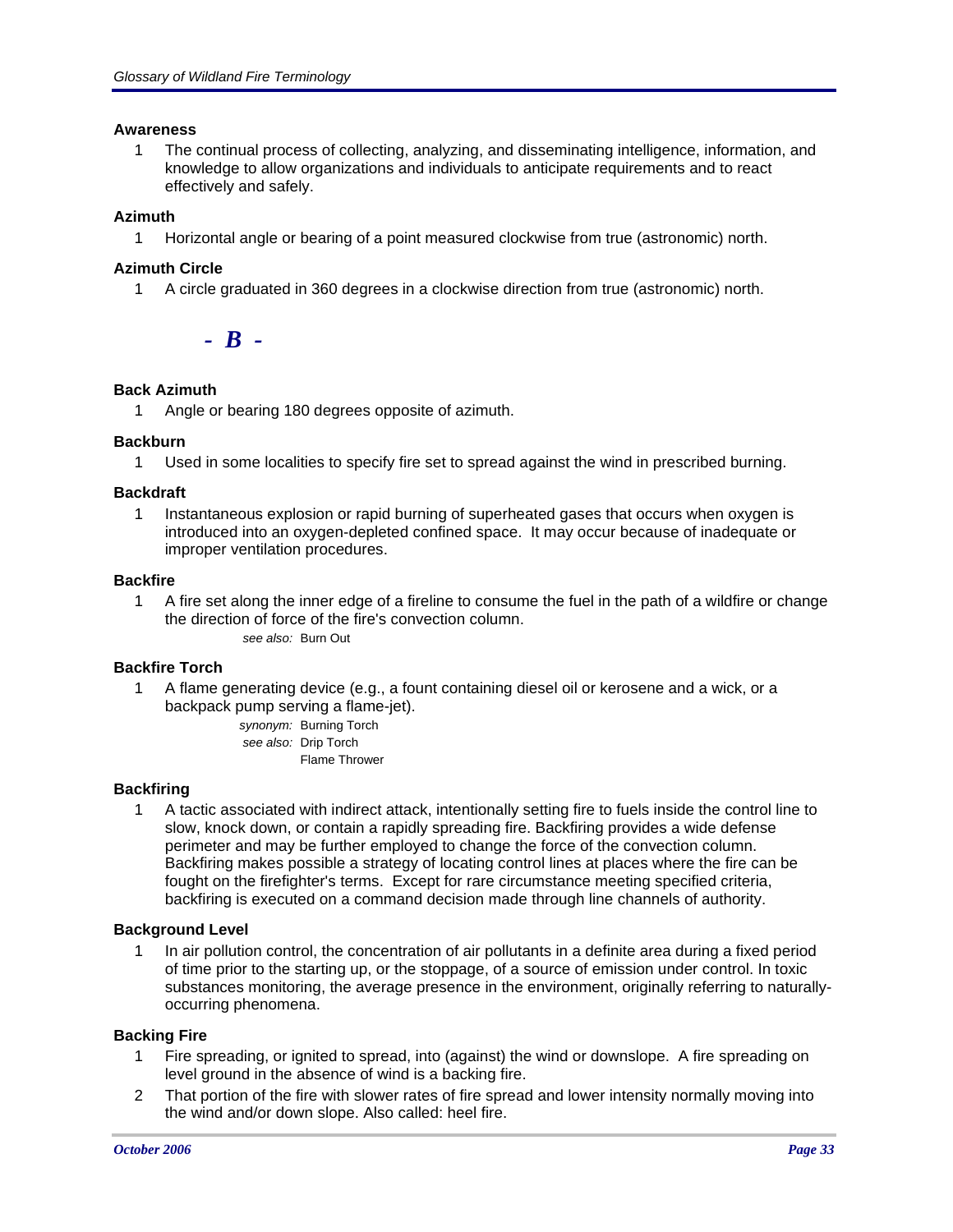#### **Backing Wind**

1 Wind that changes direction in a counter clockwise motion.

#### **Backpack Pump**

1 A portable sprayer with hand-pump, fed from a liquid filled container fitted with straps, used mainly in fire and pest control. *see also:* Bladder Bag

#### **Baffle**

1 A partitioned wall placed in vehicular or aircraft water tanks to reduce shifting of the water load when starting, stopping or turning.

#### **Ball Valve**

1 A valve in which fluid flow is controlled by a ball with a hole drilled through it. In one position, fluid flows through the hole. When the valve is turned 90 degrees (1/4 turn) the hole is perpendicular to the flow and the ball stops the flow. Intermediate valve positions can be used to adjust the flow.

#### **Bambi Bucket ®**

1 A collapsible bucket slung below a helicopter. Used to dip water from a variety of sources for fire suppression.

#### **Banking Snags**

1 The act of throwing mineral soil about the base of an unlighted snag to prevent its being ignited by a surface fire.

#### **Barometer**

1 An instrument for measuring the pressure of the atmosphere. The two principal types are the mercurial and the aneroid.

#### **Barometric Pressure**

1 Atmospheric pressure corrected for elevation. *see also:* Atmospheric Pressure

#### **Barrier**

1 Any obstruction to the spread of fire. Typically an area or strip devoid of combustible fuel.

#### **Base**

- 1 The location at which primary logistics functions for an incident are coordinated and administered. There is only one base per incident. (Incident name or other designator will be added to the term "base.") The incident command post may be collocated with the base.
- 2 The location of initial attack forces. *see also:* Camp

#### **Base Area**

1 Part of the National Fire Danger Rating System (NFDRS). An area representative of the major fire problems on a protection unit. Base fuel model and slope class are chosen from the base area.

#### **Base Fuel Model**

1 Part of the National Fire Danger Rating System (NFDRS). A representation of the vegetative cover and fuel in a base area. Used in the calculation of fire danger rating.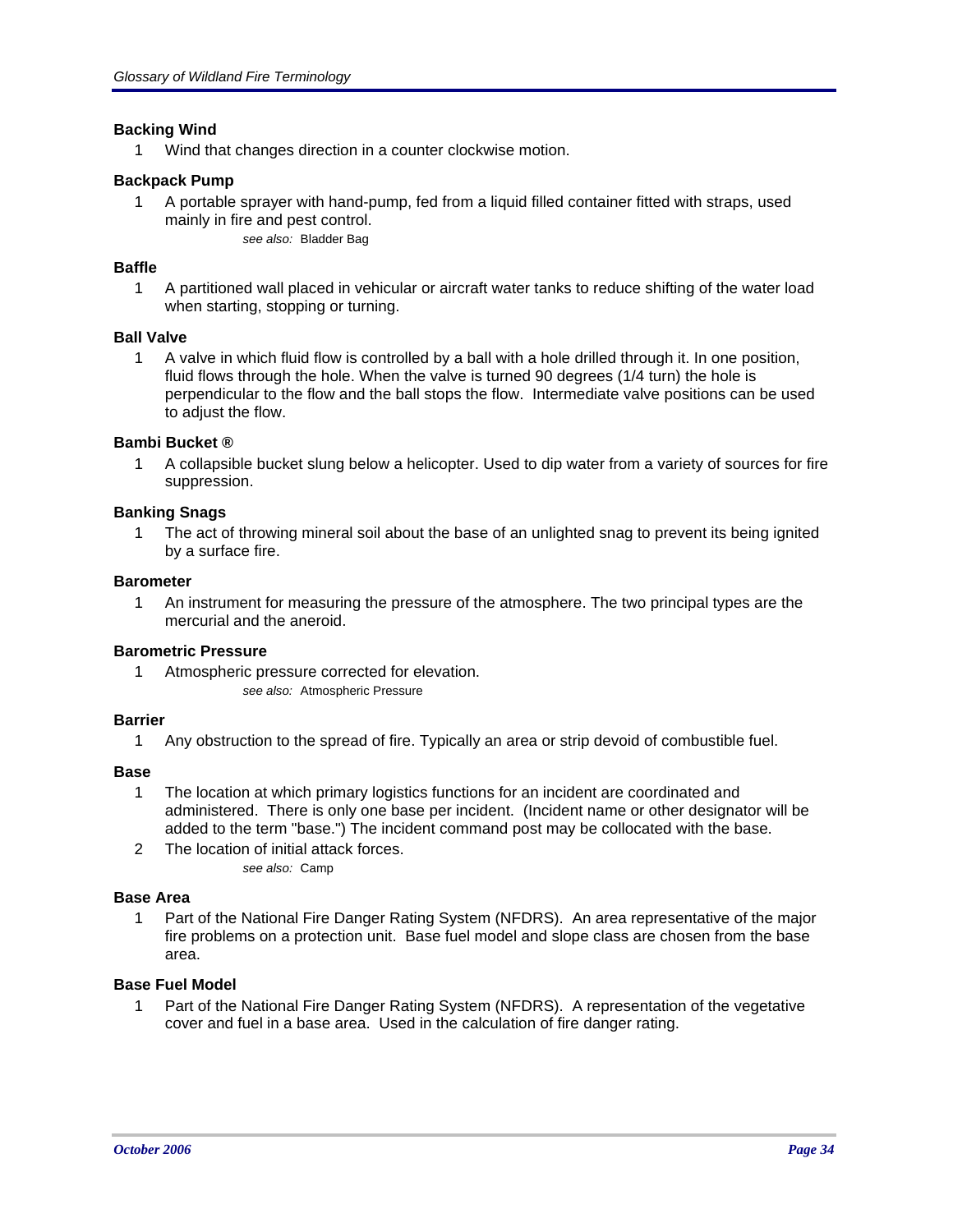#### **Base Manager (BCMG)**

1 This ICS position is responsible for ensuring that appropriate sanitation, security, and facilities management services are provided at the Incident Base and reports to the Facilities Unit Leader.

> *see also:* Camp Manager Facilities Unit

#### **Base Observation Time**

1 Part of the National Fire Danger Rating System (NFDRS). The time established to take the fire danger observations. It should be at the time of day when the fire danger is normally the highest. The usually agreed upon time is 1:00 pm standard time. This allows time to transmit observations and prepare forecasts.

#### **Base Station**

1 A fixed central radio dispatching station controlling movements of one or more mobile units.

#### **Baseline**

1 In prescribed burning, the initial line of fire, usually set as a backing fire along a barrier or control line, which serves to contain subsequent burning operations.

#### **Basic Life Support (BLS)**

1 Basic life support skills performed by an EMS practitioner or service, e.g. splinting, bandaging, oxygen administration, use of the AED.

#### **Batch Mix**

1 Manually adding and mixing a concentrated chemical, such as liquid foam, or powdered or liquid retardant with water, or gelling agents with fuel, into solution in a tank or container.

#### **Bearing**

1 The horizontal direction to or from any point, usually measured clockwise from true north, or some other reference point through 360 degrees.

#### **Beaufort Wind Scale**

1 A system of estimating and reporting wind speeds. In its present form for international meteorological use it equates (a) Beaufort force (or Beaufort number), (b) wind speed, (c) descriptive term, and (d) visible effects upon land objects or sea surf.

#### **BEHAVE**

1 A system of interactive computer programs for modelling fuel and fire behavior, comprised of two systems: BURN and FUEL.

#### **Belt Weather Kit**

1 Belt-mounted case with pockets fitted for anemometer, compass, sling psychrometer, slide rule, water bottle, pencils, and book of weather report forms. Used to take weather observations to provide on-site conditions to the fire weather forecaster or fire behavior analyst. Observations include air temperature, wind speed and direction, and relative humidity.

#### **Berm**

1 A ridge of soil and debris along the outside edge of a fireline, resulting from line construction. *see also:* Throw Out

#### **Best Available Control Measures (BACM)**

1 An emission limitation action based on the maxmum degree of emission reduction (considering energy, environmental, and economic impacts) achievable through application of production processes and available methods, systems, and techniques. *see also:* Reasonably Available Control Measures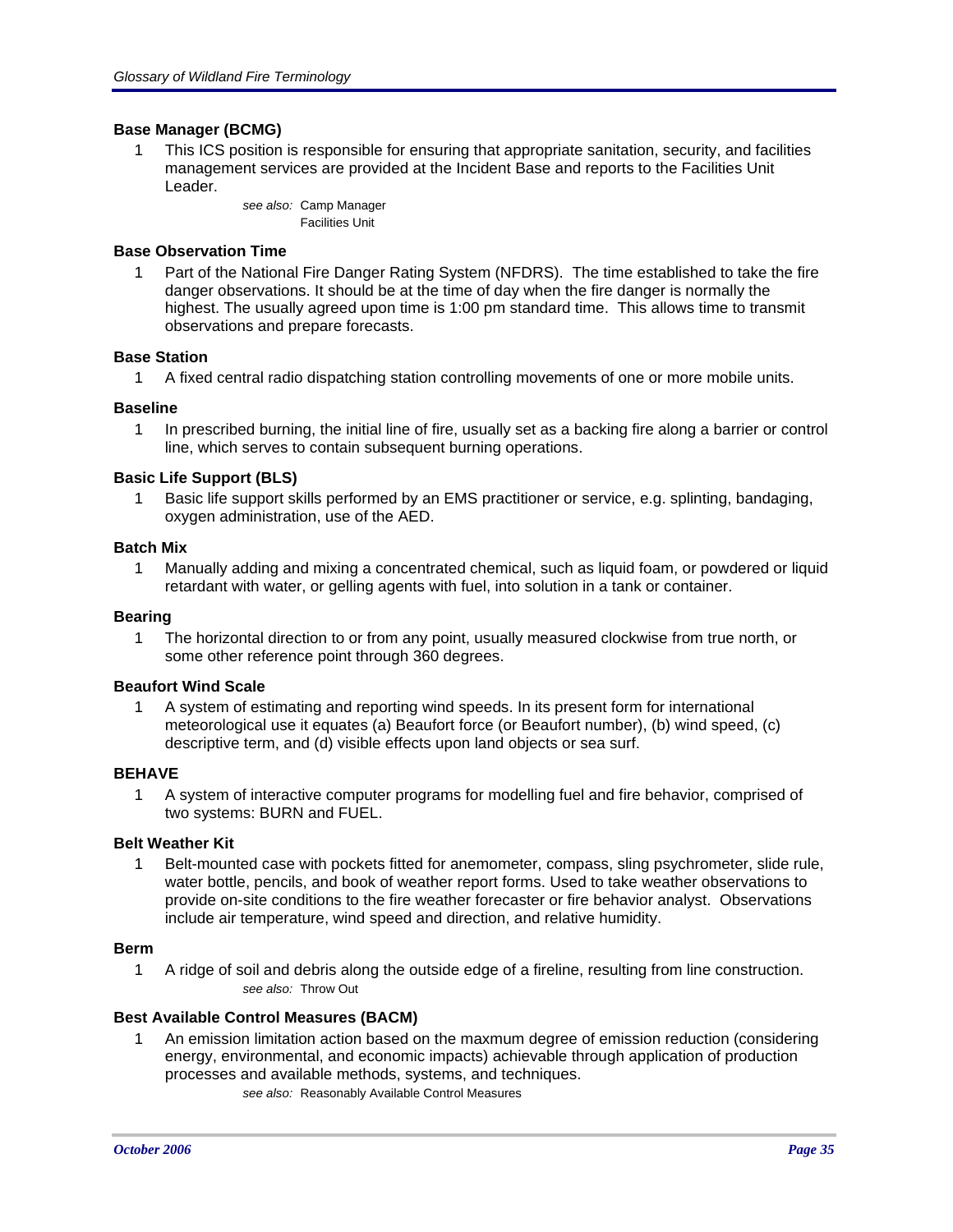#### **Blackline**

1 Preburning of fuels adjacent to a control line before igniting a prescribed burn. Blacklining is usually done in heavy fuels adjacent to a control line during periods of low fire danger to reduce heat on holding crews and lessen chances for spotting across control line. In fire suppression, a blackline denotes a condition where there is no unburned material between the fireline and the fire edge.

#### **Bladder Bag**

1 A collapsible backpack portable sprayer made of neoprene or high-strength nylon fabric fitted with a pump.

*see also:* Backpack Pump

#### **Blind Area**

1 An area in which neither the ground nor its vegetation can be seen from a given observation point.

#### **Block Plan**

1 A detailed prescription for treating a specified burning block with fire. *see also:* Burning Block

#### **Blow Down**

1 An area of previously standing timber which has been blown over by strong winds or storms.

#### **Blowup**

1 Sudden increase in fireline intensity or rate of spread of a fire sufficient to preclude direct control or to upset existing suppression plans. Often accompanied by violent convection and may have other characteristics of a fire storm.

> *see also:* Extreme Fire Behavior Fire Storm Flare-up

#### **Board of Review**

1 A board or committee selected to review results of fire suppression action on a given unit or the specific action taken on a given fire. The board reviews the results in order to identify reasons for both good and poor action and to recommend or prescribe ways and means of doing a effective and efficient job. Reviews the results of a safety/accident investigation.

#### **Boiling Liquid Expanding Vapor Explosion (BLEVE)**

- 1 The failure of a closed container as a result of overpressurization caused by an external heat source.
- 2 A major failure of a closed liquid container into two or more pieces when the temperature of the liquid is well above its boiling point at normal atmospheric pressure.

#### **Bole**

1 The trunk of a tree.

#### **Bone Yard**

- 1 A mop up term. To "bone yard" a fire means to systematically work the entire area, scraping embers off remaining fuel, feeling for heat with the hands, and piling unburned materials in areas cleared to mineral soil.
- 2 An area cleared to mineral soil for piling unburned fuels.

#### **Booster Hose**

1 The most common type of hose attached and stored on wildland engine booster reels. The hose is made of neoprene and does not appreciably collapse when stored empty.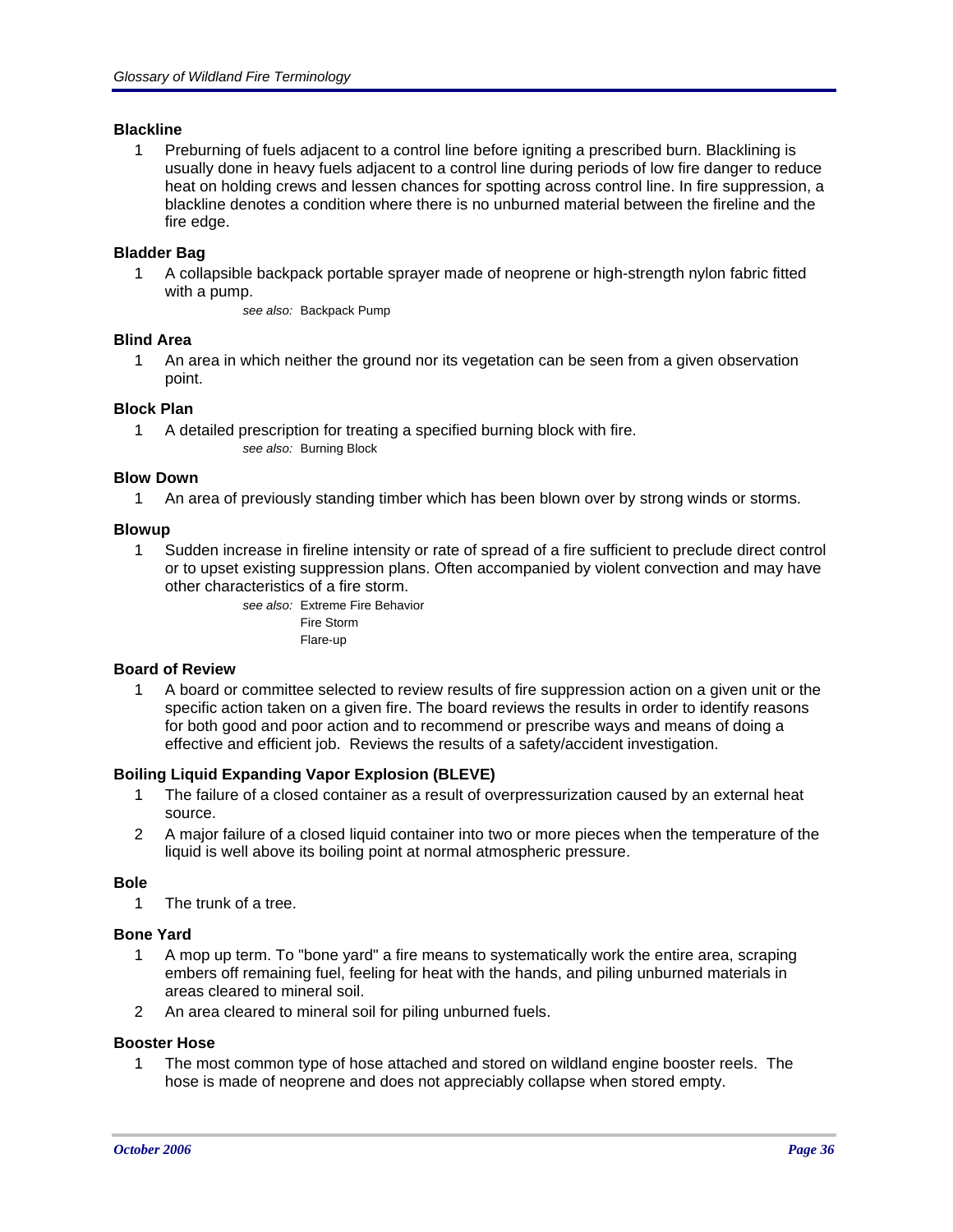### **Booster Pump**

1 An intermediary pump for supplying additional lift in pumping water uphill past the capacity of the first pump.

#### **Booster Reel**

1 A reel for the booster hose mounted on a fire engine, often supplied by the auxiliary pump. This reel usually carries a 1-inch (25 mm) or 3/4 inch (19 mm) hose and frequently contains an electric rewind mechanism. *see also:* Hose Reel

#### **Boundary Conditions**

1 The temperature and relative humidity of the boundary layer.

#### **Boundary Layer**

- 1 The air in immediate contact with a fuel particle.
- 2 That part of the lower atmosphere that is directly influenced by the presence of the earth's surface and responds to surface forcings with a time scale of about an hour or less.

#### **Boundary Value**

1 The equilibrium moisture content (EMC) commensurate with the boundary conditions and precipitation events of the preceding 24 hours.

#### **Bowles Bag**

1 A neoprene tank designed for attachment to the landing skid frame of a helicopter. It has a capacity of 80 to 100 gallons (303 to 378 liters) of water or retardant.

#### **Box Canyon**

1 A steep-sided, dead end canyon.

#### **Branch**

1 The organizational level having functional or geographical responsibility for major parts of incident operations. The branch level is organizationally between section and division/group in the operations section, and between section and unit in the logistics section. Branches are identified by roman numerals or by functional name (e.g. service, support).

# **Break a Line**

1 To insert a gate valve or some other device into a hose line.

#### **Break Coupling**

1 To detach two pieces of hose by backing the swivel thread off the nipple thread.

#### **Break Left or Right**

1 Means "turn" left or right. Applies to aircraft in flight, usually on the drop run, and when given as a command to the pilot, implies expectation of prompt compliance.

#### **British Thermal Unit (Btu)**

1 Amount of heat required to raise 1 pound of water 1 degree Fahrenheit (from 59.50 to 60.50 F), measured at standard atmospheric pressure.

### **Broadcast Burning**

1 Prescribed burning activity where fire is applied generally to most or all of an area within well defined boundaries for reduction of fuel hazard, as a resource management treatment, or both.

#### **Brown and Burn**

1 Application of herbicide to desiccate living vegetation prior to burning.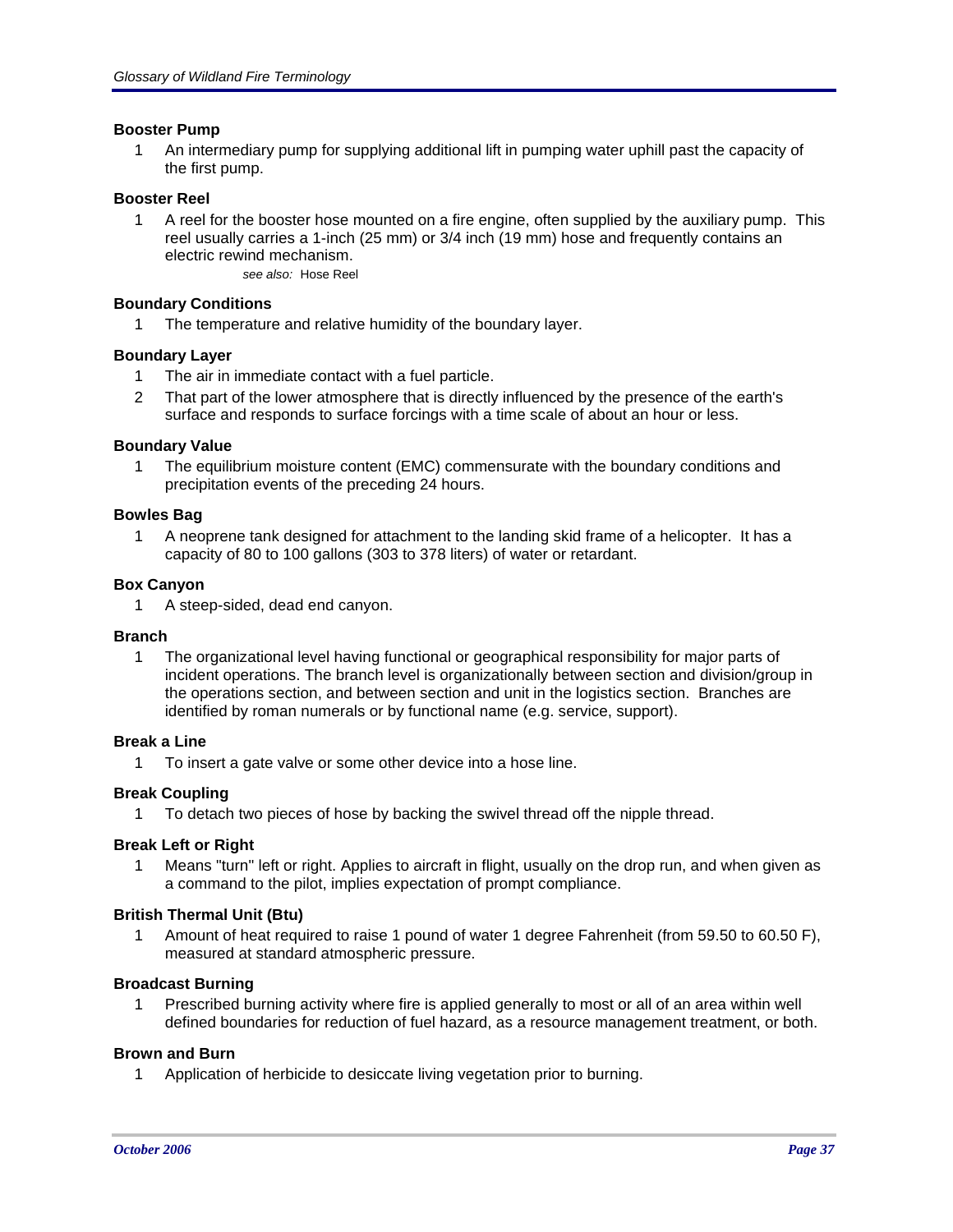### **Brownspot Control**

1 Prescribed fire to control fungal infection (brown spot disease) of longleaf pine (Pinus palustris) in the "grass" (small seedling) stage.

### **Brush**

1 A collective term that refers to stands of vegetation dominated by shrubby, woody plants, or low growing trees, usually of a type undesirable for livestock or timber management.

#### **Brush Blade**

1 Blade attachment with long teeth specially suited to ripping and piling brush with minimum inclusion of soil. Also called brush rake or root rake.

#### **Brush Fire**

1 A fire burning in vegetation that is predominantly shrubs, brush, and scrub growth.

#### **Brush Hook**

1 A heavy cutting tool designed primarily to cut brush at the base of the stem. Used in much the same way as an axe and having a wide blade, generally curved to protect the blade from being dulled by rocks.

#### **Brush Management**

1 Manipulation of stands of brush by manual, mechanical, chemical, or biological means or by prescribed burning for the purpose of achieving land management objectives.

#### **Brush Patrol Unit**

1 Any light, mobile vehicular unit with limited pumping and water capacity for off-road operations.

#### **Bubble**

1 The building block of foam; bubble characteristics of water content and durability influence foam performance.

#### **Bucket Drops**

1 The dropping of fire retardants or suppressants from specially designed buckets slung below a helicopter.

### **Bucking**

1 Sawing through the bole of a tree after it has been felled.

#### **Build-up**

- 1 The cumulative effects of long-term drying on current fire danger.
- 2 The increase in strength of a fire management organization.
- 3 The accelerated spreading of a fire with time.
- 4 Towering cumulus clouds which may lead to thunderstorms later in the day.

### **Buildup Index (BUI)**

1 A relative measure of the cumulative effect of daily drying factors and precipitation on fuels with a ten-day timelag.

#### **Bulk Density**

1 Weight per unit volume. For fuels, this is usually expressed as pounds per cubic foot; for soils, grams per cubic centimeter.

*see also:* Compactness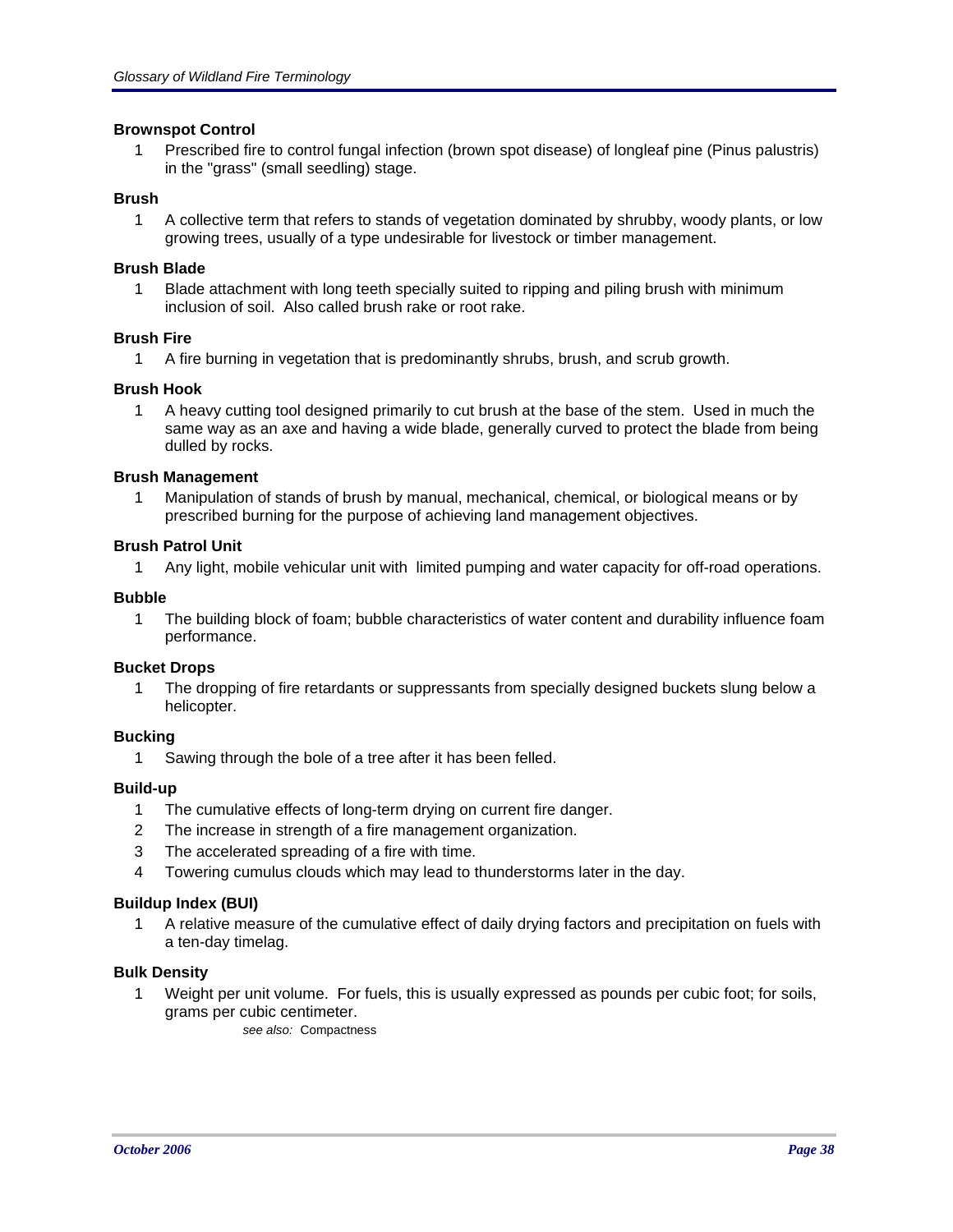## **Bumpup Method**

1 Progressive method of fireline construction on a wildfire without changing relative positions in the line. Work is begun with a suitable space between workers; whenever one worker overtakes another, all of those ahead move one space forward and resume work on the uncompleted part of the line. The last worker does not move ahead until work is completed in his/her space. Forward progress of the crew is coordinated by a crew boss. *synonym:* Moveup Method

## **Burn**

- 1 An area burned over by wildland fire.
- 2 A reference to a working fire.
- 3 An injury to flesh caused by a cauterizing agent, heat from a fire, or a heated object a) First Degree Burn: A burn which causes only pain, redness, and swelling. b) Second Degree Burn: A burn in which the skin is blistered.
	- c) Third Degree Burn: A flesh burn in which charring occurs.
- 4 To be on fire.
- 5 To consume fuel during rapid combustion.
- 6 A fire in progress or under investigation.

## **Burn Block**

1 A discrete area within a larger prescribed or fire use project.

## **Burn Boss**

1 Person responsible for supervising a prescribed fire from ignition through mopup.

### **Burn Out**

1 Setting fire inside a control line to consume fuel between the edge of the fire and the control line.

*see also:* Backfire

### **Burn Out Time**

1 The duration of flaming and smoldering combustion phases at a specified point within a burn or for the whole burn, expressed in convenient units of time.

### **Burn Patterns**

- 1 The characteristic configuration of char left by a fire. In wildland fires burn patterns are influenced by topography, wind direction, length of exposure, and type of fuel. Definitions are scale-dependent: (1) They can be used to trace a fire's origin; (2) They are influenced by severity and intensity within a stand; (3) They describe the landscape mosaic.
- 2 Apparent and obvious design of burned material and the burning path from the area of origin.

### **Burn Severity**

1 A qualitative assessment of the heat pulse directed toward the ground during a fire. Burn severity relates to soil heating, large fuel and duff consumption, consumption of the litter and organic layer beneath trees and isolated shrubs, and mortality of buried plant parts.

### **Burning**

1 Decomposition of material by the application of heat and oxidation. Also applied to propellants and other pyrotechnic mixtures, though the proper term there is "reacting". Also often an element of the crime of arson.

### **Burning Ban**

1 A declared ban on open air burning within a specified area, usually due to sustained high fire danger.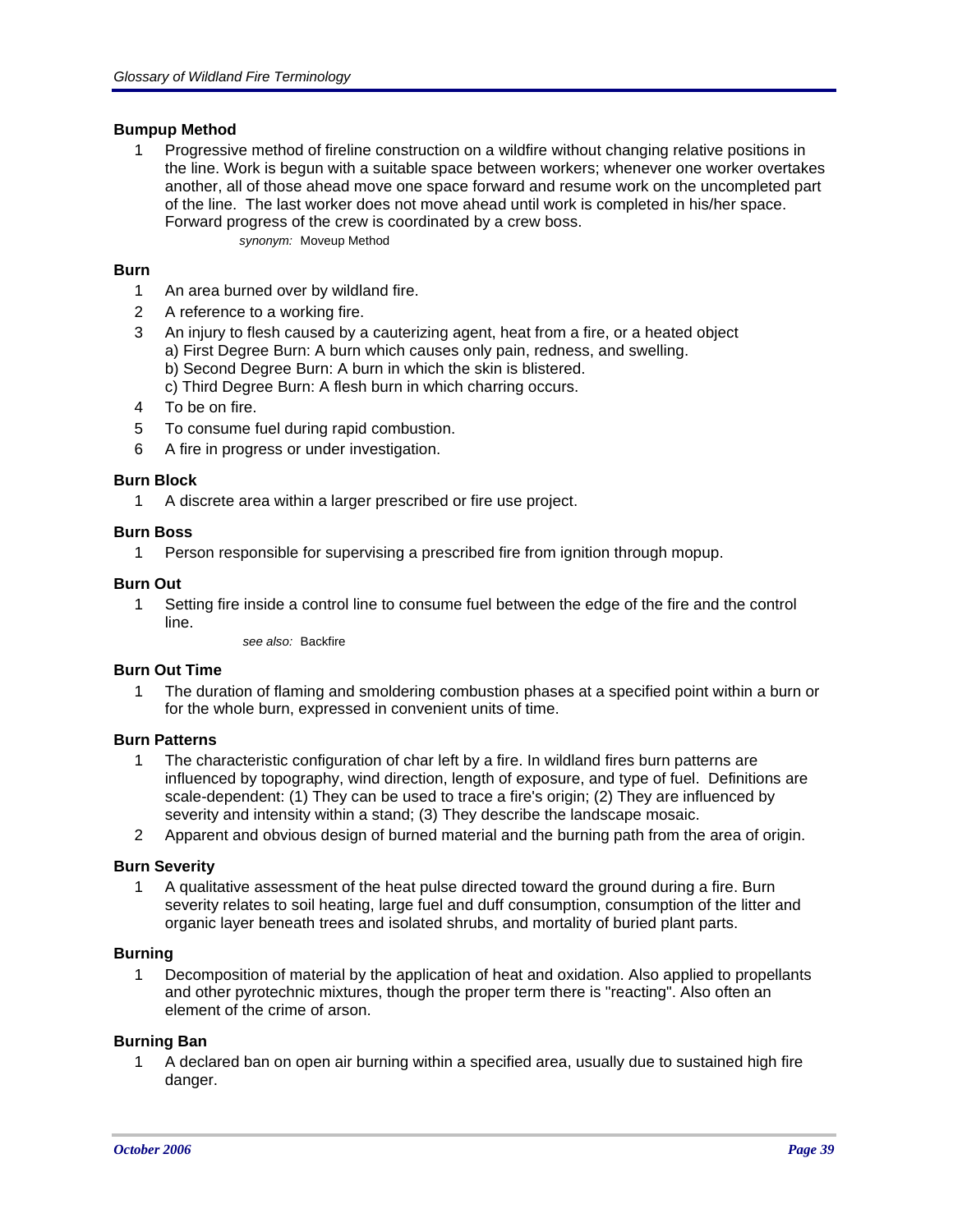## **Burning Conditions**

1 The state of the combined factors of the environment that affect fire behavior in a specified fuel type.

## **Burning Index**

- 1 An estimate of the potential difficulty of fire containment as it relates to the flamelength at the head of the fire.
- 2 A relative number related to the contribution that fire behavior makes to the amount or effort needed to contain a fire in a specified fuel type. Doubling the burning index indicates that twice the effort will be required to contain a fire in that fuel type as was previously required, providing all other parameters are held constant.

### **Burning Index Meter**

1 A device used to determine the burning index for different combinations of burning index factors.

## **Burning Period**

1 That part of each 24-hour period when fires spread most rapidly; typically from 10:00 AM to sundown.

## **Burning Priority Rating**

1 System of rating slash to indicate the treatment objective, whether or not burning is required to meet that objective, the fuel treatment necessary to achieve successful burning, and the time of year burning should occur.

### **Burning Rate**

1 Rate at which a propellant and other combustibles burn.

### **Burning Rotation**

1 The planned number of years between prescribed fires on a specified area.

### **Burning Torch**

1 A flame generating device (e.g., a fount containing diesel oil or kerosene and a wick, or a backpack pump serving a flame-jet).

*synonym:* Backfire Torch *see also:* Drip Torch Flame Thrower

### **Burnover**

1 A situation where personnel or equipment is caught in an advancing flame front.

### **Buying Team**

1 A team that supports incident procurement through the local administrative staff and is authorized to procure a wide range of services, supplies, and land and equipmental rentals. In addition, the Buying Team Leader has the responsibility of coordinating property accountability with the supply unit leader.

### **Buys Ballot's Law**

1 If a person stands with his back to the general wind, the high atmospheric pressure is found to his right in the Northern Hemisphere. The high pressure on the right moves clockwise and outward from the cell. The low pressure on the left moves counterclockwise and towards the center of the cell. This Law does not work in the presence of locally produced convective winds.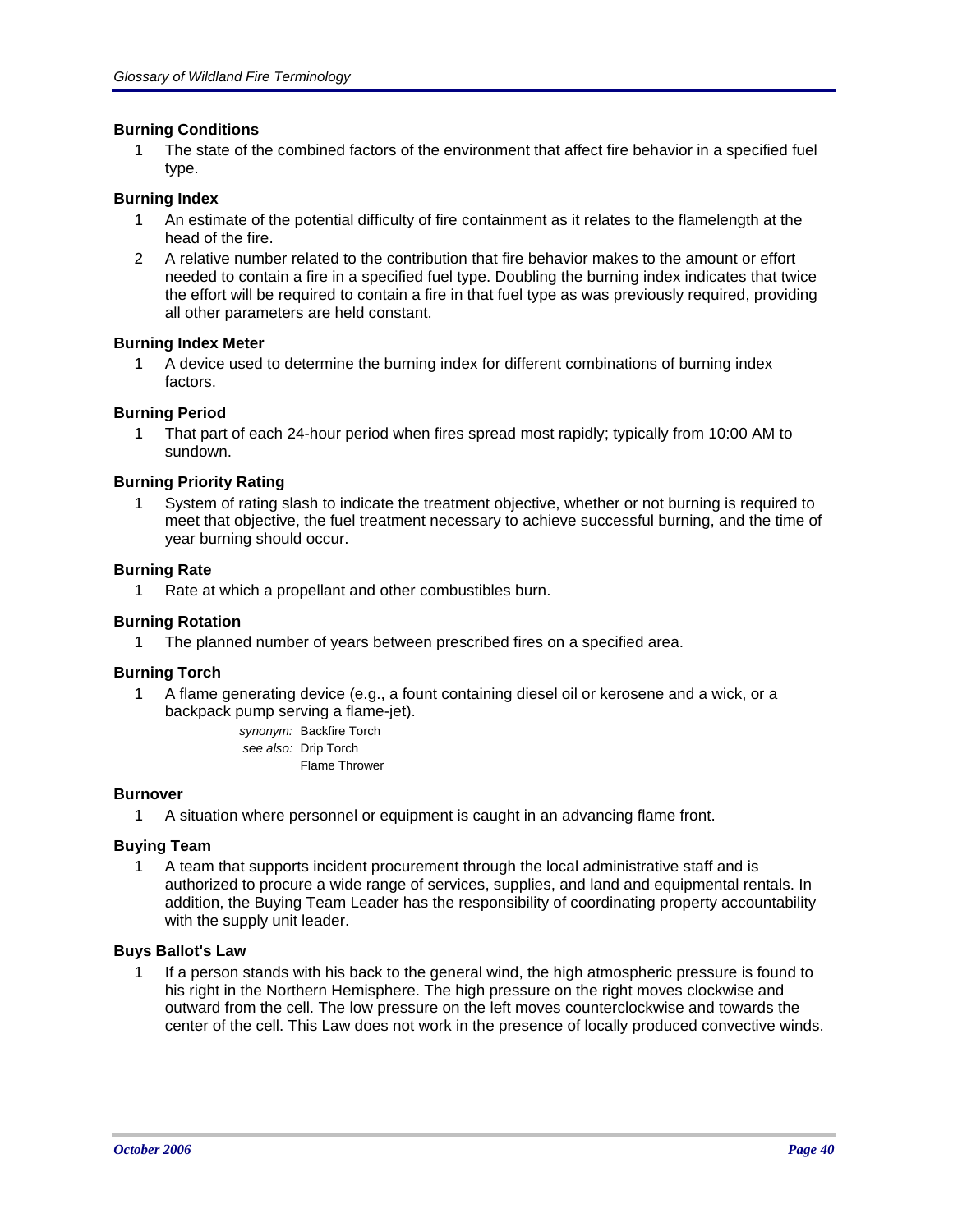*- C -*

# **Cache**

1 A pre-determined complement of tools, equipment and/or supplies stored in a designated location, available for incident use.

### **Calculation of Probabilities**

1 Evaluation of all factors pertinent to probable future behavior of a going fire and of the potential ability of available forces to perform fire suppression operations on a specified time schedule.

### **Calibrated Airspeed**

1 Indicated airspeed of an aircraft, corrected for position and instrument error. Equal to true airspeed in standard atmosphere at sea level.

### **Camp**

1 A geographical site(s), within the general incident area, separate from the incident base, equipped and staffed to provide sleeping, food, water, and sanitary services to incident personnel.

*see also:* Base

## **Camp Manager (BCMG)**

1 This ICS position is responsible for ensuring that services, supplies, and non-technical coordination are provided within a camp and reports to the Facilities Unit Leader. There may be one or more camps per incident, each with a Camp Manager.

*see also:* Base Manager Facilities Unit

### **Candling**

1 The burning of the foliage of a single tree or a small group of trees, from the bottom up. *synonym:* Torching

### **Canopy**

1 The stratum containing the crowns of the tallest vegetation present (living or dead), usually above 20 feet.

## **Carbon Dioxide (CO2)**

1 A colorless, odorless, nonpoisonous gas, which results from fuel combustion and is normally a part of the ambient air.

### **Carbon Monoxide (CO)**

1 A colorless, odorless, poisonous gas produced by incomplete fuel combustion.

### **Carcinogen**

1 Any substance that can cause or contribute to the production of cancer.

### **Cardinal Altitudes**

1 Odd or "even" thousand-foot (305 m) altitudes or flight levels. E.g., 5,000, 6,000, 7,000; FL 250, FL 260, and FL 270.

### **Cardinal Directions**

1 North, south, east, west; used for giving directions and information from the ground or air in describing the fire (e.g., the west flank or east flank, not right flank or left flank).

### **Cargo Chute**

1 A parachute designed and rigged for dropping equipment and supplies from an aircraft.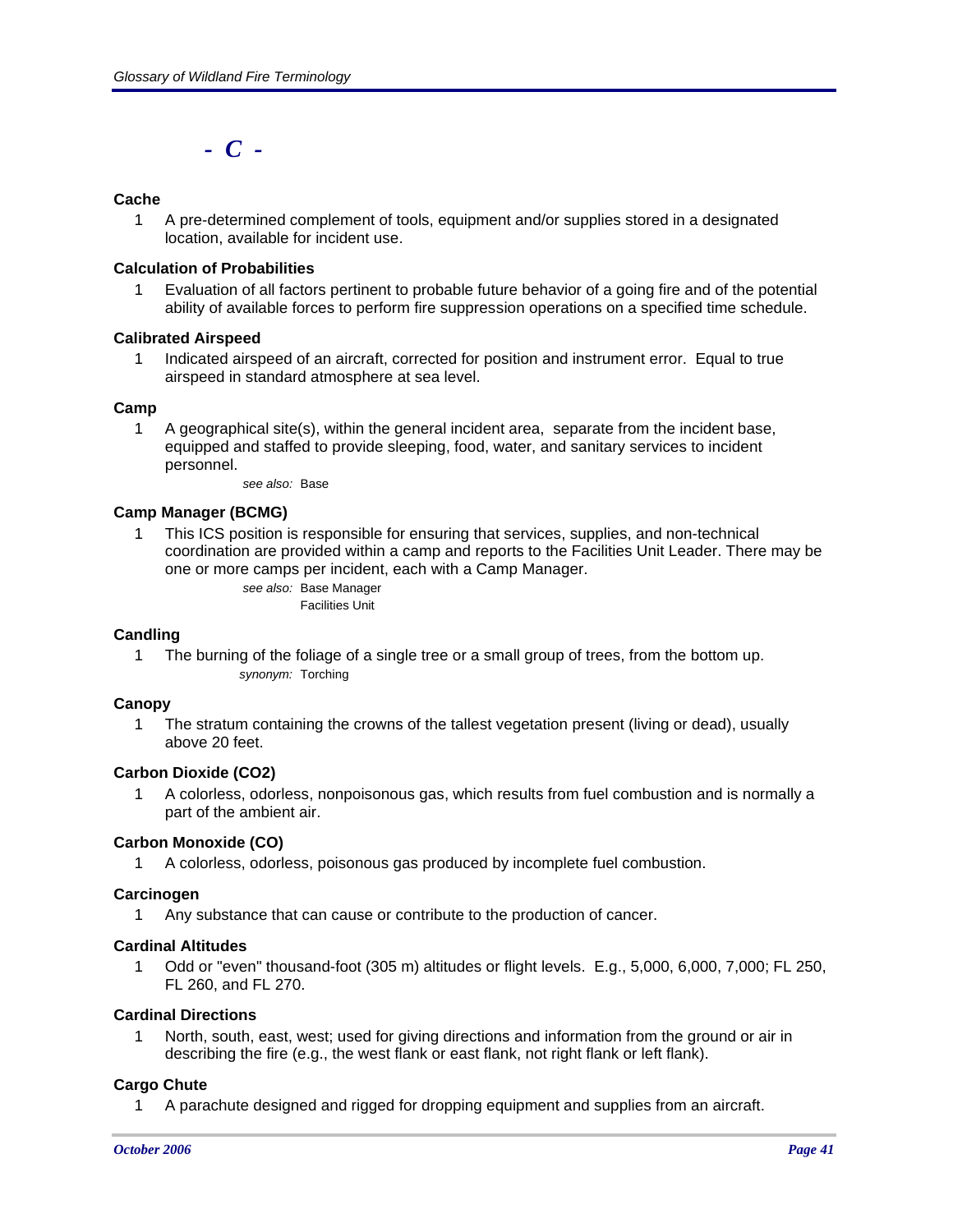### **Cargo Compartment**

1 An internal area of an aircraft specifically designed to carry baggage or cargo.

## **Cargo Drop**

1 Dropping of equipment or supplies, with or without a parachute, from an aircraft in flight.

## **Cargo Hook**

1 Mechanically and electrically operated hook attached to the bottom of a helicopter to which a sling load is attached.

## **Cargo Net**

1 Net attached to the cargo hook of a helicopter, used to carry cargo. Also called cargo sling.

# **Cargo Rack**

1 Externally mounted rack for transporting supplies or cargo aboard a helicopter.

## **Carousel Hook**

1 A remote hook attached to the end of a longline. It has four or more individual hooks which can be independently released, allowing the pilot to fly cargo loads to different locations without landing.

## **Carried Wet**

1 Booster hose carried full of water during mild weather to speed discharge of water on fire without filling or priming from tank.

## **Carrier Fuels**

1 The fuels that support the flaming front of the moving fire.

## **Casual**

1 A person hired and compensated under the Pay Plan for Emergency Workers. *synonym:* Administratively Determined *see also:* Emergency Firefighter

# **Category Day**

1 A numerical index related to the ability of the atmosphere to disperse smoke. Different agencies use different scales [e.g., in South Carolina, the current scale is based on ventilation factor and ranges from 1 (poor) to 5 (excellent)].

### **Catface**

1 Defect on the surface of a tree resulting from a wound where healing has not re-established the normal cross-section.

### **Ceiling**

- 1 Height above the earth's surface of the lowest layer of clouds or obscuring phenomena aloft that is not classified as a thin layer or partial obscuration, that together with all lower clouds or obscuring phenomena covers more than half the sky as detected from the point of observation.
- 2 Maximum height of a temporary flight restriction (TFR).

### **Celsius**

1 A temperature scale with  $0^{\circ}$  as the freezing point of water and 100 $^{\circ}$  as the boiling point of water at sea level.

# **Center Firing**

1 Method of broadcast burning in which fire is ignited in the center of the area to create a strong draft; additional fires are then ignited progressively nearer the outer control lines (sometimes in one step) as indraft increases so as to draw the flames and smoke toward the center.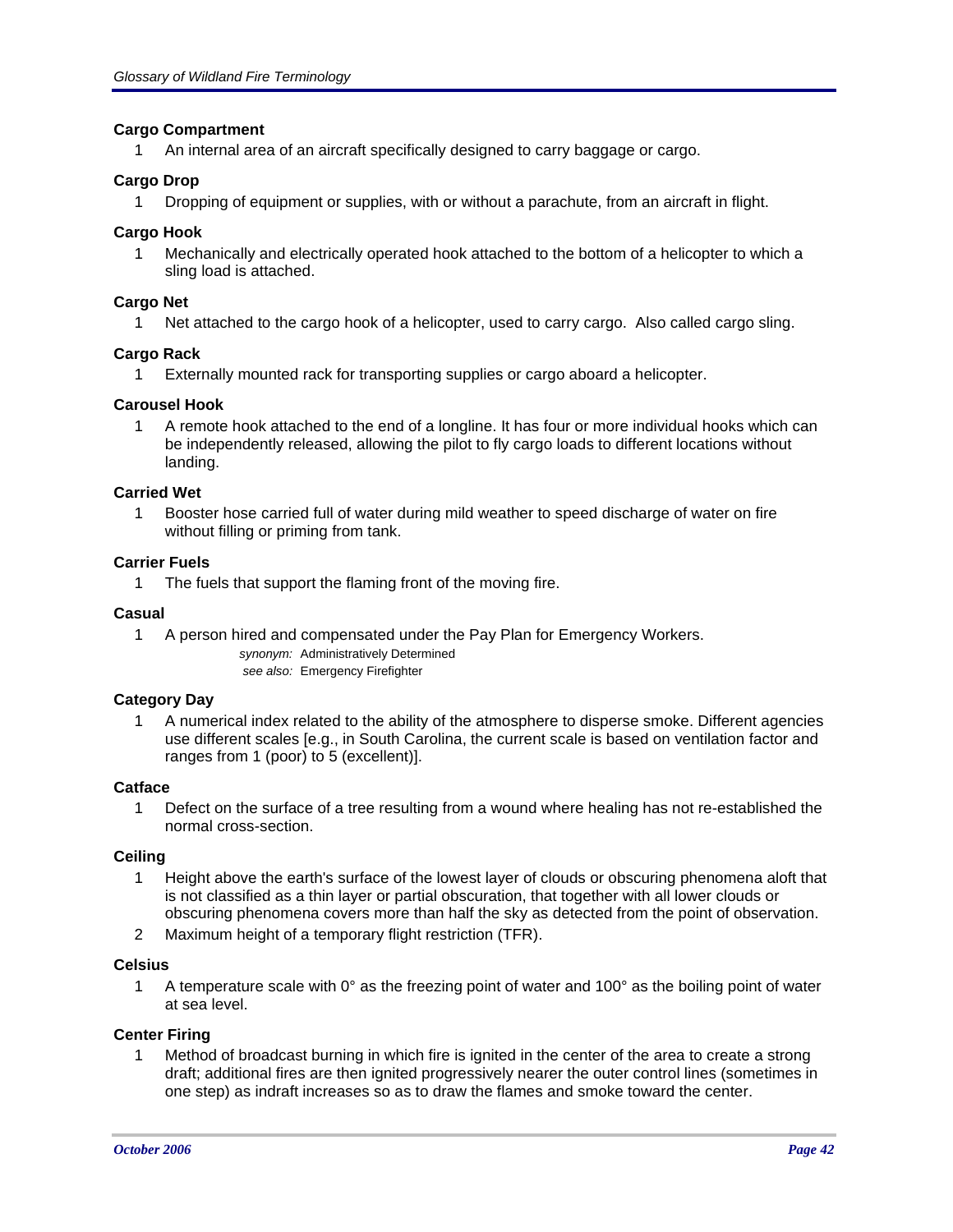## **Centrifugal Pump**

1 Pump which expels water by centrifugal force through the ports of a circular impeller rotating at high speed. With this type of pump, the discharge line may be shut off while the pump is running without damaging the pump or hose.

# **Chain**

1 Unit of measure in land survey, equal to 66 feet (20 M) (80 chains equal 1 mile). Commonly used to report fire perimeters and other fireline distances, this unit is popular in fire management because of its convenience in calculating acreage (e.g., 10 square chains equal one acre).

# **Chain Lightning**

1 Lightning in a long zigzag or apparently broken line.

## **Chain of Command**

1 A series of management positions in order of authority.

## **Char**

- 1 Carbonaceous material formed by incomplete combustion of an organic material, most commonly wood; remains of burned materials.
- 2 In fire simulation, a darkened area within the fire perimeter; usually indicates fire has already passed through; usually created by an opaque material blocking out a selected portion of basic scene illumination.

## **Char Height**

1 The vertical distance above ground scorched or blackened on a tree bole.

## **Charged Line**

1 Hose filled with water under pressure and ready to use.

*synonym:* Live Line *see also:* Live Reel

### **Chase Truck**

1 Vehicle that carries crew gear, supplies, and operational equipment for initial/extended attack.

# **Check Line**

1 A temporary fireline constructed at right angles to the control line and used to hold a backfire in check as a means of regulating the heat or intensity of the backfire.

### **Check Valve**

1 A valve that permits flow of liquid through a hose or pipe in one direction but prevents a return flow. Uses include the prevention of backflow on uphill hose lays, loss of prime with centrifugal pumps and chemical contamination in fire chemical mixing systems.

### **Check-in**

1 The process whereby resources first report to an incident. Check-in locations include incident command post (ICP), base or camps, staging areas, helibases, or direct to a tactical assignment.

*see also:* Reporting Locations

# **Chevron Burn**

1 Burning technique in which lines of fire are started simultaneously from the apex of a ridge point, and progress downhill, maintaining position along the contour; used in hilly areas to ignite ridge points or ridge ends.

### **Chief**

1 The ICS title for individuals responsible for command of functional sections: Operations, Planning, Logistics, and Finance/Administration.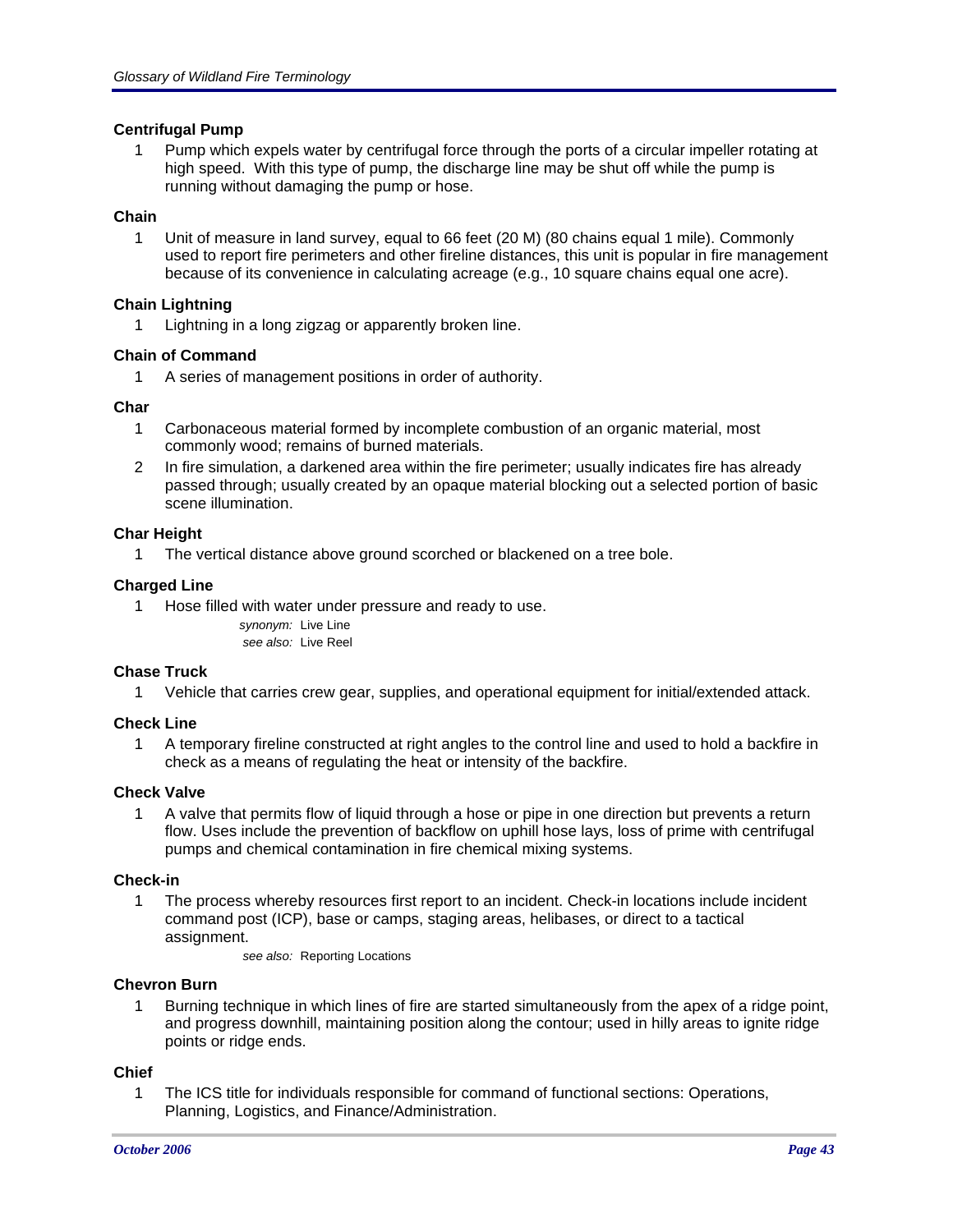### **Chief of Party**

1 The chief of party is responsible to the sending unit dispatcher until destination is reached. Chief of party is responsible for all traveling personnel assigned on the manifest list.

### **Circumstantial Evidence**

1 Testimony or information not based on actual personal knowledge or observation, but dependant on inference of other facts or experience. For example, testimony that defendant's cigarette lighter was found in ashes of a fire.

### **Cirrus**

1 A form of high cloud, composed of ice crystals, which seldom obscures the sun.

## **Claims Specialist (CLMS)**

1 Person responsible for handling all claims, other than injury, against the incident.

## **Class A Foam**

1 Foam intended for use on Class A or woody fuels; made from hydrocarbon-based surfactant, therefore lacking the strong filming properties of Class B foam, but possessing excellent wetting properties.

## **Class B Foam**

1 Foam designed for use on Class B or flammable liquid fires; made from fluorocarbon-based surfactants, therefore capable of strong filming action, but incapable of efficient wetting of Class A fuels.

## **Class I Areas (Air Quality)**

1 Geographic areas designed by the Clean Air Act subject to the most stringent restrictions on allowable increment of air quality deterioration. Class I areas include Forest Service wildernesses and nation memorial parks over 5,000 acres, National Parks exceeding 6,000 acres, international parks, as well as other designated lands.

### **Class II Areas (Air Quality)**

1 All areas of the country not designated Class I, including everything from non-Class I areas to urban areas. A greater amount of air pollution can be added to these areas than Class I.

# **Class of Fire**

1 As to kind of fire for purpose of using a proper extinguisher:

Class A - Fires involving ordinary combustible materials (such as wood, cloth, paper, rubber, and many plastics) requiring the heat absorbing (cooling) effects of water, water solutions, or the coating effects of certain dry chemicals, which retard combustion.

Class B - Fires involving flammable or combustible liquids, flammable gases, greases, and similar materials where extinguishment is most readily secured by excluding air (oxygen), inhibiting the release of combustible vapors, or interrupting the combustion chain reaction. Class C - Fires involving live electrical equipment where safety to the operator requires the use of electrically nonconductive extinguishing agents.

Class D - Fires involving certain combustible metals (such as magnesium, titanium, zirconium, sodium, potassium, etc.) requiring a heat absorbing extinguishing medium not reactive with burning metals.

*see also:* Size Class of Fire

### **Clean Air Act**

1 A federal law enacted to ensure that air quality standards are attained and maintained. Initially passed by Congress in 1963, it has been amended several times.

# **Clear Text**

1 The use of plain English in radio communications transmissions. No Ten Codes or agency specific codes are used when using Clear Text.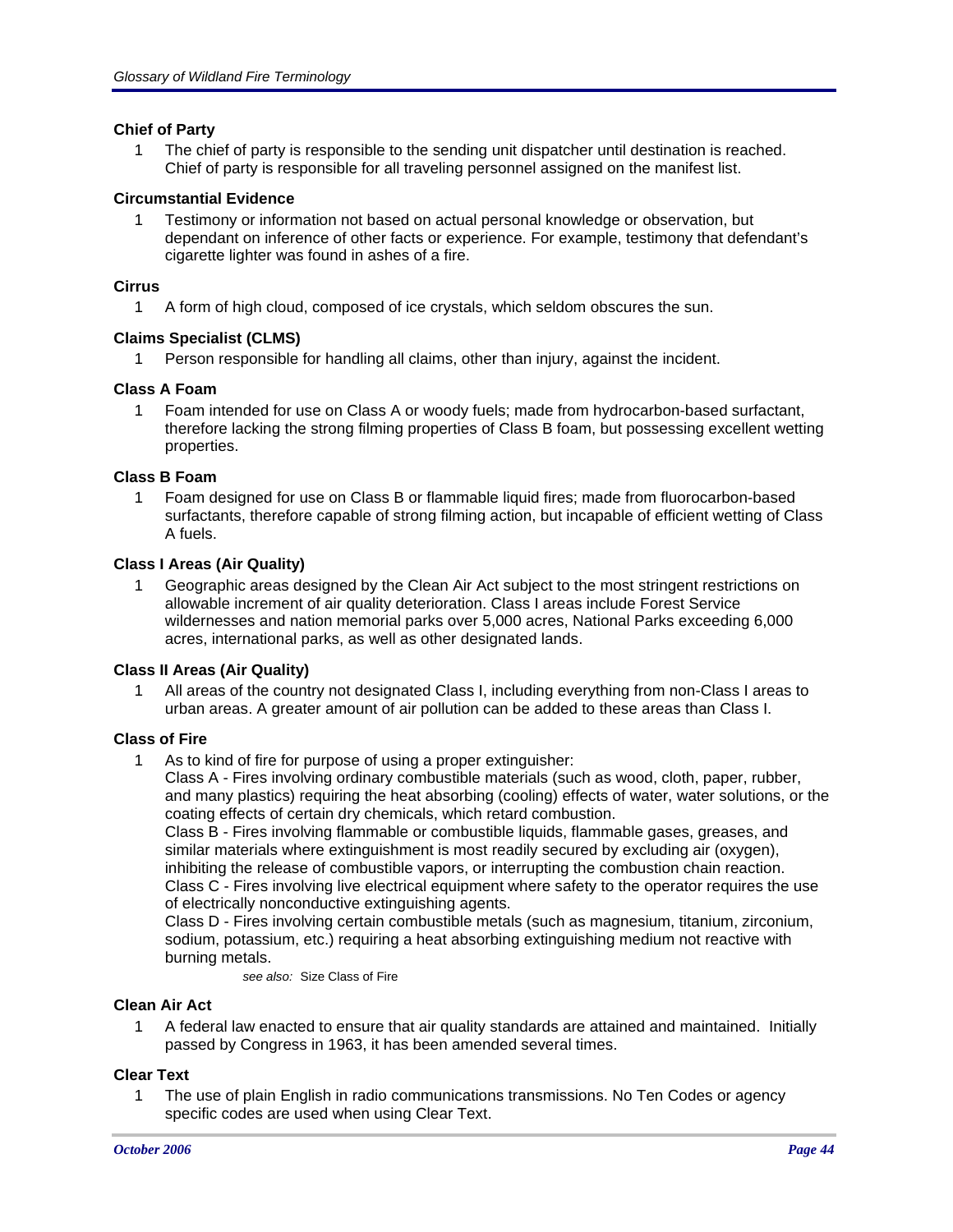### **Climate**

1 The prevalent or characteristic meteorological conditions of any place or region, and their extremes.

## **Climate Class**

1 In NFDRS, one of four classifications of general climate of an area.

## **Climatological Breakpoint**

1 Points on the cumulative distribution of one fire weather/fire danger index without regard to associated fire occurrence/business.

## **Clock Method**

1 Means of establishing a flight path to a target on a fire by referring to clock directions from the aircraft's present location, with the nose of the aircraft pointing at 12:00.

### **Closed Area**

1 An area in which specified activities or entry are temporarily restricted to reduce risk of humancaused fires or to mitigate the risk to human health or safety by potential or on-going wildland fires.

### **Closure**

1 An administrative closure of a specific geographic or jurisdictional area for the purposes of reducing wildland fire or the risk it poses to life and property.

### **Cloud**

1 A visible cluster of minute water/ice particles in the atmosphere.

## **Cloudy**

1 Adjective class representing the degree to which the sky is obscured by clouds. In weather forecast terminology, expected cloud cover of about 0.7 or more warrants use of this term. In the National Fire Danger Rating System, 0.6 or more cloud cover is termed "cloudy."

# **Cold Front**

1 The leading edge of a relatively cold air mass which displaces warmer air, causing it to rise. If the lifted air contains enough moisture, cloudiness, precipitation and even thunderstorms may result. As fronts move through a region, in the Northern Hemisphere, the winds at a given location will experience a marked shift in direction. Ahead of an approaching cold front, winds will usually shift gradually from southeast to south, and on to southwest. As a cold front passes, winds shift rapidly to west, then northwest. Typical cold front windspeeds range between 15 and 30 mph but can be much higher.

### **Cold Trailing**

1 A method of controlling a partly dead fire edge by carefully inspecting and feeling with the hand for heat to detect any fire, digging out every live spot, and trenching any live edge.

### **Collective Control**

1 Controls the pitch angle of the main (helicopter) rotor blades. Used as primary altitude control.

### **Colonizer**

1 Species of vegetation that establish on a burned (or otherwise denuded) site from seed.

### **Combination Nozzle**

1 A nozzle is designed to provide either a solid stream or a fixed spray pattern suitable for applying water, wet water or foam solution. Also called: Adjustable Fog Nozzle.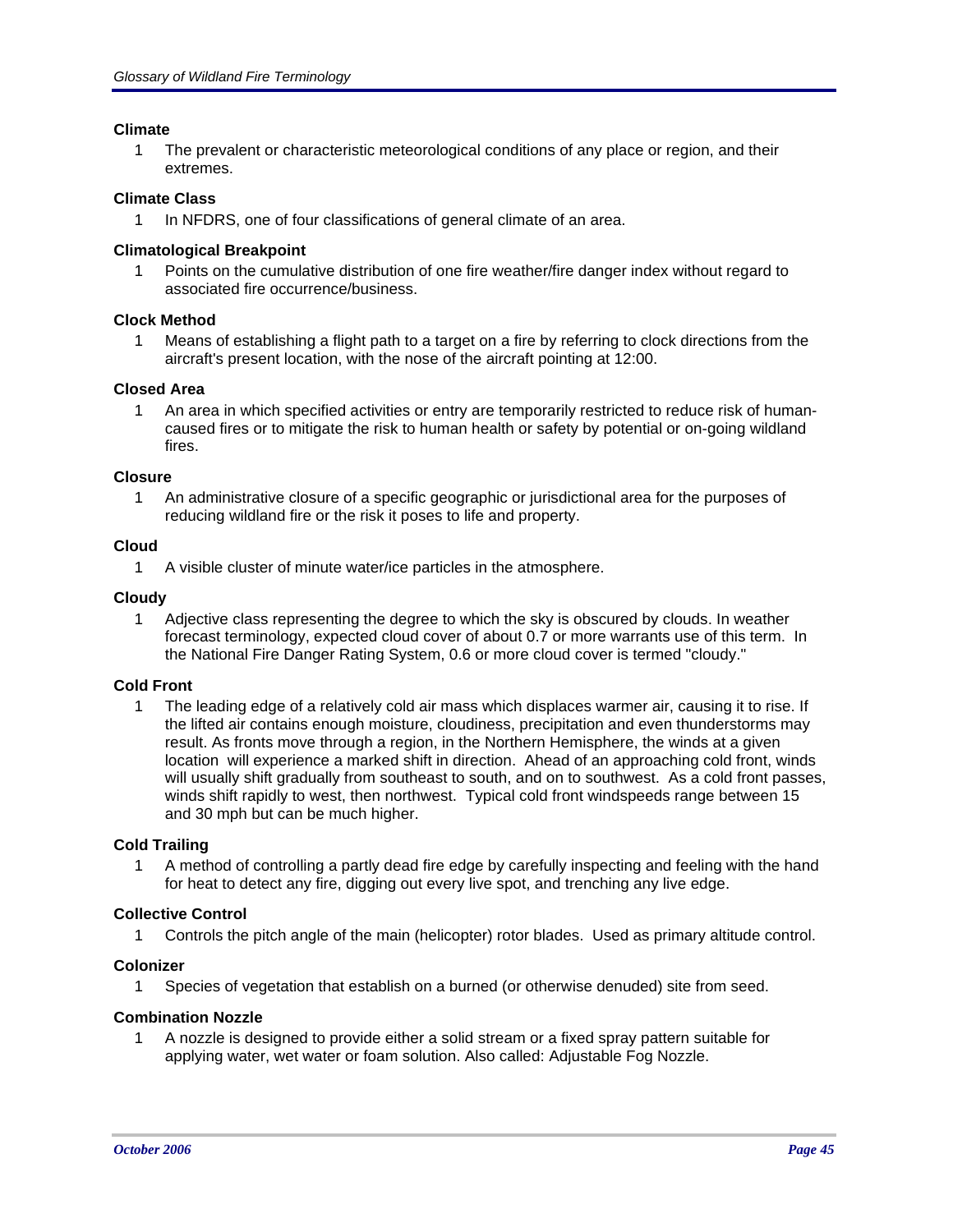## **Combination Nozzle Tip**

1 Two attached straight stream nozzle tips of different orifice size used to increase or restrict water flow.

### **Combustion**

1 The rapid oxidation of fuel in which heat and usually flame are produced. Combustion can be divided into four phases: preignition, flaming, smoldering, and glowing.

### **Combustion Efficiency**

1 The relative amount of time a fire burns in the flaming phase of combustion, as compared to smoldering combustion. A ratio of the amount of fuel that is consumed in flaming combustion compared to the amount of fuel consumed during the smoldering phase, in which more of the fuel material is emitted as smoke particles because it is not turned into carbon dioxide and water.

### **Combustion Period**

1 Total time required for a specified fuel component to be completely consumed.

## **Combustion Rate**

1 Rate of heat release per unit of burning area per unit of time. *see also:* Reaction Intensity

## **Command**

1 The act of directing, and/or controlling resources by virtue of explicit legal, agency, or delegated authority.

### **Command Staff**

1 The command staff consists of the information officer, safety officer and liaison officer. They report directly to the incident commander and may have an assistant or assistants, as needed.

### **Commercial Forest Land**

1 Land that is producing, or is capable of producing, crops of industrial wood and is not withdrawn from timber use by statute or administrative regulation.

### **Commissary**

1 Supply of items such as candy, tobacco products, toilet items, and work clothes that are made available for sale to all incident personnel.

### **Commissary Manager (CMSY)**

1 Person responsible to the time unit leader for operating the commissary at an incident base or camp.

### **Communications Unit**

1 An organizational unit in the Logistics Section responsible for providing and maintaining communication services at an incident. May also be a facility (e.g., a trailer or mobile van) used to provide the major part of an incident communications center.

## **Communications Unit Leader (COML)**

1 The ICS position responsible for supervising the Communications Unit. Reports to the Service Branch Director or Logistics Section Chief. *see also:* Communications Unit

### **Compact**

1 A formal working agreement among agencies to obtain mutual aid.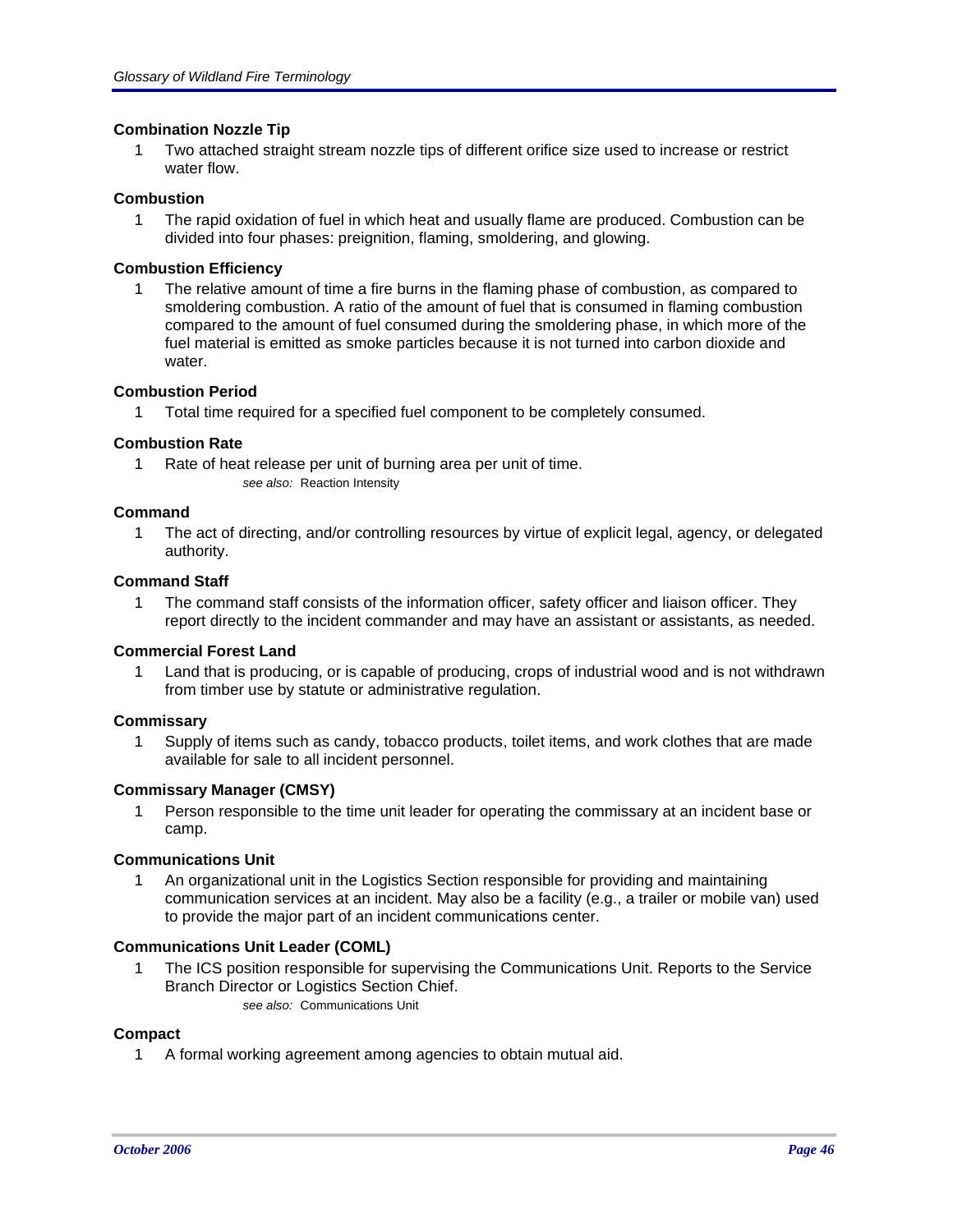### **Compactness**

- 1 Spacing between fuel particles.
	- *see also:* Bulk Density

### **Company**

1 Any piece of (fire) equipment having a full complement of personnel.

### **Compare and Contrast**

1 An investigative technique that involves comparing same sized indicators within a category at separate locations; looking for either differences or similarities in appearance.

## **Compass Rose**

1 A circle, graduated in degrees, printed on some charts or marked on the ground at an airport or heliport. It is used as a reference to either true or magnetic direction.

### **Compensation/Claims Unit**

1 Functional unit within the Finance/Administration Section responsible for the overall management and direction of all Compensation-for-Injury and Claims Specialists assigned to the incident.

## **Compensation/Claims Unit Leader (COMP)**

1 The ICS position responsible for supervising the Compensation/Claims Unit. Reports to the Finance/Administration Section Chief.

*see also:* Compensation/Claims Unit

# **Compensation-for-Injury Manager**

1 Person responsible to the Compensation/Claims Unit Leader for administrative matters arising from serious injuries and fatalities occurring on the incident.

### **Competent Ignition Source**

1 A source of heat that is capable of kindling a wildfire. It may be in the form of a mechanical or electrical spark, glowing ember, open flame, chemical reaction or friction.

### **Complex**

1 Two or more individual incidents located in the same general area which are assigned to a single incident commander or unified command.

### **Compressed Air Foam Systems (CAFS)**

1 A generic term used to describe foam systems consisting of an air compressor (or air source), a water pump, and foam solution.

### **Computed Gross Weight**

1 Term used in calculating from performance charts the permissible helicopter payload at which a helicopter is capable of hovering in ground effect or hovering out of ground effect, based on pressure altitude and air temperature.

### **Concentrate**

1 A substance that has been concentrated; specifically, a liquid that has been made denser, as by the removal of some of its water.

# **Conceptual Model**

1 A model that is a diagram or description of a set of relationships between factors that describe how a system works, such as an ecological model. *see also:* Model

### **Condensation**

1 The process by which a gas becomes a liquid.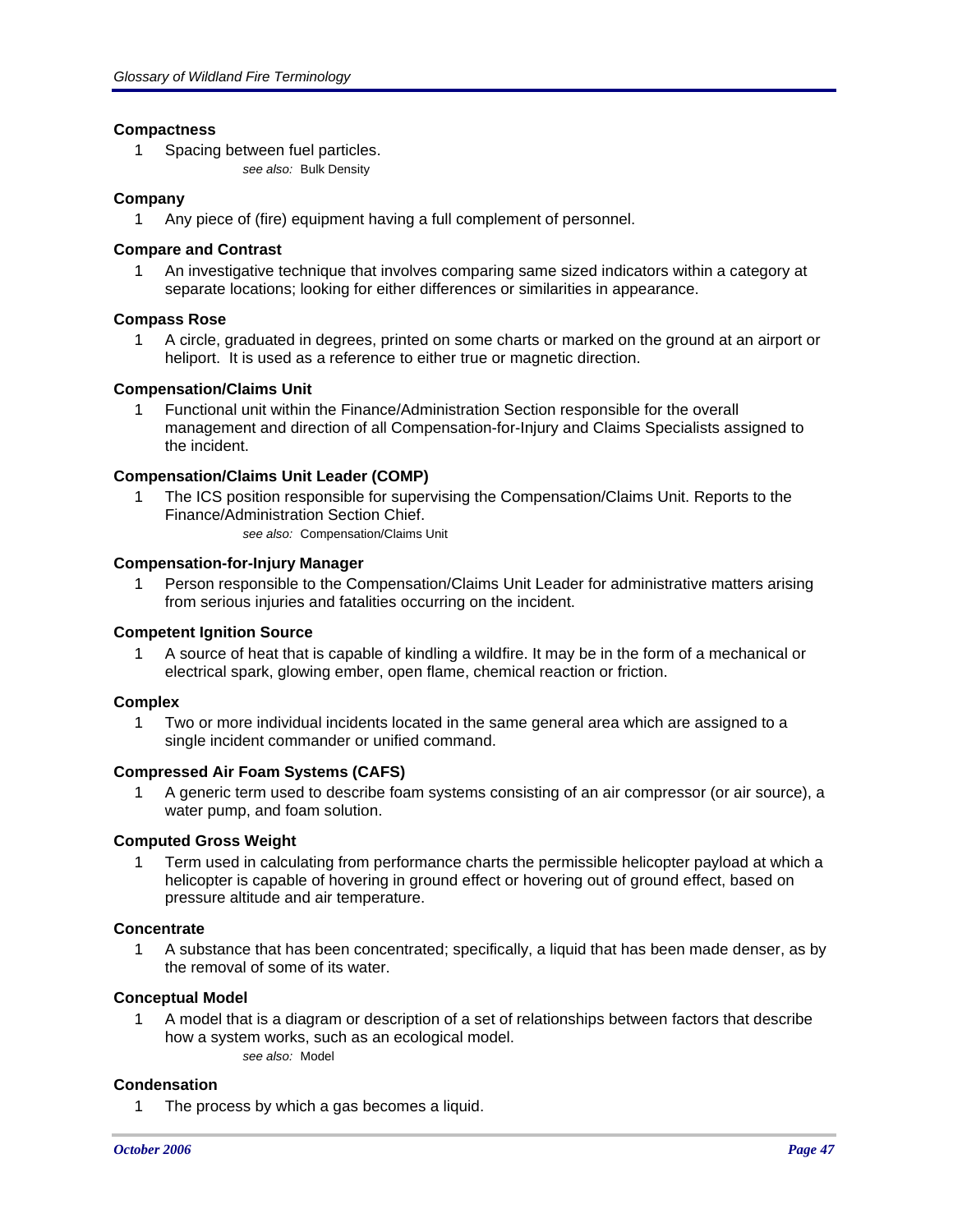## **Condition Class**

1 Depiction of the degree of departure from historical fire regimes, possibly resulting in alternations of key ecosystem components. These classes categorize and describe vegetation composition and structure conditions that currently exist inside the Fire Regime Groups. Based on the coarse-scale national data, they serve as generalized wildfire rankings. The risk of loss of key ecosystem components from wildfires increases from Condition Class 1 (lowest risk) to Condition Class 3 (highest risk).

*synonym:* Fire Regime Current Condition Class

## **Condition of Vegetation**

Stage of growth or degree of flammability of vegetation that forms part of a fuel complex. Herbaceous stage is at times used when referring to herbaceous vegetation alone. In grass areas minimum qualitative distinctions for stages of annual growth are usually green, curing, and dry or cured.

### **Conduction**

1 Heat transfer through a material from a region of higher temperature to a region of lower temperature.

### **Confinement**

1 The strategy employed in appropriate management responses where a fire perimeter is managed by a combination of direct and indirect actions and use of natural topographic features, fuel, and weather factors.

### **Conflagration**

1 A raging, destructive fire. Often used to connote such a fire with a moving front as distinguished from a fire storm.

### **Conflagration Threat**

Likelihood that a wildfire capable of causing considerable damage will occur.

### **Consistency (Foam)**

1 Uniformity and size of bubbles.

### **Constant Danger**

1 Resultant of all fire danger factors that are relatively unchanging in a specific area (e.g., resource values at risk, topography, fuel type, exposure to prevailing wind).

### **Consumption**

1 The amount of a specified fuel type or strata that is removed through the fire process, often expressed as a percentage of the preburn weight.

### **Contained**

1 The status of a wildfire suppression action signifying that a control line has been completed around the fire, and any associated spot fires, which can reasonably be expected to stop the fire's spread. *see also:* Containment

## **Containment**

- 1 The status of a wildfire suppression action signifying that a control line has been completed around the fire, and any associated spot fires, which can reasonably be expected to stop the fire's spread.
- 2 The act of controlling hazardous spilled or leaking materials. *see also:* Contained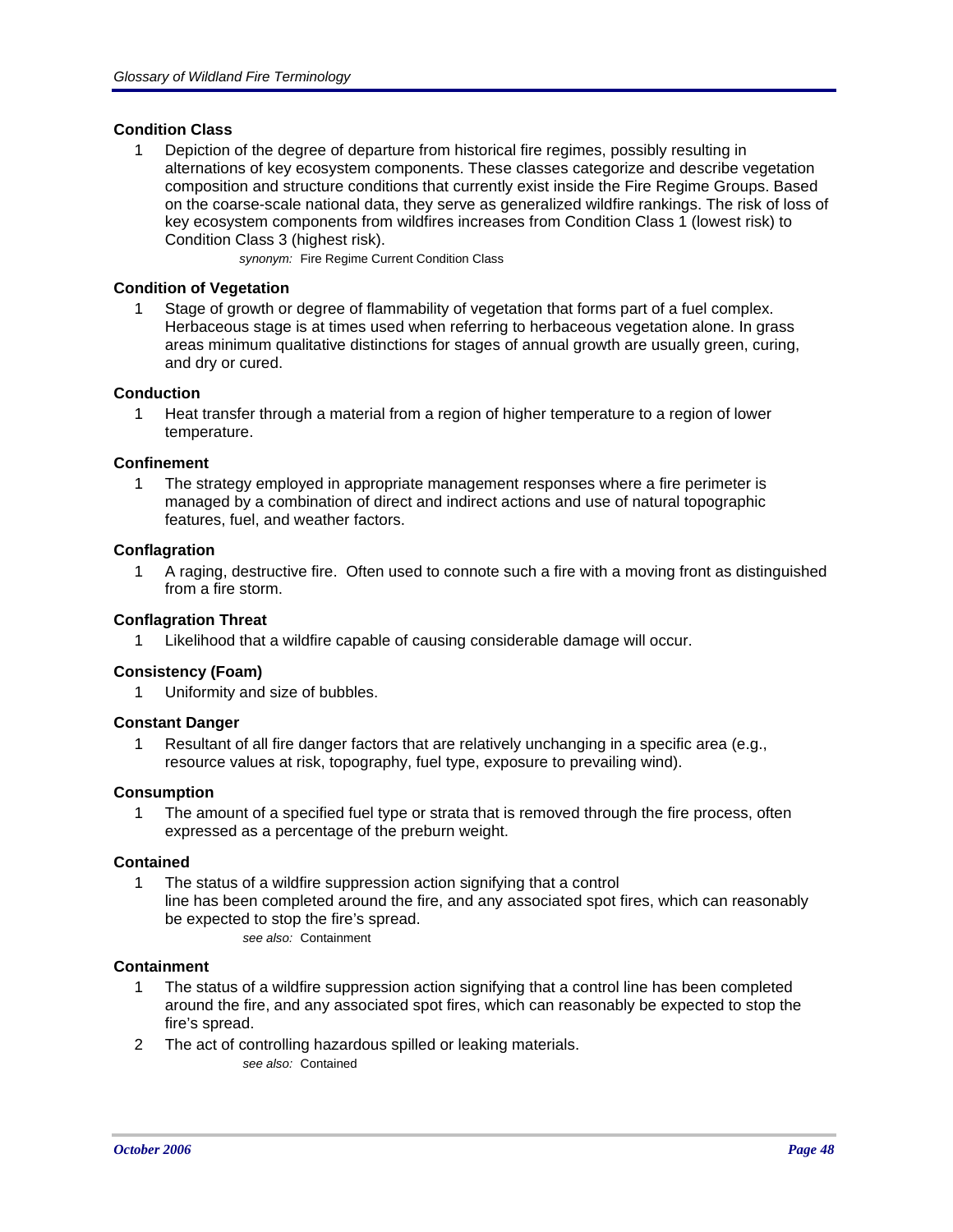## **Continental Climate**

Climate that is characteristic of the interior of a land mass of continental size, marked by large annual diurnal and day-to-day ranges of temperature, low relative humidity and irregular precipitation.

## **Contingency Actions**

1 A back-up plan of action when actions described in the primary plan are no longer appropriate. Contingency actions are required to be taken when the result exceeds its intent. Actions are taken to return the project to its intended design.

## **Contingency Plan**

1 The portion of a prescribed fire plan, incident action plan, or wildland fire use implementation plan that identifies possible but unlikely events and the contingency resources needed to mitigate those events.

## **Contingency Resources**

1 Planned and identified fire suppression personnel and equipment that mitigate possible but unlikely events that exceed or are expected to exceed holding resource capabilities.

## **Contour Map**

1 A map having lines of equal elevation that represent the land surface (Topographic).

## **Control Force**

1 Personnel and equipment used to control a fire.

### **Control Line**

1 An inclusive term for all constructed or natural barriers and treated fire edges used to control a fire.

# **Control Time**

1 The time a fire is declared controlled.

### **Controlled**

1 The completion of control line around a fire, any spot fires therefrom, and any interior islands to be saved; burned out any unburned area adjacent to the fire side of the control lines; and cool down all hot spots that are immediate threats to the control line, until the lines can reasonably be expected to hold under the foreseeable conditions.

### **Controlled Airspace**

1 Airspace of defined dimensions within which air traffic control service is provided to IFR and VFR flights in accordance with the airspace classification.

# **Controlling Nozzle**

1 Shut-off nozzle that permits the nozzle operator to open or close the nozzle or adjust the pattern of the stream.

## **Convection**

- 1 The transfer of heat by the movement of a gas or liquid; convection, conduction, and radiation are the principal means of energy transfer.
- 2 As specialized in meteorology, atmospheric motions that are predominantly vertical in the absence of wind (which distinguishes this process from advection), resulting in vertical transport and mixing of atmospheric properties.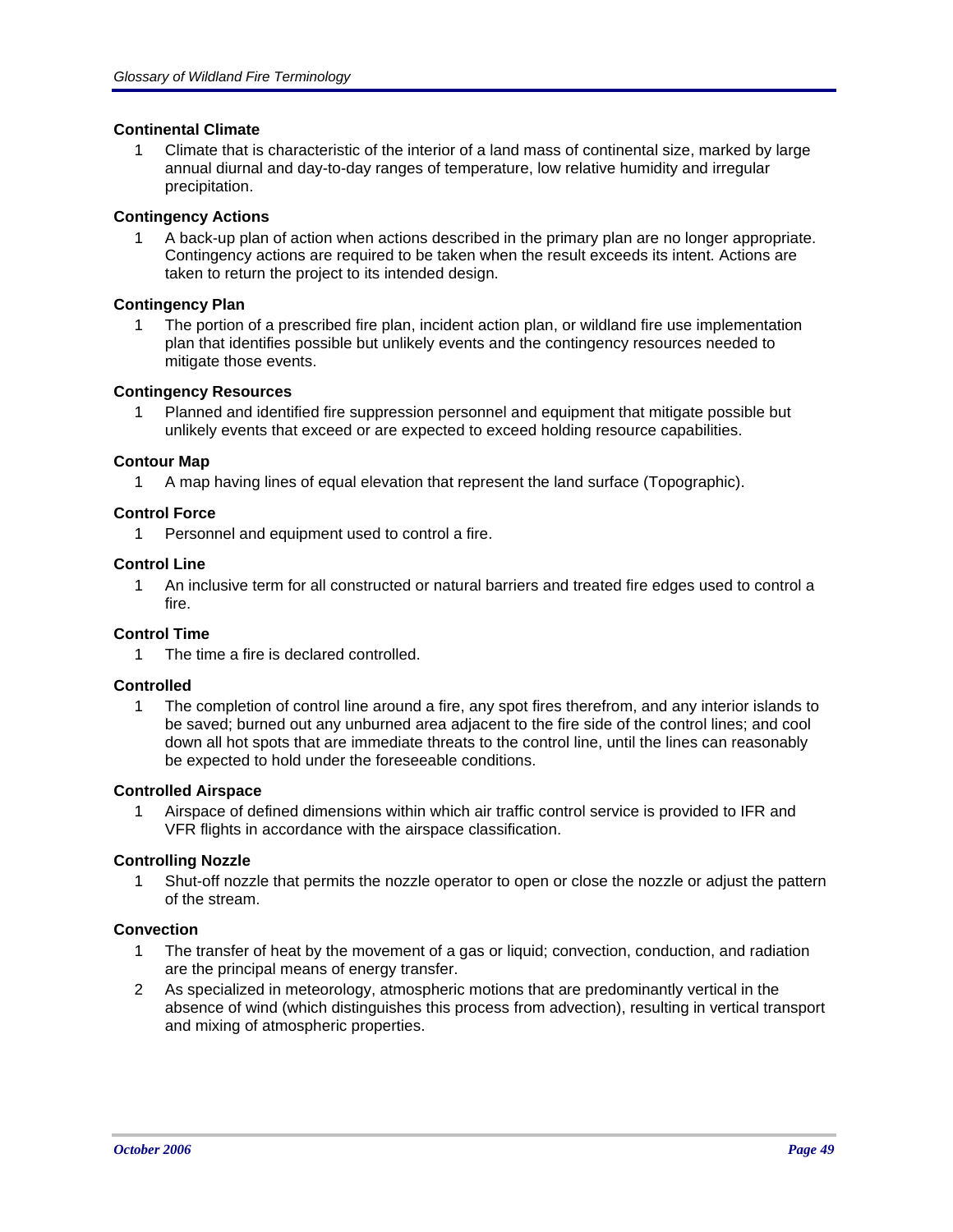## **Convection Column**

1 The rising column of gases, smoke, fly ash, particulates, and other debris produced by a fire. The column has a strong vertical component indicating that buoyant forces override the ambient surface wind.

*see also:* Smoke Plume

### **Convective Activity**

1 General term for manifestations of convection in the atmosphere, alluding particularly to the development of convective clouds and resulting weather phenomena, such as showers, thunderstorms, squalls, hail, tornadoes, etc.

## **Convective-lift Fire Phase**

1 The phase of a fire when most of the emissions are entrained into a definite convection column.

## **Convergence**

1 The term for horizontal air currents merging together or approaching a single point, such as at the center of a low pressure area producing a net inflow of air. When this occures in the lower atmosphere, the excess air is removed by rising air currents. Expansion of the rising air above a convergence zone results in cooling, which in turn often gives condensation (clouds) and sometimes precipitation.

## **Convergence Zone**

- 1 The area of increased flame height and fire intensity produced when two or more fire fronts burn together.
- 2 In fire weather, that area where two winds come together from opposite directions and are forced upwards often creating clouds and precipitation.

## **Conversion Burning**

1 Burning an area where brush has excluded forest reproduction to prepare the area for tree planting.

### **Co-op Fire**

1 Refers to federal, state, and local cooperative fire programs.

### **Cooperating Agency**

1 An agency supplying assistance including but not limited to direct tactical or support functions or resources to the incident control effort (e.g. Red Cross, law enforcement agency, telephone company, etc.).

> *see also:* Agency Agency Representative Assisting Agency Supporting Agency

### **Cooperative Fire Protection (CFP)**

1 A staff unit within the branch of State and Private Forestry or Aviation and Fire Management in the National Forest System, USDA Forest Service, that coordinates cooperative fire activities.

### **Cooperator**

1 Local agency or person who has agreed in advance to perform specified fire control services and has been properly instructed to give such service.

### **Coordinated Resource Management**

1 A process that directly involves everyone concerned with resource management in a given planning area.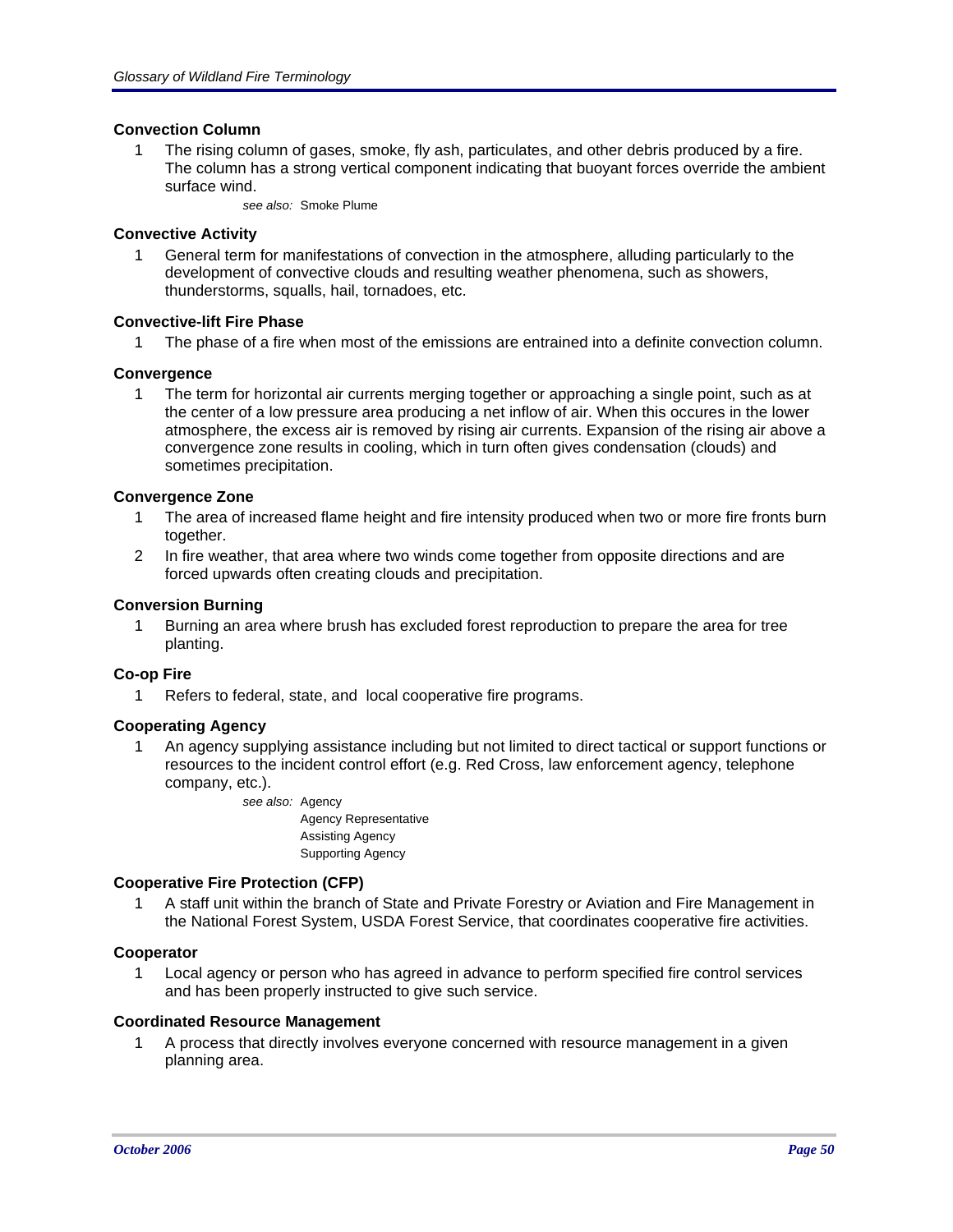### **Coordinates**

1 The intersection of lines of reference, usually expressed in degrees/minutes/seconds of latitude and longitude, used to determine or report position or location.

## **Coordination**

1 The process of systematically analyzing a situation, developing relevant information, and informing appropriate command authority of viable alternatives for selection of the most effective combination of available resources to meet specific objectives. The coordination process (which can be either intra- or interagency) does not involve dispatch actions. However, personnel responsible for coordination may perform command or dispatch functions within limits established by specific agency delegations, procedures, legal authority, etc.

### **Coordination Center**

1 Term used to describe any facility that is used for the coordination of agency or jurisdictional resources in support of one or more incidents.

# **Coriolis Force**

1 An apparent force due to the rotation of the earth that causes a deflection of air to the right in the Northern Hemisphere and to the left in the Southern Hemisphere. This force maximizes at the poles and is essentially zero at the equator.

## **Corrosion**

1 Result of chemical reaction between a metal and its environment (i.e., air, water, and impurities in same).

### **Cost Sharing Agreements**

1 Agreements that document the financial responsibility for incident resource costs, possibly identifying requirements of other party payments.

### **Cost Unit**

1 Functional unit within the Finance/Administration Section responsible for collecting all cost data, performing cost effectiveness analyses, and providing cost estimates and cost saving advice.

### **Cost Unit Leader (COST)**

1 The ICS position responsible for supervising the Cost Unit. Reports to the Finance/Administration Section Chief. *see also:* Cost Unit

### **Council Tool**

1 Long-handled combination rake and cutting tool, the blade of which is constructed of a single row of three or four sharpened teeth. Also called fire rake, council rake. *see also:* Rich Tool

### **Counter Fire**

- 1 Fire set between main fire and backfire to hasten spread of backfire. Also called draft fire.
- 2 Emergency firing to stop, delay, or split a fire front, or to steer a fire. Also called draft fire.

### **Coupling**

1 Device that connects the ends of adjacent hoses or other components of hose. *see also:* Adapter

# **Course**

1 In aviation, the intended direction of horizontal flight.

### **Cover**

1 The area on the ground covered by the combined aerial parts of plants expressed as a percent of the total area.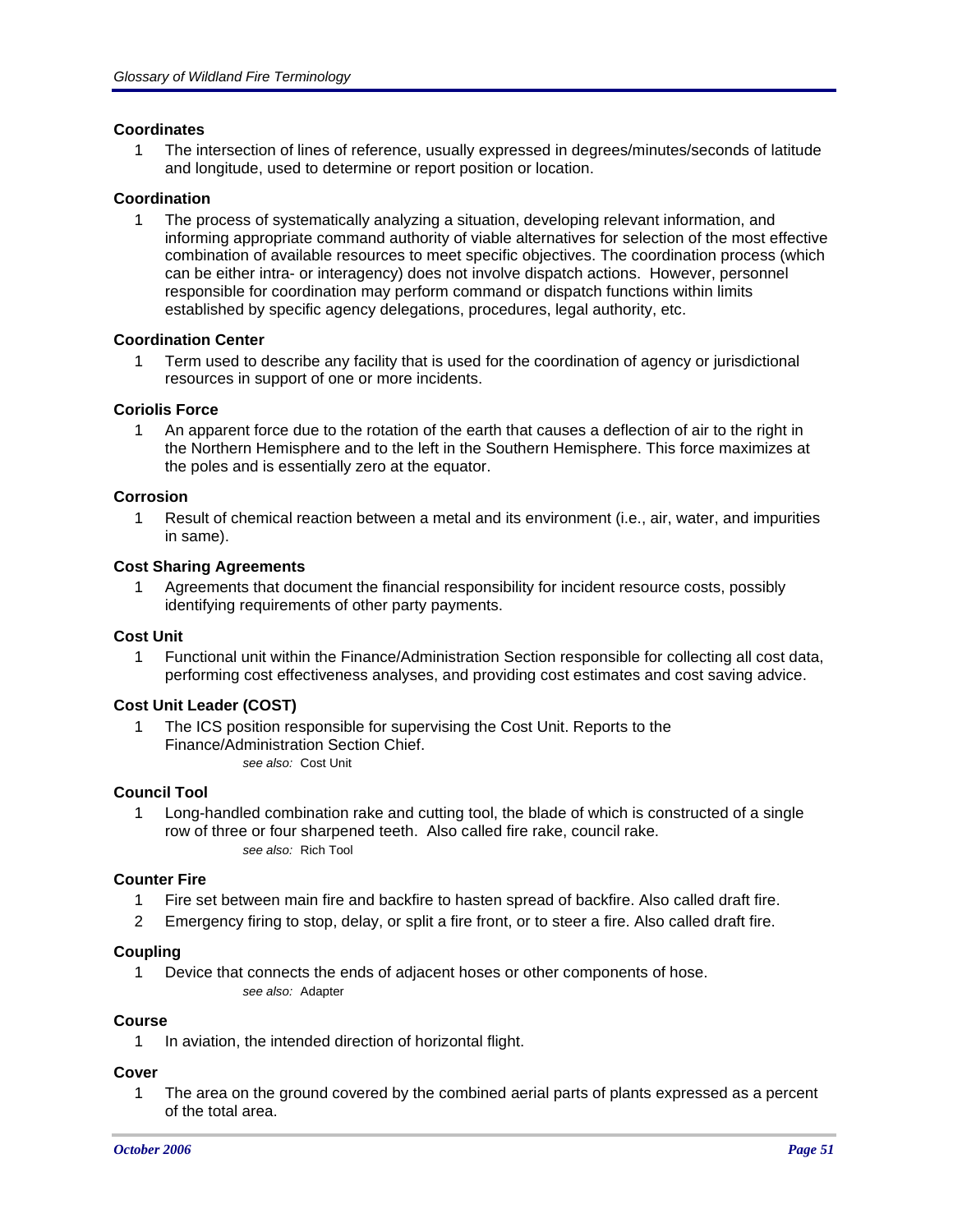# **Cover Type**

1 The designation of a vegetation complex described by dominant species, age, and form.

## **Coverage Level**

1 Recommended amount of aerially applied retardant keyed to the NFDRS fuel models and/or fire behavior models. Coverage level 2 represents 2 gallons of retardant per hundred square feet. Levels range from 1 to 6 for most fuel models. A coverage level of greater than 6 is for heavy fuels. The levels can be adjusted for fire behavior.

## **Coyote Tactics**

1 A progressive line construction duty involving self-sufficient crews which build fire line until the end of the operational period, remain at or near the point while off duty, and begin building fireline the next operational period where they left off.

## **Crazing**

1 Fine cracking of glass, usually from heat of fire.

## **Creeping Fire**

1 Fire burning with a low flame and spreading slowly.

### **Crew**

1 An organized group of firefighters under the leadership of a crew boss or other designated official.

### **Crew Boss (CRWB)**

1 A person in supervisory charge of usually 16 to 21 firefighters and responsible for their performance, safety, and welfare.

### **Crew Shuttle**

1 Transportation of fireline personnel to and/or from assigned fireline locations.

### **Crew Transport**

1 Any vehicle capable of transporting a specified number of personnel in a specified manner.

# **Criteria Pollutants**

1 Pollutants deemed most harmful to public health and welfare and that can be monitored effectively. They include carbon monoxide (CO), lead (Pb), nitrogen oxides (Nox), sulfur dioxide (SO2), ozone (O3), particulate matter (PM) of aerodynamic diameter less than or equal to 10 micrometers (PM10) and particulate matter of aerodynamic diameter less than or equal to 2.5 micrometers (PM2.5).

# **Critical Burnout Time**

1 Total time a fuel can burn and continue to feed energy to the base of a forward-traveling convection column.

# **Critical Incident Stress Debriefing (CISD)**

1 The process in which teams of professional and peer counselors provide emotional and psychological support to incident personnel who are or have been involved in a critical (highly stressful) incident.

### **Cross Shot**

1 Intersecting lines of sight from two points to the same object, frequently used to determine location of a fire from lookouts. Also called cross bearing.

# **Crown Consumption**

1 Combustion of the twigs, and needles or leaves of a tree during a fire.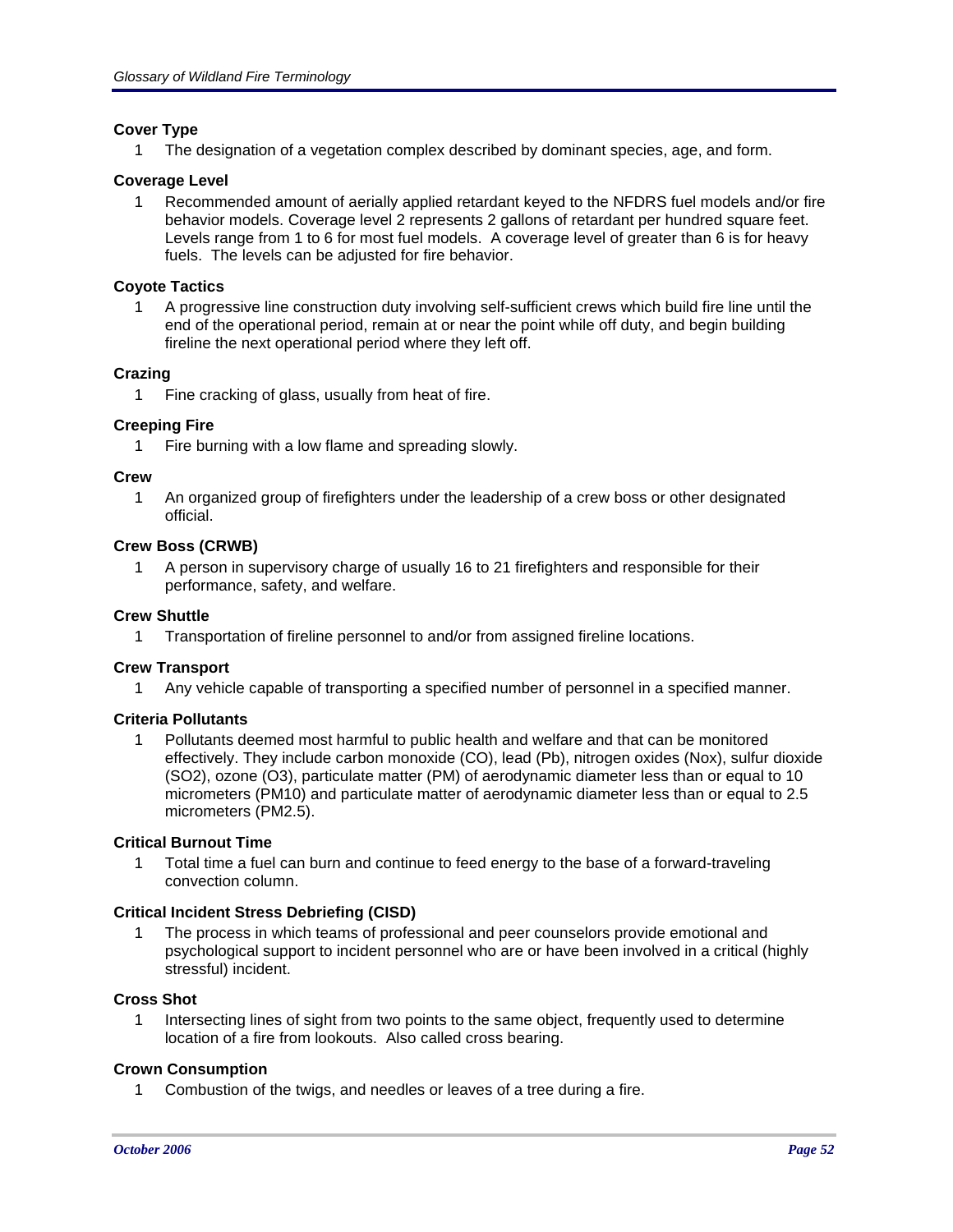### **Crown Cover**

1 The ground area covered by the crown of a tree as delimited by the vertical projection of its outermost perimeter.

### **Crown Fire**

1 A fire that advances from top to top of trees or shrubs more or less independent of a surface fire. Crown fires are sometimes classed as running or dependent to distinguish the degree of independence from the surface fire.

### **Crown Out**

1 A fire that rises from ground into the tree crowns and advances from tree top to tree top. To intermittently ignite tree crowns as a surface fire advances.

## **Crown Ratio**

1 The ratio of live crown to tree height.

## **Crown Scorch**

1 Browning of needles or leaves in the crown of a tree or shrub caused by heating to lethal temperature during a fire. Crown scorch may not be apparent for several weeks after the fire.

### **Crown Scorch Height**

1 The height above the surface of the ground to which a tree canopy is scorched.

## **Crowning Potential**

1 A probability that a crown fire may start, calculated from inputs of foliage moisture content and height of the lowest part of the tree crowns above the surface.

### **Cumulonimbus**

1 The ultimate growth of a cumulus cloud into an anvil-shaped cloud with considerable vertical development, usually with fibrous ice crystal tops, and usually accompanied by lightning, thunder, hail, and strong winds.

### **Cumulus**

1 A principal low cloud type in the form of individual cauliflower-like cells of sharp non-fibrous outline and less vertical development than cumulonimbus.

### **Cup Trench**

1 A fireline trench on the downhill side of fire burning on steep slopes that is supposed to be built deep enough to catch rolling firebrands that could otherwise start fire below the fireline. A high berm on the outermost downhill side of the trench helps the cup trench catch material. Also called gutter trench.

### **Cupping Indicators**

1 A concave or cup-shaped depression on grass stem ends, small stumps, and terminal ends of brush and tree limbs.

### **Curb Weight**

1 Weight of a truck empty (without payload and driver) but ready to drive, including a full fuel tank, cooling system, crankcase, tools, spare wheel, and all other equipment specified as standard.

# **Cured**

1 In the 1978 version of NFDRS, the herbaceous stage when herbaceous fuel moisture falls to 30% or less.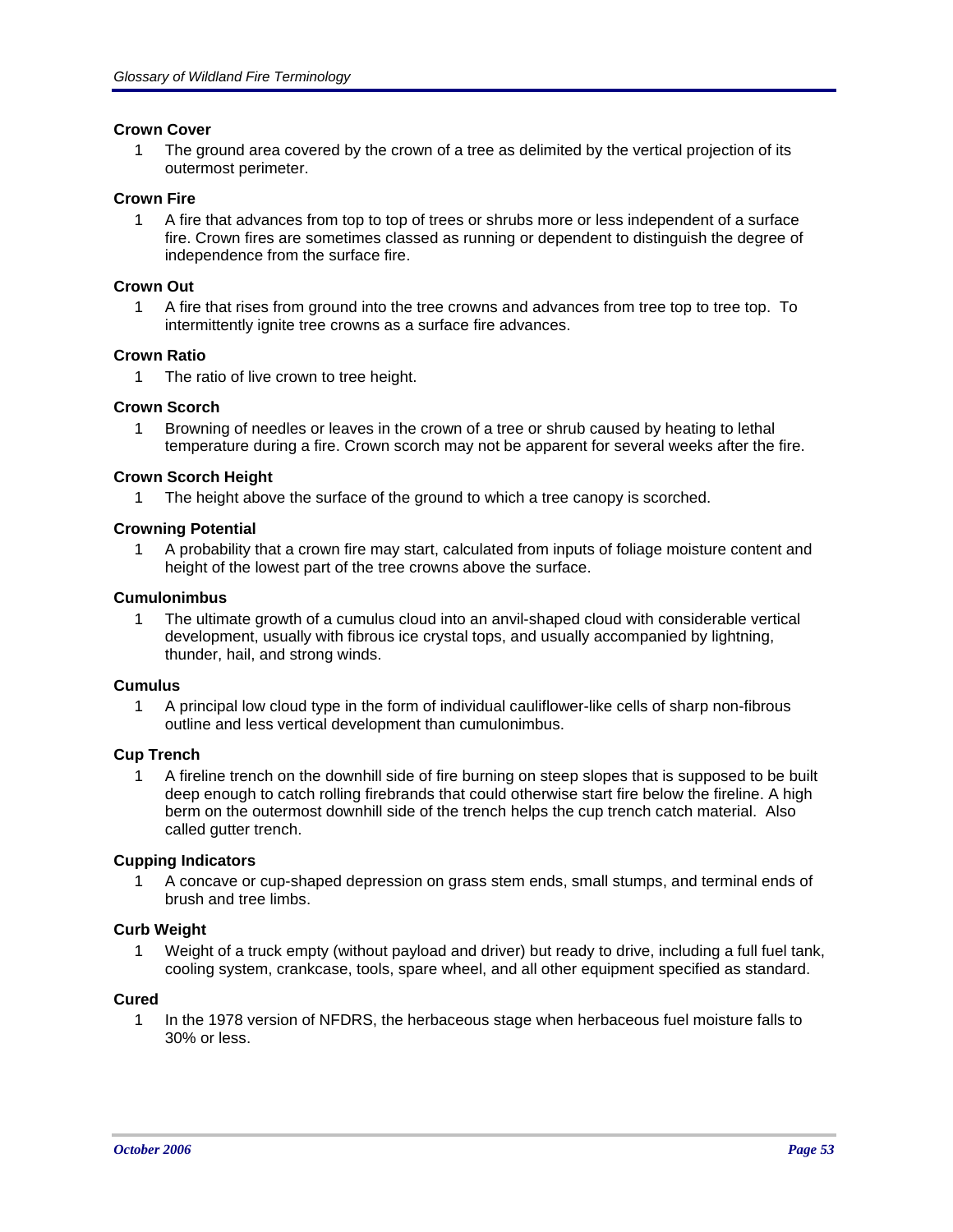## **Curing**

1 Drying and browning of herbaceous vegetation due to mortality or senescence, and also loss of live fuel moisture content of woody fuel following mechanically-caused mortality (e.g., woody debris slash.)

## **Curling Indicators**

1 Green leaves on succulent, uncured vegetation which bends and curls inwards towards the heat source.

*- D -*

## **Daily Activity Level**

1 Part of the National Fire Danger Rating System (NFDRS). In fire danger rating, a subjective estimate of the degree of activity of a potential human-caused fire source relative to that which is normally experienced. Five activity levels are defined: none, low, normal, high, and extreme.

### **Damage Differential**

1 The difference in change or damage that occurs to similar objects after they are exposed to fire of differing intensity and/or duration. The underlying principle behind the interpretation of burn pattern.

## **Damage Differential Indicators**

1 The amount of fire related destruction to combustible objects determined by comparing opposing sides of an object.

### **Dead Fuels**

1 Fuels with no living tissue in which moisture content is governed almost entirely by absorption or evaporation of atmospheric moisture (relative humidity and precipitation).

### **Debris Burning Fire**

- 1 In fire suppression terminology, a fire spreading from any fire originally ignited to clear land or burn rubbish, garbage, crop stubble, or meadows (excluding incendiary fires).
- 2 In prescribed fire terminology, a fire used to dispose of scattered, piled, or windrowed dead woody fuel, generally in the absence of a merchantable overstory. Its purpose is to reduce unsightly fuel concentrations, or consume unwanted natural fuels to facilitate subsequent resource management or land use actions on the area.

#### **Deck**

1 The helibase operational area that includes the touchdown pad, safety circle, hover lanes, and external cargo transport area.

# **Deck Coordinator (DECK)**

1 Person responsible to the helibase manager for coordinating the movement of personnel and cargo at the helibase landing area.

### **Deepening**

1 As it refers to atmospheric pressure, a decrease in the central pressure of a low. This is usually accompanied by intensification of the cyclonic circulation (counter-clockwise wind flow around the low).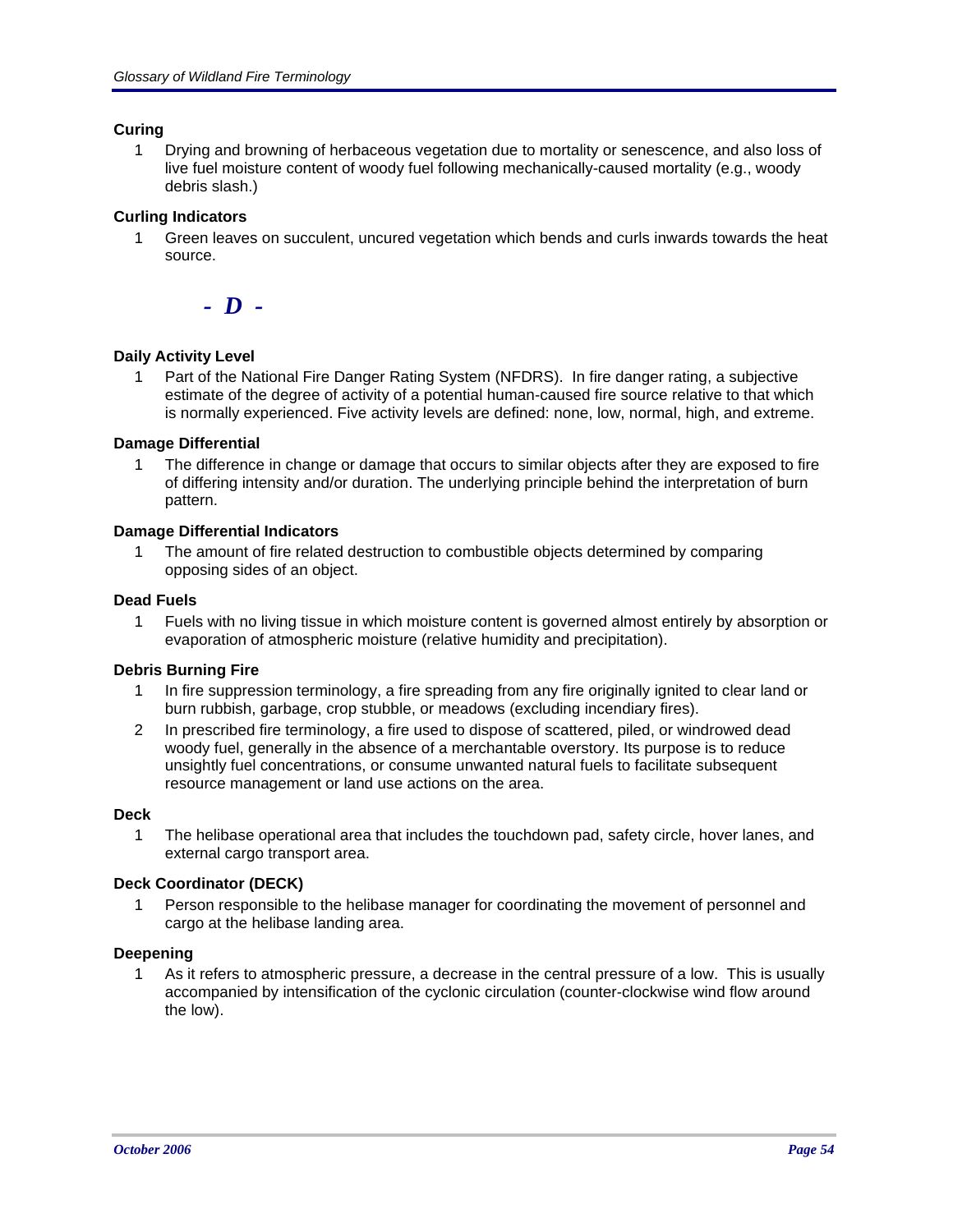### **Deep-Seated Fire**

- 1 A fire burning far below the surface in duff, mulch, peat, or other combustibles as contrasted with a surface fire.
- 2 A fire that has gained headway and built up heat in a structure so as to require greater cooling for extinguishment.

### **Deflagration**

- 1 Chemical decomposition by burning material in which the reaction is less than sonic velocity, for example, low explosives.
- 2 A burning with great heat and intense light.

## **Degradation**

1 In a discussion of fire retardant slurries, deterioration of viscosity.

## **Delayed Aerial Ignition Devices (DAID)**

1 Polystyrene balls, 1.25 inches in diameter, containing potassium permanganate. The balls are fed into a dispenser, generally mounted in a helicopter, where they are injected with a waterglycol solution and then drop through a chute leading out of the helicopter. The chemicals react thermally and ignite in 25-30 seconds. The space between ignition points on the ground is primarily a function of helicopter speed, gear ratio of the dispenser, and the number of chutes used (up to four).

*see also:* Aerial Ignition Device Helitorch Ping-Pong Ball System Plastic Sphere Dispenser

## **Delegation of Authority**

1 A statement provided to the incident commander by the agency executive delegating authority and assigning responsibility. The delegation of authority can include objectives, priorities, expectations, constraints and other considerations or guidelines as needed. Many agencies require written delegation of authority to be given to incident commanders prior to their assuming command on larger incidents.

### **Demobilization**

1 Release of resources from an incident in strict accordance with a detailed plan approved by the incident commander.

### **Demobilization Unit**

1 Functional unit within the planning section responsible for assuring orderly, safe and efficient demobilization of incident resources.

### **Demobilization Unit Leader (DMOB)**

1 The ICS position responsible for supervising the Demobilization Unit. Reports to the Planning Section Chief.

*see also:* Demobilization Unit

### **Dense Layer**

1 A layer of clouds whose ratio of dense sky cover to total sky cover is more than one-half.

### **Dense Sky Cover**

1 Sky cover that prevents detection of higher clouds or the sky above it.

### **Density (Foam)**

1 The ratio of the original volume of the nonaerated foam solution to the resultant volume of foam. The inverse of expansion.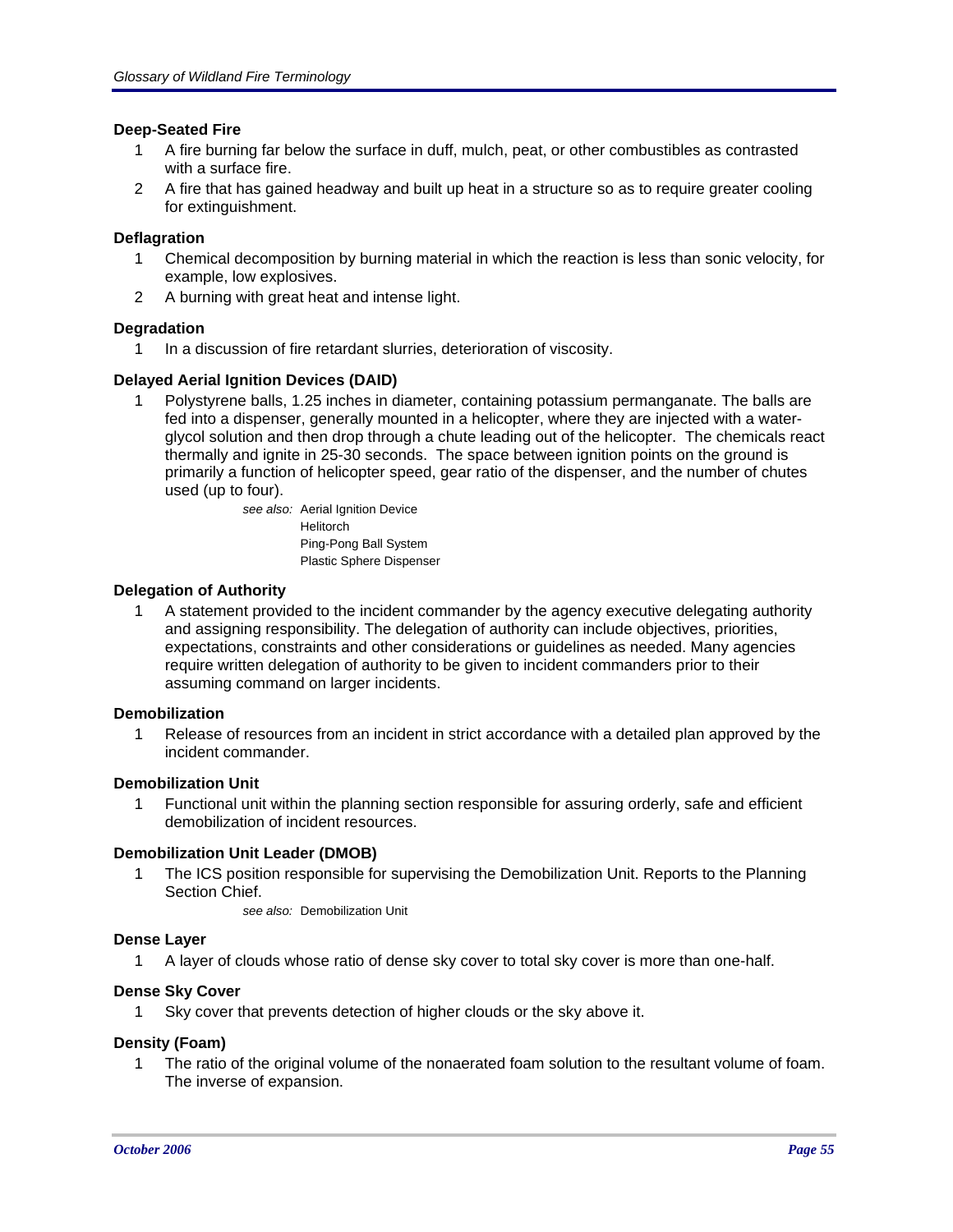### **Density Altitude**

1 Pressure altitude corrected for temperature deviations from standard atmosphere. Used as an index to aircraft performance characteristics such as take-off distance and rate of climb. Density altitude bears the same relation to pressure altitude as true altitude does to indicated altitude.

## **Departure from Average Greenness (DA)**

1 An NDVI-derived image of vegetation greenness compared to its average greenness for the current week of the year.

### **Deployment Zone**

1 Deployment zones are last ditch areas where fire shelters must be deployed to ensure firefighter survival due to the available space and/or fire behavior conditions at the deployment zone location. Used when fire conditions are such that escape routes and safety zones have been compromised.

*see also:* Safety Zone

## **Depth of Burn (DOB)**

1 The reduction in forest floor thickness due to consumption by fire.

## **Depth of Char Indicators**

1 Sometimes referred to as "alligatoring", where combustible material appears to have a fissured or scaly appearance similar to an alligator's hide. Most commonly associated with finished lumber products, such as boards and fence posts.

### **Deputy**

1 A qualified individual who could be delegated the authority to manage a functional operation or perform a specific task. In some cases, a Deputy could act as relief for a superior. Deputies can be assigned to the incident commander, general staff, and branch directors.

### **Desiccant**

1 Chemical that, when applied to a living plant, causes or accelerates drying of its aerial parts; used to facilitate burning of living vegetation by substantially lowering fuel moisture content within a few hours.

### **Designated Area**

1 Those areas identified as principal population centers or other areas requiring protection under state or federal air quality laws or regulations.

### **Detection**

1 The act or system of discovering and locating fires. *synonym:* Fire Detection

### **Detonation**

1 An extreme rapid decomposition of a material in which the reaction is more than a sonic velocity, for example, high explosives.

### **Dew Point**

1 Temperature to which a specified parcel of air must cool, at constant pressure and water-vapor content, in order for saturation to occur. The dew point is always lower than the wet-bulb temperature, which is always lower than the dry-bulb temperature, except when the air is saturated and all three values are equal. Fog may form when temperature drops to equal the dew point.

### **Diagram**

1 A scale drawing showing information about a fire scene.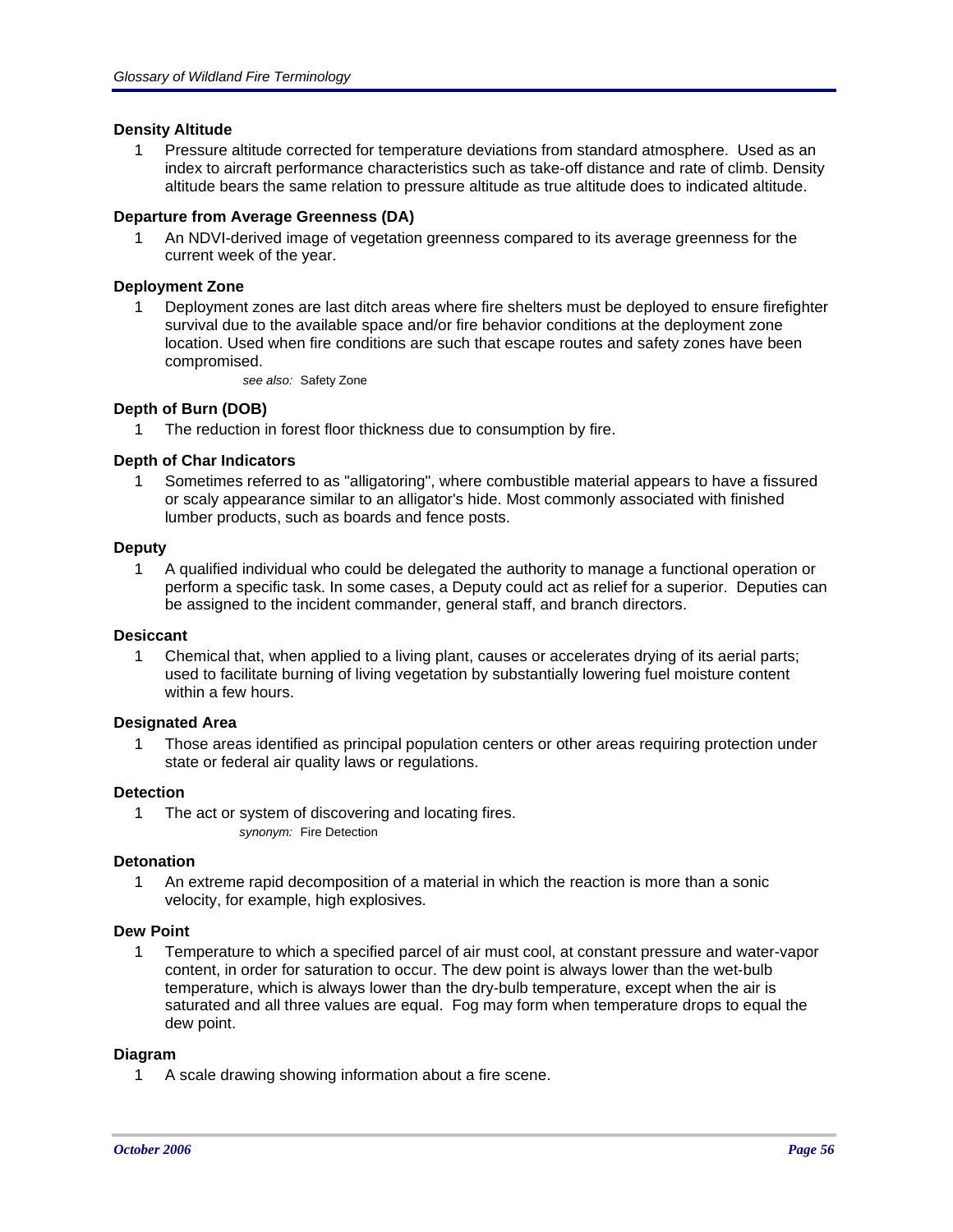### **Die-Out Pattern Indicators**

1 Fingers or islands of less intensely burned areas or areas where the fire has self extinguished.

## **Digital Elevation Model**

1 A set of points which defines the terrain as numbers for computer applications. This data may be used to draw contours, make ortho photos, slope maps, and drive fire models.

### **Dilution**

1 A control strategy used in managing smoke from prescribed fires in which smoke concentration is reduced by diluting it through a greater volume of air, either by scheduling during good dispersion conditions or burning at a slower rate. *see also:* Dispersion

### **Direct Attack**

1 Any treatment applied directly to burning fuel such as wetting, smothering, or chemically quenching the fire or by physically separating the burning from unburned fuel. *synonym:* Direct Line

### **Direct Line**

1 Any treatment applied directly to burning fuel such as wetting, smothering, or chemically quenching the fire or by physically separating the burning from unburned fuel. *synonym:* Direct Attack

### **Direct Protection Area**

1 That area for which a particular fire protection organization has the primary responsibility for attacking an uncontrolled fire and for directing the suppression action. Such responsibility may develop through law, contract, or personal interest of the firefighting agent (e.g., a lumber operator). Several agencies or entities may have some basic responsibilities (e.g., private owner) without being known as the fire organization having direct protection responsibility. *synonym:* Protection Area

### **Directional Vectors**

1 The physical characteristics of the indicators that show the direction of fire spread, i.e., advancing, backing, or lateral.

### **Director**

1 The ICS title for an individual responsible for supervision of a branch.

### **Discovery Time**

1 Elapsed time from start of fire (known or estimated) until the time of the first discovery that results directly in fire suppression action.

### **Discrete Frequency**

1 A separate radio frequency most commonly used in air traffic control which reduces frequency congestion by controlling the number of aircraft or other resources operating on a particular frequency.

### **Dispatch**

1 The implementation of a command decision to move a resource or resources from one place to another.

### **Dispatch Center**

1 A facility from which resources are assigned to an incident.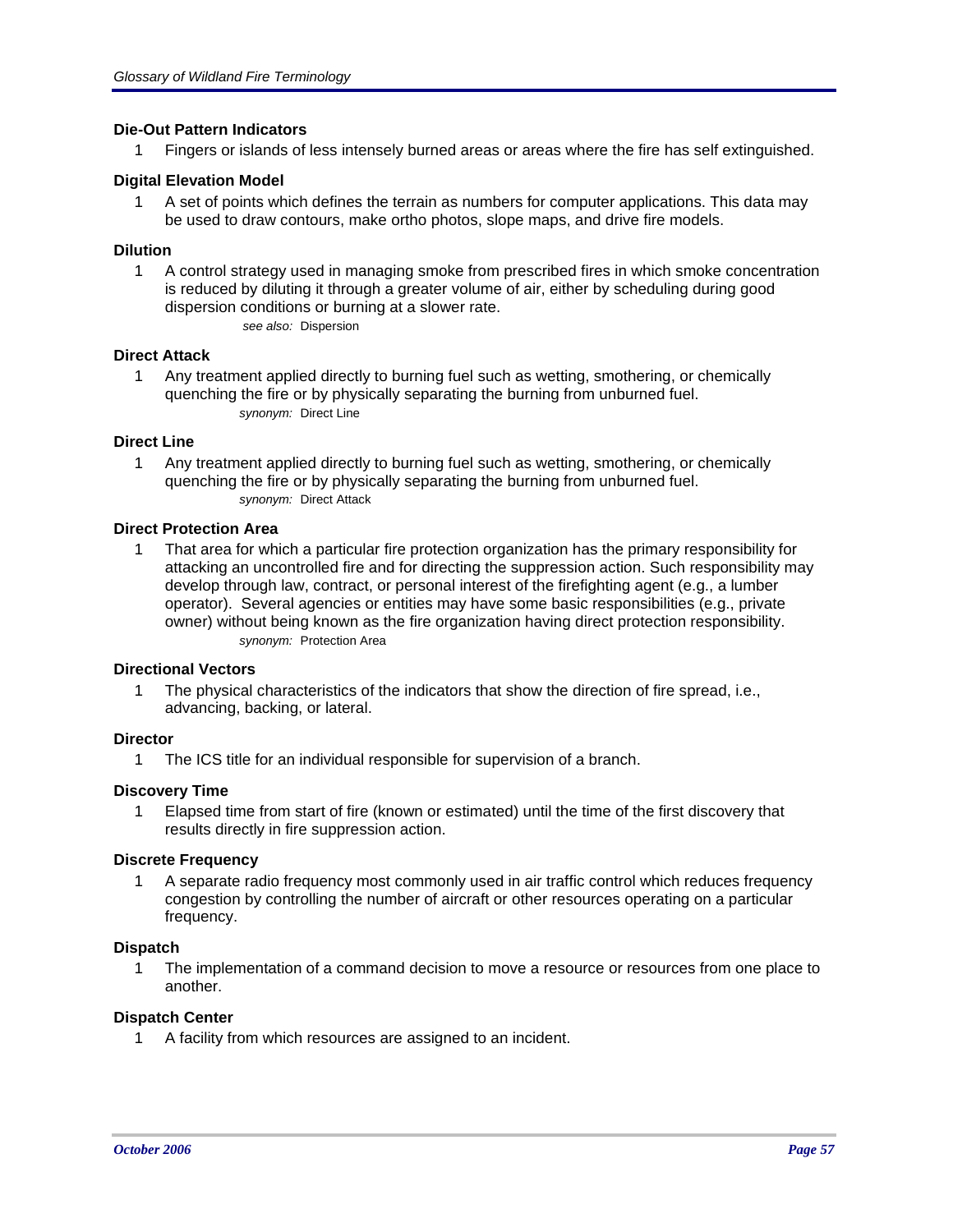### **Dispatcher**

1 A person who receives reports of discovery and status of fires, confirms their locations, takes action promptly to provide people and equipment likely to be needed for control efforts. *see also:* Agency Dispatcher

## **Dispersion**

1 The decrease in concentration of airborne pollutants as they spread throughout an increasing volume of atmosphere.

*see also:* Dilution

### **Display Class**

1 In WIMS, a one-digit number representing the number decision points used to evalute the magnitude of the Staffing Index.

## **Display Class Breakpoints**

In WIMS, the climatological breakpoints separating the highest staffing levels. Commonly these are the index values corresponding to the 90th and 97th or 80th and 95th percentiles for the staffing index.

## **Display Processor (DPRO)**

1 The ICS position responsible for displaying incident status information obtained from Field Observers, technical specialists, resource status reports, aerial photographs, and infrared data. Reports to the Situation Unit Leader.

*see also:* Situation Unit

# **Distance Learning (DL)**

1 A concept of providing access to quality wildland fire education and training using appropriate instructional technology, delivered anywhere, anytime to prepare a fire management work force to safely achieve fire management objectives.

*see also:* eLearning

### **Distance Measuring Equipment (DME)**

1 Aircraft navigational equipment that provides the slant range distance in miles (kilometers) from the aircraft to the VOR station to which the DME is tuned, usually at or near an airport.

# **Distributed Incident Simulation Exercise (DISE)**

1 An on-line mission rehearsal event providing an individual or team with an experiential learning environment utilizing the National Interagency Incident Management System to "game" a computer generated incident from multiple training locations. *see also:* Simulation

### **Disturbance**

1 A weather system usually associated with clouds, rain and/or wind.

### **Diurnal**

1 Daily, especially pertaining to cyclic actions which are completed within 24 hours, and which recur every 24 hours, such as temperature, relative humidity and wind.

### **Divergence**

1 The expansion or spreading out of a horizontal wind field. Generally associated with high pressure and light winds.

### **Division**

1 The ICS organization level between the branch and the task force/strike team. Divisions are used to divide an incident into geographical areas of operation. Divisions are established when the number of resources exceeds the span-of-control of the operations chief. *see also:* Group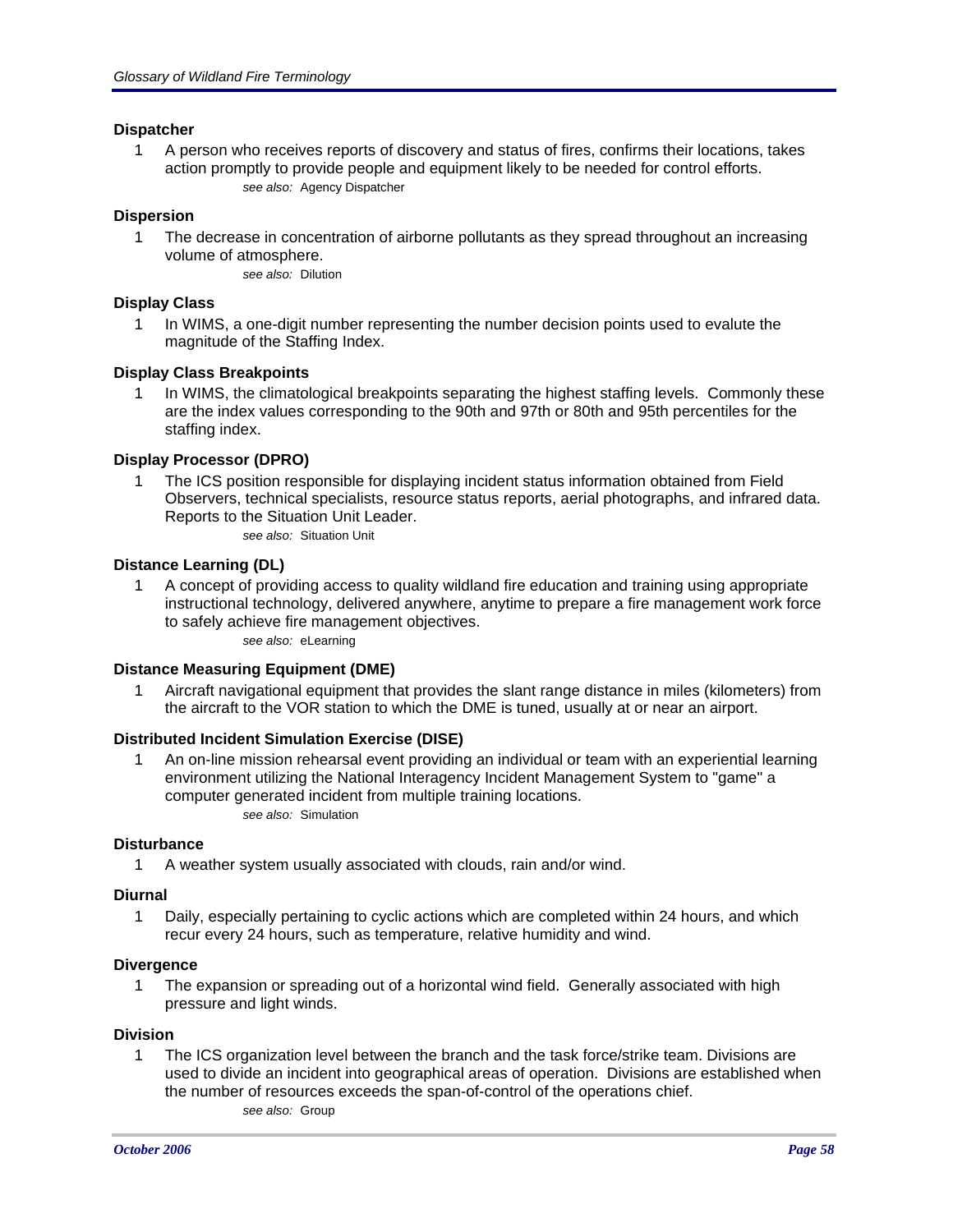### **Division/Group Supervisor (DIVS)**

- 1 The ICS position responsible for supervising equipment and personnel assigned to a division or group. Reports to a Branch Director or Operations Section Chief.
	- *see also:* Division

Group

### **Documentation Unit**

1 Functional unit within the planning section responsible for collecting, recording and safeguarding all documents relevant to the incident.

### **Documentation Unit Leader (DOCL)**

1 The ICS position responsible for supervising the Documentation Unit. Reports to the Planning Section Chief.

*see also:* Documentation Unit

## **Dormant Season Burning**

1 Prescribed burning early in the dry season before the leaves and undergrowth are completely dry or before the leaves are shed, as an insurance against more severe fire damage later on.

### **Double Arsonist**

1 An offender who sets two fires at one site, at the same time, in a single event.

### **Double Doughnut**

1 Two lengths of hose rolled side by side or a single length rolled into two small coils for convenient handling.

*see also:* Doughnut Roll

### **Double Female Coupling**

1 A hose-coupling device having two female swivel couplings to permit joining two male hose nipples of the same size and thread type when lines are laid with couplings in opposite or reverse directions.

### **Double Jacket Hose**

1 Fire hose having two cotton or other fiber jackets outside the rubber lining or tubing.

### **Double Male Coupling**

1 A hose-coupling device having two male thread nipples for connecting hose and for connecting two female couplings of the same diameter.

### **Doughnut Roll**

1 A 50 or l00-foot length of hose or a 50-foot length of hose rolled up for easy handling. There are various ways of forming the doughnut. A convenient one has both couplings close together with the male thread protected by the female coupling. *see also:* Double Doughnut

### **Downloading**

1 A calculated reduction in actual payload to provide a margin of safety.

### **Dozer**

1 Any tracked vehicle with a front mounted blade used for exposing mineral soil. *see also:* Tractor

## **Dozer Boss (DOZB)**

1 The individual responsible for supervising the operations of a dozer.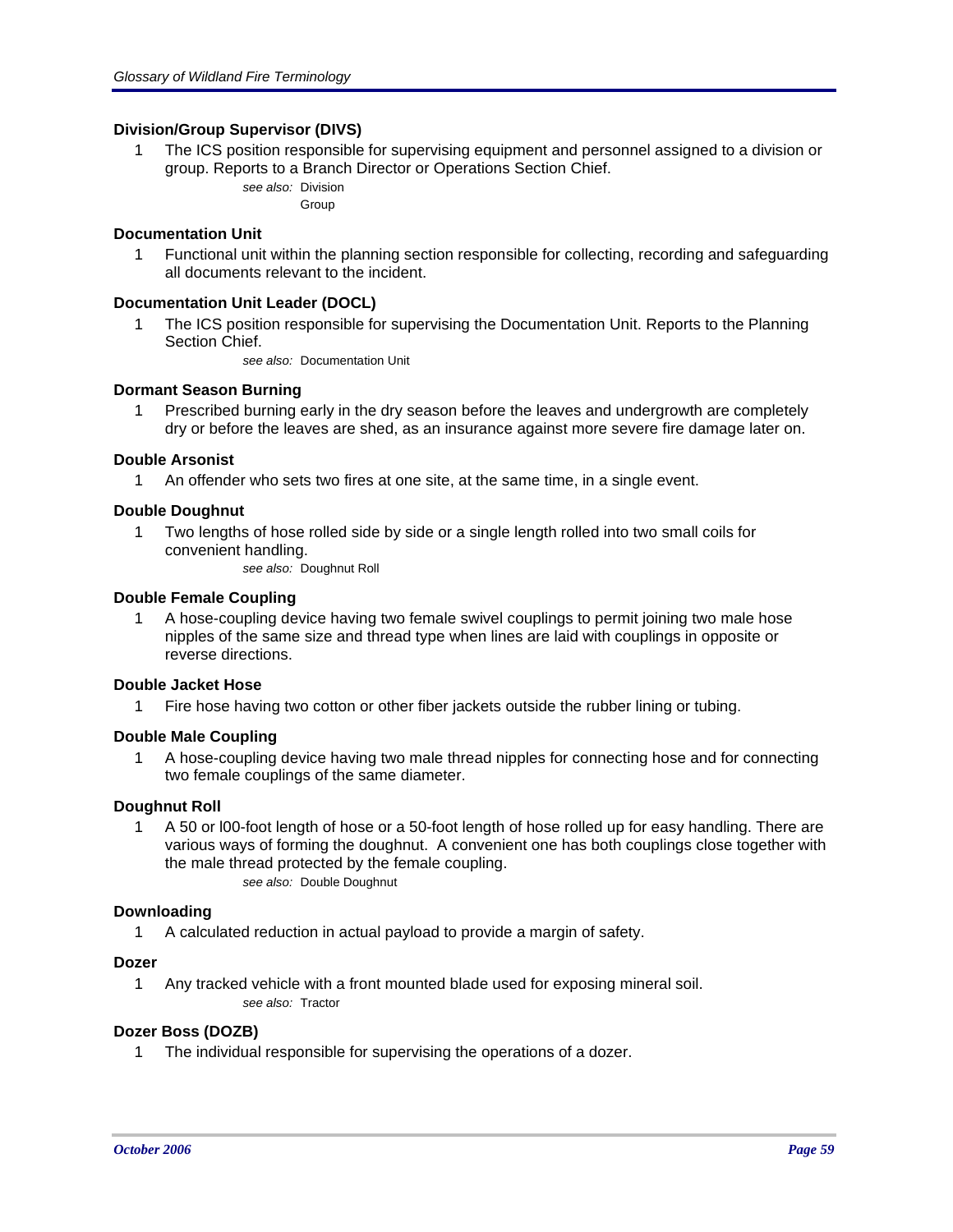### **Dozer Company**

1 A resource that includes a dozer, its transportation unit and a standard complement of personnel for its operation.

#### **Dozer Line**

1 Fireline constructed by the front blade of a dozer. *see also:* Plow Line

#### **Dozer Tender**

1 Any ground vehicle with personnel capable of maintenance, minor repairs, and limited fueling of dozers.

#### **Draft**

1 Drawing water from static sources such as a lake, pond, cistern, river, etc. into a pump which is above the level of the water supply. This is done by removing the air from the pump and allowing atmospheric pressure [14.7 psi (101 kPa) at sea level] to push water through a noncollapsible suction hose into the pump.

#### **Drain Time**

1 The time (minutes) it takes for foam solution to drop out from the foam mass; for a specified percent of the total solution contained in the foam to revert to liquid and drain out of the bubble structure.

#### **Draped Fuels**

1 Needles, leaves, and twigs that have fallen from above and have lodged on lower branches or brush. Draped fuels are part of aerial fuels.

*see also:* Aerial Fuels

### **Drift**

1 Effect of wind on smoke, retardant drops, paracargo, smokejumper streamers, etc.

#### **Drift Smoke**

1 Smoke that has drifted from its point of origin and is no longer dominated by convective motion. May give false impression of a fire in the general area where the smoke has drifted.

### **Drip Torch**

1 Hand-held device for igniting fires by dripping flaming liquid fuel on the materials to be burned; consists of a fuel fount, burner arm, and igniter. Fuel used is generally a mixture of diesel and gasoline.

> *see also:* Backfire Torch Burning Torch Flame Thrower

### **Drive Axle**

1 An axle that supports a portion of the vehicle weight and transmits a driving force to the wheels.

#### **Drive Wheels**

1 Wheels powered by all of the vehicle's drive axles. Dual tires are considered as single wheels. The number of wheels is commonly referenced by the terms "4x2", "4x4", etc. where the first figure indicates the total number of wheels on the ground and the second figure, the number of drive wheels.

#### **Drizzle**

1 Precipitation composed exclusively of water drops smaller than 0.02 inches (0.5 mm) in diameter.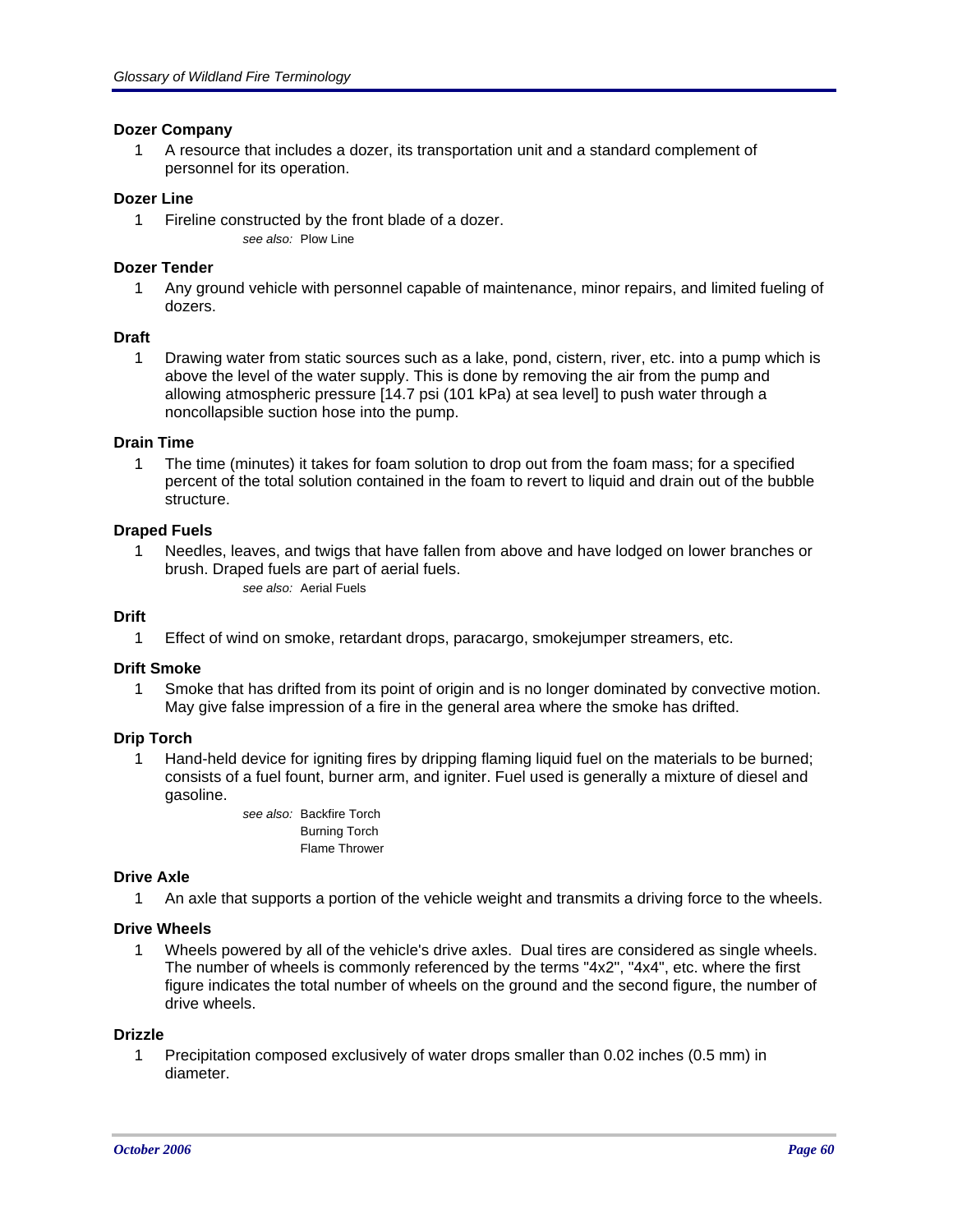## **Drop Configuration**

1 The type of retardant drop selected to cover a ground target. Terms that can specify the type of drop configurtion include Salvo Drop and Trail Drop.

> *see also:* Salvo Drop Trail Drop

### **Drop Pass**

1 Indicates that the air tanker has the target in sight and will make a retardant drop on this run over the target.

### **Drop Pattern**

1 The distribution of an aerially delivered retardant drop on the target area in terms of its length, width, and momentum (velocity x mass) as it approaches the ground. The latter determines the relative coverage level of the fire retardant on fuels within the pattern. *synonym:* Pattern

## **Drop Zone (DZ)**

1 Target area for airtankers, helitankers, cargo dropping. *see also:* Target

### **Drought**

1 A period of relatively long duration with substantially below-normal precipitation, usually occurring over a large area.

### **Drought Index**

1 A number representing the net effect of evaporation, transpiration and precipitation in producing cumulative moisture depletion in deep duff or upper soil layers. *see also:* Keetch-Byram Drought Index

### **Drum Lifter**

1 Device used to transport a 55-gallon drum (208 L) via sling on a helicopter.

### **Dry Adiabatic Lapse Rate**

1 The rate of decrease of temperature with height of a parcel of dry air lifted adiabatically through an atmosphere in hydrostatic equilibrium. Numerically equal to 9.7670 C degrees per km or about 5.40 F degrees per thousand feet.

### **Dry Air Mass**

1 A portion of the atmosphere that has a relatively low dew point temperature and where the formation of clouds, fog, or precipitation is unlikely.

### **Dry Bulb**

1 A name given to an ordinary thermometer used to determine the temperature of the air (to distinguish it from the wet bulb).

### **Dry Bulb Temperature**

1 The temperature of the air measured in the shade 4-8 feet above the ground.

### **Dry Episode (DE)**

1 A contiguous series of days having a pre-established number of fire ignitions with a fuel dryness level that historically resulted in a significant fire event for a particular area. *see also:* Fuel Dryness Level

Significant Fire Event

### **Dry Foam**

1 A low expansion foam type with stable bubble structure and slow drain time which is used primarily for resource and property protection.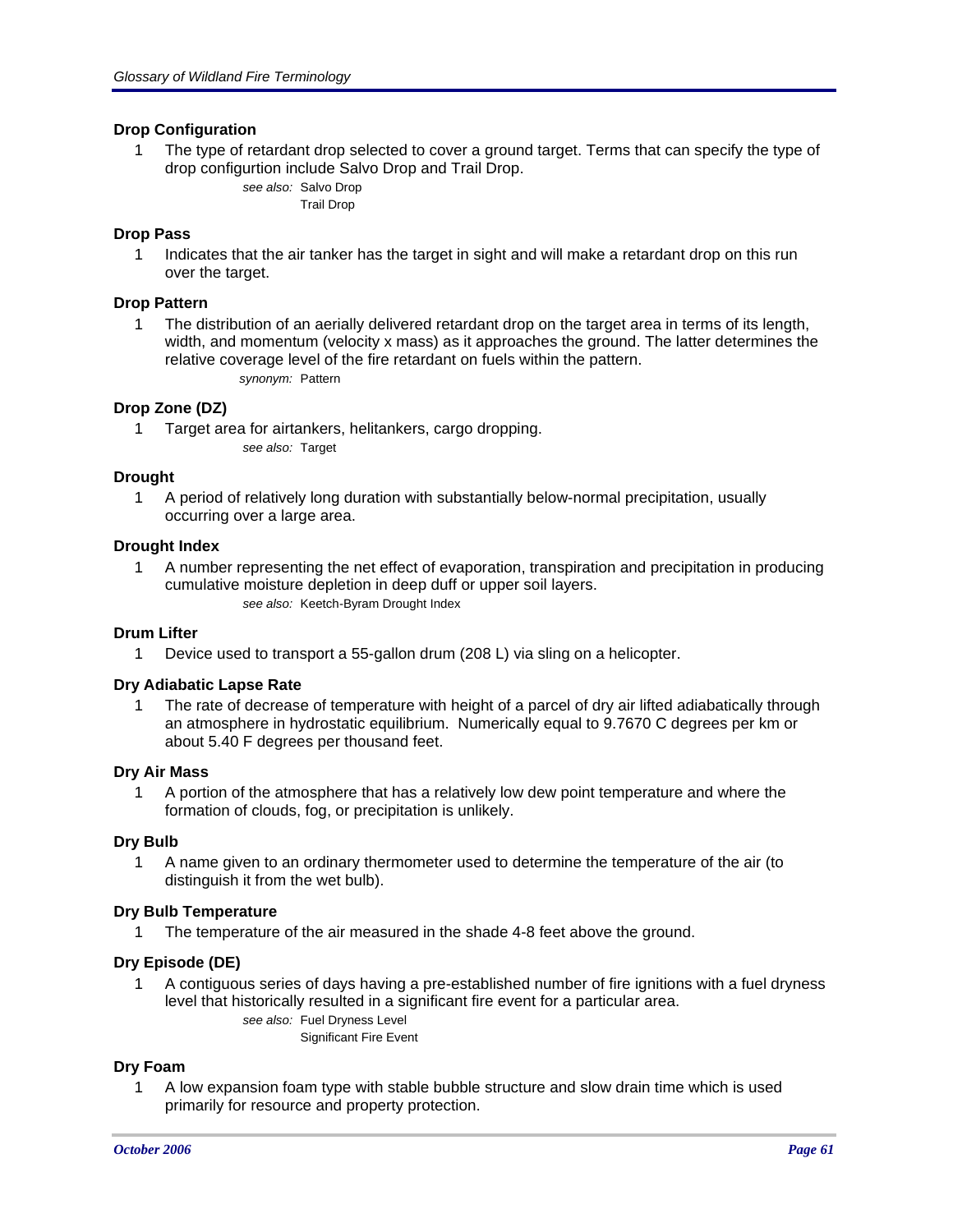## **Dry Hydrant**

- 1 Permanent devices with fire engine threads attached to expedite drafting operations in locations where there are water sources suitable for use in fire suppression (e.g., piers, wharves, bridges over streams, highways adjacent to ponds).
- 2 Permanently installed supply private fire pumps which depend upon suction sources. Also called suction pipe.

## **Dry Lightning Storm**

1 Thunderstorm in which negligible precipitation reaches the ground. Also called dry storm.

# **Dry Run**

1 A trial pass over the target area by a lead plane and/or an airtanker to pinpoint target areas and warn ground personnel of the impending retardant or extinguishing agent drop.

## **Dry Storage**

1 Refers to dry chemical retardants stored at air attack bases and available for mixing with water. *see also:* Wet Storage

## **Dry-bulb Temperature**

1 Temperature of the air.

## **Dry-bulb Thermometer**

1 In a psychrometer, the thermometer not covered with muslin which is used to determine air temperature.

## **Duff**

1 The layer of decomposing organic materials lying below the litter layer of freshly fallen twigs, needles, and leaves and immediately above the mineral soil. *see also:* Humus

Litter

### **Durability (Foam)**

1 The effective life span of foam bubbles.

# **Duty Week**

1 Regular number of hours worked per week by a full-time firefighter, excluding overtime.

*- E -*

# **Economic Fire Protection Theory**

1 A concept postulating that the object of fire protection is to minimize total cost (i.e., sum of the costs of fire prevention, fire presuppression, fire detection, fire suppression, and net costs of fire damage/benefits).

## **Ecosystem**

1 An interacting natural system including all the component organisms together with the abiotic environment and processes affecting them.

### **Ecosystem Sustainability**

1 A concept that promotes the use of natural resources to benefit humans while conserving and wisely managing natural ecosystems for the future.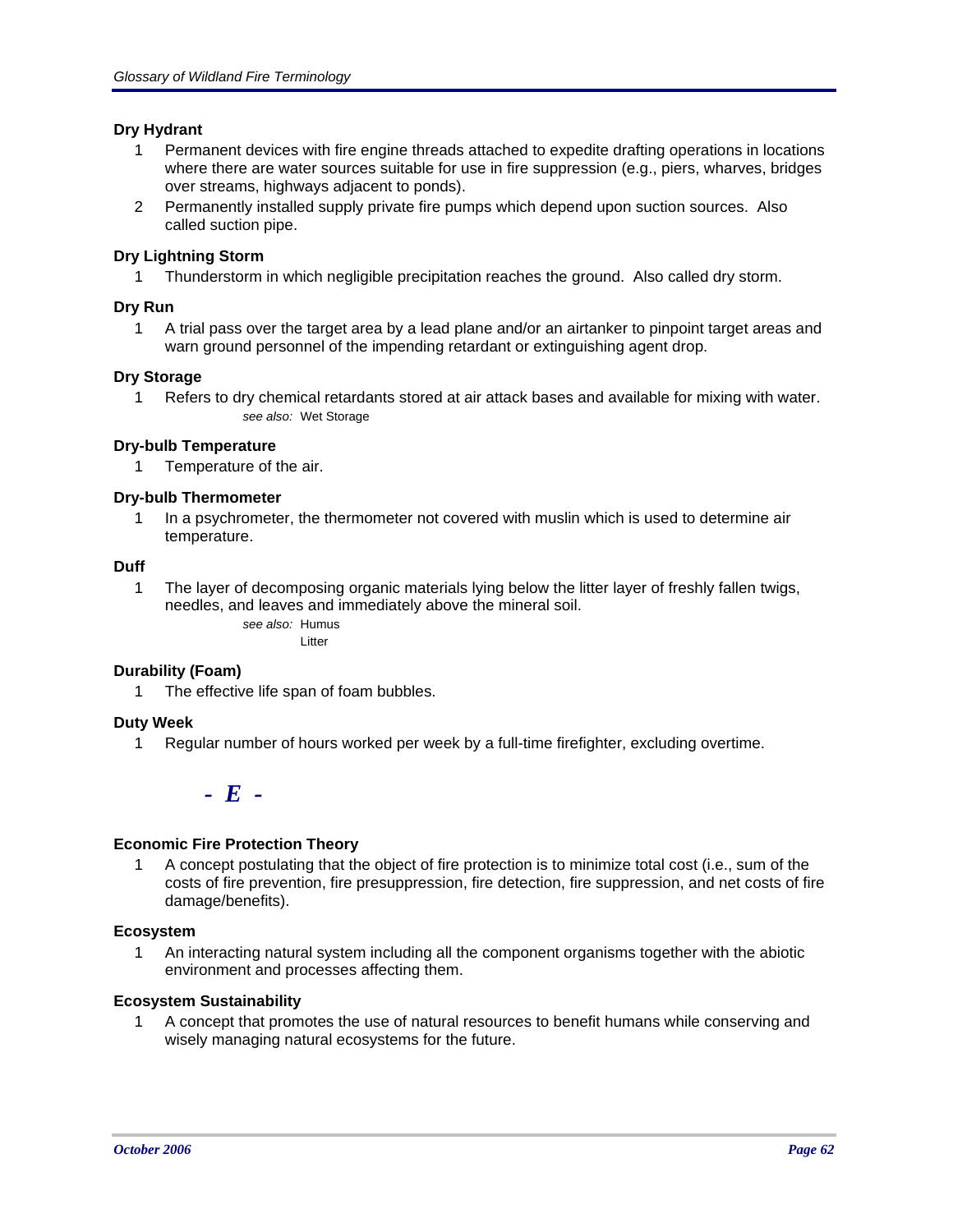# **Eddy**

1 A circular-like flow of a fluid (such as air or water) drawing its energy from a flow of much larger scale, and brought about by pressure irregularities as in the downwind (lee) side of a solid obstacle. For example, wind conditions may be erratic and may eddy on the downwind side of large rock outcroppings, buildings, etc.

## **Edge**

- 1 The place where plant communities meet or where successional stages or vegetative conditions within plant communities come together.
- 2 The boundary between two fairly distinct fuel types.

## **Edge Firing**

1 Method of burning in which fires are set along the edges of an area and allowed to spread inward.

## **Eductor**

1 A device used to introduce and mix fire chemical into a water stream. An eductor is a fitting with three ports, an inlet for water flow, an outlet for water flow, and an inlet for fire chemical concentrate. The flow of water through the eductor produces a region of lower pressure at the fire chemical inlet, drawing the chemical into the water stream.

## **Effective Windspeed**

1 The midflame windspeed adjusted for the effect of slope on fire spread.

## **Ejector**

1 A siphon device used to fill an engine's tank when the water source is below or beyond the engine's drafting capability.

### **Elapsed Time**

1 The total time taken to complete any step(s) in fire suppression. NOTE: Generally divided chronologically into discovery time, report time, getaway time, travel time, attack time, control time, mop-up time, and patrol time.

### **eLearning**

1 Conceptually represents the optimum integration of modern educational methods and professional staff development training with state of the art technology. The primary goal is enhancing on-the-job performance, motivation, and learning performance. *see also:* Distance Learning

# **Elevation Loss**

1 In hydraulics, the pressure loss caused by raising water through hose or pipe to a higher elevation (roughly equal to one psi for every two-foot increase in elevation above the pump) (11.3 kPa per meter).

### **Emergency**

1 Any incident which requires the response of a fire protection organization's attack units and/or support units.

# **Emergency Firefighter (EFF)**

1 A person employed as an emergency worker on a forest or wildland fire which threatens damage to property under public management. Emergency firefighters are hired for the duration of the emergency only.

> *see also:* Administratively Determined Casual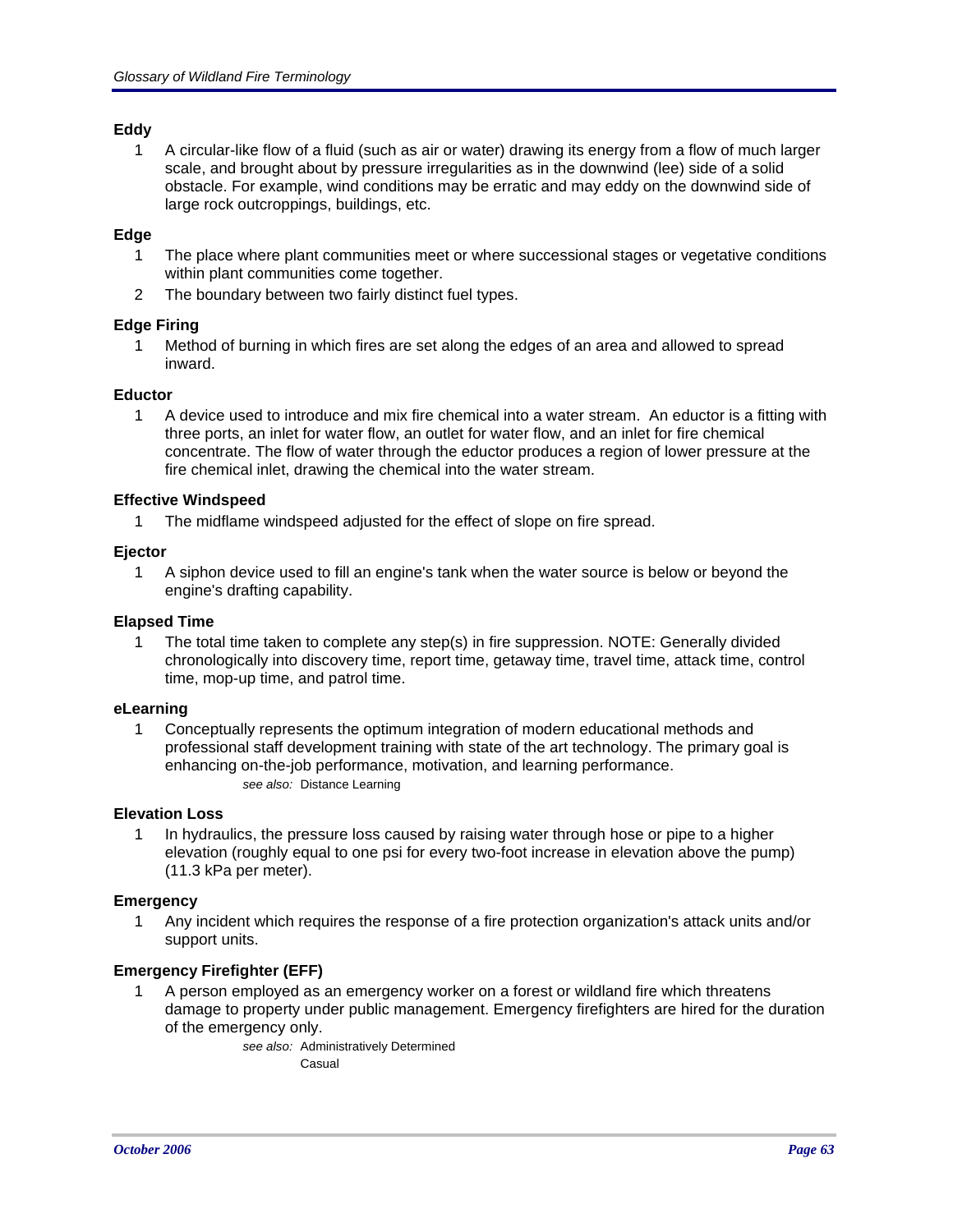# **Emergency Locator Transmitter (ELT)**

1 A radio transmitter attached to the aircraft structure which operates from its own power source on 121.5 MHz and 243 MHz. The transmitter transmits a distinctive downward swept audio tone for homing purposes and is designed to function without human action after an accident.

### **Emergency Management Coordinator/Director**

1 The individual within each political subdivision that has coordination responsibility for jurisdictional emergency management.

## **Emergency Medical Technician - Basic (EMTB)**

1 A professional-level provider of emergency medical care who has received training equal to or greater than the current DOT emergency medical technician training standards, maintaining state or equivalent certification in this classification.

## **Emergency Medical Technician - Intermediate (EMTI)**

1 A professional-level provider of emergency medical care that has been trained to the basic 1999 EMT level, state certified, and has received additional training to start IVs, use more advanced airways, and administer certain medications.

## **Emergency Medical Technician - Paramedic (EMTP)**

1 A professional-level provider of emergency medical care trained above the level of EMT-Intermediate to administer drugs, intubate, and other advanced life support procedures in a field environment, maintaining state certification in this classification.

### **Emergency Operations Center (EOC)**

1 A pre-designated facility established by an agency or jurisdiction to coordinate the overall agency or jurisdictional response and support to an emergency.

### **Emergency Operations Plan**

1 The plan that each jurisdiction has and maintains for responding to appropriate hazards.

### **Emergency Response Provider**

1 Any federal, state, or local emergency public safety, law enforcement, emergency responder, emergency medical (including hospital emergency facilities), and related personnel, agencies, and authorities. It is any organization responding to an emergency, or providing mutual aid support to such an organization, whether in the field, at the scene of an incident, or operations center.

### **Emergency Stabilization**

1 Planned actions to stabilize and prevent unacceptable degradation to natural and cultural resource, to minimize threats to life or property resulting from the effects of a fire, or to repair/replace/construct physical improvements necessary to prevent degradation of land or resources.

### **Emergency Worker**

*see:* Administratively Determined Casual

# **Emission**

1 A release of combustion gases and aerosols into the atmosphere.

# **Emission Factor (EFp)**

1 The mass of particulate matter produced per unit mass of fuel consumed (pounds per ton, grams per kilogram).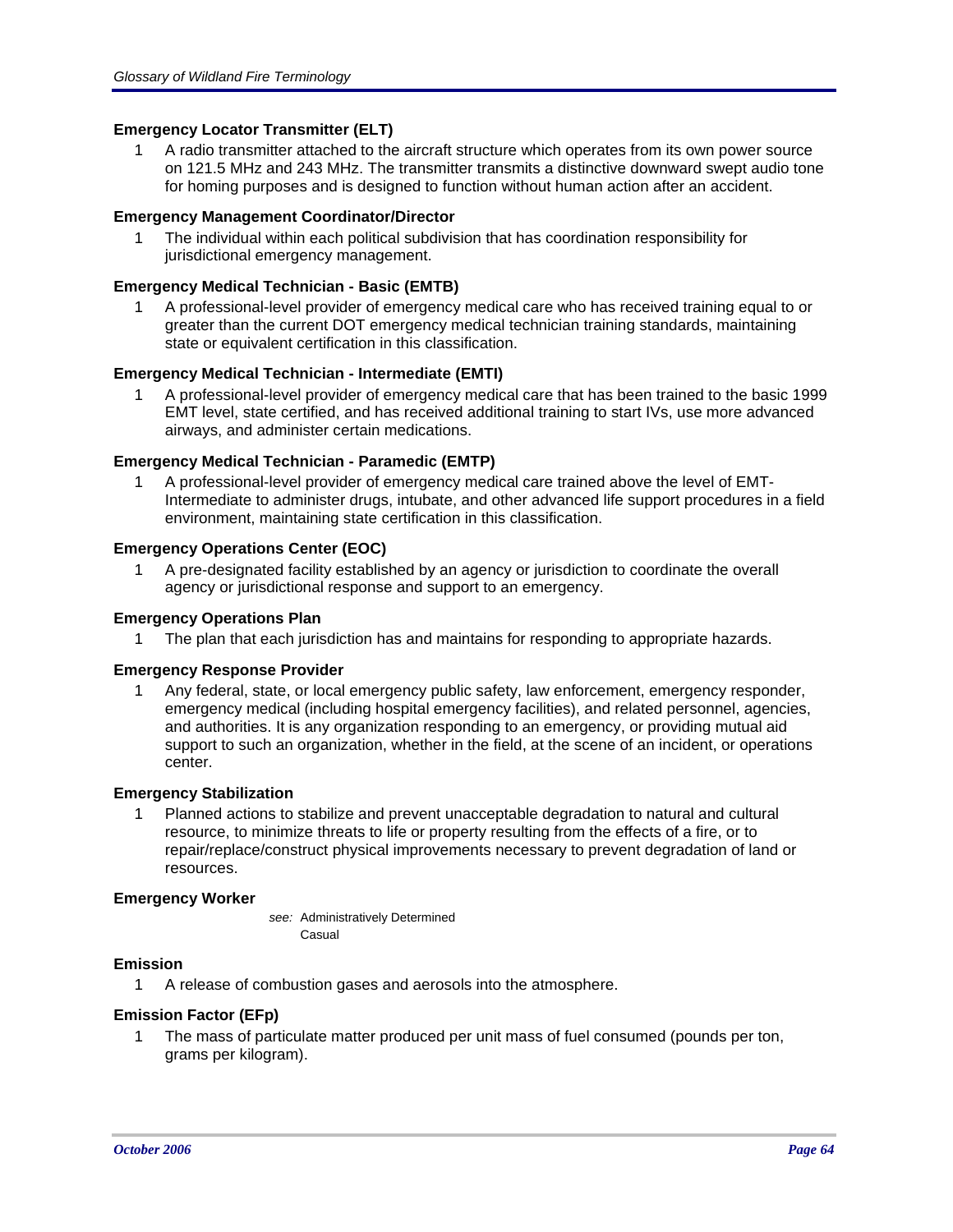### **Emission Rate**

1 The amount, or mass of smoke produced per unit of time. For example: Emission Rate = Available Fuel x Burning Rate x Emission Factor.

## **Emission Reduction**

1 A strategy for controlling smoke from prescribed fires that minimizes the amount of smoke output per unit area treated.

## **Emission Standard**

1 A general type of standard that limits the mass of a pollutant that may be emitted by a source. The most straightforward emissions standard is a simple limitation on mass of pollutant per unit time (e.g., pounds of pollutant per hour).

## **Empty Weight**

1 Weight of an aircraft/engine including the structure, powerplant, all fixed equipment, all fixed ballast, unusable fuel, undrainable oil, and total quantity of hydraulic fluid.

## **Energy Release Component (ERC)**

1 The computed total heat release per unit area (British thermal units per square foot) within the flaming front at the head of a moving fire.

### **Engine**

1 Any ground vehicle providing specified levels of pumping, water, and hose capacity but with less than the specified level of personnel.

### **Engine Company**

1 A resource that includes an engine of a specific type. The type specifies tank capacity, pump rating, hose capacity and number of personnel.

### **Entrapment**

1 A situation where personnel are unexpectedly caught in a fire behavior-related, life-threatening position where planned escape routes or safety zones are absent, inadequate, or compromised. An entrapment may or may not include deployment of a fire shelter for its intended purpose. These situations may or may not result in injury. They include "near misses."

### **Entrapment Avoidance**

1 A process used to improve the safety of personnel on the fireline, which emphasizes tools and tactics available to prevent being trapped in a burnover situation. This process includes appropriate decision making through risk management, application of LCES, use of preestablished trigger points, and recognition of suitable escape routes and safety zones.

### **Envelopment**

1 Direct attack with multiple anchor points, that allows for multiple points of attack. Generally used as an engine tactic in the wildland urban interface.

### **Environment**

1 The complex surroundings of an item or area of interest, such as air, water, natural resources, and their physical conditions (temperature, humidity).

### **Environmental Lapse Rate**

1 The actual rate of decrease of temperature with elevation.

### **Environmental Specialist**

1 Person responsible to the planning section chief for collecting and analyzing environmental information about the incident area, determining environmental restrictions and requirements, and providing the information as an input to the incident action and to incident personnel as needed.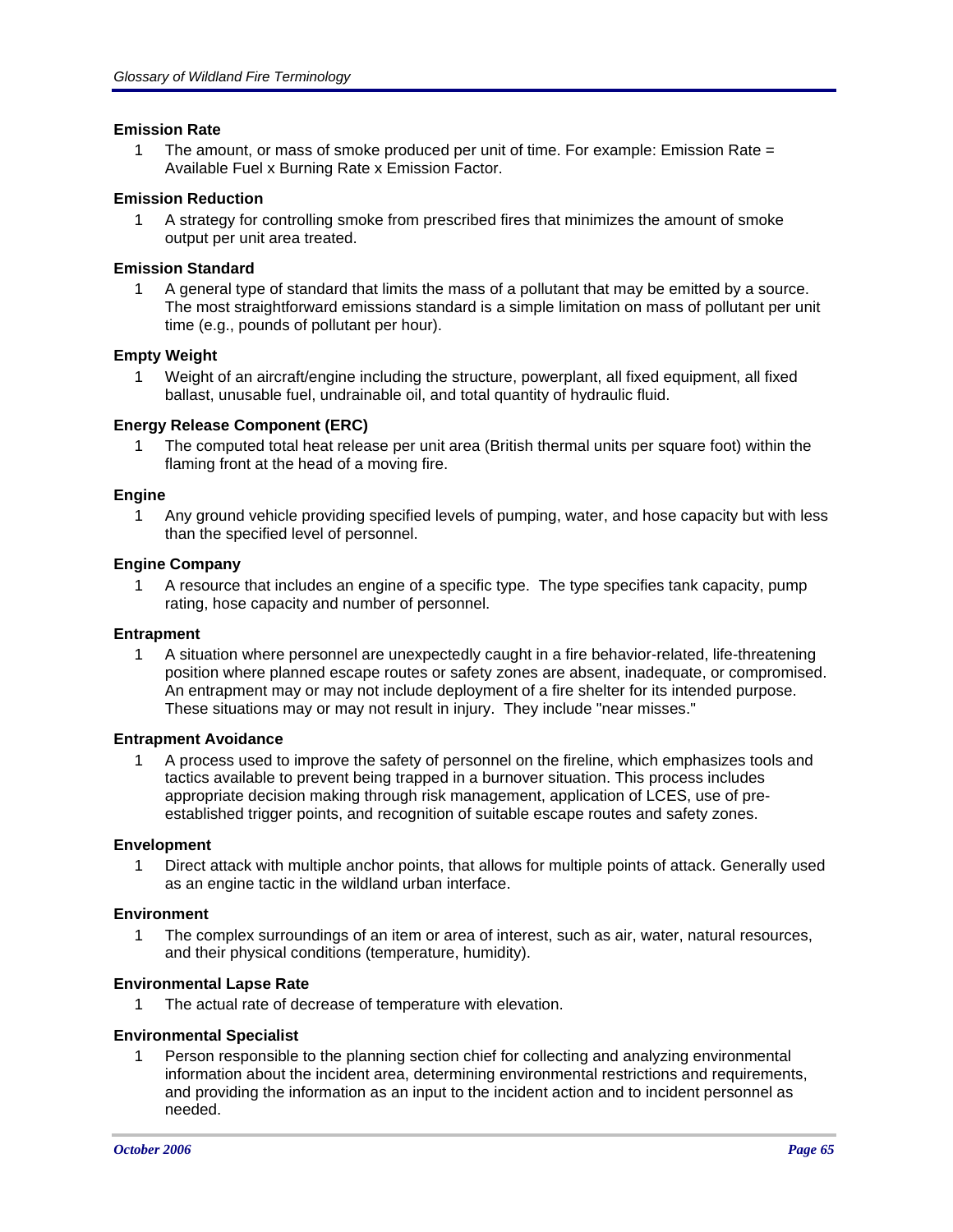# **Episode (Pollution)**

1 A condition of poor contaminant dispersion which may result in concentrations considered potentially harmful to health or welfare. Episodes may also occur during periods of fairly good dispersion if the source of air contaminants is extremely large.

### **Equilibrium Moisture Content (EMC)**

1 Moisture content that a fuel particle will attain if exposed for an infinite period in an environment of specified constant temperature and humidity. When a fuel particle reaches equilibrium moisture content, net exchange of moisture between it and its environment is zero.

## **Equipment Manager**

Person responsible to the ground support unit leader for servicing, repairing, and fueling all apparatus and equipment on the incident, for obtaining transportation and scheduling its use, and for maintaining records of equipment service and use.

## **Equipment Time Recorder**

1 Person responsible to the time unit leader for assisting all other units at the incident in properly maintaining a daily record of equipment use time, maintaining current records for charges and credits for fuel, parts, services, and commissary items for all equipment, and checking and closing all time record forms before demobilization of equipment.

## **Equipment Use Fire**

1 Fire caused by mechanical equipment other than railroad operations.

## **Escape Route**

1 A preplanned and understood route firefighters take to move to a safety zone or other low-risk area. When escape routes deviate from a defined physical path, they should be clearly marked (flagged).

### **Escaped Fire**

1 Fire which has exceeded or is expected to exceed initial attack capabilities or prescription.

# **Estimated Time En Route (ETE)**

1 Term used in resource planning/following to estimate time spent between points.

### **Estimated Time of Arrival (ETA)**

1 Term used in resource planning/following to estimate time of arrival at a point.

### **Estimated Time of Departure (ETD)**

1 Term used in resource planning/following to estimate time of departure from a point.

### **Evacuation**

1 An organized, phased, and supervised withdrawal, dispersal, or removal of civilians from dangerous or potentially dangerous areas, and their reception and care in safe areas.

### **Evaporation**

1 The transformation of a liquid to its gaseous state; heat is released by the liquid during this process.

### **Event**

1 A planned, non-emergency activity. ICS can be used as the management system for a wide range of events, e.g., parades, concerts or sporting events.

### **Exempt / Nonexempt**

1 Categories of employees as defined in the Fair Labor Standards Act (FLSA), who are either covered or exempted from coverage under the ActPay entitlements vary depending on the employee's FLSA status.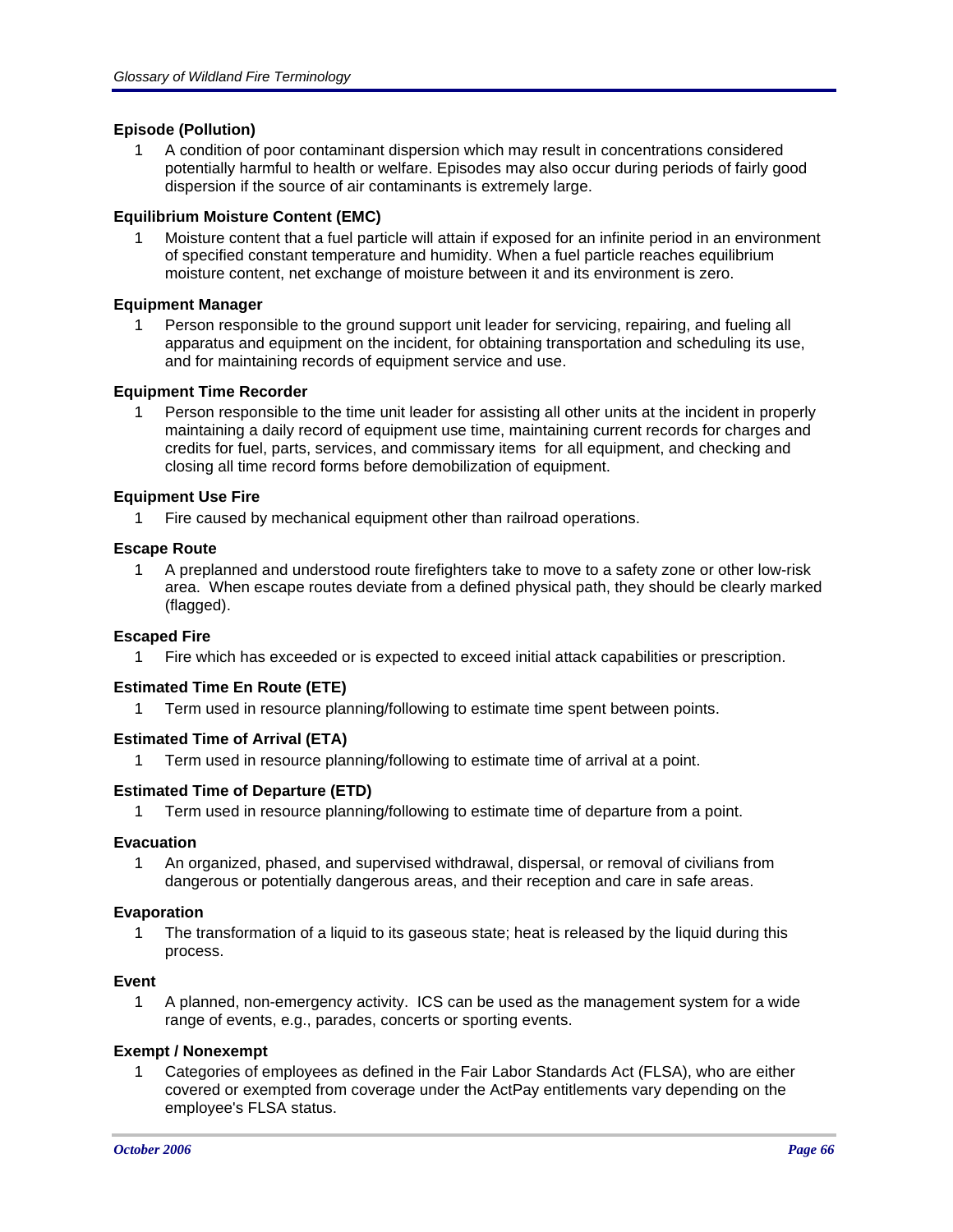### **Exhaust Primer**

1 Device which uses the exhaust cylinder of an engine for priming a centrifugal pump.

## **Expanded Dispatch**

1 An organization needed to support an incident which expands along with the Incident Command System.

## **Expansion**

1 The ratio of the volume of the foam in its aerated state to the original volume of the non-aerated foam solution.

# **Expert Witness**

1 Someone with sufficient skill, knowledge, or experience in a given field so as to be capable of drawing inferences or reaching conclusions or opinions that an average person would not be competent to reach. The expert's opinion testimony should aim the judge or jury in their understanding of the fact at issue.

## **Exposure**

- 1 Property that may be endangered by a fire burning in another structure or by a wildfire.
- 2 Direction in which a slope faces, usually with respect to cardinal directions.
- 3 The general surroundings of a site with special reference to its openness to winds. *see also:* Aspect

## **Exposure Fire**

1 Classification for a fire not originating in a building, but which ignites building(s). A fire originating in one building and spreading to another is classified under the original cause of fire.

### **Extend**

1 To drop retardant in such a way that the load slightly overlaps and links a previous drop. "Extend your last drop."

### **Extended Attack**

1 Suppression activity for a wildfire that has not been contained or controlled by initial attack or contingency forces and for which more firefighting resources are arriving, en route, or being ordered by the initial attack incident commander.

### **Extended Attack Incident**

1 A wildland fire that has not been contained or controlled by initial attack forces and for which more firefighting resources are arriving, en route, or being ordered by the initial attack incident commander. Extended attack implies that the complexity level of the incident will increase beyond the capabilities of initial attack incident command.

### **Exterior Fire Protection**

1 The protection of structures from the exterior, with no interior access or activity.

# **External Load**

1 A load that is carried or extends outside of the aircraft fuselage.

### **External Payload**

1 Maximum external stress load (in pounds) with full fuel and pilot in calm air at standard atmospheric temperature.

### **Extinguishing Agent**

1 Substance used to put out a fire by cooling the burning material, blocking the supply of oxygen, or chemically inhibiting combustion.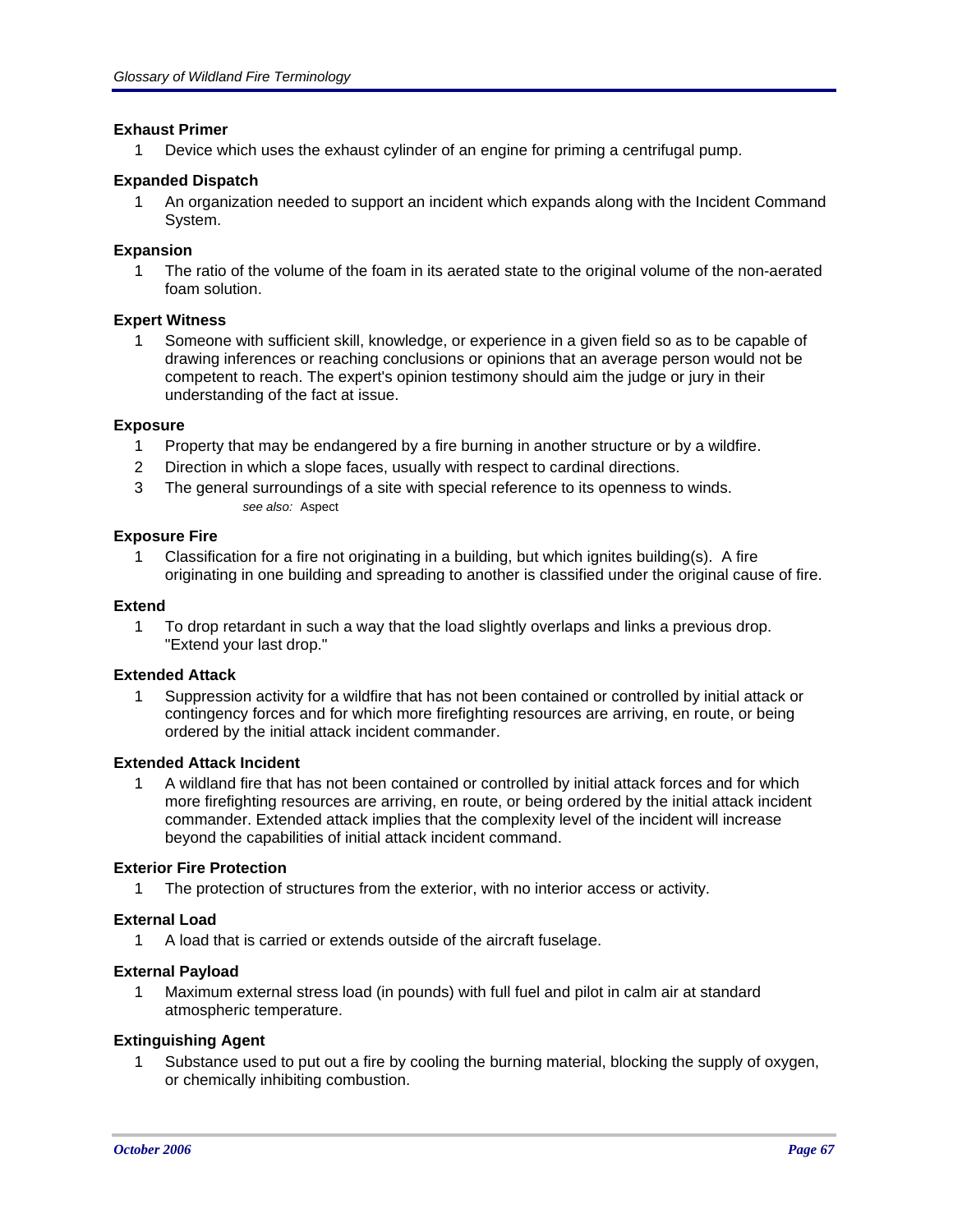## **Extra Burning Period**

1 For any particular fire which is neither contained nor controlled, any 24-hour period following the termination of the first burning period.

## **Extreme Fire Behavior**

1 "Extreme" implies a level of fire behavior characteristics that ordinarily precludes methods of direct control action. One or more of the following is usually involved: high rate of spread, prolific crowning and/or spotting, presence of fire whirls, strong convection column. Predictability is difficult because such fires often exercise some degree of influence on their environment and behave erratically, sometimes dangerously.

> *see also:* Blowup Fire Storm Flare-up

## **Eyewitness**

1 Person who sees evidence of criminal activity, actual commission of a crime or a criminal fleeing a crime scene.



## **Facilities Unit**

1 Functional unit within the logistics section that provides the layout, activation, and management of all incident facilities. These facilities may include the incident base, feeding areas, sleeping areas, sanitary facilities, etc.

## **Facilities Unit Leader (FACL)**

1 The ICS position responsible for supervising the Facilities Unit. Reports to the Service Branch Director or Logistics Section Chief. *see also:* Facilities Unit

# **Facility Maintenance Specialist**

1 Person responsible to the base / camp manager for general maintenance of the base or camp, including provision of sleeping and sanitation facilities, lighting and electricity, and camp cleanliness.

### **Fahrenheit**

1 A temperature scale on which 320 F denotes the temperature of melting ice, and 2120 F the temperature of boiling water, both under standard atmospheric pressure.

### **Faller**

1 A person who fells trees. Also called sawyer, and cutter.

### **False Alarm**

1 A reported smoke or fire requiring no suppression; for example, brush burning under control, mill smoke, false smoke, etc.

## **Federal Aviation Regulation (FAR)**

1 Refers to the regulations governing all aviation activities of civil aircraft within the United States and its territories.

### **Federal Land Policy and Management Act (FLPMA)**

1 Federal Land Policy and Management Act of 1976 (Public Law 94-570, 90 Stat. 2743, 43 USC 1701).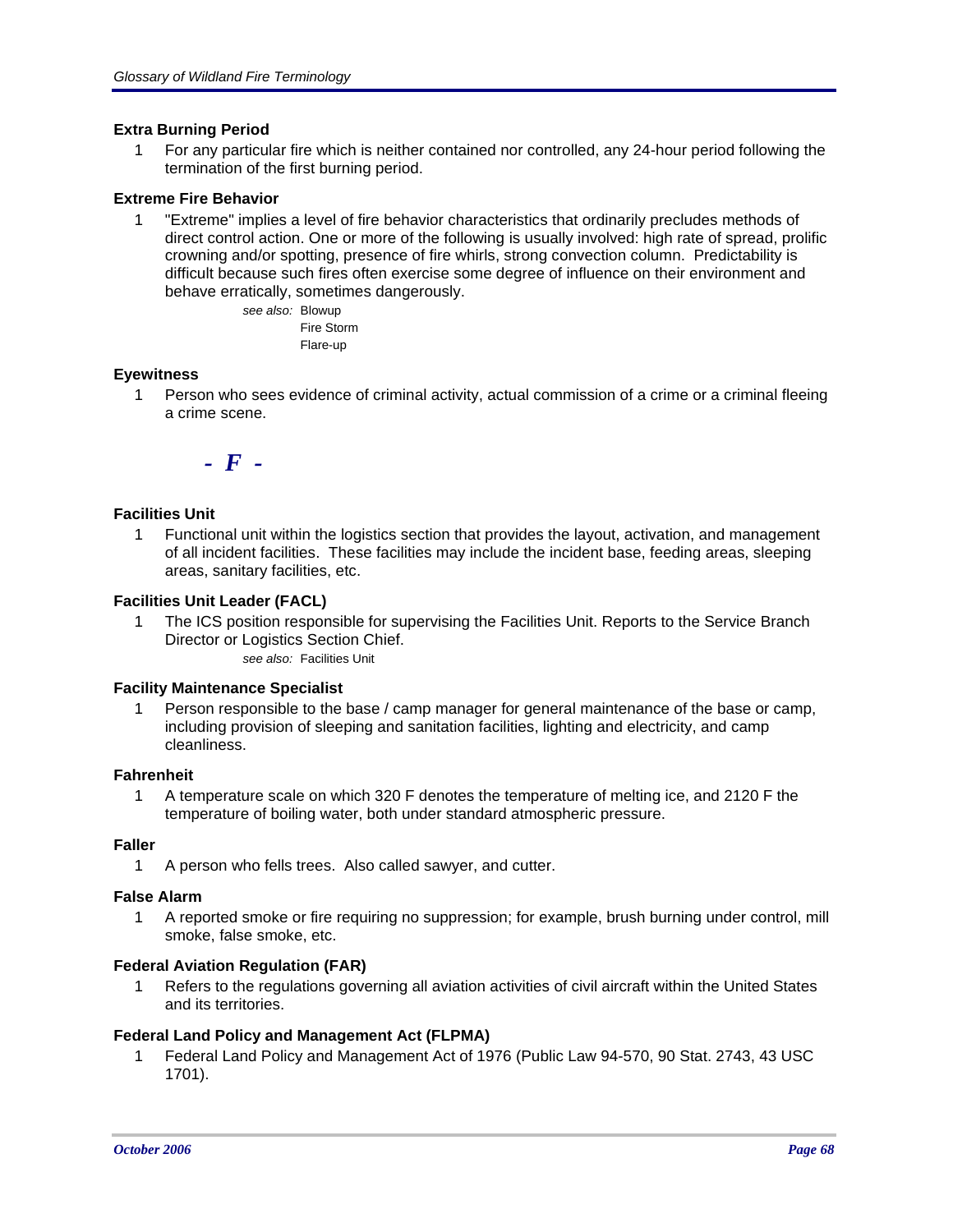## **Female Coupling**

1 Coupling made to receive a male coupling of the same thread, pitch and/or diameter.

## **Field Observer (FOBS)**

1 This ICS position is responsible for collecting and reporting situation information for an incident through personal observations and interviews and reports to the Situation Unit Leader. *see also:* Situation Unit

### **Field Test**

1 A job-related test of work capacity designed for those with moderately strenuous duties. This test consists a two-mile hike with a 25-pound pack. A time of 30 minutes, the passing score for this test, appropximates an aerobic fitnes score of 40. *see also:* Work Capacity Test

### **Fill Tank**

1 Large, portable tank from which helitankers can hoverfill.

## **Filling**

1 An increase in the central pressure of a low. Counter-clockwise wind flow around the low usually decreases as filling occurs.

### **Final Approach**

1 Flight path in the direction of the landing along the extended runway center line from the base leg to the runway.

#### **Final Run**

1 An air tanker is "on final" when it is on line with the target and intends to make the drop on that pass; also applies to cargo dropping.

### **Finance/Administration Section**

1 The section responsible for all administrative and financial considerations on an incident.

*see also:* Compensation/Claims Unit Cost Unit Procurement Unit Time Unit

### **Finance/Administration Section Chief (FSC1 or FSC2)**

1 The ICS position responsible for supervising the Finance/Administration Section. Reports to the Incident Commander and is a member of the General Staff. This position may have one or more deputies assigned.

*see also:* Finance/Administration Section

### **Fine Fuel Moisture**

1 The probable moisture content of fast-drying fuels which have a timelag constant of 1 hour or less; such as, grass, leaves, ferns, tree moss, pine needles, and small twigs (0-1/4").

### **Fine Fuels**

1 Fast-drying dead or live fuels, generally characterized by a comparatively high surface area-tovolume ratio, which are less than 1/4-inch in diameter and have a timelag of one hour or less. These fuels (grass, leaves, needles, etc.) ignite readily and are consumed rapidly by fire when dry.

*see also:* Flash Fuels

### **Fingers of a Fire**

1 The long narrow extensions of a fire projecting from the main body.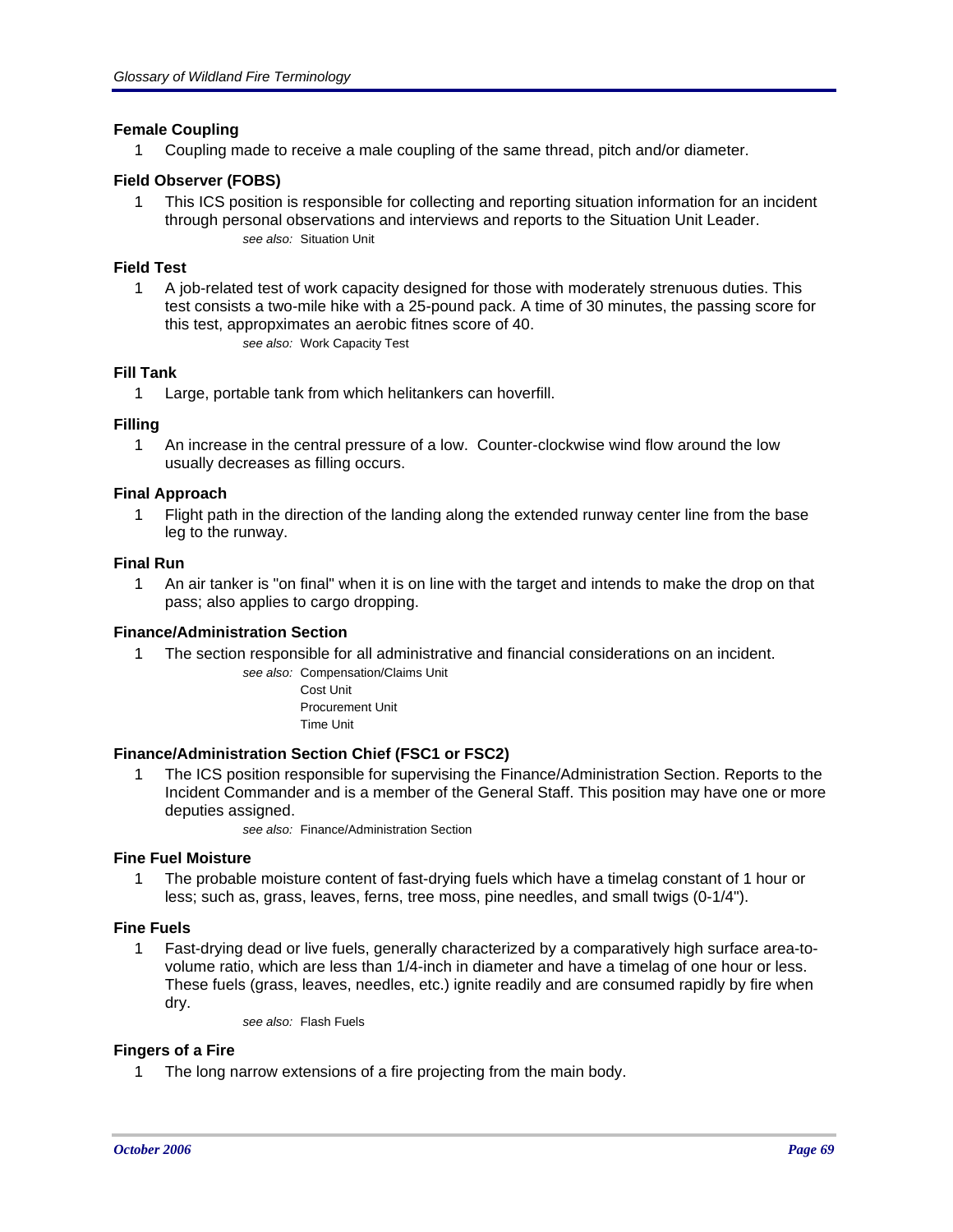# **FIRDAT (Fire Data Manipulation Program)**

1 A routine of FIREFAMILY that combines historical weather records with the equations of the NFDRS to produce frequency distributions of the NFDRS indexes and components. *see also:* FIREFAMILY (Fire Data Program)

# **Fire**

1 Rapid oxidation, usually with the evolution of heat and light; heat fuel, oxygen and interaction of the three.

### **Fire Agency**

1 Official group or organization compelled and authorized under statutes or law to control fires within a designated area or upon designated lands.

*see also:* Protecting Agency

Responsible Fire Agency

### **Fire Analysis**

1 Review of fire management actions taken on a specific fire, group of fires, or fire season in order to identify reasons for both effective and ineffective actions, and to recommend or prescribe ways and means of doing a more efficient job. Also called hot line review.

### **Fire Behavior**

1 The manner in which a fire reacts to the influences of fuel, weather, and topography.

## **Fire Behavior Analyst**

1 Person responsible to the planning section chief for establishing a weather data collection system and for developing fire behavior predictions based on fire history, fuel, weather, and topography.

### **Fire Behavior Forecast**

1 Prediction of probable fire behavior, usually prepared by a fire behavior analyst, in support of fire suppression or prescribed burning operations.

### **Fire Behavior Prediction Model**

1 A set of mathematical equations that can be used to predict certain aspects of fire behavior when provided with an assessment of fuel and environmental conditions.

### **Fire Behavior Prediction System**

1 A system that uses a set of mathematical equations to predict certain aspects of fire behavior in wildland fuels when provided with data on fuel and environmental conditions.

### **Fire Benefits**

1 Fire effects with positive monetary, social, or emotional value or that contribute, through changes in the resource base, to the attainment of organizational goals.

### **Fire Bug**

1 Arsonist, especially a repetitive firesetter.

# **Fire Business**

1 The characterization of fire occurrence in an area, described in terms of total number of fires and acres per year; and number of fires by time, size, cause, fire-day, large fire-day, and multiple fire-day.

### **Fire Business Thresholds**

1 Values of one or more fire weather/fire danger indexes that have been statistically related to occurrence of fires (fire business). Generally the threshold is a value, or range of values where historical fire activity has significantly increased or decreased.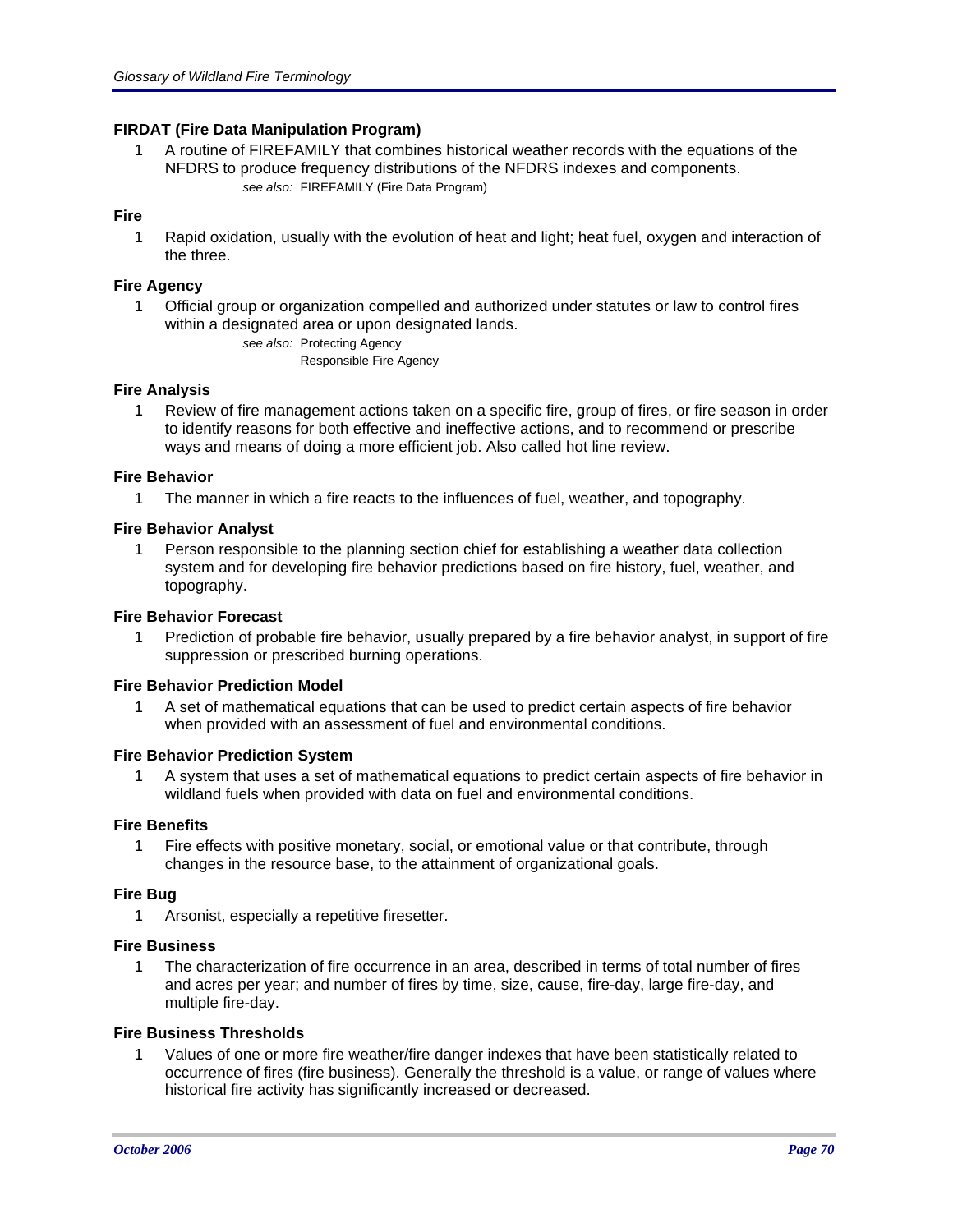### **Fire Cache**

1 A supply of fire tools and equipment assembled in planned quantities or standard units at a strategic point for exclusive use in fire suppression.

## **Fire Cause**

1 Agency or circumstance which started a fire or set the stage for its occurrence; source of a fire's ignition. For statistical purposes fires are grouped into broad cause classes. The nine general causes used in the U.S. are lightning, campfire, smoking, debris burning, incendiary, machine use (equipment), railroad, children, and miscellaneous.

## **Fire Cause Class**

1 Any class into which wildland fires are grouped according to their origin.

# **Fire Climate**

1 Composite pattern of weather elements over time that affect fire behavior in a given region.

## **Fire Climax**

1 Plant community maintained by periodic fires.

## **Fire Concentration (Complex)**

- 1 Generally, a situation in which numerous fires are burning in a locality.
- 2 More specifically, the number of fires per unit area or locality for a given period, generally a year.

### **Fire Crew**

1 General term for two or more firefighters organized to work as a unit.

## **Fire Crew Work Formation**

1 Standard crew arrangement used for fireline construction in direct or indirect attack; consists of line locator, line cutters, rakers, torch operators, and mopup crew.

### **Fire Damage**

1 Detrimental fire effects expressed in monetary or other units, including the unfavorable effects of fire-induced changes in the resource base on the attainment of organizational goals.

# **Fire Damage Appraisal**

1 Method of determining financial or other losses resulting from a fire.

### **Fire Danger**

1 Sum of constant danger and variable danger factors affecting the inception, spread, and resistance to control, and subsequent fire damage; often expressed as an index.

### **Fire Danger Continuum**

1 The range of possible values for a fire danger index or component, given a set of NFDRS parameters and weather input.

### **Fire Danger Index**

1 A relative number indicating the severity of wildland fire danger as determined from burning conditions and other variable factors of fire danger.

### **Fire Danger Rating**

1 A fire management system that integrates the effects of selected fire danger factors into one or more qualitative or numerical indices of current protection needs.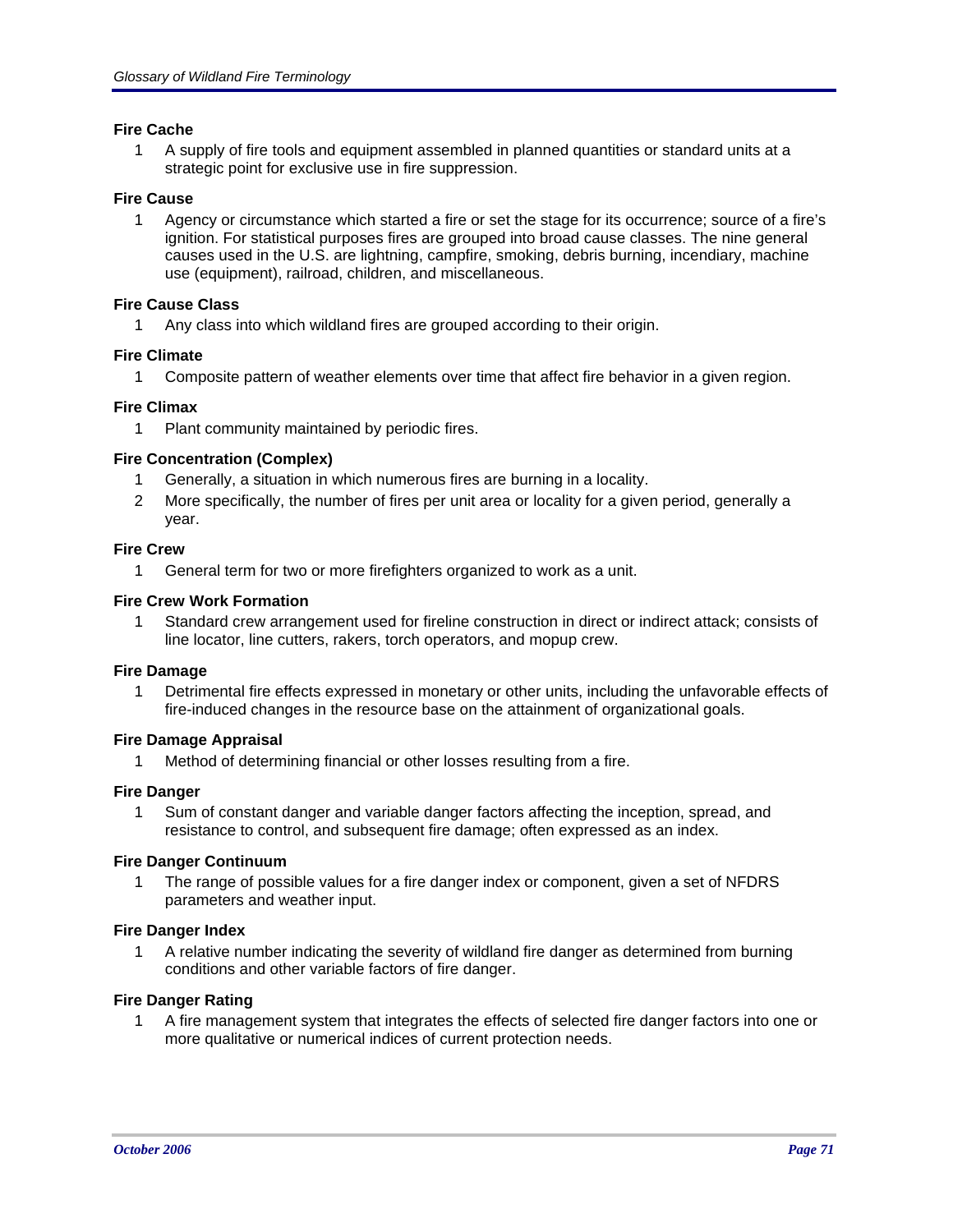# **Fire Danger Rating Area**

1 A geographic area of relatively homogenous climate, fuels and topography, tens of thousands of acres in size, within which the fire danger can be assumed to be uniform. The basic on-theground unit for which unique fire management decisions are made based on fire danger ratings. Weather is represented by one or more NFDRS weather stations.

### **Fire Danger Rating Operating Plan**

1 A guide to collection, communication, and application of fire danger ratings at the local level.

## **Fire Danger Rating PocketCard for Firefighter Safety**

1 A communication aid designed to help firefighters develop an awareness of the local fire situation by providing a visual reference to fire danger rating.

### **Fire Danger Rating System**

1 The complete program necessary to produce and apply fire danger ratings, including data collection, data processing, fire danger modeling, communications, and data storage. *see also:* National Fire Danger Rating System

### **Fire Day**

1 Standard 24-hour period beginning at 1000 hours, during which most wildfires undergo a predictable speeding up and slowing down of intensity, depending primarily on the influence of weather and fuel factors.

### **Fire Death**

1 Fire casualty which is fatal or becomes fatal within one year of the fire.

### **Fire Dependent**

1 Plants and vegetation communities which have evolved adaptations such as a reliance on fire as a disturbance agent, protection as a species against the effects of wildland fire, or even a strengthening or enhancement by it.

### **Fire Detection**

1 Act or system of discovering and locating fires. *synonym:* Detection

### **Fire Discovery**

1 The act of determining that a fire exists; does not include determining its location.

### **Fire District**

1 A rural or suburban fire organization, usually tax supported, that maintains fire companies and apparatus. It is also called a fire protection district.

### **Fire Duty**

1 Actual physical engagement in firefighting service as distinguished from staff work at headquarters or maintenance division; work at an individual fire done by an individual firefighter or by a company.

### **Fire Ecology**

1 The study of the effects of fire on living organisms and their environment.

### **Fire Edge**

1 The boundary of a fire at a given moment.

### **Fire Effects**

1 The physical, biological, and ecological impacts of fire on the environment.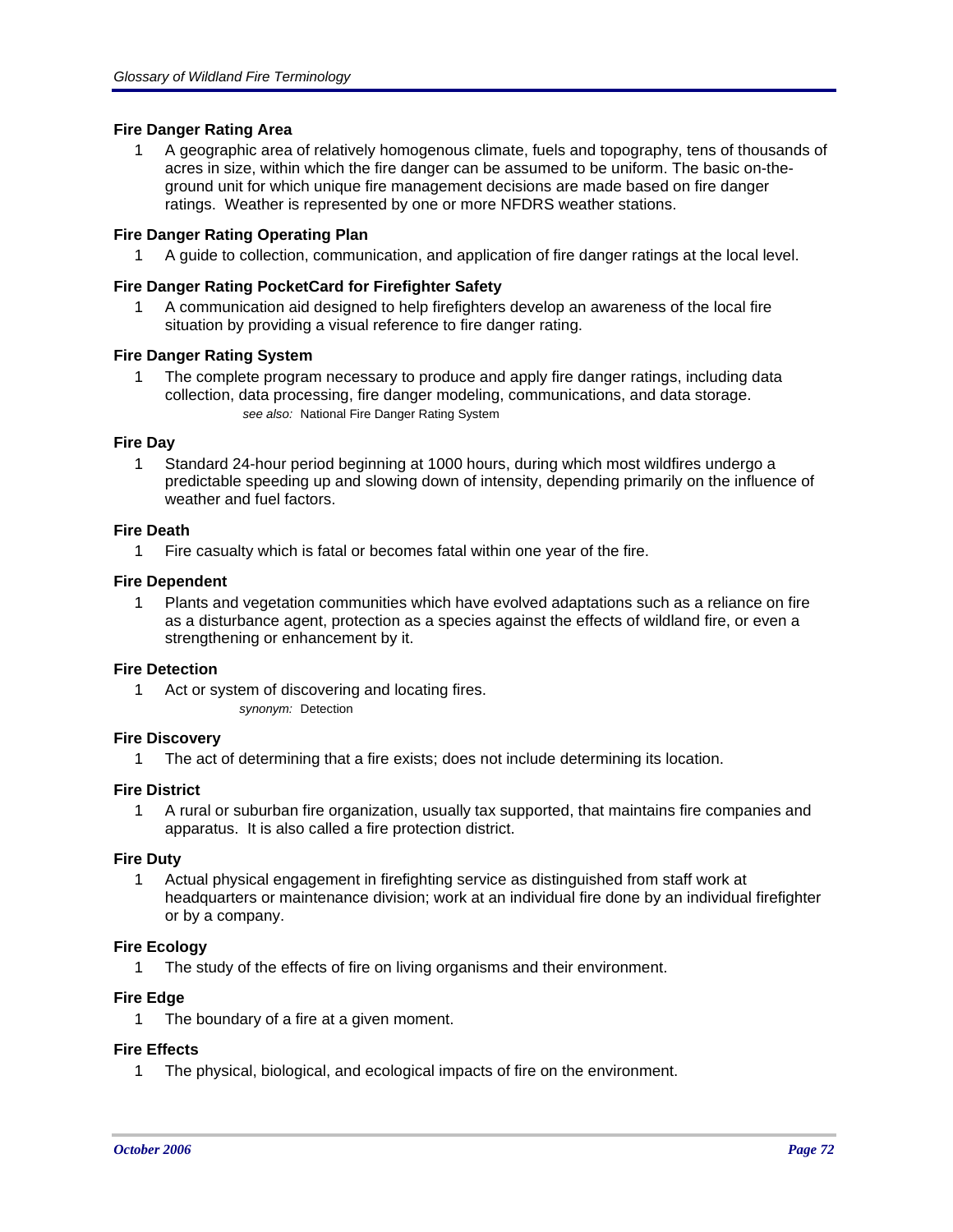## **Fire Environment**

1 The surrounding conditions, influences, and modifying forces of topography, fuel, and weather that determine fire behavior.

# **Fire Frequency**

1 A general term referring to the recurrence of fire in a given area over time.

## **Fire Front**

1 The part of a fire within which continuous flaming combustion is taking place. Unless otherwise specified, the fire front is assumed to be the leading edge of the fire perimeter. In ground fires, the fire front may be mainly smoldering combustion.

## **Fire Guard**

1 A general term for a firefighter, lookout, patrol, prevention guard, or other person directly employed for prevention and/or detection and suppression of fires.

## **Fire Hazard**

1 A fuel complex, defined by volume, type condition, arrangement, and location, that determines the degree of ease of ignition and of resistance to control.

## **Fire Hazard Index**

1 A numerical rating for specific fuel types, indicating the relative probability of fires starting and spreading, and the probable degree of resistance to control; similar to burning index, but without effects of wind speed.

## **Fire Hazardous Areas**

1 Those wildland areas where the combination of vegetation, topography, weather, and the threat of fire to life and property create difficult and dangerous problems.

## **Fire Information Retrieval and Evaluation System (FIRES)**

1 A personal computer (PC) program that merges fire and weather/index files, and allows plotting and analysis of fire occurrence and fire danger.

## **Fire Injury**

1 Injury suffered as the result of a fire that requires (or should require) treatment by a practitioner of medicine within one year of the fire, regardless of whether treatment was actually received.

## **Fire Inspector**

1 Fire prevention specialist or arson investigator.

## **Fire Interval**

1 The number of years between two successive fire events for a given area; also referred to as fire-free interval or fire-return interval.

## **Fire Investigation**

1 The process of determining the ignition source, materials first ignited, ignition factors, and party responsible for a fire.

## **Fire Lane**

1 Cleared path wide enough to permit single-lane vehicular access in a remote area.

## **Fire Load**

1 The number and size of fires historically experienced on a given unit over a given period (usually one day) at a given index of fire danger.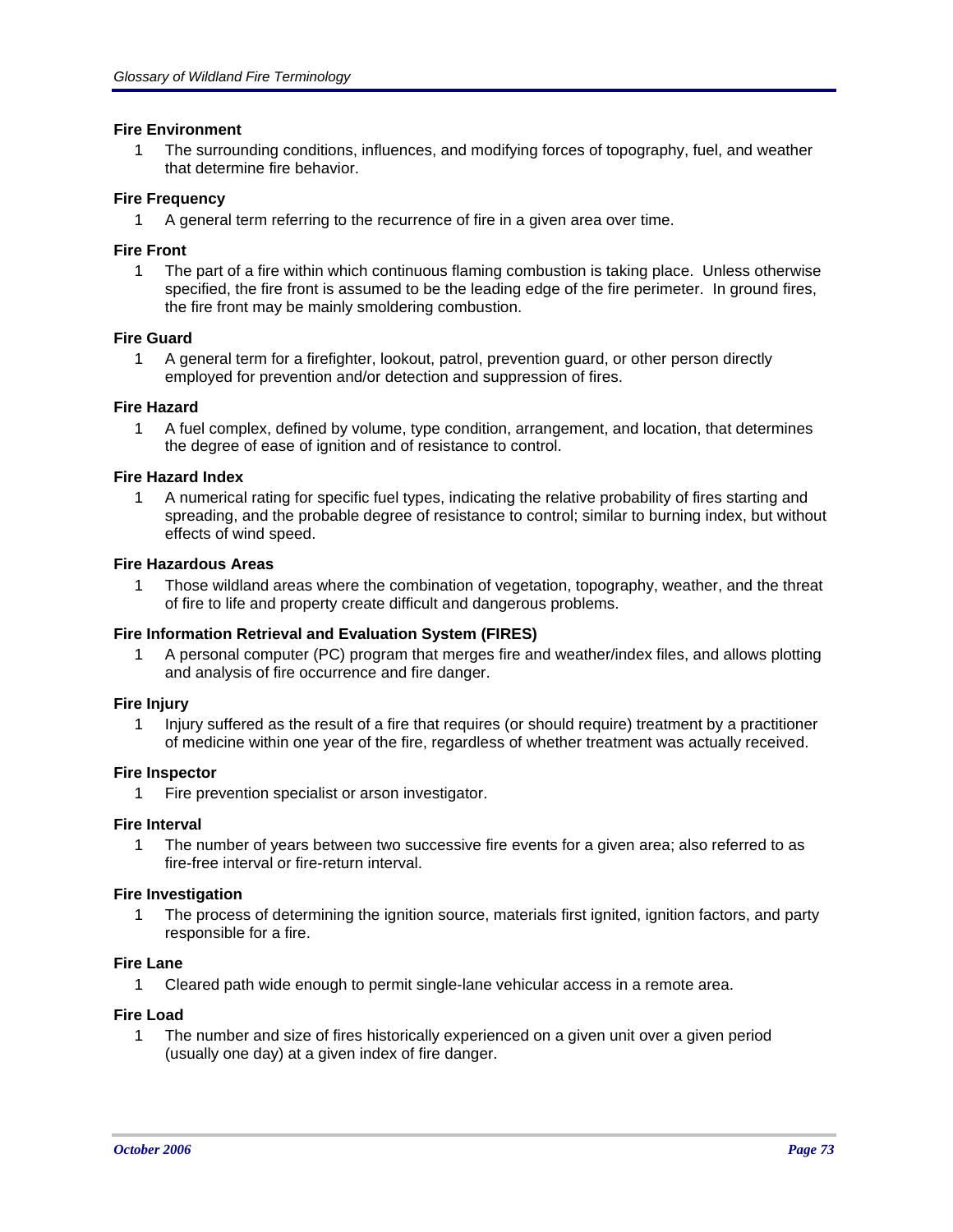## **Fire Load Index (FLI)**

1 Numerical rating of the maximum effort required to contain all probable fires occurring within a rating area during the rating period.

## **Fire Management**

1 Activities required for the protection of burnable wildland values from fire and the use of prescribed fire to meet land management objectives.

## **Fire Management Area**

1 One or more parcels of land having a common set of fire management objectives.

## **Fire Management Improvements**

1 All structures built and used primarily for fire management, e.g. lookout towers, lookout cabins, telephone lines, and also firebreaks, fuelbreaks, and roads to lookouts.

## **Fire Management Objective**

1 Planned, measurable result desired from fire protection and use based on land management goals and objectives.

## **Fire Management Plan (FMP)**

1 A plan which identifies and integrates all wildland fire management and related activities within the context of approved land/resource management plans. It defines a program to manage wildland fires (wildfire, prescribed fire, and wildland fire use). The plan is supplemented by operational plans, including but limited to preparedness plans, preplanned dispatch plans, and prevention plans. Fire Management Plan's assure that wildland fire management goals and components are coordinated.

## **Fire Management Unit (FMU)**

1 A land management area definable by objectives, management constraints, topographic features, access, values to be protected, political boundaries, fuel types, major fire regime groups, etc. that set it apart from the characteristics of an adjacent FMU. The FMU may have dominant management objectives and pre-selected strategies assigned to accomplish these objectives.

## **Fire Pack**

1 A one-person unit of fire tools, equipment, and supplies prepared in advance for carrying on the back.

## **Fire Perimeter**

1 The entire outer edge or boundary of a fire.

## **Fire Planning**

1 Systematic technological and administrative management process of designing organization, facilities, and procedures, including fire use, to protect wildland from fire.

## **Fire Planning Unit (FPU)**

1 The geographic scope of the landscape defined for the fire management analysis. A Fire Planning Unit consists of one or more Fire Management Units. FPUs may relate to a single administrative unit, a sub-unit, or any combination of units or sub-units. FPUs are scalable and may be contiguous or non-contiguous. FPUs are not predefined by agency administrative unit boundaries, and may relate to one or more agencies. They may be described spatially.

## **Fire Plotting Map**

1 A map used for determining the location of fires, commonly provided with an azimuth circle to facilitate location by cross bearings.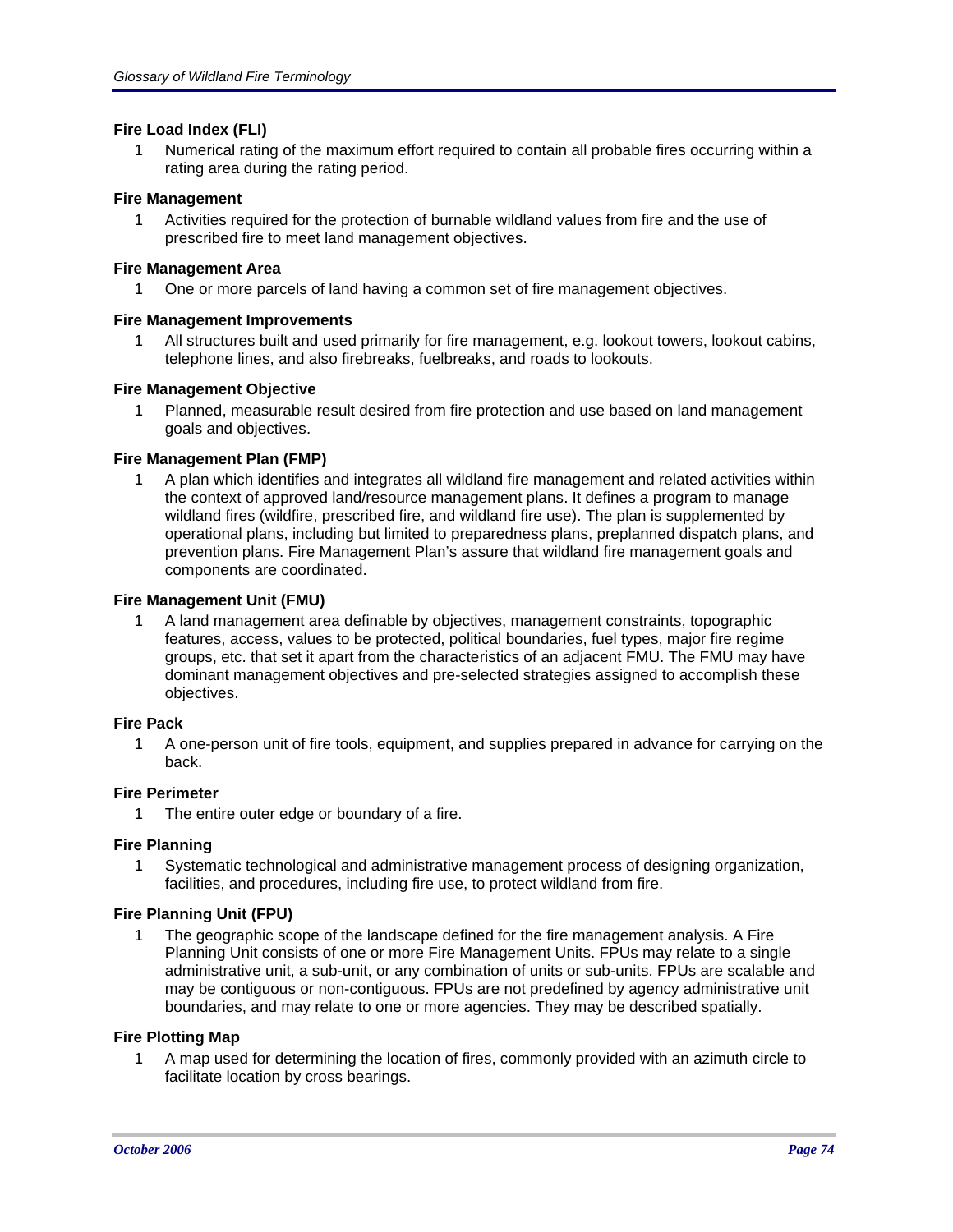## **Fire Plow**

1 A heavy duty plowshare or disc plow usually pulled by a tractor to construct a fireline.

## **Fire Potential**

1 The likelihood of a wildland fire event measured in terms of anticipated occurrence of fire(s) and management's capabiltiy to respond. Fire potential is influenced by a sum of factors that includes fuel conditions (fuel dryness and/or other inputs), ignition triggers, significant weather triggers, and resource capability.

*see also:* Ignition Trigger Resource Capability Significant Weather Trigger

## **Fire Presuppression**

1 Activities undertaken in advance of fire occurrence to help ensure more effective fire suppression. Activities includes overall planning, recruitment and training of fire personnel, procurement and maintenance of firefighting equipment and supplies, fuel treatment and creating, maintaining, and improving a system of fuelbreaks, roads, water sources, and control lines.

## **Fire Prevention**

1 Activities such as public education, community outreach, law enforcement, and reduction of fuel hazards that are intended to reduce wildland fire and the risks it poses to life and property.

## **Fire Progress Map**

1 A map maintained on a large fire to show at given times the location of the fire, deployment of suppression forces, and progress of suppression.

#### **Fire Progression**

1 The progress of the fire outwards from the point of origin.

#### **Fire Qualifications**

1 Computerized interagency summary of fire suppression qualifications of listed personnel. Available information includes fire training record, fire experience record, and physical fitness testing score for each individual.

## **Fire Regime**

1 Description of the patterns of fire occurrences, frequency, size, severity, and sometimes vegetation and fire effects as well, in a given area or ecosystem. A fire regime is a generalization based on fire histories at individual sites. Fire regimes can often be described as cycles because some parts of the histories usually get repeated, and the repetitions can be counted and measured, such as fire return interval.

*see also:* Fire Regime Groups

## **Fire Regime Current Condition Class**

1 A qualitative measure classified into three classes describing the relative degree of departure from historical fire regimes, possibly resulting in alterations of key ecosystem components such as species composition, structural stage, stand age, canopy closure, and fuel loadings. *see also:* Condition Class

## **Fire Regime Groups**

1 A classification of fire regimes into a discrete number of categories based on frequency and severity. The national, coarse-scale classification of fire regime groups commonly used includes five groups: I - frequent (0-35 years), low severity; II - frequent (0-35 years), stand replacement severity; III - 35-100+ years, mixed severity; IV - 35-100+ years, stand replacement severity; and V - 200+ years, stand replacement severity.

*see also:* Fire Regime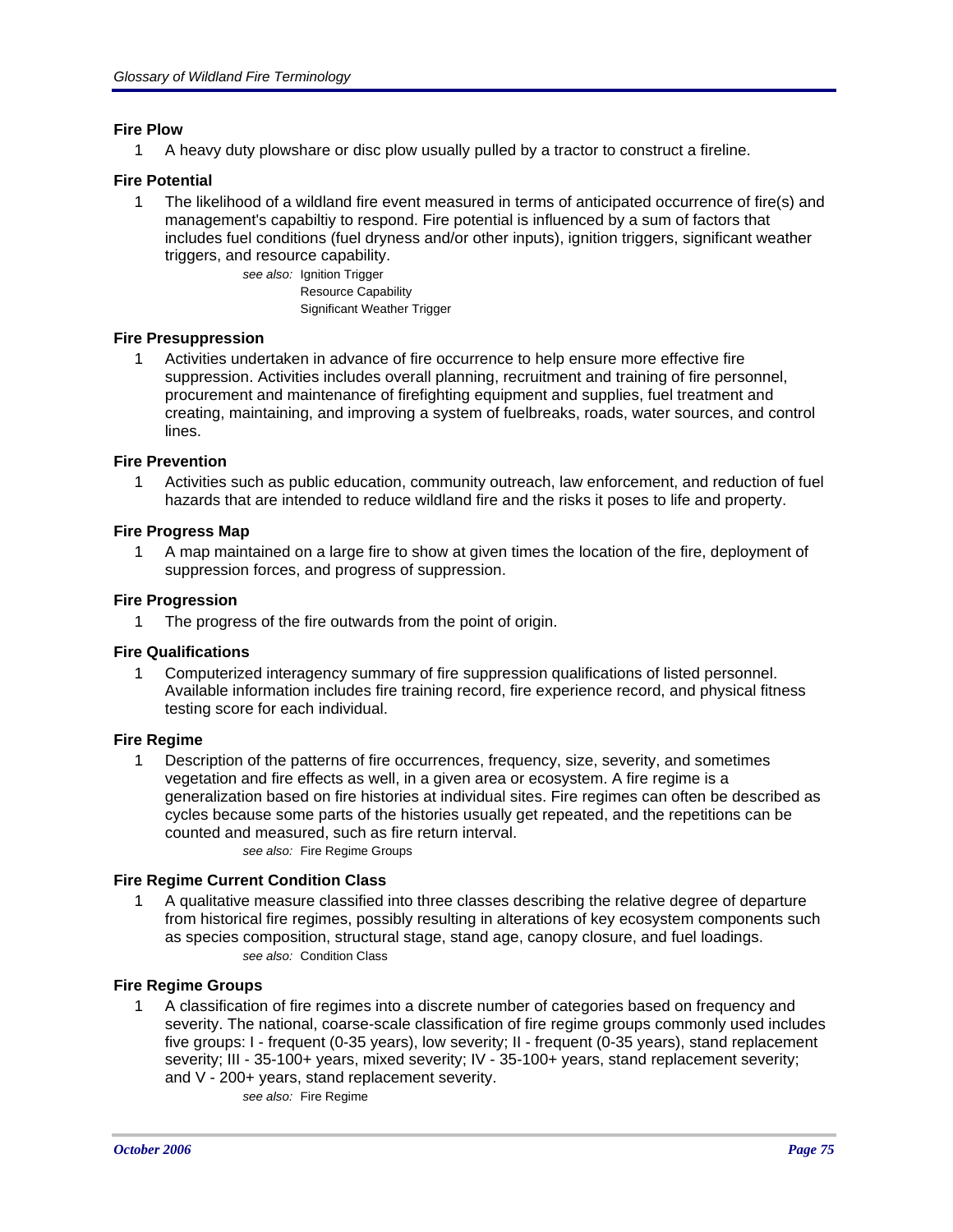## **Fire Report**

1 An official record of a fire, generally including information on cause, location, action taken, damage, costs, etc., from start of the fire until completion of suppression action. These reports vary in form and detail from agency to agency.

# **Fire Resistant Tree**

1 A species with compact, resin-free, thick corky bark and less flammable foliage that has a relatively lower probability of being killed or scarred by a fire than a fire sensitive tree. *see also:* Fire Sensitive Tree

## **Fire Resources**

1 All personnel and equipment available or potentially available for assignment to incidents.

# **Fire Retardant**

1 Any substance except plain water that by chemical or physical action reduces flammability of fuels or slows their rate of combustion.

## **Fire Return Interval**

*see:* Fire Interval

## **Fire Risk**

- 1 The chance of fire starting, as determined by the presence and activity of causative agents.
- 2 A causative agent.
- 3 A number related to the potential number of firebrands to which a given area will be exposed during the rating day (National Fire Danger Rating System).

## **Fire Scar**

- 1 A healing or healed injury or wound to woody vegetation, caused or accentuated by a fire.
- 2 The mark left on a landscape by fire.

# **Fire Scar Analysis**

1 Analysis of one or more fire scars to determine individual tree fire frequency or mean fire intervals for specified areas.

## **Fire Season**

- 1 Period(s) of the year during which wildland fires are likely to occur, spread, and affect resources values sufficient to warrant organized fire management activities.
- 2 A legally enacted time during which burning activities are regulated by federal, state or local authority.

## **Fire Sensitive Tree**

- 1 A species with thin bark or highly flammable foliage that has a relatively greater probability of being killed or scarred by a fire.
	- *see also:* Fire Resistant Tree

# **Fire Service**

1 The organized fire protection service; its members, individually and collectively; allied organizations assisting protection agencies.

## **Fire Severity**

1 Degree to which a site has been altered or disrupted by fire; loosely, a product of fire intensity and residence time.

*see also:* Burn Severity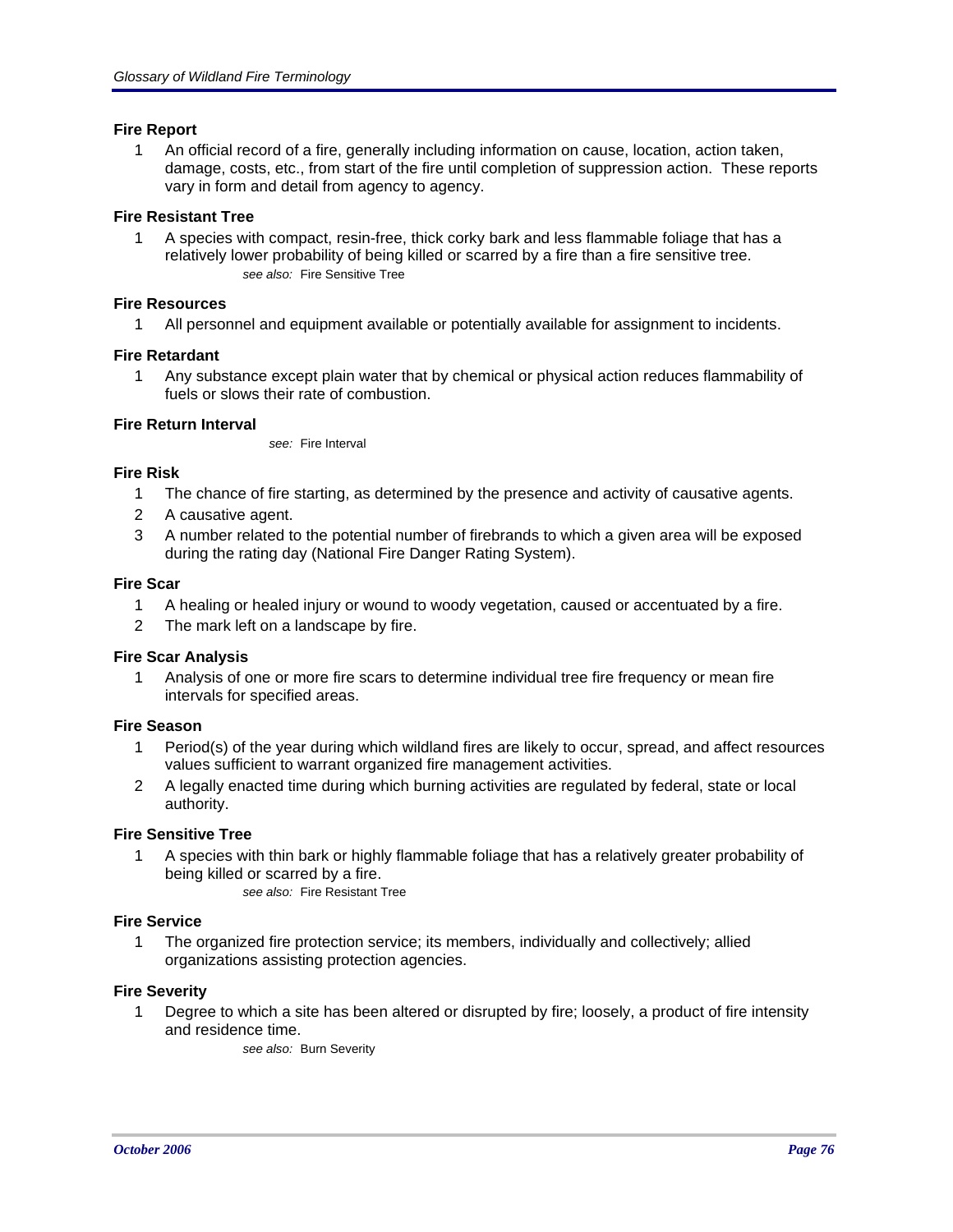## **Fire Shelter**

1 An aluminized tent offering protection by means of reflecting radiant heat and providing a volume of breathable air in a fire entrapment situation. Fire shelters should only be used in life threatening situations, as a last resort.

# **Fire Shelter Deployment**

1 The removing of a fire shelter from its case and using it as protection against fire.

# **Fire Shovel**

1 Type of shovel specifically designed for use in constructing a fireline; has a tapered blade with both edges sharpened for scraping, digging, grubbing, cutting, and throwing.

## **Fire Simulator**

1 Training device that imposes simulated fire and smoke on a landscape image, for the purpose of instructing fire suppression personnel in different fire situations and fire suppression techniques.

## **Fire Spread Model**

1 A set of physics and empirical equations that form a mathematical representation of the behavior of fire in uniform wildland fuels.

## **Fire Storm**

1 Violent convection caused by a large continuous area of intense fire. Often characterized by destructively violent surface indrafts, near and beyond the perimeter, and sometimes by tornadolike whirls.

> *see also:* Blowup Extreme Fire Behavior Flare-up

## **Fire Suppressant**

1 Any agent used to extinguish the flaming and glowing phases of combustion by direct application to the burning fuel.

## **Fire Suppression**

1 All work and activities connected with control and fire-extinguishing operations, beginning with discovery and continuing until the fire is completely extinguished.

## **Fire Suppression Organization**

- 1 The personnel and equipment collectively assigned to the suppression of a specific fire or group of fires.
- 2 The personnel responsible for fire suppression within a specified area.
- 3 The management structure, usually shown in the form of an organization chart of the persons and groups having specific responsibilities in fire suppression.

## **Fire Swatter**

1 A fire tool that consists of a thick, flat piece of rubber on a long handle used to drag over or smother out flames of grass fires. *see also:* Flapper

## **Fire Tool Cache**

1 A supply of fire tools and equipment assembled in planned quantities or standard units at a strategic point for exclusive use in wildland operations.

## **Fire Trap**

- 1 An accumulation of highly combustible material, rendering firefighting dangerous.
- 2 Any situation in which it is highly dangerous to fight fire.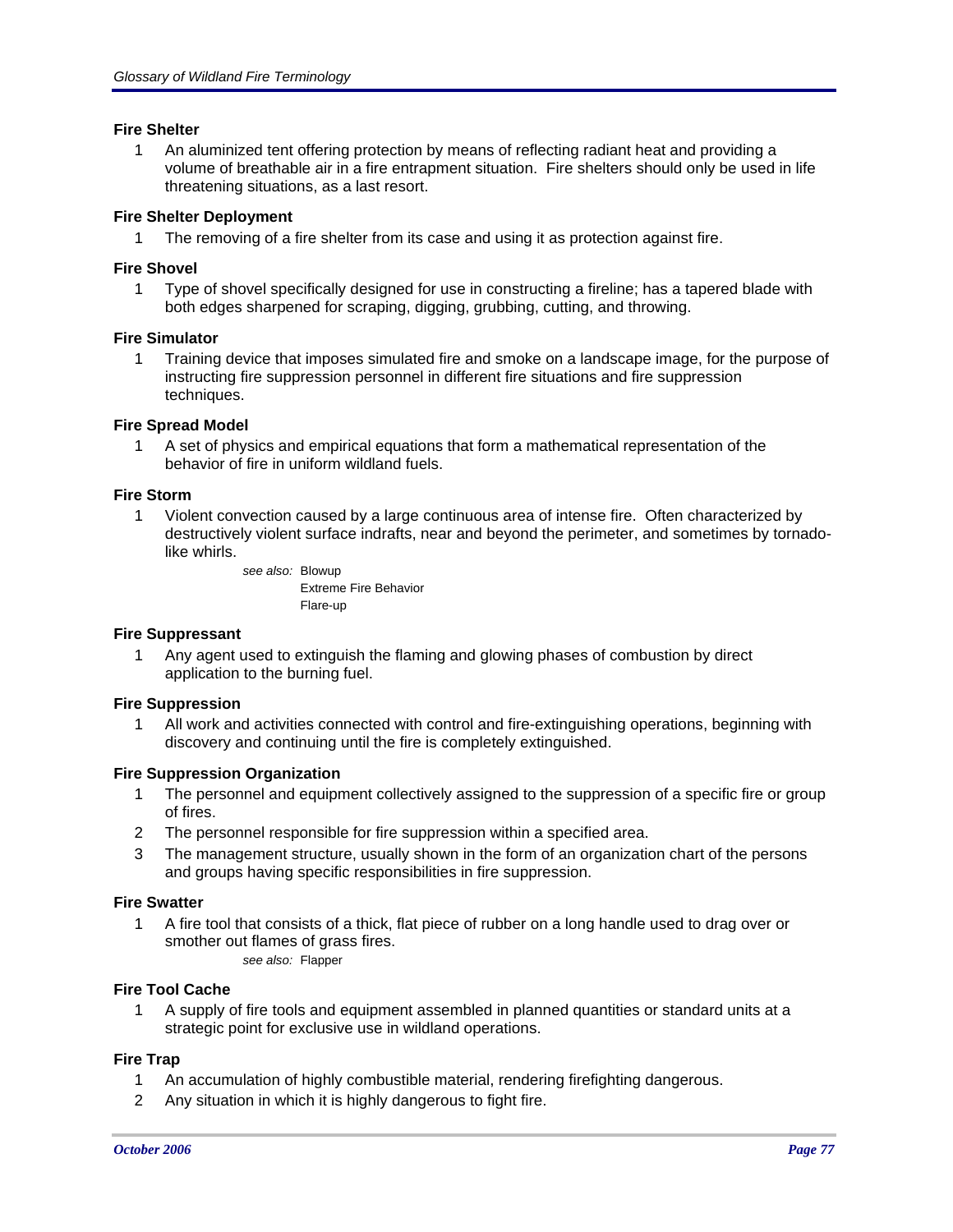## **Fire Treatment**

1 The use of fire to accomplish a specified objective.

## **Fire Triangle**

1 Instructional aid in which the sides of a triangle are used to represent the three factors (oxygen, heat, fuel) necessary for combustion and flame production; removal of any of the three factors causes flame production to cease.

## **Fire Weather**

1 Weather conditions which influence fire ignition, behavior, and suppression.

## **Fire Weather Forecast**

1 A weather prediction specially prepared for use in wildland fire operations and prescribed fire.

## **Fire Weather Index (FWI)**

1 A numerical rating in the Canadian fire danger rating system, based on meteorological measurements of fire intensity in a standard fuel type. (The standard fuel type is representative of jack pine and lodgepole pine.) The FWI is comprised of three fuel moisture codes, covering classes of forest fuel of different drying rates, and two indices that represent rate of spread and the amount of available fuel.

## **Fire Weather Station**

1 A meteorological station specially equipped to measure weather elements that have an important effect on fire behavior.

## **Fire Weather Watch**

1 A Fire Weather Watch is issued to advise of conditions which could result in extensive wildland fire occurrence or extreme fire behavior, which are expected to develop in the next 12 to 48 hours, but not more than 72 hours. In cases of dry lightning, a Fire Weather Watch may be issued for the next 12 hours.

*see also:* Red Flag Warning

## **Fire Whirl**

1 Spinning vortex column of ascending hot air and gases rising from a fire and carrying aloft smoke, debris, and flame. Fire whirls range in size from less than one foot to over 500 feet in diameter. Large fire whirls have the intensity of a small tornado.

## **Firebase**

1 A computerized program utilized to analyze the fire workload and project the organization to adequately manage the workload for a given response area.

## **Firebrand**

1 Any source of heat, natural or human made, capable of igniting wildland fuels. Flaming or glowing fuel particles that can be carried naturally by wind, convection currents, or by gravity into unburned fuels.

## **Firebreak**

1 A natural or constructed barrier used to stop or check fires that may occur, or to provide a control line from which to work.

# **FIRECAST**

1 Set of computerized FIREMODELS run during fire season at the operations coordination center on preselected locations to indicate possible fire spread from those points for that date.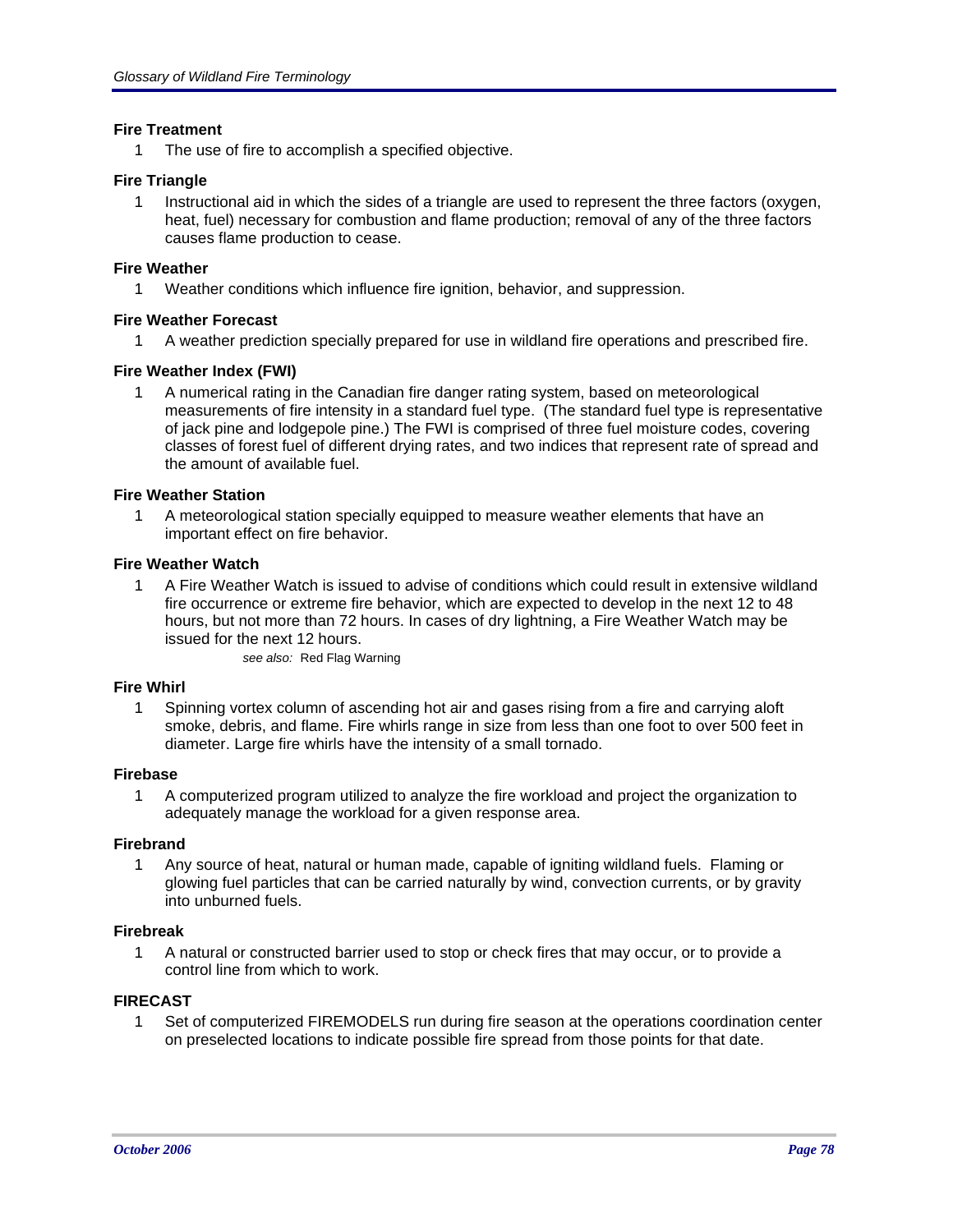## **FireCode**

1 Unique code (alpha-numeric) assigned to wildland fires. One FireCode project number per fire is assigned for use by all five federal wildland firefighting agencies. Fire codes may be any combination of four-digit alpha-numeric characters. Each agency's finance community incorporates the FireCode project number into the accounting code.

## **Fire-Day**

1 In FireFamily Plus, a day with both a weather observation and at least one fire.

*see also:* Large Fire-Day

Multiple Fire-Day

## **FIREFAMILY (Fire Data Program)**

1 A computer program that uses historical weather and fire data for fire planning. Its three major routines are FIRDAT, SEASON, and FIRINF.

## **FireFamily Plus**

1 A software application that provides summaries of fire weather/danger climatology and occurrence for one or more weather stations extracted from NIFMID.

## **Firefighter**

1 Person whose principal function is fire suppression.

## **Firefighting Forces**

1 Qualified firefighters, together with their equipment and material, used to suppress wildland fires.

## **Firefighting Technology Implementation Program (FIRETIP)**

1 A computer program through which the technology of FIRESCOPE is transferred to areas outside southern California, where complex, multi-agency fires and other incidents commonly occur.

## **Firefinder Map**

1 A map, generally mounted on a wood or metal base, that is provided with an azimuth circle at the center of which is pivoted an alidade, and forms part of an Osborne Firefinder. *see also:* Osborne Firefinder

## **Fire-flood Cycle**

1 The greatly increased rate of water run off and soil movement from steep slopes that may follow removal of the vegetative cover by burning.

## **Fireground**

1 Operational area on which firefighters combat a fire.

## **Firelamp (Fire and Land Management Planning)**

1 Computerized multi-resource model that simulates the effects that naturally caused prescribed fires have on the future production of natural resources such as timber, forage, wildlife, recreation, and water.

## **Fireline**

1 The part of a containment or control line that is scraped or dug to mineral soil.

# **Fireline Explosives (FLE)**

1 Specially developed coils containing explosive powder that are detonated to create a fireline through ground fuels.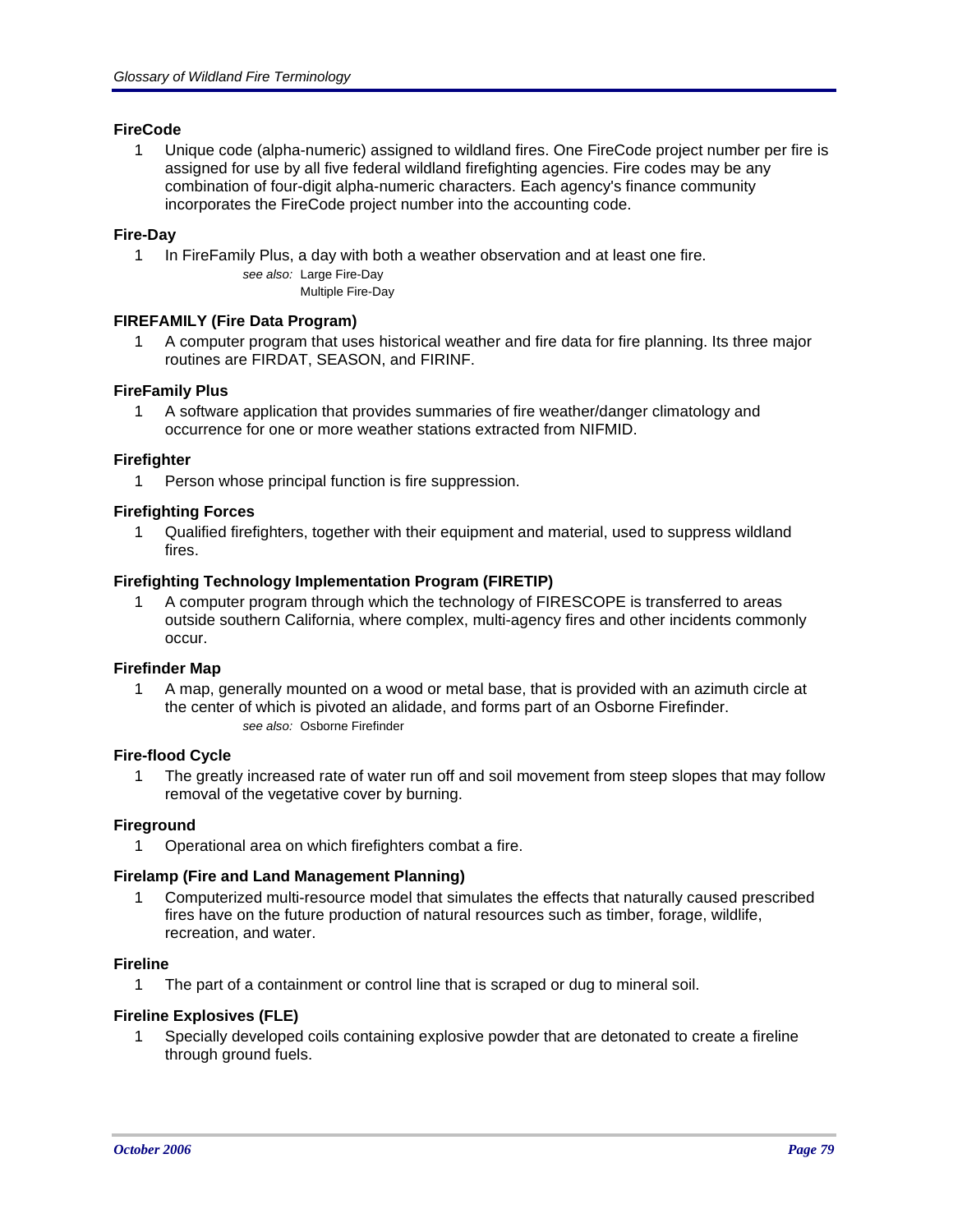# **FIREMODEL**

1 Computer program which with specified information (fuel, weather, topography) predicts an hourly rate of spread from a point of origin.

## **Fire-proofing**

1 Removal or treatment of fuels to reduce the danger of fires igniting or spreading. (E.g., fireproofing roadsides, campsites, structural timber.) Protection is relative, not absolute.

## **FIRESCOPE**

1 Firefighting Resources of California Organized for Potential Emergencies. A multi-agency coordination system designed to improve the capabilities of California's wildland fire protection agencies. Its purpose is to provide more efficient resources allocation and utilization, particularly in multiple or large fire situations during critical burning conditions.

## **Firesetter**

1 Person who starts a fire, usually deliberately and maliciously.

## **Firesetting**

1 Starting a fire, usually deliberately and maliciously.

## **Fireside Intensity**

- 1 The rate of heat release per unit time per unit length of fire front. Numerically, it is the product of the heat yield, the quantity of fuel consumed in the fire front, and the rate of spread.
- 2 The product of the available heat of combustion per unit of ground and the rate of spread of the fire, interpreted as the heat released per unit of time for each unit length of fire edge. The primary unit is Btu per second per foot (Btu/sec/ft) of fire front.

## **Firing Technique**

1 Any method or pattern of igniting a wildland area to consume the fuel in a prescribed pattern. E.g., heading or backing fire, spot fire, strip-head fire, and ring fire. *see also:* Ignition Pattern

# **First Order Fire Effects (FOFE)**

1 The effects that concern the direct or immediate consequences of fire, such as biomass consumption, crown scorch, bole damage, and smoke production. First order effects form an important basis for predicting secondary effects such as tree regeneration, plant succession, and changes in site productivity, but these involve interaction with many other non-fire variables. *see also:* Second Order Fire Effects

## **First-in**

1 Firefighters initially attacking a fire, usually the first to arrive at the fire scene.

## **Fix**

1 Geographical position determined by visual reference to the surface, by reference to one or more radio navigational aids, by celestial plotting, or by any other navigational device.

## **Fixed Tank**

1 A device mounted inside or directly underneath an aircraft which can contain water or retardant for dropping onto a fire.

## **Fixed-point Detection**

1 Detection of fires from lookout towers or other semi-permanent locations as distinguished from roving ground patrols or aerial detection.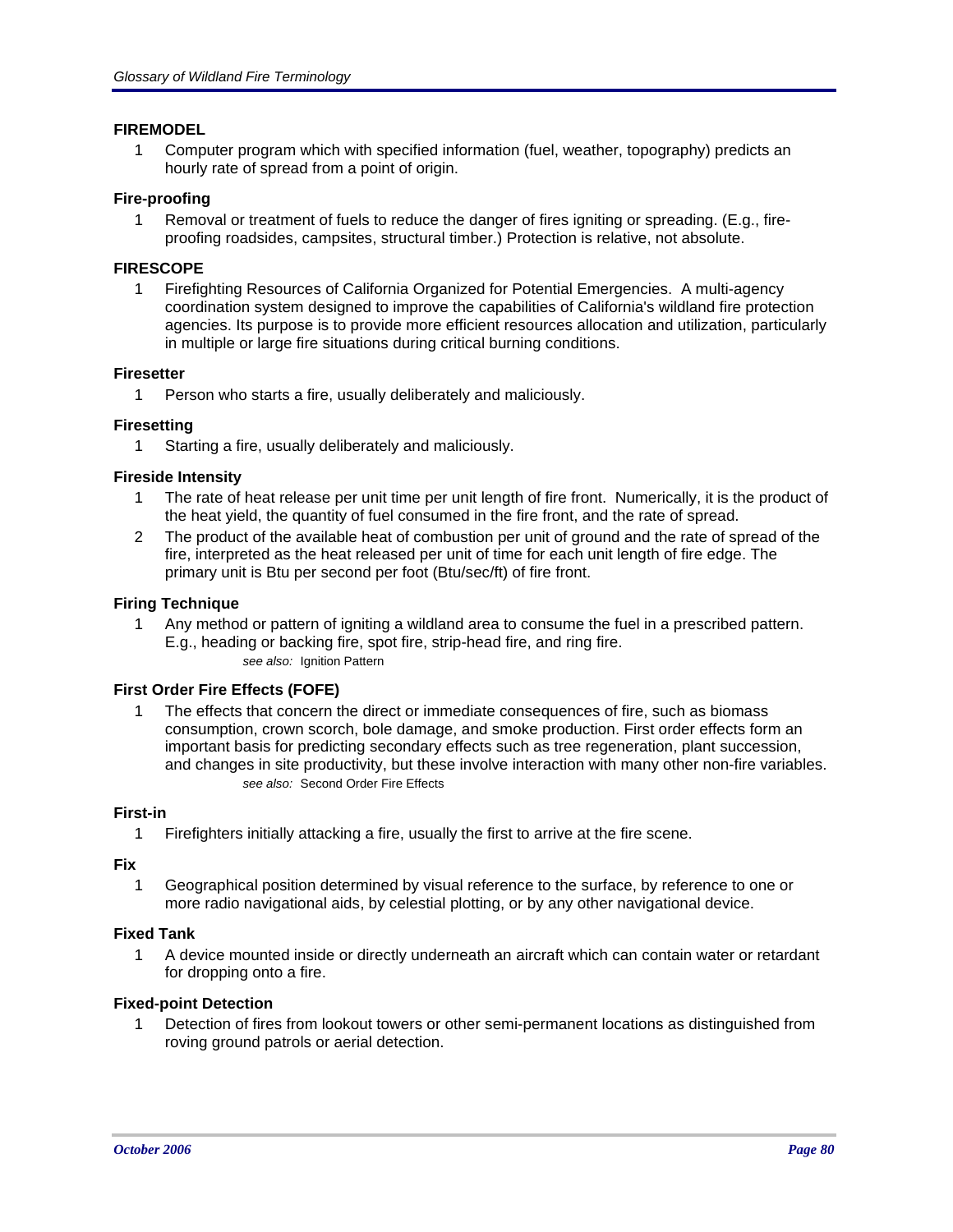## **Flame**

- 1 A mass of gas undergoing rapid combustion, generally accompanied by evolution of sensible heat and incandescence.
- 2 Light given off by burning gasses during the combustion process.

## **Flame Angle**

1 Angle between the flame at the leading edge of the fire front and the ground surface, expressed in degrees.

## **Flame Depth**

1 The depth of the fire front.

## **Flame Height**

1 The average maximum vertical extension of flames at the leading edge of the fire front. Occasional flashes that rise above the general level of flames are not considered. This distance is less than the flame length if flames are tilted due to wind or slope.

# **Flame Length**

1 The distance between the flame tip and the midpoint of the flame depth at the base of the flame (generally the ground surface), an indicator of fire intensity.

## **Flame Thrower**

- 1 Device for throwing a stream of flaming liquid, used to facilitate rapid ignition during burn out operations on a wildfire or during a prescribed fire operation.
	- *synonym:* Terra Torch ® *see also:* Backfire Torch Burning Torch Drip Torch

## **Flaming Combustion Phase**

1 Luminous oxidation of gases evolved from the rapid decomposition of fuel. This phase follows the pre-ignition phase and precedes the smoldering combustion phase, which has a much slower combustion rate. Water vapor, soot, and tar comprise the visible smoke. Relatively efficient combustion produces minimal soot and tar, resulting in white smoke; high moisture content also produces white smoke.

## **Flaming Front**

1 That zone of a moving fire where the combustion is primarily flaming. Behind this flaming zone combustion is primarily glowing or involves the burning out of larger fuels (greater than about 3 inches in diameter). Light fuels typically have a shallow flaming front, whereas heavy fuels have a deeper front.

*see also:* Fire Front

## **Flaming Phase**

1 That phase of a fire where the fuel is ignited and consumed by flaming combustion.

## **Flammability**

1 The relative ease with which fuels ignite and burn regardless of the quantity of the fuels. Preferred to "inflammability."

## **Flammable**

1 Easily ignitable and capable of burning and producing flames. *see also:* Nonflammable

## **Flammable liquid**

1 A liquid generally with a flash point below 140F (60C) and a vapor pressure that does not exceed 40 PSI at 100F (37.8C).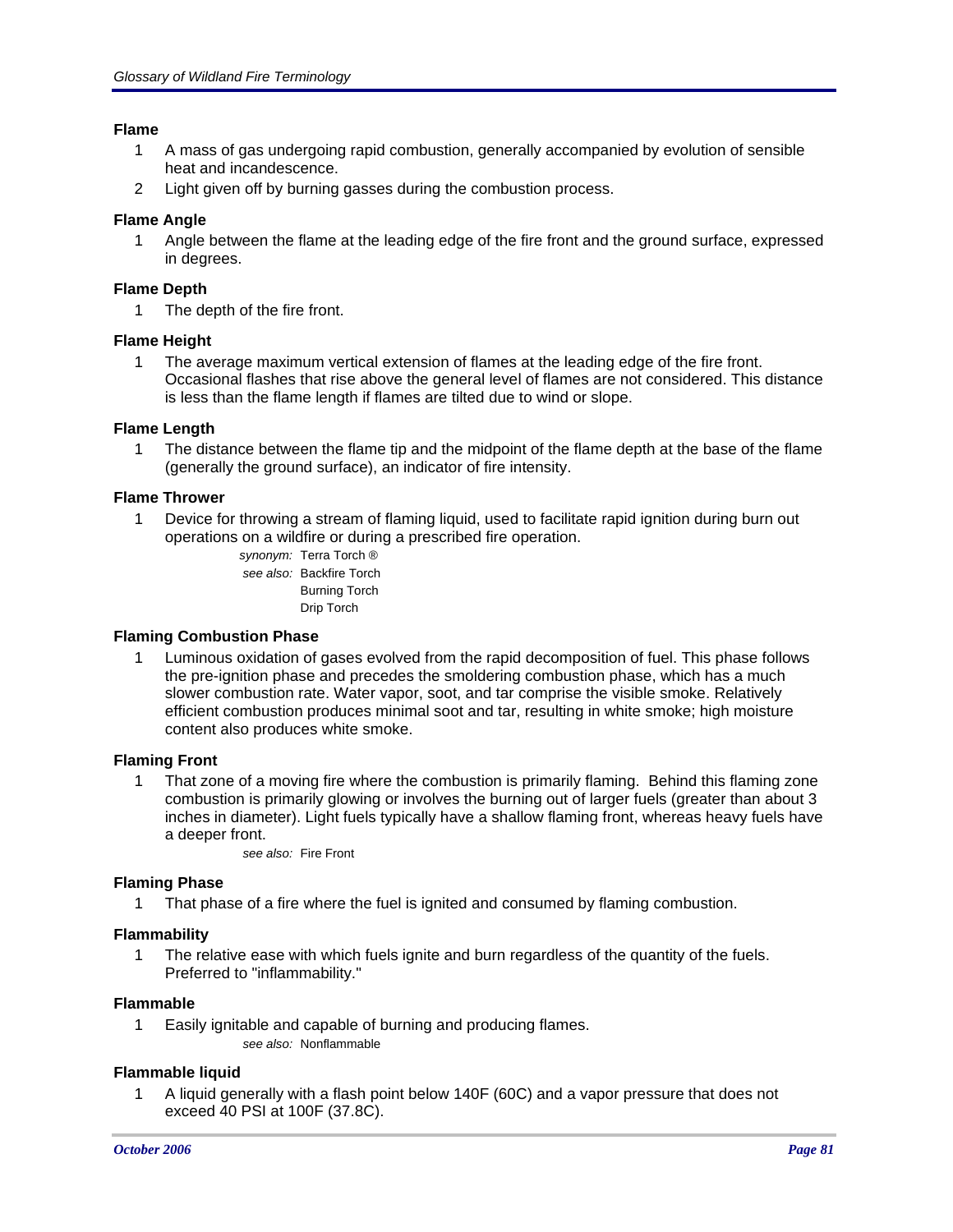## **Flank Fire**

- 1 A firing technique consisting of treating an area with lines of fire set into the wind which burn outward at right angles to the wind.
	- *synonym:* Lateral Fire

# **Flanking Fire Suppression**

1 Attacking a fire by working along the flanks either simultaneously or successively from a less active or anchor point and endeavoring to connect two lines at the head.

## **Flanks of a Fire**

1 The parts of a fire's perimeter that are roughly parallel to the main direction of spread.

## **Flapper**

1 Fire suppression tool, sometimes improvised, used in direct attack for smothering out flames along a fire edge; may consist merely of a green pine bough or wet sacking, or be a manufactured tool such as a flap of belting fabric fastened to a long handle. *see also:* Fire Swatter

## **Flare-up**

1 Any sudden acceleration in rate of spread or intensification of the fire. Unlike blowup, a flare-up is of relatively short duration and does not radically change existing control plans.

*see also:* Blowup

Extreme Fire Behavior Fire Storm

## **Flash Fuels**

1 Highly combustible fine fuels such as grass, leaves, draped pine needles, fern, tree moss and some kinds of slash, which ignite readily and are consumed rapidly when dry. *see also:* Fine Fuels

# **Flash Point**

1 Lowest temperature at which the vapor of a combustible liquid can be made to ignite in air.

# **Flashover**

- 1 Rapid combustion and/or explosion of unburned gases trapped at some distance from the main fire front. Usually occurs only in poorly ventilated topography.
- 2 Stage of a fire at which all surfaces and objects within a space have been heated to their ignition temperature, and flame breaks out almost at once over the surface of all objects within the space.

# **Flight Following**

1 The method and process through which an aircraft is tracked from departure point to destination. Flight following is the knowledge of the aircraft location and condition at regular intervals with a reasonable degree of certainty such that, in the event of mishap, those on board may be rescued.

# **Flight Path**

- 1 Track of an aircraft over the earth's surface.
- 2 Specified information relating to the intended flight of an aircraft that is filed orally or in writing with an air traffic control facility.

## **Flight Time**

1 The time from the moment the aircraft first moves under its own power for the purpose of flight until the moment it comes to rest at the next point of landing.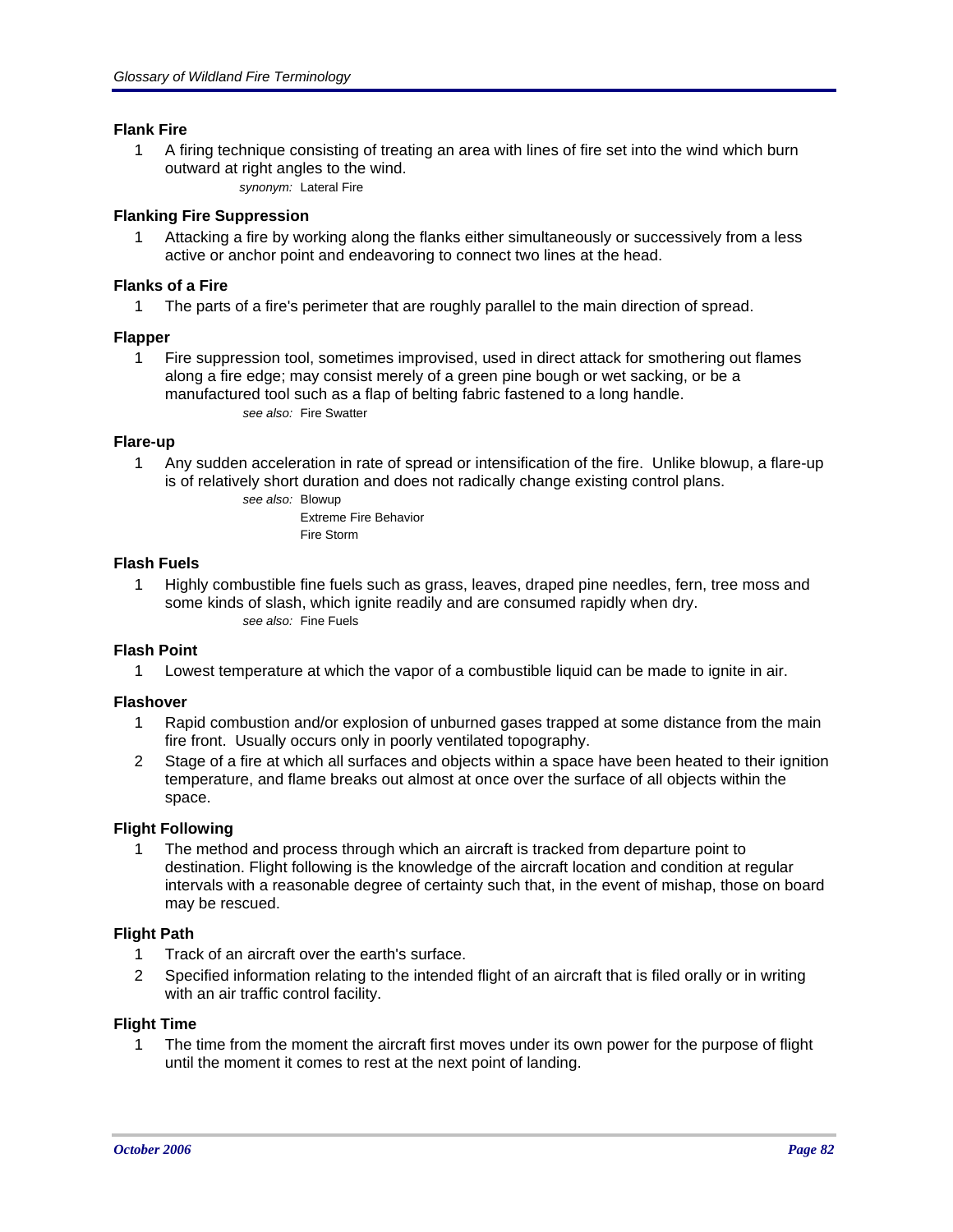## **Flight Visibility**

1 Average forward horizontal distance from the cockpit of an aircraft in flight at which prominent unlighted objects may be seen and identified by day and prominent lighted objects may be seen and identified by night.

## **Floatable Pump**

1 Small portable pump that floats in the water source.

## **Flow Conditioner**

1 Chemical powders that will, in very small quantities, tend to prevent other powders from caking and flocculating. Imparts free-flowing qualities to powder. Used with fire retardant chemicals.

## **Fluid Foam**

1 A low expansion foam type with some bubble structure and moderate drain time, exhibiting properties of both wet and dry foam types, which is used for extinguishment, protection, and mopup.

## **Fly Ash**

1 Particulate matter emitted by a fire and larger than 10 microns in diameter with a consequently short residence time in the atmosphere.

## **Foam**

1 The aerated solution created by forcing air into, or entraining air in water containing a foam concentrate by means of suitably designed equipment or by cascading it through the air at a high velocity. Foam reduces combustion by cooling, moistening and excluding oxygen.

## **Foam Blanket**

1 A layer of foam which forms an insulating and reflective barrier to heat and is used for fuel protection, suppression, and mopup.

## **Foam Concentrate**

1 The concentrated foaming agent as received from the manufacturer which, when added to water, creates a foam solution; use only those approved for use in wildland fire situations by the authority having jurisdiction.

## **Foam Generation**

1 The foam production process of forcing air into or entraining air in foam solution, creating a mass of bubbles.

## **Foam Line**

1 A body of foam placed along areas to be protected from fire; also used as an anchor for indirect attack in place of hand-made fire line.

## **Foam Solution**

1 A low expansion foam type with no expansion, therefore lacking bubble structure, which is used for mopup and flame knockdown.

## **Foam Systems**

1 The apparatus and techniques used to mix concentrate with water to make solution, pump and mix air and solution to make foam, and transport and apply foam. (Systems defined here include compressed air foam and nozzle aspirated.)

# **Foam Type**

1 A term used to describe the consistency and viscosity of low expansion foam as the combination of drain time and expansion.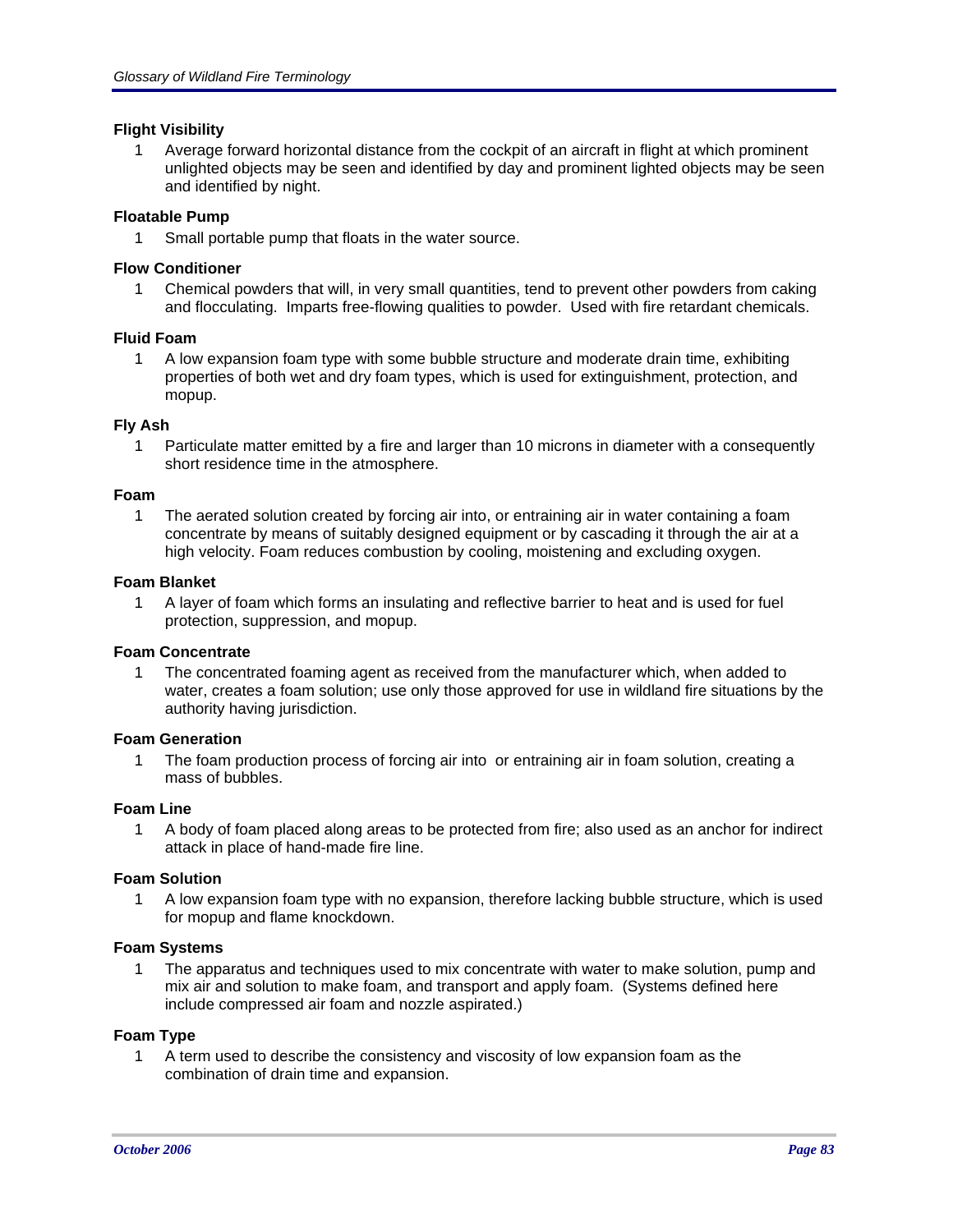## **Foaming Agent**

1 An additive that reduces the surface tension of water (producing wet water) causing it to spread and penetrate more effectively and which produces foam through mechanical means.

## **Foehn Wind**

1 A warm, dry and strong general wind that flows down into the valleys when stable, high pressure air is forced across and then down the lee slopes of a mountain range. The descending air is warmed and dried due to adiabatic compression producing critical fire weather conditions. Locally called by various names such as Santa Ana winds, Devil winds, North winds, Mono winds, etc.

## **Folding Tank**

1 A portable, collapsible water tank with a tubular frame. Tank capacities vary in size from 500- 1500 gallons.

## **Foliage Freeze Indicators**

1 Small branches, needles, and leaves on green vegetation that take on a windswept appearance and "freeze" in that position.

## **Food Unit**

1 Functional unit within the Logistics Section responsible for providing meals for incident personnel.

## **Food Unit Leader (FDUL)**

1 The ICS position responsible for supervising the Food Unit. Reports to the Service Branch Director or Logistics Section Chief. *see also:* Food Unit

## **Forb**

1 A plant with an herbaceous (soft, rather than permanent woody) stem, that is not a grass or grasslike plant.

## **Forced Landing**

1 Landing necessitated by failure of engines, systems, or components which makes continued flight impossible and which may not result in damage.

## **Forcible Entry**

1 Entering a structure of vehicle illegally by means or physical force, often characterized by prying doors and breaking windows.

## **Forecast Area**

1 Geographical area for which a fire weather forecast is specified.

## **Forest Fire**

1 Variously defined for legal purposes (e.g., the State of California Public Resources Code: uncontrolled fire on lands covered wholly or in part by timber, brush, grass, grain, or other flammable vegetation). Types of fires are ground, surface, and crown.

## **Forest Planning Language and Simulator (FORPLAN)**

1 Computer program developed to facilitate the use of simulation for integrating many different resource management activities, including fire, into the land management planning process. FORPLAN incorporates unique characteristics of previous systems, links numerous models and data bases, allows selection of variable resolution levels, and permits discrete time simulation of disturbances on plants, fuels, and animals.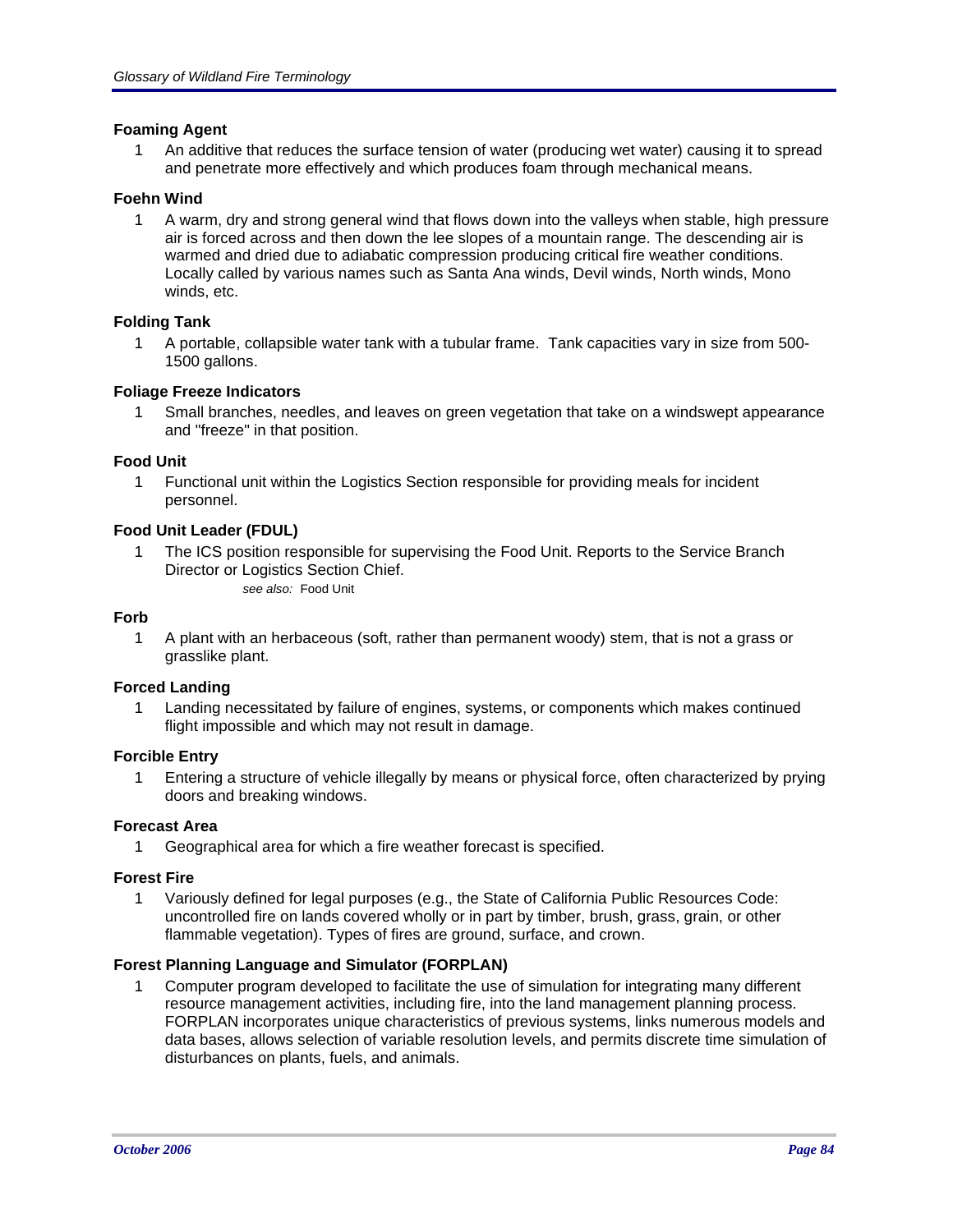## **Forest Protection**

1 Forestry branch concerned with prevention and damage control to forests from human actions (unauthorized fire, grazing, felling, smoke), pests and pathogens, and damage from storm, frost, and other climatic agents.

## **Forest Residue**

1 Accumulation in the forest of living or dead (mostly woody) material that is added to and rearranged by human activities such as harvest, cultural operations, and land clearing.

## **Forest Service**

1 Generally understood to mean an agency of the U.S. Department of Agriculture. However, some states also use Forest Service, e.g., Colorado State Forest Service.

## **Forestry Weather Information System (FWIS)**

1 A real time system which takes observations and forecasts supplied by NWS in coded numeric form, reformats that input by computer based algorithms, and distributes the reformatted information as numeric and worded diagnoses and forecasts for specialized users in localized areas.

## **Forward Looking Infrared (FLIR)**

1 Hand held or aircraft mounted device designed to detect heat differentials and display their images on a video screen. FLIRs have thermal resolution similar to IR line scanners, but their spatial resolution is substantially less; commonly used to detect hot spots and flareups obscured by smoke, evaluate the effectiveness of firing operations, or detect areas needing mopup.

## **Forward Rate of Spread**

1 The speed with which a fire moves in a horizontal direction across the landscape, usually expressed in chains per hour or feet per minute.

## **Fragile Fire Cause Objects**

1 Objects that are easily susceptible to damage from head and flame and can be easily damaged or destroyed by suppression action and/or during the evidence collection process. E.g., cigarette ash.

## **Free Burning**

1 The condition of a fire or part of a fire that has not been slowed by natural barriers or by control measures.

## **Free Drop**

1 Cargo, not attached to a parachute, that is dropped intentionally from an aircraft in flight.

## **Free Flow (Hydraulics)**

1 Maximum water flow rate a fire pump will attain when there are no restrictions at the pump outlet or losses due to friction or head.

## **Freezing Rain**

1 Rain that freezes upon contact with objects on the ground.

## **Frequency of Occurrence**

1 A quantitative expression of the presence or absence of individuals of a species in a population; the ratio between the number of sample units that contain a species and the total number of sample units.

## **Friction Layer**

1 The layer of the atmosphere in which the frictional force of the earth's surface exercises an appreciable influence on winds.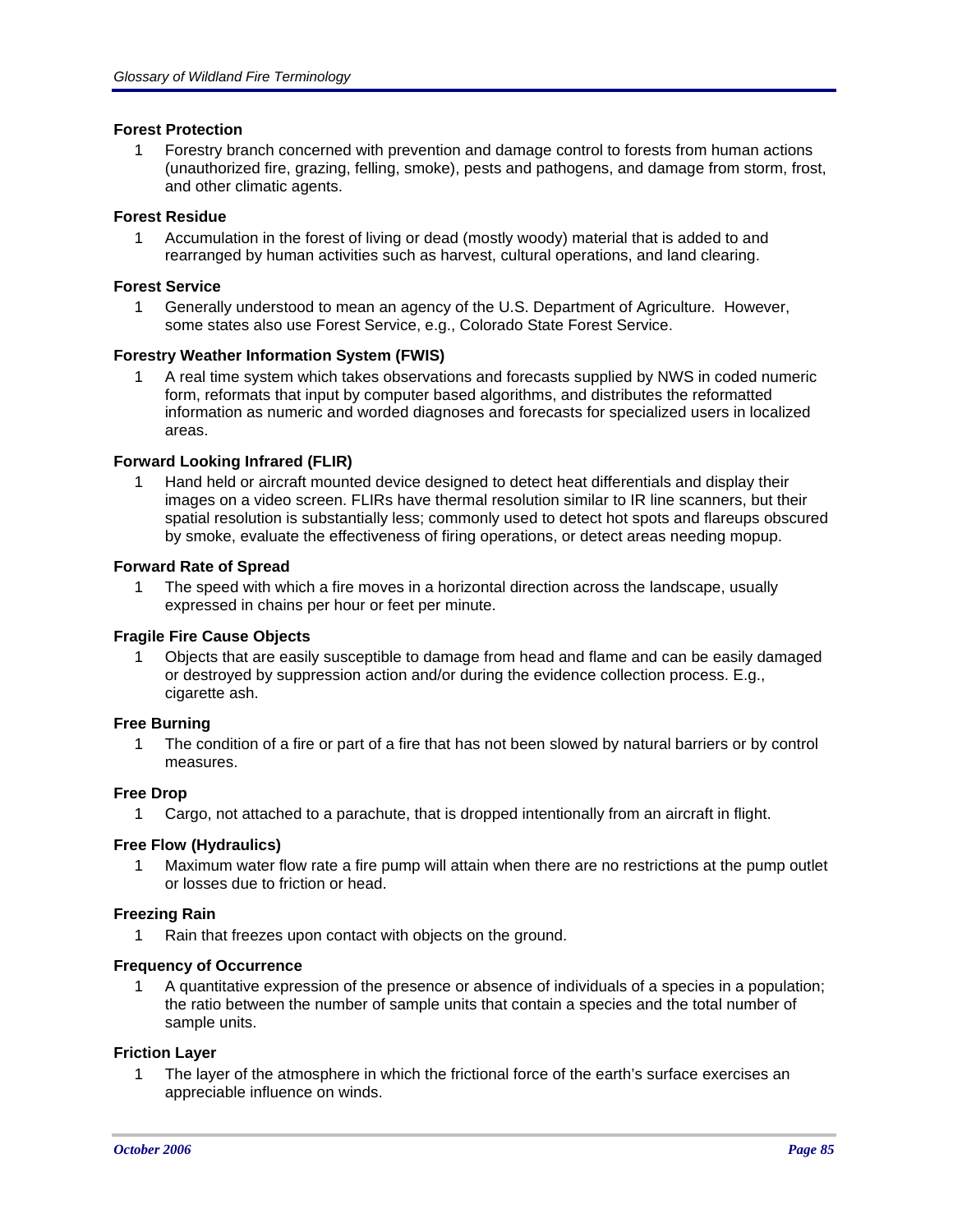## **Friction Loss**

1 Pressure loss caused by the turbulent movement of water or solution against the interior surface of fire hose, pipe, or fittings; normally measured in pressure loss per length of hose or pipe.

## **Friction Reducing Agent (FRA)**

1 Water soluble substance that reduces frictional drag of solutions and dampens turbulent flow while being pumped through pipe or hose.

## **Front**

1 In meteorology, the boundary between two air masses of differing atmospheric properties.

## **Frost**

1 Crystals of ice formed and deposited like dew, but at a temperature below freezing.

## **Frozen**

1 In the 1978 version of NFDRS, the herbaceous stage when cold temperatures kill herbaceous plants and force woody fuels into dormancy.

## **Fuel**

1 Any combustible material, especially petroleum-based products and wildland fuels.

## **Fuel Arrangement**

1 A general term referring to the spatial distribution and orientation of fuel particles or pieces.

## **Fuel Bed**

1 An array of fuels usually constructed with specific loading, depth, and particle size to meet experimental requirements; also, commonly used to describe the fuel composition.

## **Fuel Bed Depth**

1 Average height of surface fuels contained in the combustion zone of a spreading fire front.

## **Fuel Characteristics**

1 Factors that make up fuels such as compactness, loading, horizontal continuity, vertical arrangement, chemical content, size and shape, and moisture content.

## **Fuel Class**

1 Part of the National Fire Danger Rating System (NFDRS). Group of fuels possessing common characteristics. Dead fuels are grouped according to 1-, 10-, 100-, and 1000-hour timelag, and living fuels are grouped as herbaceous (annual or perennial) or woody.

## **Fuel Condition**

1 Relative flammability of fuel as determined by fuel type and environmental conditions.

## **Fuel Continuity**

1 The degree or extent of continuous or uninterrupted distribution of fuel particles in a fuel bed thus affecting a fire's ability to sustain combustion and spread. This applies to aerial fuels as well as surface fuels.

## **Fuel Depth**

1 The average distance from the bottom of the litter layer to the top of the layer of fuel, usually the surface fuel.

*see also:* Fuel Bed Depth

# **Fuel Dryness Level (DL)**

1 A quantitative measure of fuel moisture and receptability to ignition as determined by an accepted Fire Danger Rating System index that influences fire growth, intensity, or activity.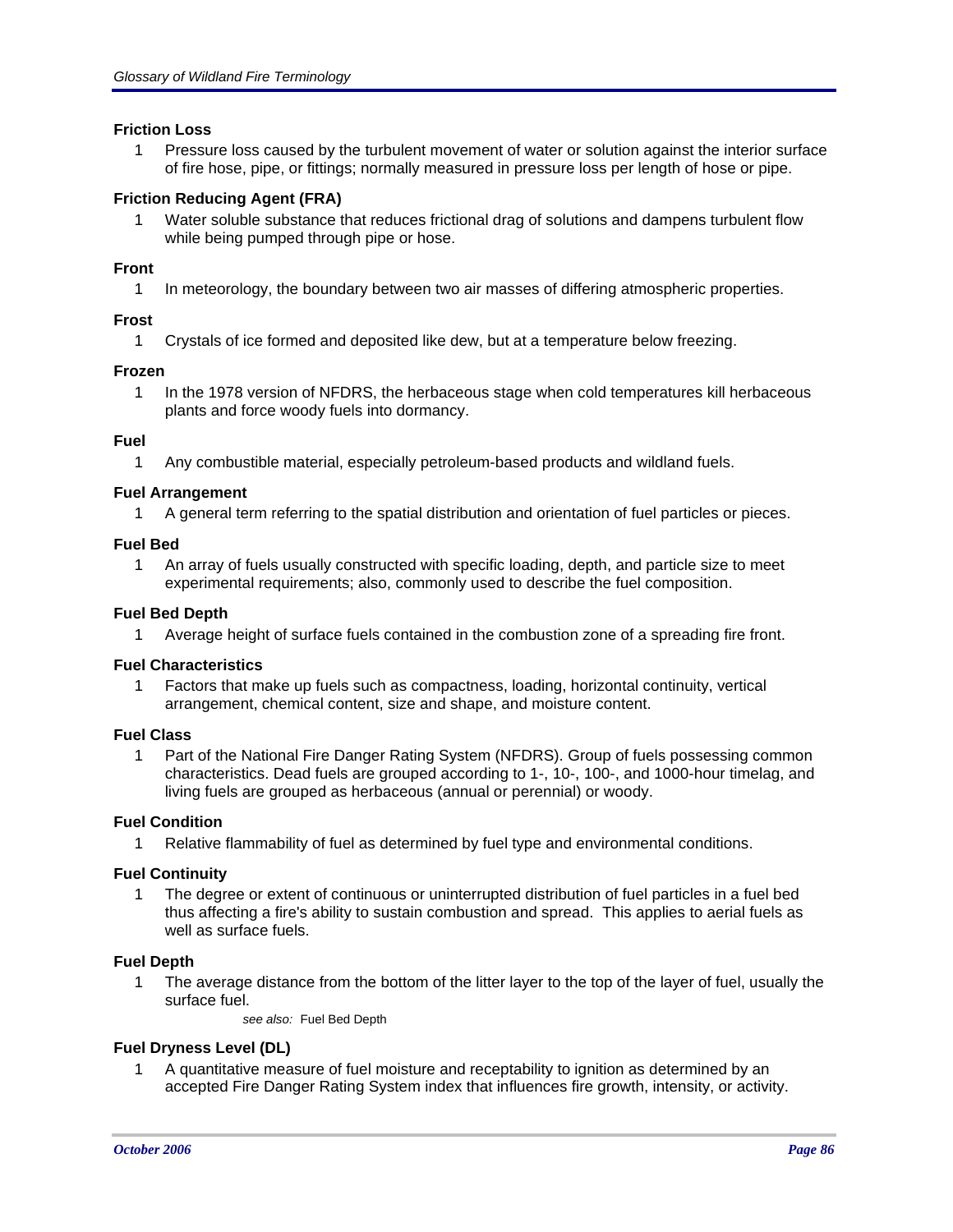## **Fuel Group**

1 An identifiable association of fuel elements of distinctive species, form, size, arrangement, or other characteristics. General fuel groups are grass, brush, timber, and slash.

## **Fuel Loading**

1 The amount of fuel present expressed quantitatively in terms of weight of fuel per unit area. This may be available fuel (consumable fuel) or total fuel and is usually dry weight.

## **Fuel Management**

1 Act or practice of controlling flammability and reducing resistance to control of wildland fuels through mechanical, chemical, biological, or manual means, or by fire, in support of land management objectives.

## **Fuel Model**

1 Simulated fuel complex for which all fuel descriptors required for the solution of a mathematical rate of spread model have been specified.

## **Fuel Modification**

1 Manipulation or removal of fuels to reduce the likelihood of ignition and/or to lessen potential damage and resistance to control (e.g., lopping, chipping, crushing, piling and burning). *synonym:* Fuel Treatment

# **Fuel Moisture Analog**

1 Device that emulates the moisture response of specific classes of dead fuels, constructed from organic or inorganic materials (e.g., half-inch ponderosa pine dowels representing ten-hour timelag fuels).

## **Fuel Moisture Content**

1 The quantity of moisture in fuel expressed as a percentage of the weight when thoroughly dried at 212 degrees F.

## **Fuel Moisture Indicator Stick**

1 A specially prepared stick or set of sticks of known dry weight continuously exposed to the weather and periodically weighed to determine changes in moisture content as an indication of moisture changes in wildland fuels.

## **Fuel Reduction**

1 Manipulation, including combustion, or removal of fuels to reduce the likelihood of ignition and/or to lessen potential damage and resistance to control.

## **Fuel Size Class**

1 A category used to describe the diameter of down dead woody fuels. Fuels within the same size class are assumed to have similar wetting and drying properties, and to preheat and ignite at similar rates during the combustion process.

## **Fuel Temperature**

1 The temperature reading measured from a fuel stick fully exposed to sunlight, above a representative fuel bed, using one of two methods (within a 3/4-inch or across a 1/2-inch pine dowel).

## **Fuel Tender**

1 Any vehicle capable of supplying engine fuel to ground or airborne equipment.

## **Fuel Treatment**

1 Manipulation or removal of fuels to reduce the likelihood of ignition and/or to lessen potential damage and resistance to control (e.g., lopping, chipping, crushing, piling and burning). *synonym:* Fuel Modification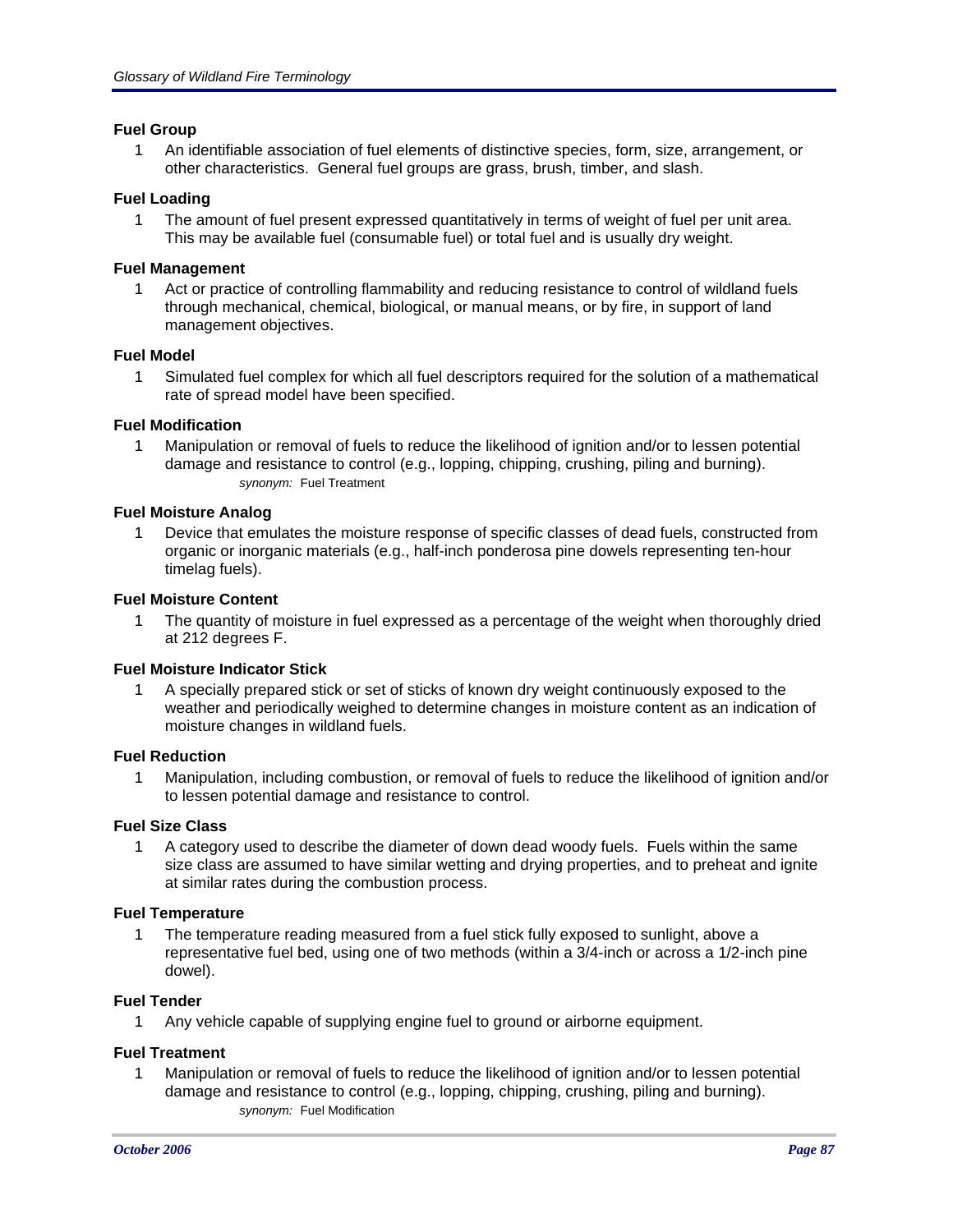## **Fuel Type**

1 An identifiable association of fuel elements of distinctive species, form, size, arrangement, or other characteristics that will cause a predictable rate of spread or resistance to control under specified weather conditions.

## **Fuelbreak**

1 A natural or manmade change in fuel characteristics which affects fire behavior so that fires burning into them can be more readily controlled.

## **Fuelbreak System**

1 A series of modified strips or blocks tied together to form continuous strategically located fuel breaks around land units.

## **Fuels Wet Flag**

1 A one-character code indicating whether or not fine fuels are wet or dry.

## **Fugitive Color**

1 A coloring agent used in fire retardants that is designed to fade rapidly following retardant application in order to minimize the visual impacts of the retardant.

## **Full-thickness Burn**

1 A burn involving all the layer of the skin. Muscle layers below the skin and bones may also be damaged. Muscle layers below the skin and bones may also be damaged. Areas of the skin may be charred black or areas that are dry and white. (also called Third Degree Burn)

*see also:* Partial-thickness Burn Superficial Burn

## **Fume**

1 An airborne irritating, noxious, or toxic smoke, vapor, or any combination of these produced by a volatile substance or a chemical reaction.

## **Function**

1 In ICS, function refers to the five major activities, command, operations, planning, logistics and finance/administration.

## **Fusee**

1 A colored flare designed as a railway warning device, widely used to ignite backfires and other prescribed fires.



# **Gallons per Minute (GPM)**

1 The measure of water flow in firefighting. It is used to measure the output of wildland and structural fire engines, pumps, hose streams, nozzles, hydrants, and water mains.

# **Gap**

1 Weak or missed area in a retardant drop or in a fireline.

## **Gate Valve**

1 A valve with a gate-like disk that moves up and down at right angles to the flow when actuated by a stem screw and hand wheel. Gate valves are best for service that requires infrequent valve operation and where the disk is kept either fully open or closed.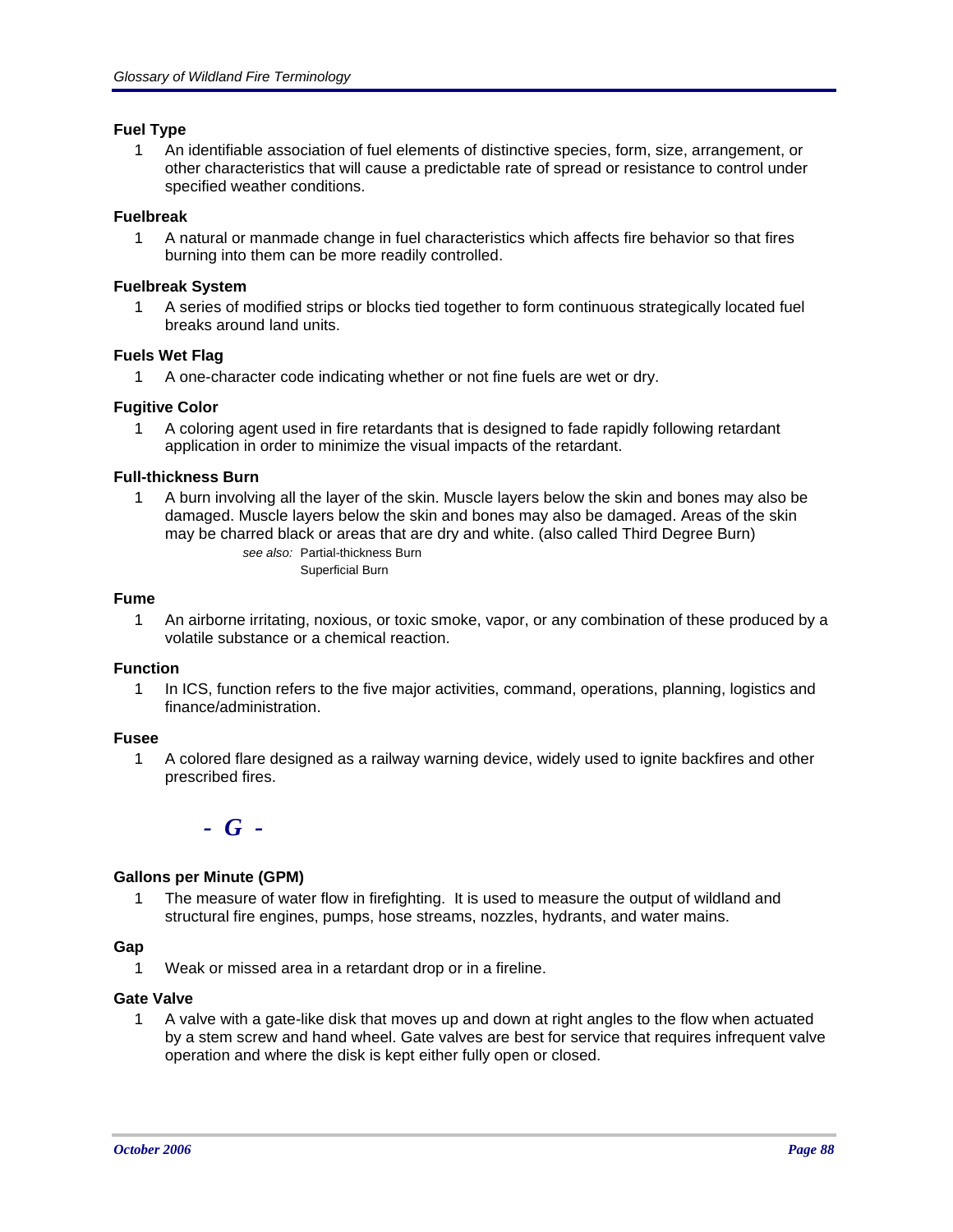## **Gear Pump**

1 Positive displacement pump which uses closely meshed gears to propel water when high pressures and low volumes are desired; can be used safely only with clear water-- suspended particles of soil or rocks can quickly wear the gears and reduce pressure and volume of water.

## **General Fire Weather Forecast**

1 A forecast, issued daily during the regular fire season to resource management agencies, that is intended for planning of daily fire management activities, including daily staffing levels, prevention programs, and initial attack on wildfires. Also called presuppression forecast. *see also:* Incident Weather Forecast

Spot Weather Forecast

## **General Origin Area**

1 The larger area where the fire started that is readily identifiable based on macro scale indicators and witness statements.

## **General Services Administration (GSA)**

1 An agency of the United States Government that includes the Federal Supply Service, the Automated Data and Telecommunications Service, the Public Buildings Service, and the National Archives and Records Service.

## **General Staff**

1 The group of incident management personnel reporting to the Incident Commander. They may each have a deputy, as needed. The General Staff consists of: Operations Section Chief, Planning Section Chief, Logistics Section Chief, and Finance/Administration Section Chief.

## **General Winds**

1 Large scale winds caused by high- and low-pressure systems but generally influenced and modified in the lower atmosphere by terrain.

> *see also:* Local Winds Slope Winds

## **Geographic Area**

1 A boundary designated by governmental agencies (wildland fire protection agencies) within which they work together for the interagency, intergovernmental planning, coordination, and operations leadership for the effective utilization of emergency management resources within their area. There are nine geographic areas. A listing of the areas can be found in the National Interagency Mobilization Guide, Chapter 20, section 21.1 along with listings of the Geographic Coordinating Areas and Geographic Area Coordination Centers.

*see also:* Geographic Area Coordination Center

Geographic Coordinating Area

## **Geographic Area Coordination Center (GACC)**

1 The physical location of an interagency, regional operation center for the effective coordination, mobilization and demobilization of emergency management resources. Listings of geographic coordination centers and their respective geographic coordinating areas can be found within the National Interagency Mobilization Guide, Chapter 20, Section 21.1

*see also:* Geographic Area

Geographic Coordinating Area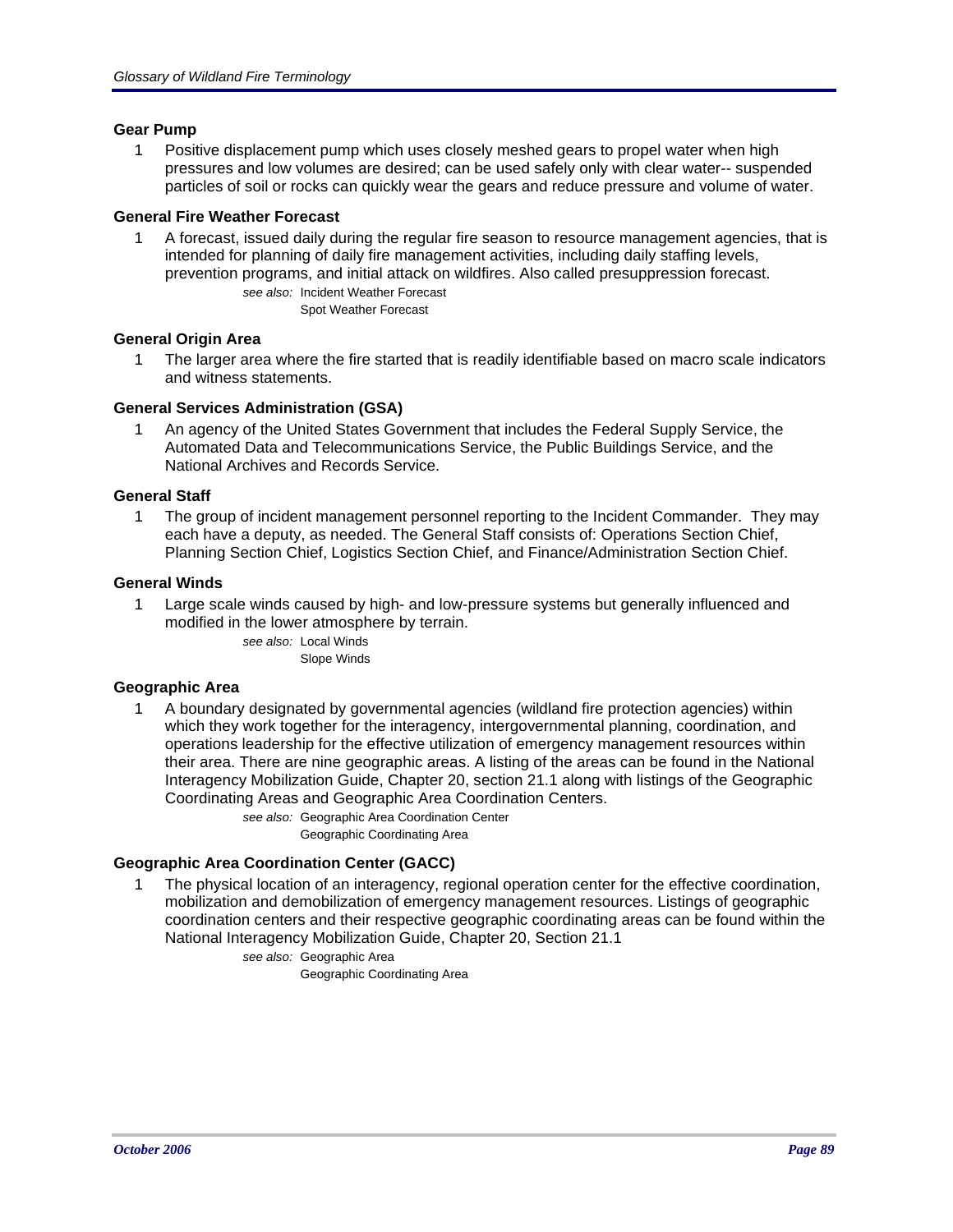## **Geographic Coordinating Area**

1 A boundary designated by governmental agencies (wildland fire protection agencies), that may coincide with a geographic area boundary or may be a subdivision of a geographic area within which they work together coordinating, for the efffective, mobilization and demobilization of emergency management resources within their area. Listings of geographic coordinating areas and geographic coordination centers can be found in the National Interagency Mobilization Guide, Chapter 20, Section 21.1.

> *see also:* Geographic Area Geographic Area Coordination Center

## **Geostationary Operational Environmental Satellite (GOES)**

- 1 The satellite used for data relay from NFDRS weather stations to ASCADS.
	- *see also:* Automated Sorting Conversion and Distribution System National Fire Danger Rating System

## **Getaway Time**

1 Elapsed time from receipt of notification by the personnel charged with initiating suppression action to the departure of the first attack unit.

#### **Global Positioning System (GPS)**

1 A system of navigational satellites operated by the U.S. Department of Defense and available for civilian use. The system can track objects anywhere in the world with an accuracy of approximately 40 feet.

#### **Glowing Combustion**

1 the process of oxidation of solid fuel accompanied by incandescence. All volatiles have already been driven off, oxygen reaches the combustion surfaces, and there is no visible smoke. This phase follows the smoldering combustion phase and continues until the temperature drops below the combustion threshold value, or until only non-combustible ash remains.

## **Glowing Combustion Phase**

1 The final phase of combustion following flaming and smoldering phases. *see also:* Glowing Combustion

#### **Going Fire**

1 Any wildfire on which suppression action has not reached an extensive mop up stage. *synonym:* Active Fire

## **Gradient Wind**

- 1 Wind flowing parallel to pressure isobars or contours with low pressure on the left of the observer in the Northern Hemisphere; velocity such that the pressure gradient, Coriolis, and certrifugal force acting in the area are in balance.
- 2 Wind created by differing barometric pressures between high- and low-pressure systems. Velocity is generally five to 30 miles per hour, and wind shifts are usually gradual as systems move and shift.

## **Grass Fire**

1 Any fire in which the predominant fuel is grass or grasslike.

## **Grass Stem Indicators**

1 Remains of grass stems having different appearances based on the direction of fire spread.

## **Grass Type**

1 In NFDRS, the two grass types (annual, perennial) determine how seasonal drying of live herbaceous fuels is modeled.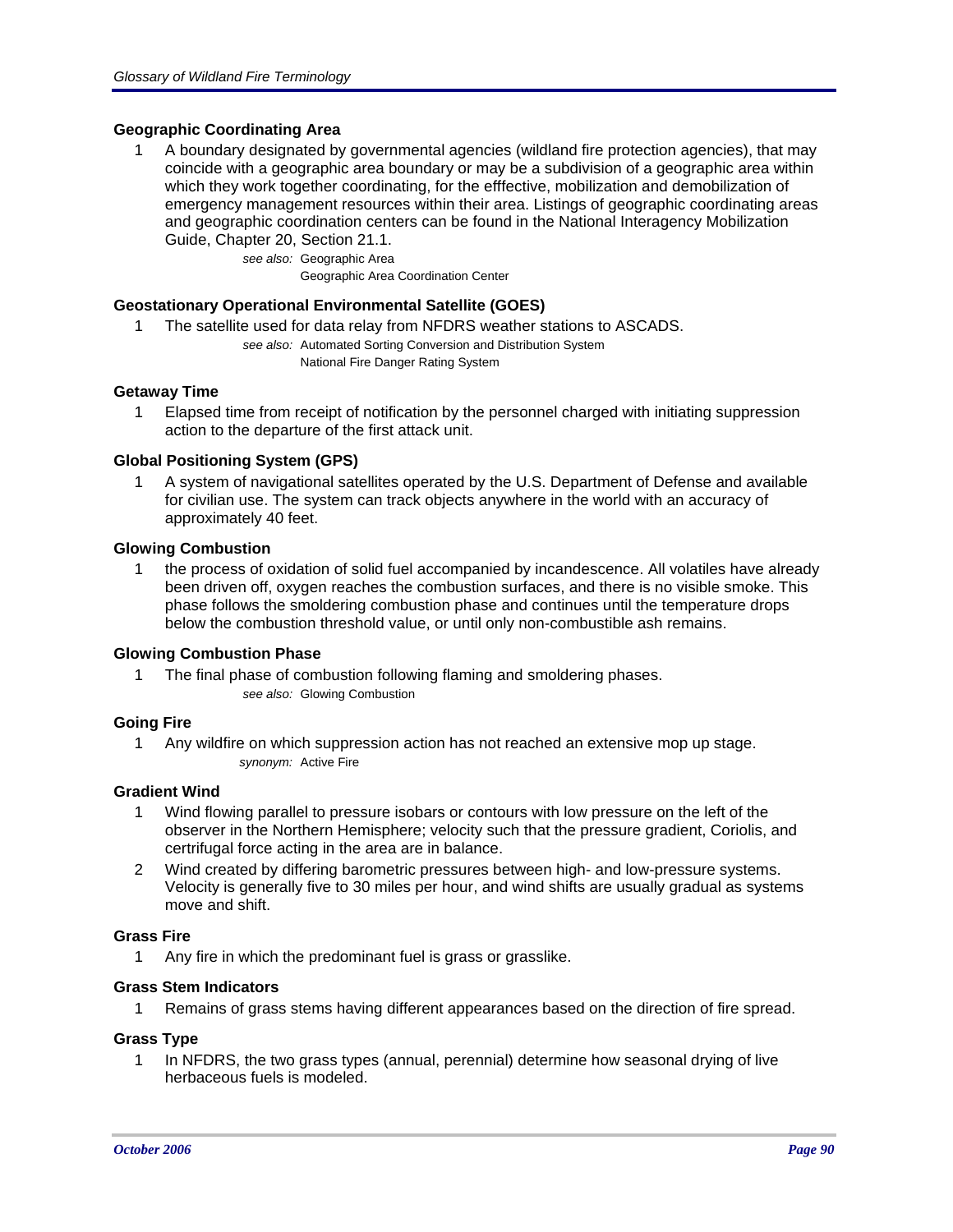## **Gravimetric**

1 Of, or pertaining to, measurement by weight.

## **Gravity Tank**

1 Water storage tank for fire protection and sometimes community water service that supplies water by gravity pressure.

## **Greenbelt**

- 1 Landscaped and regularly maintained fuelbreak, usually put to some additional use (e.g., golf course, park, playground).
	- *see also:* Fuelbreak

## **Greenhouse Effect**

1 the heating of the earth's surface by both atmospheric infrared radiation and incoming solar radiation.

## **Greenness Factor**

1 In the 1988 version of NFDRS, a code scaled from 0 to 20 representing the greenness of grasses and shrubs from near dead to maximum greenness. *see also:* Relative Greenness

## **Green-up**

1 Green-up for the 1978 version of NFDRS model is defined as the beginning of a new cycle of plant growth. Green-up usually occurs once a year, except in desert areas where rainy periods can produce a flush of new growth more than once a year. Green-up may be signaled at different dates for different fuel models. Green-up should not be started when the first flush of green occurs in the area. Instead, the vegetation that will be the fire problem (represented by the NFDRS fuel model associated with the weather station) when it matures and cures should be identified. Green-up should start when the majority of this vegetation starts to grow.

## **Grid Ignition Technique**

Method of igniting prescribed fires in which ignition points are set individually at predetermined spacing with predetermined timing throughout the area to be burned. Also called point source ignition technique.

# **Gridding**

1 To search for a small fire by systematically traveling over an area on parallel courses or gridlines.

## **Gross Vehicle Axle Weight Rating (GAWR)**

1 The value specified by the manufacturer as the maximum allowable weight placed on an axle of a vehicle when fully equipped, including payload, fluids and occupants.

## **Gross Vehicle Weight (GVV)**

1 Actual vehicle weight, including chassis, body, cab, equipment, water, fuel, crew, and all other load.

## **Gross Vehicle Weight Rating (GVWR)**

The value specified by the manufacturer as the maximum allowable weight of a vehicle fully equipped, including payload, fluids and occupants.

## **Gross Weight**

1 Total allowable weight of a loaded aircraft for takeoff or landing, adjusted for altitude differences.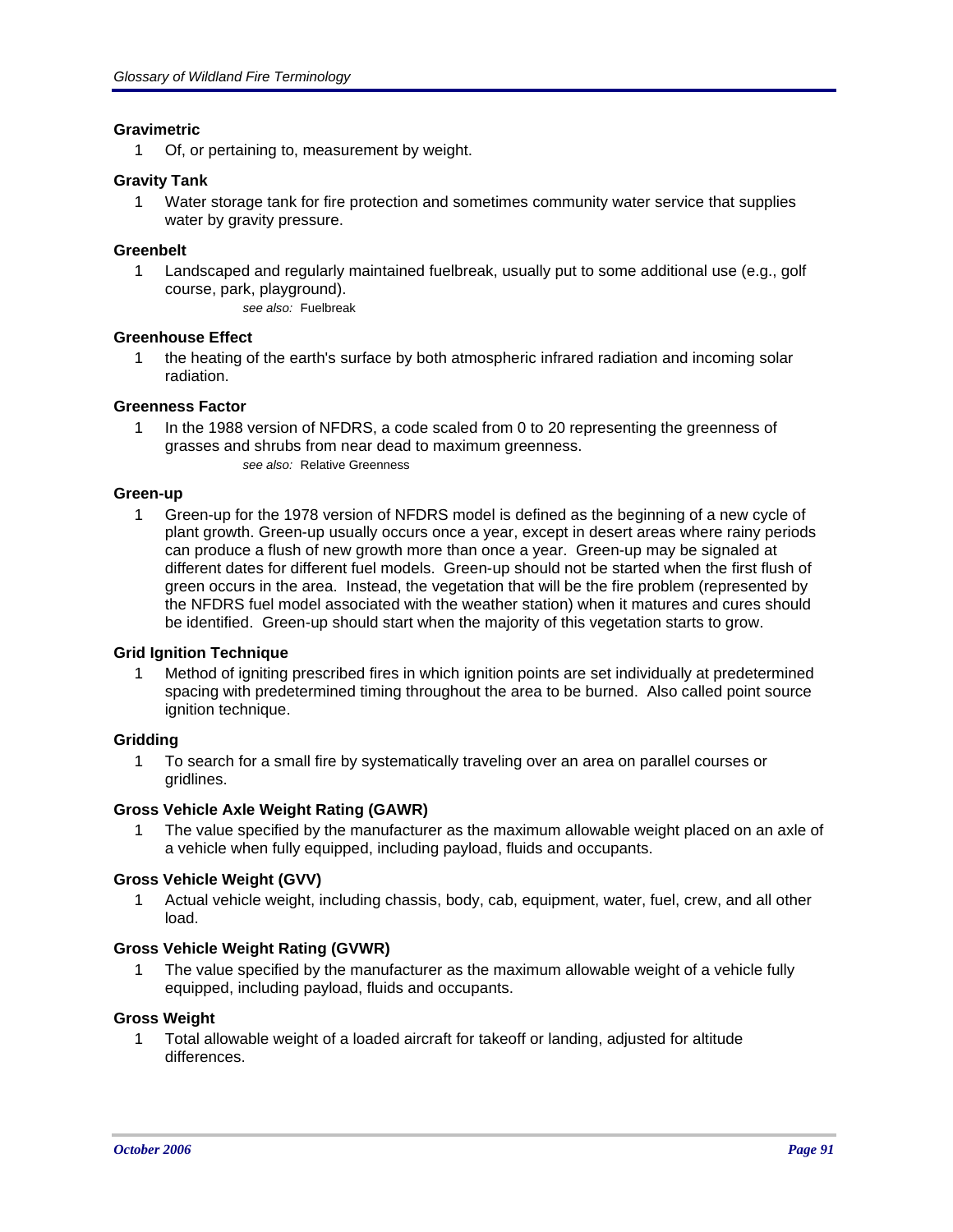## **Ground Effect**

1 Reaction of a rotor downdraft against the ground surface, forming a "ground cushion" that increases lifting capability of that section of air.

## **Ground Fire**

1 Fire that consumes the organic material beneath the surface litter ground, such as a peat fire.

## **Ground Fog**

1 Fog which extends vertically to less than 20 feet.

## **Ground Fuel**

1 All combustible materials below the surface litter, including duff, tree or shrub roots, punky wood, peat, and sawdust, that normally support a glowing combustion without flame.

## **Ground Speed**

1 Speed with which an aircraft traverses the ground over which it flies.

## **Ground Support Unit**

1 Functional unit within the Logistics Section responsible for the fueling, maintaining and repairing of vehicles, and the transportation of personnel and supplies.

## **Ground Support Unit Leader (GSUL)**

The ICS position responsible for supervising the Ground Support Unit. Reports to the Support Branch Director or Logistics Section Chief. *see also:* Ground Support Unit

## **Ground Truth**

1 Verification at the site of what has been observed and/or measured from aircraft, satellites, other aerial platforms, aerial photographs, or maps.

## **Ground Visibility**

1 Horizontal visibility observed at the ground.

## **Group**

1 Groups are established to divide the incident into functional areas of operation. Groups are composed of resources assembled to perform a special function not necessarily within a single geographic division. Groups, when activated, are located between branches and resources in the operations section.

*see also:* Division

## **Growing Season Burning**

1 Prescribed burning or wildland fire use during the photosynthetically-active growing season, where live fuel moistures are relatively high and the dominant vegetation, grasses, forbs, and herbaceous vegetation are fully greened.

## **Guard Unit**

1 Geographic subdivision of a fire-protected area, delimiting the initial attack bounds of a single fire guard or fire crew.

## **Gum Thickened Sulphate (GTS)**

1 A dry chemical product which is mixed with water to form a fire retardant slurry.

## **Gust**

1 Rapid fluctuations in wind speed with a variation of 10 knots (11.5 mph) or more between peaks and lulls.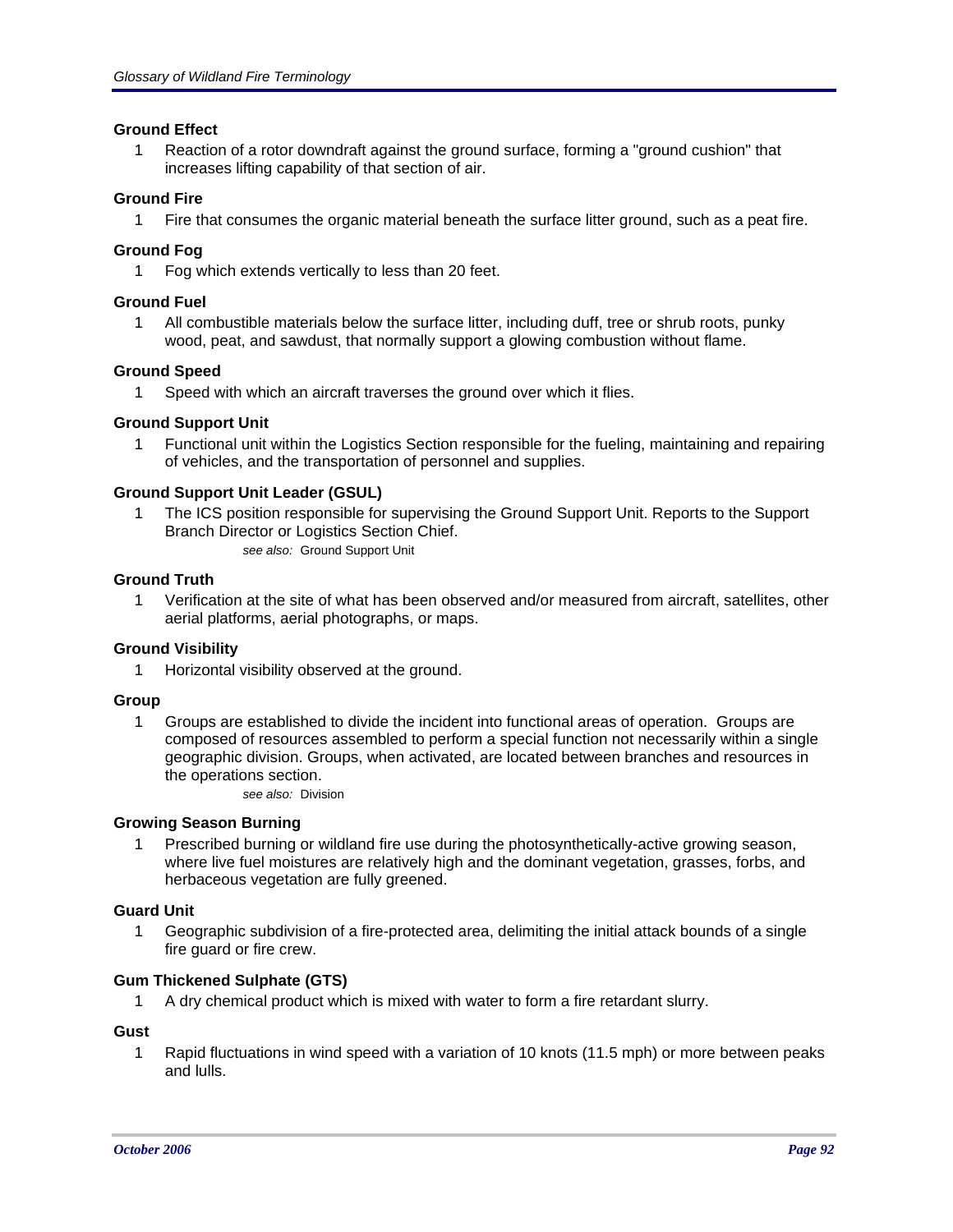# *- H -*

## **Haines Index**

1 An atmospheric index used to indicate the potential for wildfire growth by measuring the stability and dryness of the air over a fire.

## **Hand Crew**

1 A number of individuals that have been organized and trained and are supervised principally for operational assignments on an incident.

## **Handline**

1 Fireline constructed with hand tools.

## **Hangup (Tree Falling)**

1 A situation in which a tree is lodged in another, preventing it from falling to the ground.

## **Hard Suction Hose**

1 Noncollapsible suction hose attached to a pump and used to draft water from a source lower than the pump. Customary hose sizes in wildland fire engines are 2 and 2-1/2 inches in diameter (51 and 64 mm).

#### **Hazard**

1 Any real or potential condition that can cause injury, illness or death of personnel, or damage to, or loss of equipment or property.

## **Hazard Assessment**

1 Assess hazards to determine risks. Assess the impact of each hazard in terms of potential loss, cost, or strategic degradation based on probability and severity. *see also:* Hazard Fuel

Risk

## **Hazard Fuel**

1 A fuel complex defined by kind, arrangement, volume, condition, and location that presents a threat of ignition and resistance to control.

## **Hazard Map**

1 Map of the area of operations that shows all of the known aerial hazards, including but not limited to power lines, military training areas, hang gliding areas, etc.

## **Hazard Pay**

1 A salary differential that compensates employees for exposure to hazards in the course of their duties.

## **Hazard Reduction**

1 Any treatment of living and dead fuels that reduces the potential spread or consequences of fire.

#### **Hazardous Areas**

1 Those wildland areas where the combination of vegetation, topography, weather, and the threat of fire to life and property create difficult and dangerous problems.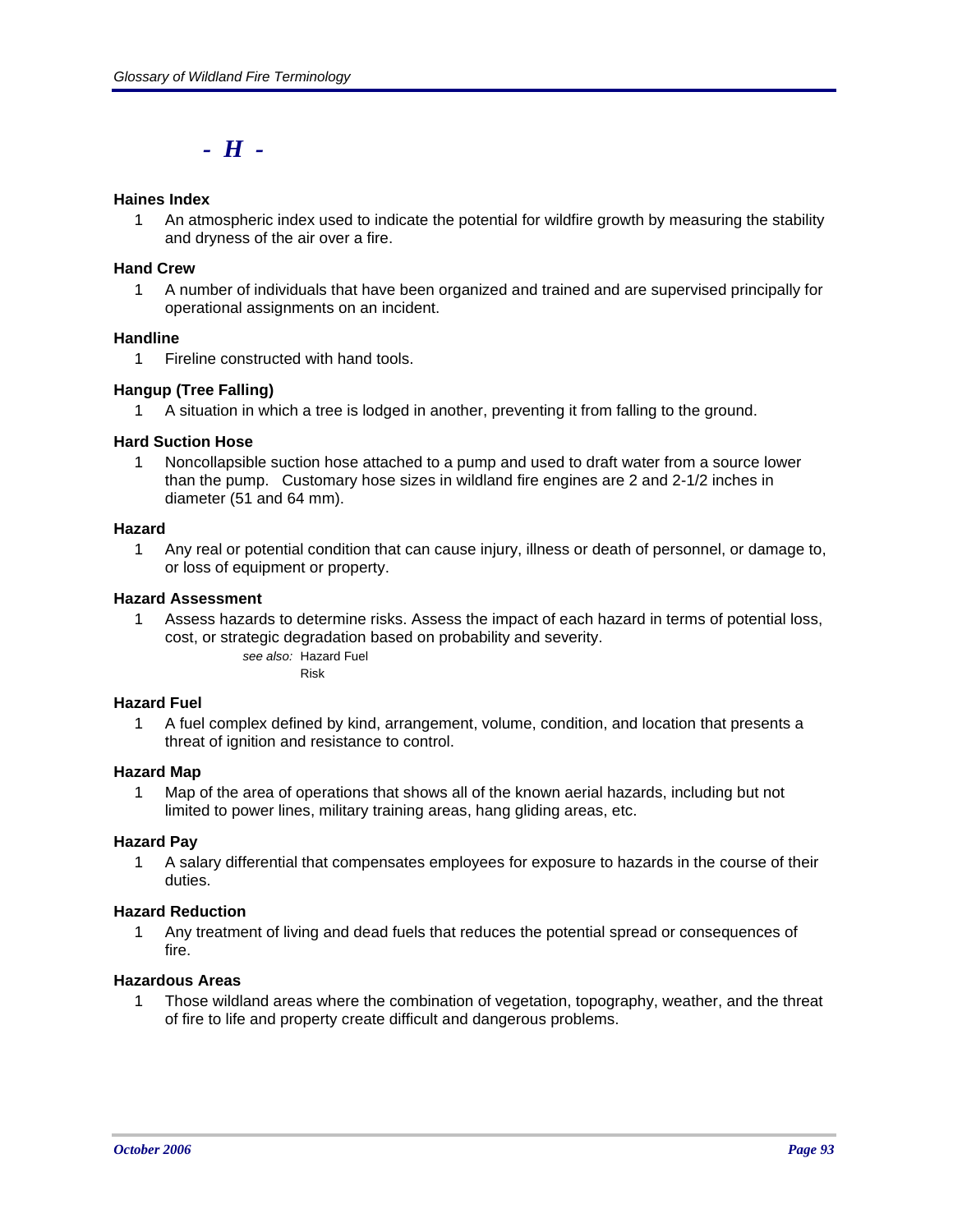## **Hazardous Materials**

- 1 Substances that are identified, classified, and regulated in the Code of Federal Regulations, Title 49 and Hazardous Materials Regulations 175.
- 2 A substance or material which has been determined by the Secretary of Transportation to be capable of posing an unreasonable risk to health, safety, and property when transported in commerce and which has been so designated.

## **Haze**

1 A sufficient concentration of atmospheric aerosols to affect a visible attenuation of light and measurable reduction in visual range. The aerosol particle diameter is near the wavelength of visible light, optimizing the light scattering efficiency of the particles.

## **Haze Meter**

1 Instrument for measuring the dependable range of distance at which a standard smoke column can be detected by the unaided eye under existing haze conditions.

## **Head Fire**

1 A fire spreading or set to spread with the wind. *synonym:* Advancing Fire

## **Head of a Fire**

1 The most rapidly spreading portion of a fire's perimeter, usually to the leeward or up slope.

## **Head Pressure**

1 Pressure due to elevation of water. Equals 0.433 pounds per square inch (PSI) per foot of elevation. Back pressure. (Approximately 0.5 PSI is required to lift water 1 foot in elevation)

## **Heading**

1 The compass direction in which the longitudinal axis of the aircraft points.

# **Headlamp**

1 Flashlight, ordinarily worn by firefighter on the front of the helmet.

## **Heat**

1 Temperatures higher than that of the normal atmosphere, produced by the process of burning or oxidation.

## **Heat Content**

1 The net amount of heat that would be given off if fuel burns when it is absolutely dry, noted as Btu per pound of fuel.

## **Heat Low**

1 An area of low pressure caused by intense heating of the earth's surface. High surface temperature causes air to expand and rise, resulting in low atmospheric pressure and induces a weak inflow of air at the surface. Air which rises in a heat low is very dry so clouds seldom form. Rising air above a heat low produces a warm upper level high and results in a net outflow of air aloft. Heat lows remain practically stationary over areas which produce them.

## **Heat of Combustion**

1 The heat energy resulting from the complete combustion of a fuel, expressed as the quantity of heat per unit weight of fuel. The high heat of combustion is the potential available, and the low heat of combustion is the high heat of combustion minus several losses that occur in an open system (primarily heat of vaporization of moisture in the fuel) .

## **Heat per Unit Area**

1 Total amount of heat released per unit area as the flaming front of the fire passes, expressed as Btu/square foot; a measure of the total amount of heat released in flames.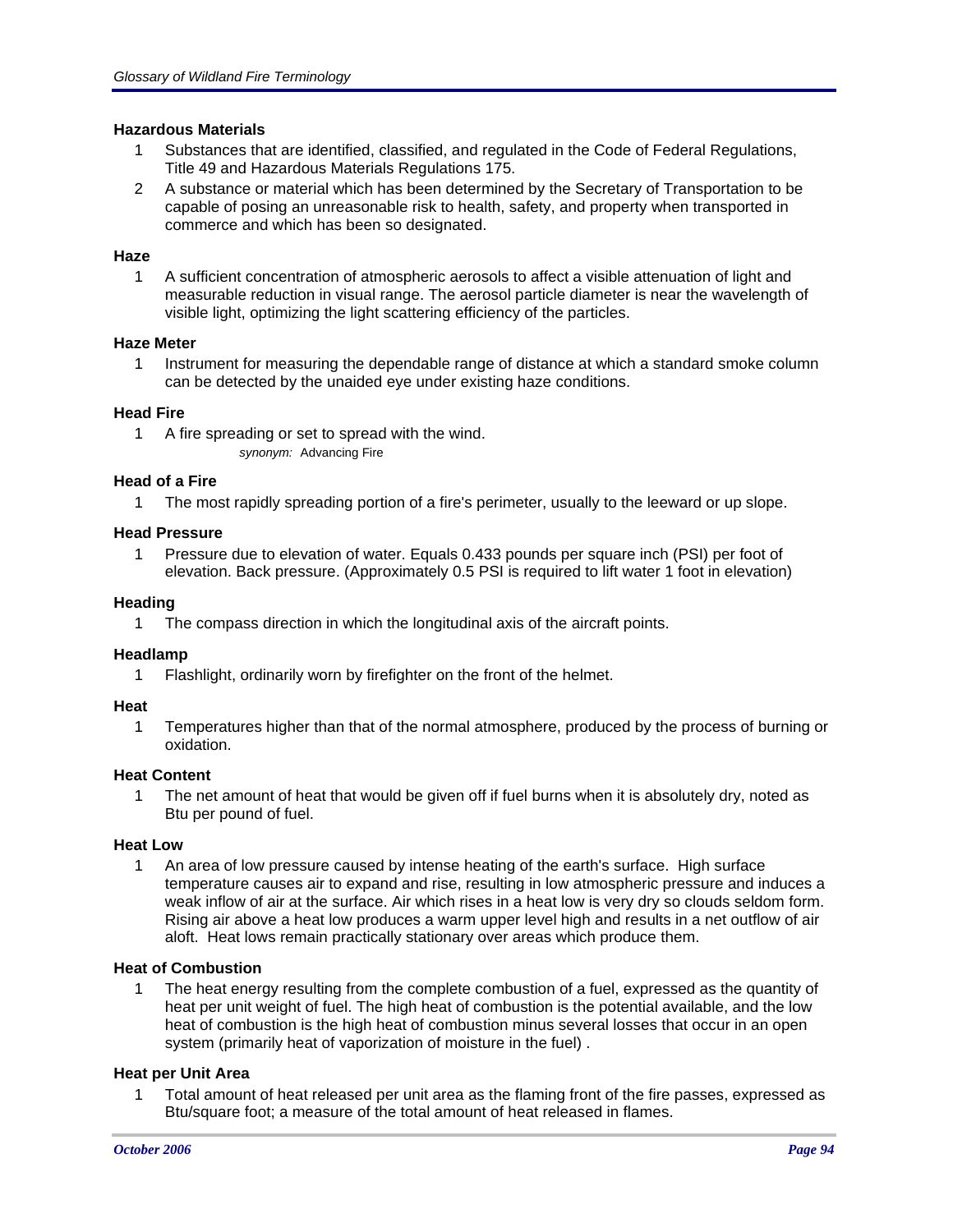## **Heat Probe**

1 Apparatus used to detect heat.

## **Heat Release Rate**

- 1 Total amount of heat produced per unit mass of fuel consumed per unit time.
- 2 Amount of heat released to the atmosphere from the convective-lift fire phase of a fire per unit time.

## **Heat Transfer**

1 Process by which heat is imparted from one body to another, through conduction, convection, and radiation.

## **Heat Trough**

1 (Heat Low, Thermal Low, Thermal Trough) A Heat Low which is elongated in shape.

#### **Heat Value**

1 The total heat energy released during combustion, usually published as units of heat energy produced per unit mass of ovendry fuel consumed.

#### **Heat Yield**

1 The heat of combustion corrected for various heat losses, mainly the presence of moisture in the fuel. To a very close approximation, the quantity of heat per pound of fuel burned that passes through a cross section of the convection column above a fire that is burning in a neutrally stable atmosphere. Also called low heat of combustion.

#### **Heavy Equipment Transport**

1 Any ground vehicle capable of transporting a dozer, tractor, or other heavy piece of equipment. Also called lowboy.

## **Heavy Fuels**

1 Fuels of large diameter such as snags, logs, large limbwood, which ignite and are consumed more slowly than flash fuels. Also called coarse fuels.

## **Heavy Ignition Source**

1 Objects that will tend to settle or burrow under the surface of the materials first ignited as a result of either weight or temperature. I.e., welding slag, exhaust particles, large metal fragments, etc.

## **Height**

1 The vertical measurement of vegetation from the top of the crown to ground level.

#### **Held Line**

1 All control line that still contains the fire when mopup is completed. Excludes lost line, natural barriers not backfired, and unused secondary lines.

#### **Helibase**

1 The main location within the general incident area for parking, fueling, maintenance, and loading of helicopters. It is usually located at or near the incident base.

## **Helibase Crew**

1 A crew of individuals who may be assigned to support helicopter operations.

## **Helibase Manager (HEB1 or HEB2)**

1 This ICS position is responsible for controlling helicopter take-offs and landings at a helibase, managing helibase assigned helicopters, supplies, fire retardant mixing and loading and reports to the Air Support Group Supervisor.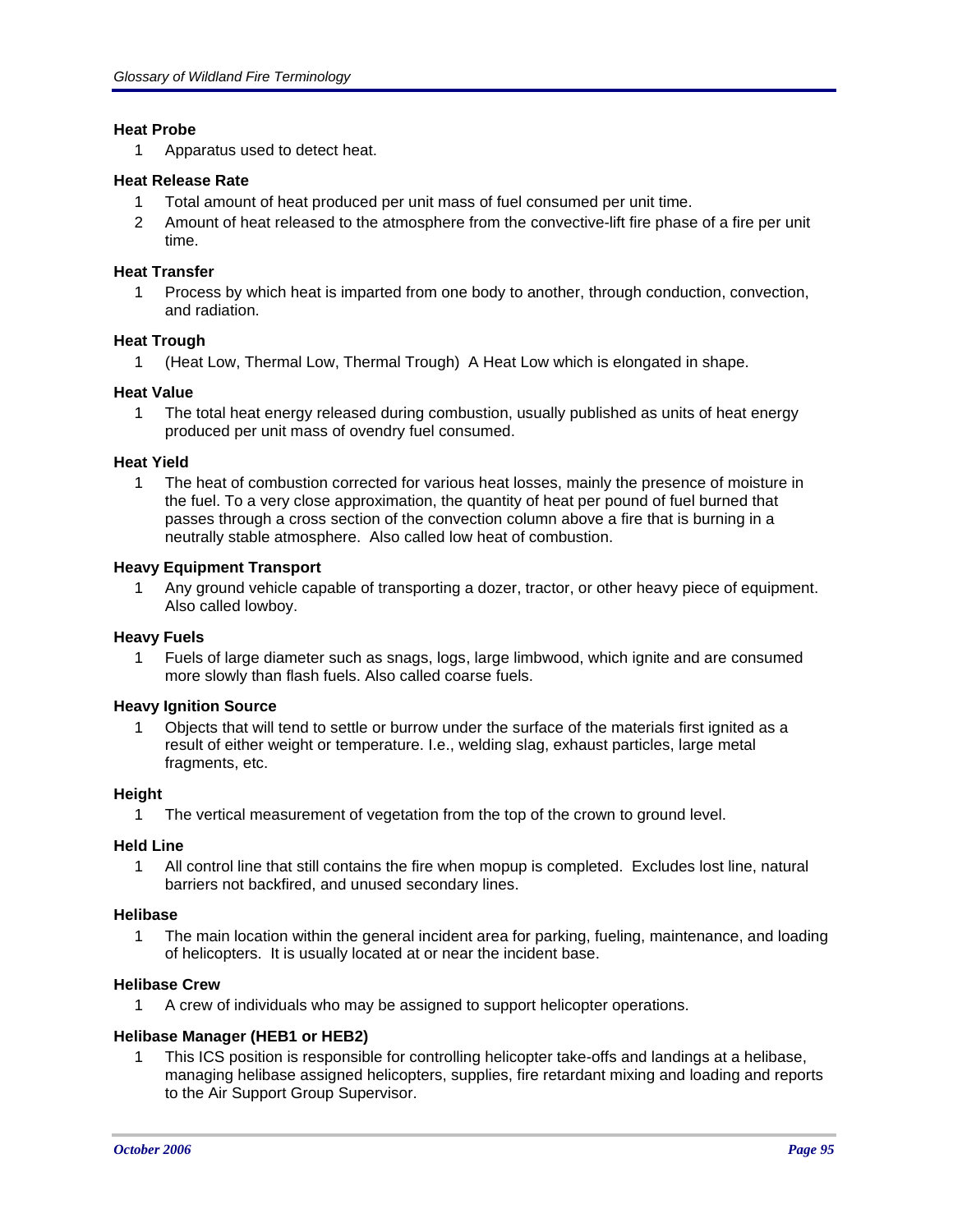## **Helibase Radio Operator (HERO)**

1 This ICS position is responsible for maintaining radio communications between incident assigned helicopters and helibases, and Takeoff and Landing Coordinator and reports to the Helibase Manager.

## **Helibucket**

1 Specially designed bucket carried by a helicopter like a sling load and used for aerial delivery of water or fire retardants.

## **Helicopter**

- 1 An aircraft that depends principally on the lift generated by one or more rotors for its support in flight.
	- *synonym:* Rotorcraft

## **Helicopter Boss (HELB)**

1 An individual assigned to an agency helicopter to supervise assigned crew members, oversee the loading and unloading of personnel and/or cargo, and ensure that agency policies and procedures governing helicopter operations are followed.

## **Helicopter Coordinator (HLCO)**

1 this ICS position is responsible for coordinating tactical and logistical helicopter missions at the incident and reports to the Air Tactical Group Supervisor. This position can be airborne or ground-based with one or more assigned to an incident, depending on the number and type of missions to be accomplished.

## **Helicopter Crewmember (HECM)**

1 An individual assigned to an agency or call-when-needed helicopter to support helicopter operations.

## **Helicopter Manager (HCWN)**

1 An individual assigned to a call-when-needed (CWN) helicopter to serve as helicopter boss, administer contracts, and verify CWN helicopter and pilot qualifications. *see also:* Helicopter Boss

## **Helicopter Tender**

1 A ground service vehicle capable of supplying fuel and support equipment to helicopters.

## **Helicopter Timekeeper**

1 This ICS position is responsible for keeping time for helicopters assigned to the helibases and reports to the Helibase Radio Operator.

## **Heliport**

1 A permanent facility for the operation of helicopters which has been built to FAA standards and which is marked on aeronautical charts. Natural resource agencies refer to agency heliports as permanent helibases.

## **Helipumper**

1 Lightweight portable pump developed for transport by helicopter.

## **Helispot**

1 A natural or improved takeoff and landing area intended for temporary or occasional helicopter use.

# **Helispot Manager (HESM)**

1 This ICS position is responsible for controlling helicopter take-offs and landings at a helispot, managing helispot assigned helicopters, supplies, fire retardant mixing and loading and reports to the Helibase Manager.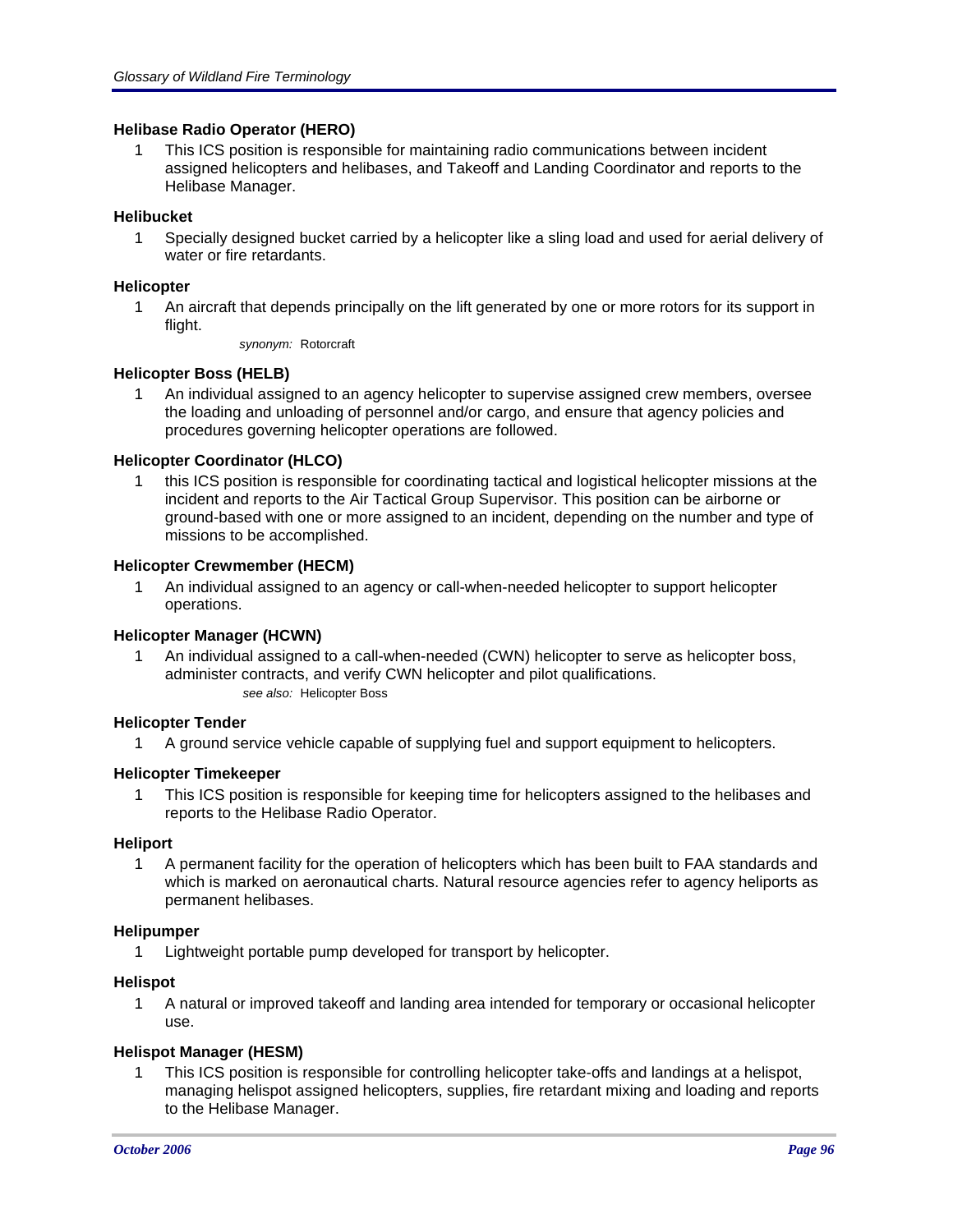## **Helitack**

1 The utilization of helicopters to transport crews, equipment, and fire retardants or suppressants to the fireline during the initial stages of a fire. The term also refers to the crew that performs helicopter management and attack activities.

## **Helitack Crew**

1 A crew of firefighters specially trained and certified in the tactical and logistical use of helicopters for fire suppression.

## **Helitack Foreman**

1 A supervisory firefighter trained in the tactical use of helicopters for fire suppression.

## **Helitank**

1 Specially designed tank, generally of fabric or metal, fitted closely to the bottom of a helicopter and used for transporting and dropping suppressants or fire retardants.

## **Helitanker**

1 A helicopter equipped with a fixed tank, Air Tanker Board certified, capable of delivering a minimum of 1,100 gallons fo water, foam, or retardant.

## **Helitorch**

1 An aerial ignition device hung from or mounted on a helicopter to disperse ignited lumps of gelled gasoline. Used for backfires, burnouts, or prescribed burns.

*see also:* Aerial Ignition Device Delayed Aerial Ignition Devices Ping-Pong Ball System Plastic Sphere Dispenser

## **Herb**

1 A plant that does not develop woody, persistent tissue but is relatively soft or succulent and sprouts from the base (perennials) or develops from seed (annuals) each year. Includes grasses, forbs and ferns.

## **Herbaceous Fuel Moisture**

1 In NFDRS, a calculated value representing the approximate moisture content of the live herbaceous vegetation in the rating area expressed as a percentage of the oven dry weight of the sample.

*see also:* Woody Fuel Moisture

## **Herbaceous Stage**

1 The modeled condition of herbaceous vegetation (pre-green, green-up, transition, cured, frozen) for the 1978 version of NFDRS.

## **Hidden Fire Scar**

1 Fire scar in a tree resulting from fire injury to the cambium without destruction of the overlying bark and therefore not readily discernible.

# **Higbee Cut**

1 Removal of the first (i.e., outside) thread of a female or male coupling to prevent crossing or mutilation of threads. Dimpled rocker on female coupling indicates beginning of Higbee Cut.

## **High Expansion**

1 Foam with an expansion between 201:1 and 1000:1.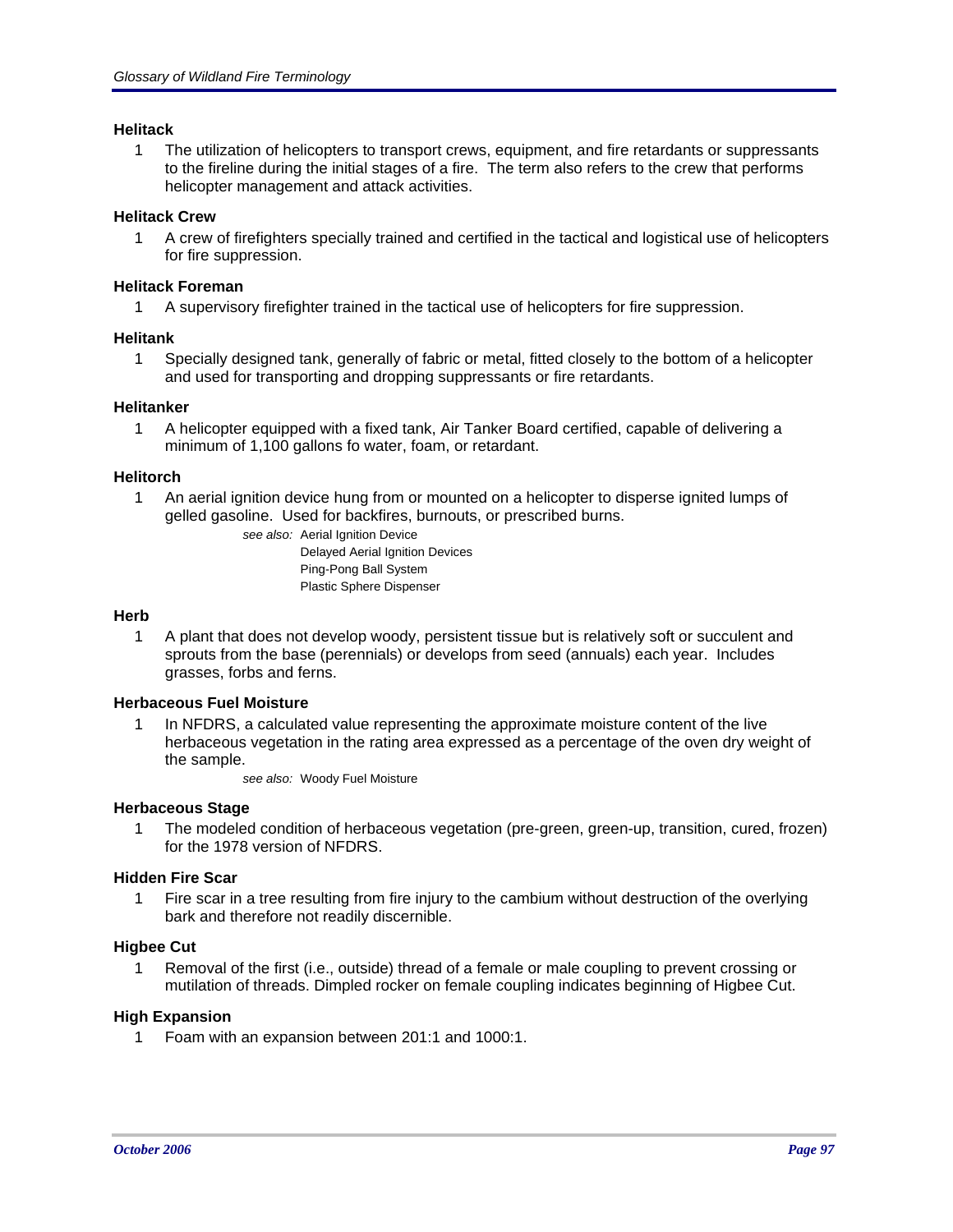## **High Fire Risk Day**

1 A day when an ignition trigger and/or significant weather trigger and an appropriate fuel dryness level combine to create conditions that historically have resulted in a significant fire event for a particular area.

> *see also:* Fuel Dryness Level Ignition Trigger Significant Fire Event Significant Weather Trigger

## **High Pressure Fog**

1 Small capacity spray jet produced at very high pressures (greater than 250 psi, the normal maximum pressure for standard ground tankers) and discharged through a small hose with a gun-type nozzle.

## **Historical Weather Station**

1 In WIMS, a weather station that is no longer in service for which access to archived observations is still available in NIFMID.

## **Holding Actions**

1 All actions taken to stop the spread of fire.

## **Holding Forces**

*see:* Holding Resources

## **Holding Orbit**

1 A predetermined maneuver which keeps an aircraft within a specified airspace while awaiting further orders.

## **Holding Resources**

1 Resources assigned to do all required fire suppression work following fireline construction but generally not including extensive mop up.

## **Holdover Fire**

1 A fire that remains dormant for a considerable time. Also called sleeper fire.

## **Home Assessment**

1 Evaluation of a dwelling and its immediate surrounding to determine its potential to escape damage by an approaching wildland fire. Includes the fuels and vegetation in the yard and adjacent to the structure, roof environment, decking and siding materials, prevailing winds, topography, fire history, etc., with the intent of mitigating fire hazards and risks.

## **Hose Clamp**

1 Crimping device for stopping the flow of water in a hose.

## **Hose Lay**

1 Arrangement of connected lengths of fire hose and accessories on the ground, beginning at the first pumping unit and ending at the point of water delivery.

## **Hose Rack**

1 Item for storing drying fire hose.

## **Hose Reel**

1 A rotating drum used for winding booster hose (normally) for storing and dispensing. *see also:* Booster Reel

## **Hose Washer**

1 Device for cleaning the exterior of fire hose.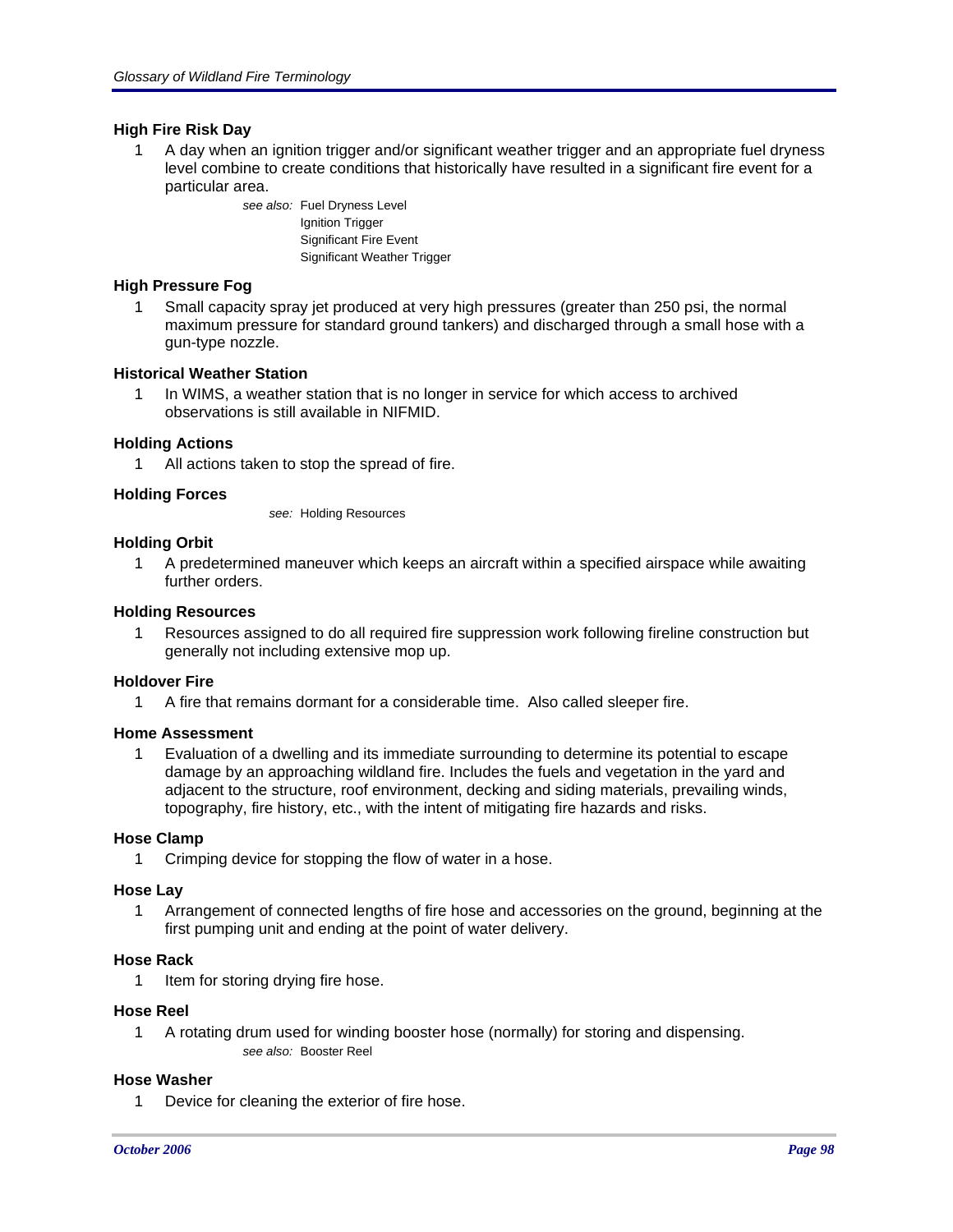## **Hoseline Tee**

1 A fitting that may be installed between lengths of hose to provide an independently controlled outlet for a branch line.

## **Hot Spot**

1 A particularly active part of a fire.

# **Hotshot Crew**

1 Intensively trained fire crew used primarily in hand line construction (Type-1).

## **Hot-spotting**

1 Checking the spread of fire at points of more rapid spread or special threat. Is usually the initial step in prompt control, with emphasis on first priorities.

## **Hover**

1 A stationary in-flight condition for helicopters when no directional flight is achieved.

## **Hover Ceiling**

1 Highest altitude above sea level at which a helicopter can hover at maximum computed gross weight. It is generally specified whether the quoted hover ceiling refers to hovering in ground effect (HIGE) or hovering out of ground effect (HOGE).

## **Hover Hook-up**

1 Attaching of a cargo lead line to a hovering helicopter.

## **Hoverfill**

1 The process by which a helicopter fills a helibucket while hovering above the water source.

## **Hovering in Ground Effect (HIGE)**

1 The situation in which a helicopter is hovering sufficiently close to the ground to achieve added lift due to the effects of "ground cushion." The HIGE ceiling, for a given gross weight, thus is greater than the HOGE (Hovering Out of Ground Effect) ceiling.

## **Human-caused Fire**

1 Any fire caused directly or indirectly by person(s).

## **Human-caused Risk**

1 Part of the National Fire Danger Rating System (NFDRS). A model for predicting the average number of reportable human caused fires from a given ignition component value.

## **Human-caused Risk Scaling Factor**

1 Part of the National Fire Danger Rating System (NFDRS). Number relating human-caused fire incidence to the ignition component in a fire danger rating area. It is based on three to five years of fire occurrence and fire weather data that adjusts the prediction of the basic human-caused fire occurrence model to fit local experience.

## **Humidity**

1 General term referring to the moisture content of the atmosphere. *see also:* Relative Humidity

## **Humus**

1 Layer of decomposed organic matter on the forest floor beneath the fermentation layer and directly above the soil. It is that part of the duff in which decomposition has rendered vegetation unrecognizable and mixing of soil and organic matter is underway.

*see also:* Duff

Litter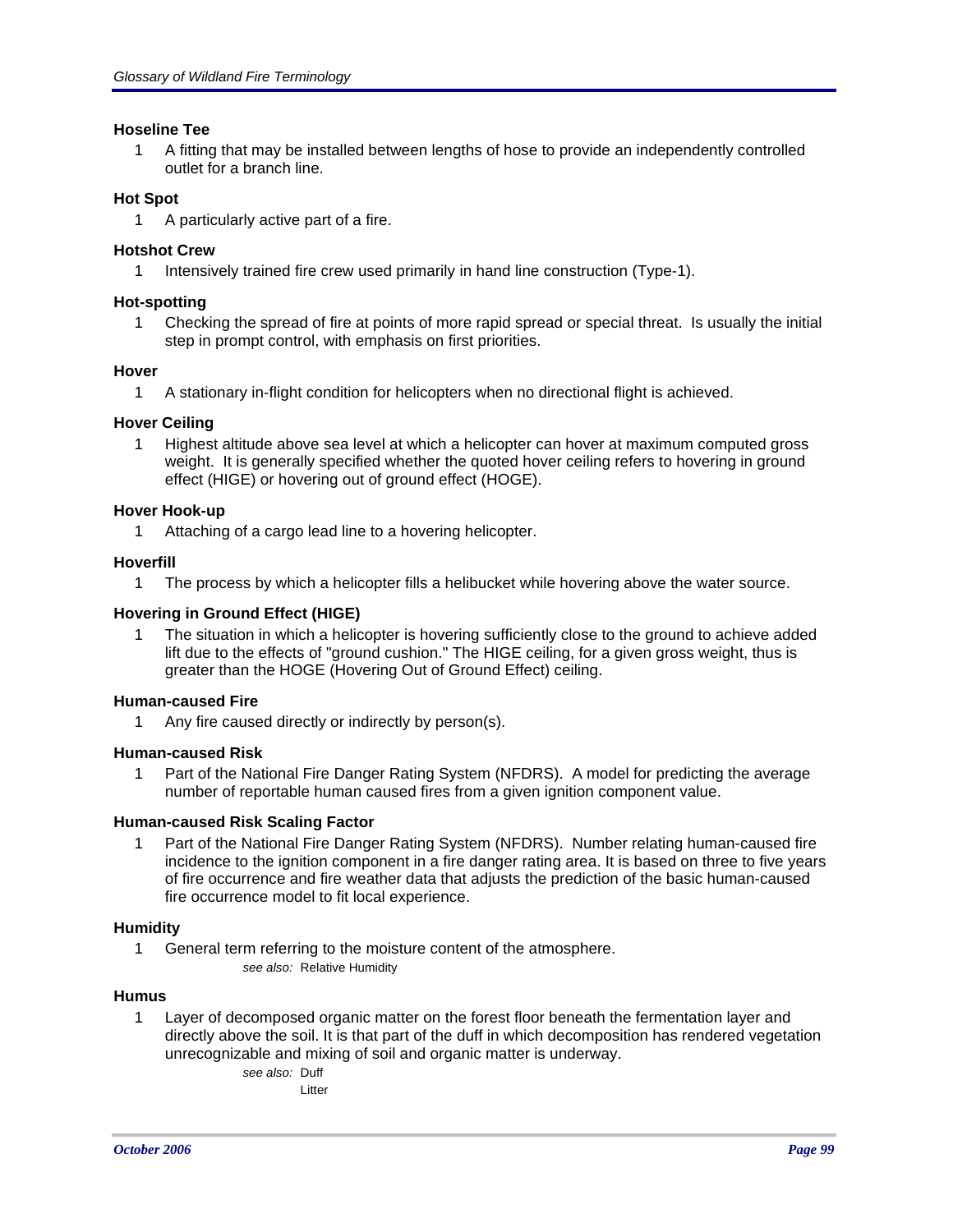## **Hydrophobicity**

1 Resistance to wetting exhibited by some soils, also called water repellency. The phenomenon may occur naturally or may be fire-induced. It may be determined by water drop penetration time, equilibrium liquid-contact angles, solid-air surface tension indices, or the characterization of dynamic wetting angles during infiltration.

## **Hygrothermograph**

1 Recording instrument combining, on one paper record, the variation of dry-bulb temperature and relative humidity as a function of time.

*- I -*

## **Identification Run**

1 Dry run over the target area by the leadplane to indicate an airtanker's flight path and target, while the air tanker pilot is observing.

## **Igniter**

1 A pyrotechnic device specifically designed to initiate burning of a fuel mixture or propellant.

## **Ignition Component**

1 Part of the National Fire Danger Rating System (NFDRS). A rating of the probability that a firebrand will cause an actionable fire.

## **Ignition Energy**

1 Quantity of heat or electrical energy that must be absorbed by a substance to ignite and burn.

## **Ignition Factor**

1 The conditions, subsequent actions, and sequence of events that bring a competent ignition source into contact with the materials first ignited. Also referred to as the cause of the fire.

## **Ignition Method**

1 The means by which a fire is ignited, such as hand-held drip torch, helitorch, and backpack propane tanks.

## **Ignition Pattern**

1 Manner in which a prescribed fire is ignited. The distance between ignition lines or points and the sequence of igniting them is determined by weather, fuel, topography, firing technique, and other factors which influence fire behavior and fire effects.

## **Ignition Probability**

1 Chance that a firebrand will cause an ignition when it lands on receptive fuels. (Syn. IGNITION INDEX)

## **Ignition Time**

1 Time between application of an ignition source and self-sustained combustion of a fuel.

# **Ignition Trigger**

1 A causative agent for wildland fire. For example, human or lightning.)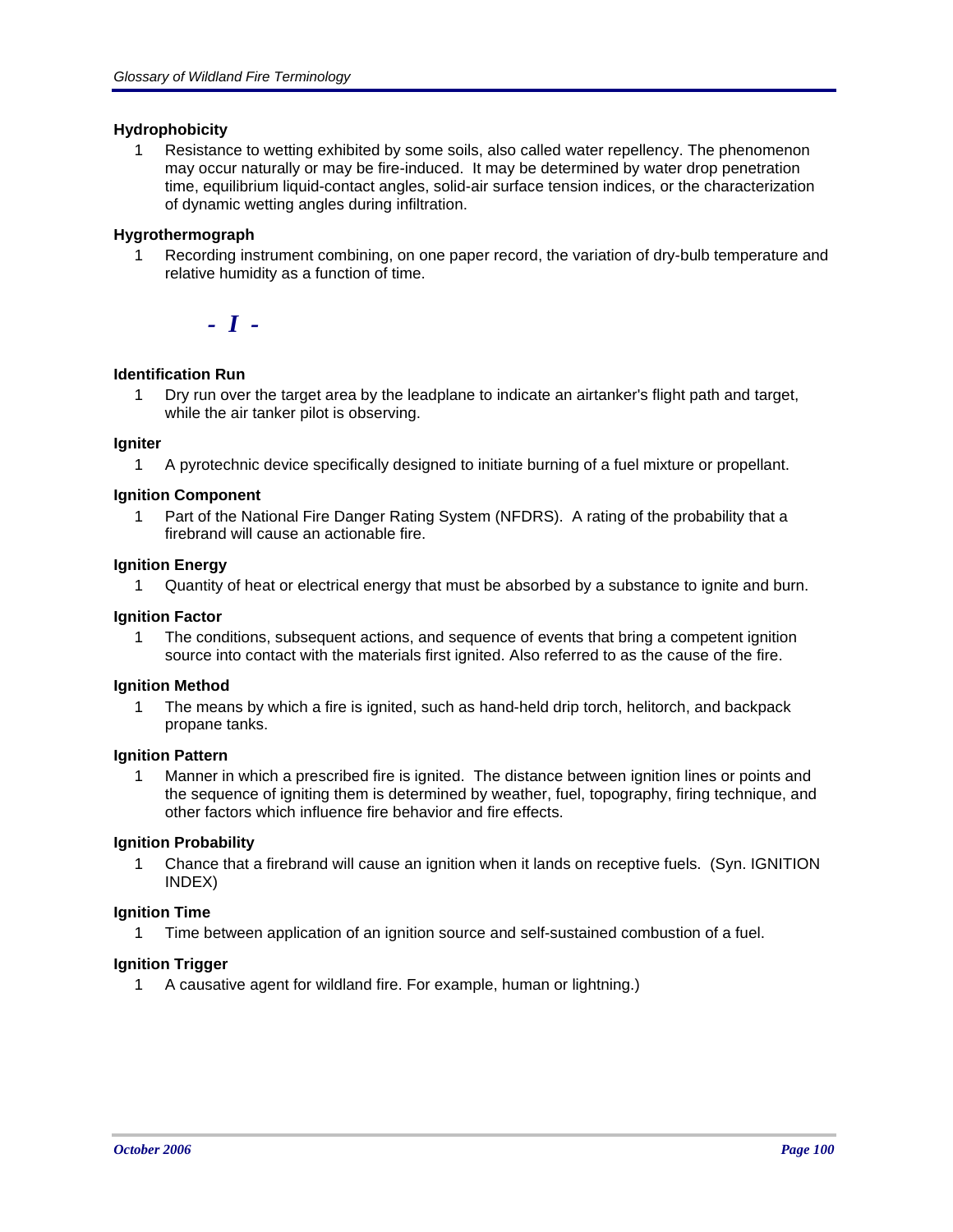## **IMI Interactivity Levels**

- 1 Standards to which IMI products are developed conforming to interactivity level(s) which are appropriate for the instructional design, strategy, media, content, and course specifications.
	- *see also:* IMI Level 1 Interactivity
		- IMI Level 2 Interactivity IMI Level 3 Interactivity
		- Interactive Multimedia Instruction

## **IMI Level 1 Interactivity**

1 This is the lowest level of courseware development. It is normally a knowledge familiarity lesson, provided in a linear format (one idea after another). Use Level 1 to introduce an idea or concept, or to familiarize. Provide minimal interactivity by using selectable screen icons that are inserted into the linear, or almost linear, flow of the courseware. Allow the student little or no control of the sequence of instructional media presented, including: simple developed graphics, clip art, customer provided video and audio segments (clips). Make use of typical input/output peripherals throughout the lesson.

*see also:* Interactive Multimedia Instruction

# **IMI Level 2 Interactivity**

1 This involves the recall of more information than a level 1 and allows the student more control over the lesson's scenario through screen icons and other peripherals, such as light pens or touch screens. Typically level 2 is used for non-complex operations and maintenance lessons. Simple emulations or simulations are presented to the user. As an example, the user is requested to rotate switches, turn dials, make adjustments, or identify and replace a faulted component as part of a procedure. This also may include simple to standard developed graphics, and/or clip art, and video and audio clips.

*see also:* Interactive Multimedia Instruction

## **IMI Level 3 Interactivity**

1 This involves the recall of more complex information (compared to levels 1 and 2) and allows the user an increased level of control over the lesson scenario through peripherals such as light pen, touch screen, track ball, or mouse. Video, graphics, or a combination of both is presented simulating the operation of a system, subsystem, or equipment to the user. The lesson scenario training material typically is complex and involves more frequent use of peripherals to affect a transfer of learning. Operation and maintenance procedures are normally practiced with level 3 scenarios and students may be required to alternate between multiple screens to keep pace with the lesson material. Multiple software branches (two to three levels) and rapid response are provided to support remediation. Emulations and simulations are an integral part of this presentation. This may also include complex developed graphics, and/or clip art, and video and audio clips.

*see also:* Interactive Multimedia Instruction

## **Impeller**

1 Rotating part of a centrifugal pump which imparts energy to the liquid to be moved. For shearing purposes, the impeller is on a rotating shaft within the body of liquid.

## **Implementation Plan**

1 The design and definition of all the activities, resources, limitations, and contingencies required for successful wildland fire management.

### **Impulse**

1 A term used in weather primarily to describe a weak disturbance that does not necessarily have an associated storm center or surface low. The disturbance usually does not create severe weather and is frequently associated with a marine air push.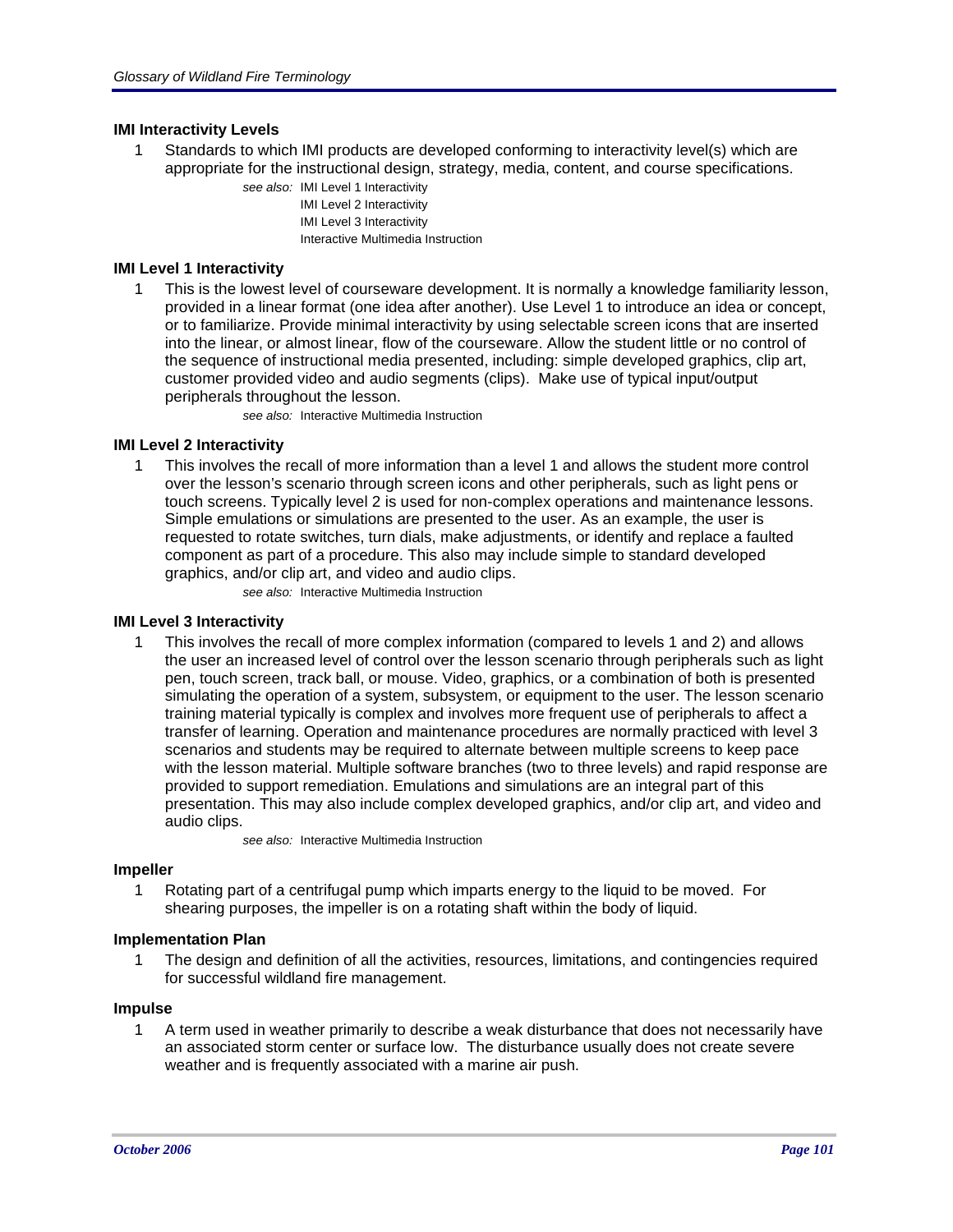## **Incendiary**

1 A burning compound or metal used to produce intense heat or flame, like a bomb.

## **Incendiary Device**

1 Contrivance designed and used to start a fire.

## **Incendiary Fire**

1 A fire that is deliberately ignited under circumstances in which the person knows that the fire should not be ignited. An incendiary fire is not necessarily a fire that meets the legal definition of an arson fire.

## **Incident**

1 An occurrence either human-caused or natural phenomenon, that requires action or support by emergency service personnel to prevent or minimize loss of life or damage to property and/or natural resources.

## **Incident Action Plan (IAP)**

1 Contains objectives reflecting the overall incident strategy and specific tactical actions and supporting information for the next operational period. The plan may be oral or written. When written, the plan may have a number of attachments, including: incident objectives, organization assignment list, division assignment, incident radio communication plan, medical plan, traffic plan, safety plan, and incident map. Formerly called shift plan.

*see also:* Action Plan

## **Incident Base**

1 Location at the incident where the primary logistics functions are coordinated and administered. (Incident name or other designator will be added to the term Base.) The incident command post may be collocated with the base. There is only one Base per incident.

## **Incident Business Advisor (IBA)**

1 Liaison and advisor to the Agency Administrator or Area Commander and works directly for the Agency Administrator or Area Commander. Serves as a bridge to the Agency Administrator, Incident Management Team, and other incident support functions.

## **Incident Command Post (ICP)**

1 Location at which primary command functions are executed. The ICP may be collocated with the incident base or other incident facilities.

# **Incident Command System (ICS)**

1 A standardized on-scene emergency management concept specifically designed to allow its user(s) to adopt an integrated organizational structure equal to the complexity and demands of single or multiple incidents, without being hindered by jurisdictional boundaries.

# **Incident Commander (ICT1, ICT2, ICT3, ICT4, or ICT5)**

1 This ICS position is responsible for overall management of the incident and reports to the Agency Administrator for the agency having incident jurisdiction. This position may have one or more deputies assigned from the same agency or from an assisting agency(s).

## **Incident Communications Center**

1 The location of the communications unit and the message center.

# **Incident Communications Manager (INCM)**

1 This ICS position is responsible for providing incident dispatch services and for receiving and transmitting radio and telephone messages to and among incident assigned personnel and reports to the Communications Unit Leader. *see also:* Communications Unit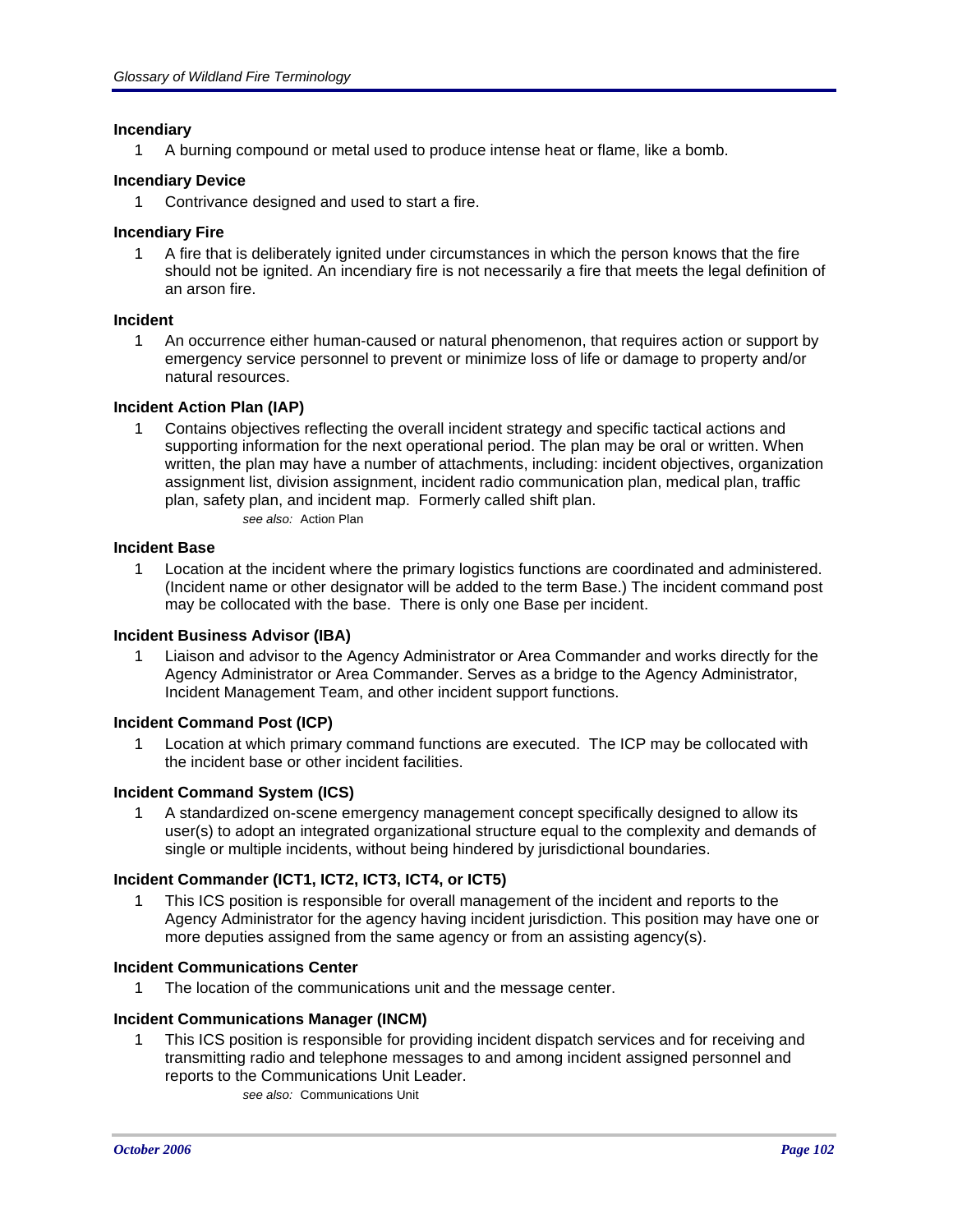## **Incident Communications Technician (COMT)**

- 1 This ICS position is responsible for the programming, tracking, installation, and maintenance of radio and telephone electronic communication equipment and system design for an incident, and reports to the Communications Unit Leader.
	- *see also:* Communications Unit

## **Incident Management Team**

1 The incident commander and appropriate general and command staff personnel assigned to an incident.

## **Incident Medical Specialist Assistant (IMSA)**

1 This individual assists the IMS manager in managing the IMS program and provides direct emergency medical and occupational health care to incident personnel according to the protocols of their IMS program. Frequently, this person may manage a remote camp medical unit.

## **Incident Medical Specialist Manager (IMSM)**

1 This individual manages the IMS program on the incident and works for the medical unit leader (MEDL) if one is present. The IMS may also be a MEDL. This person must have successfully completed IMS assignments as an ISMT and IMSA, and the IMS training within their home region.

## **Incident Medical Specialist Program**

1 An incident-based program to care for emergent and minor medical as well as common occupational health care problems of incident personnel. This program may be deployed to Type I and Type II incidents. Currently, this program is only available in three regions: Northwest (R6), Northern Rockies (R1) and Alaska (R10). In Alaska, the program is known as the Firemedic.

## **Incident Medical Specialist Technician (IMST)**

1 This individual provides direct emergency medical and occupational health care to incident personnel according to the protocols of their IMS program and works under the supervision of the IMS manager or IMS assistant.

## **Incident Meteorologist (IMET)**

1 A specially trained meteorologist who provides site specific weather forecasts and information at an incident. The individual works under the direction of the fire behavior analyst and the planning section chief.

> *see also:* All Hazards Meteorological Response System Micro-Remote Environmental Monitoring System

## **Incident Objectives**

1 Statements of guidance and direction necessary for the selection of appropriate strategy(s), and the tactical direction of resources. Incident objectives are based upon agency administrators direction and constraints. Incident objectives must be achievable and measurable, yet flexible enough to allow for strategic and tactical alternatives.

## **Incident Organization**

1 Resources, together with a complement of overhead personnel, calculated to be sufficient to provide fire efficient incident management.

## **Incident Overhead**

1 All supervisory positions described in the Incident Command System.

## **Incident Qualifications Card**

1 A card issued to persons showing their incident management and trainee qualifications to fill specified fire management positions in an incident management organization.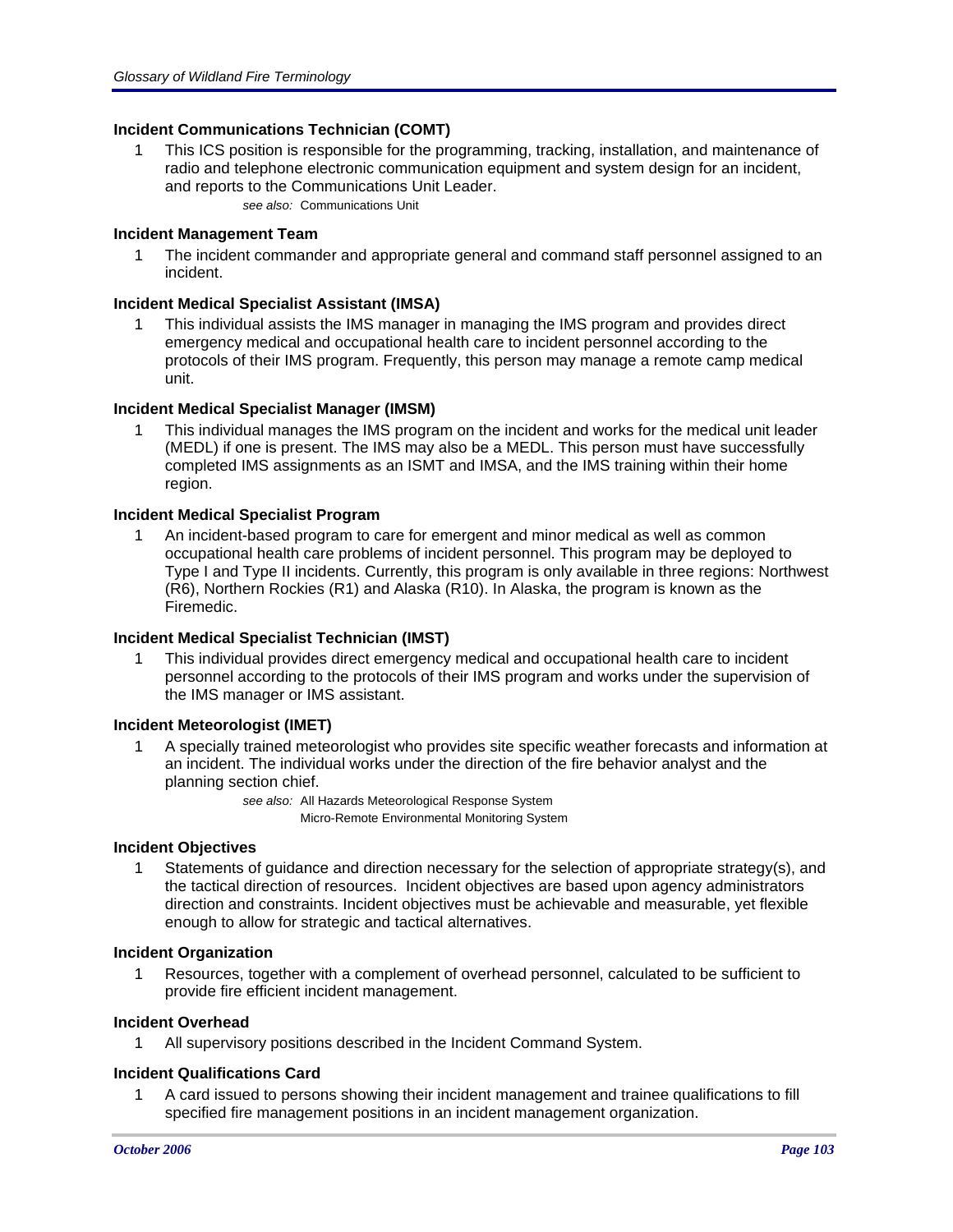## **Incident Support Organization**

1 Includes any off-incident support provided to an incident. Examples would be agency dispatch centers, airports, mobilization centers, etc.

## **Incident Weather Forecast**

1 A special weather forecast for a specific incident prepared by a meteorologist on site at or near the incident area.

> *see also:* General Fire Weather Forecast Spot Weather Forecast

### **Incident with Potential**

1 Wildland fire-related mishap that results in serious or non-serious injuries involving multiple personnel, near accident (which would have resulted in a serious injury or fatality), or substantial loss of property (less than \$250,000). The mishap may be so complex and fraught with operational discrepancies that it has the potential to produce an accident, serious injury, or fatality given a similar environment or set of circumstances that existed at the time of the incident.

*see also:* Near Miss

#### **Increaser**

1 Increasing coupling used on hose, pump, or nozzles to permit connection of a larger size of hose.

#### **Increment**

1 Any resource or grouping of resources on which individual status is maintained.

#### **Incremental Drop**

1 Air tanker drop in which tank doors are opened in sequence so that fire retardant cascades somewhat continuously.

## **Independent Action**

Fire suppression activities by other than regular fire suppression organizations or a fire cooperator.

#### **Independent Crown Fire**

1 A fire that advances in the tree crowns alone, not requiring any energy from the surface fire to sustain combustion or movement. Also called running crown fire.

## **Indicated Airspeed (IAS)**

1 The speed of an aircraft as shown on its pitot static airspeed indicator. Calibrated to reflect standard atmosphere adiabatic compressible flow at sea level, uncorrected for airspeed system errors.

#### **Indicator**

1 Visual remains at a fire scene revealing the fire's progress and action.

## **Indicator Categories**

1 Classification of indicators into a variety of categories based on how they are formed and the types of material they are found on.

## **Indirect Attack**

1 A method of suppression in which the control line is located some considerable distance away from the fire's active edge. Generally done in the case of a fast-spreading or high-intensity fire and to utilize natural or constructed firebreaks or fuelbreaks and favorable breaks in the topography. The intervening fuel is usually backfired; but occasionally the main fire is allowed to burn to the line, depending on conditions.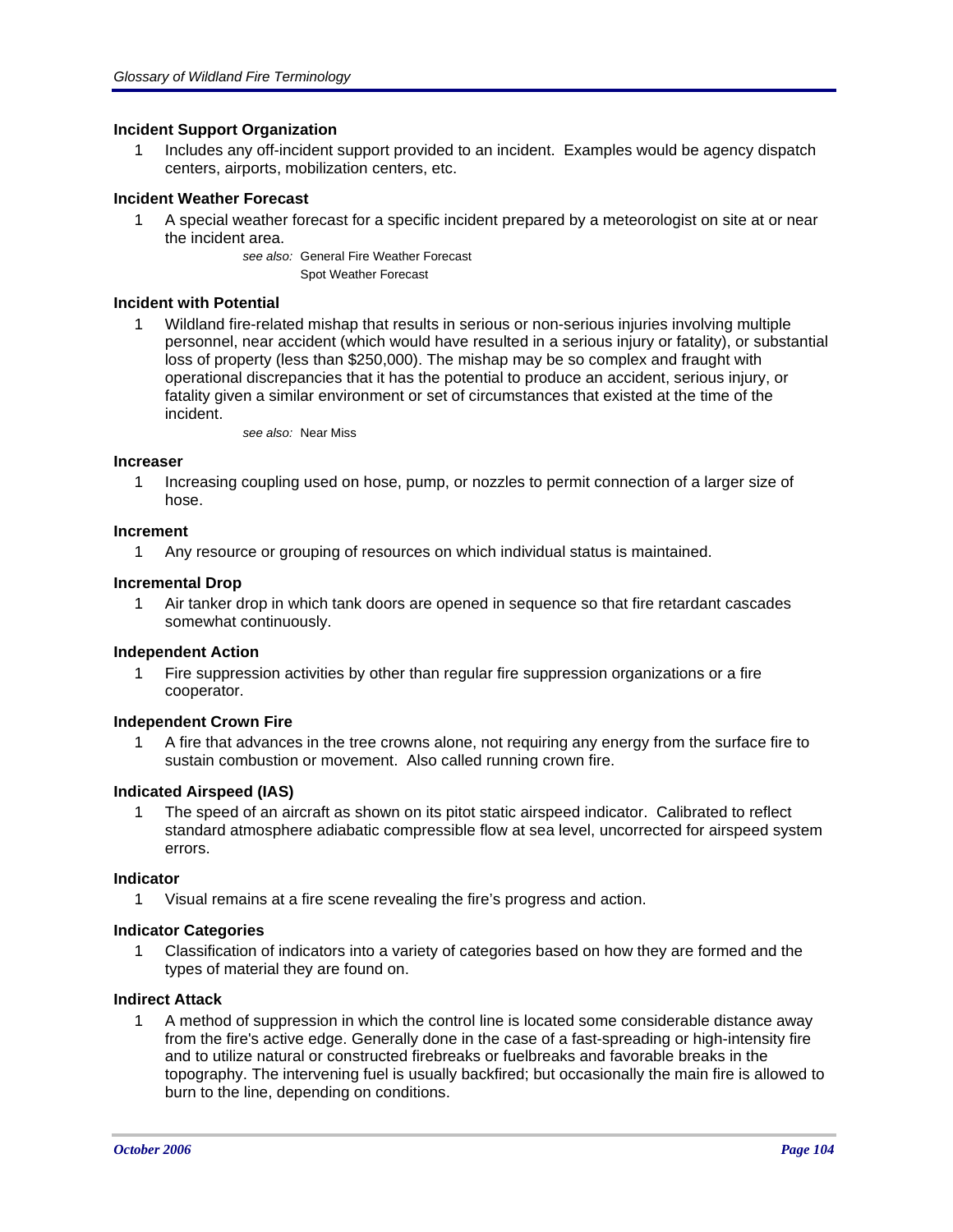## **Indirectly Visible Area**

1 Ground, or the vegetation growing thereon, that is not directly visible to a fixed point lookout but lies at not more than a specified depth (commonly 300 feet, 91 meters) below the lookout's line of sight.

## **Inductor**

1 A control mechanism that allows a regulated quantity of foam concentrate to be introduced into the main hose line.

## **Industrial Fire Precaution Level (IFPL)**

1 An application of fire danger rating to support regulation of contractors involved in land management activities for fire prevention purposes in the Pacific Northwest.

## **Industry Crew**

1 Fire crew composed of mill, forestry, or construction workers.

## **Information Officer (IOF1, IOF2, or IOF3)**

1 This ICS position is responsible for developing and releasing information about the incident to the news media, incident personnel, and to other appropriate agencies and organizations. Reports to the Incident Commander and is a member of the Command Staff. This position may have one or more assistants assigned.

## **Infrared (IR)**

1 A heat detection system used for fire detection, mapping, and hotspot identification. *see also:* Thermal Imagery

# **Infrared Groundlink (IR)**

1 A capability through the use of a special mobile ground station to receive air-to-ground IR imagery at an incident.

## **Inhibition**

1 Process of extinguishing fire by the use of an agent that interrupts the chemical reactions in the combustion process.

## **Inhibitor**

1 Any agent which retards a chemical reaction.

## **Initial Action**

1 The actions taken by the first resources to arrive at a wildfire or wildland fire use incident. Initial actions may be size up, patrolling, monitoring, holding action or aggressive initial attack.

## **Initial Attack (IA)**

1 A planned response to a wildfire given the wildfire's potential fire behavior. The objective of initial attack is to stop the spread of the fire and put it out at least cost. An aggressive suppression action consistent with fiefighter and public safety and values to be protected.

## **Initial Attack Crew**

1 Specially trained and equipped fire crew for initial attack on a fire.

## **Initial Attack Fire (IAF)**

1 Fire that is generally contained by the attack units first dispatched, without a significant augmentation of reinforcements, within two hours after initial attack, and full control is expected within the first burning period.

## **Initial Attack Incident Commander (IAIC)**

1 The incident commander at the time the first attack forces commence suppression work on a fire.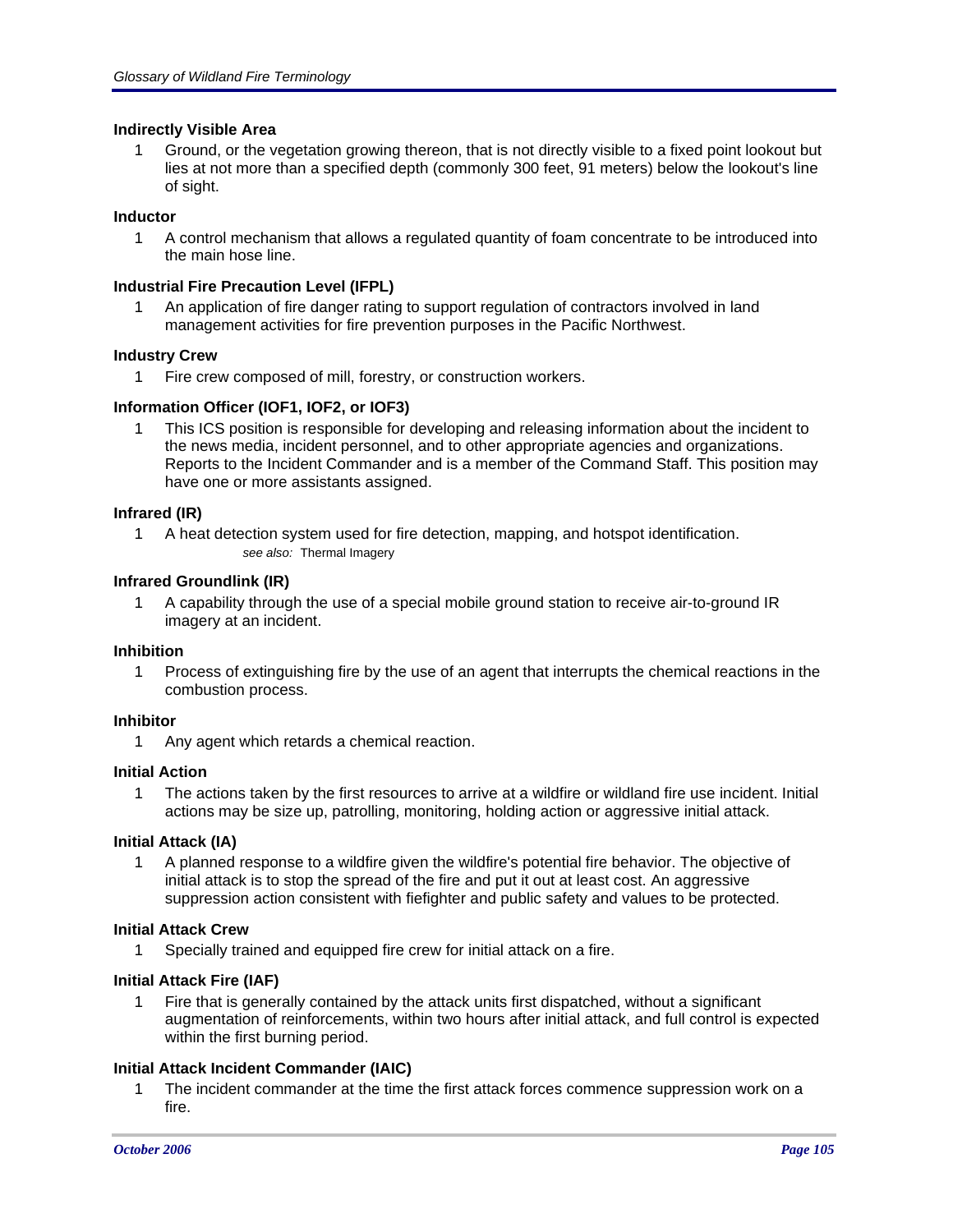## **Initial Response**

1 Resources initially committed to an incident.

#### **Inmate Crew**

1 Any fire crew composed of prison inmates or wards.

#### **Inside Diameter (ID)**

1 The internal diameter of a tube, conductor, or coupling, as distinguished from its OD (Outside Diameter). Fire hose sizes are classified by a nominal internal diameter.

#### **In-stand Wind**

1 Wind speed within a stand at about eye level.

#### **Instrument Flight Rules Conditions (IFR)**

1 Weather conditions below the minimum for flight under Visual Flight Rules and therefore requiring the observance of instruments inside the aircraft for controlling flight; generally considered to be less than 1000' AGL and 3 miles distant. *see also:* Visual Flight Rules Conditions

#### **Instrument Landing System (ILS)**

1 System for airplane landing in which the pilot is guided by radio beams.

#### **Instrument Shelter**

1 Naturally or artificially ventilated structure, constructed to specifications and used to shield weather measuring instruments from direct sunshine and precipitation.

#### **Interactive Multimedia Instruction (IMI)**

1 A group of predominantly interactive, electronically delivered training. IMI products include instructional software and software management tools used in support of instructional programs. IMI products are teaching and management tools and may be used in combination or individually. Used individually, not all IMI products can be considered interactive, multimedia, or instructional. However, IMI products, when used in combination with one another, are interactive, multimedia, and instructional. IMI technology is one of the primary technologies to be used in distance learning.

*see also:* IMI Interactivity Levels

#### **Interagency Resources Representative (IARR)**

1 An individual who may be assigned to or requested by an incident to serve as the sending unit's representative to oversee the care and treatment of crews, overhead, and equipment assigned to an incident.

## **Interchangeable Course**

1 A course developed by an interagency, all-hazard subject matter expert group containing the same learning objectives and content as an NWCG developed course. Interchangeable course do not require equivalency determination by a using agency and may have multiple course codes and/or numbers. These courses will be incorporated into IQCS/IQS and credit will be given for the NWCG course.

#### **Intermittent Smoke**

1 Smoke which becomes visible only at intervals.

#### **Internal Load**

1 Load carried inside the fuselage structure of an aircraft.

#### **Internal Payload**

1 Allowable aircraft cabin load, in pounds, with full fuel and pilot in calm air at standard atmosphere.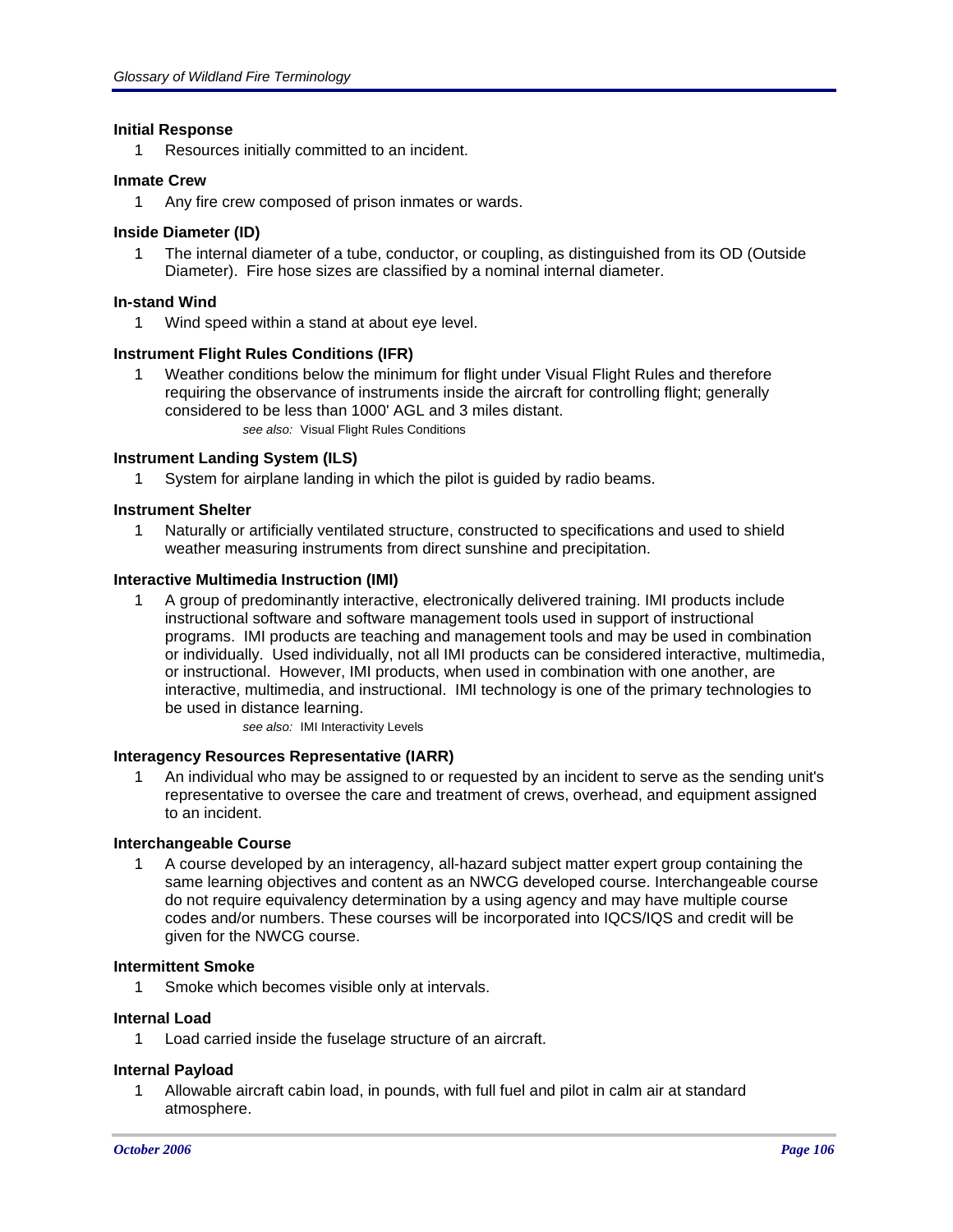## **Inventoried Resources**

1 Assigned resources which have checked in at the incident.

#### **Inversion**

1 Atmospheric inversion. The departure from the usual increase or decrease with altitude of the value of an atmospheric property. In fire management usage, nearly always refers to an increase in temperature with increasing height. Also, the layer through which this departure occurs (also called inversion layer.) The lowest

altitude at which the departure is found is called the base of the inversion.

*see also:* Atmospheric Inversion Atmospheric Stability Stable Layer of Air

#### **Iron Pipe Thread (IPT)**

1 A tapered thread standard that is used for connecting various sizes of rigid pipe. This standard may be referred to as tapered iron pipe thread (TIPT), National pipe thread (NPT), iron pipe thread (IPT), or iron pipe standard thread (IPS). With tapered thread, the threads and pipe sealant perform the seal at the connection. This is opposed to straight thread connectors which use a gasket to form the seal.

#### **Island**

1 An unburned area within a fire perimeter.

#### **Isobar**

1 A line connecting points of equal atmospheric pressure on a weather map.

#### **Isotherm**

1 A line connecting points of equal temperature on a weather map.

## **Isothermal Layer**

1 Layer through which temperature remains constant with elevation.

#### **I-Zone**

1 An area that, in relation to wildland/urban fire, has a set of conditions that provides the opportunity for fire to burn from wildland vegetation to the home/structure ignition zone. *see also:* Urban Interface

Wildland Urban Interface

*- J -*

## **Jettison**

1 Disposing of cargo, fuel, water or retardant overboard to lighten an aircraft or to improve its stability.

#### **Job Hazard Analysis**

1 A job hazard analysis identifies hazards associated with work projects and worksites, and identifies protective equiment or modified work procedures needed.

## **Joint Information Center (JIC)**

1 A facility established as the central point of contact for news media and interest parties to coordinate incident information activities at the scene of the incident. Public information officials from all participating federal, state, and local agencies should collocate at the JIC.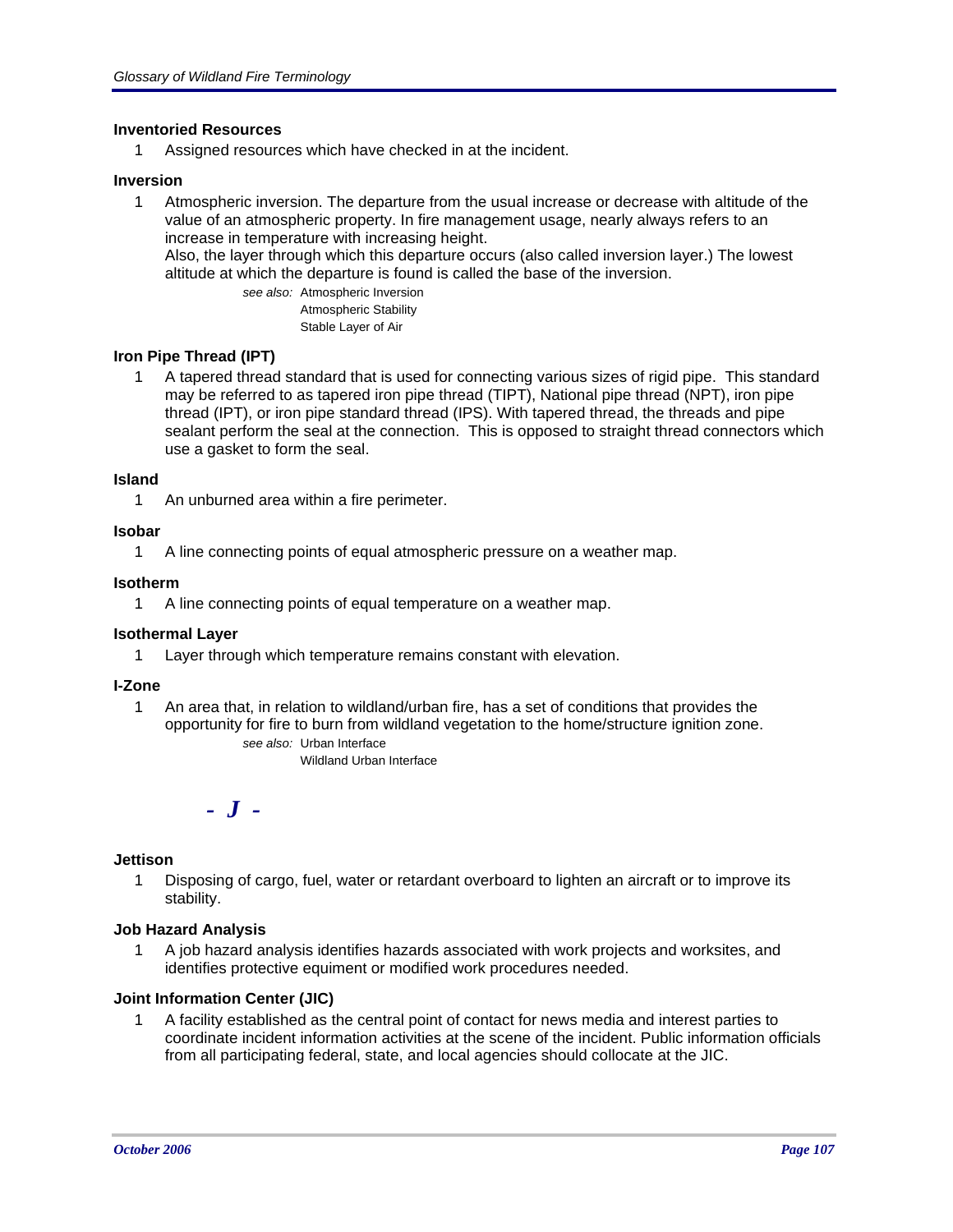## **Joint Information System (JIS)**

1 A system that integrates incident information and public affairs into a cohesive organization designed to provide consistent, coordinated, timely information during crisis or incident operations.

## **Jump Spot**

1 Selected landing area for smokejumpers.

## **Jump Suit**

1 Approved protection suit worn for smokejumping.

## **Jurisdiction**

- 1 The range or sphere of authority. Public agencies have jurisdiction at an incident related to their legal responsibilities and authority for incident mitigation. Jurisdictional authority at an incident can be political/geographical (e.g., city, county, state or federal boundary lines), or functional (e.g., police department, health department, etc.).
	- *see also:* Multijurisdiction Incident

## **Jurisdictional Agency**

1 The agency having land and resource management responsibility for a specific geographical or functional area as provided by federal, state or local law.

*- K -*

## **Keetch-Byram Drought Index (KBDI)**

1 An estimate (0-800) of the amount of precipitation (in 100ths of inches) needed to bring the top 8 inches of soil back to saturation. A value of 0 is complete saturation of the soil, a value of 800 means 8.00 inches of precipitation would be needed for saturation. In the 1988 version of NFDRS, outputs of KBDI are used to adjust live and dead fuel loadings. *see also:* Drought Index

## **Kindling Point**

1 Lowest temperature at which sustained combustion can be initiated for a specified substance. Also called ignition temperature.

## **KnockDown**

1 To reduce the flame or heat on the more vigorously burning parts of a fire edge.

# **Knot**

1 Nautical miles per hour, equal to 1.15 mph.

*- L -*

# **Ladder Fuels**

1 Fuels which provide vertical continuity between strata, thereby allowing fire to carry from surface fuels into the crowns of trees or shrubs with relative ease. They help initiate and assure the continuation of crowning.

# **Land Occupancy Fire**

1 Fire started as a result of land occupancy for agricultural purposes, industrial establishment, construction, maintenance and use of rights-of-way, and residences, except equipment use and smoking.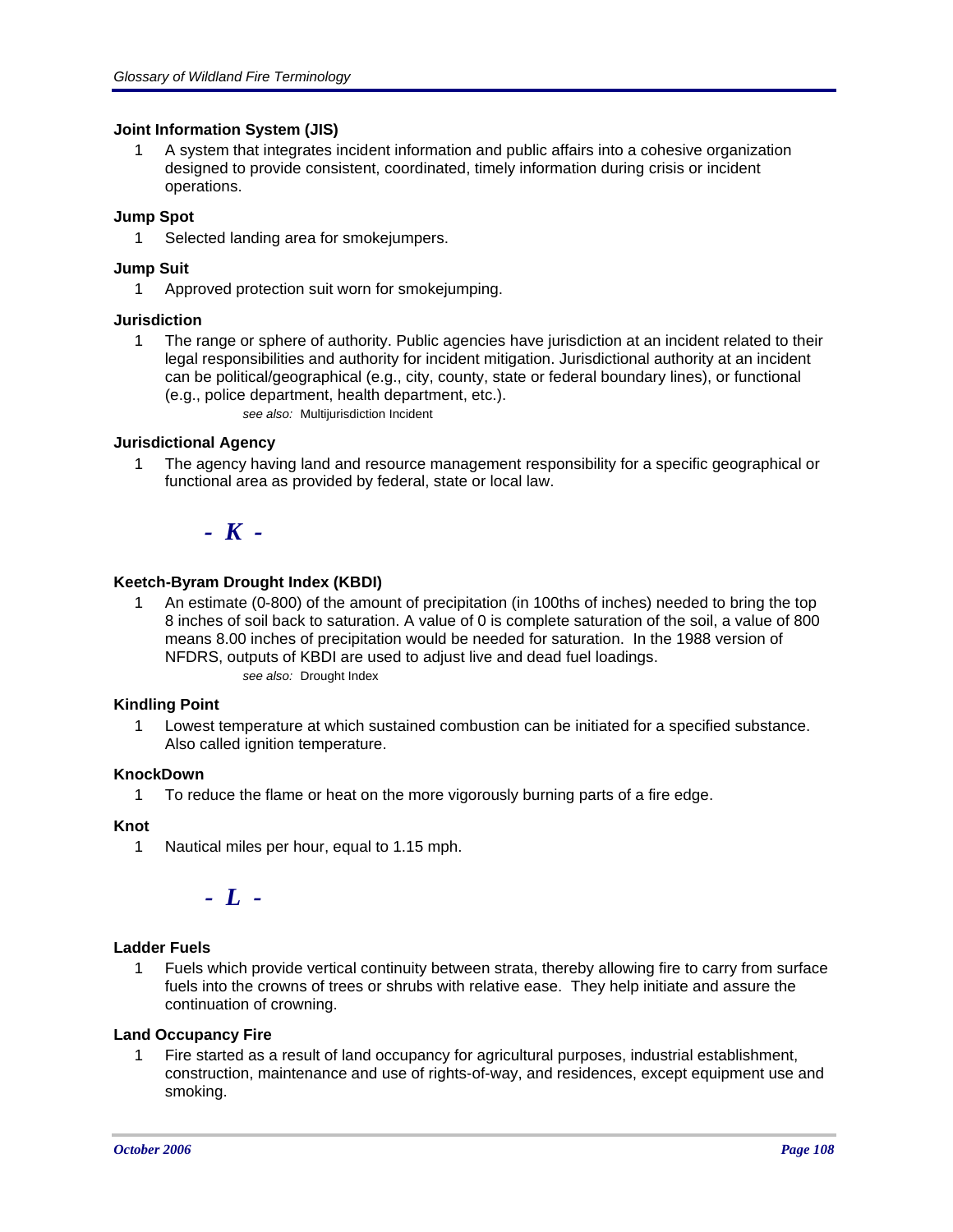# **Land Use Plan**

1 A set of decisions that establish management direction for land within an administrative area; an assimilation of land-use-plan-level decisions developed through the planning process regardless of the scale at which the decisions were developed.

# **Land/Resource Management Plan (L/RMP)**

1 A document prepared with public participation and approved by an agency administrator that provides general guidance and direction for land and resource management activities for an administrative area. The L/RMP identifies the need for fire's role in a particular area and for a specific benefit. The objectives in the L/RMP provide the basis for the development of fire management objective and the fire management program in the designated area.

# **Lapse Rate**

1 Change of an atmospheric variable (temperature unless specified otherwise) with height.

# **Large Aircraft**

1 Aircraft in which maximum certified gross weight at take-off exceeds 12,500 pounds.

# **Large Fire**

- 1 For statistical purposes, a fire burning more than a specified area of land e.g., 300 acres.
- 2 A fire burning with a size and intensity such that its behavior is determined by interaction between its own convection column and weather conditions above the surface.

# **Large Fire-Day**

1 In FireFamily Plus, a day with both a weather observation and at least one large (as defined by the user) fire.

> *see also:* Fire-Day Multiple Fire-Day

# **Lateral Fire**

1 Rate or spread and intensity of a fire usually falling somewhere in between advancing and backing with spread lateral to the main direction of fire travel. Also called: flanking fire. *synonym:* Flank Fire

# **Leach**

1 Removal of soluble constituents from ashes or soil by percolation of water.

# **Lead Line**

1 Line or set of lines made of rope, webbing, or cable and used in helicopter external load operations; usually placed between a swivel or the cargo hook and the load.

# **Lead Plane**

1 Aircraft with pilot used to make trial runs over the target area to check wind, smoke conditions, topography and to lead air tankers to targets and supervise their drops.

# **Leader**

1 The ICS title for an individual responsible for a task force, strike team, or functional unit.

# **Leapfrog Method**

1 A system of organizing workers in fire suppression in which each crew member is assigned a specific task such as clearing or digging fireline on a specific section of control line, and when that task is completed, passes other workers in moving to a new assignment.

# **Learning Content Management System (LCMS)**

1 Any system that keeps learner information, can launch and communicate with SCOs, and can interpret instructions that tell it which SCO comes next. *see also:* Shareable Content Object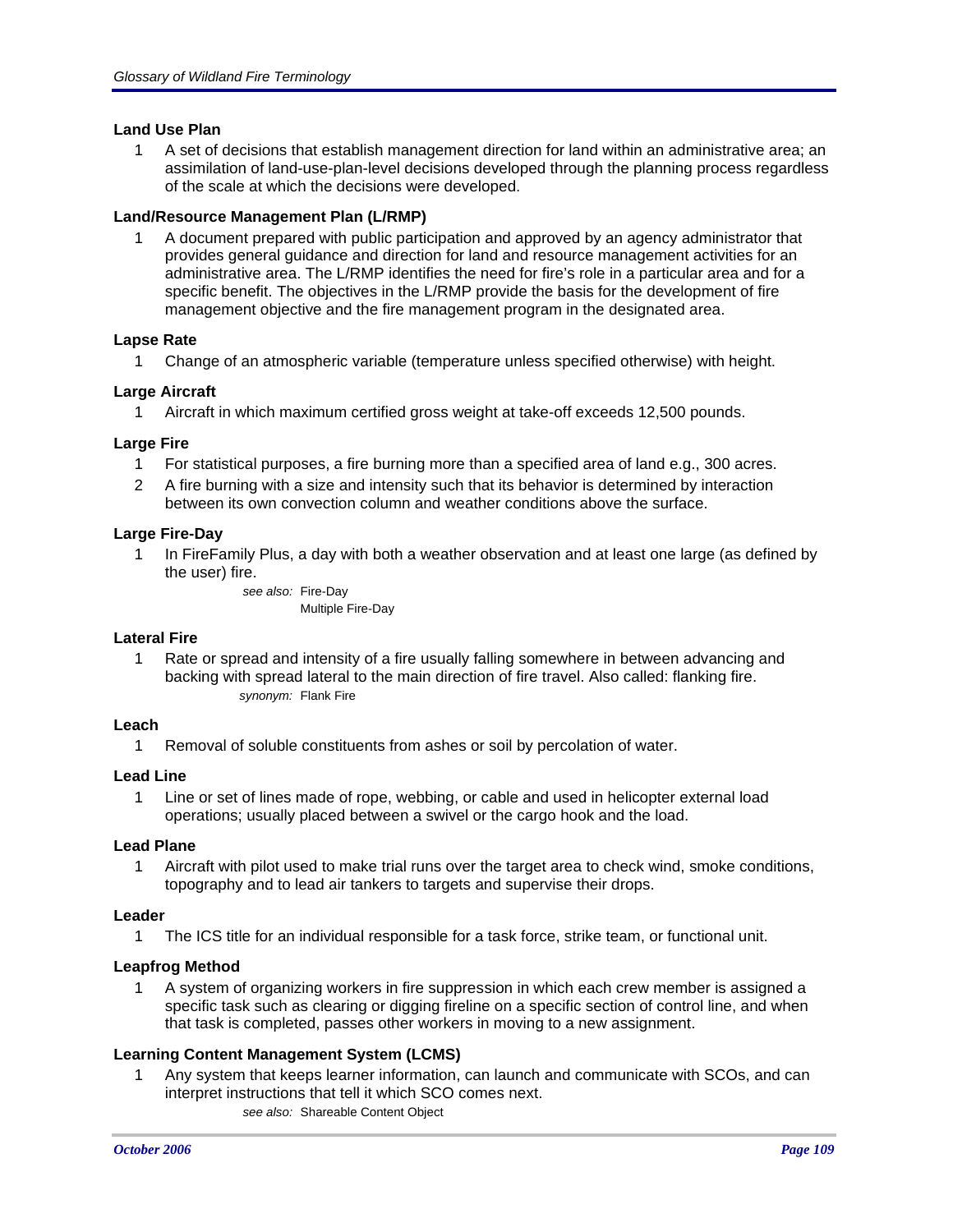# **Learning Objects**

1 Reusable learning objects represent an alternative approach to content development. In this approach, content is broken down into chunks. From a pedagogical perspective, each chunk might play a specific role within an instructional design methodology. Such chunks are called learning objects. There is no standard for the size (or granularity) of a learning object. Larger learning objects are typically harder to reuse, and smaller learner objects save less work for those who reuse them. Normally the happy medium has been estimated as between five and fifteen minutes of learning material. The requirements for each chunk are:

1) Each chunk must be able to communicate with learning systems using a standardized method that does not depend on the system

2) What happens within a chunk is the chunk's business.

3) How a learner moves between chunks is controlled by the learning system.

4) Each chunk must have a description (metadata tag) that enables designers to search for and find the right chunk for the right jo.

*see also:* Shareable Content Object

# **Legitimate Smoke**

1 Smoke from any authorized use of fire (e.g., locomotive, industrial operations, permitted debris burning).

#### **Level of Service**

1 Amount of fire prevention and fire suppression supplied; may be expressed several ways (e.g., percent of people or buildings protected, area protected, dollar value of property protected, firefighters per capita, water flow capability).

#### **Liaison Officer (LOFR)**

1 This ICS position is responsible for serving as the incident's point of contact for coordinating with agency representatives from assisting and cooperating agencies. Reports to the Incident Commander and is a member of the Command Staff. This position may have one or more assistants assigned.

*see also:* Agency Representative

#### **Life-Safety**

1 Refers to the joint consideration of both the life and physical well-being of individuals.

# **Lifting Processes**

1 Any of the processes that lead to upward vertical motion in the atmosphere. These processes may include low level convergence, heating or thermal convection, orographic lifting over the mountains, and frontal lifting.

# **Light (Fine) Fuels**

1 Fast-drying fuels, generally with a comparatively high surface area-to-volume ratio, which are less than 1/4-inch in diameter and have a timelag of 1 hour or less. These fuels readily ignite and are rapidly consumed by fire when dry.

#### **Light Wind**

1 Wind speed less than 7 mph (6 knots) measured at 20 feet above ground. At eye level, light winds are less than 3 mph (3 knots).

# **Lightning Activity Level (LAL)**

1 Part of the National Fire Danger Rating System (NFDRS). A number, on a scale of 1 to 6, which reflects frequency and character of cloud-to-ground lightning (forecasted or observed). The scale for 1 to 5 is exponential, based on powers of 2 (i.e., LAL 3 indicates twice the lightning of LAL 2). LAL 6 is a special category for dry lightning and is closely equivalent to LAL 3 in strike frequency.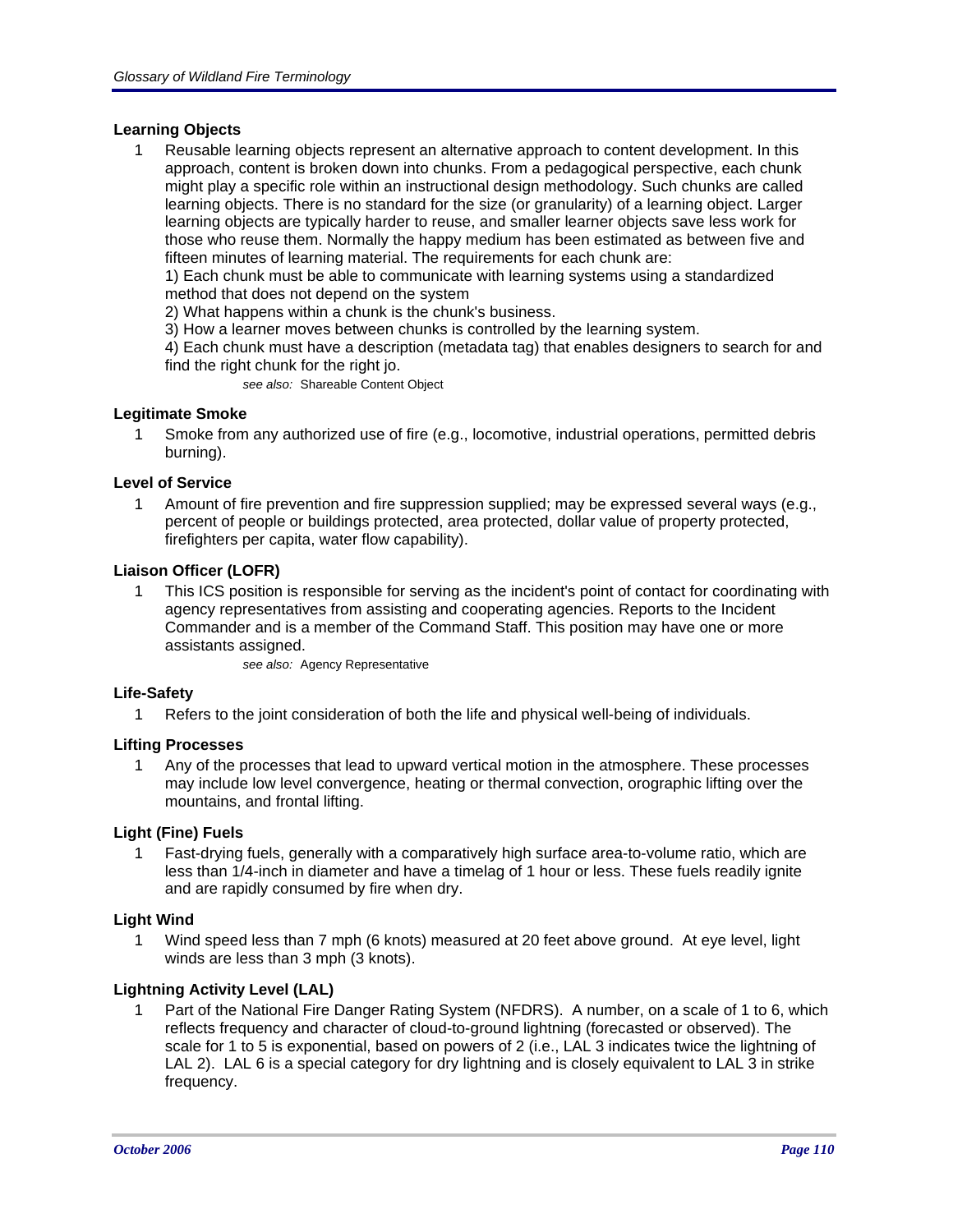# **Lightning Fire**

1 Wildfire caused directly or indirectly by lightning.

# **Lightning Fire Occurrence Index**

1 Part of the National Fire Danger Rating System (NFDRS). Numerical rating of the potential occurrence of lightning-caused fires.

# **Lightning Risk (LR)**

1 Part of the National Fire Danger Rating System (NFDRS). A number related to the expected number of cloud-to-ground lightning strokes to which a protection unit is expected to be exposed during the rating period. The LR value used in the occurrence index includes an adjustment for lightning activity experienced during the previous day to account for possible holdover fires.

# **Lightning Risk Scaling Factor**

1 Part of the National Fire Danger Rating System (NFDRS). Factor derived from local thunderstorm and lightning-caused fire records that adjusts predictions of the basic lightning fire occurrence model to local experience, accounting for factors not addressed directly by the model (e.g., susceptibility of local fuels to ignition by lightning, fuel continuity, topography, regional characteristics of thunderstorms).

# **Lightning Stroke Counter**

1 Electronic sensor used to record the number of lightning strokes within a predetermined range over a specified period of time.

# **Lightweight Ignition Source**

1 Objects that tend to rest on the surface of the materials first ignited. I.e., matches, cigarette butts, flat metal fragments, etc.

# **Limbing**

1 Removing branches from a felled or standing tree, or from brush.

# **Limited Containment**

1 Halting of fire spread at the head, or that portion of the flanks of a prescribed fire that is threatening to exceed prescription criteria, and ensuring that this spread rate will not be encountered again; does not indicate mopup.

# **Line Cutter**

1 Fire crew member in the progressive method of line construction who cuts and clears away brush, small saplings, vines, and other obstructions in the path of the fireline; usually equipped with ax or brush hook, or pulaski.

# **Line Officer**

1 Managing officer, or designee, of the agency, division thereof, or jurisdiction having statutory responsibility for incident mitigation and management. *see also:* Agency Administrator

# **Line Scout**

1 A firefighter who determines the location of a fire line.

# **Lined Fire Hose**

1 Fire hose with a smooth inner coating of rubber or plastic to reduce friction loss.

# **Liquid Concentrate (LC)**

1 Liquid phosphate fertilizers used as fire retardants, usually diluted three to five times prior to application.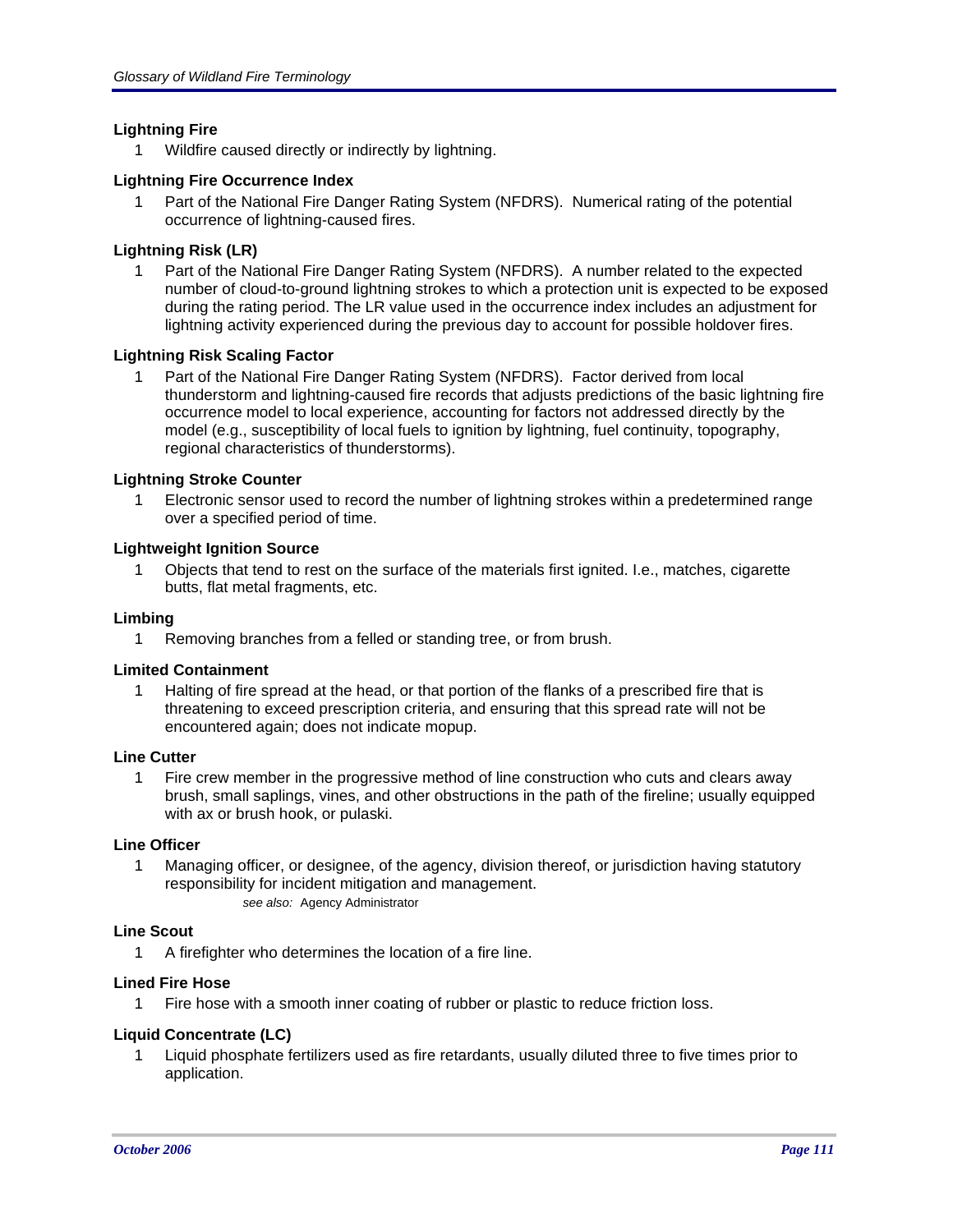# **Litter**

1 The top layer of forest floor, composed of loose debris of dead sticks, branches, twigs, and recently fallen leaves or needles; little altered in structure by decomposition. *see also:* Duff

Humus

#### **Little Change**

1 Insignificant change in wind speed, direction, and temperature (less than 5 degrees) and relative humidity (less than five percent), respectively. When used as a general statement in a long-range forecast, all four criteria apply.

# **Live Fuel Moisture Content**

Ratio of the amount of water to the amount of dry plant material in living plants.

#### **Live Fuels**

1 Living plants, such as trees, grasses, and shrubs, in which the seasonal moisture content cycle is controlled largely by internal physiological mechanisms, rather than by external weather influences.

#### **Live Herbaceous Moisture Content**

1 Ratio of the amount of water to the amount of dry plant material in herbaceous plants, i.e., grasses and forbs.

#### **Live Line**

1 Hose line filled with water under pressure and ready to use.

*synonym:* Charged Line *see also:* Live Reel

#### **Live Reel**

1 Hose line or reel on a fire engine, carried preconnected to the pump, ready for use without making connections to pump or attaching nozzle.

#### **Live Run**

1 Indicates that the air tanker has the target in sight and will make a retardant drop on this run over the target.

#### **Live Woody Moisture Content**

1 Ratio of the amount of water to the amount of dry plant material in shrubs.

# **Living Fuels**

*see:* Live Fuels

#### **Load and Hold**

1 An order given to the airtanker pilot to pick up another load of retardant or water and hold at the reload base. The tanker is still committed to the fire.

#### **Load and Return**

1 Order given to the air tanker pilot to pick up another load of fire retardant or water and return to the fire.

# **Load Calculation Form**

1 An agency form used to calculate helicopter allowable payload.

# **Loading Pad**

1 Concrete pad at a retardant base on which aircraft stand when being loaded.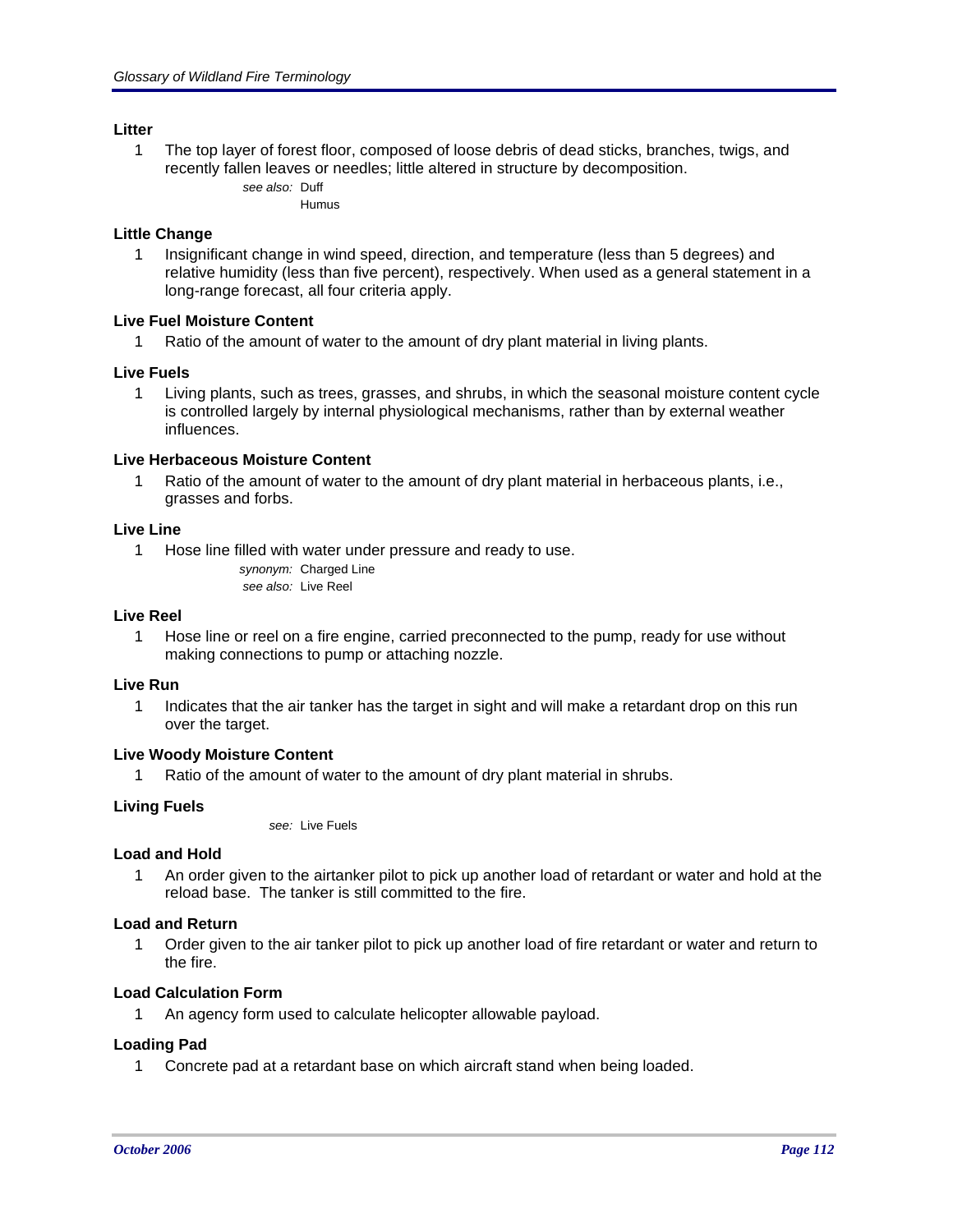# **Loadmaster**

1 Individual responsible to the Deck Coordinator for the manifesting, loading and unloading of personnel, equipment and cargo.

# **Local Agency**

1 Any agency having jurisdictional responsibility for all or part of an incident.

# **Local Resource**

1 Resources within a dispatch center's area of responsibility.

# **Local Responsibility Area**

1 Lands on which neither the state nor the federal government has any legal responsibility for providing fire protection.

# **Local Winds**

1 Winds which are generated over a comparatively small area by local terrain and weather. They differ from those which would be appropriate to the general pressure pattern.

> *see also:* General Winds Slope Winds

# **Logging Debris**

1 Unwanted tree parts (crowns, logs, uprooted stumps) remaining after harvest. *see also:* Activity Fuels

# **Logistics Section**

1 The ICS section responsible for providing facilities, services, and supplies in support of an incident.

# **Logistics Section Chief (LSC1 or LSC2)**

1 This ICS position is responsible for supervising the Logistic Section. Reports to the Incident Commander and is a member of the General Staff. This position may have one or more deputies assigned.

*see also:* Logistics Section

# **Longline**

1 A line or set of lines, usually in 50' increments, used in external load operations that allow the helicopter to place loads in areas in which the helicopter could not safely land.

# **Long-Range Forecast**

1 Fire weather forecast for a period greater than five days in advance.

# **Long-Range Spotting**

1 Large glowing firebrands are carried high into the convection column and then fall out downwind beyond the main fire starting new fires. Such spotting can easily occur 1/4 mile or more from the firebrand's source.

# **Long-Term Fire Danger**

1 The results of those factors in fire danger affecting long-term planning; involves consideration of past records and conditions and probable future trends.

# **Long-Term Fire Retardant**

1 Chemical that inhibits combustion primarily through chemical reactions between products of combustion and the applied chemicals, even after the water component has evaporated. Other chemical effects also may be achieved, such as film-forming and intumescence.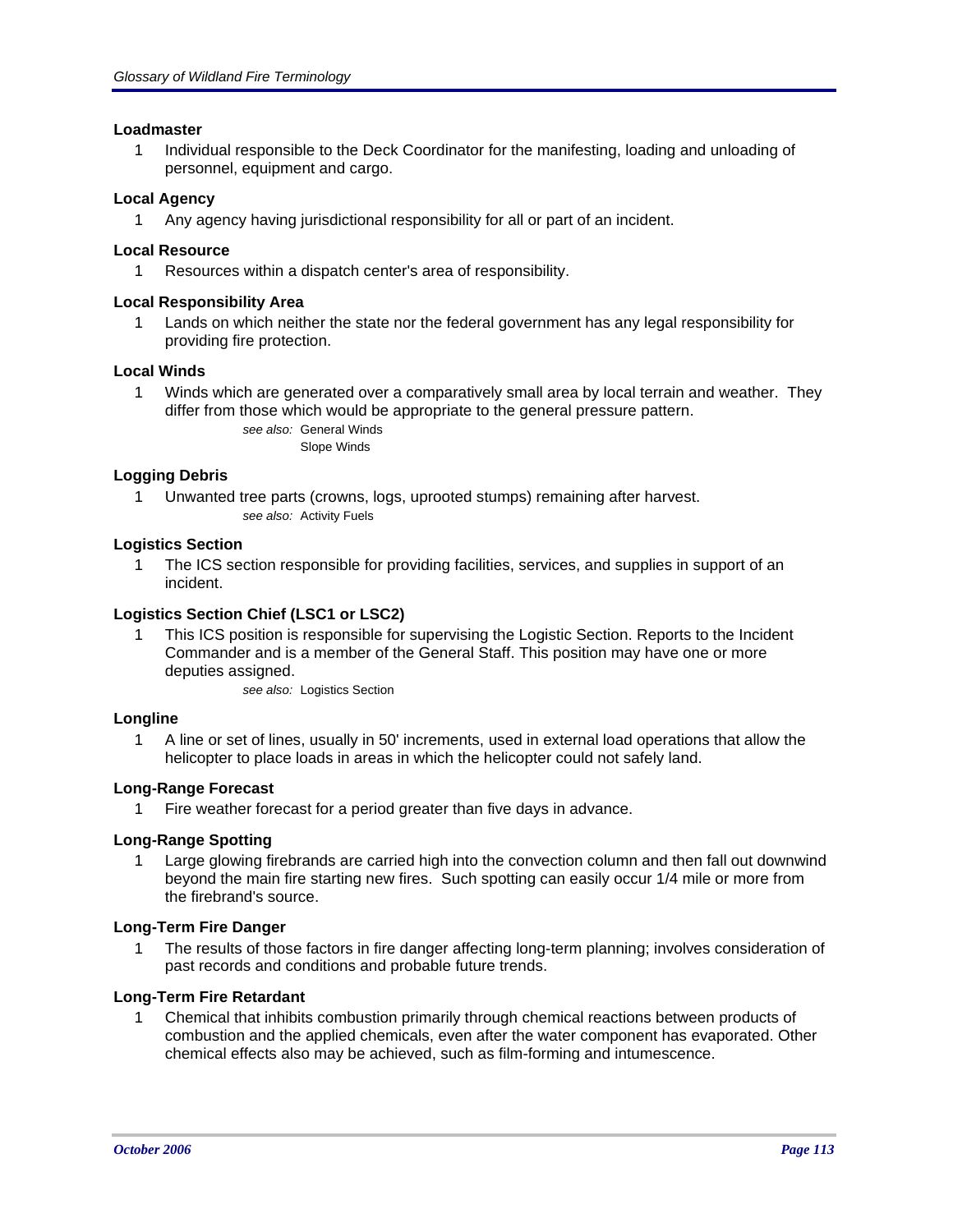# **Lookout**

- 1 A person designated to detect and report fires from a vantage point.
- 2 A location from which fires can be detected and reported.
- 3 A fire crew member assigned to observe the fire and warn the crew when there is danger of becoming trapped.

# **Lookout Dispatcher**

1 Person combining the functions of lookout and dispatcher.

# **Lookout Firefighter**

1 Person combining the functions of lookout and firefighter.

# **Lookout Patrol**

1 Person who travels along ridges or other vantage points to discover, detect, report, and suppress fires.

# **Lookout Point**

1 Vantage point selected for fire detection or observation.

# **Lookout Tower**

1 Structure that elevates a person above nearby obstructions to sight for fires; generally capped by some sort of house or cupola.

# **Lookout(s), Communication(s), Escape Route(s), and Safety Zone(s) (LCES)**

1 Elements of a safety system used by fire fighters to routinely assess their current situation with respect to wildland firefighting hazards.

# **Lopping**

1 After felling, cutting branches, tops, and unwanted boles into lengths such that resultant logging debris will lie close to the ground.

# **Lopping and Scattering**

1 Lopping logging debris and spreading it more or less evenly over the ground.

# **Lost Line**

1 Any part of a fireline rendered useless by a breakover of the fire.

# **Low**

1 An area of relatively low atmospheric pressure in which winds tend to move in a counterclockwise direction, spiraling in toward the low's center.

# **Low Expansion**

1 Foam with an expansion between 1:1 and 20:1.

# *- M -*

# **Macro Scale Indicators**

1 Large single indicators or overall patterns of indicators that are readily visible from a distance.

# **Macroclimate**

1 General large-scale climate of a large area or country as distinguished from smaller scale mesoclimate and microclimate.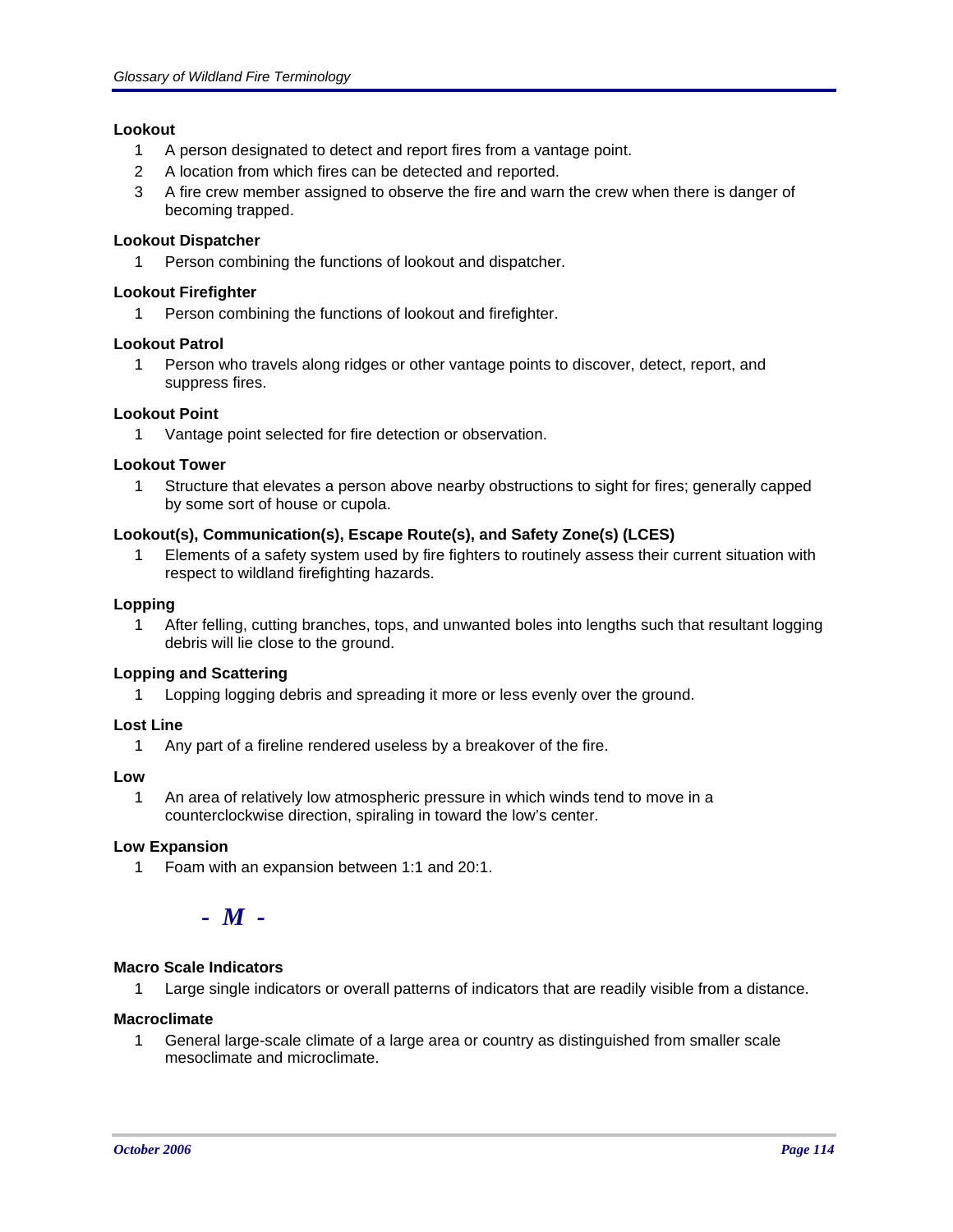# **Main Ridge**

1 Prominent ridgeline separating river or creek drainages. Usually has numerous smaller ridges (spur) extending outward from both sides.

# **Major Disaster**

1 Any natural catastrophe or, regardless of cause, any fire, flood, or explosion, in any part of the United States, which in the determination of the President causes damage of sufficient severity and magnitude to warrant major disaster assistance.

# **Major Repair (Aviation)**

1 A repair (1) that, if improperly done, might appreciably affect weight, balance, structural strength, or other qualities affecting airworthiness or (2) that is not done according to accepted practices or cannot be done by elementary operations.

# **Male Coupling**

1 An externally threaded hose nipple which fits in the thread of a female (internally threaded) swivel coupling of the same pitch and diameter. Nozzles attach to this type of coupling.

# **Management Action Points**

1 Geographic points on the ground or specific points in time where an escalation or alternative of management actions is warranted. These points are defined and the management actions to be taken are clearly described in an approved Wildland Fire Implementation Plan (WFIP) or Prescribed Fire Plan. Timely implementation of the actions when the fire reaches the action point is generally critical to successful accomplishment of the objectives. Also called Trigger Points.

# **Management by Objectives**

1 In ICS, this is a top-down management activity which involves a three-step process to achieve the incident goal. The steps are: establishing the incident objectives, selection of appropriate strategy(s) to achieve the objectives; and the tactical direction associated with the selected strategy. Tactical direction includes: selection of tactics, selection of resources, resource assignments and performance monitoring.

# **Managers**

1 Individuals within ICS organizational units that are assigned specific managerial responsibilities, e.g., staging area manager or camp manager.

# **Manual Weather Station**

1 A non-telemetered weather station that provides one observation every 24 hours for manual entry into WIMS.

*see also:* Automatic Weather Station

# **Manually Regulated**

1 A proportioning method or device that requires a manual adjustment to maintain a desired mix ratio over a changing range of water flows and pressures.

# **Marine Air**

1 Air which has a high moisture content and the temperature characteristics of an ocean surface due to extensive exposure to that surface. An intrusion of marine air will moderate fire conditions. Absence of marine air in coastal areas may lead to more severe fire danger.

# **Marine Climate**

1 Regional climate under the predominant influence of the sea, that is, a climate characterized by marine air; the opposite of a continental climate.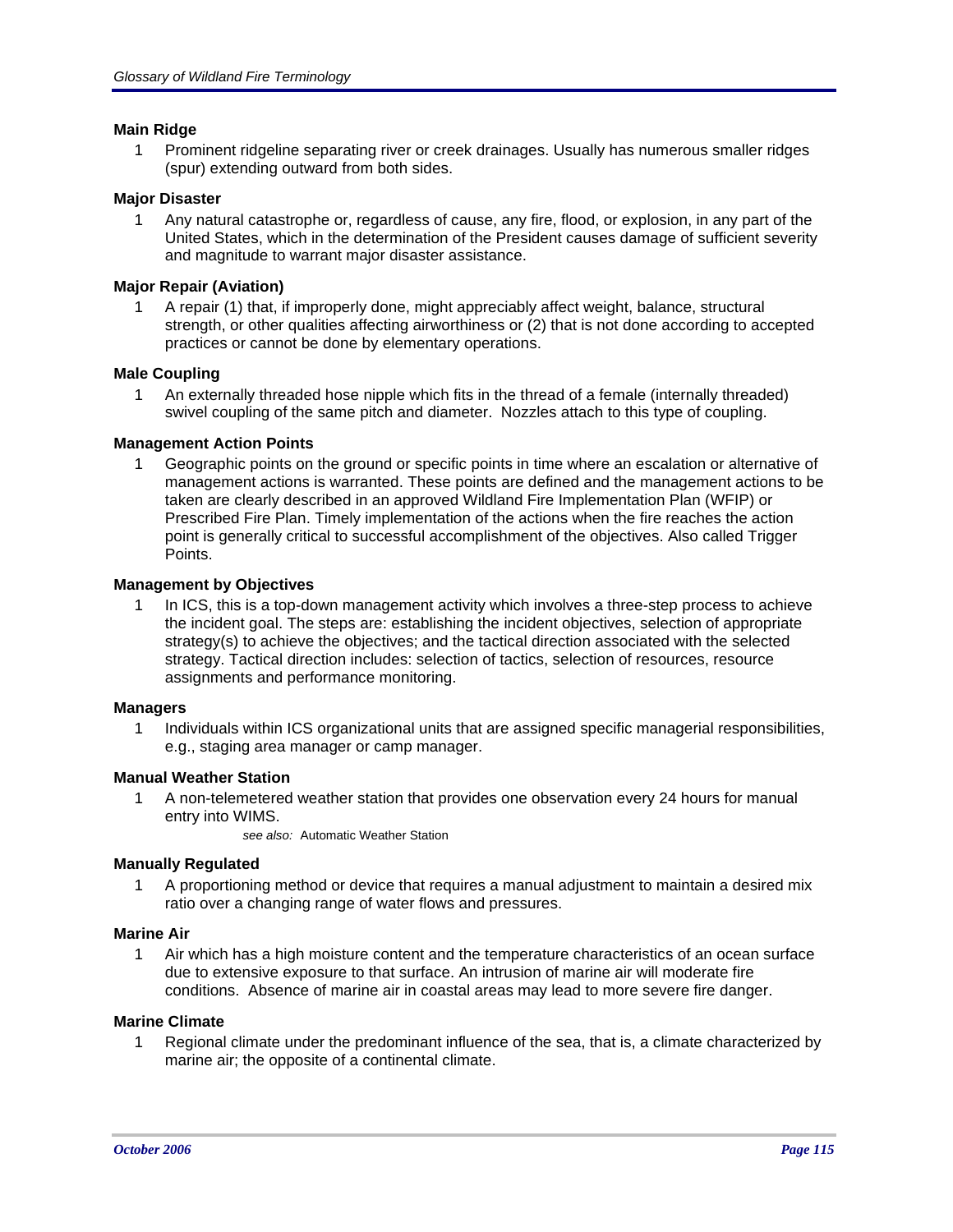# **Maritime Air**

1 Air which has assumed high moisture content and the temperature characteristics of a water surface due to extensive exposure to that surface.

# **Mass Arsonist**

1 An offender who sets three or more fires at the same location during a limited period of time.

# **Mass Fire**

1 A fire resulting from many simultaneous ignitions that generates a high level of energy output.

# **Master Fire Chronology**

1 Chronological listing of the dates of fires documented in a designated area, the dates being corrected by crossdating. Size of the area must be specified. Also called composite fire interval.

# **Material First Ignited**

1 The fuel that is first set on fire by the heat of ignition; to be meaningful, both a type of material and form of material should be indentified.

# **Mathematical Model**

1 A model that is a quantitative and mathematical representation or simulation which attempts to descibe the characteristics or relationship of physical events. *see also:* Model

# **Mattock**

1 Hand tool with a narrow hoeing surface at one end of the blade and a pick or cutting blade at the other end; used for digging and grubbing.

# **Maximum Certified Gross Weight**

1 Absolute maximum allowable gross weight for an aircraft as established by the manufacturer and approved by the FAA.

# **Maximum Computed Gross Weight**

1 Computed gross weight for an aircraft, obtained from the appropriate performance chart, which is the maximum gross weight appropriate to the applicable circumstance of configuration and/or environmental conditions.

# **Maximum Dry Bulb Temperature**

1 The highest value for dry bulb temperature measured at the observation site during the preceding 24-hour period.

*see also:* Minimum Dry Bulb Temperature

# **Maximum Management Area (MMA)**

1 The maximum geographic limits of spread within which a wildland fire use fire is allowed to spread.

# **Maximum Relative Humidity**

1 The highest value for relative humidity measured at the observation site during the preceding 24 hour period.

*see also:* Minimum Relative Humidity

# **May Day**

1 International distress signal/call. When repeated three times it indicates imminent and grave danger and that immediate assistance is required.

# **Mcleod**

1 A combination hoe or cutting tool and rake, with or without removable blades.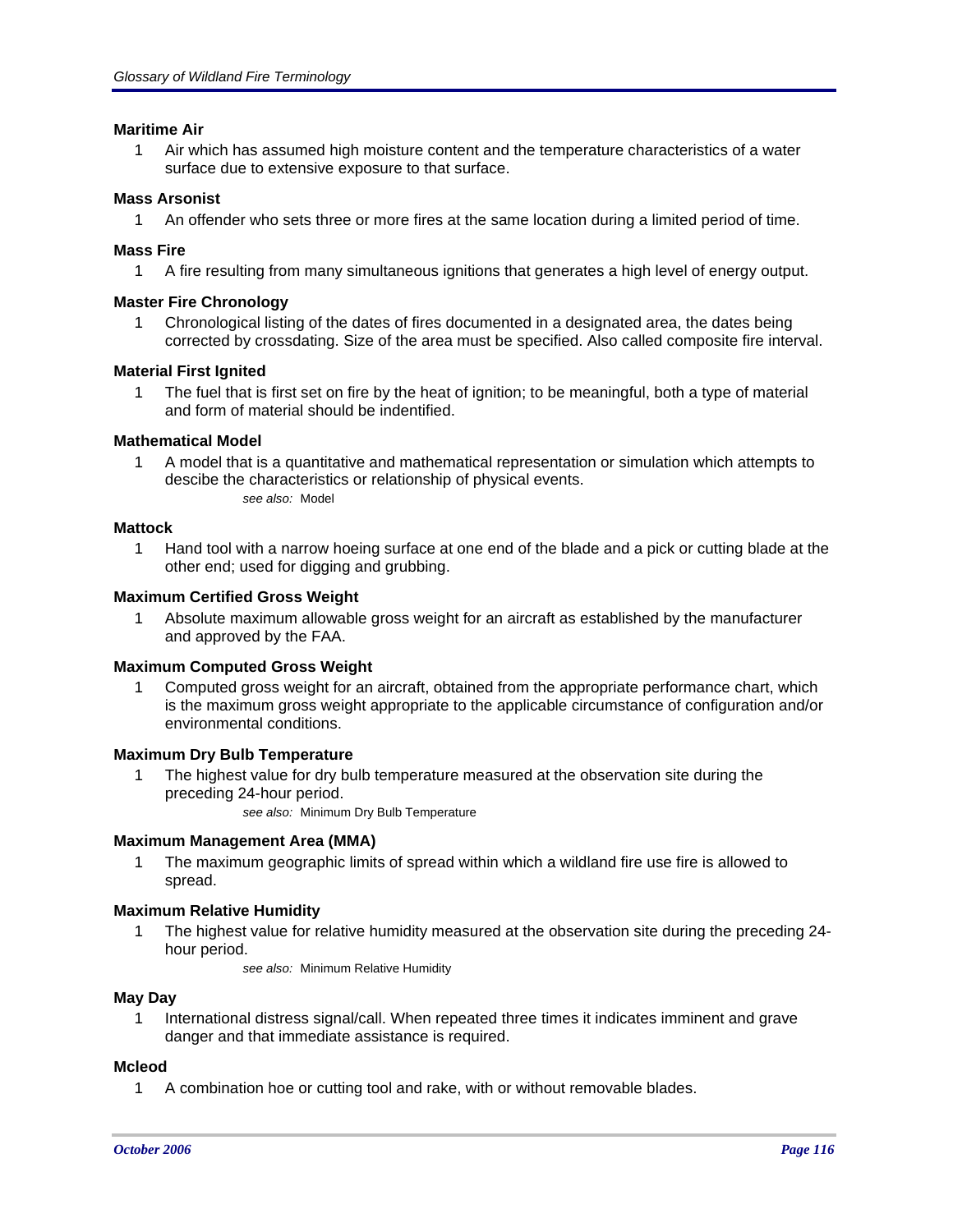# **Mean Fire Return Interval**

1 Arithmetic average of all fire intervals in a given area over a given time.

# **Mean Sea Level (MSL)**

1 Average height of the surface of the sea for all stages of the tide over a 19-year period. NOTE: when the abbreviation MSL is used in conjunction with a number of feet, it implies altitude above sea level (e.g., 1000 feet MSL).

# **Measured Woody Fuel Moisture**

1 Moisture content of the small branch wood and foliage of live woody plants, expressed as a percentage of the oven dry weight of the sample, collected monthly and used to supplement NFDRS modeled outputs.

*see also:* Woody Fuel Moisture

# **Medical Director**

1 A physician who assumes the ultimate responsibility for the patient care aspects of the incident EMS program.

# **Medical Unit**

1 Functional unit within the logistics section that is responsible for the emergency medical and occupational health care of incident personnel. Some incident management teams have placed this unit under safety.

# **Medical Unit Leader (MEDL)**

1 The ICS position responsible for supervising the Medical Unit. Reports to the Service Branch Director or Logistics Section Chief.

*see also:* Medical Unit

# **Medium Expansion**

1 Foam with an expansion between 21:1 and 200:1.

# **Medium-range Forecast**

1 A forecast for a period extending from about two days to five days or a week in advance; there are no absolute limits to the period embraced by this definition.

# **Medivac**

1 Mobile medical treatment and transportation.

# **Message Center**

1 The message center is part of the incident communications center and is collocated or placed adjacent to it. It receives, records, and routes information about resources reporting to the incident, resource status, and administrative and tactical traffic.

# **Methodology**

1 A set of standardized procedures and practices that have been peer-reviewed and have received general acceptance by the profession.

# **Micro Scale Indicators**

1 Small individual indicators and patterns that are not easily observable without close observation or magnification.

# **Micro-Remote Environmental Monitoring System (Micro-REMS)**

1 Mobile weather monitoring station. Each unit consists of a shipping container, solar panel, battery, temperature/relative humidity sensor, wind mast, wind direction/speed sensor, data logger and radio. A Micro-REMS usually accompanies an incident meteorologist and ATMU to an incident.

*see also:* Incident Meteorologist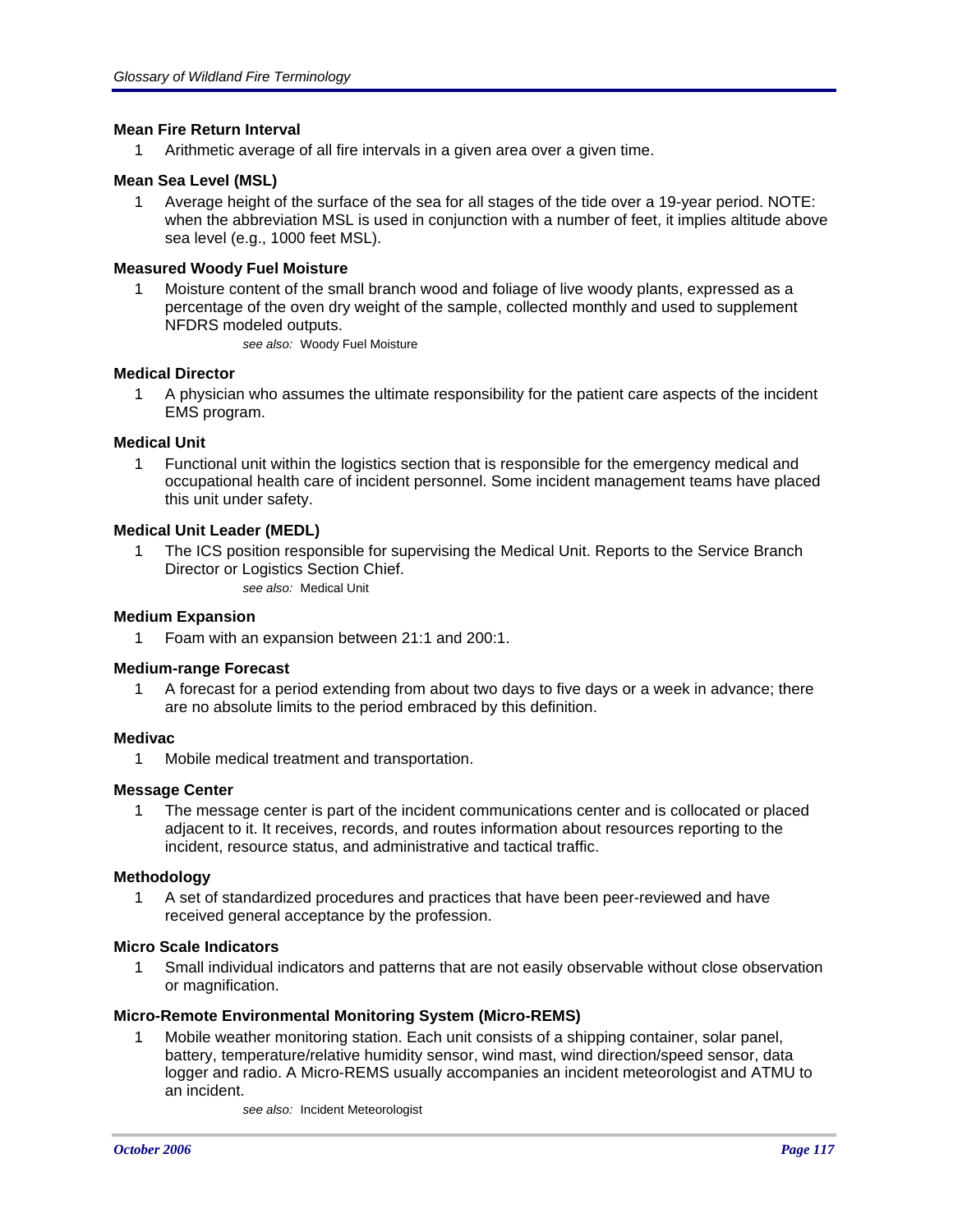# **Mid-Flame Windspeed**

1 The speed of the wind measured at the midpoint of the flames, considered to be most representative of the speed of the wind that is affecting fire behavior.

# **Military Operations Area (MOA)**

1 Military Operations Area found on aeronautical charts.

# **Military Time**

1 The 24-hour clock system where midnight is 2400, one minute after midnight is 0001 and progresses to 2400 daily.

# **Millibar**

1 A unit of pressure equal to a force of 1,000 dynes per square centimeter. (A dyne is the force that would give a free mass of one gram an acceleration of one centimeter per second per second.)

# **Mineral Ash**

1 The residue of mineral matter left after complete combustion of wood (wood ash) or other organic material; consists largely of oxides, carbonates, and phosphates of Ca, K and Mg, together with other compounds.

# **Mineral Soil**

1 Soil layers below the predominantly organic horizons; soil with little combustible material.

# **Minimum Cost Suppression Alternative**

1 The alternative that achieves incident objectives, consistent with priority for firefighter and public safety, and is least expensive when considering expected costs for fire suppression and emergency stabilization and/or rehabilitation.

# **Minimum Dry Bulb Temperature**

1 The lowest value for dry bulb temperature measured at the observation site during the preceding 24-hour period.

*see also:* Maximum Dry Bulb Temperature

# **Minimum Impact Suppression Techniques (MIST)**

1 The application of strategy and tactics that effectively meet suppression and resource objectives with the least environmental, cultural and social impacts.

# **Minimum Relative Humidity**

1 The lowest value for relative humidity measured at the observation site during the preceding 24 hour period.

*see also:* Maximum Relative Humidity

# **Miscellaneous Fire**

1 Fire of known cause that cannot be properly classified into any of the eight standard causes of fires.

# **Mitigation**

1 Those activities implemented prior to, during, or after an incident which are designed to reduce or eliminate risks to persons or property that lessen the actual or potential effects or consequences of an incident. Mitigation measures can include efforts to educate governments, businesses, and the general public on measures they can take to reduce loss and injury and are often informed by lessons learned from prior incidents.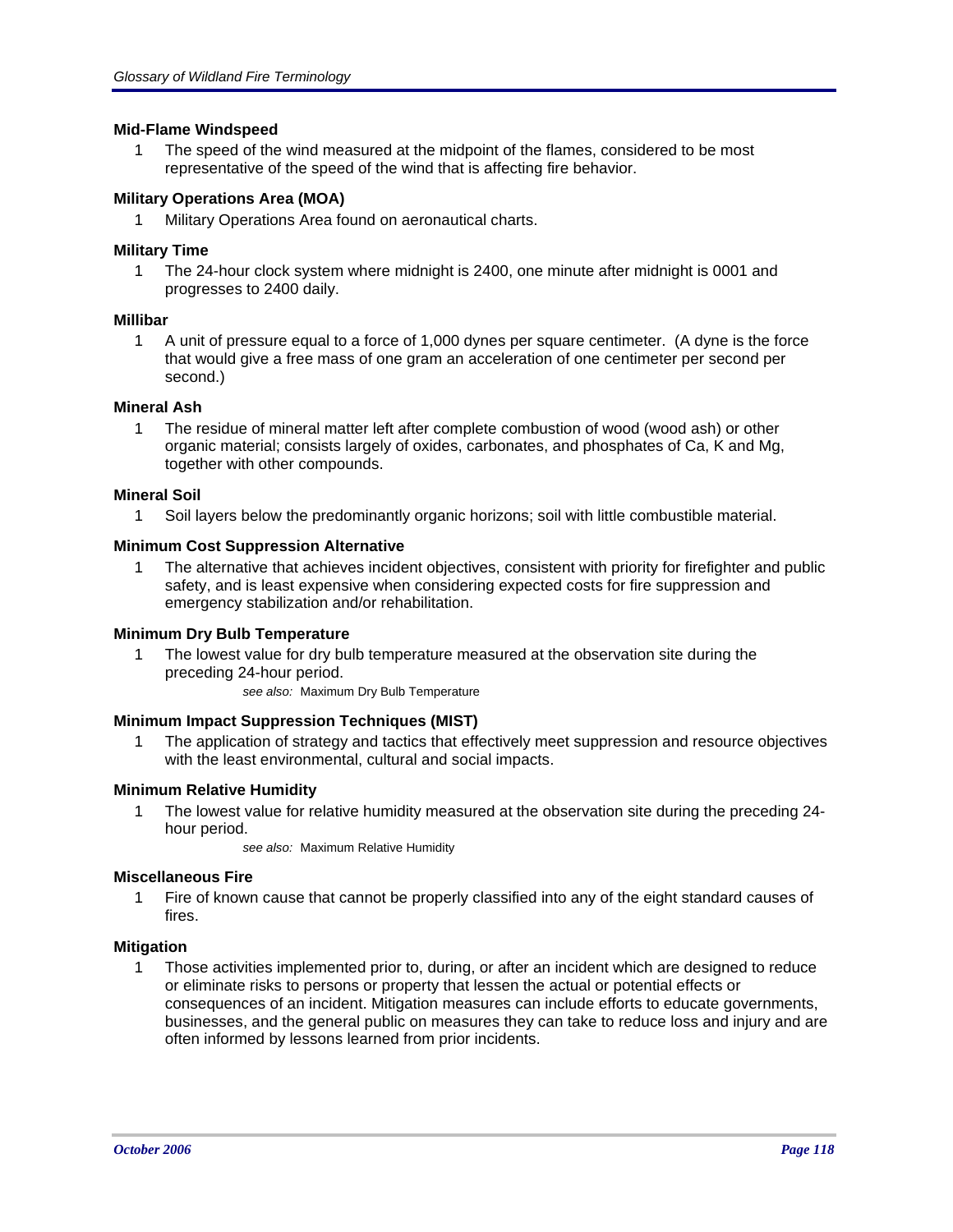# **Mitigation Actions**

1 On-the-ground actions that will serve to increase the defensibility of the Maximum Management Area (MMA); check, direct, or delay the spread of fire; and minimize threats to life, property, and resources. Mitigation actions may include mechanical and physical non-fire tasks, specific fire applications, and limited suppression actions. These actions will be used to construct firelines, reduce excessive fuel concentrations, reduce vertical fuel continuity, create fuel breaks or barriers around critical or sensitive sites or resources, create "black lines" through controlled burnouts, and to limit fire spread and behavior.

# **Mix Ratio**

1 The ratio of liquid foam concentrate to water, usually expressed as a percent.

# **Mixing**

1 A random exchange of air parcels on any scale from the molecular to the largest eddy.

# **Mixing Chamber**

1 A tube, constructed with deflectors or baffles, that mixes foam solution and air to produce tiny, uniform bubbles in a short distance (1 to 2 ft).

# **Mixing Height**

1 Measured from the surface upward, the height to which relatively vigorous mixing occurs due to convection. Also called mixing depth.

# **Mixing Layer**

1 That portion of the atmosphere from the surface up to the mixing height. This is the layer of air, usually below a stable layer, within which pollutants are mixed by turbulence and diffusion. Also called mixed layer.

> *see also:* Transport Wind Speed Ventilation Factor

# **Mixmaster**

1 The person in charge of fire retardant mixing operations with responsibility for quantity and quality of the slurry and for the loading of aircraft.

# **Mobile Radio**

1 A two way radio unit on mobile apparatus (instead of base stations), usually semi-permanently attached to the apparatus.

# **Mobile Weather Unit Forecast**

1 A special fire weather forecast for a specific fire prepared by a meteorologist on site at or near the fire area.

# **Mobilization**

1 The process and procedures used by all organizations, federal, state and local, for activating, assembling, and transporting all resources that have been requested to respond to or support an incident.

# **Mobilization Center**

1 An off-incident location at which emergency service personnel and equipment are temporarily located pending assignment, release, or reassignment.

# **Mobilization Guide**

1 A written description of procedures used by federal, state, and local organizations for activating, assembling, and transporting resources that have been requested to respond to or support an incident.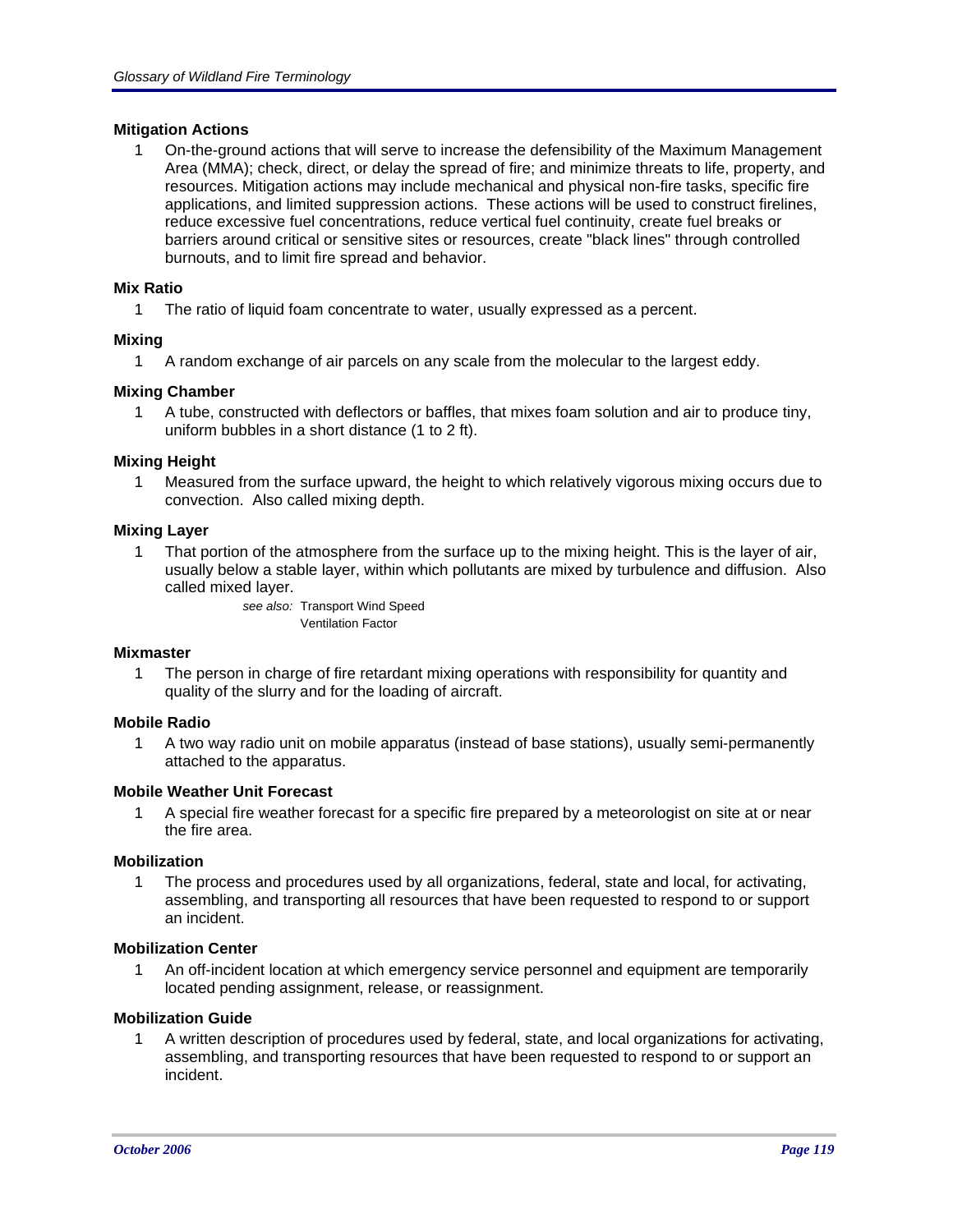# **Model**

1 A simplified or generalized representation of reality; a description, analogy, picture, or hypothesis to help visualize something that cannot be directly observed. *see also:* Conceptual Model

Mathematical Model

# **Model Arson Law**

1 Model legislation, recommended by the Fire Marshals' Association of North America and adopted in most states, dealing with the subject of arson.

# **Model Fireworks Law**

1 Model legislation recommended by the Fire Marshals' Association of North America and adopted by many states, regulating display of fireworks.

# **Modular Airborne Firefighting System (MAFFS)**

1 A manufactured unit consisting of five interconnecting tanks, a control pallet, and a nozzle pallet, with a capacity of 3,000 gallons, designed to be rapidly mounted inside an unmodified C-130 (Hercules) cargo aircraft for use in cascading retardant chemicals on wildfires.

# **Moist Adiabatic Lapse Rate**

1 Rate of decrease of temperature with increasing height of an air parcel lifted at saturation via adiabatic process through an atmosphere in hydrostatic equilibrium. Rate varies according to the amount of water vapor in the parcel and is usually between 2.0 and 5.0 degrees F per 1000 feet (3.6 and 9.2 degrees C per 1000 meters).

# **Moisture of Extinction**

1 The fuel moisture content, weighed over all the fuel classes, at which the fire will not spread. Also called extinction moisture content (EMC).

# **Monitor**

1 A turret-type nozzle usually mounted on an engine.

# **Monitoring**

1 The orderly collection, analysis, and interpretation of environmental data to evaluate management's progress toward meeting objectives, and to identify changes in natural systems. Monitoring is also conducted on wildland fires to observe fire effects, fire behavior, or both. For example, the work done by Fire Effects Monitor (FEMO) or Field Observer (FOBS) positions.

# **Monsoon Climate**

1 Climate characterized by (a) a long winter-spring dry season which includes a "cold season" followed by a short "hot season" immediately preceding the rains, (b) a summer and early autumn rainy season which is usually very wet (but highly variable (but highly variable from year to year), and (c) a secondary maximum of temperature immediately after the rainy season.

# **Mop Up**

1 Extinguishing or removing burning material near control lines, felling snags, and trenching logs to prevent rolling after an area has burned, to make a fire safe, or to reduce residual smoke.

# **Mop Up Crew**

1 A portion or all of a regular fire crew assigned to mop up work after the fire or a portion of the fire has been contained or controlled.

# **Mop Up Time**

1 Elapsed time from containment or control of a fire until mop up is complete.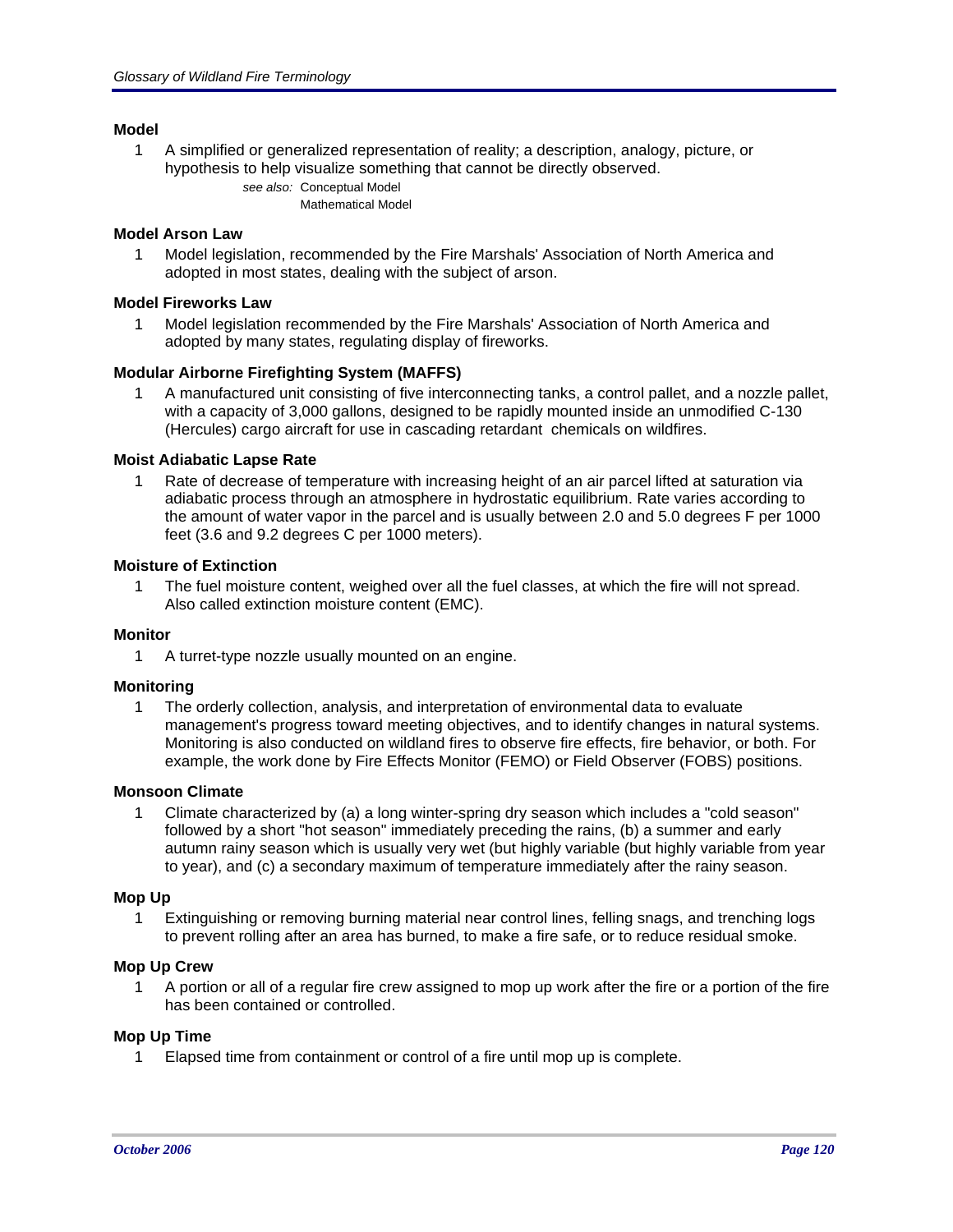# **Mosaic**

1 The intermingling of plant communities and their successional stages in such a manner as to give the impression of an interwoven design.

# **Most Efficient Level (MEL)**

1 The fire management program budget level that results in the minimum cost plus net value change.

# **Move-up**

1 System of redistributing remaining personnel and equipment following dispatch of other forces among a network of fire stations to provide the best possible response within the fire department's direct protection area in the event of additional calls for emergency assistance.

# **Moveup Method**

1 Progressive method of fireline construction on a wildfire without changing relative positions in the line. Work is begun with a suitable space between workers; whenever one worker overtakes another, all of those ahead move one space forward and resume work on the uncompleted part of the line. The last worker does not move ahead until work is completed in his/her space. Forward progress of the crew is coordinated by a crew boss.

*synonym:* Bumpup Method

# **Multi-Agency Coordination (MAC)**

1 A generalized term which describes the functions and activities of representatives of involved agencies and/or jurisdictions who come together to make decisions regarding the prioritizing of incidents, and the sharing and use of critical resources. The MAC organization is not a part of the on-scene ICS and is not involved in developing incident strategy or tactics.

# **Multi-Agency Coordination System (MACS)**

1 MACS provides the framework to support coordination for incident prioritization, cirtical resource allocation, communication systems integration, and information coordination. MACS components include facilities, equipment, emergency operating centers EOCs), specific multiagency coordination entities, personnel, procedures, and communications.

# **Multi-Agency Incident**

1 An incident where one or more agencies assist a jurisdictional agency or agencies. May be single or unified command.

*see also:* Jurisdiction

# **Multicom**

1 A VHF/AM aircraft radio frequency (122.9 MHz) assigned by the FAA for use in air-to-air communications.

# **Multijurisdiction Incident**

1 An incident requiring action from multiple agencies that have a statutory responsibility for incident mitigation. In ICS these incidents will be managed under unified command. *see also:* Jurisdiction

# **Multiple Fire Situation**

1 High fire frequency over a short period of time in an administrative unit, usually overtaxing the normal initial attack capability of the unit.

# **Multiple Fire-Day**

1 In FireFamily Plus, a day with both a weather observation and a number of fires equal to or greater than that determined by the user to be a significant workload.

> *see also:* Fire-Day Large Fire-Day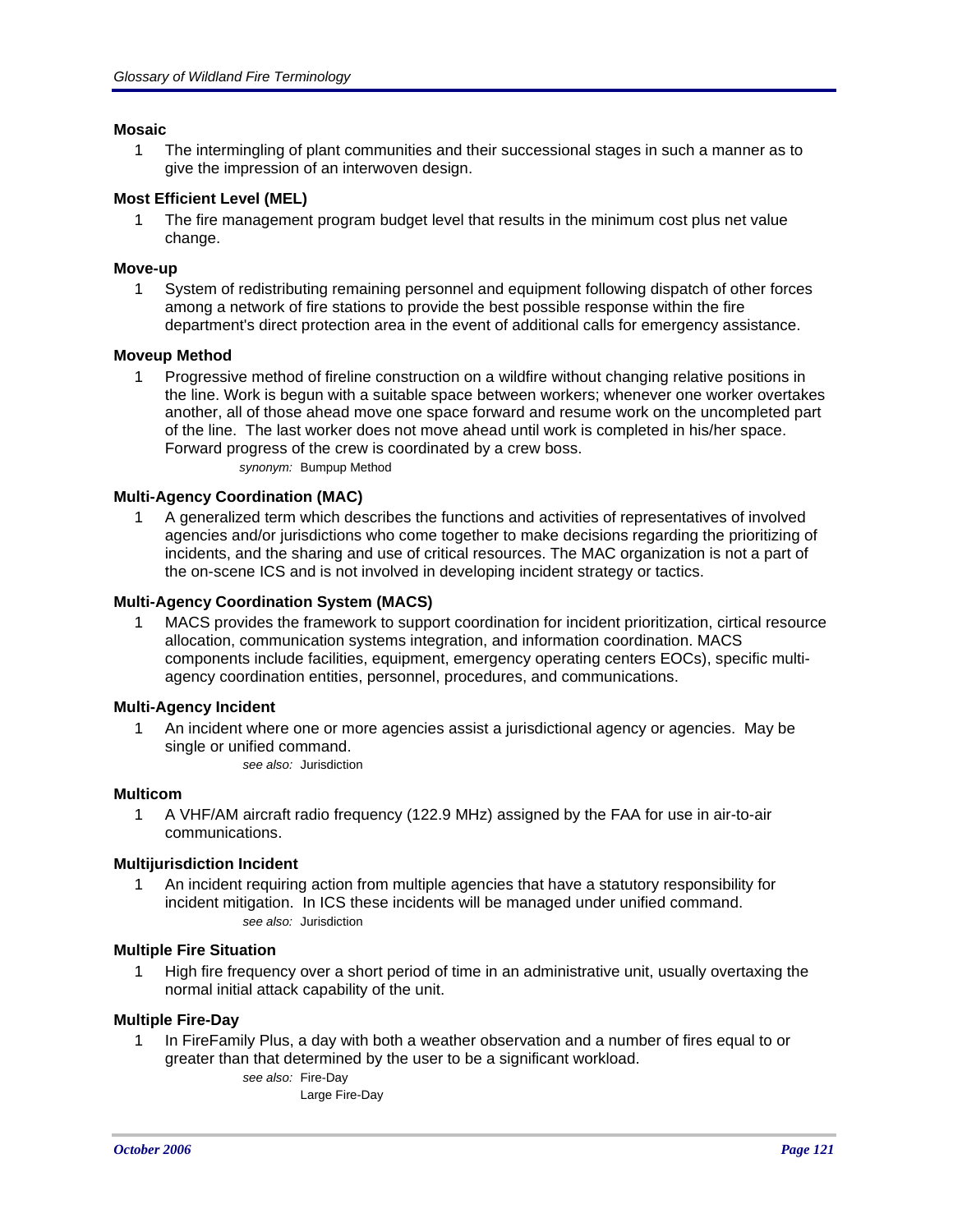# **Multiple Points of Origin**

1 Two or more separate points of fire origins at a fire scene; strong indication of arson.

# **Mutual Aid**

1 Assistance in firefighting or investigation by fire agencies, without regard for jurisdictional boundaries.

# **Mutual Aid Agreement**

1 Written agreement between agencies and/or jurisdictions in which they agree to assist one another upon request, by furnishing personnel and equipment.

# **Mutual Threat Zone**

1 A geographical area between two or more jurisdictions into which those agencies would respond on initial attack. Also called mutual response zone or initial action zone.

*- N -*

# **Napalm**

1 An incendiary mixture with a jelling agent used in flamethrowers and bombs.

# **National Advanced Resources Technology Center (NARTC)**

1 Multi-agency training facility at Pinal Air Park, Marana, Arizona, which specializes in presentation of national-level fire management training courses.

# **National Ambient Air Quality Standards (NAAQS)**

1 A legal limit on the level of atmospheric contamination. The level is established as the concentration limits needed to protect all of the public against adverse effects on public health and welfare, with an adequate safety margin. Primary standards are those related to health effects. Secondary standards are designed to protect the public welfare from effects such as visibility reduction, soiling, material damage and nuisances.

# **National Association of State Foresters (NASF)**

1 An organization consisting of the State Forester from each state and territory which promotes cooperation in forestry matters between the states and territories, the federal government and private forestry groups. It promotes legislation, programs and activities which will advance the practice of forestry and use of forest products.

# **National Environmental Satellite, Data and Information Service (NESDIS)**

1 A National Oceanic and Atmospheric Administration Agency.

# **National Fire Codes (NFC)**

1 The collected technical fire protection standards prepared by various committees of the National Fire Protection Association and published annually in 15 volumes.

# **National Fire Danger Rating System (NFDRS)**

- 1 A uniform fire danger rating system that focuses on the environmental factors that control the moisture content of fuels.
	- *see also:* Fire Danger Rating System

# **National Fire Protection Association (NFPA)**

1 A private, non-profit organization dedicated to reducing fire hazards and improving fire service.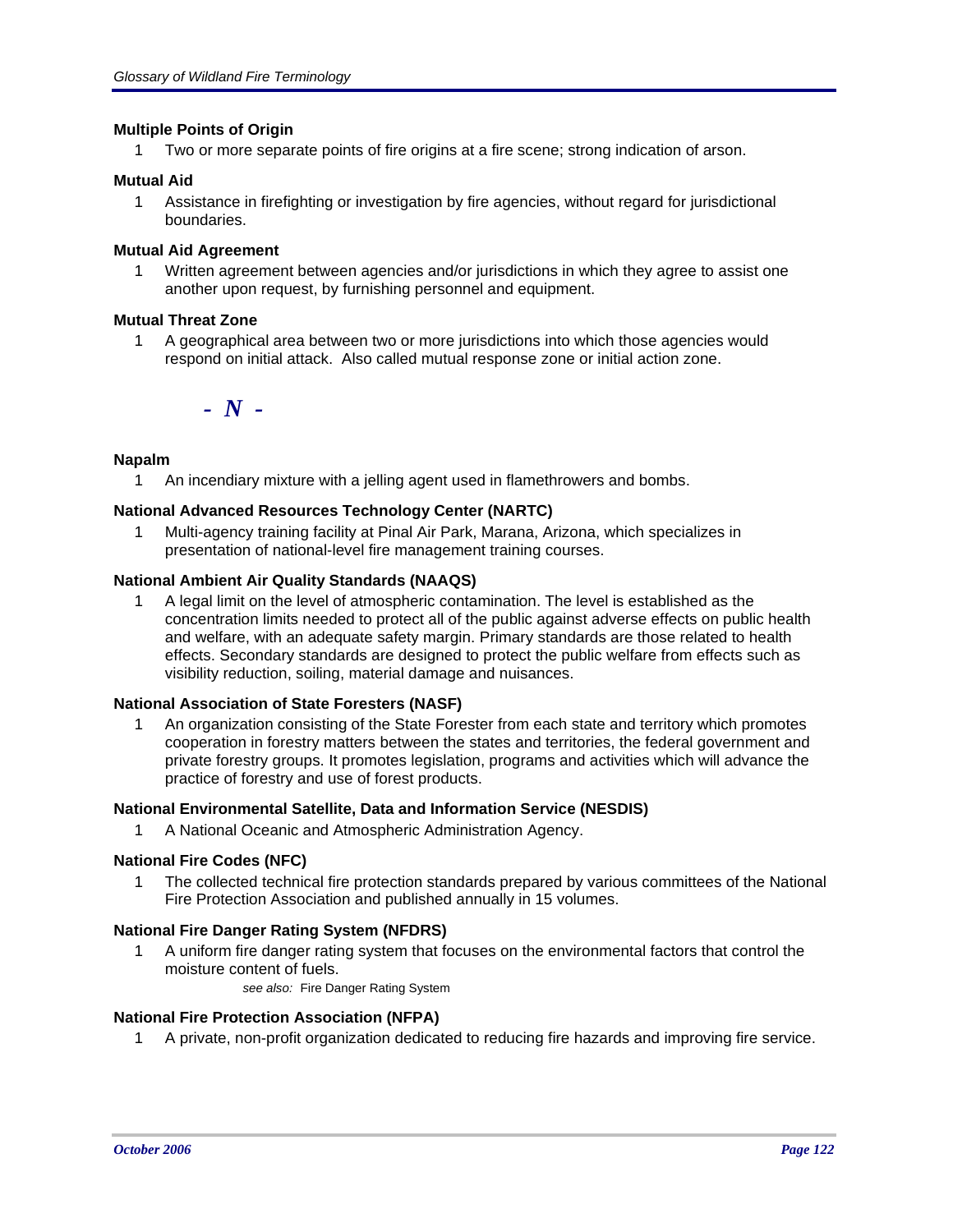# **National Fire Protection Association Standards (NFPA)**

1 Standards of the National Fire Protection Association are frequently adopted by insurance agencies such as the National Board of Fire Underwriters as a basis for their regulations and used as a guide for municipal, state, or provincial laws, ordinances, and regulations.

# **National Forest Lands**

1 Public lands, generally forest, range, or other wildland, administered by the Forest Service, USDA.

# **National Forest System**

1 Consists of all national forest lands, the national grasslands and land utilization projects administered under title III of the Bankhead-Jones Farm Tenant Act, and other interests as defined in Section 9 of the National Forest Management Act of 1976.

# **National Interagency Coordination Center (NICC)**

1 Coordinates allocation of resources to one or more coordination centers or major fires within the nation. Located in Boise, Idaho.

# **National Interagency Fire Center (NIFC)**

1 A facility located at Boise, Idaho, jointly operated by several federal agencies, dedicated to coordination, logistical support, and improved weather services in support of fire management operations throughout the United States.

# **National Interagency Fire Management Integrated Database (NIFMID)**

1 The archive of daily weather observations from WIMS.

# **National Interagency Incident Management System (NIIMS)**

1 An NWCG developed program consisting of five subsystems which collectively provide a total systems approach to all-risk incident management. The subsystems are: The Incident Command System, Training, Qualifications and Certification, Supporting Technologies, and Publications Management.

# **National Park**

1 A federal reservation administered by the National Park Service of the U.S. Department of the Interior in order to conserve unique scenery, flora and fauna, and any natural and historic objects within its boundaries for public enjoyment in perpetuity.

# **National Pipe Straight Hose Thread (NPSH)**

1 Also known as National Pipe Straight Mechanical (NPSM) thread. This is a straight (nontapered) thread standard with the same threads per inch as the appropriate size iron pipe thread. It requires a gasket to seal and is the thread standard used by most U.S. industry.

# **National Resource Lands (NRL)**

1 Public lands administered by the Bureau of Land Management, U.S. Department of the Interior.

# **National Response Plan**

1 A plan that integrates federal government domestic prevention, preparednes, response, and recovery plans into one all-discipline, all-hazard plan.

# **National Standard Thread (NH)**

1 Abbreviated (NH) for national hose. Specifically defined screw thread used on fire hose couplings.

# **National Wildfire Coordinating Group (NWCG)**

1 A group formed under the direction of the Secretaries of the Interior and Agriculture to improve the coordination and effectiveness of wildland fire activities and provide a forum to discuss, recommend appropriate action, or resolve issues and problems of substantive nature.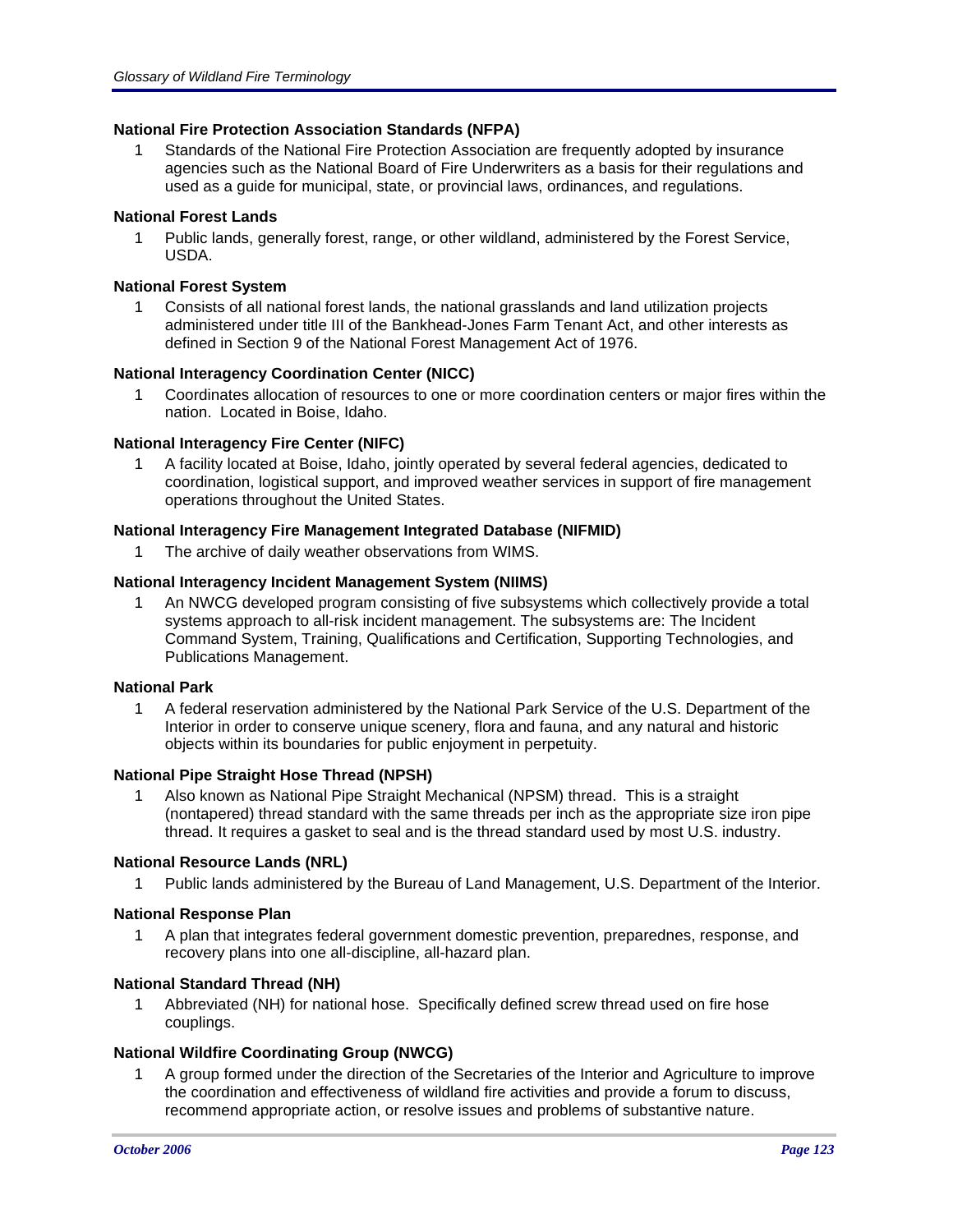# **National Wildlife Refuge System**

1 All lands, waters and interests therein administered by the Fish and Wildlife Service for the protection and conservation of fish and wildlife, including those that are threatened with extinction.

# **Native Species**

1 A species which is a part of the original fauna or flora of the area in question.

# **Natural Barrier**

1 Any area where lack of flammable material obstructs the spread of wildfires.

# **Natural Fuels**

1 Fuels resulting from natural processes and not directly generated or altered by land management practices.

*see also:* Activity Fuels

# **Near Miss**

1 Any potential accident which, through prevention, education, hazard reduction, or luck, did not occur.

# **NESDIS ID**

1 An 8-character identifier assigned by NESDIS that becomes the RAWS identification number for use with the GOES satellite.

# **Net Value Change (NVC)**

1 The sum of the changes in the value of natural resources affected by a fire. The basis for computing NVC is each resource's fire-induced value change (pluses and minuses) as computed and expressed on a per unit basis.

# **Neutral Atmosphere**

1 Condition in which temperature decrease with increasing altitude is equal to the dry adiabatic lapse rate (i.e., the atmosphere neither aids nor hinders large-scale vertical motion).

# **Night (Aviation)**

1 The time between the end of evening civil twilight and the beginning of morning civil twilight, as published in the American Air Almanac, converted to local time.

# **Nitrogen Dioxide (NO2)**

1 The result of nitric oxide combining with oxygen in the atmosphere. A major component of photochemical smog.

# **Nitrogen Oxide (NO)**

1 Product of combustion from transportation and stationary sources and a major contributor to acid deposition and the formation of ground level ozone in the troposphere.

# **Nomex ®**

1 Trade name for a fire resistant synthetic material used in the manufacturing of flight suits and pants and shirts used by firefighters. Aramid is the generic name.

# **Non-attainment Area**

1 An area identified by an air quality regulatory agency through ambient air monitoring (and designated by the Environmental Protection Agency), that presently exceeds federal ambient air standards.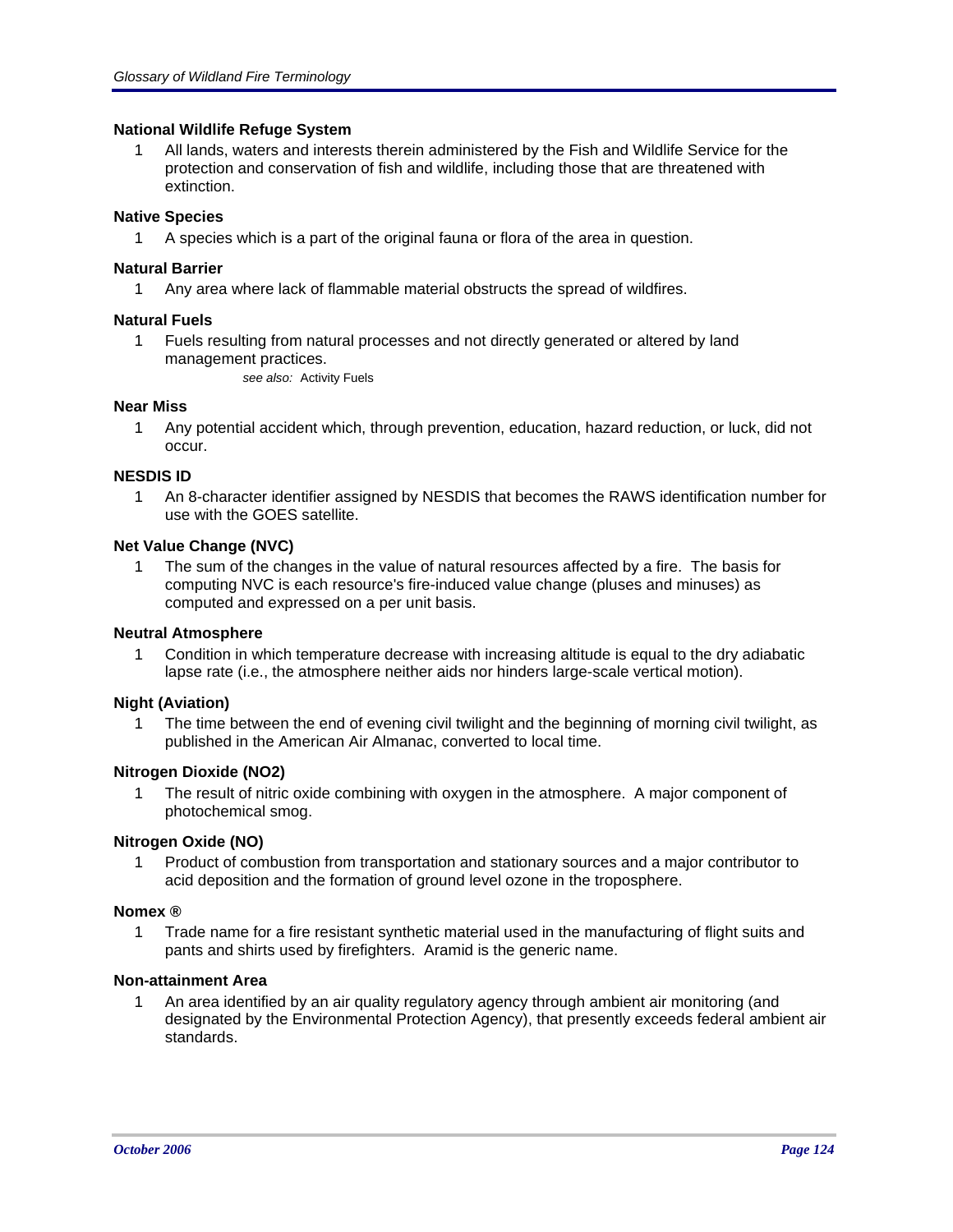# **Noncommercial Forest Land**

1 Forest land incapable of yielding crops of commercially useful wood because of adverse site conditions, or productive forest land withdrawn from commercial timber use through statute or administrative regulation.

# **Nonflammable**

1 Material unlikely to burn when exposed to flame under most conditions. *see also:* Flammable

# **Nonprecision Approach Procedure**

1 Standard aircraft instrument approach procedure in which no electronic glide slope is provided.

# **Nonstatistical Fire**

1 Any fire not posing a threat to resources or property of the jurisdictional agency, regardless of whether action was taken by the agency.

# **Normal Fire Season**

- 1 A season when weather, fire danger, and number and distribution of fires are about average.
- 2 Period of the year that normally comprises the fire season based on historical fire occurrence.

# **Normalized Difference Vegetation Index (NDVI)**

1 A satellite observation-derived value that is sensitive to vegetative growth, measured at 1.1 km (0.6 mile) spatial and 1 week temporal scales.

# **Notice to Airmen (NOTAM)**

1 Notice identified as either a NOTAM or Airmen Advisory containing information concerning the establishment, condition, or change in any component of, or hazard in, the National Airspace System, the timely knowledge of which is essential to personnel concerned with flight operations.

# **Nozzle Aspirated Foam System**

1 A foam generating device that mixes air at atmospheric pressure with foam solution in a nozzle chamber.

# **Nozzle Operator**

1 A person assigned to operate a fire hose nozzle, usually on a hand line.

# *- O -*

# **Objective**

- 1 A description of a desired condition; quantified and measured, and where possible, with established time frames for acheivement.
- 2 Specific, achievable, measurable, time-limited results to be achieved through land management practices, either through a description of a desired condition or the degree of desired change in an attribute.

# **Observation Time**

1 Time of day required to record meteorological data at a fire danger station.

# **Obstruction to Vision**

1 Condition in which obscuring phenomenon restricts horizontal visibility to six statute miles (10 km.) or less.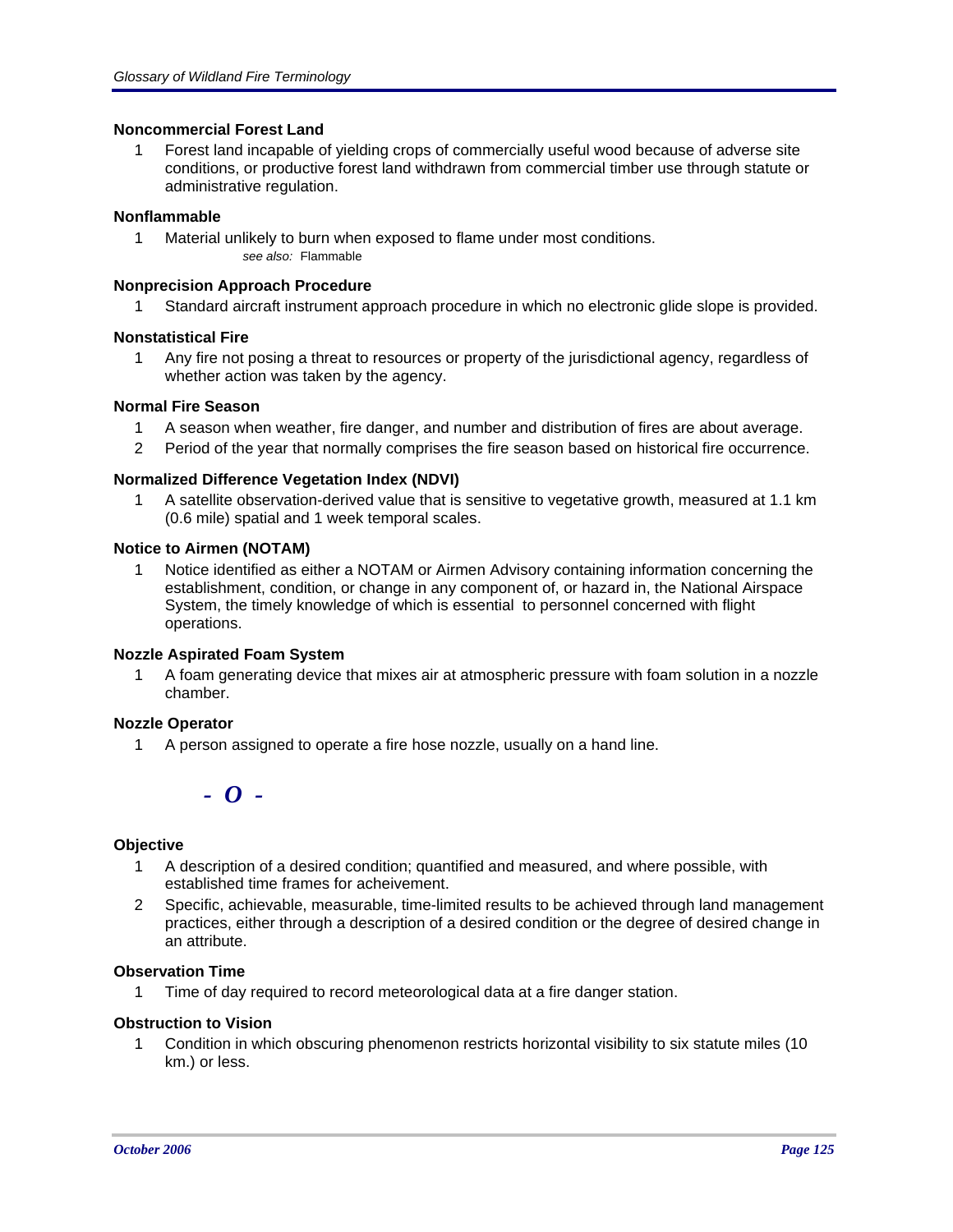# **Occluded Front or Occlusion**

1 The front that is formed when and where a cold front overtakes a warm front or a stationary front.

# **Occurrence Index (OI)**

1 A number in the National Fire Danger Rating System related to potential fire incidence within a protection unit.

# **Officer**

1 The ICS title for personnel responsible for the Command Staff positions of Safety, Liaison, and Information.

# **Off-road Vehicle (ORV)**

1 Any motorized vehicle designed for, or capable of, cross-country travel on or immediately over land, water, sand, snow, ice, marsh, swampland, or other terrain. *synonym:* All Terrain Vehicle

# **Offshore Flow**

1 Wind blowing from land to water.

# **On-Call**

1 Status of a federal casual or federal regular government employee used for timekeeping purposes. An employee is considered to be in on-call status (off shift-federal casuals and federal regular government employees) when he or she is allowed to leave a telephone number or to carry an electronic device for the purpose of being contacted, even though the employee is required to remain within a reasonable call-back radius and may include restrictions on alcohol consumption or use of certain medications. 5 CFR 551.431(b)(1)

# **One Lick Method**

1 A progressive system of building a fireline on a wildfire without changing relative positions in the line. Each worker does one to several "licks", or strokes, with a given tool and then moves forward a specified distance to make room for the worker behind.

# **One-hour Timelag Fuel Moisture (1-h TL FM)**

1 Moisture content of one-hour timelag fuels.

# **One-hour Timelag Fuels**

1 Fuels consisting of dead herbaceous plants and roundwood less than about one-fourth inch (6.4 mm) in diameter. Also included is the uppermost layer of needles or leaves on the forest floor. *see also:* One-hour Timelag Fuel Moisture

# **One-hundred Hour Timelag Fuel Moisture (100-h TL FM)**

1 The moisture content of the l00-hour timelag fuels.

# **One-hundred Hour Timelag Fuels**

- 1 Dead fuels consisting of roundwood in the size range of 1 to 3 inches (2.5 to 7.6 cm) in diameter and very roughly the layer of litter extending from approximately three-fourths of an inch (1.9 cm) to 4 inches (10 cm) below the surface.
	- *see also:* One-hour Timelag Fuel Moisture

# **One-thousand Hour Timelag Fuel Moisture (1,000-h TL FM)**

1 The moisture content of the l,000-hour timelag fuels.

# **One-thousand Hour Timelag Fuels**

- 1 Dead fuels consisting of roundwood 3-8 inches in diameter and the layer of the forest floor more than about 4 inches below the surface.
	- *see also:* One-hour Timelag Fuel Moisture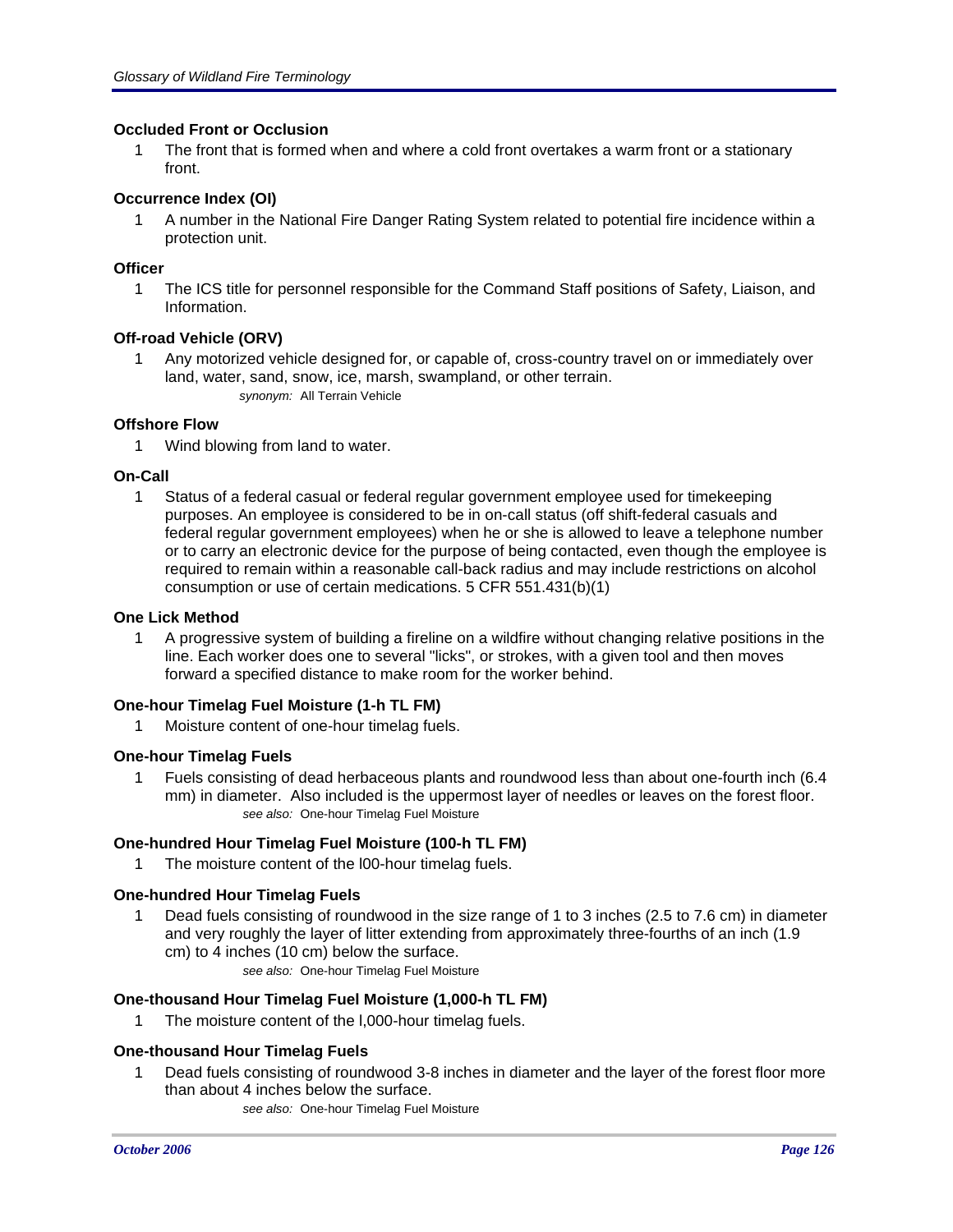# **Onshore Flow**

1 Wind blowing from water to land.

# **Open Burning**

1 Burning of any fuel outdoors without the use of mechanical combustion enhancements.

# **Operating Weight**

1 For helicopters, the equipped weight plus weight of the crew and fuel. *see also:* Allowable Payload

# **Operational Control**

1 The exercise of authority over initiating, conducting, or terminating any operation. Often associated with aviation operations.

# **Operational Period**

1 The period of time scheduled for execution of a given set of tactical actions as specified in the Incident Action Plan. Operational Periods can be of various lengths, although usually not over 24 hours.

# **Operations Branch Director (OPBD)**

1 This ICS position is responsible for implementing that portion of an incident action plan (IAP) appropriate to a designated operational branch and reports to the Operations Section Chief. *see also:* Operations Section

# **Operations Coordination Center (OCC)**

1 Primary facility of the Multi-agency Coordination System (MACS); houses staff and equipment necessary to perform the MACS function.

#### **Operations Section**

1 The section responsible for all tactical operations at the incident. Includes branches, divisions and/or groups, task forces, strike teams, single resources and staging areas.

# **Operations Section Chief (OSC1 or OSC2)**

1 This ICS position is responsible for supervising the Operations Section. Reports to the Incident Commander and is a member of the General Staff. This position may have one or more deputies assigned.

*see also:* Operations Section

# **Orbit**

1 A circular holding pattern of an aircraft around a fixed location often related to a wildland fire. For example, the circular pattern of an air tanker in the vicinity of a wildland fire, waiting to make a retardant drop.

# **Ordering Manager (ORDM)**

1 This ICS position is responsible for ordering personnel, equipment, and supplies for the incident and reports to the Supply Unit Leader.

*see also:* Supply Unit

# **Organic Matter**

1 That fraction of the soil that includes plant and animal residues at various stages of decomposition, cells and tissues of soil organisms, and substances synthesized by the soil population.

# **Organic Soil**

1 Any soil or soil horizon containing at least 30% organic matter (e.g., muck, peat).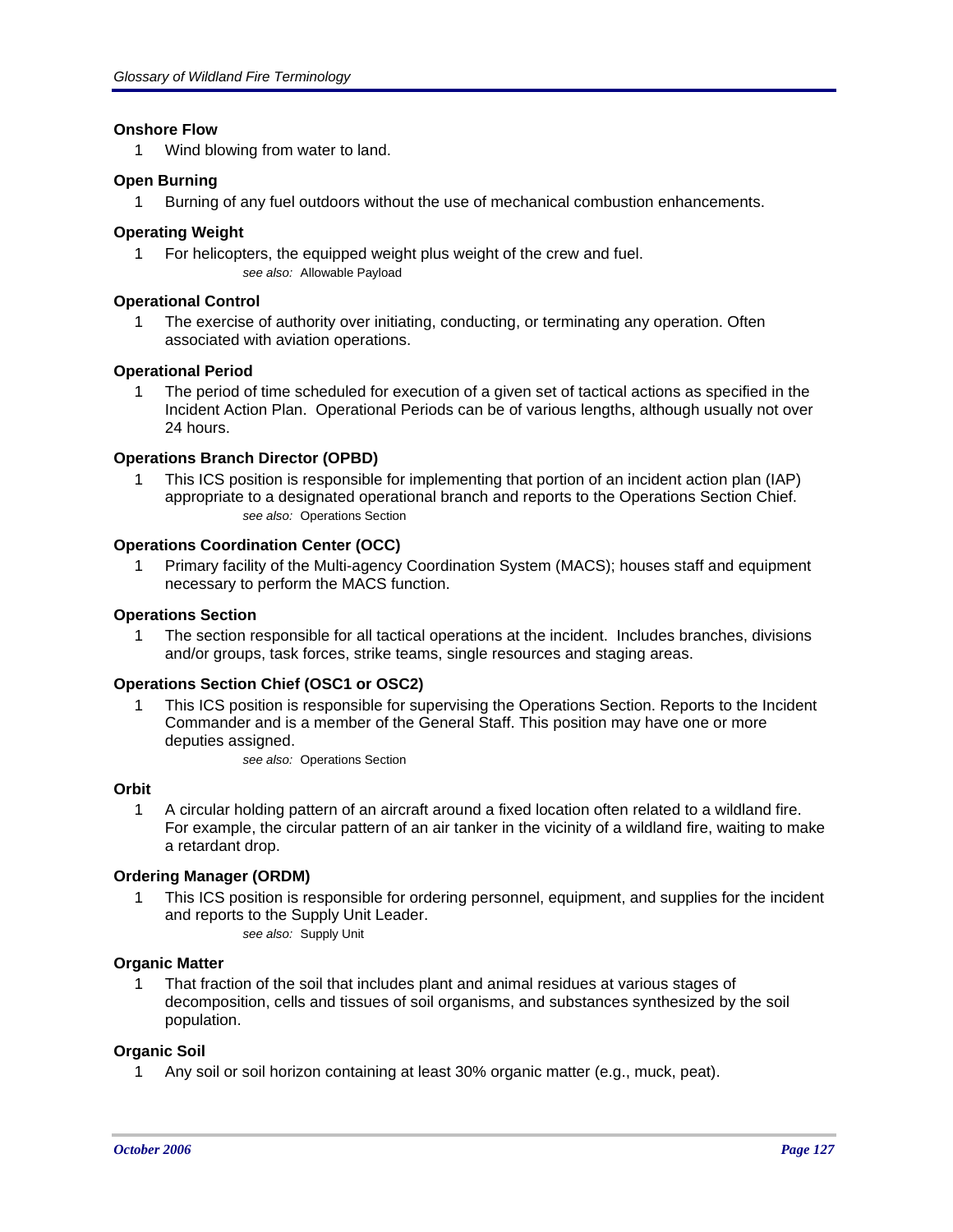# **Orographic**

1 Pertaining to, or caused by mountains.

# **Orthophoto**

1 Photograph obtained from the orthogonal (i.e., horizontal) projection of a correctly oriented stereoscopic model formed by two overlapping aerial photographs; an orthophoto is free of tilt and relief displacements.

# **Orthophoto Maps**

1 Aerial photographs corrected to scale such that geographic measurements may be taken directly from prints. They may contain graphically emphasized geographic features and may be provided with overlays of such features as: water systems, facility location, etc.

# **Osborne Firefinder**

- 1 A sighting device used by lookouts to determine the horizontal bearing and sometimes the vertical angle of a fire from a lookout.
	- *synonym:* Alidade *see also:* Firefinder Map

# **Out-of-Service Resources**

1 Resources assigned to an incident but unable to respond for mechanical, rest, or personal reasons.

# **Outside Aid**

1 Firefighting assistance given to adjacent areas and nearby communities by contract or other agreement that covers conditions and payment for assistance rendered and services performed. Contrasted to mutual aid, in which neighboring firefighting organizations assist each other without charge.

# **Outside Diameter (OD)**

1 External diameter of a cylinder or tube, conductor, or coupling as distinguished from the internal diameter.

# **Overhaul**

1 Fire department procedure of inspecting premises after extinguishment of fire, to insure that fire is completely out and unable to rekindle before returning control to owner or occupants.

# **Overhead**

1 Personnel assigned to supervisory positions, including incident commander, command staff, general staff, branch directors, supervisors, unit leaders, managers and staff.

# **Overload**

- 1 Gross vehicle weight (GVW) in excess of the gross vehicle weight rating (GVWR) specified by the chassis manufacturer. Also an excess of weight over the gross vehicle axle weight rating (GAWR) specified by the chassis manufacture.
- 2 A situation that taxes an operational system to the limit of its functional capabilities. Such as too many fires for an individual unit to handle (fire overload), or too many orders for an individual dispatch center to process (dispatch overload).

# **Overwintering Fire**

1 A fire that persists through the winter months until the beginning of fire season.

# **Oxidation**

1 Process during which oxygen combines with another substance.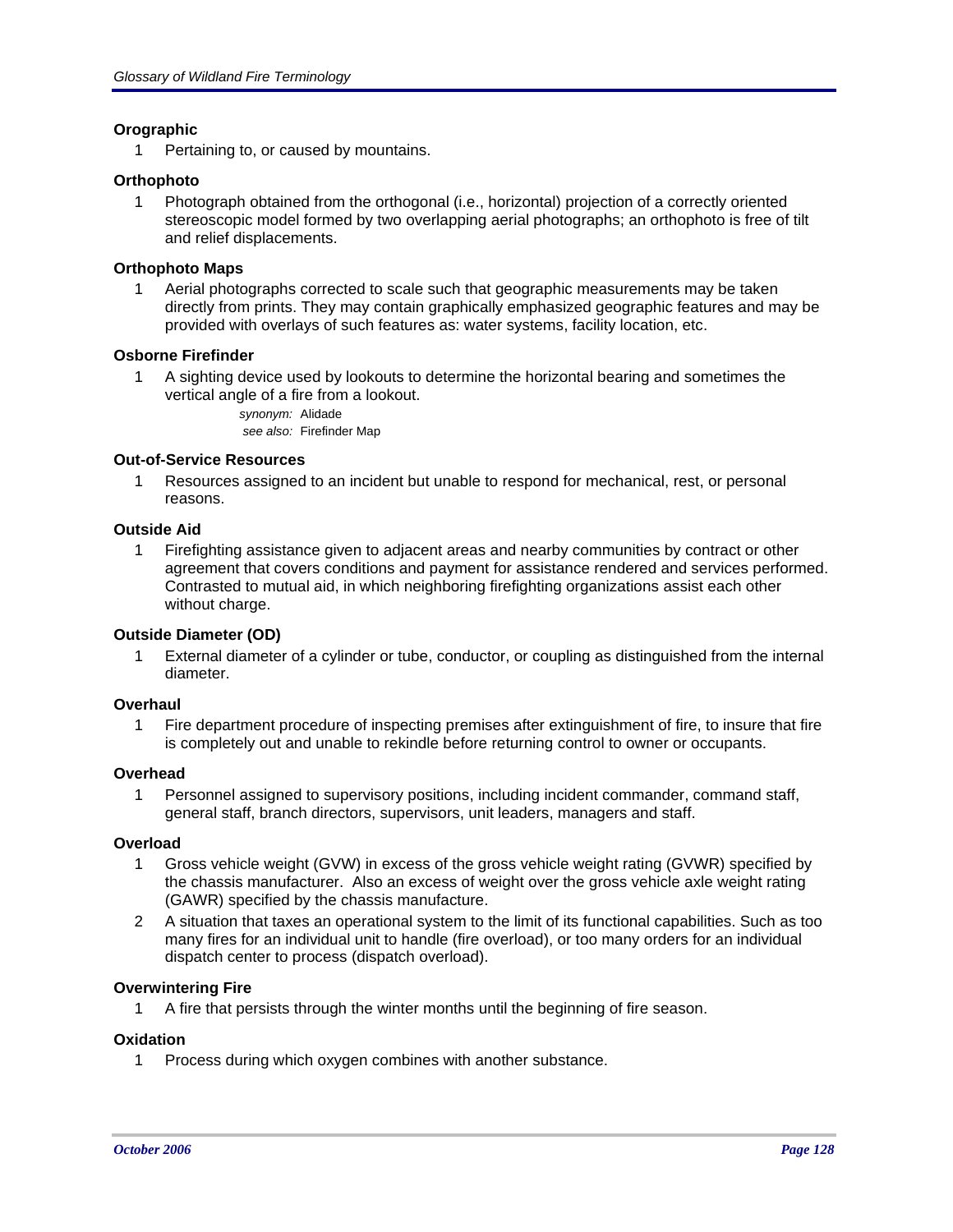# **Oxidizer**

1 The portion of a chemical mixture or compound which furnishes oxygen for burning a fuel or propellant, creating an oxide.

*- P -*

# **Pack Test**

1 Used to determine the aerobic capacity of fire suppression support personnel and assign physical fitness scores. The test consists of walking a specified distance, with or without a weighted pack, in a predetermined period of time, with altitude corrections.

# **Packing Ratio**

1 The fraction of a fuel bed occupied by fuels, or the fuel volume divided by bed volume.

# **Panoramic Photograph**

1 Photographs from a lookout point, bearing azimuth and vertical angle scales, to assist in locating fires with a firefinder.

# **Panoramic Profile Map**

1 A panoramic sketch drawn around the circumference of a firefinder map to show the profiles of the topography as it appears from the lookout.

# **Paracargo**

1 Anything intentionally dropped, or intended for dropping, from any aircraft by parachute, by other retarding devices, or by free fall.

# **Parallel Attack**

1 Method of fire suppression in which fireline is constructed approximately parallel to, and just far enough from the fire edge to enable workers and equipment to work effectively, though the fireline may be shortened by cutting across unburned fingers. The intervening strip of unburned fuel is normally burned out as the control line proceeds but may be allowed to burn out unassisted where this occurs without undue delay or threat to the fireline.

# **Parallel Pumping**

1 Procedure by which the flow from two fire pumps is combined into one hose line.

# **Parallel Tandem Pumping**

1 Procedure by which the flow from two fire pumps is combined into a third pump.

# **Parameter**

1 A variable which can be measured quantitatively; sometimes, an arbitrary constant; associated with populations. One of the unknown values that determine a model. *see also:* Statistic

# **Parking Tender**

1 Person responsible to the deck coordinator for take-offs and landings of helicopters at an assigned touchdown pad. There is one parking tender for each touchdown pad.

# **Partial Risk**

1 Part of the National Fire Danger Rating System (NFDRS). Contribution of a specific source to human-caused risk, derived from the daily activity level assigned a risk source and its risk source ratio.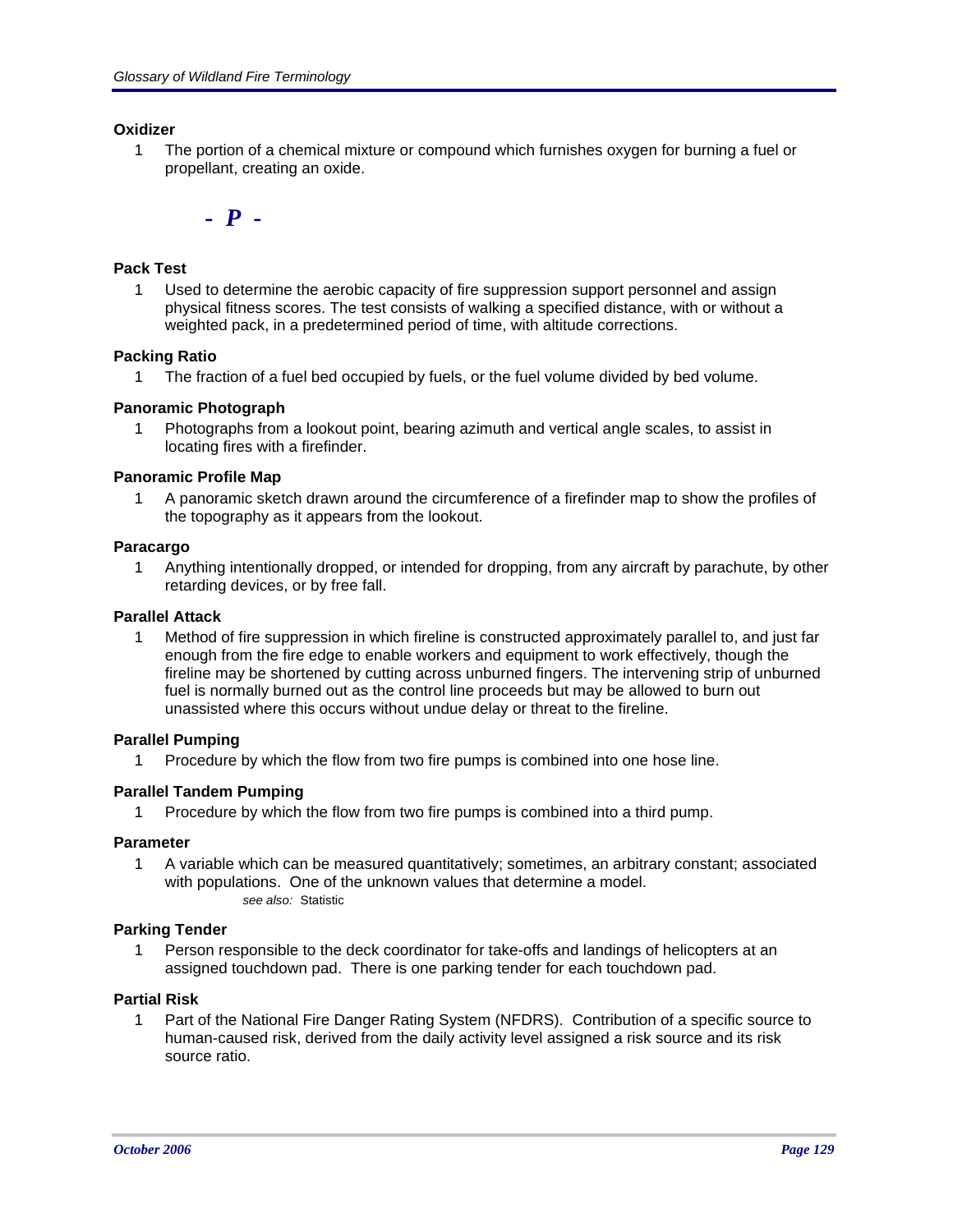# **Partial Risk Factor**

1 Part of the National Fire Danger Rating System (NFDRS). Contribution to human-caused risk made by a specific risk source; a function of the daily activity level assigned that risk source and the appropriate risk source ratio.

# **Partial-thickness Burn**

1 A burn where the outer layer of skin is burned through and the second layer of skin (dermis) is damaged and is typically, a painful injury. Burns of this type cause reddening, blistering, and a mottled appearance. (also called Second Degree Burn)

> *see also:* Full-thickness Burn Superficial Burn

# **Particle Size**

1 The size of a piece of fuel, often expressed in terms of size classes.

# **Particulate Matter**

1 Any liquid or solid particles. "Total suspended particulates", as used in air quality, are those particles suspended in or falling through the atmosphere. They generally range in size (diameter) from 0.1 to 100 micrometers.

# **Partners**

1 All agencies and organizations that engage in joint decision making with federal agencies in planning and conducting fire management projects and activities.

# **Parts of a Fire**

1 Different areas of the fire usually determined by the predominant direction of fire spread and delineated from the fastest moving area (head) to the slowest moving area (base or tail). The most rapidly moving portion is designated the head of the fire, the adjoining portions of the perimeter at right angles to the head are known as the flanks, and the slowest moving portion is known as the rear or the base of the fire.

# **Passive Crown Fire**

1 A fire in the crowns of trees in which trees or groups of trees torch, ignited by the passing front of the fire. The torching trees reinforce the spread rate, but these fires are not basically different from surface fires.

# **Patch Burning**

1 Burning in patches to prepare sites for group planting or sowing or to form a barrier to subsequent fires.

# **Patrol**

- 1 To travel over a given route to prevent, detect, and suppress fires. Includes interaction with the public for wildland fire prevention and educational purposes.
- 2 To go back and forth vigilantly over a length of control line during and/or after construction to prevent breakovers, suppress spot fires, and extinguish overlooked hot spots.
- 3 A person or group of persons who carry out patrol actions.

#### **Patrol Time**

1 Elapsed time from completion of original mopping up until the fire is declared to be extinguished.

# **Patrol Unit**

1 Any light, mobile unit with limited pumping and water capacity.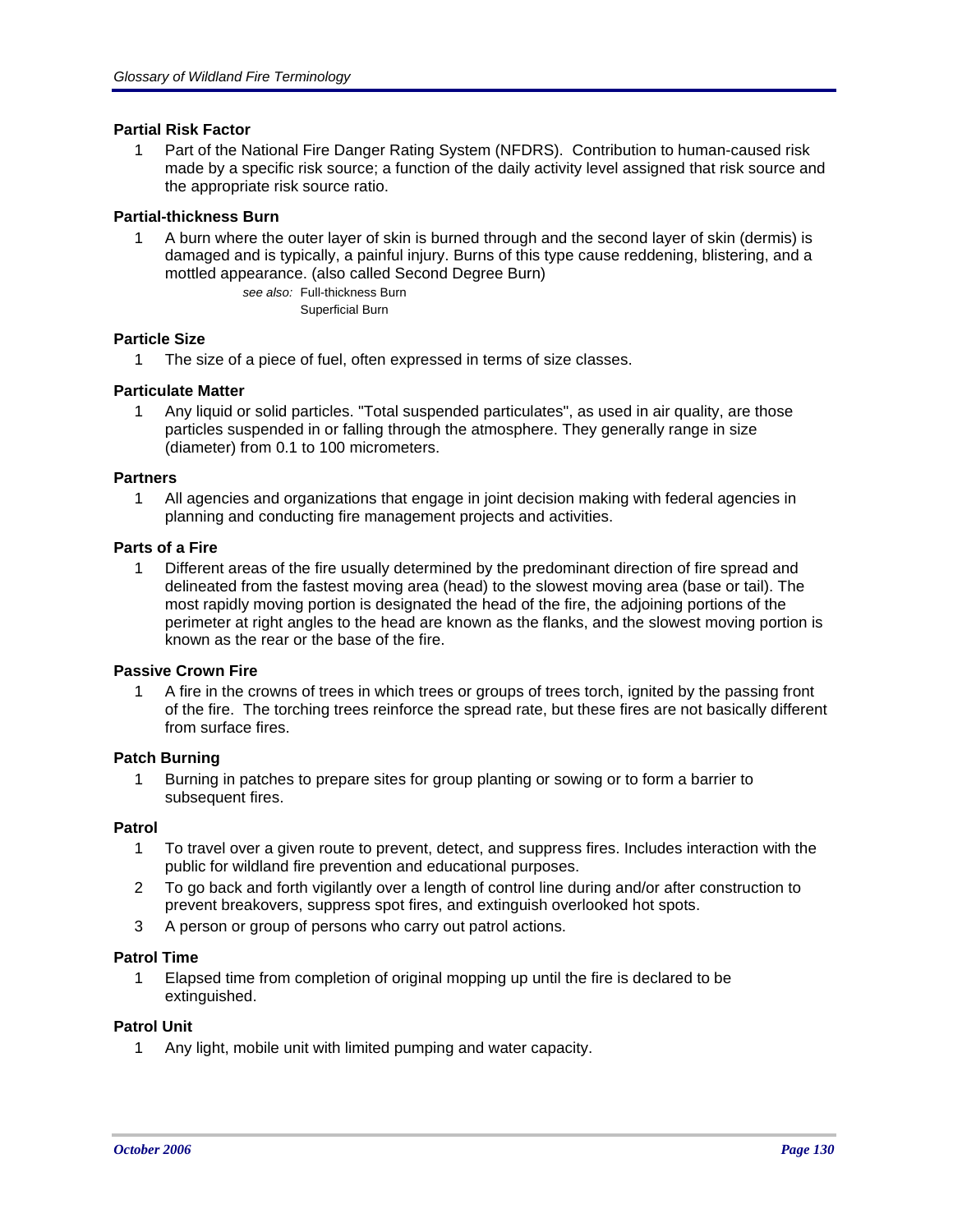# **Pattern**

1 The distribution of an aerially delivered retardant drop on the target area in terms of its length, width, and momentum (velocity x mass) as it approaches the ground. The latter determines the relative coverage level of the fire retardant on fuel within the pattern. *synonym:* Drop Pattern

#### **Pattern Clusters**

1 A group of indicators in a close proximity, of the same or different categories, that exhibit consistent directional values.

#### **Payload**

1 Weight of passengers and/or cargo being carried by an aircraft.

# **Peak Fire Season**

1 That period of the fire season during which fires are expected to ignite most readily, to burn with greater than average intensity, and to create damages at an unacceptable level.

#### **Peak Monthly Average**

1 Highest monthly average of human-caused fires calculated for a protection unit.

#### **Peak Wind**

1 The greatest 5-second average wind speed during the previous hour that exceeded 25 knots.

#### **Peak Wind Direction**

1 Direction at Peak Wind Speed.

#### **Peak Wind Speed**

1 Maximum wind speed during the previous 60 minutes.

#### **Percolation**

1 Passage of liquid through a porous body, as movement of water through soil.

#### **Perennial Plant**

1 A plant that lives for more than two growing seasons. For fire danger rating purposes, biennial plants are classed with perennial plants.

*see also:* Annual Annual Plant

#### **Performance Chart**

1 A chart, table, or graph provided by the manufacturer for use in determining an aspect of helicopter and fixed-wing aircraft performance.

# **Performance Oriented Objectives**

1 On-the-job performance enhancement is a result of online training. Performance oriented objectives or learning objectives for this training is developed, agreed to, and tested to ensure skill transfer. The purpose of learning objectives is to define the type of learning or performance outcomes that will occur at the conclusion of instruction and how learning will be assessed. Both objectives and performance outcomes should be written as precisely as possible in order to best determine whether they have been achieved.

# **Perimeter Access**

1 Any road, trail, or route that will allow firefighting forces to reach the perimeter of a wildland fire.

# **Period of Alert**

1 Period of time when suppression crews, equipment, and aircraft are kept ready for deployment on short notice; usually employed when fire danger reaches a predetermined severity index.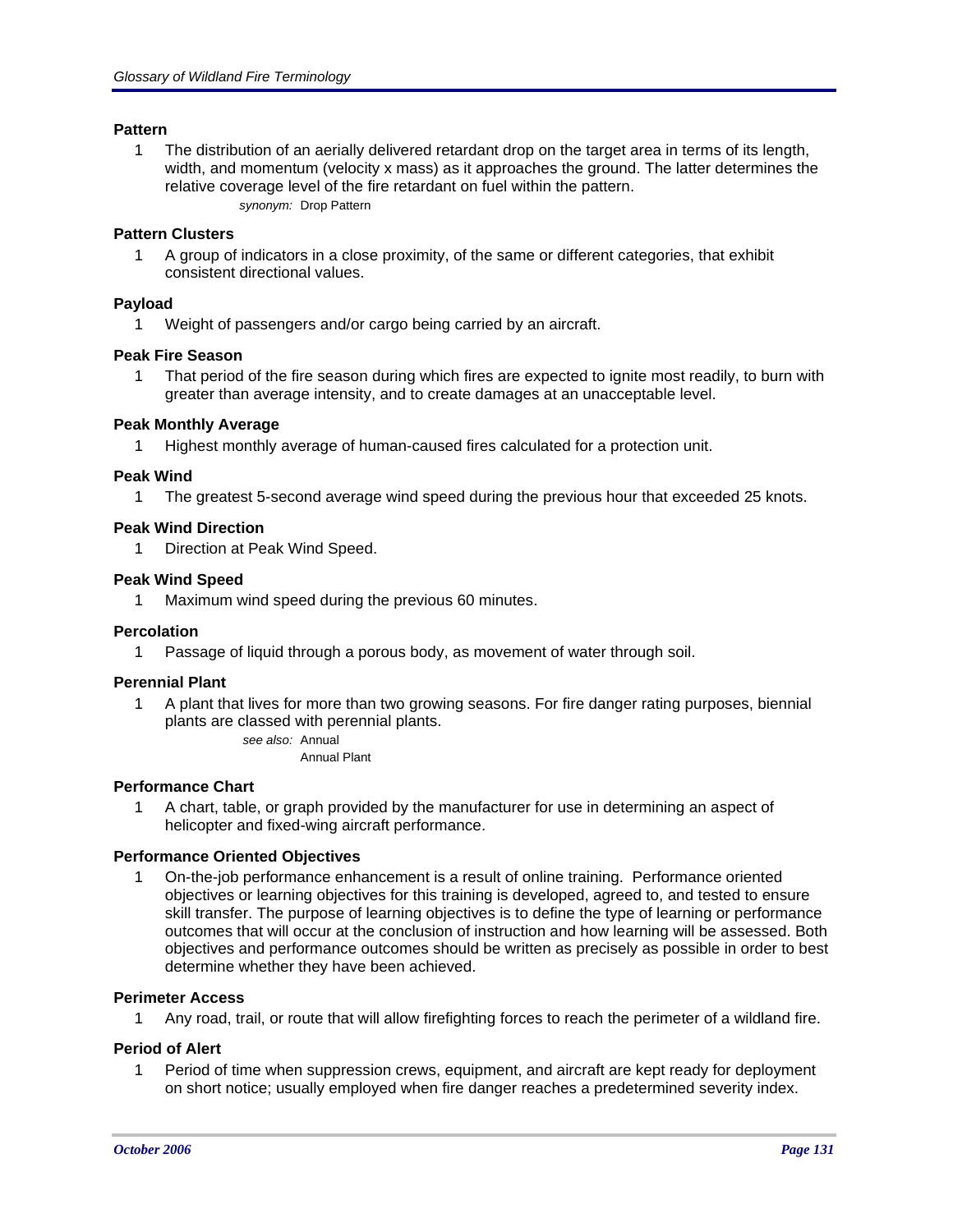# **Permafrost**

1 A short term for "permanently frozen ground"; any part of the earth's crust, bedrock, or soil mantle that remains below 32° F (0° C) continuously for a number of years.

# **Personal Protective Equipment (PPE)**

1 That equipment and clothing required to mitigate the risk of injury from or exposure to hazardous conditions encountered during the performance of duty. PPE includes but is not limited to: fire resistant clothing, hard hat, flight helmets, shroud, goggles, gloves, respirators, hearing protection, chainsaw chaps, and shelter.

# **Personnel Accountability**

1 The ability to account for the location and welfare of personnel, accomplished when supervisors ensure that the ICS principles and processes are functional and personnel are working within these guidelines.

# **Personnel Pool**

1 Personnel who have reported to the incident without an assignment (i.e., they are not assigned to an increment, strike team, or organizational unit).

# **Personnel Time Recorder**

1 Person responsible to the time unit leader for daily recording of the time of all personnel at the incident, posting commissary charges to the time reports, closing out all records prior to personnel leaving the incident, and distributing completed time documents according to each agency's policy.

# **Piling and Burning**

1 Piling slash resulting from logging or fuel management activities and subsequently burning the individual piles.

# **Pilot Balloon Operation (PIBAL)**

1 A method of determining winds aloft by periodically reading the elevation and azimuth angles of a theodolite, usually at one-minute intervals, while tracking the ascent of a small free-lift balloon. A PIBAL is commonly used for constructing a wind profile.

# **Pilotage**

1 Navigation of aircraft by visual reference to landmarks.

# **Pilot-in-Command**

1 Pilot responsible for the operation and safety of an aircraft during flight time.

# **Pin Lug Coupling**

1 A hose coupling with one or more cylindrical studs on its outside rim. The studs allow the use of a spanner wrench to tighten the coupling.

# **Pincer Action**

1 Direct attack around a fire in opposite directions by two or more attack units. Usually conducted from the fire's tail to head.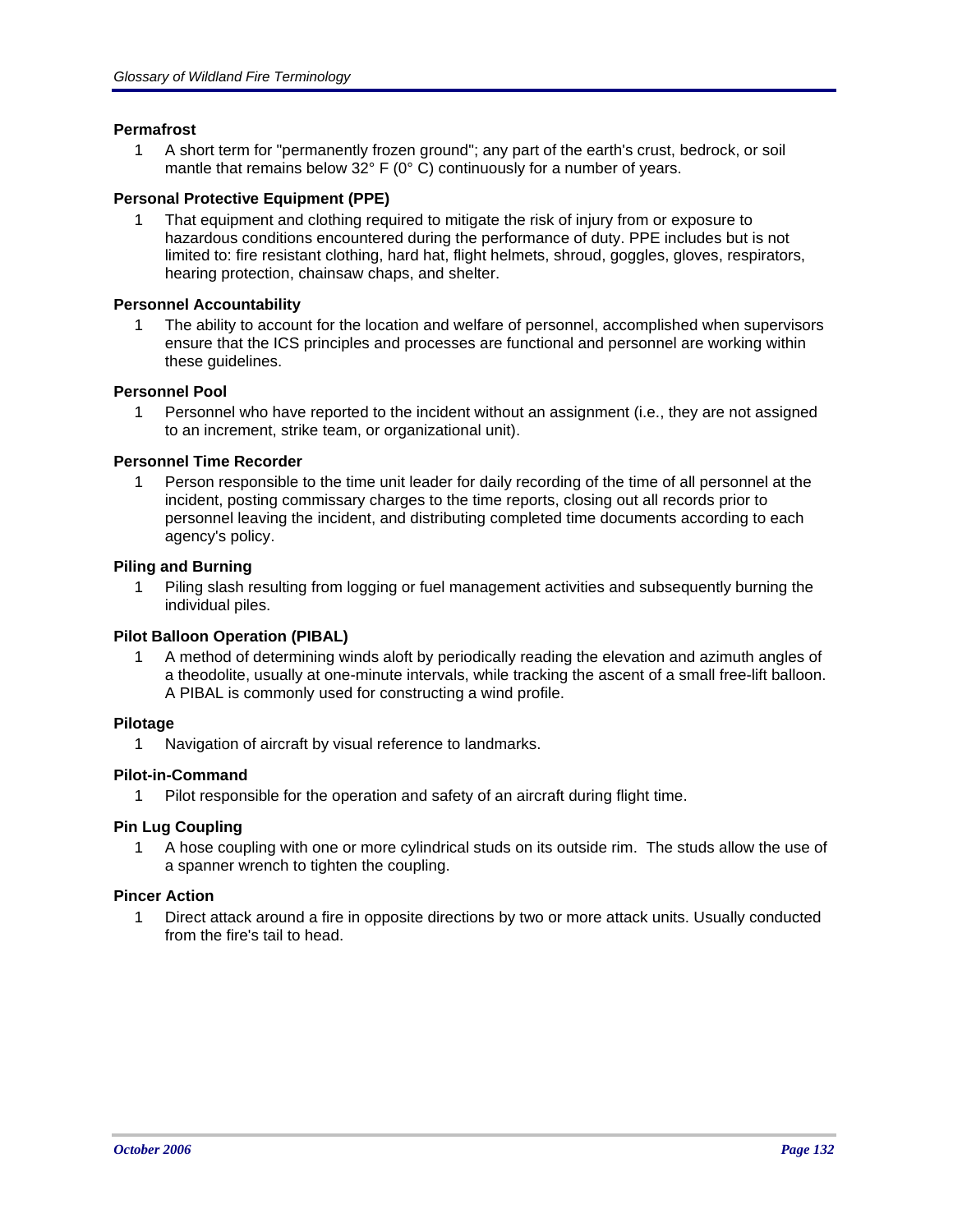# **Ping-Pong Ball System**

1 Mechanized method of dispensing DAIDs (Delayed Aerial Ignition Devices) at a selected rate. The DAIDs are polystyrene balls, 1.25 inches in diameter, containing potassium permanganate. The balls are fed into a dispenser, generally mounted in a helicopter, where they are injected with a water-glycol solution and then drop through a chute leading out of the helicopter. The chemicals react thermally and ignite in 25-30 seconds. The space between ignition points on the ground is primarily a function of helicopter speed, gear ratio of the dispenser, and the number of chutes used (up to four).

*see also:* Aerial Ignition Device Delayed Aerial Ignition Devices Helitorch Plastic Sphere Dispenser

# **Plan of Attack**

1 The selected course of action and organization of personnel and equipment in fire suppression, as applied to a particular fire or to all fires of a specific type.

# **Planetary Boundary Layer**

1 That part of the earth's lower atmosphere that is directly influenced by the presence of the earth's surface and responds to surface forcings such as fronts, friction, evapotranspiration and convective mixing.

# **Planning Interval**

1 Period of time between scheduled planning meetings.

# **Planning Meeting**

1 A meeting held regularly throughout the duration of an incident, to select specific strategies and tactics for incident control operations and to plan for needed service and support. On larger incidents, the planning meeting is a major element in the development of the Incident Action Plan.

# **Planning Section**

1 Responsible for the collection, evaluation, and dissemination of tactical information related to the incident, and for the preparation and documentation of incident action plans. The section also maintains information on the current and forecasted situation, and on the status of resources assigned to the incident. Includes the situation, resource, documentation, and demobilization units, as well as technical specialists.

# **Planning Section Chief (PSC1 or PSC2)**

- 1 This ICS position is responsible for supervising the Planning Section. Reports to the Incident Commander and is a member of the General Staff. This position may have one or more deputies assigned.
	- *see also:* Planning Section

# **Plastic Sphere Dispenser (PSD)**

1 Device installed, but jettisonable, in a helicopter, which injects glycol into a plastic sphere containing potassium permanganate, which is then expelled from the machine and aircraft. This produces an exothermic reaction resulting in ignition of fuels on the ground for prescribed or wildland fire applications.

*see also:* Aerial Ignition Device Delayed Aerial Ignition Devices Helitorch Ping-Pong Ball System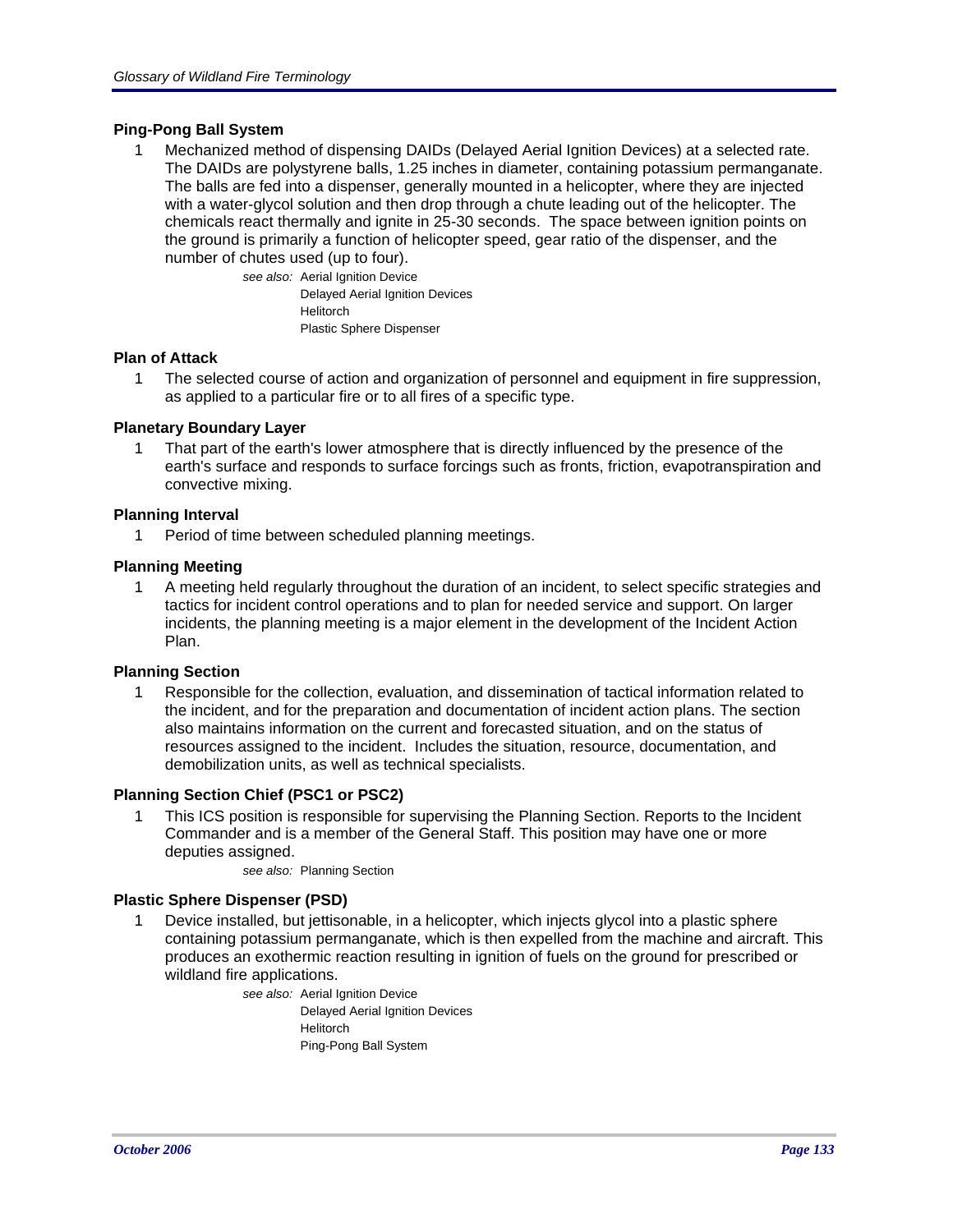# **Plow Line**

1 Fireline constructed by a fire plow, usually drawn by a tractor or other motorized equipment.

*see also:* Dozer Dozer Line **Tractor** Tractor Plow

# **Plume**

1 A convection column generated by combustion (of wildland fuel).

*see also:* Convection Column

# **Plume Rise**

1 How high above the level of release an emission plume rises.

# **Plume-dominated Wildland Fire**

1 A wildland fire whose activity is determined by the convection column.

# **PM10 (PM10)**

1 Particulate matter of mass median aerodynamic diameter (MMAD) less than or equal to 10 micrometers.

# **PM2.5 (PM2.5)**

1 Particulate matter of mass median aerodynamic diameter (MMAD) less than or equal to 2.5 micrometers.

# **Pockets of a Fire**

1 Unburned indentations in the fire edge formed by fingers or slow burning areas.

# **Point of Attack**

1 That part of the fire on which work is started when suppression crews arrive.

# **Point of Origin**

1 The precise location where a competent ignition source came into contact with the material first ignited and sustained combustion occurred.

see also: Area of Origin

# **Point Source**

1 A permanent source of air pollution that can be distinctly identified such as a smokestack.

# **Point Source Fire Predictions**

1 Predictions that apply to an initiating fire burning during a time when conditions have been relatively constant, or where it can be assumed that the fire will maintain a basically elliptical shape.

# **Poise**

1 Unit of fluid viscosity in fire retardant, defined as tangential force per unit area (dynes/square centimeter) required to maintain unit difference in velocity (1 centimeter/second) between two parallel planes separated by 1 cm of fluid (1 poise=l dyne-second/cubic centimeter).

# **Portable Pump**

1 Small gasoline-driven pump that can be carried to a water source by one or two firefighters or other conveyance over difficult terrain.

# **Portatank**

1 Container, either with rigid frame or self supporting, which can be filled with water or fire chemical mixture from which fire suppression resources can be filled. It can also be a source for charging hose lays from portable pumps or stationary engines.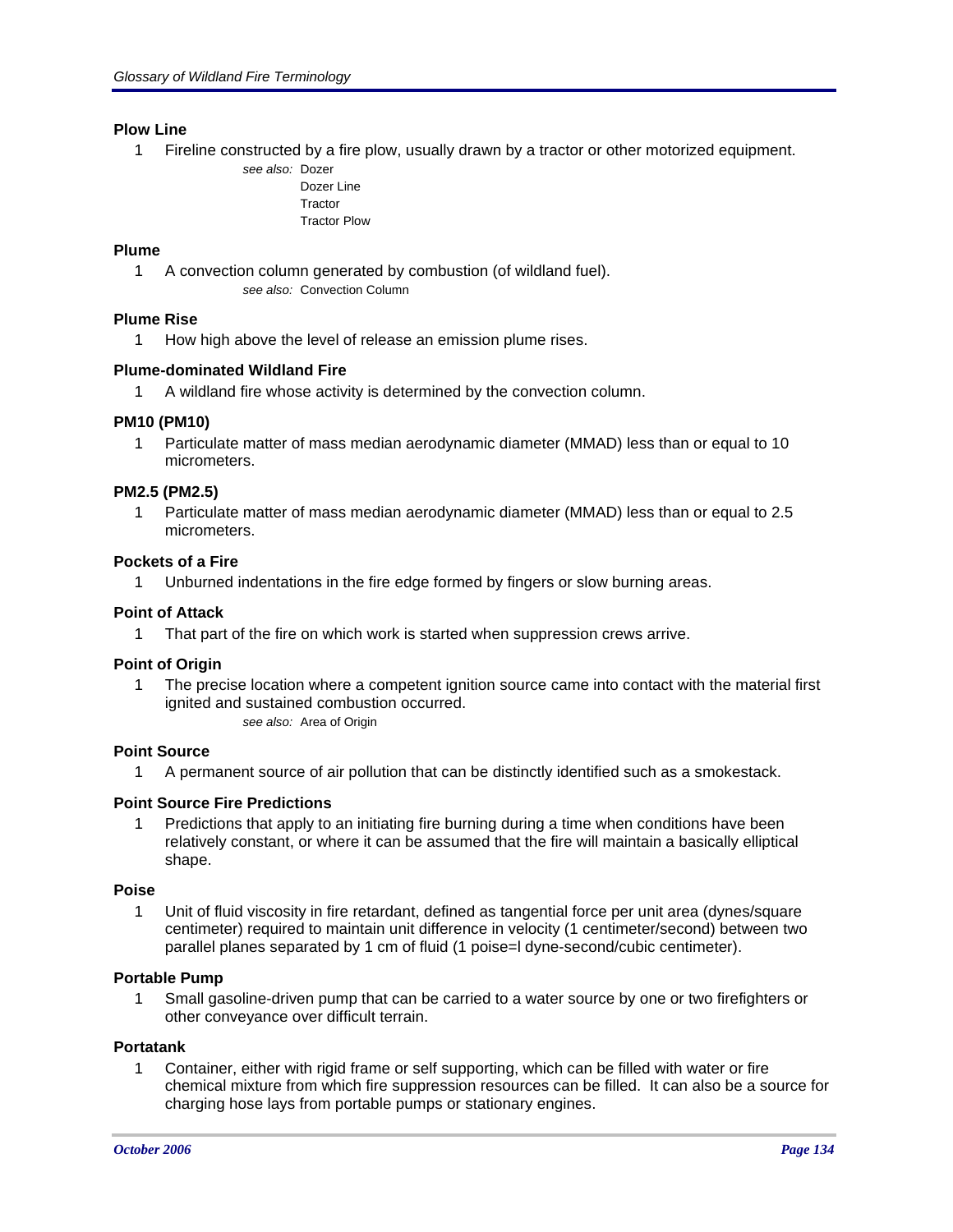# **Positive Displacement Pump**

1 A pump which moves a specified quantity of water through the pump chamber with each stroke or cycle; it is capable of pumping air, and therefore is self-priming, but must have pressure relief provisions if plumbing or hoses have shut-off nozzles or valves . Gear pumps and piston pumps are common examples of this type.

# **Potato Roll**

1 Quick method of rolling hose for pick up; hose is rolled as a ball of string.

# **Pounds per Square Inch (PSI)**

1 Measurement of pressure (e.g., pump pressure, nozzle pressure, friction loss in hose, pressure loss or gain due to elevation).

# **Preattack**

1 A planned, systematic procedure for collecting, recording, and evaluating prefire and fire management intelligence data for a given planning unit or preattack block. The planning phase is usually followed by a construction and development program integrated with other resources and activities.

# **Preattack Block**

1 Unit of wildland delineated by logical and strategic topographic features for preattack planning.

# **Preattack Planning**

1 Within designated blocks of land, planning the locations of firelines, fire camps, water sources, and helispots; planning transportation systems, probable rates of travel, and constraints of travel on various types of attack units; and determining what types of attack units likely would be needed to construct particular firelines, their probable rate of fireline construction, and topographic constraints on fireline construction.

# **Precautionary Landing**

1 A landing necessitated by apparent impending failure of engines, systems, or components which makes continued flight unadvisable.

# **Precipitation**

1 Any or all forms of water particles, liquid or solid, that fall from the atmosphere and reach the ground.

# **Precipitation Amount**

1 The total amount of precipitation that occurred within the preceding 24-hour period.

# **Precipitation Duration**

1 Time, in hours and fraction of hours, that a precipitation event lasts. More precisely, for fire danger rating purposes, the length of time that fuels are subjected to liquid water.

# **Precipitation Gauge**

1 Device commonly used to collect and permit measurement of any form of rain and snow sufficiently heavy to have fallen to the earth's surface. Also called rain gauge.

#### **Precision Approach Procedure**

1 A standard instrument approach procedure for fixed-wing aircraft in which an electronic glide slope is provided, such as ILS and PAR.

# **Precision Approach Radar (PAR)**

1 Blind landing in which the aircraft is observed from the ground by means of radar and directed along a suitable glide path by instructions radioed to the pilot.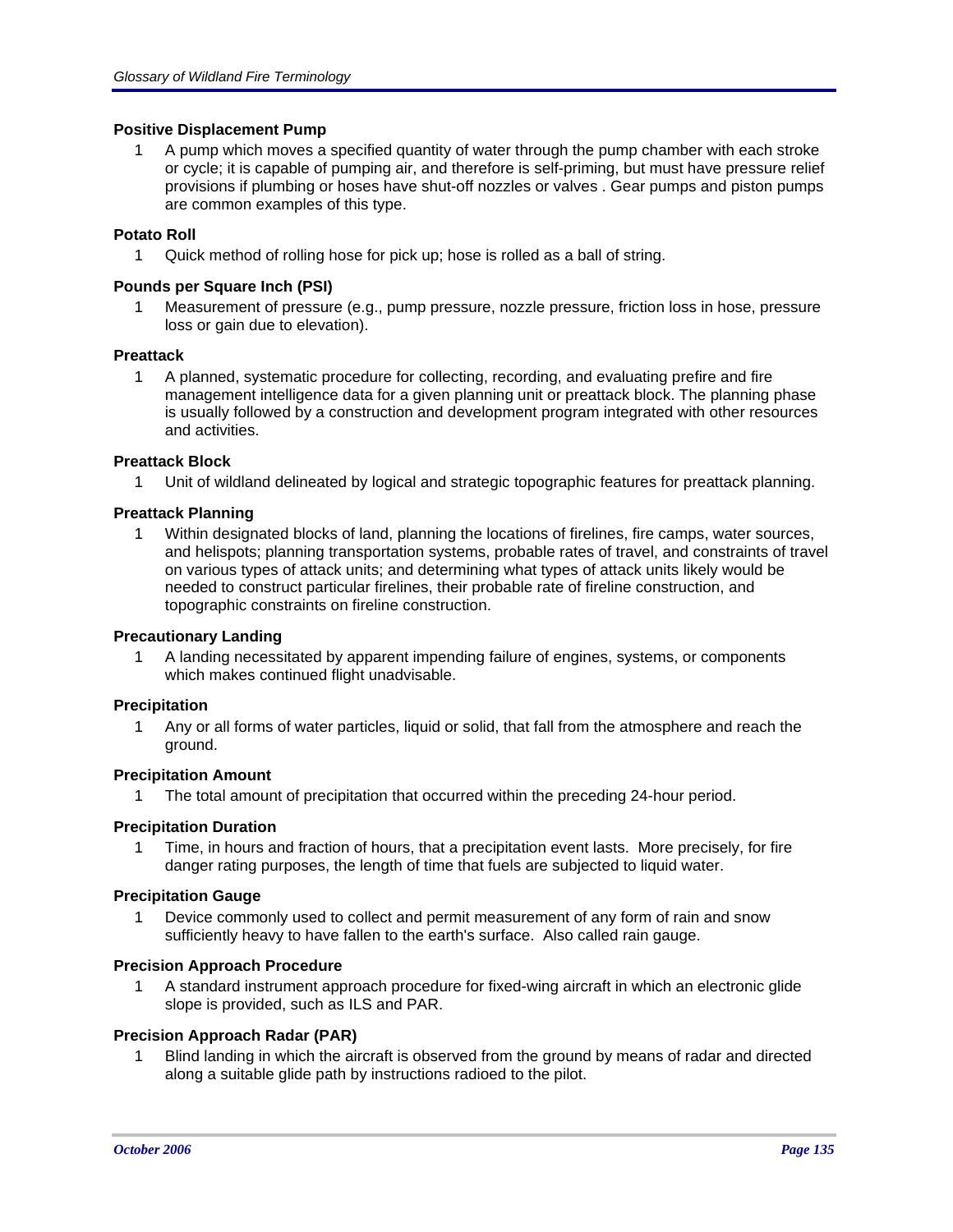# **Preconnected**

1 Hard suction hose or discharge hose carried connected to pump, eliminating delay occasioned when hose and nozzles must be connected and attached at fire.

#### **Predictive Services**

1 Those Geographic Area and National-level fire weather or fire danger services and products produced by wildland fire agency meteorologists and intelligence staffs in support of resource allocation and prioritization.

#### **Pre-Green**

1 In the 1978 version of NFDRS, the herbaceous stage approximately 30 days prior to green-up.

#### **Preignition Combustion Phase**

1 Thermal or chemical decomposition of fuel at an elevated temperature. This is the precombustion stage of burning during which distillation and pyrolysis predominate. Heat energy is absorbed by the fuel which, in turn, gives off water vapor and flammable tars, pitches, and gases. These ignite when mixed with oxygen to initiate the flaming combustion phase.

#### **Preignition Phase**

1 Preliminary phase of combustion in which fuel elements ahead of the fire are heated, causing fuels to dry. Heat induces decomposition of some components of the wood, causing release of combustible organic gases and vapors.

#### **Preparedness**

- 1 Activities that lead to a safe, efficient, and cost-effective fire management program in support of land and resource management objectives through appropriate planning and coordination.
- 2 Mental readiness to recognize changes in fire danger and act promptly when action is appropriate.
- 3 The range of deliberate, critical tasks, and activities necessary to build, sustain, and improve the capability to protect against, respond to, and recover from domestic incidents. *see also:* Readiness

#### **Preparedness Level**

1 Increments of planning and organization readiness commensurate with increasing fire danger.

#### **Preparedness Plan**

1 A written plan providing for timely recognition of approaching critical fire situations, priority setting, the deployment of forces, and other actions to respond to those situations.

# **Prescribed Burning**

1 Application of prescribed fire.

# **Prescribed Fire**

1 Any fire ignited by management actions to meet specific objectives. A written, approved prescribed fire plan must exist, and NEPA requirements (where applicable) must be met, prior to ignition.

*see also:* Wildland Fire

# **Prescribed Fire Burn Plan**

1 A plan required for each fire application ignited by management. Plans are documents prepared by qualified personnel, approved by the agency administrator, and include criteria for the conditions under which the fire will be conducted (a prescription). Plan content varies among the agencies.

*see also:* Implementation Plan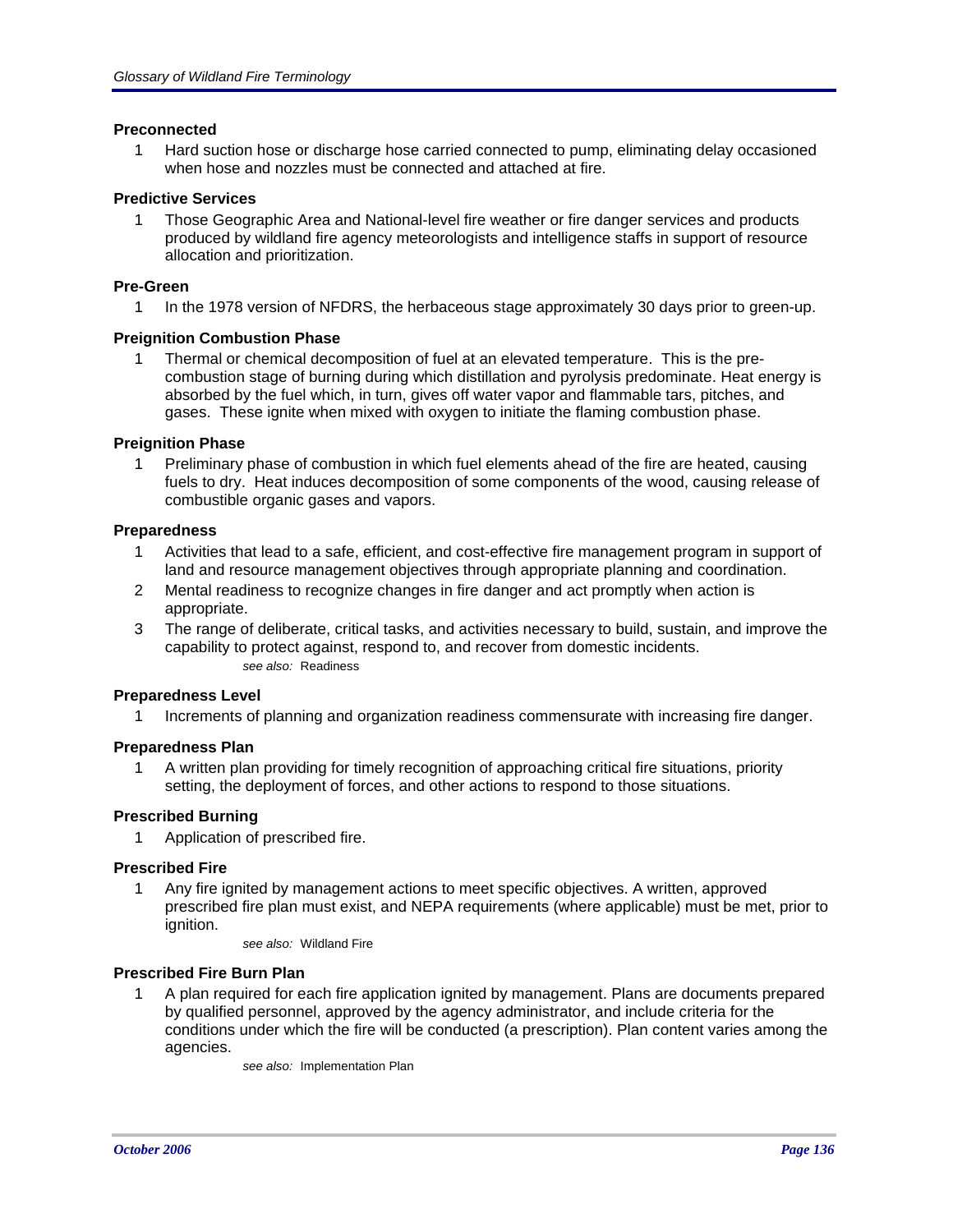# **Prescription**

1 Measurable criteria that define conditions under which a prescribed fire may be ignited, guide selection of appropriate management responses, and indicate other required actions.

# **Pressure Gradient**

1 The difference in atmospheric pressure between two points on a weather map. That is, the magnitude of pressure difference between two points at sea level, or at constant elevation above sea level. Wind speed is directly related to pressure gradient. If distance between constant pressure lines is reduced by one-half, wind speed will be doubled. Conversely, if distance between lines is doubled, wind speed will be reduced by one-half.

# **Pressure Loss**

1 Reduction in water pressure between a pump or hydrant and a nozzle due to expenditure of pressure energy required to move water through a hose; includes losses due to back pressure, friction loss, elevation loss, and/or losses in fittings.

# **Pressure Pattern**

1 The distribution of surface atmospheric pressure features over an area of the earth as shown on a weather map. Surface pressure features include lines of constant pressure (isobars), highs, lows, and pressure gradient. The pressure pattern is directly related to wind speeds and directions at specific locations.

# **Presuppression**

1 Activities in advance of fire occurrence to ensure effective suppression action. Includes planning the organization, recruiting and training, procuring equipment and supplies, maintaining fire equipment and fire control improvements, and negotiating cooperative and/or mutual aid agreements.

# **Pretreat**

1 The use of water, foam or retardant along a control line in advance of the fire. Often used where ground cover or terrain is considered best for control action.

# **Prevention**

- 1 Activities directed at reducing the incidence of fires, including public education, law enforcement, personal contact, and reduction of fuel hazards (fuels management).
- 2 Actions to avoid an incident, to intervene for the purpose of stopping an incident from occurring, or to mitigate an incident's effect to protect life and property. Includes measures designed to mitigate damage by reducing or eliminating risks to persons or property, lessening the potential effects or consequences of an incident.

# **Prevention of Significant Deterioration (PSD)**

1 A program identified by the Clean Air Act to prevent air quality and visibility degradation and to remedy existing visibility problems. Areas of the country are grouped into 3 classes which are allowed certain degrees of pollution depending on their uses. National Parks and Wilderness Areas meeting certain criteria are "Class I" or "clean area" in that they have the smallest allowable increment of degradation.

# **Primary Lookout**

1 A lookout point that must be staffed to meet planned minimum seen area coverage in a given locality. For that reason, continuous service is necessary during the normal fire season and the lookout (person) is not sent to fires.

# **Priming**

1 Filling pump with water when pump is taking water not under a pressure head. Necessary for centrifugal pumps.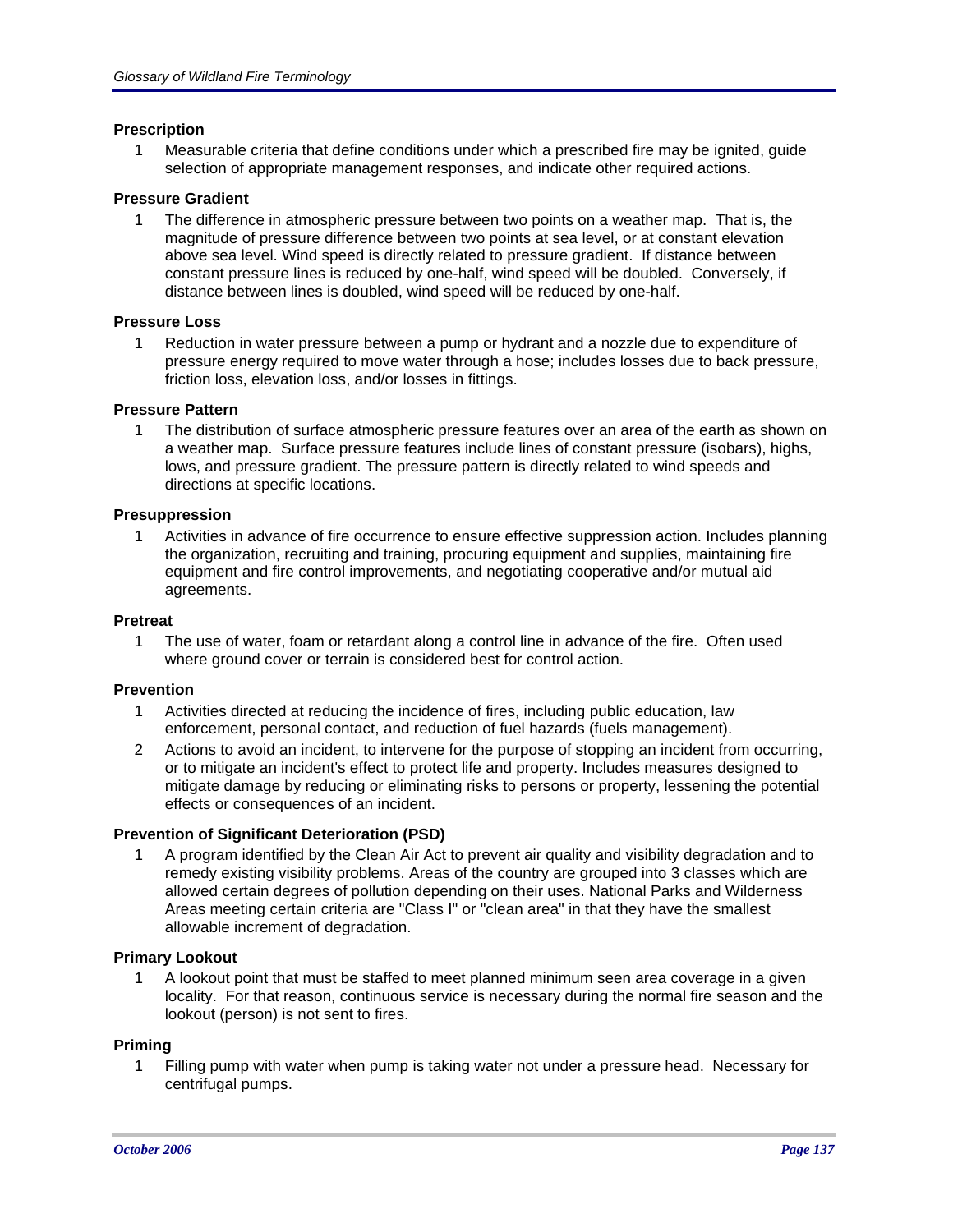# **Probability**

1 A number representing the chance that a given event will occur. The range is from 0% for an impossible event, to 100% for an inevitable event.

# **Probability Forecast**

1 A forecast of the probability of occurrence of one or more of a mutually exclusive set of weather contingencies as distinguished from a series of categorical statements.

# **Probability of Ignition**

1 The chance that a firebrand will cause an ignition when it lands on receptive fuels.

# **Procurement Unit**

1 Functional unit within the Finance/Administration Section responsible for managing all financial matters pertaining to vendor contracts.

# **Procurement Unit Leader (PROC)**

1 The ICS position responsible for supervising the Procurement Unit. Reports to the Finance/Administration Section Chief. *see also:* Procurement Unit

# **Progressive Hose Lay**

1 A hose lay in which double shutoff wye (Y) valves are inserted in the main line at intervals and lateral lines are run from the wyes to the fire edge, thus permitting continuous application of water during extension of the lay.

# **Progressive Method of Line Construction**

1 A system of organizing workers to build fireline in which they advance without changing relative positions in line.

# **Project Activity Level (PAL)**

1 An application of fire danger rating to support regulation of contractors involved in land management activities for fire prevention purposes in California.

# **Project Objectives**

1 The specific results expected from completing a project.

# **Proportioner**

1 A device that adds a predetermined amount of foam concentrate to water to form foam solution.

# **Protecting Agency**

1 Agency responsible for providing direct incident management within a specific geographical area pursuant to its jurisdictional responsibility or as specified and provide by contract, cooperative agreement, etc.

> *see also:* Fire Agency Responsible Fire Agency

# **Protection**

1 The actions taken to limit the adverse environmental, social, political, and economical effects of fire.

# **Protection Area**

1 That area for which a particular fire protection organization has the primary responsibility for attacking an uncontrolled fire and for directing the suppression action. Such responsibility may develop through law, contract, or personal interest of the firefighting agent (e.g., a lumber operator). Several agencies or entities may have some basic responsibilities (e.g., private owner) without being known as the fire organization having direct protection responsibility. *synonym:* Direct Protection Area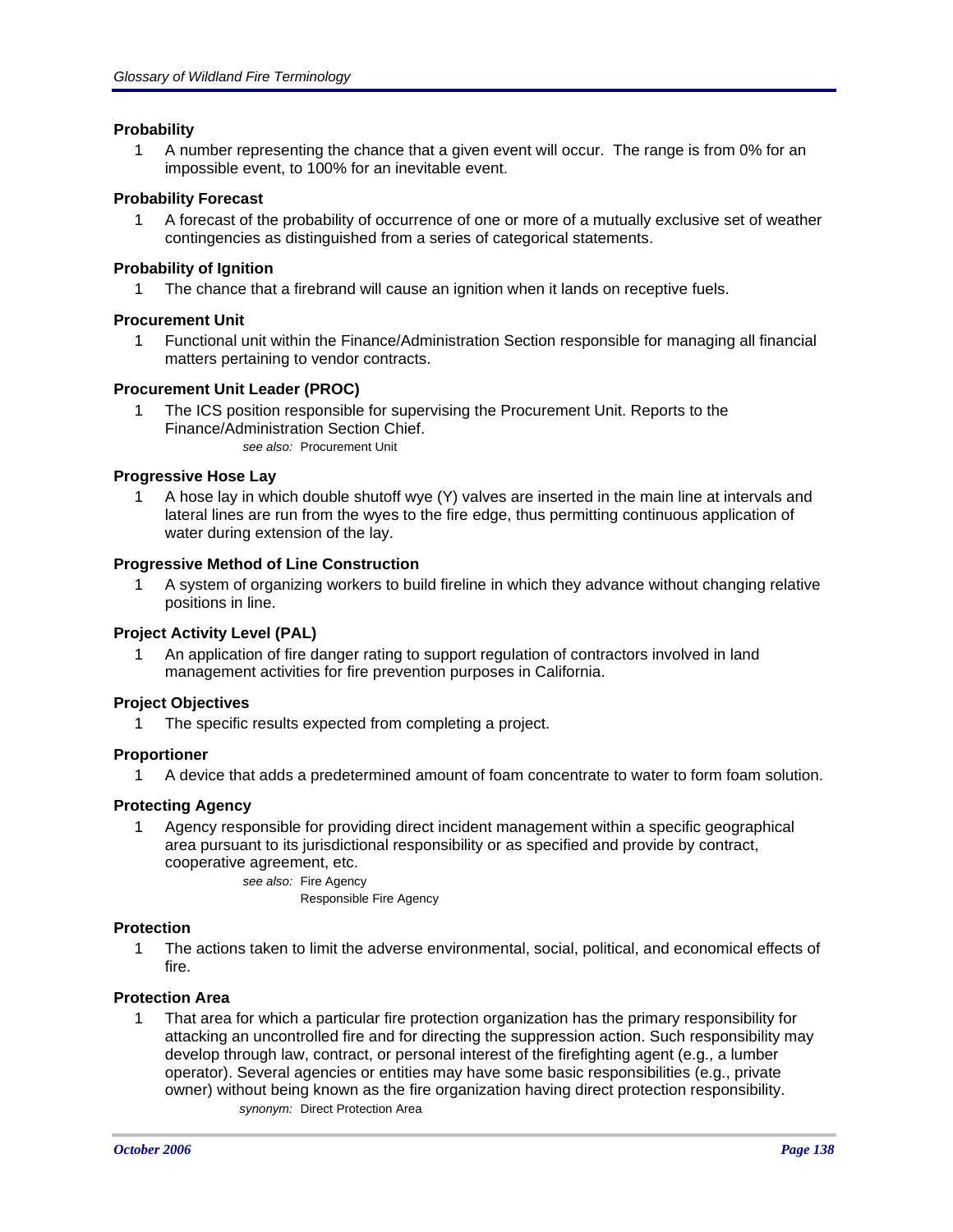# **Protection Boundary**

1 The exterior perimeter of an area within which a specified fire agency has assumed a degree of responsibility for wildland fire control. It may include land in addition to that for which the agency has jurisdiction or contractual responsibility.

# **Protection Indicators**

1 Fuels that are unburned or exhibit a less damaged appearance on the non-origin side of the fuel itself or other objects.

# **Protection Unit**

1 A geographical area which is administratively defined and which is the smallest area for which organized fire suppression activities are formally planned.

# **Psychrometer**

1 General name for instruments designed to determine the moisture content of air. A psychrometer consists of dry- and wet-bulb thermometers that give the dry- and wet-bulb temperatures, which in turn are used to determine relative humidity and dew point.

# **Public Aircraft**

1 Aircraft used only in the service of a government or a political subdivision. It does not include any government-owned aircraft engaged in carrying persons for commercial purposes.

# **Pulaski**

1 A combination chopping and trenching tool widely used in fireline construction, which combines a single-bitted axe blade with a narrow adze-like trenching blade fitted to a straight handle.

# **Punky Material**

1 Partly decayed material, such as old wood, in which fire can smolder unles it is carefully mopped up and extinguished. A good receptor for firebrands when dry.

# **Pyrolysis**

1 The thermal or chemical decomposition of fuel at an elevated temperature. This is the preignition combustion phase of burning during which heat energy is absorbed by the fuel which, in turn, gives off flammable tars, pitches, and gases.

# **Pyrotechnic**

1 A mixture of chemicals designed to produce heat, light, gas, smoke or noise.

*- Q -*

# **Quadrangle**

1 Mapping unit which defines an area in terms of longitude and latitude distance. Two common scales are 1:24,000 quadrangles, which are 7.5' longitude x 7.5' latitude, and 1:62,500 quadrangles, which are 15' longitude x 15' latitude.

# **Qualification Sheet**

1 A written resume of an expert witness used to show that expert's sufficient special expertise in the field.

# **Qualifications and Certification**

- 1 This subsystem of NIIMS provides recommended qualification and certification for those personnel responding to an incidetn regionally or nationally, allowing for the development of local minimum standards to meet local needs. Standards typically include training, experience, and physical fitness.
	- *see also:* National Interagency Incident Management System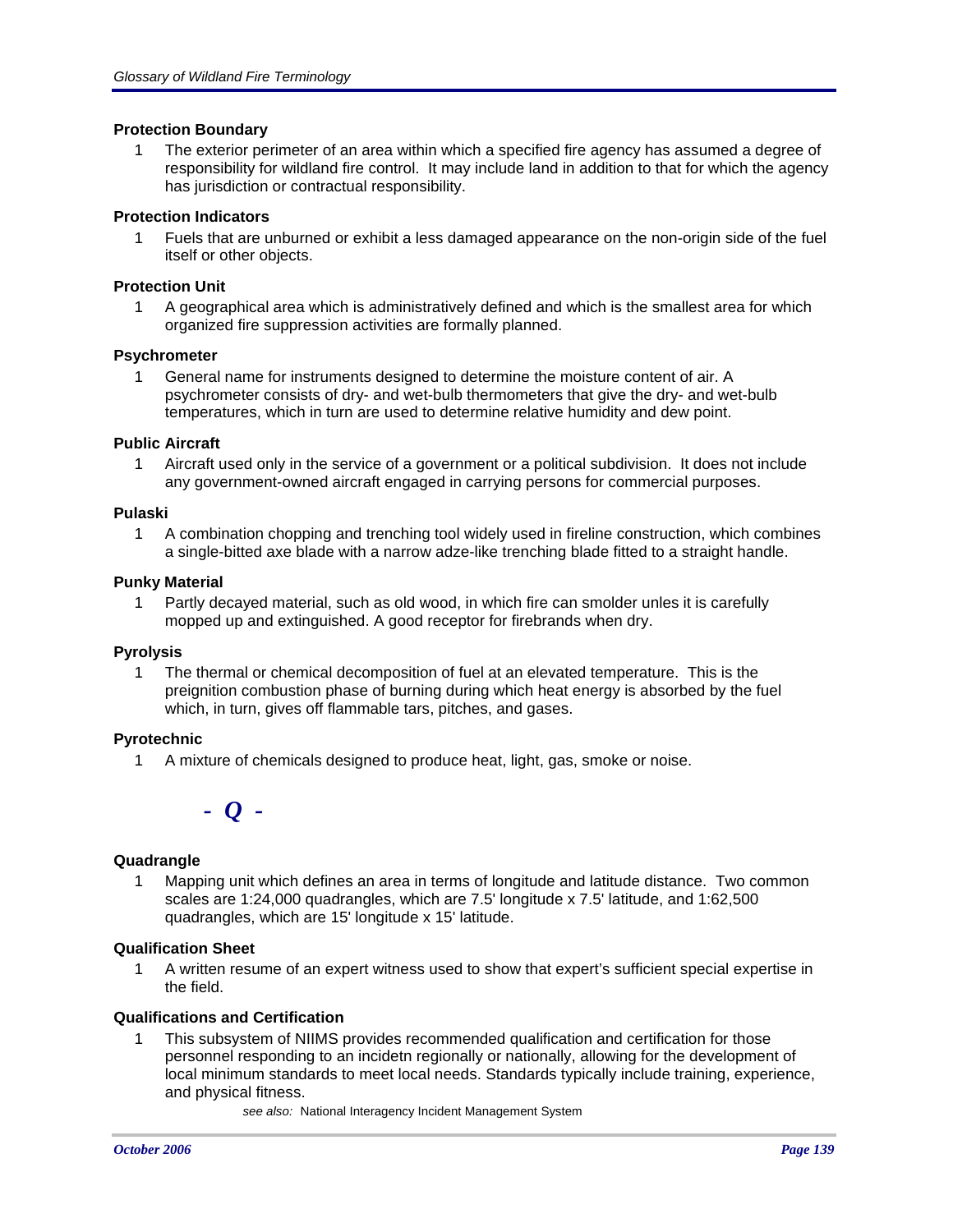*- R -*

# **Radial**

1 A magnetic bearing extending from a ground-based navigational system, providing airborne navigation information.

# **Radiant Burn**

1 A thermal trauma that maybe a superficial, partial thickness or full thickness burn.

# **Radiant Heat Flux**

1 The amount of heat flowing through a given area in a given time, usually expressed as calories/square centimeter/second.

# **Radiation**

- 1 Propagation of energy in free space by virtue of joint, undulatory variations in the electric or magnetic fields in space, (i.e., by electromagnetic waves).
- 2 Transfer of heat in straight lines through a gas or vacuum other than by heating of the intervening space.

# **Radio Fix**

1 Determination of position by one or more radio navigational aids.

# **Radiosonde**

- 1 A device carried aloft by a balloon equipped with measuring instruments that automatically convert temperature, pressure, and humidity data into electrical impulses and transmit this information to a ground recorder.
	- *see also:* Sounding (Upper Air Sounding)

# **Railroad Fire**

1 A fire resulting from any operation or activity of a common carrier railroad, except smoking.

# **Range Fire**

1 Any wildfire on rangeland.

# **Ranger District**

1 An administrative subdivision of a national forest (under a district ranger) or other tract of public land.

# **Rappelling**

1 Technique of landing specifically trained and certified firefighters from hovering helicopters; involves sliding down ropes with the aid of friction-producing devices.

# **Rate of Spread**

1 The relative activity of a fire in extending its horizontal dimensions. It is expressed as rate of increase of the total perimeter of the fire, as rate of forward spread of the fire front, or as rate of increase in area, depending on the intended use of the information. Usually it is expressed in chains or acres per hour for a specific period in the fire's history. *see also:* Forward Rate of Spread

# **Rate of Spread Factor**

1 A factor usually on a scale of 1 to 100 which represents a relative rate of forward spread for a specific fuel condition and fixed weather conditions (or fuel model). Factors can be used as multipliers, arguments for entering tables, or provide a ratio of values between two fuels.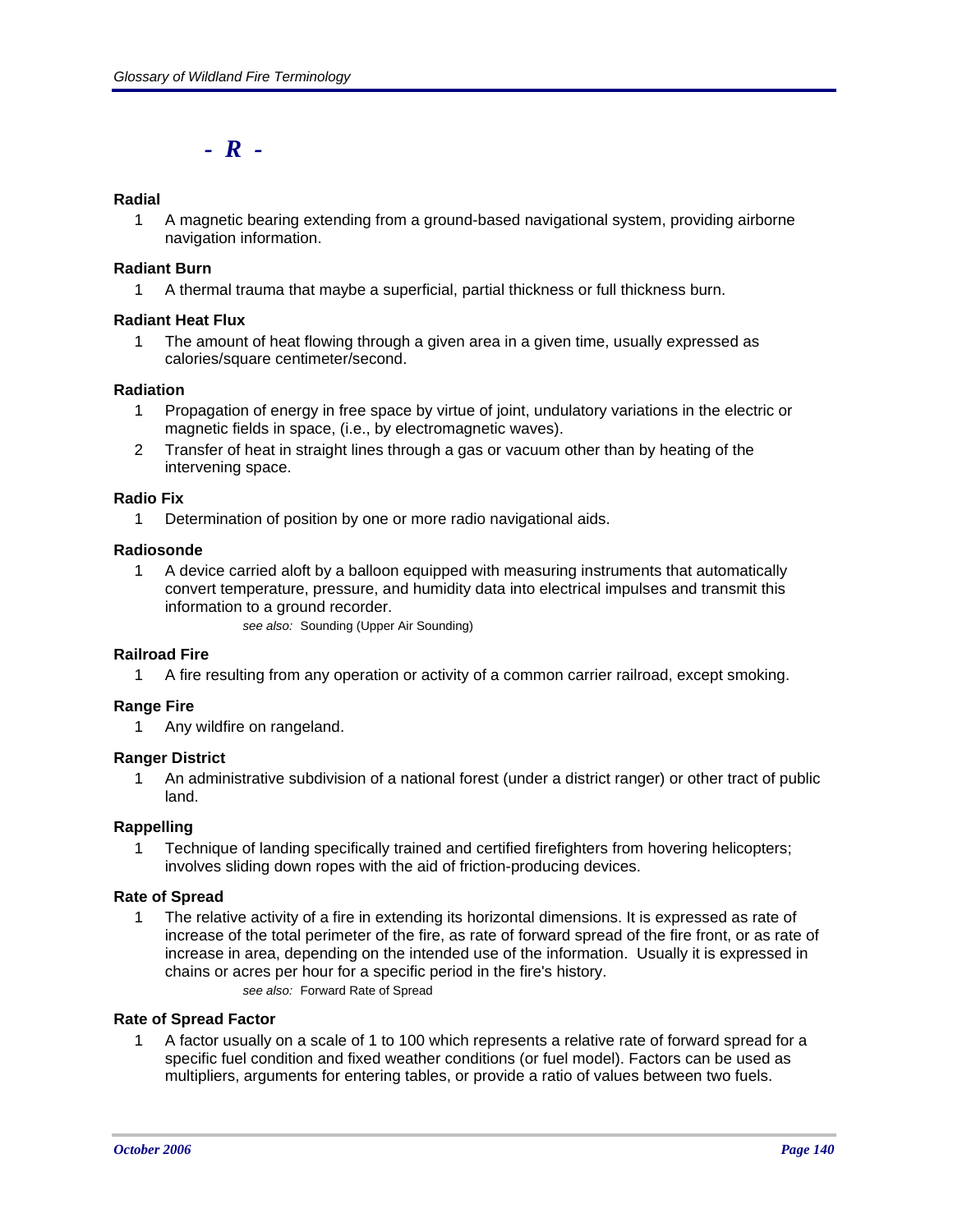# **Rate of Spread Meter**

1 A device that computes the probable rate of spread of a fire for different combinations of fuel moisture, wind speed, and other selected factors.

# **Rating Period**

1 Part of the National Fire Danger Rating System (NFDRS). The period of time during which a fire danger rating value is considered valid or representative for administrative or other purposes. Normally it is 24 hours extending from midnight to midnight.

# **Rawinsonde**

1 Method of upper-air observation consisting of an evaluation of the wind speed and wind direction, temperature, pressure, and relative humidity aloft by means of a balloon-borne radiosonde tracked by a radar or radio direction-finder.

# **Reaction Intensity**

1 The rate of heat release, per unit area of the flaming fire front, expressed as heat energy/area/time, such as Btu/square foot/minute, or Kcal/square meter/second. *see also:* Combustion Rate

# **Readiness**

- 1 Condition or degree of being completely ready to cope with a potential fire situation.
- 2 Mental readiness to recognize changes in fire danger and act promptly when action is appropriate.
	- *see also:* Preparedness

# **Rear (Of a Fire)**

- 1 That portion of a fire spreading directly into the wind or down slope.
- 2 That portion of a fire edge opposite the head.
- 3 Slowest spreading portion of a fire edge. Also called heel of a fire.

# **Reasonably Available Control Measures (RACM)**

1 Control measures developed by EPA which apply to residential wood combustion, fugitive dust, and prescribed and silvicultural burning in and around "moderate" PM-10 non-attainment areas. RACM is designed to bring an area back into attainment and uses a smoke management program which relies on weather forecasts for burn/no-burn days. *see also:* Best Available Control Measures

# **Reburn**

- 1 Repeat burning of an area over which a fire has previously passed, but left fuel that later ignites when burning conditions are more favorable.
- 2 An area that has reburned.

# **Receiving and Distribution Manager (RCDM)**

- 1 This ICS position is responsible for receiving and distributing supplies and equipment ordered for the incident and reports to the Supply Unit Leader.
	- *see also:* Supply Unit

# **Reconnaissance (RECON)**

1 To examine a fire area to obtain information about current and probable fire behavior and other related fire suppression information.

# **Recorders**

1 Individuals within ICS organizational units who are responsible for recording information. Recorders may be found in planning, logistics and finance/administration units.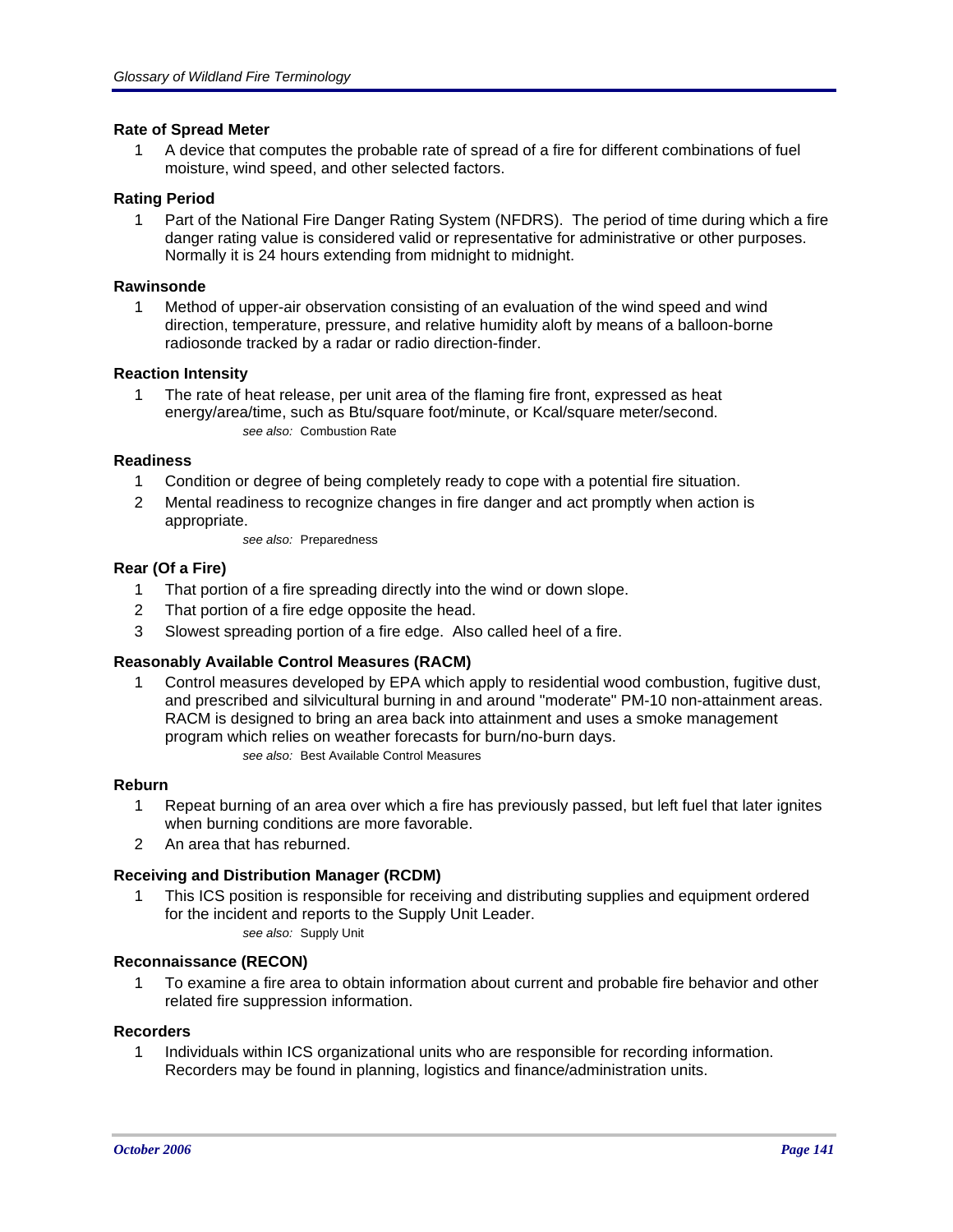# **Recovery**

- 1 The increase in fuel moisture as a result of increased relative humidity, usually occurring overnight.
- 2 The general term used to describe the maximum overnight value of atmospheric relative humidity.

# **Recreation Fire**

1 A fire resulting from recreational use, except smoking.

# **Red Flag Warning**

1 Term used by fire weather forecasters to alert forecast users to an ongoing or imminent critical fire weather pattern.

*see also:* Fire Weather Watch

# **Reel**

1 A frame on which hose is wound, now chiefly used for "booster" or small hose (3/4- or l-inch hose) (19 or 25 mm) supplied by a water tank on the apparatus; also, a hand-drawn 2-wheel frame for 2-1/2 inch (64 mm) hose used in industrial plants.

# **Regional Haze**

1 Visibility impairment caused by the cumulative air pollutant emissions from numerous sources over a wide geographic area.

*see also:* Haze

# **Rehabilitation**

1 Efforts undertaken within three years of a wildland fire to repair or improve fire damaged lands unlikely to recover to a management approved conditions or to repair or replace minor facilities damaged by fire.

# **Rekindle**

1 Reignition due to latent heat, sparks, or embers or due to presence of smoke or steam.

# **Relative Greenness (RG)**

1 An NDVI-derived image of vegetation greenness compared to how green it has been historically.

*see also:* Greenness Factor

# **Relative Humidity (RH)**

1 The ratio of the amount of moisture in the air, to the maximum amount of moisture that air would contain if it were saturated. The ratio of the actual vapor pressure to the saturated vapor pressure.

# **Relay**

1 Use of two or more fire pumps to move water a distance which would require excessive pressures in order to overcome friction loss if only one pump were employed at the source.

# **Relay Tank**

1 A tank, usually collapsible, used as a reservoir in the relay of water from one fire pump to another.

# **Release Order**

1 The order that defines when personnel and/or equipment will be ready for release from an incident.

# **Relief Valve**

1 A pressure-controlled device which bypasses water at a fire pump to prevent excessive pressures when a nozzle is shut down.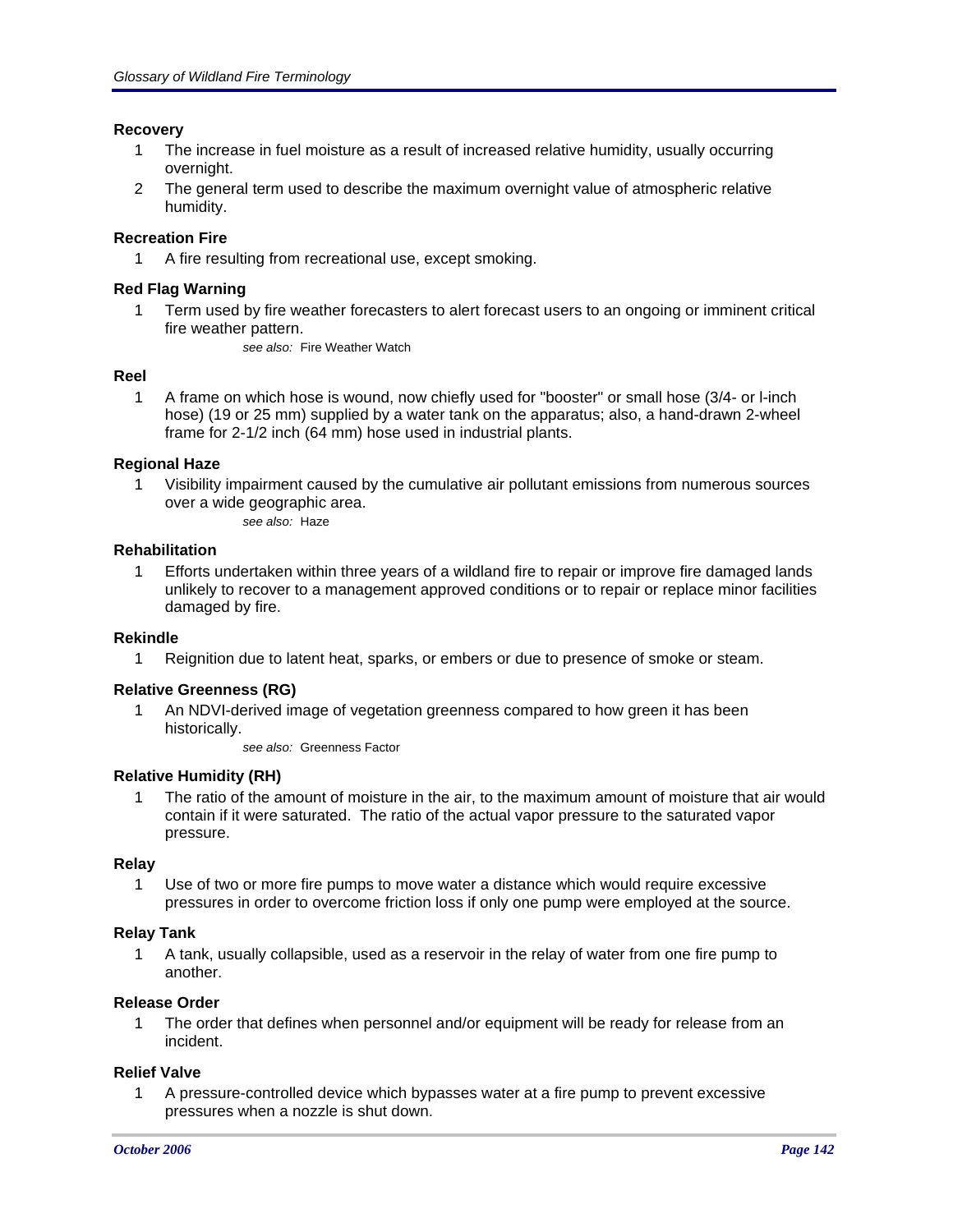# **Reload Base**

1 An airfield where air tankers are reloaded but not permanently stationed. *see also:* Air Attack Base

# **Remote Automatic Weather Station (RAWS)**

1 A GEOS telemetered weather station that transmits hourly observations 24 times per day. These observations are automatically delivered through ASCADS to WIMS.

#### **Repeater**

1 A radio signal station that automatically relays a radio transmission, sometimes over a different frequency, thereby increasing the range of transmission. Repeaters are often named for the mountaintops or peaks where they are installed.

#### **Report Time**

1 Elapsed time from fire discovery until the first personnel charged with initiating action for fire suppression are notified of its existence and location.

#### **Reportable Fire**

1 Any wildfire that requires fire suppression to protect natural resources or values associated with natural resources, or is destructive to natural resources.

#### **Reporting Locations**

1 Location or facilities where incoming resources can check-in at the incident. Check-in locations include: incident command post (resources unit), incident base, camps, staging areas, helibases, helispots, and direct to the line. Check-in at one location only. *see also:* Check-in

#### **Rescue**

1 Saving a life from fire or accident; removing a victim from an untenable or unhealthy atmosphere.

#### **Rescue Medical**

1 Any staffed ground vehicle capable of providing medical services.

#### **Rescue Medical Vehicle**

1 Any staffed ground vehicle capable of providing emergency medical care and staffed with appropriate number of trained personnel and equipment for that incident.

#### **Reserve**

1 In wildland fire suppression terminology resources not assigned to a specific task, but available for assignment.

#### **Residence Time**

1 The time, in seconds, required for the flaming front of a fire to pass a stationary point at the surface of the fuel. The total length of time that the flaming front of the fire occupies one point.

#### **Residual Combustion Stage**

1 The smoldering zone behind the zone of an advancing fire front.

#### **Residual Smoke**

1 Smoke produced by smoldering material. The flux of smoke originating well after the active flaming combustion period with little or no vertical buoyancy and, therefore, most susceptible to subsidence inversions and down-valley flows.

#### **Resistance to Control**

1 The relative difficulty of constructing and holding a control line as affected by resistance to line construction and by fire behavior. Also called difficulty of control.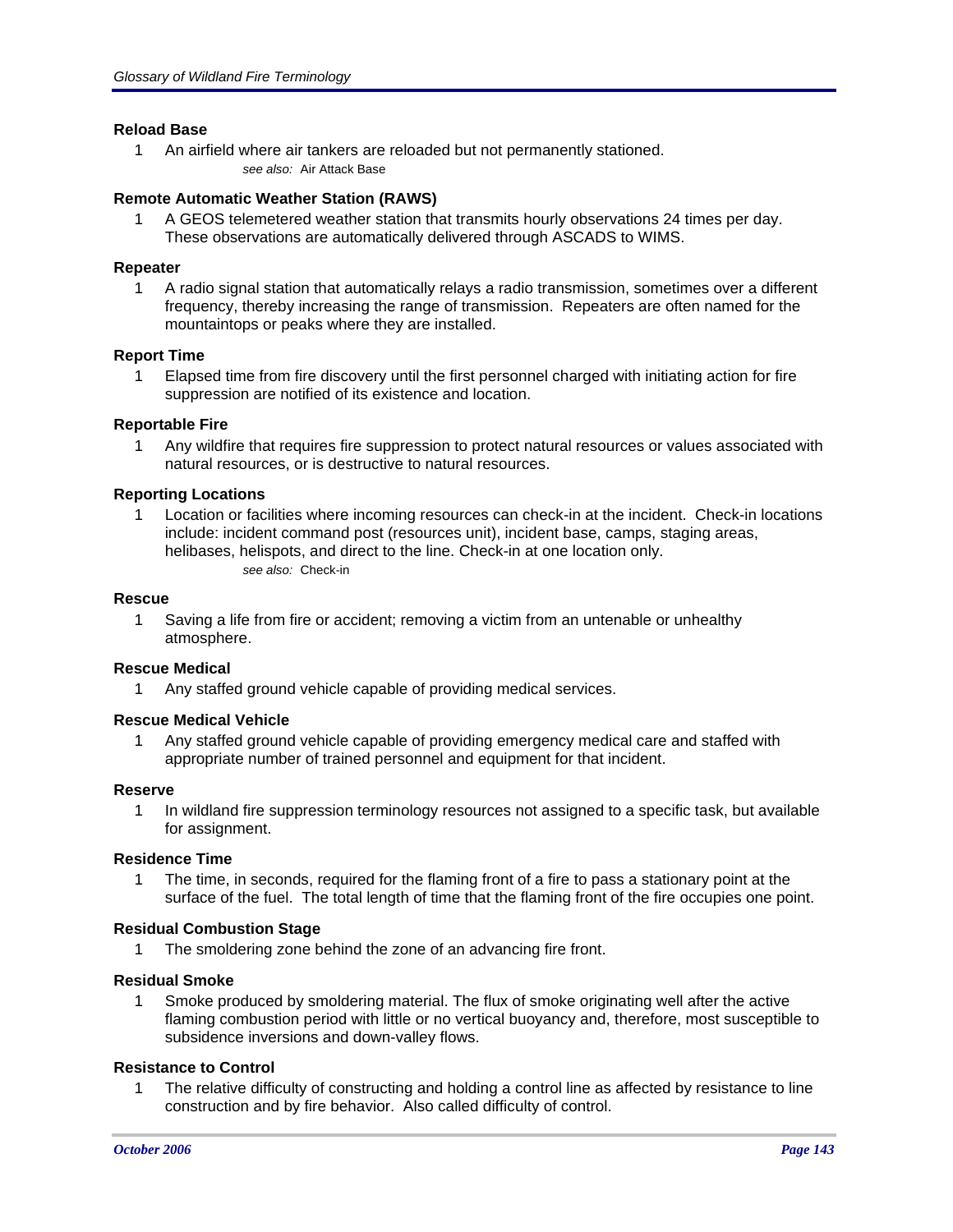# **Resistance to Line Construction**

1 The relative difficulty of constructing control line as determined by the fuel, topography, and soil.

# **Resource Capability**

1 The ability of the wildland fire program to respond to current and anticipated workload needs for the area of concern.

# **Resource Order**

1 The form used by dispatchers, service personnel, and logistics coordinators to document the request, ordering or release of resources, and the tracking of those resources on an incident.

# **Resource Ordering and Status System (ROSS)**

1 A national system that provides automated support to interagency and agency dispatch and coordination offices. The system will provide current status of resources available to support allrisk activities; enable dispatch offices to exchange and track resource ordering information electronically; enable dispatch offices to rapidly and reliably exchange mission-critical emergency electronic messages.

# **Resource Status Board**

1 Visual aid containing pertinent information regarding fire organization, current operational period resources, previous operational period resources, and next operational period resources being prepared; placed at a convenient location in fire camp for review by fireline overhead personnel on large fires.

# **Resource Use Specialist**

1 Person responsible to the planning section chief for determining capabilities and limitations of resources at an incident.

# **Resource Value-at-risk**

1 Fire suppression planning tool providing a relative expression (in five classes) of fire effects on all resources (not the value of the resources themselves).

# **Resources**

- 1 Personnel, equipment, services and supplies available, or potentially available, for assignment to incidents. Personnel and equipment are described by kind and type, e.g., ground, water, air, etc., and may be used in tactical, support or overhead capacities at an incident.
- 2 The natural resources of an area, such as timber, grass, watershed values, recreation values, and wildlife habitat.
	- *see also:* Active Resources Allocated Resources Assigned Resources Available Resources Values To Be Protected Values-At-Risk

# **Resources Unit**

1 Functional unit within the planning section responsible for recording the status of resources committed to the incident. The unit also evaluates resources currently committed to the incident, the impact that additional responding resources will have on the incident, and anticipated resource needs.

# **Resources Unit Leader (RESL)**

1 The ICS responsible for supervising the Resources Unit. Reports to the Planning Section Chief. *see also:* Resources Unit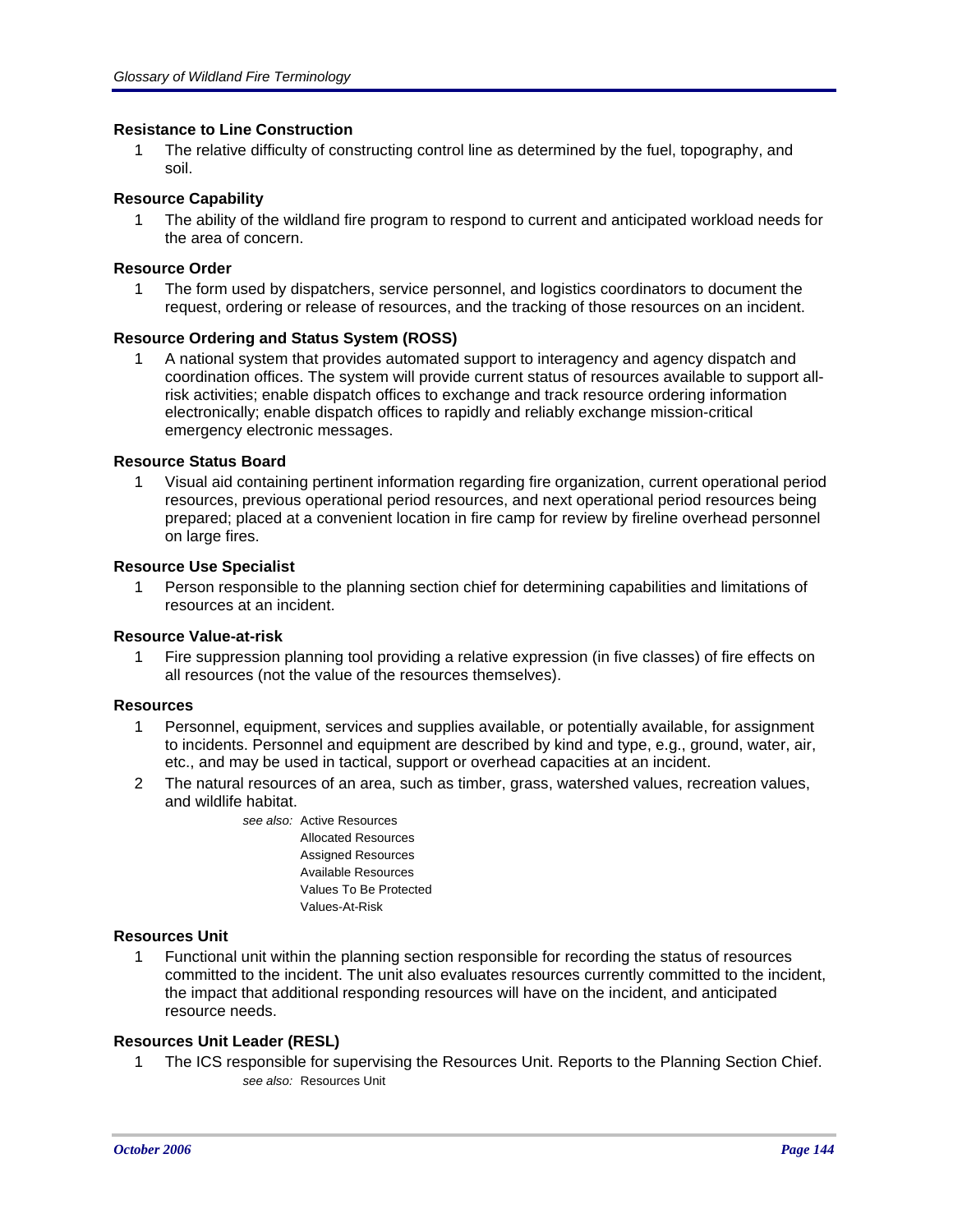#### **Respirator**

1 A simple filter mask for individual protection against smoke and fumes, recommended for use in fire suppression on wildfires only; not recommended for use on structure fires or fires involving most hazardous materials.

*see also:* Air Pack

Self-Contained Breathing Apparatus

#### **Response**

- 1 Movement of an individual firefighting resource from its assigned standby location to another location or to an incident in reaction to dispatch orders or to a reported alarm.
- 2 Activities that address the short-term, direct effect of an incident, including immediate actions to save lives, protect property, and meet basic human needs. Also includes the execution of emergency operations plans as well as mitigation activities designed to limit the loss of life, personal injury, property damage, and other unfavorable outcomes.

### **Responsible Fire Agency**

1 Agency with primary responsibility for fire suppression on any particular land area.

*see also:* Fire Agency Responsible Fire Agency

#### **Restoration**

1 The continuation of rehabilitation beyond the initial three years or the repair or replacement of major facilities damaged by the fire.

#### **Restricted Airspace**

1 Airspace of defined dimensions identified by an area on the surface of the earth within the flight of an aircraft, which is subject to restrictions (but not wholly prohibited).

#### **Restricted Category**

1 Aircraft that is generally used for cargo, retardant dropping, agricultural operations, survey work and other specific projects, and may not transport passengers.

### **Restrictions**

1 Measures taken by jurisdictional agencies to impose bans and standards of use on certain human activities that could lead to the cause of wildland fire. Restrictions may be applied to: smoking in desginated areas; open flame; mechanical operations in high-risk areas; and offroad use.

#### **Retardant**

1 A substance or chemical agent which reduces the flammability of combustibles.

#### **Retardant Base**

1 Ground facilities for mixing, storing, and loading fire retardant into air tankers.

#### **Retardant Coverage**

1 Area of fuel covered and degree of coverage on the fuel by a fire retardant, usually expressed in terms of gallons per hundred square feet (liters per square meter).

#### **Retardant Drop**

1 Fire retardant cascaded from an air tanker or helitanker.

#### **Return and Hold**

1 An order to an air tanker pilot to return to the retardant base and await further instructions; mission completed, further loads not required.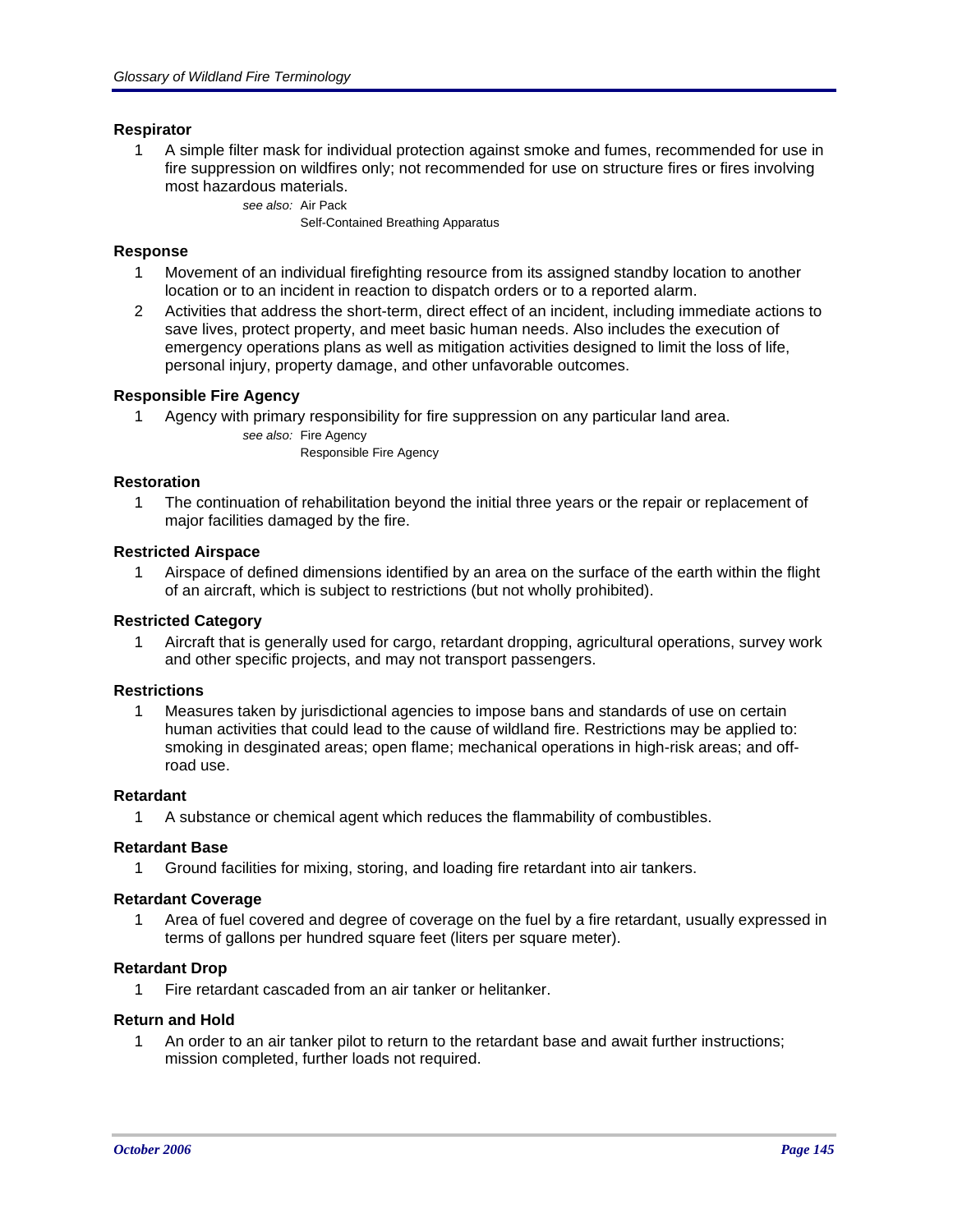### **Reversible Siamese (SIMWYE)**

1 Hose fitting that performs the functions of a siamese or a wye (i.e., to combine the flow from two lines into a single line or to permit two lines to be taken from a single line). *see also:* Siamese

Wye

### **Rheologic Properties**

1 Flow characteristics of liquid fire retardants, especially their cohesiveness or ability to hold together while falling through the air.

### **Rheology**

1 Science of deformation and flow of fire retardants and other liquids, especially of the cohesiveness bodies and stress-strain relationship of their particles.

### **Rich Tool**

1 A long-handled combination rake and cutting tool, the blade of which is constructed of a single row of mowing machine cutter teeth fastened to a piece of angle iron. Also called fire rake or council rake.

*see also:* Council Tool

## **Ridge**

1 An elongated area of relatively high atmospheric pressure extending from the center of a highpressure region.

*see also:* Surface High

### **Ring Fire**

1 A fire started by igniting the full perimeter of the intended burn area so that the ensuing fire fronts converge toward the center of the burn. Set around the outer perimeter of a resource to establish a protective black-line-buffer.

# **Risk**

- 1 The chance of fire starting as determined by the presence and activity of causative agents.
- 2 A chance of suffering harm or loss.
- 3 A causative agent.
- 4 (NFDRS) A number related to the potential of firebrands to which a given area will be exposed during the rating day.

### **Risk Index**

1 A number related to the probability of a firebrand igniting a fire.

### **Risk Management (RM)**

1 A continuous, five-step process that provides a systematic method for identifying and managing the risks associated with any operation.

### **Risk Source**

1 Identifiable human activity that historically has been a major cause of wildfires on a protection unit; one of the eight general causes listed on the standard fire report.

### **Risk Source Ratio**

1 Portion of human-caused fires that have occurred on a protection unit chargeable to a specific risk source; calculated for each day of the week for each risk source.

### **Rocker Lug Coupling**

1 Hose coupling in which the lugs used for tightening or loosening are semicircular in shape and designed to pass over obstructions.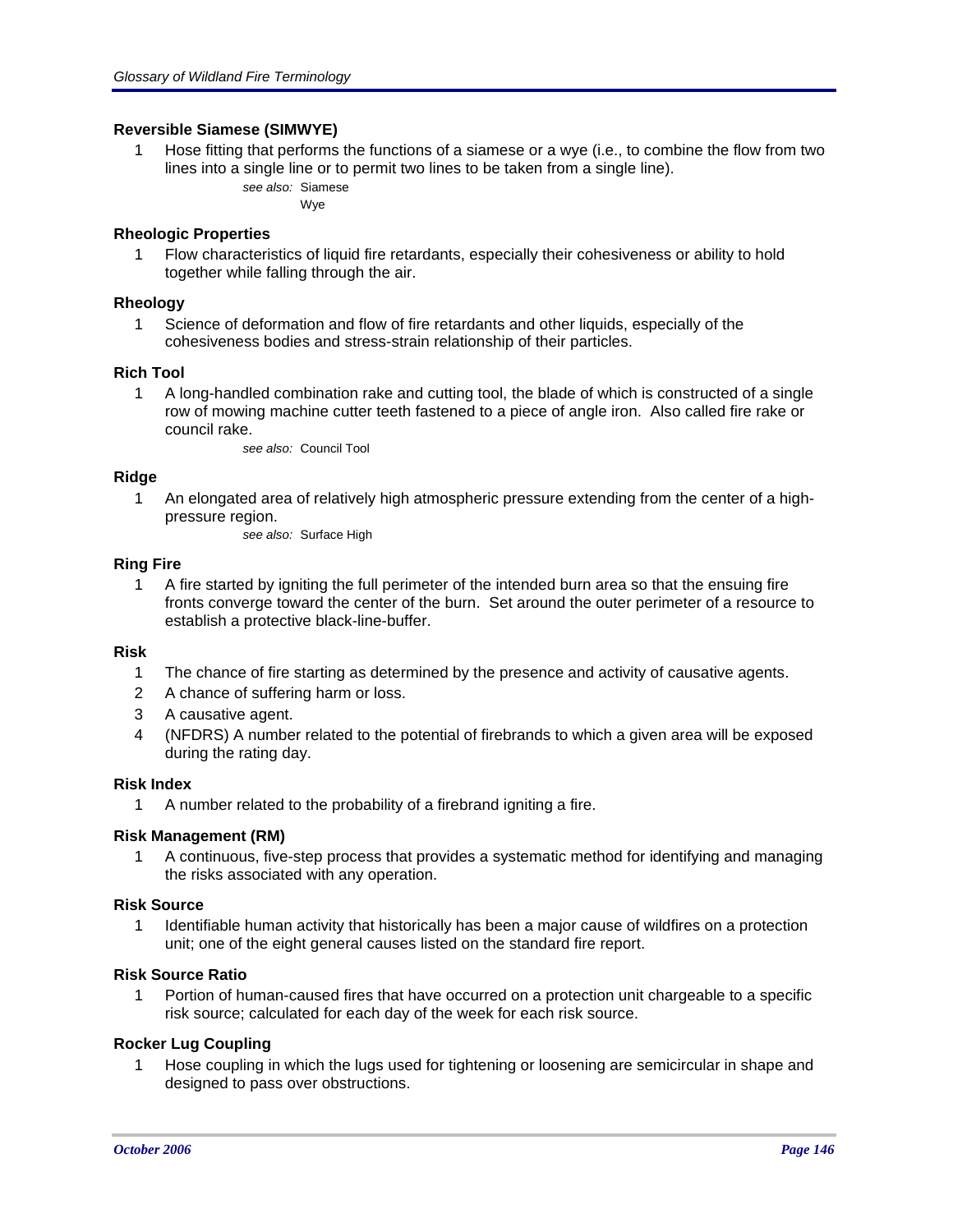## **Roll Cloud**

1 A turbulent altocumulus-type cloud formation found in the lee of some large mountain barriers. The air in the cloud rotates around an axis parallel to the range. Also sometimes refers to part of the cloud base along the leading edge of a cumulonimbus cloud; it is formed by rolling action in the wind shear region between cool downdrafts within the cloud and warm updrafts outside the cloud. Also called rotor cloud.

### **Rotor**

1 Assembly of airfoils (rotor blades), together with a hub and attachments, that rotates about an axis to provide lift and/or thrust on a helicopter.

## **Rotor Blast**

1 Air turbulence occurring under and around the main rotor of an operating helicopter. Also called rotor downwash.

### **Rotor Diameter**

1 The main rotor arc in feet and inches (meters). Used for planning helispot clearance.

## **Rotorcraft**

- 1 An aircraft that depends principally on the lift generated by one or more rotors for its support in flight. Also called rotary wing.
	- *synonym:* Helicopter

# **Rough**

1 The accumulation of living and dead ground and understory vegetation, especially grasses, forest litter, and draped dead needles, sometimes with addition of underbrush such as palmetto, gallberry, and wax myrtle. Most often used for southern pine types.

### **Rough Reduction**

1 Reduction of fire hazard in rough, usually by prescribed burning.

### **Route Card**

1 Index card used by a dispatcher and frequently carried on fire apparatus which lists specific directions for responding to individual rural properties. The card frequently includes a description of the property, water sources available, and any special information pertinent to fire suppression and rescue operations. Also called running card.

### **Run (Of a Fire)**

1 Rapid advance of the head of a fire, characterized by a marked transition in fireline intensity and rate of spread with respect to that noted before and after the advance.

# **Running Fire**

1 Behavior of a fire spreading rapidly with a well defined head.

### **Rural**

1 Any area wherein residences and other developments are scattered and intermingled with forest, range, or farm land and native vegetation or cultivated crops.

### **Rural Fire District (RFD)**

1 An organization established to provide fire protection to a designated geographic area outside of areas under municipal fire protection. Usually has some taxing authority and officials may be appointed or elected.

### **Rural Fire Protection**

1 Fire protection and firefighting problems that are outside of areas under municipal fire prevention and building regulations and that are usually remote from public water supplies.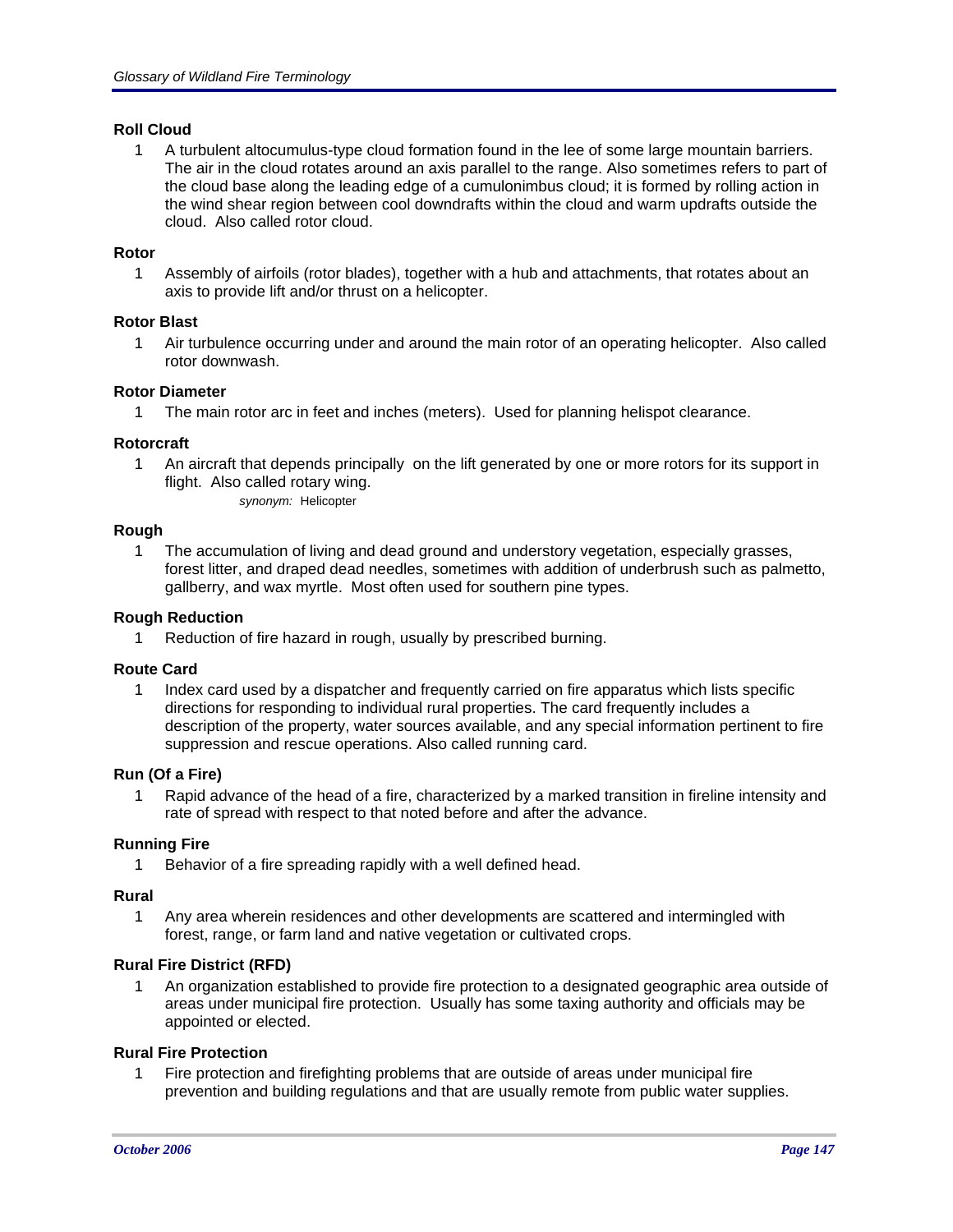*- S -*

## **Saddle**

1 Depression or pass in a ridgeline.

## **SAFENET (SAFENET)**

1 A form and process, used by wildland firefighting agencies, for reporting and resolving incidents relating to firefighter safety. The information collected is used to determine long-term trends and problem areas within the wildland fire industry.

### **Safety Advisory**

1 A safety alert addressing wildland fire safety information that isn't related to imminent or potential threats of injury. *see also:* Safety Alert

### **Safety Alert**

1 A warning or alert concerning critical information relating to firefighter safety, that is distributed via email through an NWCG mail server. There are three types of alerts: Safety Warning, Safety Advisory, and Safety Bulletin.

> *see also:* Safety Advisory Safety Bulletin Safety Warning

### **Safety Briefing**

1 A safety briefing emphasizes key safety concerns on the incident and is presented at each briefing session. The safety briefing should contain information to alert incident personnel of potential risk/hazard considered to be most criticial.

### **Safety Bulletin**

1 A safety alert containing a factual confirmation of a serious wildland fire accident, incident or fatality.

*see also:* Safety Alert

# **Safety Circle**

1 An obstruction-free circle around the (helicopter) landing pad.

### **Safety Officer**

1 A member of the command staff responsible to the incident commander for monitoring and assessing hazardous and unsafe situations, and developing measures for assessing personnel safety.

### **Safety Warning**

1 A safety alert addressing wildland fire safety hazards that pose an imminent threat, or have potential to pose a threat, to life or property. *see also:* Safety Alert

### **Safety Zone**

1 An area cleared of flammable materials used for escape in the event the line is outflanked or in case a spot fire causes fuels outside the control line to render the line unsafe. In firing operations, crews progress so as to maintain a safety zone close at hand allowing the fuels inside the control line to be consumed before going ahead. Safety zones may also be constructed as integral parts of fuelbreaks; they are greatly enlarged areas which can be used with relative safety by firefighters and their equipment in the event of blowup in the vicinity. *see also:* Deployment Zone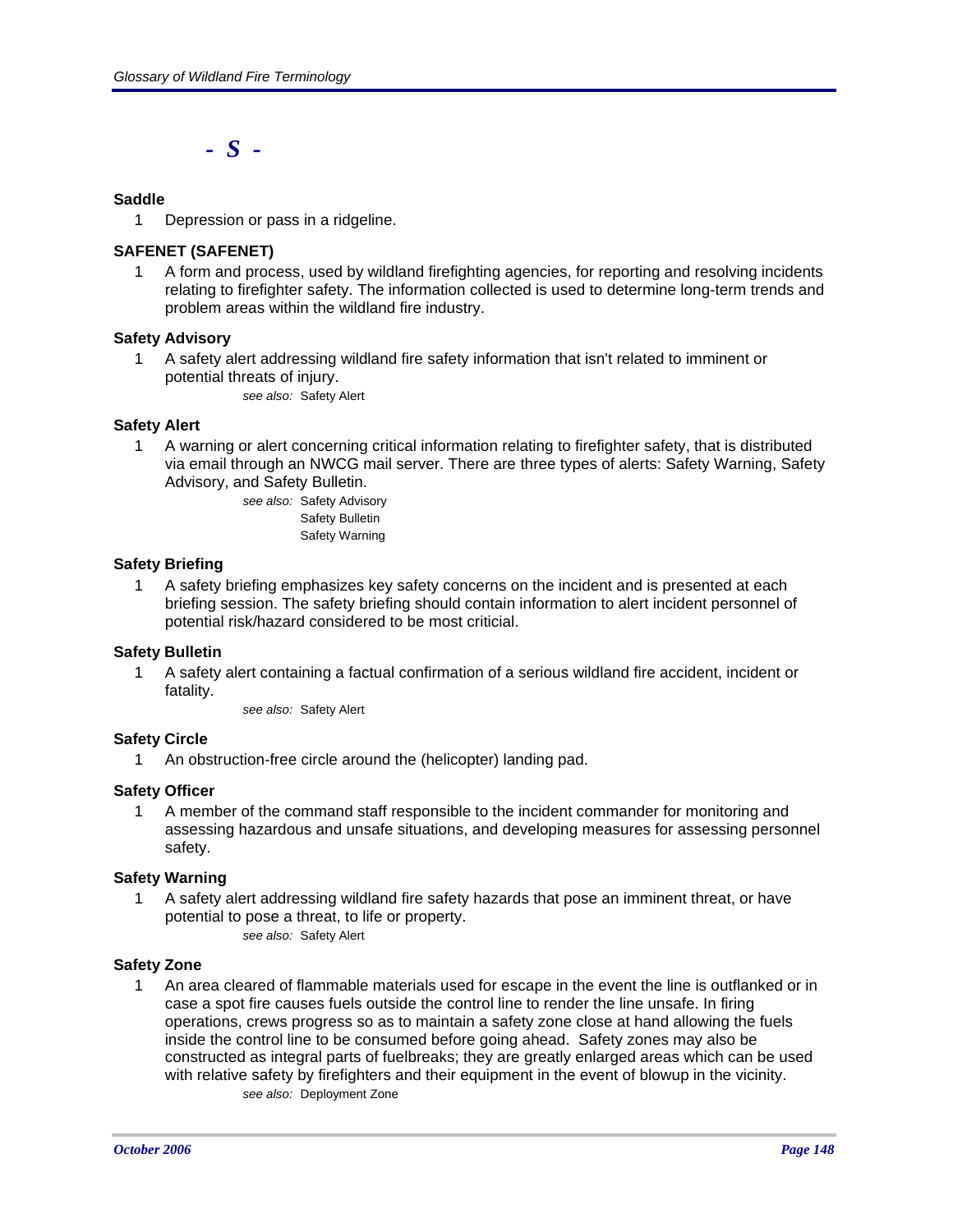# **Salvo**

1 Dropping by an air tanker of its entire load of fire retardant at one time.

### **Salvo Drop**

1 Total retardant or water load dropped all at once. Usually done to knock down a hot spot.

### **Sample**

1 Part of a population; that portion of the population that is measured.

### **Sample Size**

1 The number of items or observations in a sample; usually denoted by lower case letter n.

### **Scope of Practice**

1 The set of responsibilities and ethical considerations that define the extent or limits of the care provider within the current standards of practice.

### **Scorch Height**

Average heights of foliage browning or bole blackening caused by a fire.

### **Scratch Line**

1 An unfinished preliminary control line hastily established or constructed as an emergency measure to check the spread of fire.

### **Scrubbing**

1 The process of agitating foam solution and air within a confined space (usually a hose) that produces tiny, uniform bubbles - the length and type of hose determine the amount of scrubbing and, therefore, foam quality.

#### **Sea Breeze**

1 A breeze (wind) blowing inland from the sea generally during daytime hours.

#### **Sea-level Pressure**

1 Pressure value obtained by the theoretical reduction or increase of station pressure to sea level. The average atmospheric pressure at sea level is 14.7 psi.

### **Season Code**

1 One of four designations of seasonal plant development used in the 1988 version of NFDRS.

### **Seasonal Monthly Average**

1 Historically, the average number of human-caused fires occurring on a protection unit per month during the established fire season.

### **Seasonal Risk Class**

1 Objective ranking of protection units within an administrative group based on the number of human-caused fires for at least the past five years.

### **Second Order Fire Effects (SOFE)**

1 The secondary effects of fire such as tree regeneration, plant succession, and changes in site productivity. Although second order fire effects are dependent, in part, on first order fire effects, they also involve interaction with many other non-fire variables. *see also:* First Order Fire Effects

#### **Secondary Line**

1 Any fireline constructed at a distance from the fire perimeter concurrently with or after a line already constructed on or near to the perimeter of the fire. Generally constructed as an insurance measure in case the fire escapes control by the primary line.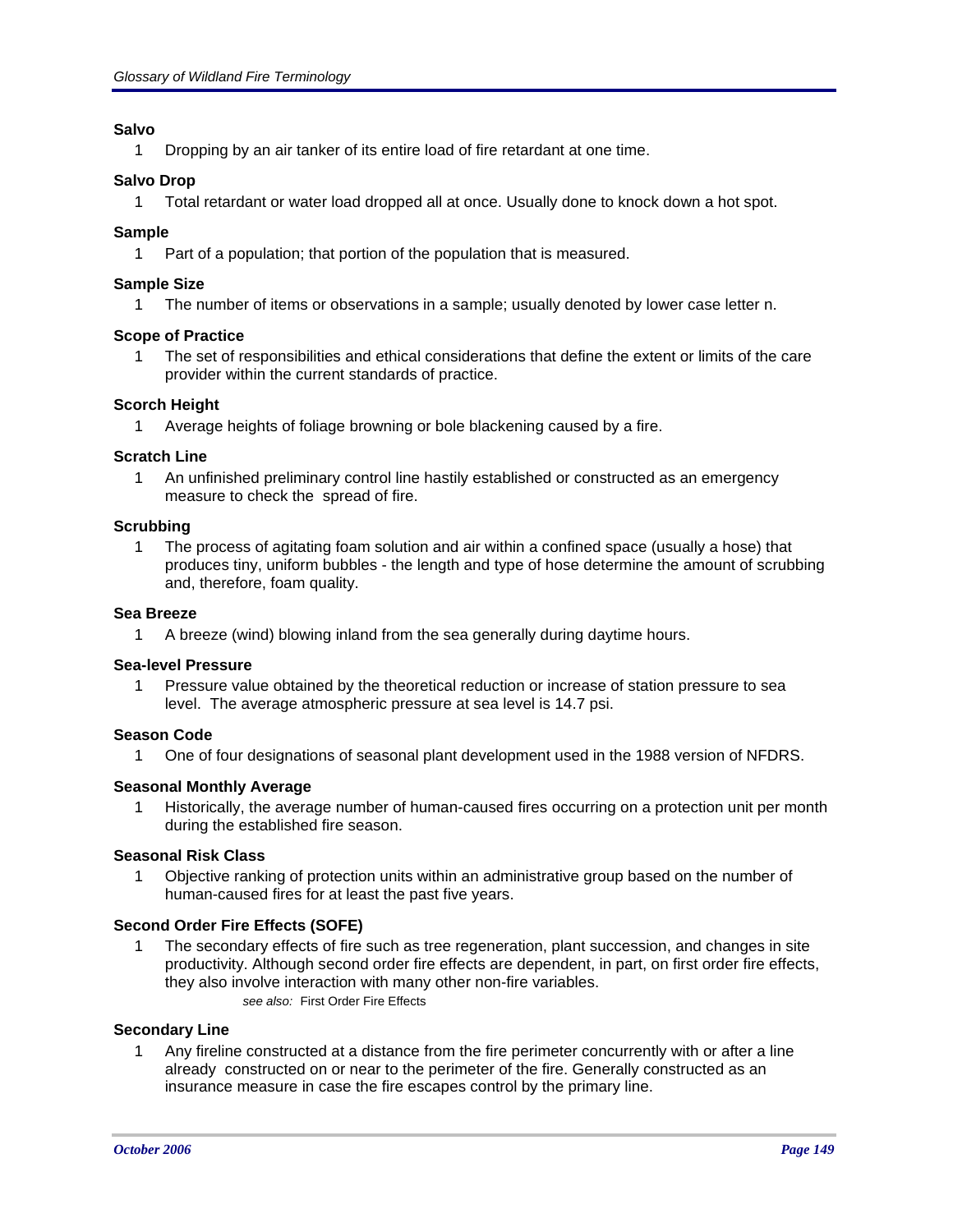## **Secondary Lookout**

1 (1) A lookout point intermittently used to supplement the visible area coverage of the primary lookout system when required by fire danger, poor visibility, or other factors. (2) The person who occupies such a station.

## **Secondary Weather Station**

1 Station at which minimum weather measurements are taken to compute ratings of burning conditions; provides supplementary information on weather experience.

### **Second-In-Command**

1 Pilot who is designated to be second-in-command of an aircraft during flight time.

### **Section**

1 That organizational level with responsibility for a major functional area of the incident, such asoperations, planning, logistics, finance/administration. The section is organizationally between branch and incident commander.

## **Security Manager (SECM)**

- 1 This ICS position is responsible for providing security safeguards to protect incident personnel and prevent the loss or damage of incident equipment, supplies, and property and reports to the Facility Unit Leader.
	- *see also:* Facilities Unit

## **Security Weather Watch**

1 Observers are posted at one or more strategic locations in the proximity of a fire to detect and warn fire personnel of pending critical weather changes that might significantly affect the fire.

### **Seen Area**

1 Ground, or vegetation growing thereon, that is directly visible under specified atmospheric conditions from an established or proposed lookout point or aerial detection flight route. *see also:* Visible Area Map

### **Segment**

1 A geographical area in which a task force/strike team leader or supervisor of a single resource is assigned authority and responsibility for the coordination of resources and implementation of planned tactics. A segment may be a portion of a division or an area inside or outside the perimeter of an incident. Segments are identified with arabic numbers, i.e., A-1, etc. and are not to be used as radio designators.

### **Self-Contained Breathing Apparatus (SCBA)**

1 Portable air (not oxygen) tanks with regulators which allow firefighters to breathe while in toxic smoke conditions. Usually rated for 30 minutes of service. Used primarily on fires involving structures or hazardous materials.

> *synonym:* Air Pack *see also:* Respirator

### **Separation**

- 1 Spacing of aircraft while landing and taking off at airports to achieve safe and orderly movement in flight.
- 2 The horizontal and vertical spacing of aircraft working over or near a wildfire or other incident.
- 3 Spacing of personnel while performing line construction activities.

### **Serious Accident Investigation Team (SAIT)**

1 A formal investigation team that is organized with the purpose of conducting an accident investigation for an occurred serious accident. The team is given full authorization to conduct the investigation from involved agencies through letter of delegation.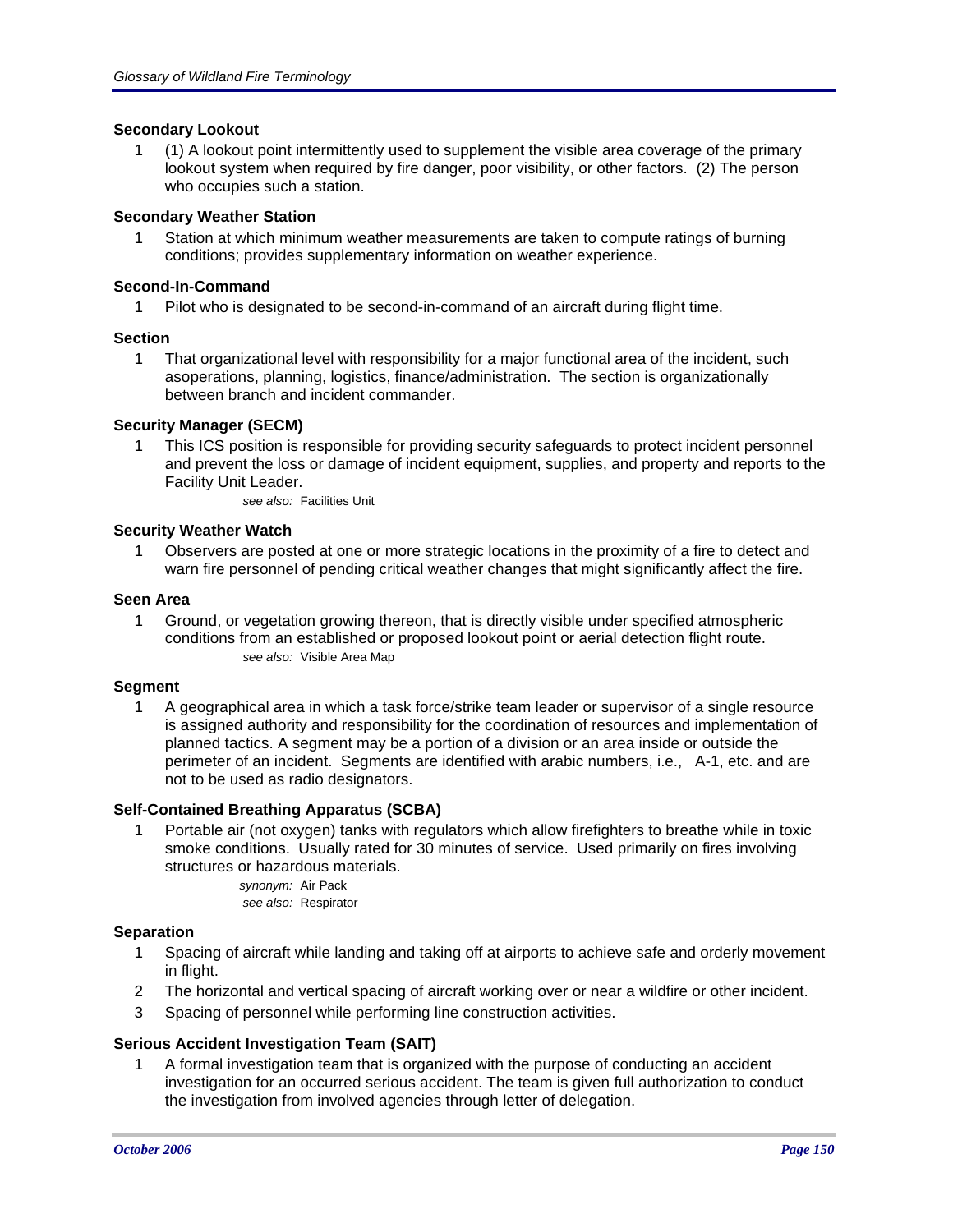### **Serious Aircraft Incident**

1 An incident or malfunction that could adversely affect the safety of flight. *see also:* Aircraft Incident

### **Service Branch**

1 A branch within the logistics section responsible for service activities at the incident. Includes the communications, medical and food units.

### **Service Branch Director (SVBD)**

1 The ICS position responsible for supervising the Service Branch. Reports to the Logistics Section Chief.

*see also:* Service Branch

## **Service Center**

1 Point of support for items not ordered through dispatch.

## **Set**

- 1 An individual incendiary fire.
- 2 The point or points of origin of an incendiary fire.
- 3 Material left to ignite an incendiary fire at a later time.
- 4 Individual lightning or railroad fires, especially when several are started within a short time.
- 5 Burning material at the points deliberately ignited for backfiring, slash burning, prescribed burning, and other purposes.

## **Severity**

*see:* Fire Severity

### **Severity Funding**

1 Suppression funds used to increase the level of presuppression capability and fire preparedness when predicted or actual burning conditions exceed those normally expected, due to severe weather conditions.

### **Severity Index**

1 A number that indicates the relative net effects of daily fire danger on the fire load for an area during a specified period, such as a fire season.

### **Shaded Fuelbreak**

1 Fuelbreaks built in timbered areas where the trees on the break are thinned and pruned to reduce the fire potential yet retain enough crown canopy to make a less favorable microclimate for surface fires.

# **Shareable Content Object (SCO)**

1 Self-contained units of learning. They can be used as building blocks (or legos) to create packages (lessons) of SCOs, but they cannot be broken down into smaller units.

> *see also:* Learning Content Management System Learning Objects

# **Shareable Content Object Re-usable Model (SCORM)**

1 A specification for standardizing the reusability and interoperability of learning content. SCORM has been developed by the Advanced Distributed Learning initiative (ADL).

SCORM focuses on two critical pieces of learning content interoperability:

1.) It defines an aggregation model for packaging learning content.

2.) It defines an API for enabling communications between learning content and the system that launches it.

*see also:* Learning Content Management System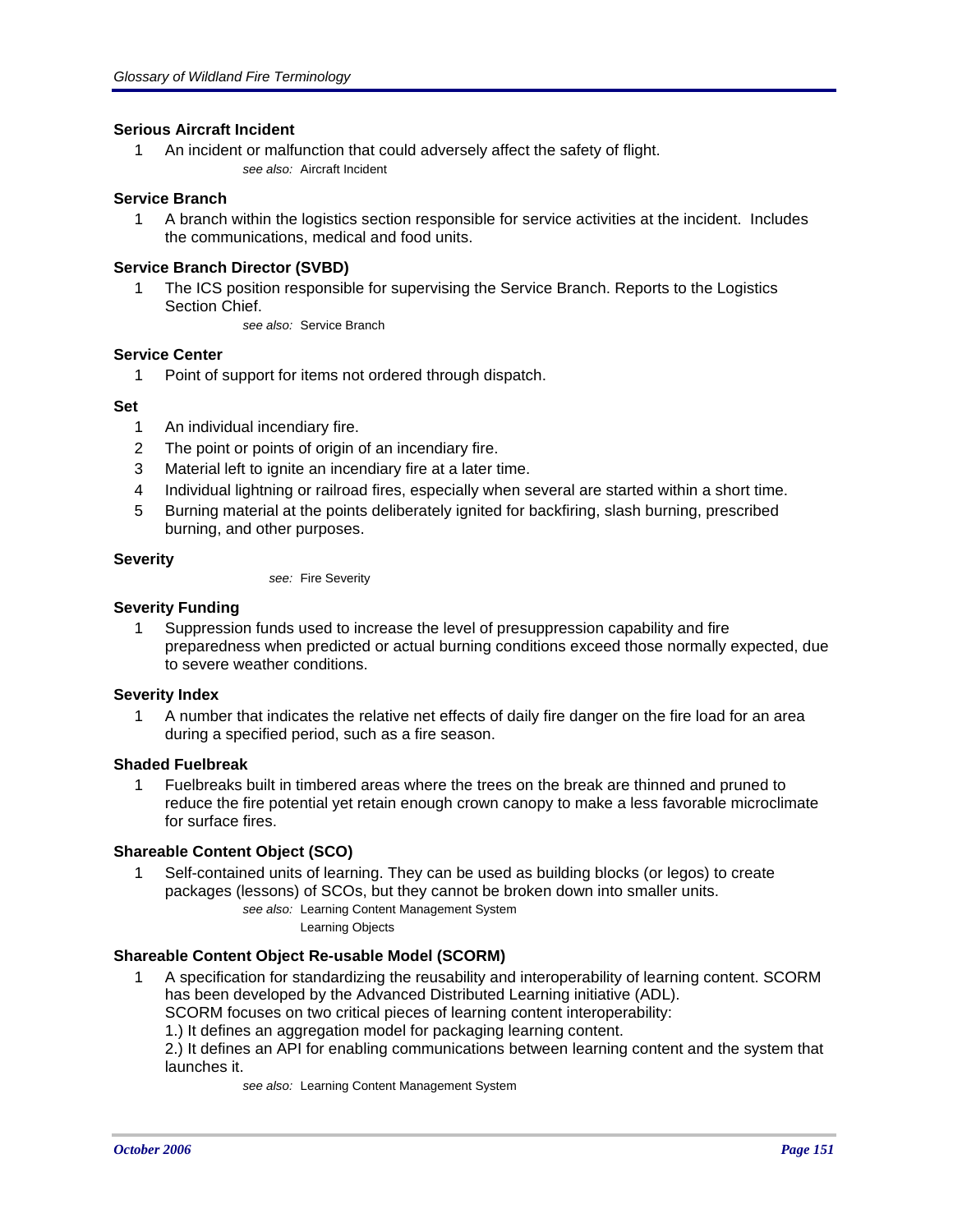### **Shock Wave**

1 The leading edge of an expanding air mass. *see also:* Air Blast

## **Short Takeoff or Landing (STOL) Aircraft**

1 An aircraft which has the capability of operating from a STOL runway in accordance with applicable airworthiness and operating regulations.

### **Short Takeoff or Landing (STOL) Airstrip**

1 Developed or undeveloped area that has been tested and will accommodate STOL aircraft.

## **Short-Range Spotting**

1 Firebrands, flaming sparks, or embers are carried by surface winds, starting new fires beyond the zone of direct ignition by the main fire. The range of such spotting is usually less than 1/4 mile.

### **Short-Term**

1 Persons or work for which employment is less than 12 months (excluding firefighters hired for a particular fire).

### **Short-Term Fire Retardant**

1 Fire retardant that inhibits combustion primarily by the cooling and smothering action of water. Chemicals may be added to the water to alter its viscosity or retard its evaporation, thereby increasing its effectiveness.

### **Shoulder Carry**

1 Method of carrying hose on the shoulders.

# **Shrub**

1 A woody perennial plant differing from a perennial herb by its persistent and woody stem; and from a tree by its low stature and habit of branching from the base.

### **Shrub Type**

1 The two-category (evergreen, deciduous) classification of shrubs vegetation in the 1988 version of NFDRS.

## **Shutoff Nozzle**

1 Common type of fire hose nozzle permitting stream flow to be controlled by the firefighter at the nozzle rather than only at the source of supply.

# **Shutoff Pressure**

1 Maximum pressure a centrifugal pump will attain when water flow is clamped or shut off.

### **Siamese**

1 Hose fitting (preferably gated) for combining flow from two or more lines of hose into a single stream; one male coupling to two female couplings.

*see also:* Reversible Siamese Wye

# **Significant Fire Event**

1 An event measured by the occurrence of fire(s) that requires mobilization of additional resources from outside the fire event area.

### **Significant Fire Potential**

1 The likelihood a wildland fire event will require mobilization of additional resources from outside the area in which the fire situation originates.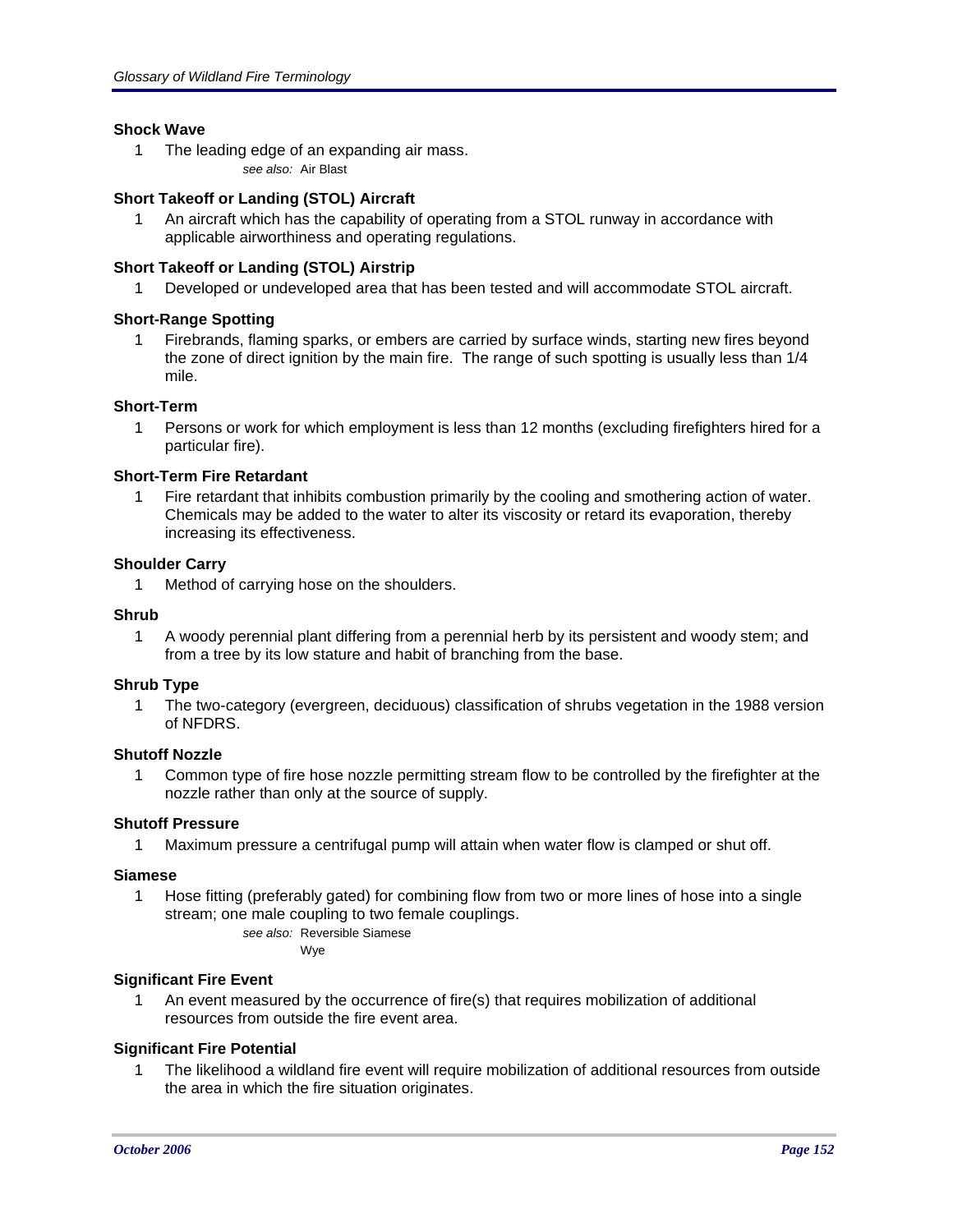### **Significant Weather Trigger**

1 A weather phenomenon resulting in an environment that has a significant impact on fire spread, intensity, or occurrence. Example: strong wind, unstable air mass, etc.

### **Simms Bucket**

1 Self-leveling helibucket slung under a helicopter which can be filled by hovering over a water source.

### **Simple Hose Lay**

1 A hoselay consisting of consecutively coupled lengths of hose without laterals. The lay is extended by inserting additional lengths of hose in the line between pumps and nozzle. Also called single hose lay.

### **Simulation**

- 1 A realistic portrayal of a task or operation that enables the operator/trainee to experience, under artificial conditions, situations likely to occur in actual performance of duty. Simulations are highly effective when dealing with hazardous or extremely expensive conditions.
- 2 An activity that imitates something real, but it's not real itself and it can be altered by users for the specific purpose of providing an experiential learning environment. (Examples: Sand Table Exercise or CBT/WBT Forest Service Wildland Fire Simulation Scenario Editor)

### **Single Arsonist**

1 An offender who intentionally sets one fire.

### **Single Door Drop**

1 Technique whereby fire retardant is released from only one compartment of an air tanker.

### **Single Resource**

1 An individual, a piece of equipment and its personnel complement, or a crew or team of individuals with an identified work supervisor that can be used on an incident.

### **Single Stage Pump**

1 Centrifugal pump with a single impeller.

### **Site Preparation**

1 Removal or killing of unwanted vegetation, residue, etc. by use of fire, herbicides, or mechanical treatment in preparation for reforestation and future management.

### **Site Preparation Burning**

1 Fire ignited to expose adequate mineral soil and control competing vegetation until seedlings of the desired species become established.

### **Situation Analysis**

1 Analysis of factors which influence suppression of an escaped fire from which a plan of attack will be developed; includes development of alternative strategies of fire suppression and net effect of each.

### **Situation Unit**

1 Functional unit within the planning section responsible for the collection, organization and analysis of incident status information, and for analysis of the situation as it progresses. Reports to the planning section chief.

# **Situation Unit Leader (SITL)**

- 1 The ICS position responsible for supervising the Situation Unit. Reports to the Planning Section Chief.
	- *see also:* Situation Unit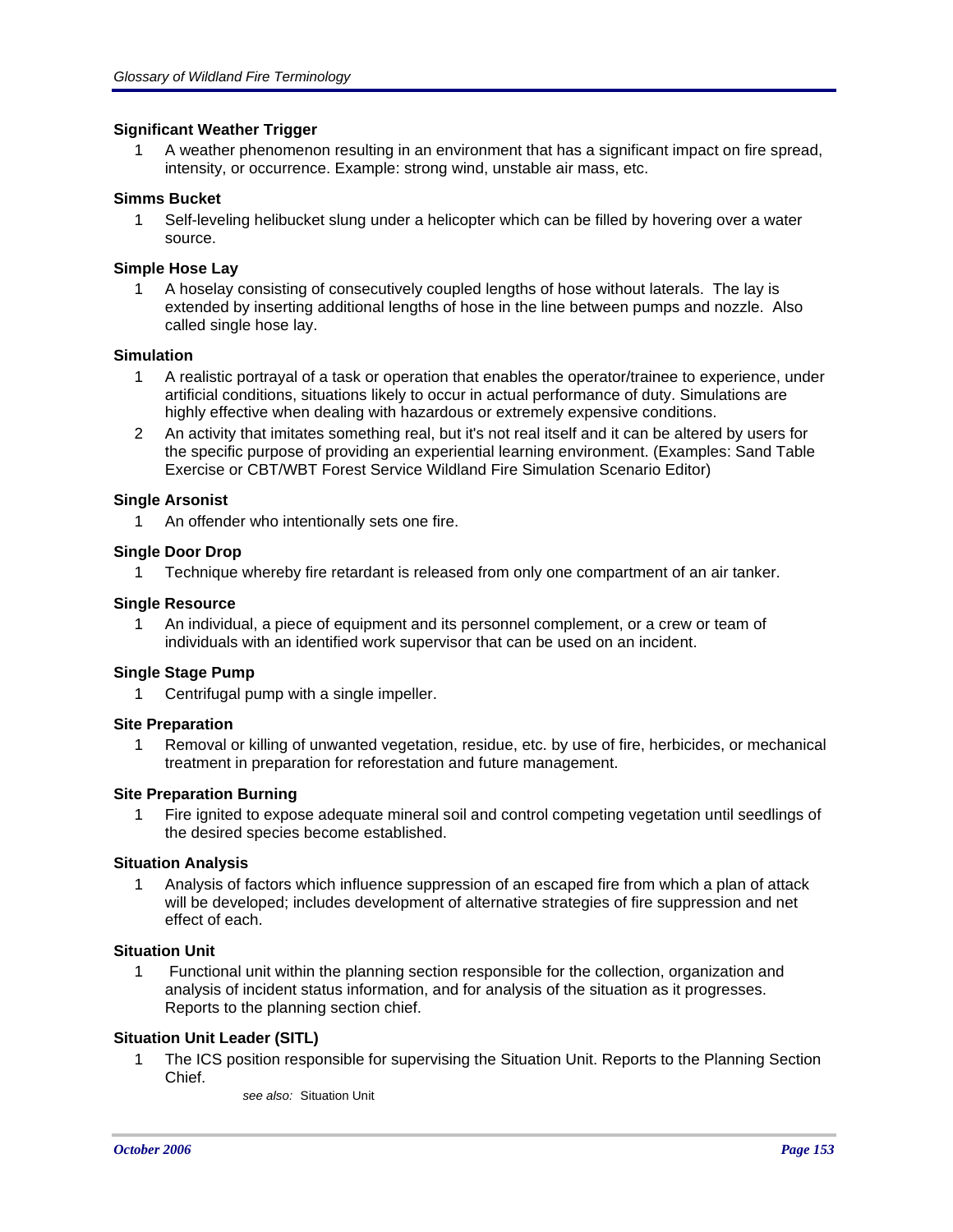## **Six Minutes for Safety**

*see:* 6 Minutes for Safety

## **Size Class of Fire**

- 1 As to size of wildfire:
	- Class A one-fourth acre or less;
	- Class B more than one-fourth acre, but less than 10 acres;
	- Class C 10 acres or more, but less than 100 acres;
	- Class D 100 acres or more, but less than 300 acres;
	- Class E 300 acres or more, but less than 1,000 acres;
	- Class F 1,000 acres or more, but less than 5,000 acres;
	- Class G 5,000 acres or more.
		- *see also:* Class of Fire

## **Sizeup**

1 The evaluation of the fire to determine a course of action for suppression.

## **Skid Hose Load**

1 Load of hose specially arranged on top of a standard hose load to permit dropping the working line at the fire.

### **Skid Trail**

1 Any road or trail formed by the process of skidding logs from stump to landing.

## **Skidder Unit**

1 A self-contained unit consisting of a water tank, fire pump, and hose specially designed to be carried on a logging skidder for use in forest fire suppression.

### **Skimmer**

1 Any aircraft equipped to pick up water while moving on or over water.

### **Sky Cover**

1 Amount of clouds and/or other obscuring phenomena that are detectable from the point of observation.

# **Slash**

1 Debris resulting from such natural events as wind, fire, or snow breakage; or such human activities as road construction, logging, pruning, thinning, or brush cutting. It includes logs, chunks, bark, branches, stumps, and broken understory trees or brush.

### **Slash Disposal**

1 Treatment of slash to reduce fire hazard or for other purposes. (Preferred to Brush Disposal).

### **Sling**

1 A net attached by a lanyard to a helicopter cargo hook and used to haul supplies.

### **Sling Load**

1 Any cargo carried beneath a helicopter and attached by a lead line and swivel.

### **Sling Psychrometer**

1 A hand operated instrument for obtaining wet and dry bulb temperature readings and, subsequently, relative humidity.

### **Slip-on Tanker**

1 A tank, a live hose reel or tray, an auxiliary pump, and an engine combined into a single onepiece assembly which can be slipped onto a truck bed or trailer.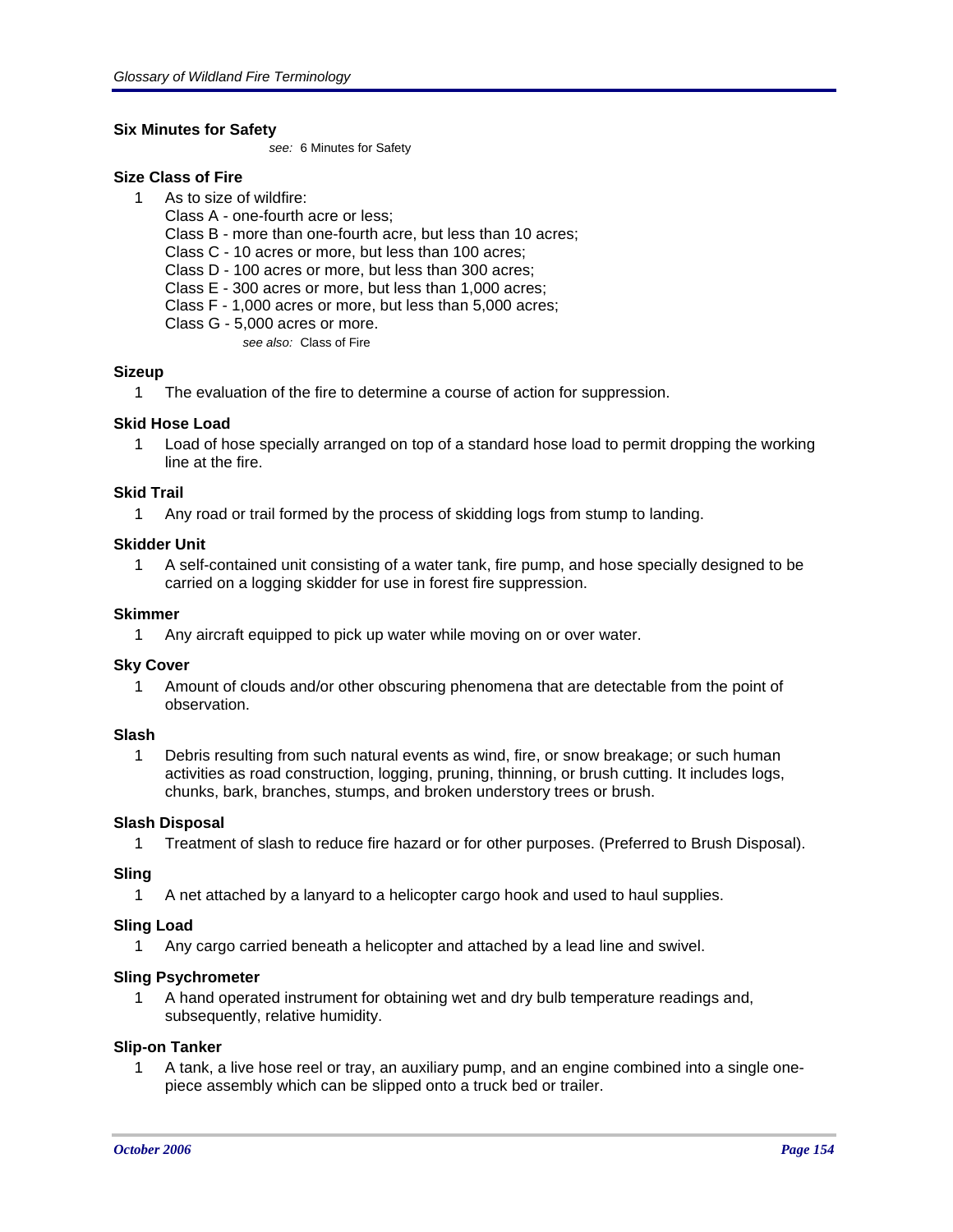### **Slope Class**

1 One of five categories used to describe the topography of a fire danger rating area.

#### **Slope Percent**

1 The ratio between the amount of vertical rise of a slope and horizontal distance as expressed in a percent. One hundred feet of rise to 100 feet of horizontal distance equals 100 percent.

#### **Slope Winds**

1 Small scale convective winds that occur due to local heating and cooling of a natural incline of the ground.

> *see also:* General Winds Local Winds

#### **Slopover**

1 A fire edge that crosses a control line or natural barrier intended to confine the fire. Also called breakover.

#### **Slug Flow**

1 The discharge of distinct pockets of water and air due to the insufficient mixing of foam concentrate, water, and air in a compressed air foam system.

#### **Small Aircraft**

1 An aircraft of 12,500 pounds (5,669 kg) or less, maximum certificated takeoff weight.

#### **Smog**

1 Generally considered only photochemical air pollution. Originally meant a combination of smoke and fog.

#### **Smoke**

1 Small particles of carbon, tarry and water vapor resulting from the incomplete combustion of carbonaceous materials such as wood, coal or oil.

#### **Smoke Concentration**

1 The amount of combustion products found in a specified volume of air, commonly expressed as micrograms of emission per cubic meter of air.

#### **Smoke Intrusion**

1 Smoke from prescribed fire entering a designated area at unacceptable levels.

### **Smoke Management**

1 The policies and practices implemented by air and natural resource managers directed at minimizing the amount of smoke entering populated areas or impacting sensitive sites, avoiding significant deterioration of air quality and violations of National Ambient Air Quality Standards, and mitigating human-caused visibility impacts in Class I areas.

### **Smoke Pall**

1 Extensive, thick blanket of smoke spreading more or less horizontally from a fire.

### **Smoke Plume**

1 The gases, smoke, and debris that rise slowly from a fire while being carried along the ground because the buoyant forces are exceeded by those of the ambient surface wind. *see also:* Convection Column

#### **Smoke Target**

1 An area that may be adversely affected by smoke from a prescribed burn. Also called smoke sensitive area.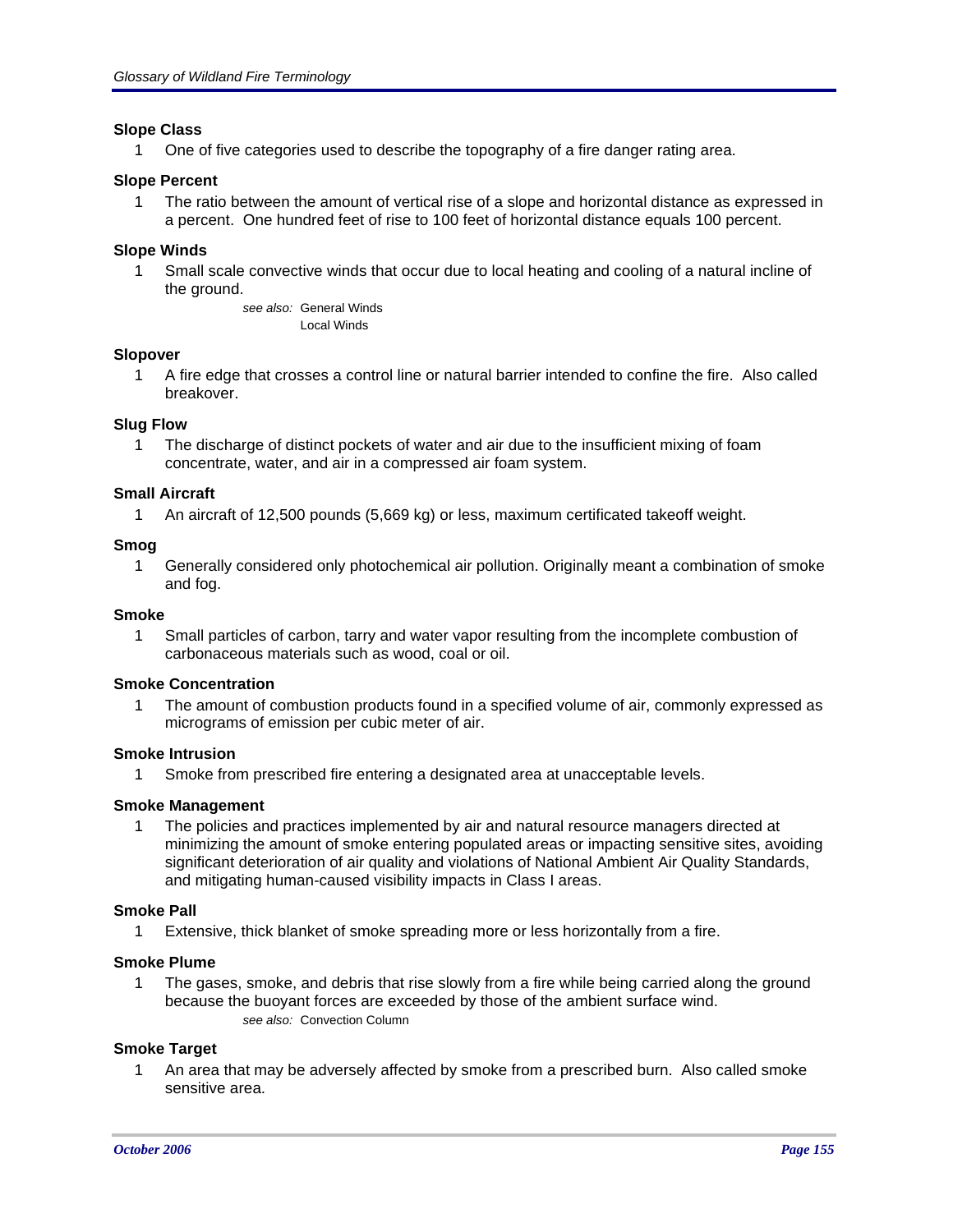### **Smoke Vent Height**

1 Level, in the vicinity of the fire, at which the smoke ceases to rise and moves horizontally with the wind at that level.

### **Smokejumper**

1 A specifically trained and certified firefighter who travels to wildland fires by aircraft and parachutes to the fire.

## **Smoke-Sensitive Area (SSA)**

1 Area in which smoke from outside sources is intolerable, for reasons such as heavy population, existing air pollution, or intensive recreation or tourist use.

### **Smokey Bear**

1 The symbol of the Cooperative Forest Fire Prevention Program since 1945. Smokey's image is protected by US Federal Law and is administered by the USDA Forest Service, the National Association of State Foresters and the Ad Council.

## **Smoking (As a Fire Cause)**

1 Wildfires caused by smokers from matches, lighters, tobacco, or other smoking material.

## **Smoldering Combustion**

1 Combined processes of dehydration, paralysis, solid oxidation, and scattered flaming combustion and glowing combustion, which occur after the flaming combustion phase of a fire; often characterized by large amounts of smoke consisting mainly of tars.

### **Smoldering Combustion Phase**

- 1 Phase of combustion immediately following flaming combustion. Emissions are at twice that of the flaming combustion phase.
	- *see also:* Smoldering Combustion

### **Snag**

1 A standing dead tree or part of a dead tree from which at least the leaves and smaller branches have fallen. Often called a stub, if less than 20 feet tall.

### **Snorkel Tank**

1 A fixed tank attached to the belly of the helicopter that has a pump-driven snorkel attached. The helicopter hovers over the water source with the end of the snorkel immersed, the pump then fills the tank.

### **Soft Suction**

1 Commonly accepted term for short length of large diameter soft hose used to connect a structural or wildland engine with a hydrant. No vacuum is involved because the hose is useful only when the engine receives water at a rate of flow in excess of the demand of the pump.

### **Solar Radiation**

1 The amount of sunlight exposed to the fuels.

### **Soot**

1 Carbon dust formed by incomplete combustion.

### **Sooting Indicators**

1 The black, carbon based soot deposited on objects in the fire's path. Found on the side of objects towards the origin.

#### **Sortie**

1 Single round trip made by an air tanker from a tanker base to a fire and return.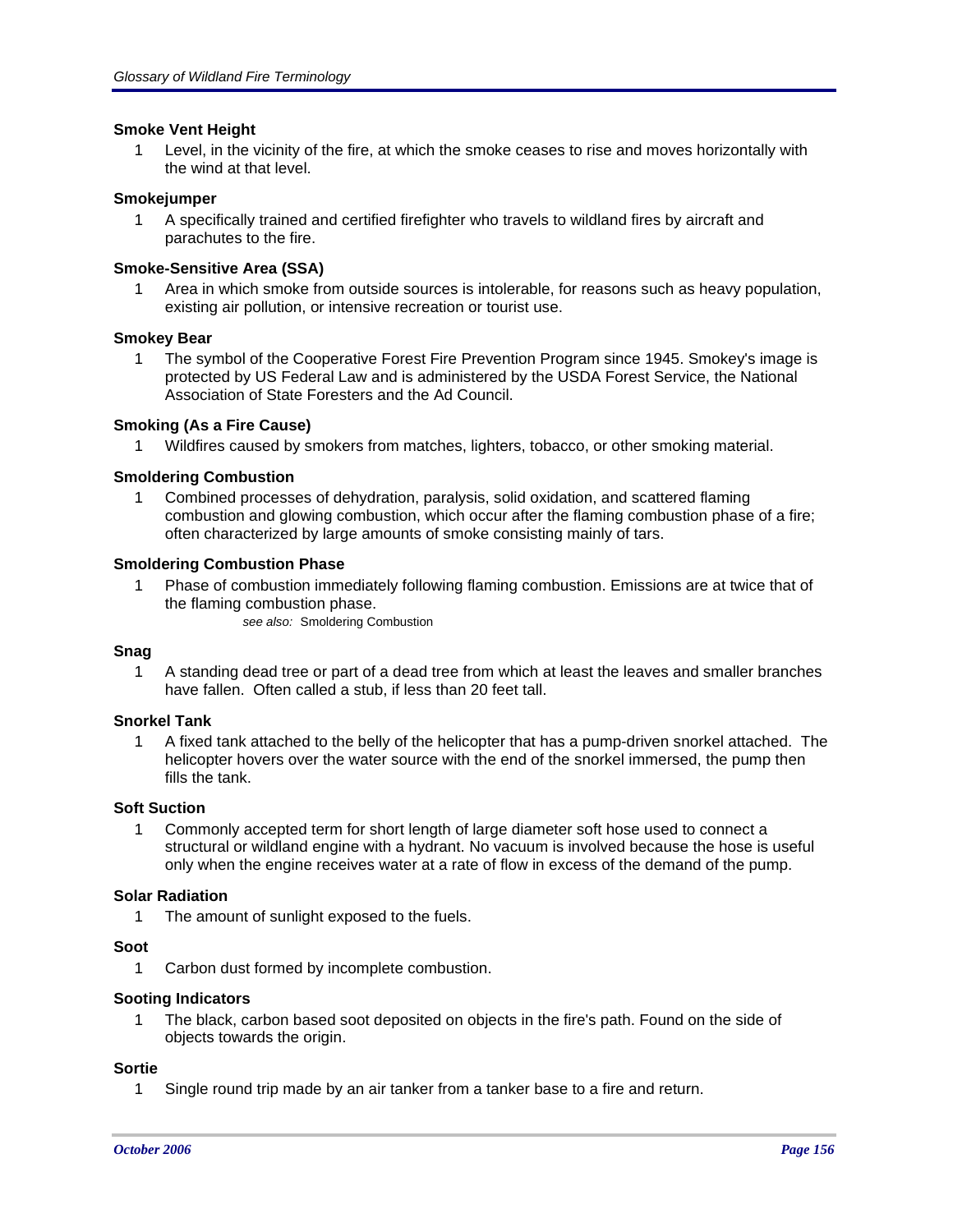## **Sound Warbler**

1 A signaling device mounted on retardant aircraft which generates a tremulous siren sound to warn firefighters on the ground that a plane is approaching to drop retardant.

## **Sounding (Upper Air Sounding)**

1 A sampling of upper air conditions made by means of instruments and a small radio transmitter on a free balloon. Automatic radio signals originated by action of weather instruments are sent to a ground receiver. These signals are interpreted for use in analyzing and predicting upper air conditions over a wide area of the earth. Weather elements determined at a number of altitude points as the balloon rises are temperature, atmospheric moisture, pressure, wind direction and speed. Similar soundings may be made using fixed balloons or tethersondes. *see also:* Radiosonde

### **Source**

1 A point, line, or area, at which mass or energy is added to a system, either instantaneously or continuously. Examples of sources in the context of air pollution are as follows: a smoke stack is a point source; a freeway is a line source; field or slash burning are area sources.

## **Spalling**

1 Chipping or pitting of concrete, masonry, or stone surfaces.

## **Spalling Indicators**

1 Craters or chips in the surface of rocks which indicate direction of fire spread.

### **Span**

1 Distance equal to the wingspread of the air tanker being used; used for corrections right or left of the flight path.

### **Span of Control**

1 The supervisory ratio of from three-to-seven individuals, with five-to-one being established as optimum.

### **Spanner**

1 Metal wrench used to tighten and free hose connections.

# **Spark Arrester**

1 A device installed in a chimney, flue, or exhaust pipe to stop the emission of sparks and burning fragments.

# **Special Interest Group (SIG)**

In WIMS, a group of weather stations.

# **Special Visual Flight Rules (VFR)**

1 Aircraft operating in accordance with clearances within control zones in weather conditions less than the basic Visual Flight Rules weather minima.

### **Specific Heat**

1 The heat required to raise a unit mass of a substance one degreee kelvin. It is the heat capacity of a system per unit mass; i.e., the ratio of the heat absorbed (or released) to the corresponding temperature rise (or fall).

### **Specific Origin Area**

1 The smaller area, within the general origin, that first shows the influence of wind, fuel and/or slope.

# **Speed of Attack**

1 Elapsed time from origin of fire to arrival of the first suppression force.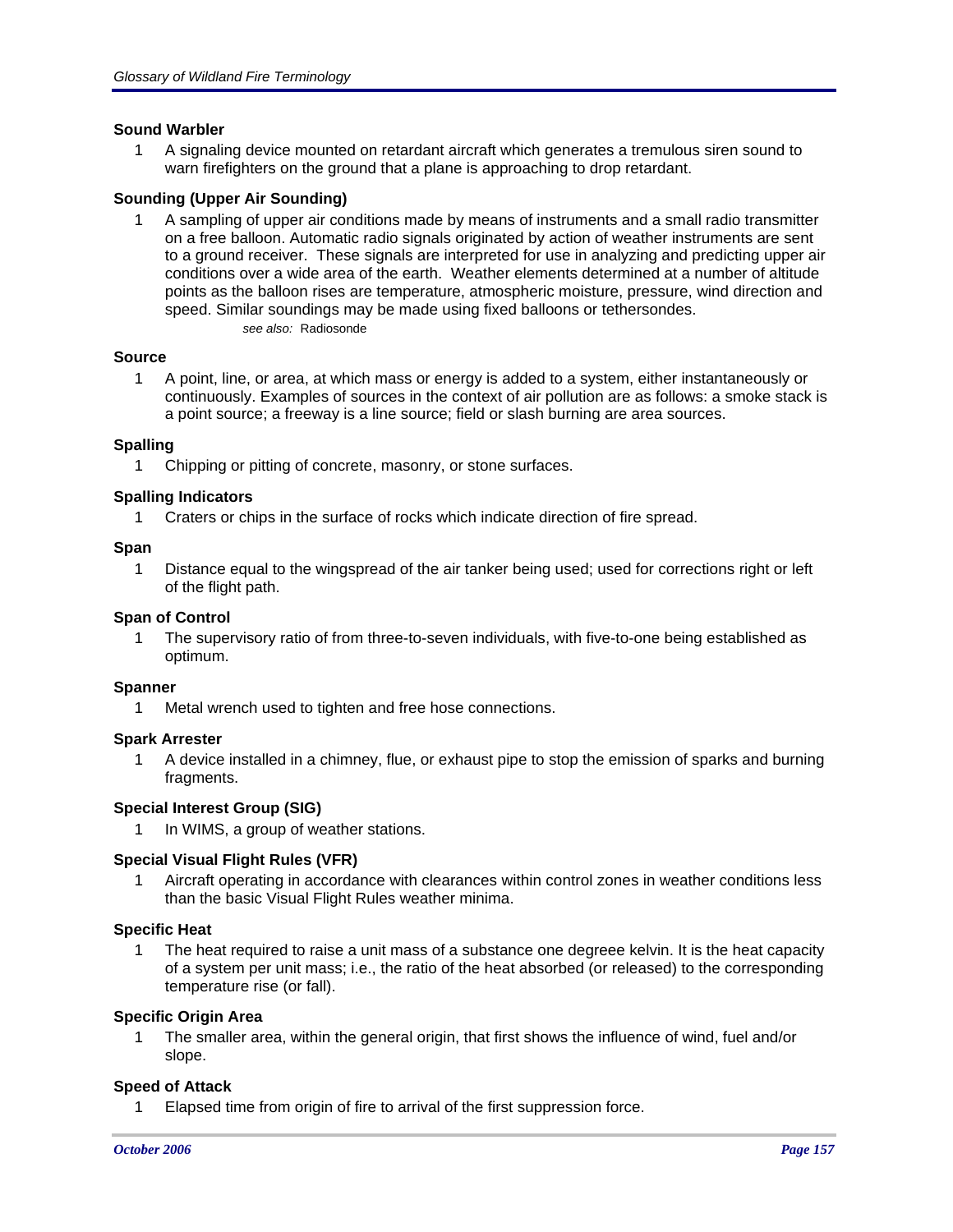### **Spike-Out**

1 Standby crew in an area of expected high fire occurrence, generally on a day of critical fire weather.

## **Split Drop**

1 Retardant drop made from one compartment at a time from an air tanker with a multicompartment tank.

### **Split Flow**

1 A divergent wind field. Storms moving into a split field tend to lose strength. Winds are generally light in such a flow field.

## **Spontaneous Combustion**

1 Combustion of a thermally isolated material initiated by an internal chemical or biological reaction producing enough heat to cause ignition.

### **Spot Burning**

1 A modified form of broadcast slash burning in which the greater accumulations of slash are fired and the fire is confined to these spots. Sometimes called "Jackpot Burning" or "Jackpotting."

### **Spot Fire**

1 Fire ignited outside the perimeter of the main fire by a firebrand.

## **Spot Fire Technique**

1 A method of lighting prescribed fires where ignition points are set individually at a predetermined spacing and with predetermined timing throughout the area to be burned.

### **Spot Weather Forecast**

1 A special forecast issued to fit the time, topography, and weather of a specific incident. These forecasts are issued upon request of the user agency and are more detailed, timely, and specific than zone forecasts. Usually, on-site weather observations or a close, representative observation is required for a forecast to be issued.

> *see also:* General Fire Weather Forecast Incident Weather Forecast Spot Forecast

### **Spotter**

1 In smokejumping, rappelling, and paracargo operations, the individual responsible for selecting drop target and supervising all aspects of dropping smokejumpers, rappellers, or cargo.

### **Spotting**

1 Behavior of a fire producing sparks or embers that are carried by the wind and which start new fires beyond the zone of direct ignition by the main fire.

### **Spray**

1 Water applied through an orifice in finely divided particles to absorb heat and smother fire, to protect exposures from radiated heat, and to carry water toward otherwise inaccessible fire.

### **Spread Component**

1 Part of the National Fire Danger Rating System (NFDRS). A rating of the forward rate of spread of the head of a fire.

### **Spread Index**

1 A number used to indicate relative (not actual) rate of spread.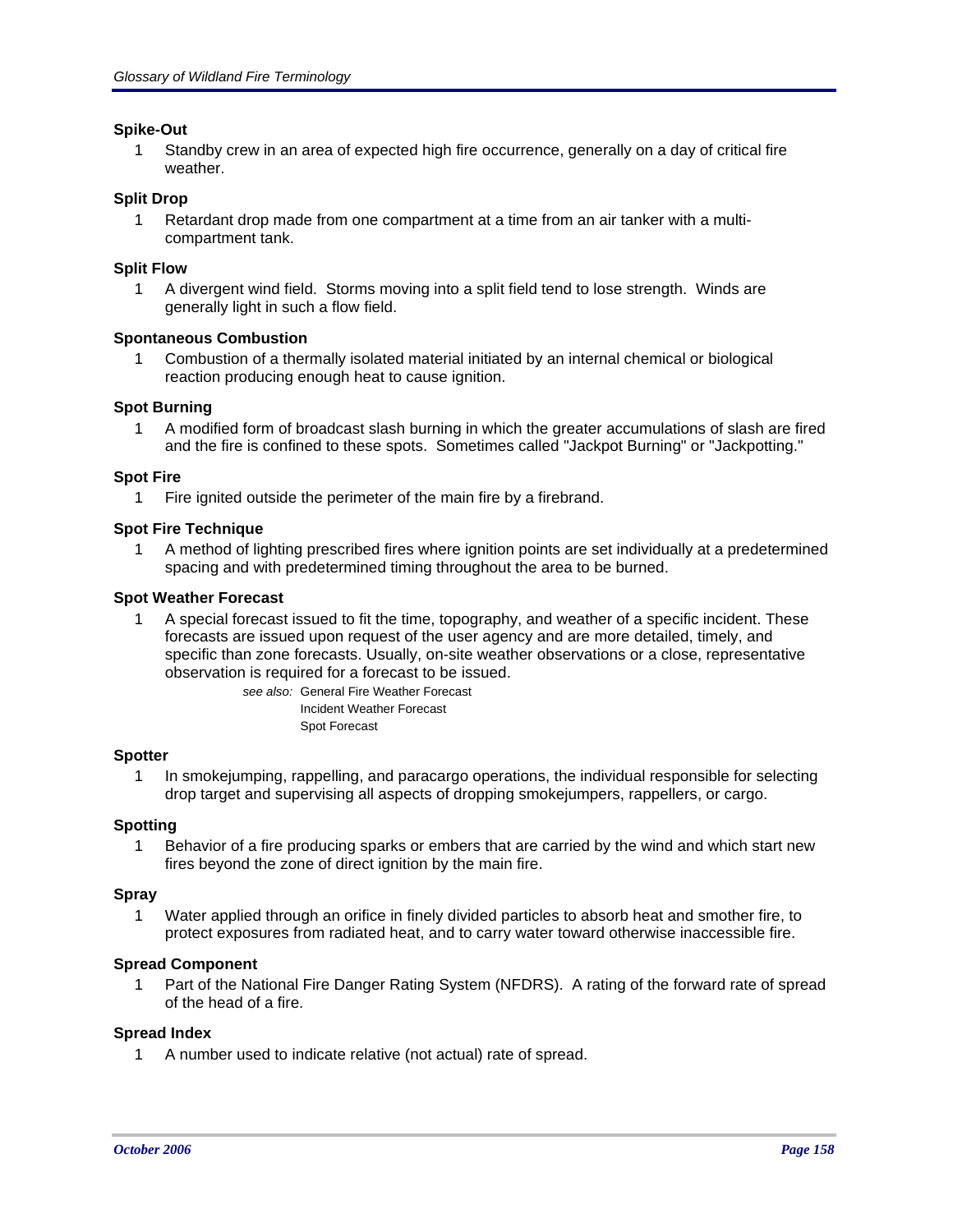### **Spread Index Meter**

1 Device for combining measured ratings of various fire danger factors into numerical classes or rates of spread.

### **Spur Ridge**

1 A small ridge which extends finger-like from a main ridge.

#### **Squall**

1 Sudden increase in wind speed to at least 17 mph (15 knots) that is sustained for at least 1 minute but not more than 5 minutes.

### **Squall Line**

1 Any nonfrontal line or narrow band of active thunderstorms extending across the horizon. It is of importance to fire behavior due to accompanying strong gusty winds and the possibility of such a line passing between regular weather observation stations without being reported. Also called line squall.

#### **Stable Atmosphere**

1 Condition of the atmosphere in which the temperature decrease with increasing altitude is less than the dry adiabatic lapse rate. In this condition, the atmosphere tends to suppress largescale vertical motion. Also called stable air.

### **Stable Layer of Air**

1 A layer of air having a temperature change (lapse rate) of less than dry adiabatic (approximately -5.4 degrees F per 1,000 feet) thereby retarding either upward or downward mixing of smoke.

*see also:* Atmospheric Inversion Atmospheric Stability Inversion

#### **Stack**

1 Aircraft orbiting the rendezvous area; usually refers to vertical deploymenta 500-foot (150 m) altitudinal separation between aircraft.

#### **Staffing Index**

1 A NFDRS component, index or related indicator (ignition component, spread component, energy release component, burning index, Keetch-Byram drought index) whose outputs are correlated to the local fire problem, used to determine staffing levels.

### **Staffing level**

1 The basis for decision support for daily staffing of initial attack resources and other activities. A level of readiness and an indicator or daily preparedness.

#### **Staging Area**

1 Locations set up at an incident where resources can be placed while awaiting a tactical assignment on a three (3) minute available basis. Staging Areas are managed by the Operations Section.

### **Staging Area Manager (STAM)**

- 1 The ICS position responsible for supervising a staging area. Reports to a Branch Director or Operations Section Chief.
	- *see also:* Staging Area

### **Stagnant Conditions**

1 Atmospheric conditions under which pollutants build up faster than the atmosphere can disperse them.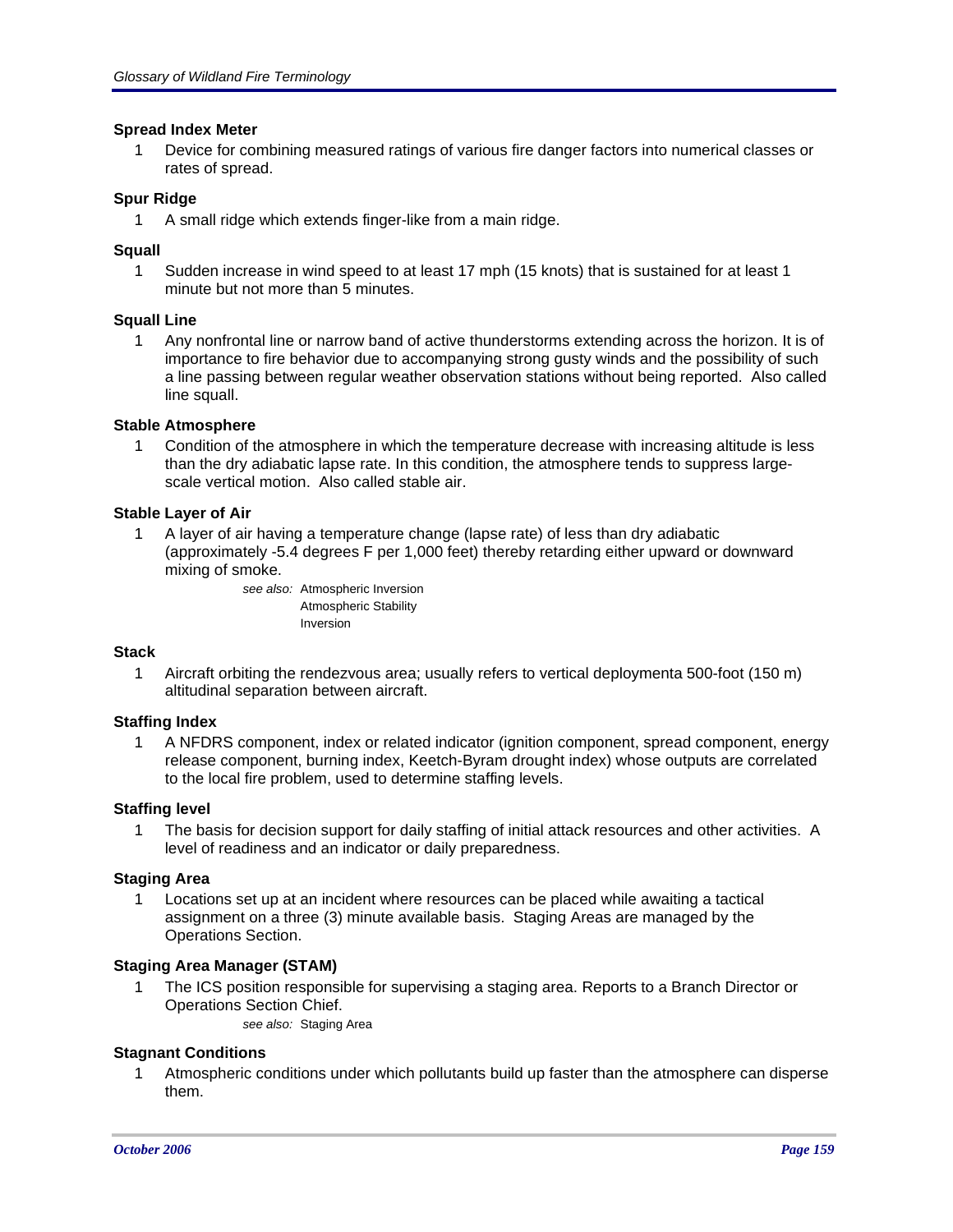### **Staining Indicators**

1 Glossy, varnish-like stain, usually light yellow to orange to dark brown in color, which is deposited on the origin side of objects.

### **Stand Replacing Fire**

1 Fire which kills all or most of the living overstory trees in a forest and initiates forest succession or regrowth. Also explicitly describes the nature of fire in grasslands and some shrublands.

## **Standard Coupling**

1 Fire hose coupling with American National Standard (NH) threads.

## **Standard Drying Day**

1 Part of the National Fire Danger Rating System (NFDRS). Day which produces the same net drying as experienced during a 24-hour period under laboratory conditions in which dry-bulb temperature is maintained at 80° F and relative humidity is maintained at and relative humidity is maintained at 20%.

## **Standard Hydrologic Exchange Format code (SHEF)**

1 A two-character code to describe each measurement taken at a weather station.

## **Stand-By Crew**

1 A group of trained firefighters stationed at a dispatch point for quick, rapid deployment.

### **State Forest**

1 Forests owned and administered by a state, and not by a federal government.

## **State Implementation Plan (SIP)**

1 A plan required by the Clean Air Act and prepared by an Air Quality Regulatory Agency, which describes how the state will attain and maintain air quality so as to not violate National Ambient Air Quality Standards.

# **State of Weather**

1 A code which expresses the amount of cloud cover, kind of precipitation, and/or restrictions to visibility being observed at the fire danger station at basic observation time.

# **State Park**

1 An area established by the government of a state primarily for public recreation or for the preservation of unique natural or historic resources, administrative details varying widely. NOTE: Such parks may also be established by lesser administrative units, e.g. counties, municipalities, and also by large private owners.

### **Static Pressure**

1 Water pressure head available at a specific location when no water is being used so that no friction loss is being encountered. Static pressure is that pressure observed on the engine inlet gauge before any water is taken from the hydrant.

### **Static Water Supply**

1 Supply of water at rest which does not provide a pressure head for fire suppression but which may be employed as a suction source for fire pumps (e.g., water in a reservoir, pond, or cistern).

# **Station Catalog**

1 A WIMS file that contains all the information defined for a weather station.

# **Station ID**

1 A six-digit number assigned to a specific weather station by the servicing National Weather Service Fire Weather Office.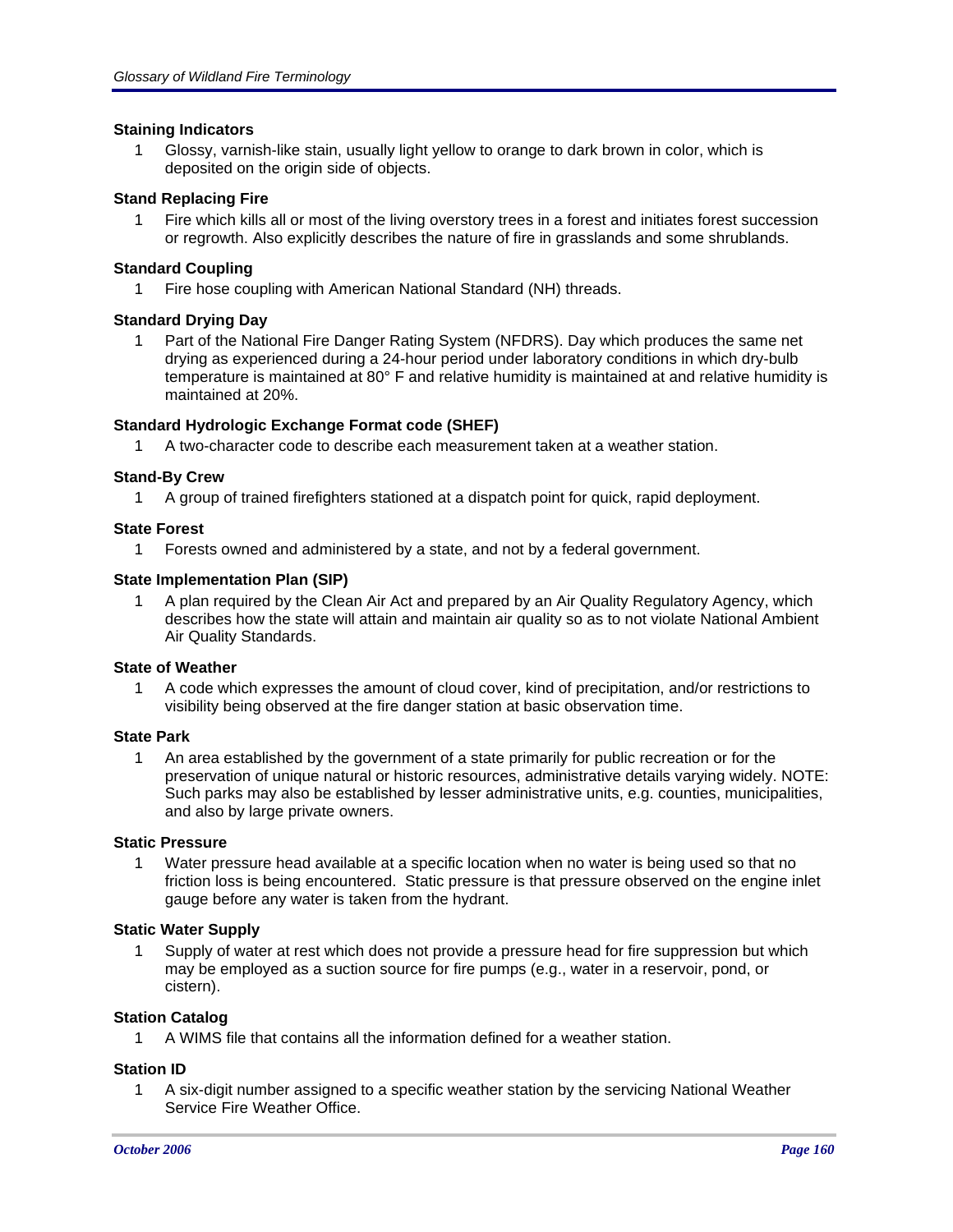### **Station Pressure**

1 Pressure of the atmosphere at an assigned station location and elevation.

#### **Statistic**

1 The number that results from manipulating raw data according to a specified procedure; associated with samples. *see also:* Parameter

#### **Statistical Fire**

1 In general, an actionable fire, on which any fire agency reports and maintains specified information (e.g., cause, date and point of origin, size, fire damage).

#### **Statistics**

1 A branch of mathematics dealing with the collection, analysis, and interpretation of numerical data.

#### **Status/Check-In Recorder (SCKN)**

1 This ICS position is responsible for checking in and maintaining current status for incident assigned resources and reports to the Resources Unit Leader. Each incident check-in location will have at least one Check-In Recorder assigned. *see also:* Resources Unit

#### **Step Test**

1 Five-minute test used to predict a person's ability to take in, transport, and use oxygen (aerobic capacity), the most important factor limiting the ability to perform arduous work.

#### **Storm Center**

1 The central point or area of a weather system associated with increased winds, clouds or precipitation (or any combination thereof).

#### **Straight Stream**

1 Water or fire retardant projected directly from the nozzle (as contrasted with a fog or spray cone), provided by a solid stream orifice or by adjusting a fog jet into a straight stream pattern.

#### **Straight Stream Nozzle**

1 A hose tip spout designed to provide the maximum reach of water without feathering.

#### **Strainer**

1 A wire or metal guard used to keep debris from clogging pipe or other openings made for removing water; used in pumps and on suction hose to keep foreign material from clogging or damaging pumps.

#### **Strategy**

1 The general plan or direction selected to accomplish incident objectives.

#### **Strength of Attack**

1 Number of resources used to attack a fire.

#### **Strength of Force**

1 Total firefighting resources available, during a specified period, to conduct and support firefighting operations.

#### **Strike Team**

1 Specified combinations of the same kind and type of resources, with common communications, and a leader.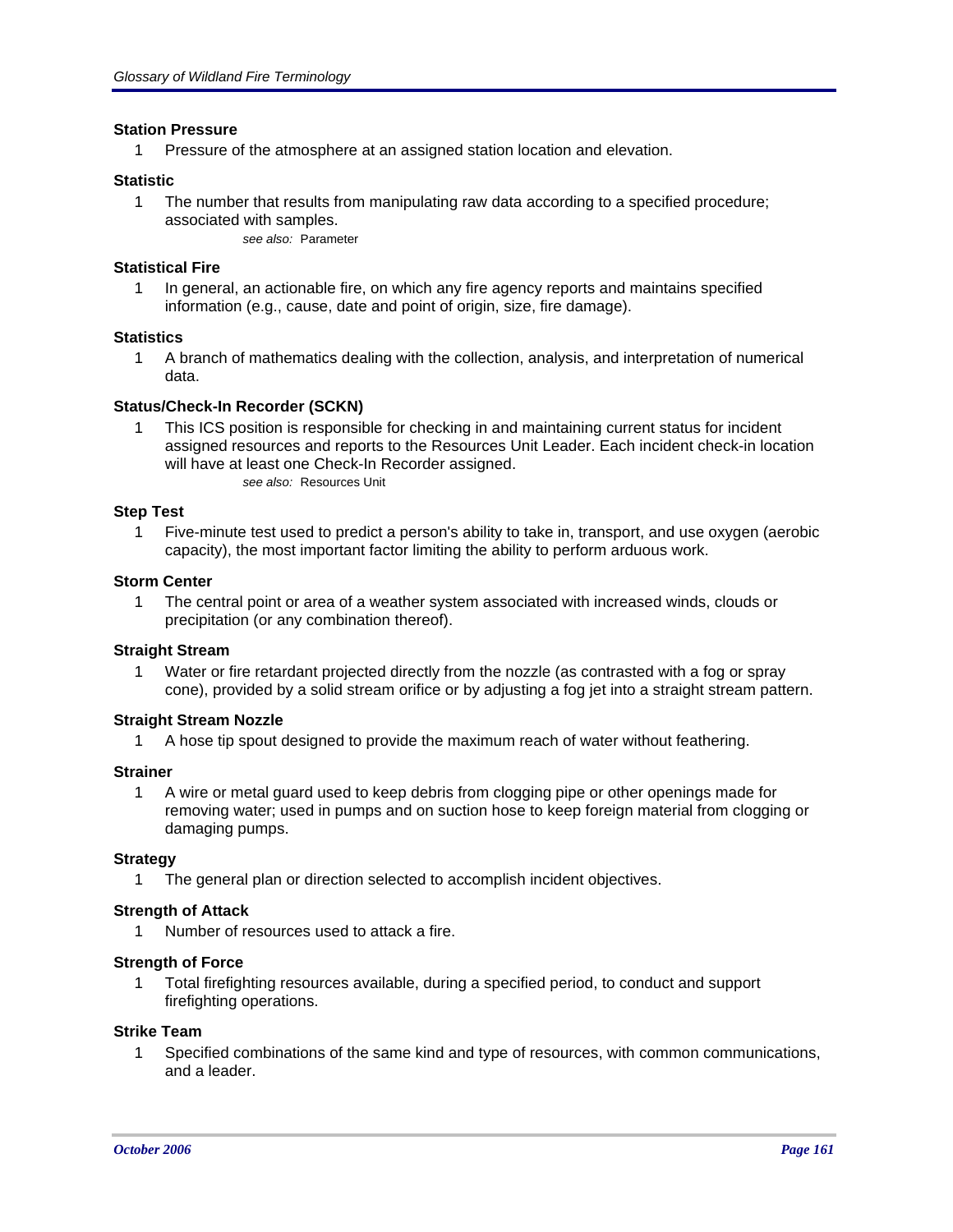# **Strike Team Leader (STCR, STDZ, STEN or STPL)**

1 The ICS position responsible for supervising a strike team. Reports to a Division/Group Supervisor or Operations Section Chief. This position may supervise a strike team of engines (STEN), crews (STCR), dozers (STDZ),or tractor/plows (STPL). *see also:* Strike Team

# **Strike Team leader Crew (STCR)**

1 This ICS position is responsible for the direct supervision of a crew strike team. *see also:* Strike Team

### **Strike Team Leader Dozer (STDZ)**

1 This ICS position is responsible for the direct supervision of a dozer strike team. *see also:* Strike Team

#### **Strike Team Leader Engine (STEN)**

1 This ICS position is responsible for the direct supervision of an engine strike team. *see also:* Strike Team

### **Strike Team Leader Tractor/Plow (STPL)**

1 This ICS position is responsible for the direct supervision of a tractor/plow strike team. *see also:* Strike Team

### **Stringer**

1 A narrow finger or band of fuel that connects two or more patches or areas of wildland fuel.

### **Strip Burning**

- 1 Burning by means of strip firing.
- 2 In hazard reduction, burning narrow strips of fuel and leaving the rest of the area untreated by fire.

### **Strip Firing**

1 Setting fire to more than one strip of fuel and providing for the strips to burn together. Frequently done in burning out against a wind where inner strips are fired first to create drafts which pull flames and sparks away from the control line.

### **Strip-Head Fire**

1 A series of lines of fire ignited near and up wind (or downslope) of a firebreak or backing fire so they burn with the wind (or upslope) toward the firebreak or backing fire.

### **Structural Fire Protection**

1 The protection of homes or other structures from wildland fire.

#### **Structure**

1 A constructed object, usually a free-standing building above ground.

#### **Structure (Vegetative)**

1 The arrangement of vegetation in terms of density, basal area, cover, and vertical arrangement.

### **Structure Fire**

1 Fire originating in and burning any part or all of any building, shelter, or other structure.

#### **Subsidence**

1 Downward or sinking motion of air in the atmosphere. Subsiding air warms due to compression. Increasing temperature and decreasing humidities are present in subsiding air. Subsidence results in a stable atmosphere inhibiting dispersion. Subsidence is generally associated with high atmospheric pressure.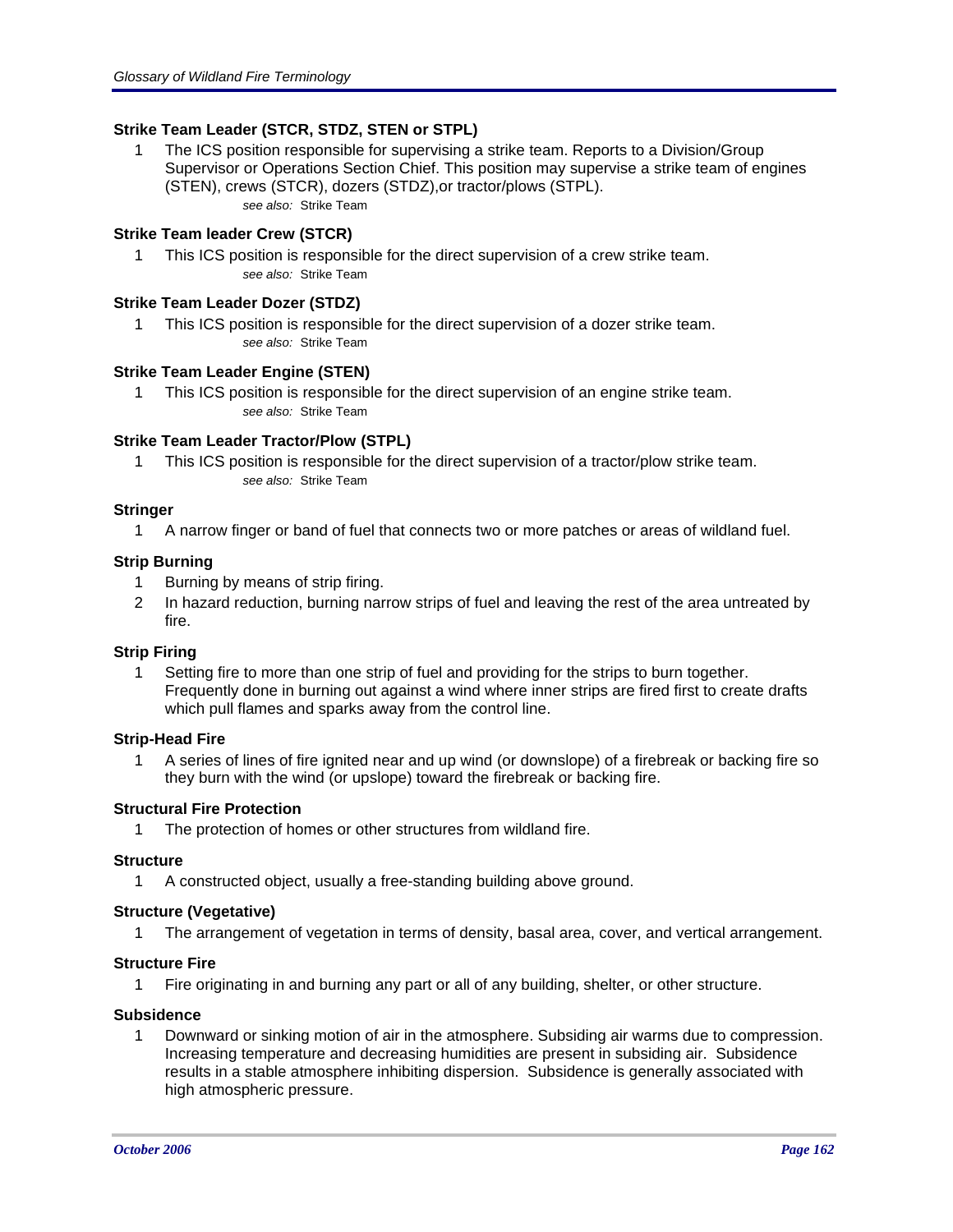### **Subsidence Inversion**

1 An inversion caused by subsiding air, often resulting in decreased atmospheric mixing conditions.

#### **Succession**

1 The process of vegetational development whereby an area becomes successively occupied by different plant communities of higher ecological order.

#### **Suction Lift**

1 In fire service, the number of feet (meters) of vertical lift from the surface of the water to the center of the pump impeller. In testing, e.g., fire department pumpers are required to discharge their rated capacity at 150 pounds (1034 kPa) net pump pressure at a 10-foot (3 meter) lift. The suction gauge would indicate the vertical suction lift in inches of mercury when the pump was primed with no appreciable water flowing.

#### **Sunny**

1 The adjective classification of the sky when 5/10 or less of the sky is obscured by clouds. Part of the National Fire Danger Rating System (NFDRS).

#### **Sunset and Sunrise**

1 The mean solar times of sunset and sunrise as published in the Nautical Almanac, converted to local standard time for the locality concerned.

#### **Superficial Burn**

1 A minor thermal burn involving the outer layer of skin, i.e. "a sunburn". It is characterized by reddening of the skin and perhaps some swelling without blisters. (also called First Degree Burn)

> *see also:* Full-thickness Burn Partial-thickness Burn

#### **Supervisor**

1 The ICS title for individuals responsible for command of a division or group.

#### **Supplies**

1 Minor items of equipment and all expendable items assigned to an incident.

#### **Supply Unit**

1 Functional unit within the support branch of the logistics section responsible for ordering equipment and supplies required for incident operations.

#### **Supply Unit Leader (SPUL)**

1 The ICS position responsible for supervising the Supply Unit. Reports to the Support Branch Director or Logistics Section Chief. *see also:* Supply Unit

### **Support Branch**

1 A branch within the logistics section responsible for providing personnel, equipment and supplies to support incident operations. Includes the supply, facilities and ground support units.

### **Support Branch Director (SUBD)**

1 The ICS position responsible for supervising the Support Branch. Reports to the Logistics Section Chief.

*see also:* Support Branch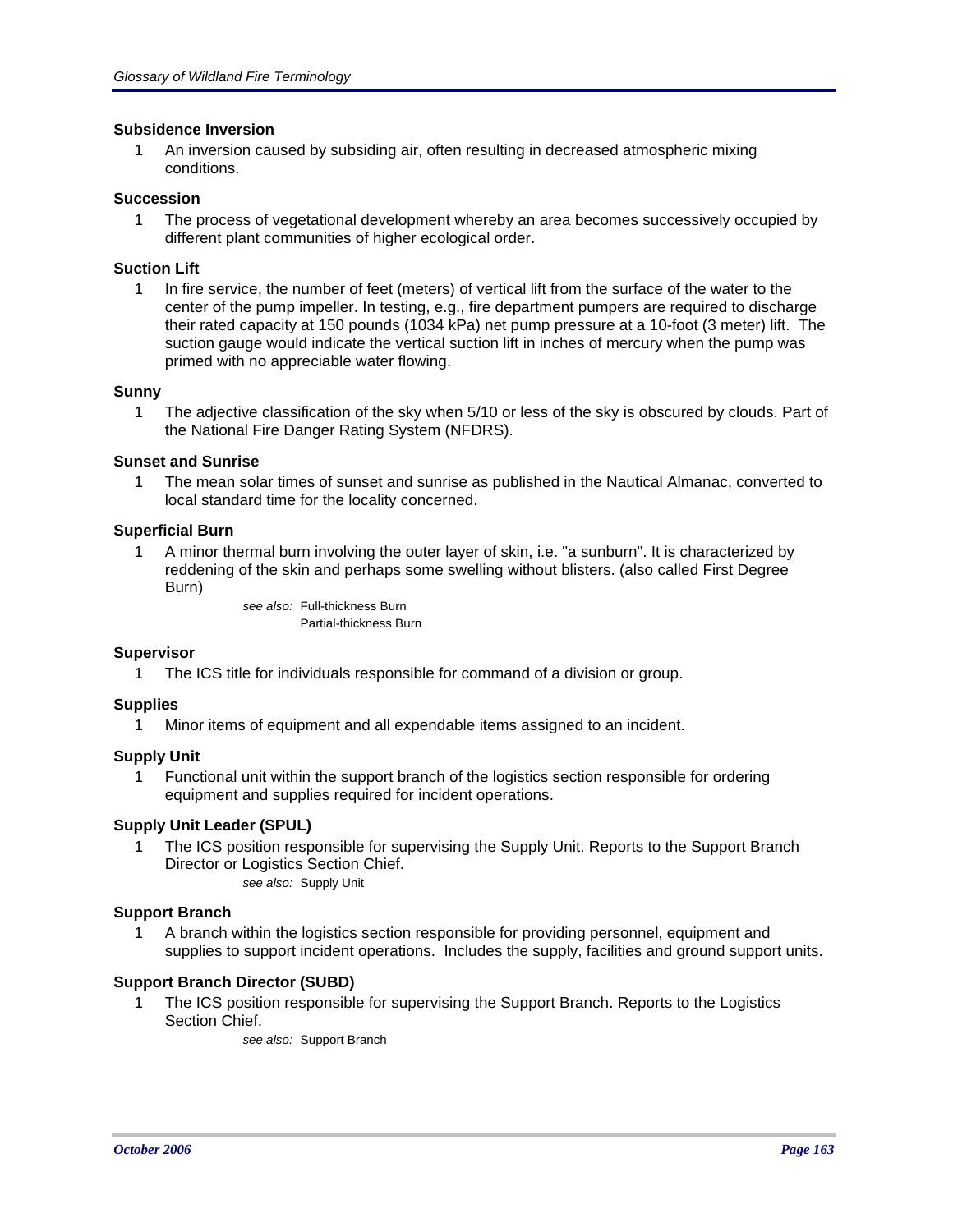### **Support Costs**

1 On-incident costs and off-incident costs. On-incident costs include caterer, shower units, mobile commissary, cache supplies, and materials, etc. Off-incident costs include expanded dispatch, buying teams, adminstrative payment teams, cache personnel, area command, transportation to/from incident, etc.

## **Support Resources**

1 Non-tactical resources under the supervision of the logistics, planning, finance/administration sections or the command staff.

## **Supporting Agency**

1 An agency providing suppression or other support and resource assistance to a protecting agency.

> *see also:* Agency Assisting Agency Cooperating Agency

## **Supporting Technologies**

1 Any technology which may be used to support NIIMS. Examples of these technologies include GIS mapping, infrared technology, NFDRS, communications, dispatch coordination, and national cache system.

*see also:* National Interagency Incident Management System

## **Suppress a Fire**

*see:* Suppression

### **Suppressant**

1 An agent that extinguishes the flaming and glowing phases of combustion by direct application to the burning fuel.

### **Suppression**

1 All the work of extinguishing or confining a fire beginning with its discovery.

### **Suppression Crew**

1 Two or more firefighters stationed at a strategic location for initial action on fires. Duties are essentially the same as those of individual firefighters.

### **Suppression Firing**

1 Intentional application of fire to speed up or strengthen fire suppression action on wildfires. Types of suppression firing include burning out, counter firing, and strip burning.

### **Surface Area-to-Volume Ratio**

1 The ratio between the surface area of an object, such as a fuel particle, to its volume. The smaller the particle, the more quickly it can become wet, dry out, or become heated to combustion temperature during a fire.

### **Surface Fire**

1 Fire that burns loose debris on the surface, which includes dead branches, leaves, and low vegetation.

# **Surface Fuel**

1 Fuels lying on or near the surface of the ground, consisting of leaf and needle litter, dead branch material, downed logs, bark, tree cones, and low stature living plants.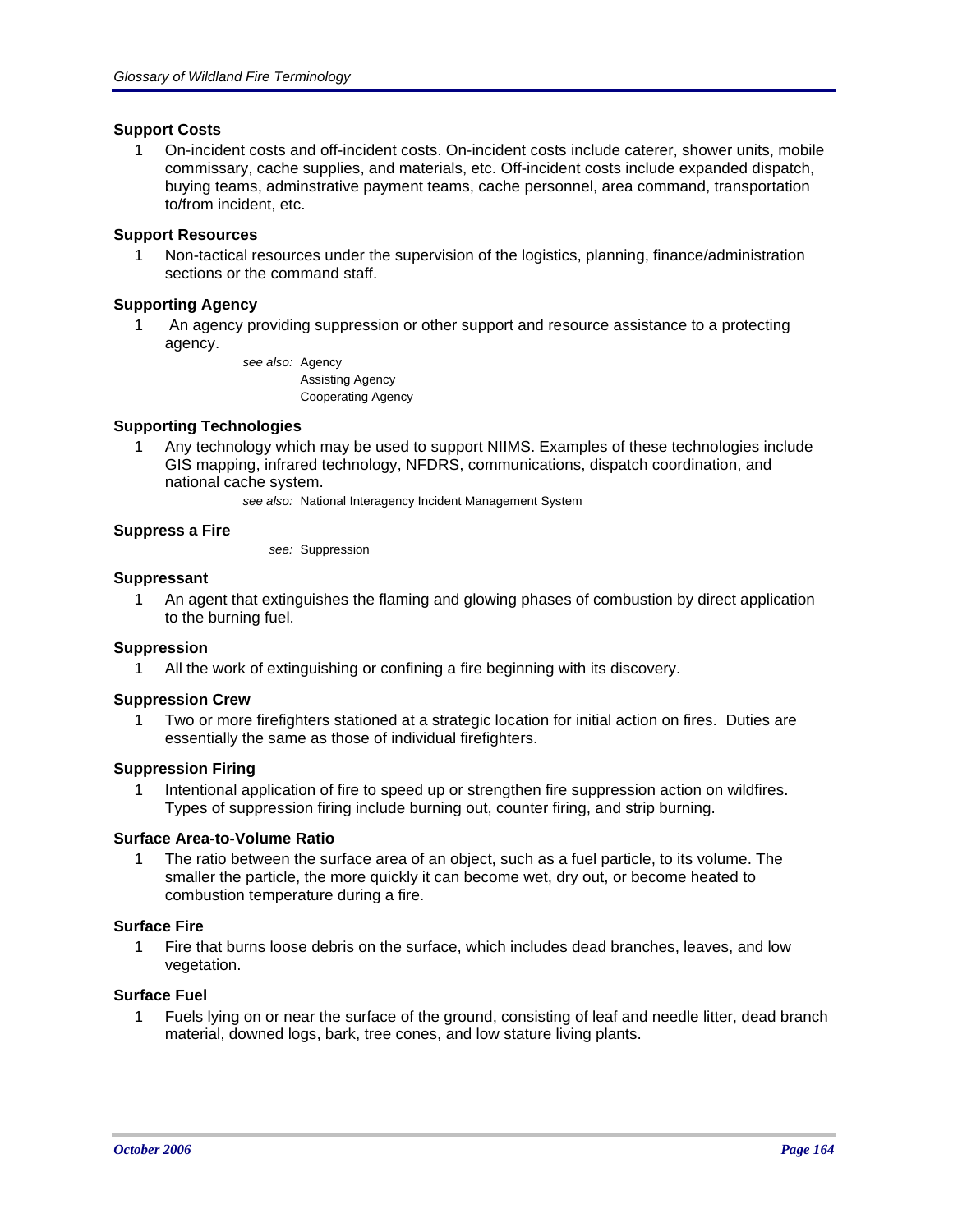### **Surface High**

1 An area on the earth's surface where atmospheric pressure is at a relative maximum. Winds blow clockwise around highs in the Northern Hemisphere but, due to friction with the earth's face, tend to cross constant pressure lines away from the high center. Air is usually subsiding above a surface high. This causes warming due to air compression. This results in stable atmospheric conditions and light surface winds. *see also:* Ridge

### **Surface Low**

1 An area on the earth's surface where atmospheric pressure is at a relative minimum. Winds blow counter-clockwise around lows in the Northern Hemisphere but, due to friction with the earth's surface, tend to cross constant pressure lines toward the low center. Upon converging into the low's center, air currents are forced to rise. As air rises it cools due to expansion. Cooling reduces its capacity to hold moisture; so cloudiness and precipitation are common in lows. If a low center intensifies sufficiently it will take on the characteristics of a storm center with precipitation and strong winds.

### **Surface Tension**

1 The elastic-like force at the surface of a liquid, tending to minimize the surface area and causing drops to form. Expressed as Newtons per meter or dynes per centimeter; there are 1,000,000 dynes per Newton.

#### **Surface Wind**

1 Wind measured at a surface observing station, customarily at some distance (usually 20 feet) above the average vegetative surface to minimize the distorting effects of local obstacles and terrain.

#### **Surfactant**

1 A surface active agent; any wetting agent. A formulation which, when added to water in proper amounts, will materially reduce the surface tension of the water and increase penetration and spreading abilities of the water.

### **Surge**

1 Rapid increase in flow which may result in an attendant pressure rise.

### **Surplus Property**

1 Any excess personal property not required for the needs and the discharge of the responsibilities of all federal agencies as determined by the General Services Administration (GSA).

### **Survival Zone**

1 A natural or cleared area of sufficient size and location to protect fire personnel from known hazards while inside a fire shelter. Examples include rock slides, road beds, clearings, knobs, wide ridges, benches, dozer lines, wet areas, cleared areas in light fuels, and previously burned areas. These are all areas where you expect no flame contact or prolonged heat and smoke. *see also:* Deployment Zone

Safety Zone

#### **Sustained Attack**

1 Continuing fire suppression action until fire is under control.

#### **Swamper**

- 1 A worker who assists fallers and/or sawyers by clearing away brush, limbs and small trees. Carries fuel, oil and tools and watches for dangerous situations.
- 3 A worker on a dozer crew who pulls winch line, helps maintain equipment, etc., to speed suppression work on a fire.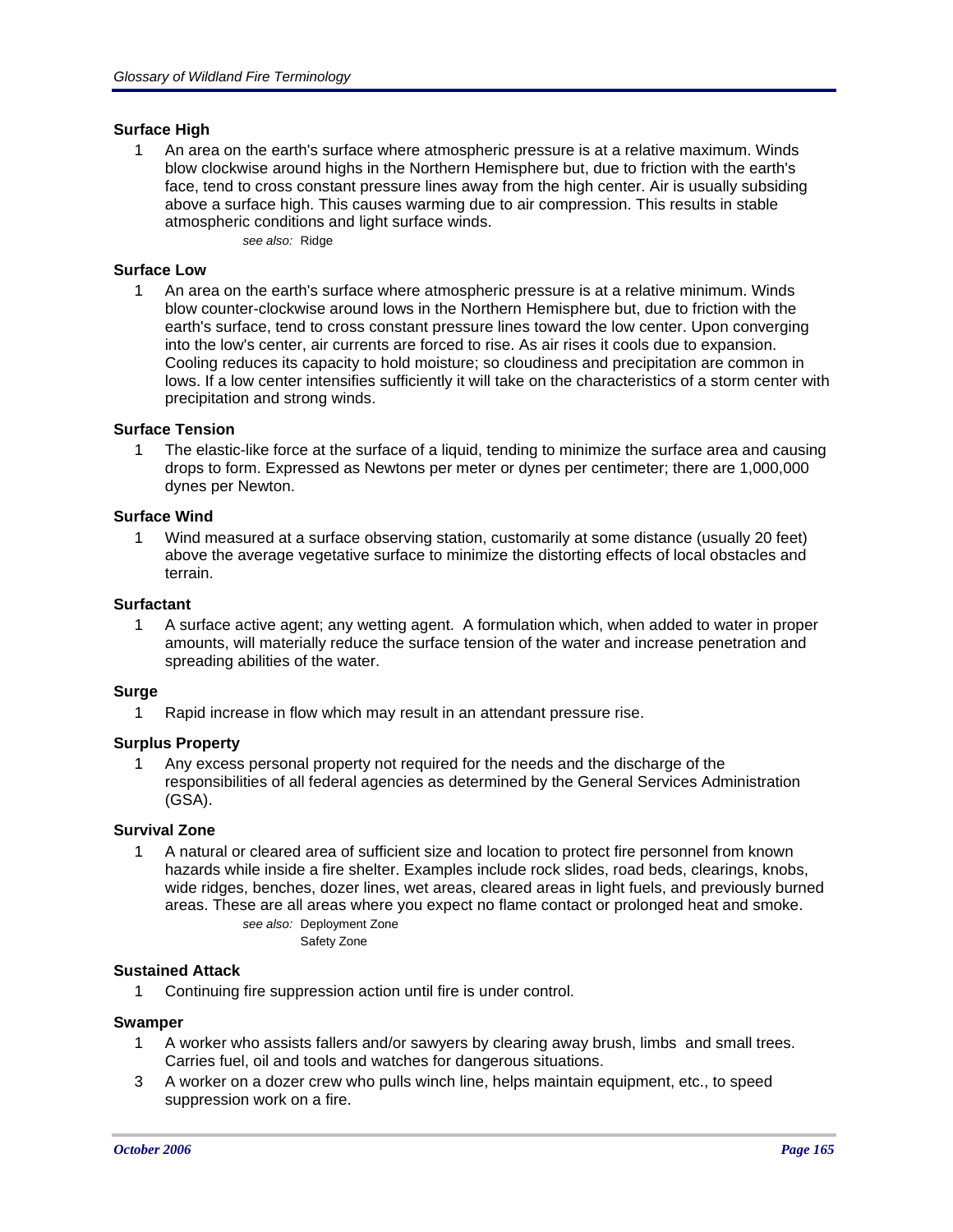### **Swampout**

1 Act of clearing brush and other material from around the base of trees and where trees are to be bucked, prior to falling or bucking, as protection against saw kickback and to provide safe footing.

# **Swivel**

1 An accessory used between the helicopter cargo hook and sling load to allow free turning of the load.

### **Synoptic**

1 Literally, at one time. Thus, in meteorological usage, the weather conditions over a large area at a given point in time.

## **Synoptic Chart**

1 In meteorology, any chart or map on which data and analyses are presented that describe the state of the atmosphere over a large area at a given moment in time.

*- T -*

## **Tactical Direction**

1 Direction given by the operations section chief which includes the tactics appropriate for the selected strategy, the selection and assignment of resources, tactics implementation, and performance monitoring for each operational period.

### **Tactics**

1 Deploying and directing resources on an incident to accomplish the objectives designated by strategy.

### **Tag-on**

1 Connecting a (airtanker) drop to the forward part of a previous drop.

### **Tail Rotor**

1 A small rotor, mounted on the tail of a conventional helicopter, which counteracts torque of the main rotor and provides a measure of directional control.

# **Tailboard**

1 Back step of a wildland or structural fire engine.

### **Tailgate Safety Session**

1 Brief meetings held at the beginning, during, or end of an operational period to discuss new work assignments, new work methods, changes in plans, use of tools and equipment, and recognition and protection against work hazards that may be encountered.

### **Take-off and Landing Coordinator (TOLC)**

- 1 This ICS position is responsible for coordinating take-offs and landings of helicopters at a helibase and any helicopter movement around the helibase and reports to the Helibase Manager.
	- *see also:* Helibase

### **Tandem**

1 Two or more units of any one type working one in front of the other to accomplish a specific fire suppression job; the term can be used in connection with crews of firefighters, power pumps, bulldozers, etc.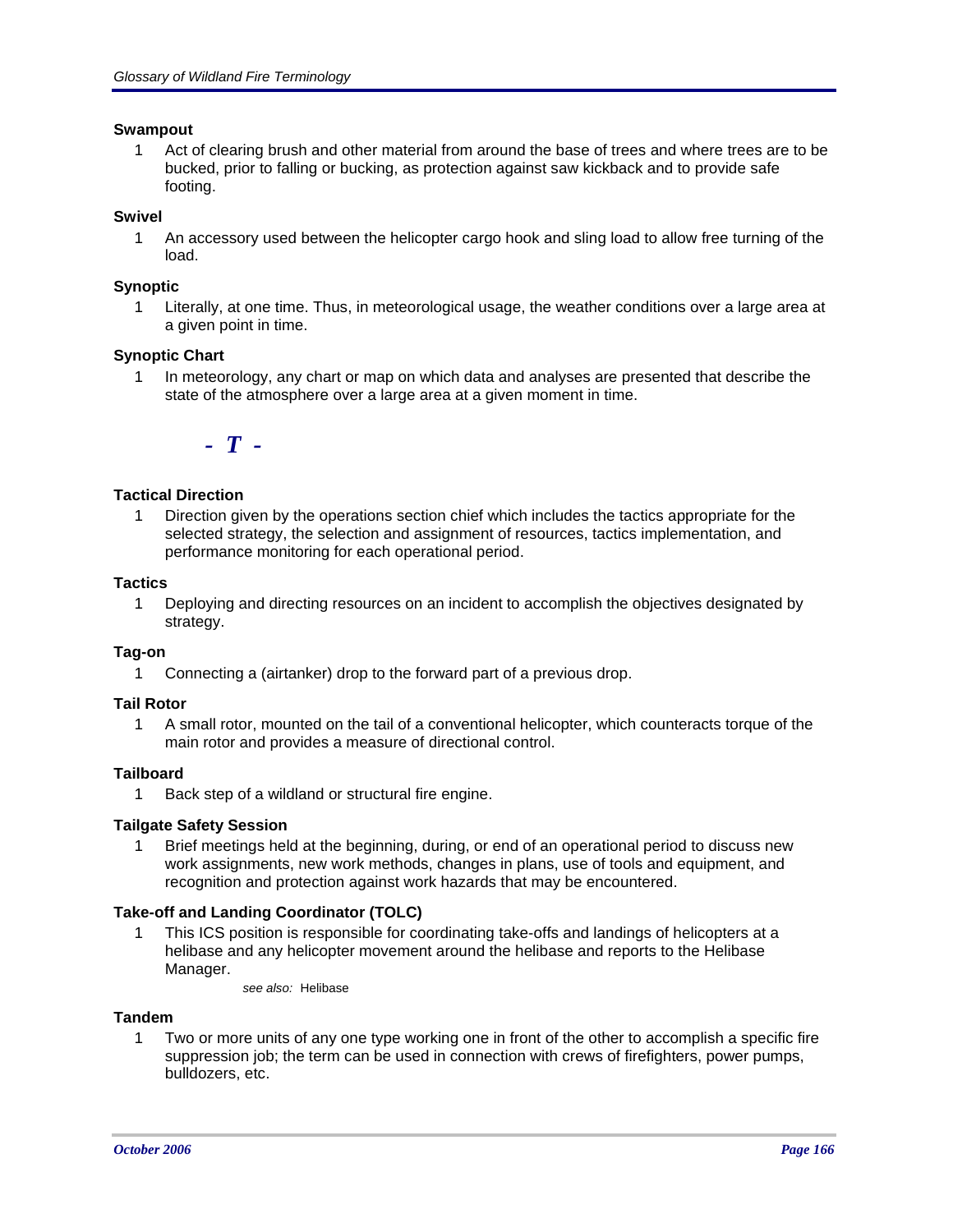### **Tank and Gating System**

1 Tanks, doors, and release mechanism installed in aircraft for cascading fire retardants.

### **Tank Trailer**

1 Specialized trailer on which is mounted a tank, fire pump, hose, and ancillary equipment.

## **Target**

1 Specific portion of the fire on which fire retardant or water is to be dropped by air tankers or helitankers.

*see also:* Drop Zone

# **Target Hazard**

1 Facilities in which there is great likelihood of loss of life or property.

## **Task Force**

1 Any combination of single resources assembled for a particular tactical need, with common communications and a leader. A Task Force may be pre-established and sent to an incident, or formed at an incident.

## **Task Force Leader (TFLD)**

1 The ICS position responsible for supervising a task force. Reports to a Division/Group Supervisor or Operations Section Chief. *see also:* Task Force

## **T-Card**

1 Cards filled out with essential information for each resource they represent. The cards are colorcoded to represent different types of resources.

## **Technical Advisory Unit**

1 This unit consists of advisors with special skills who are activated only when needed. Advisors may be needed in the areas of water resources, environmental concerns, resource use, and training.

### **Technical Specialists**

1 Personnel with special skills that can be used anywhere within the ICS organization. These personnel may perform the same duties during an incident that they perform in their everyday job.

### **Temperature Coefficient**

1 The relative change of some measurable quantity with change of temperature, like burning time per unit length, mostly expressed as mean change per degree in percentage of mean temperature within a certain range.

### **Temporary Flight Restriction (TFR)**

1 A restriction requested by an agency and put into effect by the Federal Aviation Administration in the vicinity of an incident which restricts the operation of nonessential aircraft in the airspace around that incident.

### **Ten-hour Timelag Fuel Moisture (10-h TL FM)**

1 The moisture content of the l0-hour timelag roundwood fuels.

### **Ten-hour Timelag Fuels**

1 Dead fuels consisting of roundwood 1/4 to l-inch (0.6 to 2.5 cm) in diameter and, very roughly, the layer of litter extending from immediately below the surface to 3/4 inch (1.9 cm) below the surface.

*see also:* Ten-hour Timelag Fuel Moisture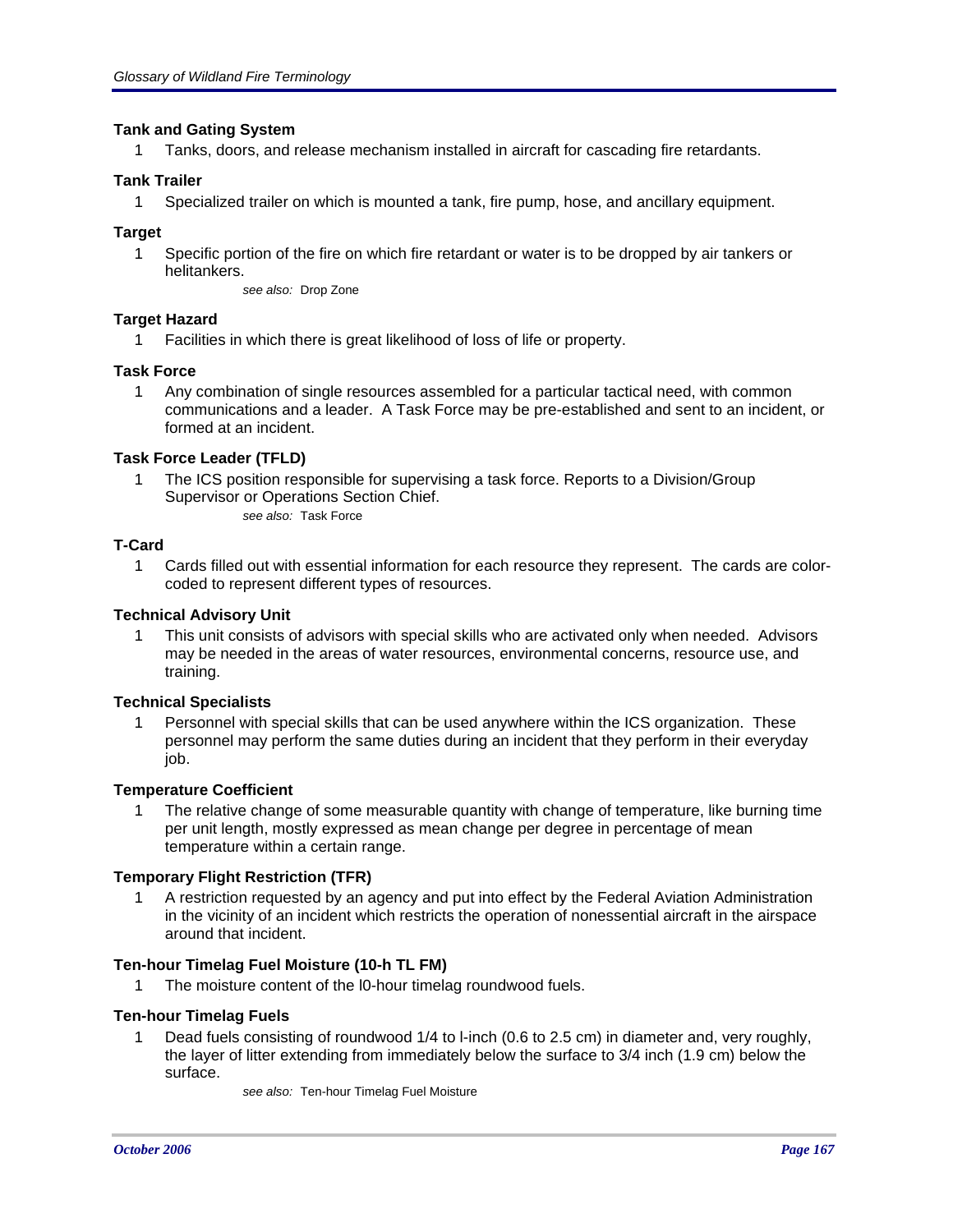## **Terra Torch ®**

1 Device for throwing a stream of flaming liquid, used to facilitate rapid ignition during burn out operations on a wild fire or during a prescribed fire operation. *synonym:* Flame Thrower

## **Terrorism**

1 Any premeditated, unlawful act dangerous to human life or public welfare that is intended to intimidate or coerce civilian populations or governments.

### **Test Fire**

1 A prescribed fire set to evaluate such things as fire behavior, fire effects, detection performance, or control measures.

## **Thermal Belt**

1 An area of mountainous slope (characteristically the middle third), where the top of the radiation inversion intersects the slope. It typically experiences the least variation in diurnal temperatures and has the highest average temperatures and, thus, the lowest relative humidity. Its presence is most evident during clear weather with light wind.

## **Thermal Imagery**

1 The display or printout of an infrared scanner operating over a fire. Also called infrared imagery.

*see also:* Infrared

### **Thin Layer**

1 Layer of clouds whose ratio of dense sky cover to total sky cover is 1/2 or less.

## **Thin Sky Cover**

1 Sky cover through which higher clouds or the sky can be detected.

### **Thread**

1 The specific dimensions of screw thread employed to coupled fire hose and equipment. American National Standards (NH) have been adopted for fire hose couplings threads in 3/4, 1- 1/2, 2-1/2, 3-1/2, 4, 5, and 6-inch sizes.

# **Threat Fire**

1 Any uncontrolled fire near to or heading toward an area under organized fire protection.

### **Throw Out**

1 Soil pushed over the edge of a fireline by a tractor plow or dozer. *see also:* Berm

### **Thunderstorm**

1 Localized storm characterized by one or more electrical discharge(s).

### **Tie-In**

1 Act of connecting a control line to another fireline or an intended firebreak.

### **Time Delay Device**

1 A device employed to allow a fire setter the opportunity to leave the scene prior to the ignition of the fire.

### **Time in Service**

1 With respect to maintenance time records, the time from the moment an aircraft leaves the surface of the earth until it touches at the next point of landing.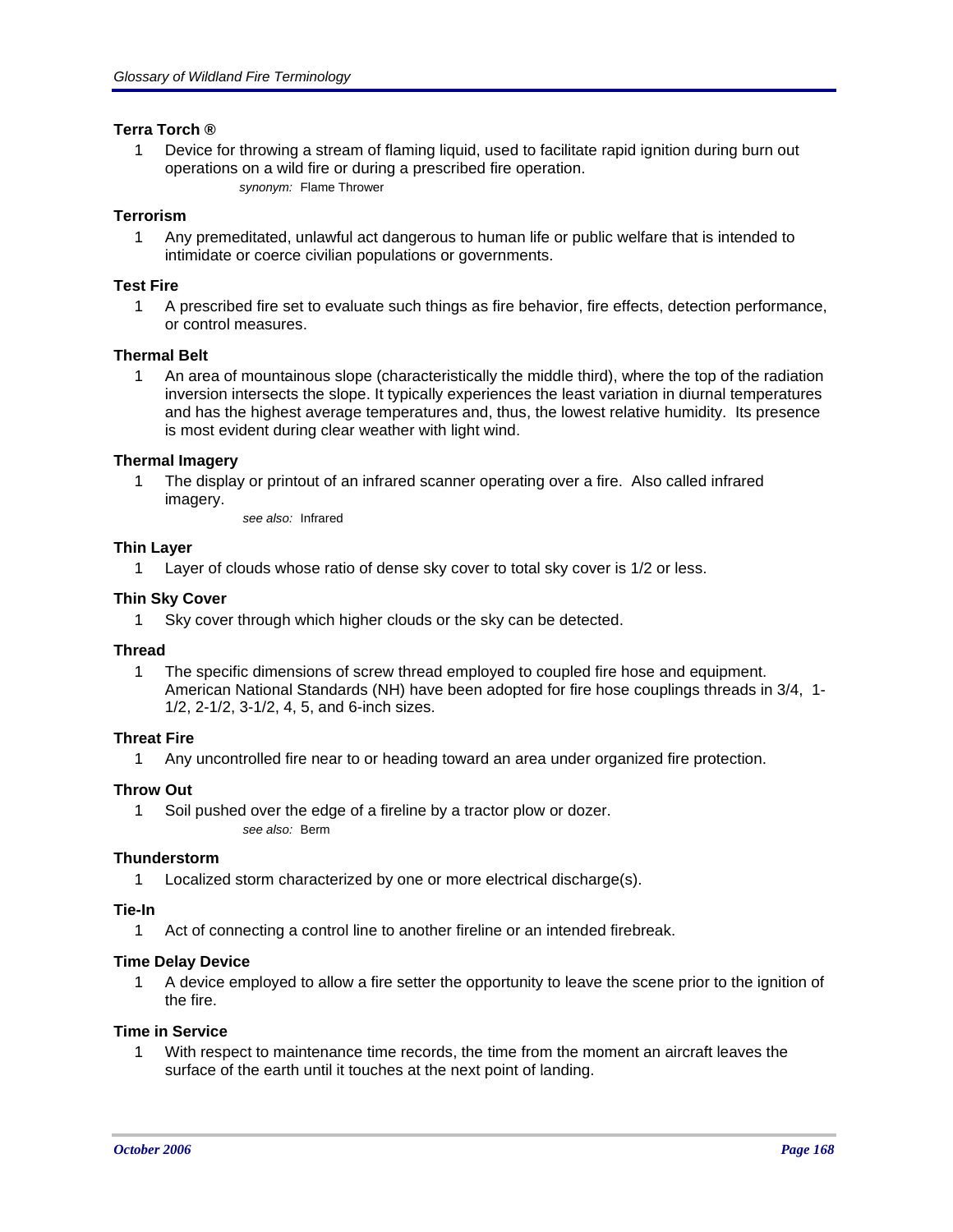## **Time Unit**

1 Functional unit within the Finance/Administration Section responsible for recording personnel time and managing the commissary.

# **Time Unit Leader (TIME)**

1 The ICS position responsible for supervising the Time Unit. Reports to the Finance/Administration Section Chief.

*see also:* Time Unit

## **Timelag (TL)**

1 Time needed under specified conditions for a fuel particle to lose about 63 percent of the difference between its initial moisture content and its equilibrium moisture content. If conditions remain unchanged, a fuel will reach 95 percent of its equilibrium moisture content after 4 timelag periods.

### **Time-Temperature Curve**

1 Graph showing the increase in temperature at a specified point in a fire as a function of time, beginning with ignition and ending with burnout.

### **Tinder**

1 Burnable organic material (duff, peat, rotten wood, etc.) with a high surface to volume ratio.

## **Tips**

1 Nozzle tips used to change orifice size of a hose stream.

## **Tool and Equipment Specialist**

1 Person responsible to the receiving/distribution manager for sharpening, servicing, and repairing hand tools.

# **Torch**

- 1 Ignition and subsequent envelopment in flames, usually from bottom to top, of a tree or small group of trees.
- 2 To set fire to property deliberately and maliciously.
- 3 A professional firesetter-for-hire.

### **Torching**

1 The burning of the foliage of a single tree or a small group of trees, from the bottom up. *synonym:* Candling

# **Total Fuel**

1 All plant material both living and dead that can burn in a worst case situation.

### **Total Mobility**

1 The capability to move, position, and utilize established forces to meet existing and anticipated fire protection needs nationwide.

### **Total Risk**

1 Part of the National Fire Danger Rating System (NFDRS). Sum of lightning and human-caused risk values; cannot exceed a value of 100.

### **Total Suspended Particulate Matter (TSP)**

1 Particles emitted from a pollution source regardless of size. Federal and state ambient and emission standards exist for TSP.

# **Touchdown Pad**

1 That portion of a heliport or helispot where the helicopter lands.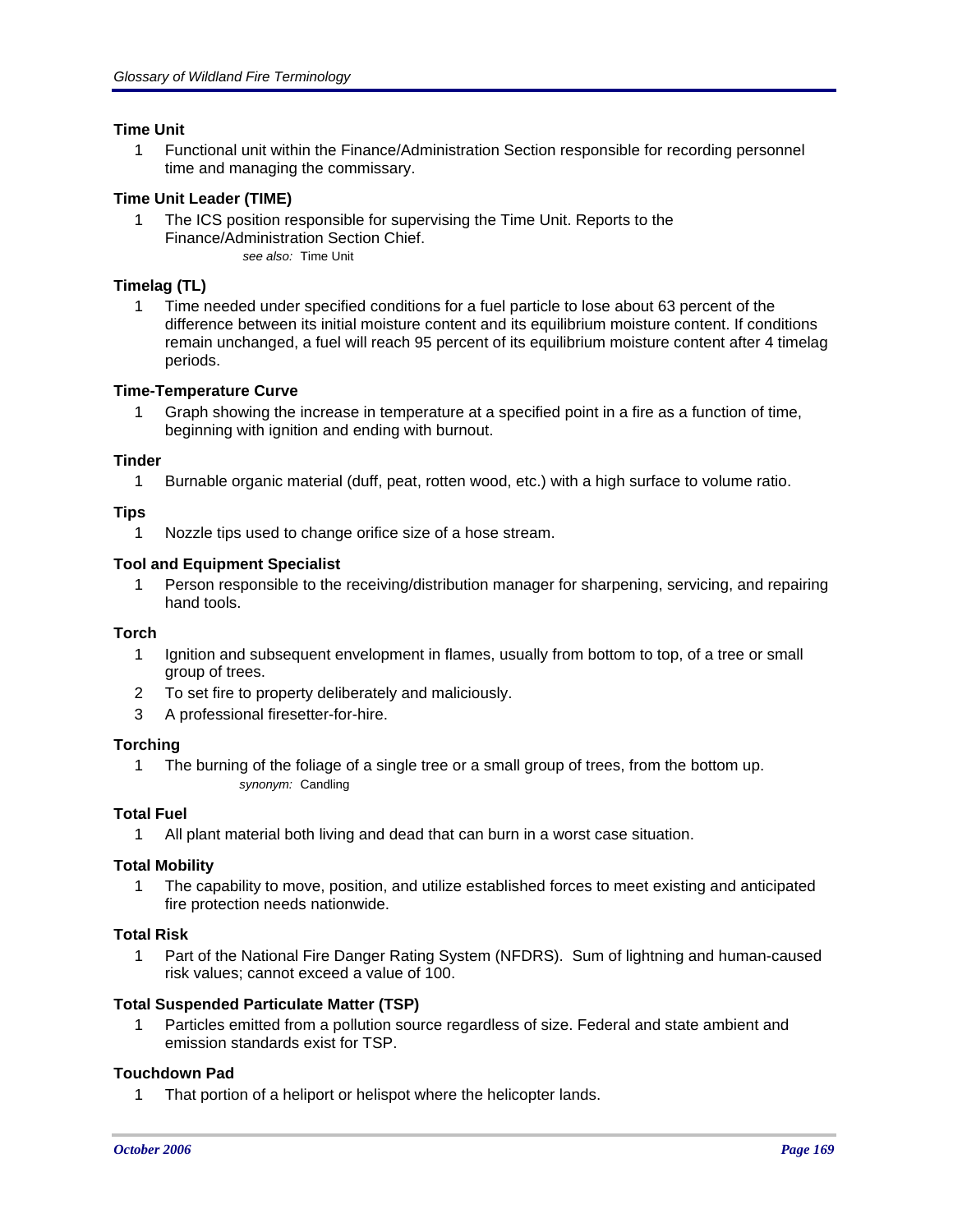### **Toxic**

1 Relating to a harmful effect by a poisonous substance on the human body by physical contact, ingestion, or inhalation.

### **Toxic Substance**

1 A chemical or mixture that may present an unreasonable risk of injury to health or the environment.

### **Tractor**

1 A rubber tired or tracked rider-controlled automotive vehicle, used in wildland fire management for pulling a disk or a plow to construct fireline by exposing mineral soil.

*see also:* Dozer Plow Line Tractor Plow

## **Tractor Plow**

1 Any tractor with a plow for constructing fireline by exposing mineral soil. Also as a resource for typing purposes, a tractor plow includes the transportation and personnel for its operation.

> *see also:* Dozer Plow Line Tractor

### **Traffic Pattern**

1 Traffic flow that is prescribed for aircraft landing at, taxiing on, and taking off from, an airport; usual components of a traffic pattern are upwind leg, crosswind leg, downwind leg, base leg, and final approach.

### **Trail Drop**

1 An unbroken line of retardant used for constructing a retardant line.

### **Trailer**

1 Combustible material, such as rolled rag, blankets and newspapers, or flammable liquid, used to spread fire from one area to others; usually used in conjunction with an incendiary device.

### **Training Officer**

1 The chief or other officer under the agency or department responsible for organizing and conducting a complete training program for the suppression agency.

### **Training Specialist (TNSP)**

1 Person responsible to the planning section chief for coordinating the use of trainees on the incident and for assuring that the trainees meet their training objectives and receive performance evaluation reports.

### **Transition**

1 In the 1978 version of NFDRS, the herbaceous stage when herbaceous fuel moisture is between 120% and 30%.

### **Transition Zone**

1 Areas where the fire progress transitions from one direction to another which are characterized by change in the appearance of the indicators.

### **Translational Lift**

1 Lift that is gained when a helicopter translates from a hover into forward flight; additional lift increases with increasing airspeed and is derived by the rotor system moving into undisturbed air.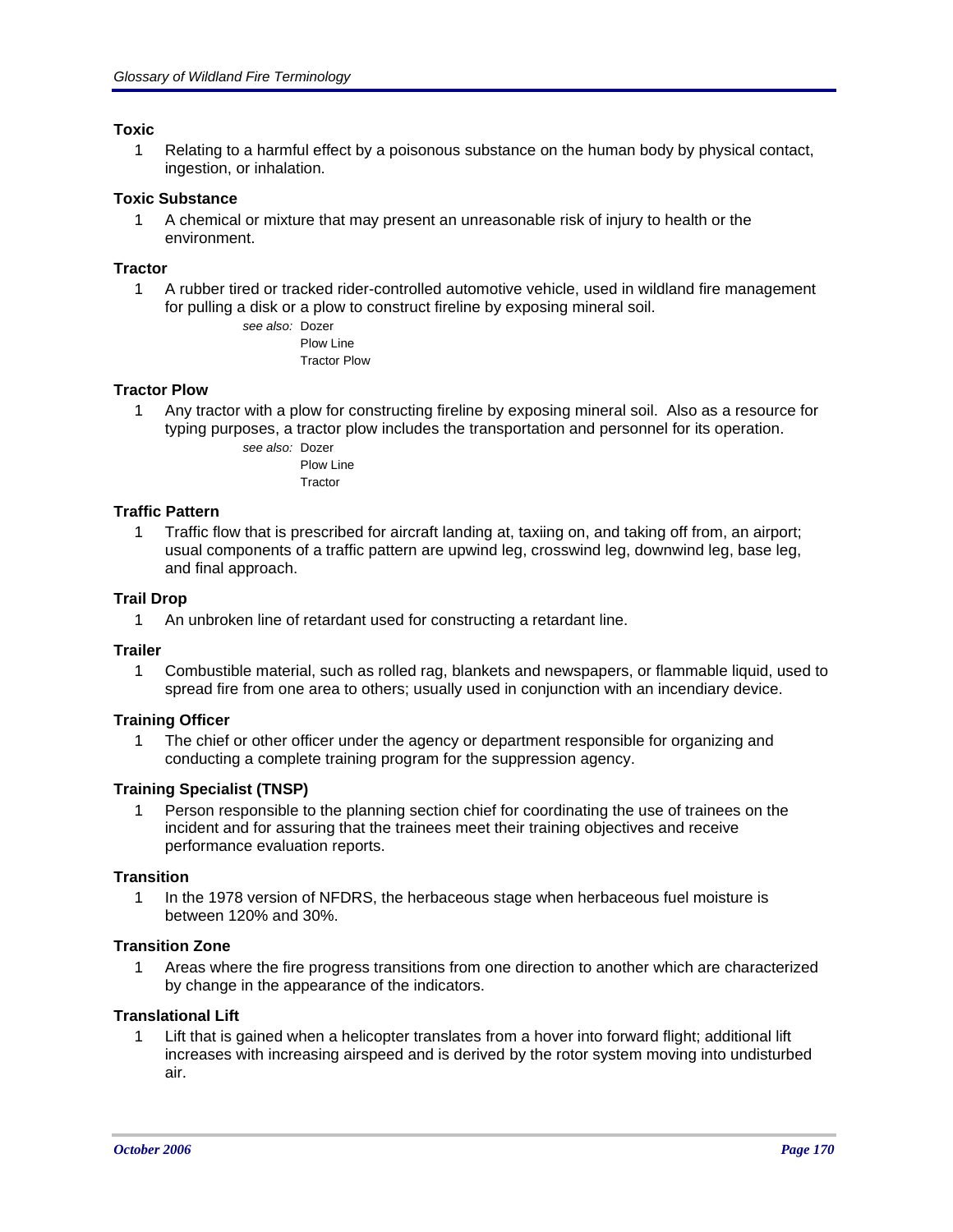### **Transport Wind Speed**

1 A measure of the average rate of the horizontal transport of air within the Mixing Layer. May also be the wind speed at the final height of plume rise. Generally refers to the rate at which emissions will be transported from one area to another.

> *see also:* Mixing Layer Ventilation Factor

## **Transportation Map**

1 Base map of the planning unit showing all roads, trails, heliports, and airfields existing and programmed for construction.

## **Travel Time**

1 Compensable time en route to or from an emergency incident.

### **Travel Time Map**

1 Map showing the time required for the initial attack crew to reach various parts of a protection unit from specified positions.

### **Trench**

1 A small ditch often constructed below a fire on sloping ground (undercut or underslung line) to catch rolling material.

## **Trigger Points**

*see:* Management Action Points

### **Trough**

1 An elongated area of relatively low atmospheric pressure, usually extending from the center of a low pressure system.

### **Truck Trail**

1 Substantial transportation route for fire suppression motor vehicles, built prior to a fire. Also called fire road.

### **True Airspeed**

1 Velocity of an aircraft in its flight path relative to the air through which it is moving.

### **True Bearing**

1 Bearing by true north rather than magnetic north.

#### **Turbulence**

1 Irregular motion of the atmosphere usually produced when air flows over a comparatively uneven surface such as the surface of the earth; or when two currents of air flow past or over each other in different directions or at different speeds.

### **Turn the Corner**

1 Contain a fire along a flank of the fire and begin containing it across the head. Refers to ground or air attack.

# **Turnaround Time**

1 Time used by an air tanker or helitanker to reload and return to the fire.

### **Turnout Coat**

1 A coat with a fire resistant outer shell and a thermal and moisture barrier liner. Used primarily by structure firefighters. Also called fire coat.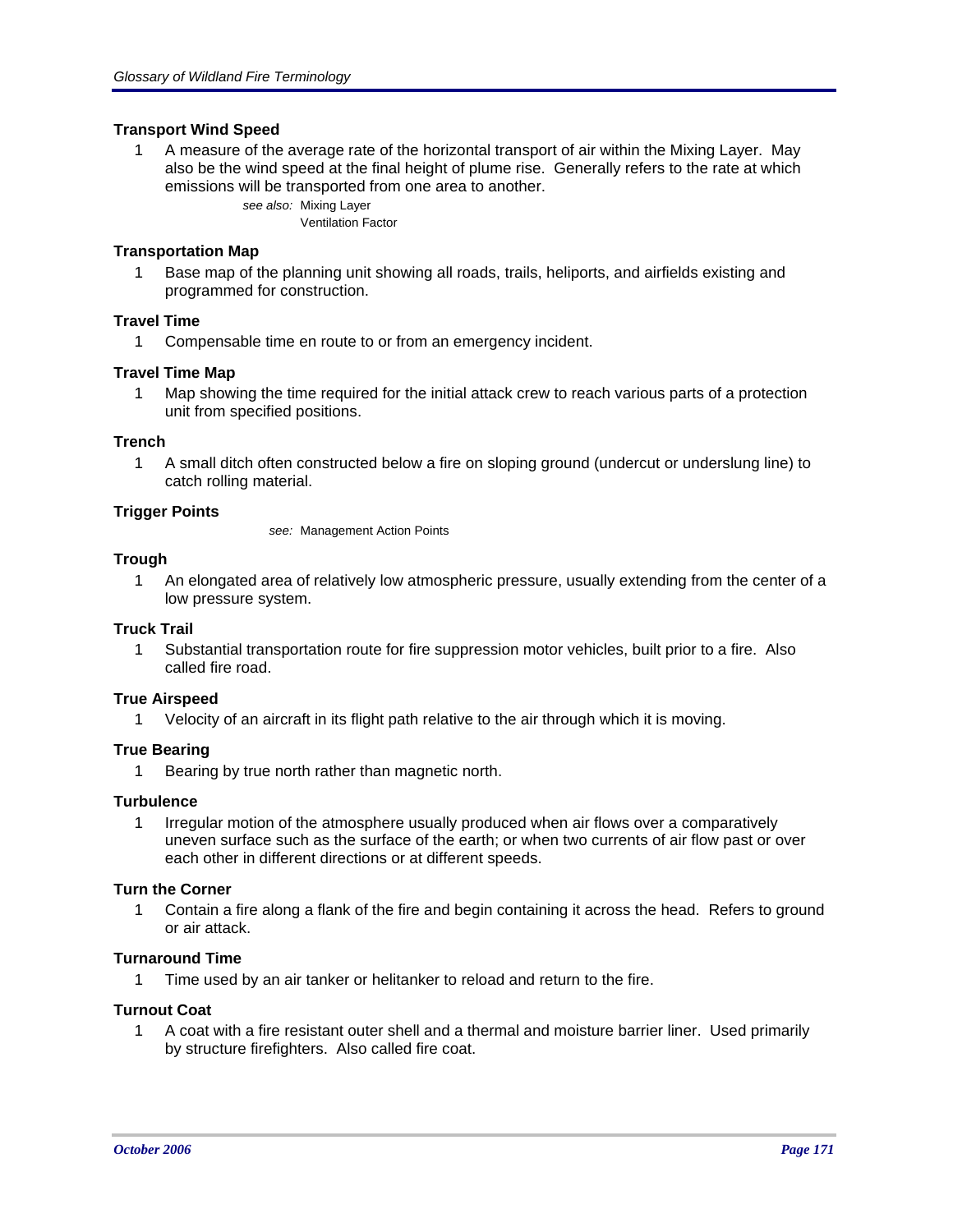## **Two-Way Radio**

1 Radio equipment with transmitters in mobile units on the same frequency as the base station, permitting conversation in two directions using the same frequency in turn.

# **Type**

1 Refers to resource capability. A Type 1 resource provides a greater overall capability due to power, size, capacity, etc., than would be found in a Type 2 resource. Resource typing provides managers with additional information in selecting the best resource for the task.

*- U -*

## **Ultra High Frequency (UHF-FM)**

Radio frequencies from 300 Megahertz (MHz) to 3,000 MHz with a normal range of less than 50 miles. Radio frequency common to military aircraft and used in the logistics radio system. The most common frequencies used by fire and public safety are from 406 MHz to 512 MHz.

## **Unacceptable Risk**

1 Level of risk as determined by the risk management process which cannot be mitigated to an acceptable safe level.

### **Uncontrolled Airport**

1 Airport not having an approved agency with radio communications to direct aircraft take-offs and landings.

## **Uncontrolled Fire**

1 Any fire which threatens to destroy life, property, or natural resources, and (a) is not burning within the confines of firebreaks, or (b) is burning with such intensity that it could not be readily extinguished with ordinary tools commonly available. *see also:* Wildfire

### **Underburn**

1 A fire that consume surface fuels but not the overstory canopy. *see also:* Understory Burning

### **Undercut Line**

1 A fireline below a fire on a slope. Should be trenched to catch rolling material. Also called underslung line.

*see also:* Cup Trench

### **Understory Burning**

1 Prescribed burning under a forest canopy. *see also:* Underburn

### **Unicom**

1 VHF/AM aircraft radio frequencies assigned by the FAA for use in air-to-ground communications at uncontrolled airfields. The frequencies most commonly used are 122.8 MHz and 122.85 MHz.

### **Unified Area Command**

1 A unified area command is established when incidents under an area command are multijurisdictional.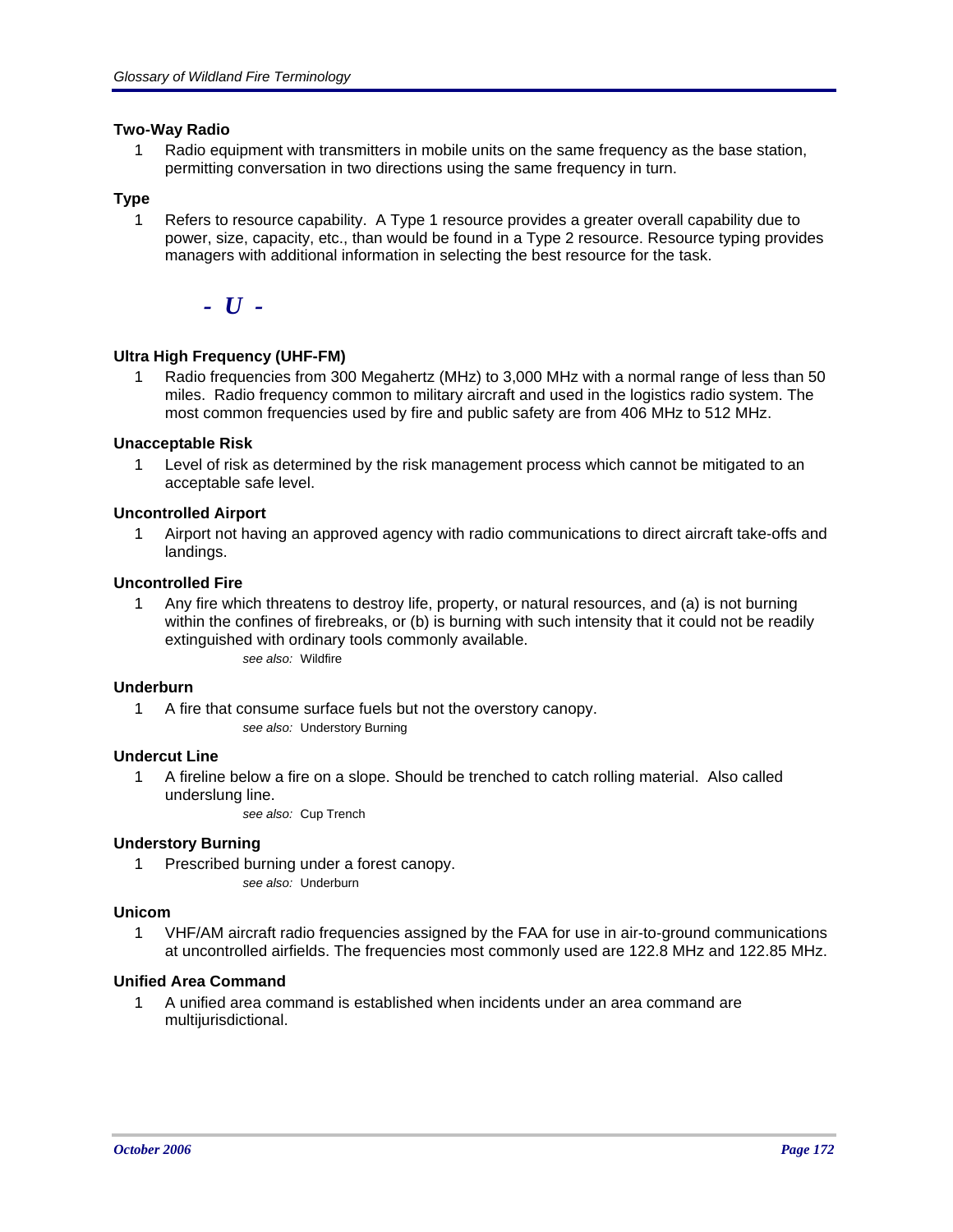### **Unified Command**

1 In ICS, unified command is a unified team effort which allows all agencies with jurisdictional responsibility for the incident, either geographical or functional, to manage an incident by establishing a common set of incident objectives and strategies. This is accomplished without losing or abdicating authority, responsibility, or accountability.

## **Unit**

1 The organizational element of an incident having functional responsibility for a specific activity in the planning, logistics, or finance/administration activity.

### **Unity of Command**

1 The concept by which each person within an organization reports to one and only one designated person.

## **Unlined Fire Hose**

1 Hose commonly of cotton, linen, or synthetic fiber construction without rubber tube or lining, often used for wildfires because of its light weight and self protecting (weeping) characteristics; such hose is attached to first-aid standpipes in buildings. At a specified flow, friction loss in unlined hose of a stated diameter is about twice that of lined fire hose.

## **Upper Level (Cold) Low**

1 (Upper Level Disturbance, Cold Low Aloft) A circulation feature of the upper atmosphere where pressure, at a constant altitude, is lowest. Winds blow counter-clockwise around the center in an approximately circular pattern. Upper level lows are usually quite small. The mechanics of these upper lows is such that a pool of cool moist air always accompanies their development. There is often no evidence of low pressure at the earth's surface. An upper low may exist above a surface high pressure system.

### **Upper Level (Cold) Trough**

1 (Trough, Trough Aloft, Upper Level [Cold] Low) An elongated area of relatively low pressure, at constant altitude, in the atmosphere. The opposite of an upper level ridge. Upper level troughs are usually oriented north-south with the north end open. That is, air currents moving from west to east around the earth flow around three sides of the trough then turn eastward rather than toward the west, as in the case of a closed circulation. A large upper level trough may have one or more small upper level closed low circulation systems within it.

### **Upper Level High**

1 (Upper High, High Aloft, Upper Level Ridge) A circulation feature of the upper atmosphere where pressure, at a constant altitude, is higher than in the surrounding region. Winds blow clockwise around an upper level high. Air in an upper level high is usually subsiding. This results in comparatively warm dry air with light winds over a large area. An upper level high may exist without there being high pressure at the earth's surface.

### **Upper Level Ridge**

1 (Upper Level High, Ridge Aloft) An elongated area of relatively high pressure, at a constant altitude, in the atmosphere. The opposite of an upper level trough. Upper level ridges are often oriented north-south, alternating between upper level troughs, however, during summer they may assume random orientations and vast dimensions.

### **Urban Interface**

*synonym:* I-Zone Wildland Urban Interface *see:* Wildland Urban Interface

### **Use Level**

1 The appropriate ratio of liquid foam concentrate to water recommended by the chemical manufacturer for each class of fire, usually expressed as a percent (such as 0.5%).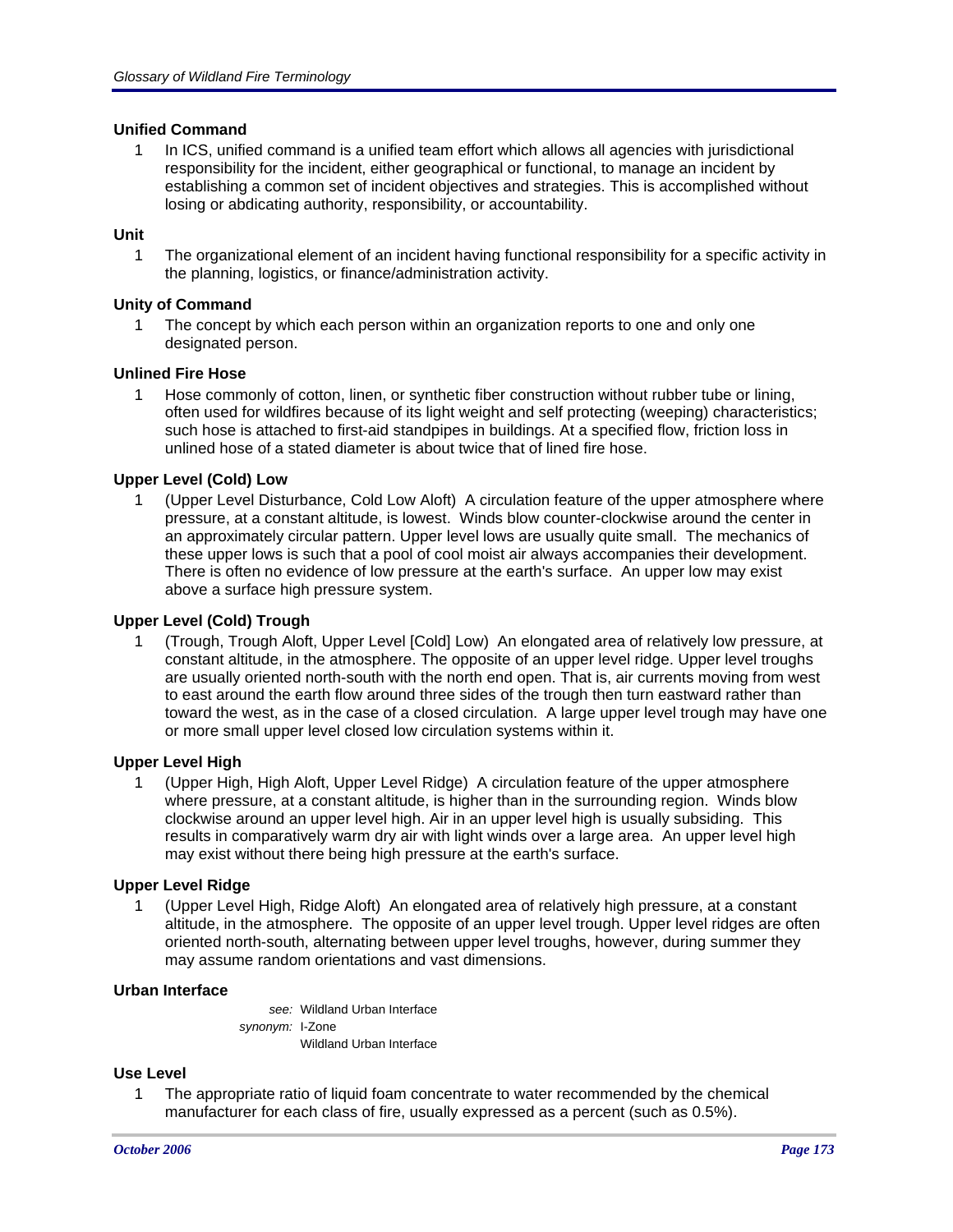### **Use of Wildland Fire**

- 1 Either wildland fire use or prescribed fire applications to meet resource objectives.
	- *see also:* Fire Use Prescribed Fire Wildland Fire Wildland Fire Use

## **Useful Load**

1 Maximum computed gross weight minus equipped weight of a helicopter.

*- V -*

# **V Pattern**

1 Characteristics fire cone-shaped pattern left by a fire on a wall, at or near its point of origin. *see also:* V Pattern Indicators

### **V Pattern Indicators**

1 The overall "V" or "U" shape of the exterior perimeter of a fire.

#### **Values To Be Protected**

1 Include property, structures, physical improvements, natural and culture resources, community infrastructure, and economic, environmental, and social values.

#### **Values-At-Risk**

*see:* Values To Be Protected

#### **Vapor Suppression**

1 Creating a seal with foam which prevents a release of flammable vapors from fuels.

#### **Variable**

1 Any changing characteristic; in statistics, a measurable characteristic of an experimental unit.

### **Variable Ceiling**

1 A ceiling of less than 3,000 feet (900 m) which rapidly increases or decreases in height by one or more reportable values during the period of observation.

#### **Variable Danger**

1 Resultant of all fire danger factors that vary from day to day, month to month, or year to year (e.g., fire weather, fuel moisture content, condition of vegetation, variable risk)

### **Variable Sky Condition**

1 A sky condition that varies between reportable values of sky cover amounts during the period of observation.

### **Variable Visibility**

1 A condition when the prevailing visibility is less than 3 miles (5 km) and rapidly increases and decreases by one or more reportable values during the period of observation.

#### **Variable Wind Direction**

1 Wind direction which varies by 60 degrees or more during the period of time the wind direction is being determined.

#### **Vectors**

1 Directions of fire spread as related to rate of spread calculations (in degrees from upslope).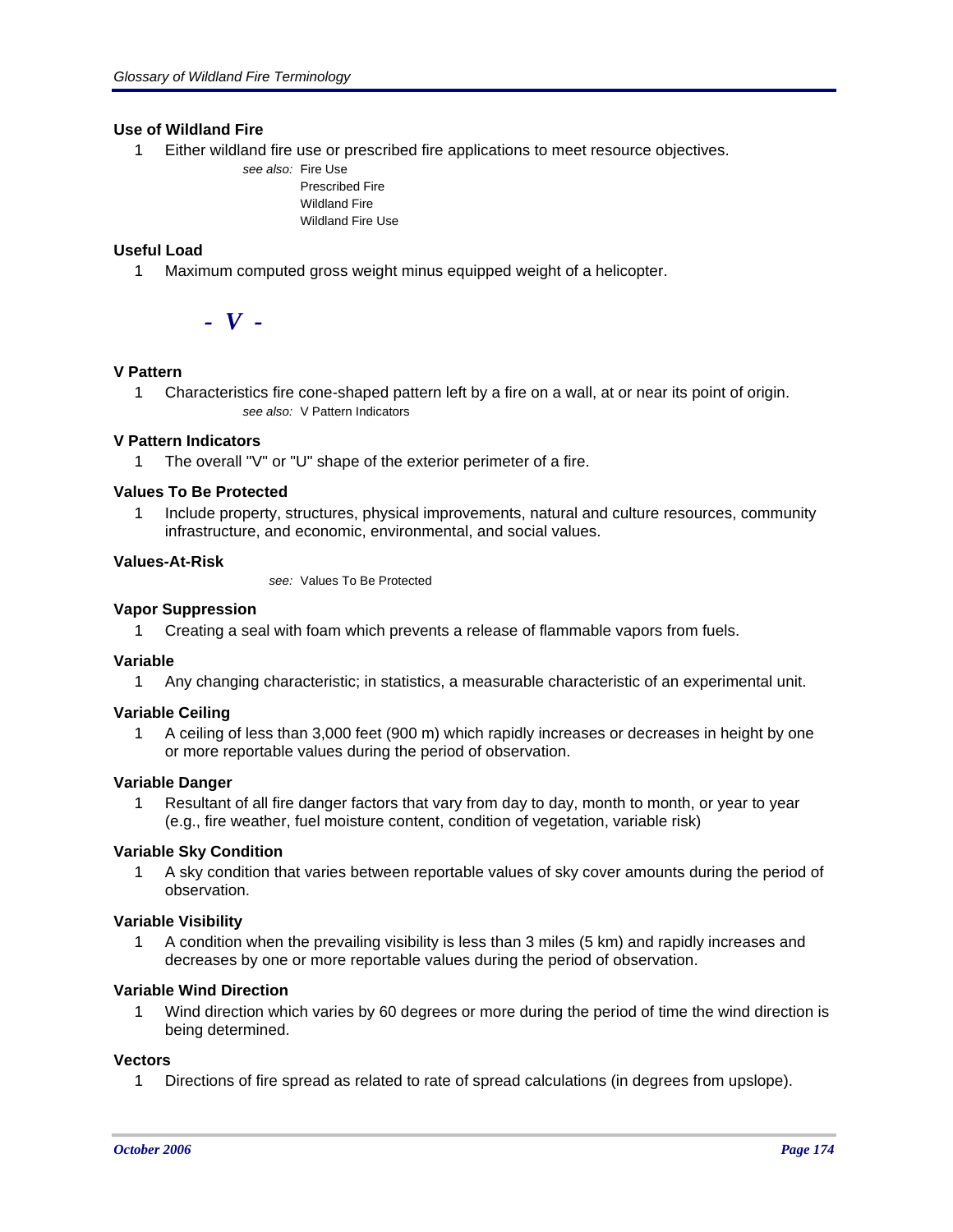## **Vegetative Regeneration**

1 Development of new aboveground plants from surviving plant parts, such as by sprouting from a root crown or rhizomes. Even if plants form their own root system, they are still genetically the same as the parent plant.

## **Vegetative Reproduction**

1 Establishment of a new plant from a seed that is a genetically distinct individual.

# **Vehicle Fire**

1 Fire originating in or on a vehicle or mobile equipment.

## **Vent**

1 The release of enclosed smoke and heat from a structure by creating openings in it, as by hacking a hole in the roof, to allow free passage of air.

## **Ventilation Factor**

1 A numerical value relating the potential of the atmosphere to disperse airborne pollutants from a stationary source, calculated by multiplying the mixing height by the transport wind speed. *see also:* Mixing Layer

Transport Wind Speed

### **Ventilation Index**

1 A measure of the volume rate of horizontal transport of air within the mixing layer, per unit distance, normal to the wind. Units are measured in square meters per second or knot-feet.

### **Vertical Fuel Arrangement**

1 Fuels above ground and their vertical continuity, which influences fire reaching various levels or vegetation strata.

### **Vertical Temperature Profile**

1 Plot of the actual dry-bulb temperature against height above the earth's surface, most commonly determined by a RAWINSONDE observation.

### **Very High Frequency (VHF-AM)**

1 Radio frequency range from 30 MHz to 299 MHz. The sub-bands most commonly used by fire are:

VHF-FM Lo band: Frequency Modulation 30 MHz - 80 MHz, of which fire frequencies are between 30 MHz and 50 MHz.

VHF-FM Hi band: Frequency Modulation 150 MHz - 174 MHz. This is the most widely used band by fire agencies.

VHF-AM: Amplitude Modulation. This band is commonly referred to as the "Victor or VHF" band. The frequency range is from 118 MHz to 136 MHz. The only authorized use of this band is for aviation. The FAA controls and assigns all frequencies within this sub-band.

### **VHF Omnidirectional Radio Range (VOR)**

1 System of radio navigation in which any magnetic bearing relative to a special radio transmitter on the ground may be chosen and flown by an aircraft pilot.

### **Vigor**

1 A subjective assessment of the health of individual plants in similar site and growing conditions; or a more specific measure based upon a specific facet of growth, such as seed stalk or tiller production per plant or per unit area.

### **Virga**

1 Precipitation falling out of a cloud but evaporating before reaching the ground.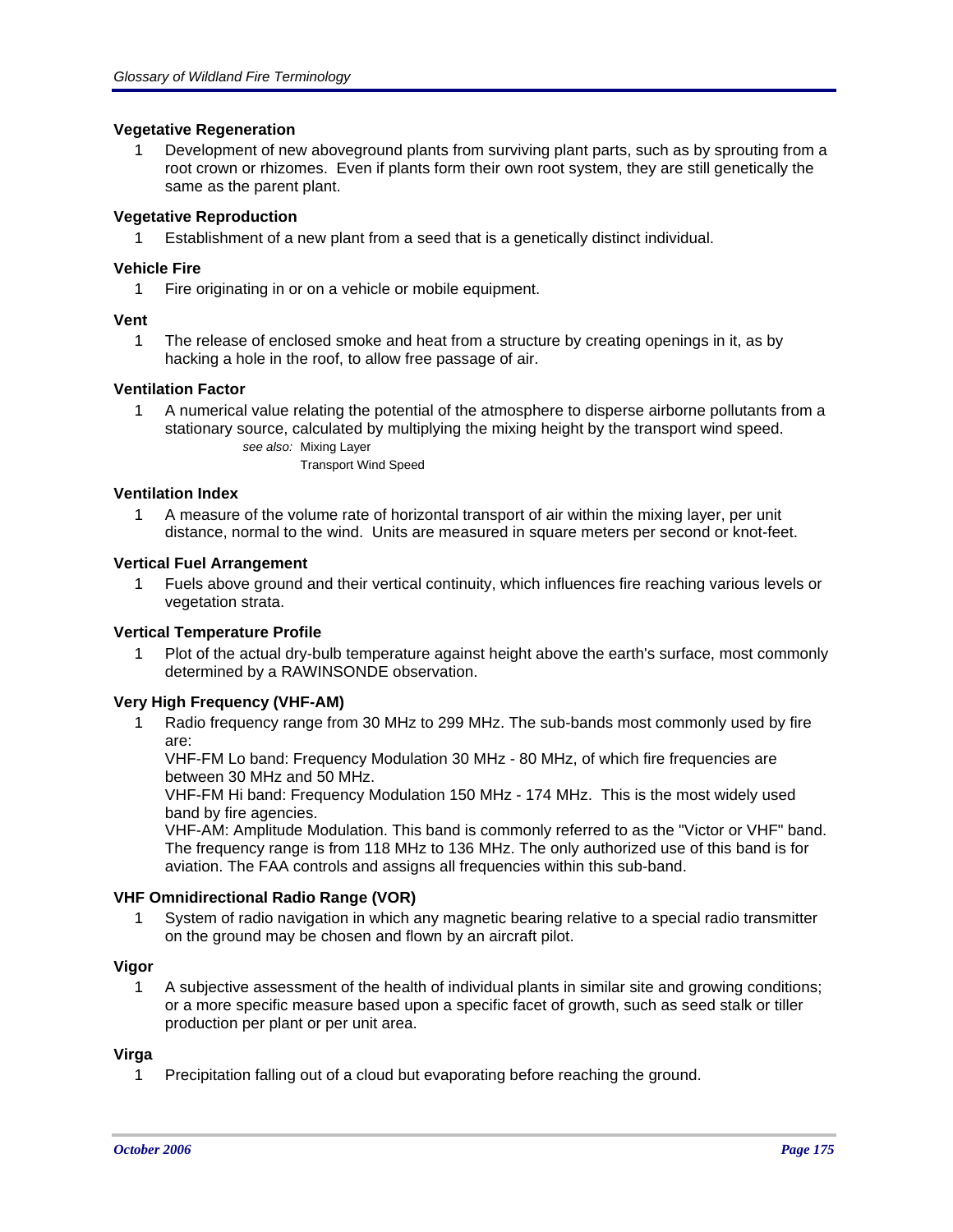### **Viscosity**

1 Thickness of a liquid, the degree to which it resists flow.

### **Viscous Water**

1 Water that contains a thickening agent to reduce surface runoff; tends to cling to burning fuels and spread in layers that are several times thicker than plain water, thereby having an increased capacity to absorb heat, cool fuel, and exclude oxygen. Also called thickened water.

### **Visibility**

1 The greatest horizontal distance at which selected objects can be seen and identified, or its equivalent derived from instrumental measurements.

### **Visible Area Map**

1 Map showing the different classes of visible area covered by a lookout point or points; may differentiate between seen areas, indirectly visible areas, and blind areas, or only between seen areas and blind areas. Also called seen area map. *see also:* Seen Area

## **Visual Flight Rules Conditions (VFR)**

- 1 Basic weather conditions prescribed for flight under Visual Flight Rules: ceiling above 1,000 feet (300 m) and flight visibility in excess of 3 miles (5 km).
	- *see also:* Instrument Flight Rules Conditions

# **Visual Greenness (VG)**

1 An NDVI-derived image of vegetation greenness compared to a very green reference such as a golf course.

*see also:* Greenness Factor

# **Visual Range**

1 Maximum distance at which a given object can just be seen by an observer with normal vision.

# **Visual Resource Management (VRM)**

1 The inventory and planning actions taken to identify visual values and to establish objectives for managing those values; and the management actions taken to achieve the visual management objectives.

### **Visual Resources**

1 The visible physical features on a landscape (e.g., land, water, vegetation, animals, structures and other features).

### **Volatile**

1 Readily changeable into vapor at low temperatures.

### **Volatiles**

1 Readily vaporized organic materials which, when mixed with oxygen, are easily ignited.

### **Volunteer Fire Company**

1 A fire department company or a response unit, the members of which are not paid.

### **Volunteer Fire Department (VFD)**

A fire department of which some or all members are unpaid.

### **Volunteer Firefighter**

1 Legally enrolled firefighter under the fire department organization laws who devotes time and energy to community fire service without compensation other than Worker's Compensation or other similar death and injury benefits.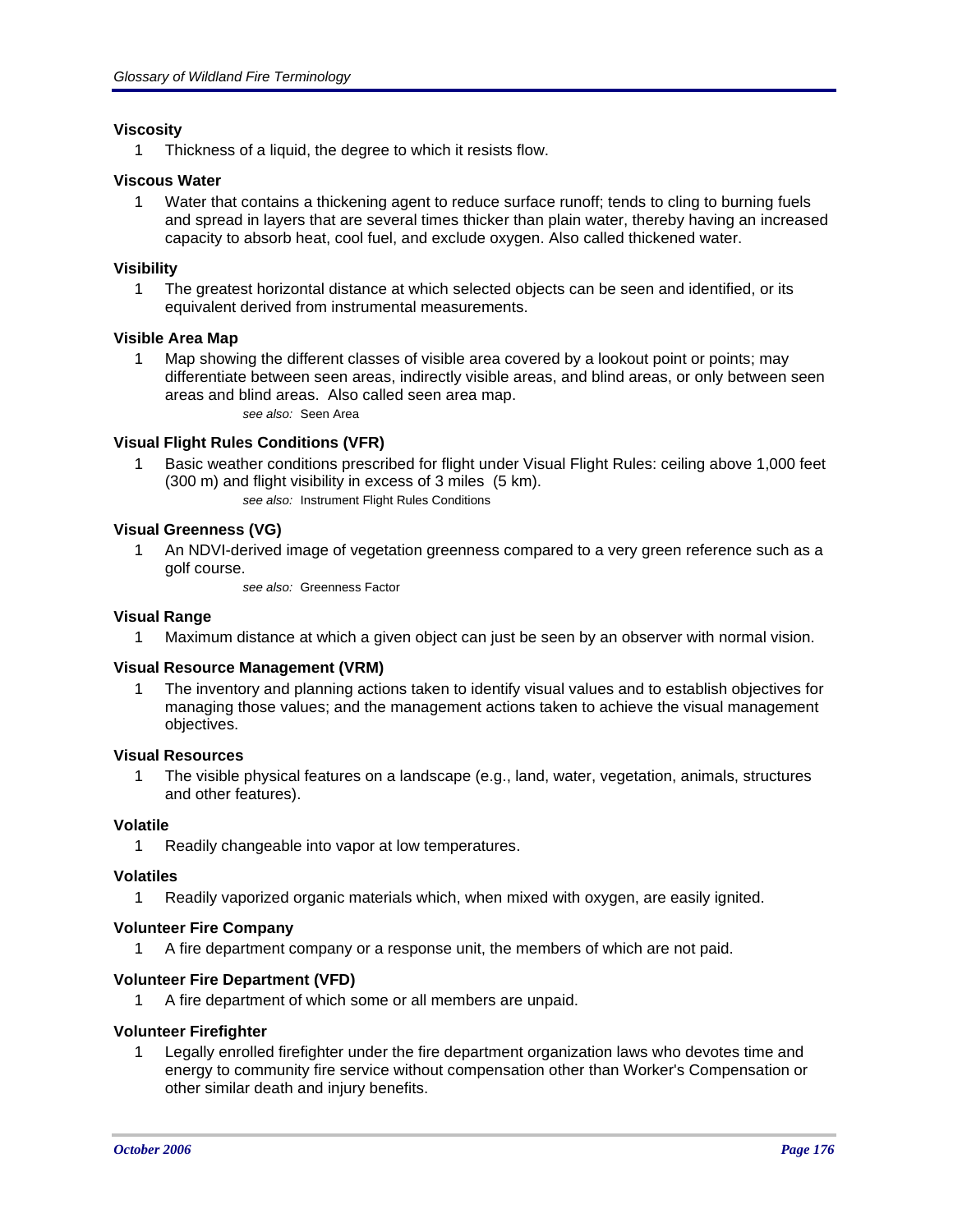#### **Vortex Turbulence**

1 Miniature whirlwinds trailing from the wingtips of any aircraft in flight. Vortex will be in the form of a horizontal whirlwind with velocities up to 25 mph (40 km) per hour or more. Also created by action of rotor blades on helicopters; these whirlwinds tend to move downward toward the ground. If an aircraft flies low over a fire, vortices may reach the ground and suddenly cause violent and erratic fire behavior.

*- W -*

### **Walk Test**

1 The walk test is designed to determine the ability to carryout light duties. It consists of a onemile test with no load that approximates an aerobic fitness score of 35. A time of 16 minutes, the passing score for this test, ensures the ability to meet emergency and evacuate to a safety zone.

*see also:* Work Capacity Test

### **Warm Front**

1 The leading edge of a relatively warm air mass which moves in such a way that warm air replaces colder air that moves away from a region. Winds associated with warm frontal activity are usually light and mixing is limited. The atmosphere is relatively stable when compared to cold front activity.

#### **Water Bar**

1 A shallow channel or raised barrier, e.g., a ridge of packed earth or a thin pole laid diagonally across the surface of a road or trail so as to lead off water, particularly storm water. (Frequently installed in firelines on steep slopes to prevent erosion.)

#### **Water Expansion Pumping System (WEPS)**

1 Apparatus utilizing an air compressor and positive displacement pump coupled to the same engine, plumbed to a non-pressurized tank, for producing foam. The operation involves injecting compressed air into a liquid stream containing a suitable foaming agent.

#### **Water Expansion System (WES)**

1 Apparatus utilizing a pressurized tank, hose, and nozzle for producing foam by injection of compressed air or gas into a liquid stream downstream from the pumping source. The liquid stream must contain a suitable foaming agent.

#### **Water Hammer**

1 A force created by the rapid acceleration or deceleration of water, commonly created by opening or closing a valve too quickly. Pressures developed in a water hammer, proportional to the mass multiplied by the square of the velocity, can damage a pipe or hose.

#### **Water Resources Specialist**

1 Person responsible to the planning section chief for collecting information of water resources in and adjacent to the incident area, determining water use requirements of firefighting resources, and providing input to the Incident Action Plan about available water resources and/or anticipated shortages.

#### **Water Source**

1 Any strategically located supply of water that is readily available for pumps, tanks, trucks, helicopters, or fire camp use.

### **Water Supply Map**

1 A map showing location of supplies of water readily available for pumps, tanks, trucks, camp use, etc.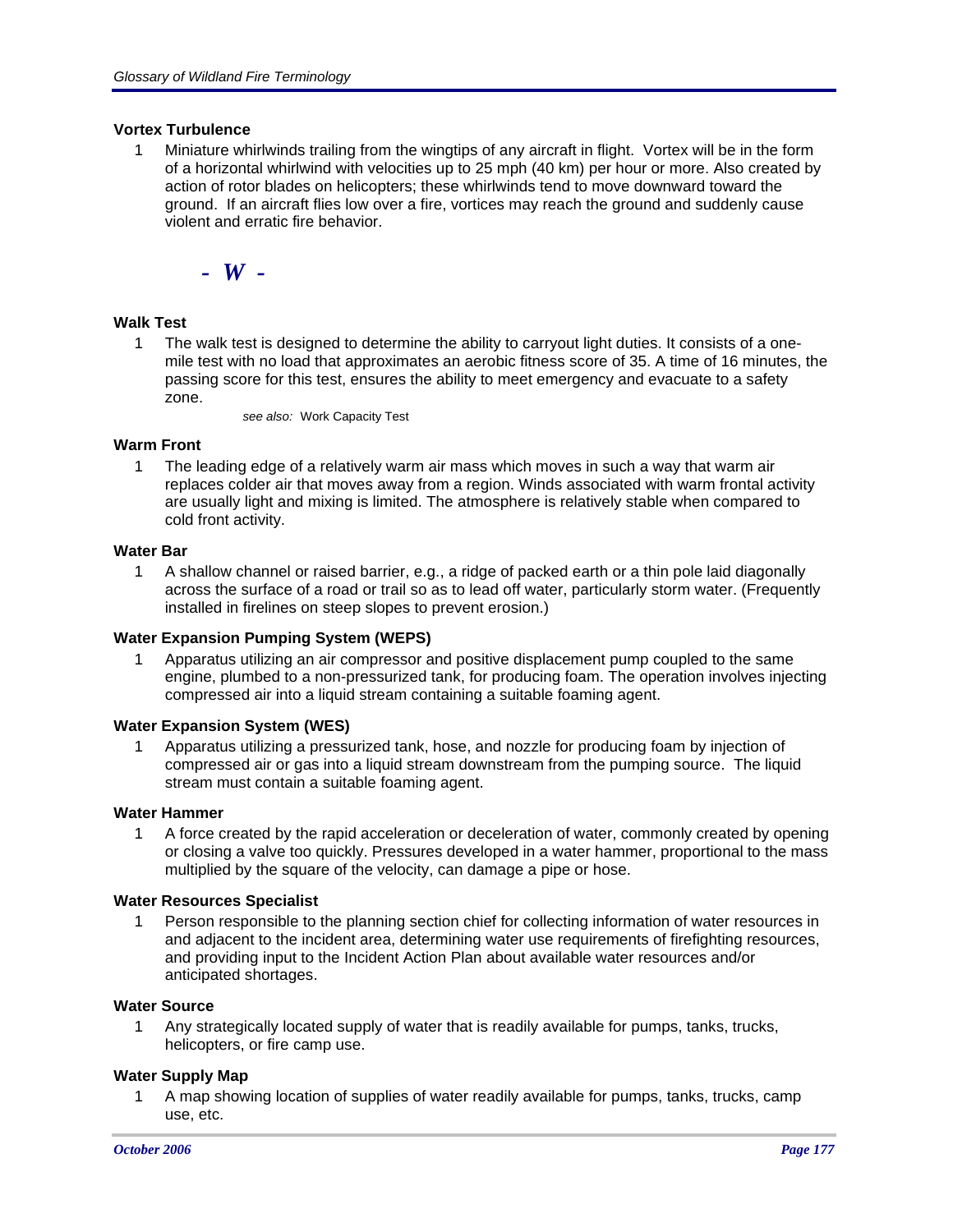### **Water Tender**

1 Any ground vehicle capable of transporting specified quantities of water.

## **Water Thief**

1 A type of bleeder valve designed for installation at convenient points in hose lines to permit drawing off water for filling backpack pumps or other use without interfering with pump or nozzle operation.

### **Wave**

1 A disturbance that transfers energy from one point to another point and may take the form of a deformation of pressure or temperature. In the atmosphere such disturbances may result in major storms or merely result in changes in cloud, wind and temperature conditions. Development of a wave on a front usually slows the advance of the front due to transfer of energy to the wave development and movement.

### **Weather Advisory**

1 In aviation forecasting, an expression of hazardous weather conditions not predicted in the zone weather forecast, as they affect the operation of air traffic.

### **Weather Information Management System (WIMS)**

1 A centralized weather data processing system at which daily fire danger ratings are produced.

#### **Weather Observer**

1 Person responsible to the situation unit leader for collecting current weather data and information at the incident and providing them to an assigned meteorologist, fire behavior specialist, or the Situation Unit Leader.

#### **Weighted Monthly Occurrence**

1 Part of the National Fire Danger Rating System (NFDRS). Number used to determine seasonal risk class for a protection unit, calculated by multiplying peak monthly average by two and adding seasonal monthly average.

### **Western Regional Climate Center (WRCC)**

1 One of six NOAA regional climate centers in the United States at which all hourly observations from all RAWS and many AWS are archived.

## **Wet Foam**

1 A low expansion foam type with few and varied bubbles and rapid drain time which is used for rapid penetration and fire extinguishment.

#### **Wet Line**

1 A line of water, or water and chemical retardant, sprayed along the ground, and which serves as a temporary control line from which to ignite or stop a low-intensity fire.

### **Wet Storage**

1 Fire retardants mixed with water and stored in tanks at air attack bases for immediate use by air tankers.

*see also:* Dry Storage

#### **Wet Water**

1 Water with added chemicals, called wetting agents, that increase water's spreading and penetrating properties due to a reduction in surface tension.

### **Wet-bulb Depression**

1 The difference between the wet and dry-bulb temperatures recorded by a psychrometer; used in conjunction with the dry-bulb temperature as a measure of the relative humidity of the air.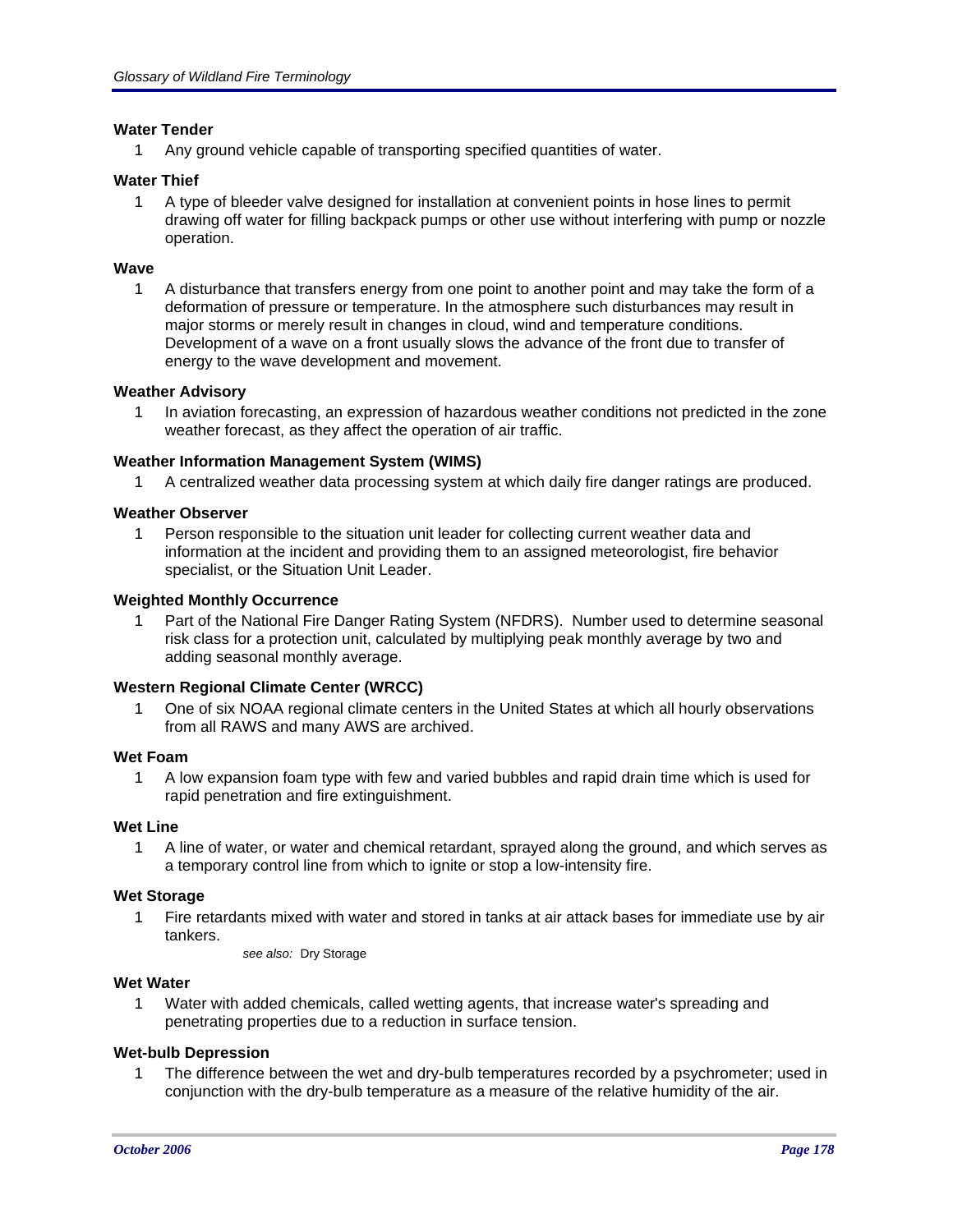### **Wet-bulb Temperature**

1 The lowest temperature to which air can be cooled by evaporating water into it at a constant pressure when the heat required for evaporation is supplied by the cooling of the air. It is measured by the wet bulb thermometer, which usually employs wetted wicking on the bulb as a cooling (through evaporation) device.

### **Wet-bulb Thermometer**

1 In a psychrometer, the thermometer with its bulb covered with a jacket of clean muslin which is saturated with distilled water before an observation.

## **Wetting Agent**

1 A chemical that when added to water reduces the surface tension of the solution and causes it to spread and penetrate exposed objects more effectively than the untreated water.

## **Wetting Rain**

1 A widespread rain that over an extended period of time significantly reduces fire danger. Onetenth of an inch may be sufficient to reduce fire danger in grass fuel models. One half inch may be necessary for timber fuels under closed canopies.

## **Wheelbase**

1 The distance from the centerline of the front axle to the centerline of the rear axle. For a tandem rear axle vehicle the center line is midpoint between the centers of the two rear axles.

### **Widow-Maker**

1 A loose limb or top or piece of bark lodged in a tree, which may fall on anyone working beneath it.

## **Wildfire**

1 An unplanned, unwanted wildland fire including unauthorized human-caused fires, escaped wildland fire use events, escaped prescribed fire projects, and all other wildland fires where the objective is to put the fire out.

*see also:* Uncontrolled Fire Wildland Fire

### **Wildfire Suppression**

An appropriate management response to wildfire, escaped wildland fire use or prescribed fire that results in curtailment of fire spread and eliminates all identified threats from the particular fire.

### **Wildland**

1 An area in which development is essentially non-existent, except for roads, railroads, powerlines, and similar transportation facilities. Structures, if any, are widely scattered.

### **Wildland Fire**

1 Any non-structure fire that occurs in the wildland. Three distinct types of wildland fire have been defined and include wildfire, wildland fire use, and prescribed fire.

*see also:* Prescribed Fire

Wildfire Wildland Fire Use

# **Wildland Fire Assessment System (WFAS)**

1 An internet-based information system, providing national views of weather and fire potential, including national fire danger and weather maps and satellite-derived greenness maps.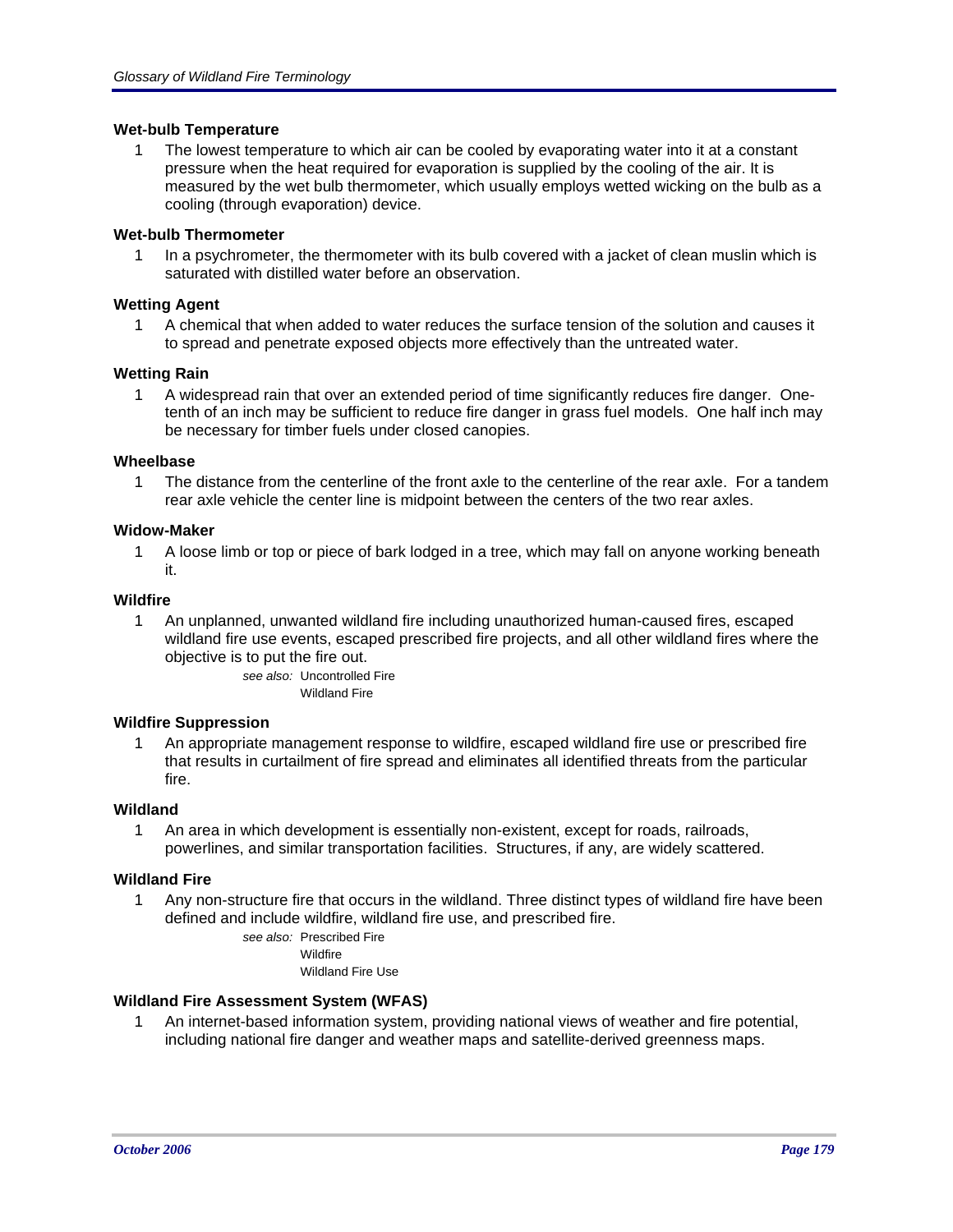## **Wildland Fire Implementation Plan (WFIP)**

1 A progressively developed assessment and operational management plan that documents the analysis and describes the appropriate management response for a wildland fire. *see also:* Implementation Plan

### **Wildland Fire Investigator (WFI1, WFI2, or WFI3)**

1 The ICS position responsible for conducting the origin and cause investigations of wildland fires. On large incidents, typically works for the Planning Section Chief or agency law enforcement officials.

## **Wildland Fire Serious Accident**

1 Any accident where one or more fatalities occur and/or three or more personnel are inpatient hospitalized as a direct result, or in support of wildland fire suppression or prescribed fire operations. Accident may result in substantial property or equipment damage of \$250,000 or more.

## **Wildland Fire Situation Analysis (WFSA)**

1 A decision-making process that evaluates alternative wildfire suppression strategies against selected environmental, social, political, and economic criteria, and provides a record of those decisions.

## **Wildland Fire Use**

1 The application of the appropriate management response to naturally-ignited wildland fires to accomplish specific resource management objectives in pre-defined designated areas outlined in Fire Management Plans. Operational management is described in the Wildland Fire Implementation Plan (WFIP).

> *see also:* Prescribed Fire Use of Wildland Fire Wildland Fire

### **Wildland Urban Interface (WUI)**

1 The line, area, or zone where structures and other human development meet or intermingle with undeveloped wildland or vegetative fuels.

*synonym:* I-Zone

Urban Interface

# **Wind**

1 The horizontal movement of air relative to the surface of the earth.

### **Wind Direction**

1 Compass direction from which wind is blowing.

### **Wind Profile**

1 A chart of wind speed in relation to height, most commonly determined by a pilot balloon observation.

### **Wind Shear**

1 A variation in wind speed and/or direction in a layer of the atmosphere or between layers. The variation may be in the horizontal or vertical dimensions and may result in significant turbulence depending upon the magnitude of the wind speed/direction differences. A strong wind shear may act like an inversion and inhibit plume rise. It may also fracture the smoke plume, not allowing smoke to rise much above terrain levels. A strong horizontal anticyclonic shear results in downward motion and may bring smoke aloft to the surface.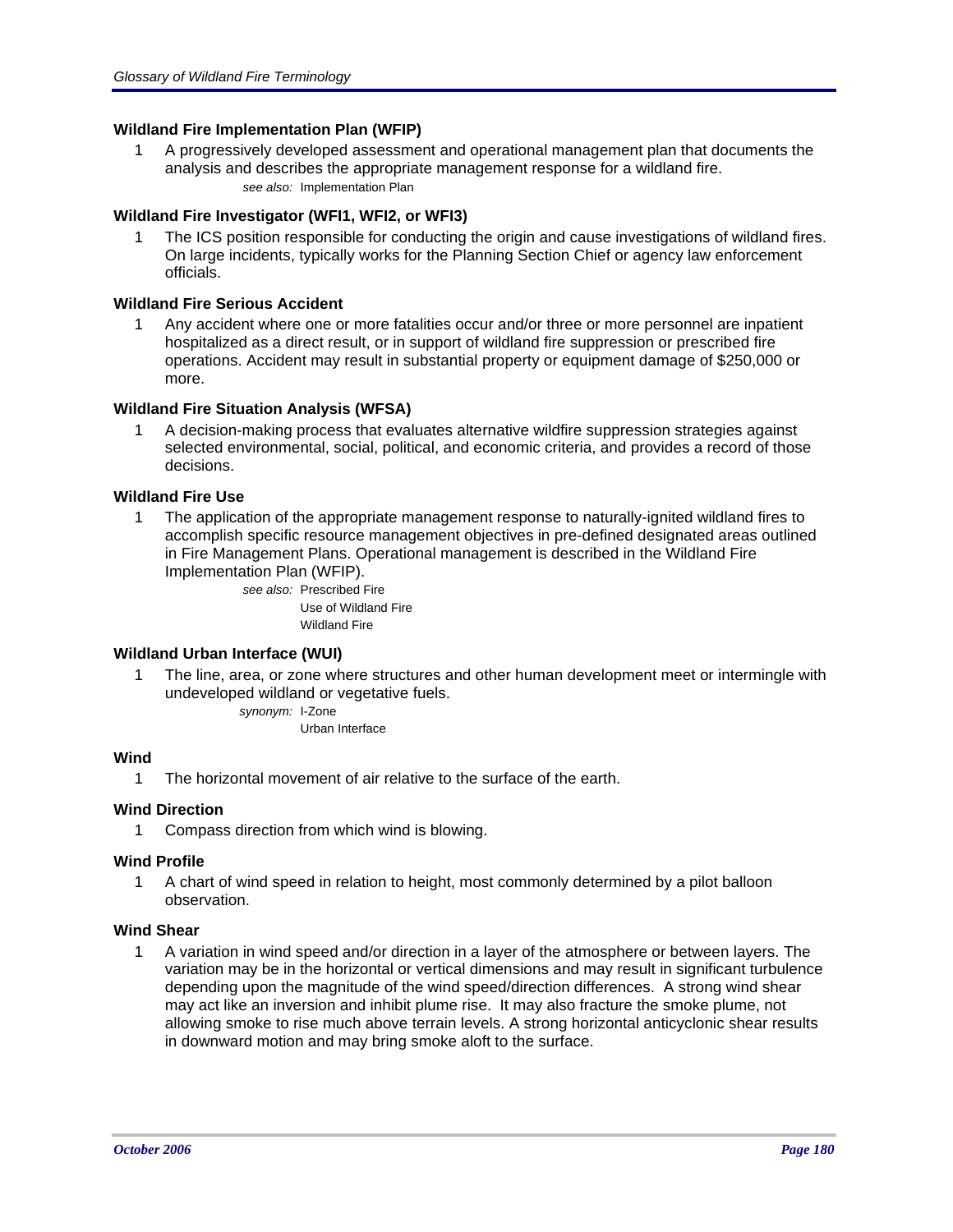# **Wind Shift**

- 1 For aviation purposes, a change in the average wind direction of 45 degrees or more which takes place in less than 15 minutes if the wind speed during this period is 6 knots (3 m/s) or greater.
- 2 For ground observation purposes, a change of at least 45 degrees in the direction of a significant wind, which occurs in a relatively short time frame.

## **Wind Speed**

- 1 Wind, in miles per hour, measured at 20 feet above open, level ground or as adjusted to meet this standard to compensate for height of ground cover, uneven ground, and nearby obstructions.
- 2 (NFDRS) Wind, in mph, measured at 20 feet above ground, or above the average height of vegetation, and averaged over at least a 10-minute period. Also called wind velocity.

# **Wind Vectors**

1 Wind directions used to calculate fire behavior.

# **Wind-driven Wildland Fire**

1 A wildland fire that is controlled by a strong consistent wind.

# **Windfall**

1 Tree that has been uprooted or broken off by wind.

# **Windrow Burning**

1 Burning slash that has been piled into long continuous rows. Also includes wildfire in vegetation planted to protect improvements or agriculture.

#### **Winds Aloft**

1 Generally, wind speeds and wind directions at various levels in the atmosphere above the domain of surface weather observations.

# **Windspeed Meter**

1 A handheld device which indicates wind speed, usually in miles per hour.

# **Woody Fuel Moisture**

1 In NFDRS, a calculated value representing the approximate moisture content of the live woody vegetation in the rating area expressed as a percentage of the oven dry weight of the sample.

> *see also:* Herbaceous Fuel Moisture Measured Woody Fuel Moisture

Woody Vegetation Condition

#### **Woody Vegetation Condition**

1 Part of the National Fire Danger Rating System (NFDRS). A code reflecting the moisture content of the foliage and small twigs [less than 1/4 inch (0.6 cm)] of living woody plants. *see also:* Woody Fuel Moisture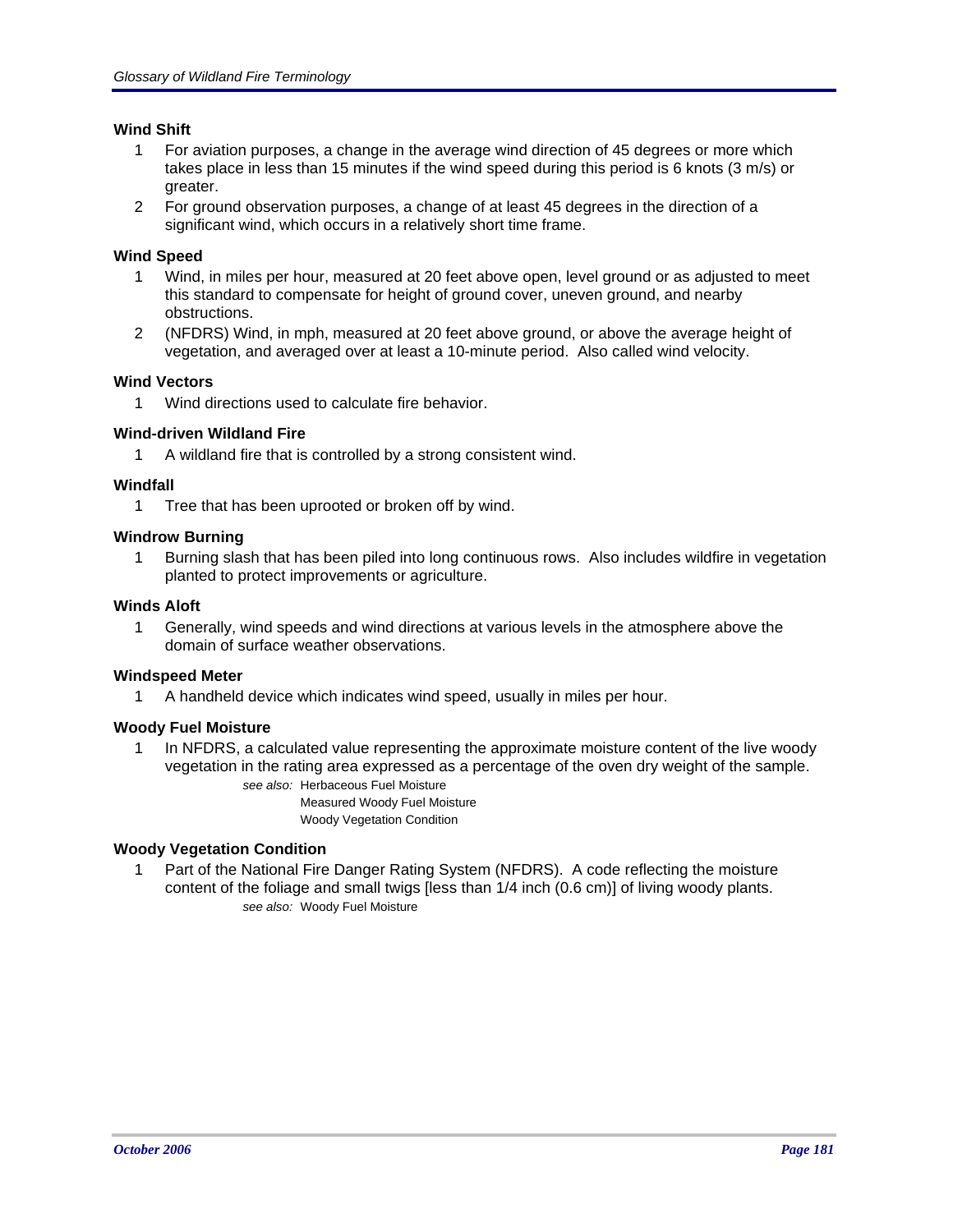# **Work Capacity Test (WCT)**

1 A family of tests to determine firefighter physical capabilities.

Work capacity tests are used to ensure that persons assigned to fire activities are physically capable of performing the duties of wildland firefighting and to meet National Wildfire Coordinating Group (NWCG) standards for wildland firefighters (Wildland Fire Qualification Subsystem Guide 310-1, NWCG, 1993). The WCT is a family of tests to determine firefighter physical capabilities at three levels:

#### Arduous:

"Duties involve field work requiring physical performance calling for above-average endurance and superior conditioning. These duties may include an occasional demand for extraordinarily strenuous activities in emergencies under adverse environmental conditions and over extended periods. Requirements include running, walking, climbing, jumping, twisting, bending, and lifting more than 50 pounds; the pace of work typically is set by the emergency condition."

#### Moderate:

"Duties involve field work requiring complete control of all physical faculties and may include considerable walking over irregular ground, standing for long periods, lifting 25 to 50 pounds, climbing, bending, stooping, squatting, twisting, and reaching. Occasional demands may be required for moderately strenuous activities in emergencies over long periods. Individuals usually set their own work pace."

#### Light:

"Duties mainly involve office-type work with occasional field activity characterized by light physical exertion requiring basic good health. Activities may include climbing stairs, standing, operating a vehicle, and long hours of work, as well as some bending, stooping, or light lifting. Individuals almost always can govern the extent and pace of their physical activity"

Each performance level has its own unique Work Capacity Test:

#### Pack Test:

The pack test is a job-related test of the capacity for arduous work. It consists of a 3-mile hike with a 45-pound pack over level terrain. A time of 45 minutes, the passing score for the test, approximates an aerobic fitness score of 45, the established standard for wildland firefighters.

#### Field Test:

The field test is a job-related test of work capacity designed for those with moderately strenuous duties. It consists of a 2-mile hike with a 25-pound pack. A time of 30 minutes, the passing score, approximates an aerobic fitness score of 40.

#### Walk Test:

The walk test is designed to determine the ability to carry out light duties. It consists of a 1-mile test with no load that approximates an aerobic fitness score of 35. A time of 16 minutes, the passing score for the test, ensures the ability to meet emergencies and evacuate to a safety zone.

#### **Work/Rest Ratio**

1 An expression of the amount of rest that is required for each hour an individual is in work status. Current NWCG guidelines require one hour of rest for every two hours in work status.

#### **Woven Jacket Fire Hose**

1 Fire hose of conventional construction, woven on looms from fibers of cotton or synthetic fibers. Most fire department hose is double jacketed (i.e., it has an outer jacket protecting the inner one against wear and abrasion).